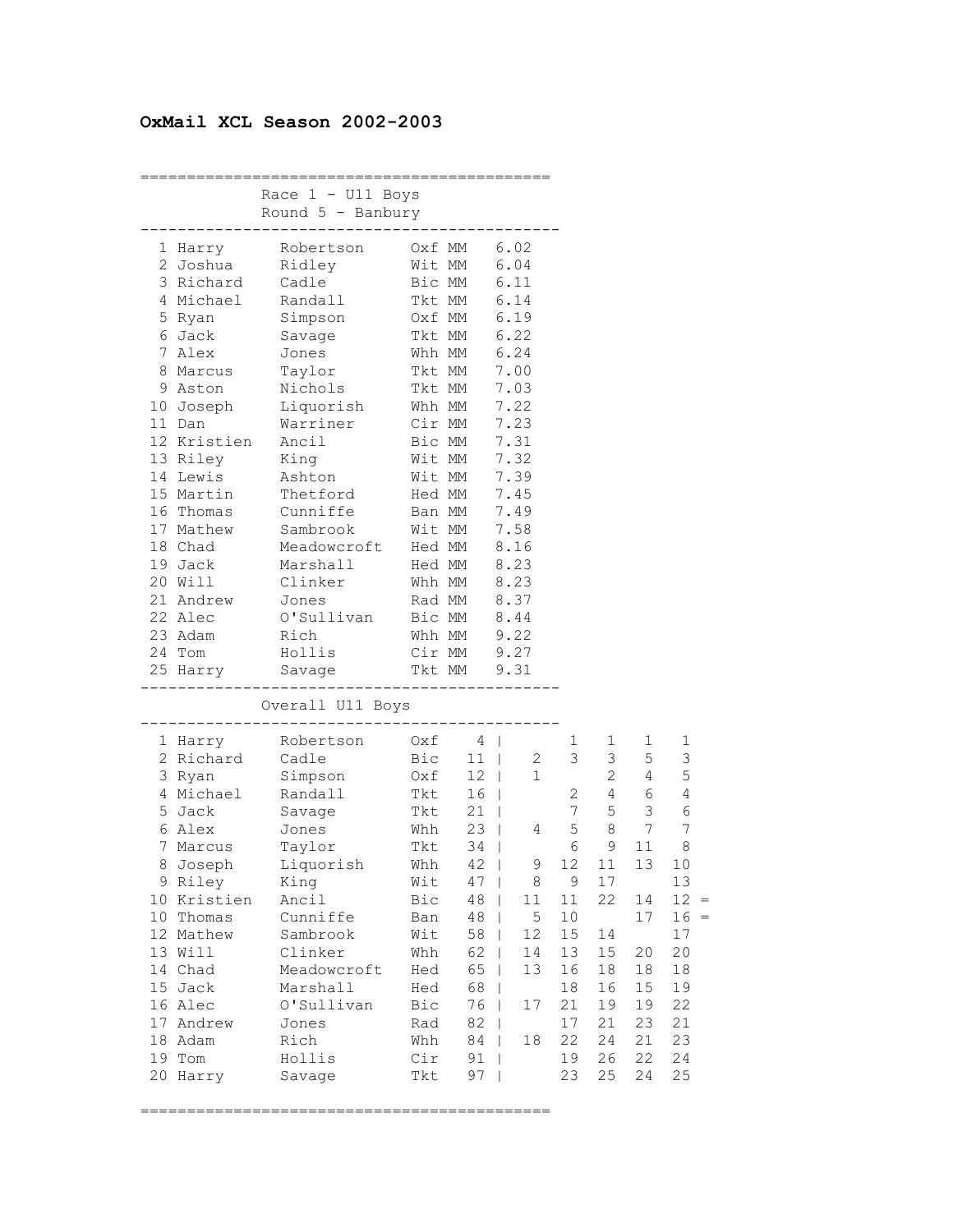Race 2 - U11 Girls Round 5 - Banbury

|                    | 1 Danielle Anderson 0xf MM 5.40   |              |              |                                                                       |                                                  |    |                |                 |                |
|--------------------|-----------------------------------|--------------|--------------|-----------------------------------------------------------------------|--------------------------------------------------|----|----------------|-----------------|----------------|
| 2 Melissa Hawtin   |                                   |              | Oxf MM       |                                                                       | 5.41                                             |    |                |                 |                |
| 3 Bethan           | Swords                            |              |              | Oxf MM 6.13                                                           |                                                  |    |                |                 |                |
| 4 Lauren Hawtin    |                                   |              |              | Oxf MM 6.30                                                           |                                                  |    |                |                 |                |
| 5 Lucy Scott       |                                   |              |              | Tkt MM 6.55                                                           |                                                  |    |                |                 |                |
|                    | 6 Charlotte Drummond              |              |              | Ban MM 7.01                                                           |                                                  |    |                |                 |                |
|                    | 7 Shona Stanley Wit MM 7.08       |              |              |                                                                       |                                                  |    |                |                 |                |
| 8 Katie Pontin     |                                   |              |              | Tkt MM 7.17                                                           |                                                  |    |                |                 |                |
| 9 Baz              | Owen                              |              |              | Bic MM 7.19                                                           |                                                  |    |                |                 |                |
| 10 Lucy            |                                   | Cir MM       |              |                                                                       | 7.24                                             |    |                |                 |                |
| 11 Evie            | Vass<br>Boyd                      | Ban MM       |              |                                                                       | 7.26                                             |    |                |                 |                |
| 12 Jessica Anstice |                                   | Oxf MM       |              |                                                                       | 7.29                                             |    |                |                 |                |
| 13 Jess            | Davies Cir MM 7.41                |              |              |                                                                       |                                                  |    |                |                 |                |
|                    | 14 Hannah Warne                   |              |              | Whh MM 7.44                                                           |                                                  |    |                |                 |                |
|                    | 15 Lily Cartwright Abn MM 7.52    |              |              |                                                                       |                                                  |    |                |                 |                |
| 16 Olivia Lord     |                                   |              |              | Whh MM 7.55                                                           |                                                  |    |                |                 |                |
| 17 Ellen           | Wilkins                           |              |              | Abn MM 8.16                                                           |                                                  |    |                |                 |                |
| 18 Laura           | Eales                             |              |              | Cir MM 8.27                                                           |                                                  |    |                |                 |                |
| 19 Evadne          | King                              |              |              |                                                                       |                                                  |    |                |                 |                |
| 20 Laureen         |                                   |              |              |                                                                       |                                                  |    |                |                 |                |
| 21 Billie          | Meadowcroft Hed MM 8.59           |              |              |                                                                       |                                                  |    |                |                 |                |
| 22 Adele           | Read Hed MM 10.09                 |              |              |                                                                       |                                                  |    |                |                 |                |
|                    |                                   |              |              |                                                                       |                                                  |    |                |                 |                |
|                    | Overall U11 Girls                 |              |              |                                                                       |                                                  |    |                |                 |                |
|                    | --------------------------------- |              |              |                                                                       |                                                  |    |                |                 |                |
|                    | 1 Danielle Anderson               |              |              | $Oxf \t4$                                                             | $1 \quad$                                        | 1  | 1              | $\mathbf{1}$    | 1              |
| 2 Melissa          | Hawtin                            |              |              |                                                                       |                                                  |    | $\overline{a}$ | $2\overline{ }$ | $\mathbf{2}$   |
| 3 Bethan           | Swords                            |              |              |                                                                       | $\begin{array}{c} 2 \\ 3 \end{array}$            |    |                | 3 <sup>7</sup>  | $\mathfrak{Z}$ |
| 4 Lucy             | Scott                             |              |              | 0xf 8  <br>0xf 12  <br>Tkt 15                                         |                                                  |    |                | 4               | 5              |
| 5 Ellen Sleight    |                                   |              |              |                                                                       | 0xf 12   3 4 3<br>Tkt 15   2 4<br>Chw 23   4 8 5 |    |                | 6               |                |
|                    | 6 Charlotte Drummond              | Ban          |              |                                                                       | 24   5 7 6                                       |    |                |                 | $6 =$          |
| 6 Lauren Hawtin    |                                   |              | Oxf          |                                                                       | 24   7 9                                         |    | 8              | 5               | $4 =$          |
| 8 Lucy             | Vass                              |              | Cir          | $32 \mid$                                                             | 6                                                |    | 9              | $\overline{7}$  | 10             |
|                    | 9 Evie Boyd                       |              | Ban          |                                                                       | $37 \mid 8$                                      | 5  |                | 13              | 11             |
| 10 Baz             | Owen                              |              |              | Bic 43                                                                | 10 <sup>°</sup>                                  | 13 | 14             | 11              | - 9            |
| 11 Hannah          | Warne                             |              |              | Whh $46$                                                              | 11                                               | 12 | 11             | 12              | 14             |
| 12 Jessica         | Anstice                           |              |              | $Oxf \t 48$                                                           | $\overline{9}$                                   | 17 |                | 10              | 12             |
| 13 Laureen         | Moorcroft                         |              |              | $\begin{array}{ccc}\n\text{Sht} & 10 \\ \text{Tkt} & 67\n\end{array}$ | 15                                               | 19 | 16             | 17              | 20             |
| 14 Ellen           | Wilkins                           | Abn          |              |                                                                       | 70   16                                          | 21 |                | 18  19  17      |                |
| 15 Evadne          | King                              | Wit          |              | 76                                                                    | 17                                               | 20 | 20             |                 | 19             |
| 16 Billie          | Meadowcroft                       |              | Hed          | 83                                                                    | 19                                               | 23 | 21             | 22              | 21             |
| 17 Adele           | Read                              |              |              | Hed 86                                                                | 20                                               | 22 | 22             | 23              | 22             |
|                    |                                   |              |              |                                                                       |                                                  |    |                |                 |                |
|                    |                                   |              |              |                                                                       |                                                  |    |                |                 |                |
|                    | Race 3 - U13 Boys                 |              |              |                                                                       |                                                  |    |                |                 |                |
|                    | Round $5$ - Banbury               |              |              |                                                                       |                                                  |    |                |                 |                |
|                    | Team Results                      |              |              |                                                                       |                                                  |    |                |                 |                |
|                    |                                   |              |              |                                                                       |                                                  |    |                |                 |                |
| 1 Radley           | $23 \mid$                         | $\mathbf{1}$ | 7            | 15                                                                    |                                                  |    |                |                 |                |
| 2 Witney           | $27 \mid$                         | 8            | 9            | 10                                                                    |                                                  |    |                |                 |                |
| 3 Headington       | $29$                              |              | $5\quad 11$  | 13                                                                    |                                                  |    |                |                 |                |
| 4 Team Kennet      | $31$                              |              | $2 \quad 14$ | 15                                                                    |                                                  |    |                |                 |                |
| 5 Oxford City      | $33 \mid$                         |              | $3 \quad 15$ | 15                                                                    |                                                  |    |                |                 |                |
| 6 Abingdon         | $34$                              | 4            | 15           | 15                                                                    |                                                  |    |                |                 |                |
|                    |                                   |              |              |                                                                       |                                                  |    |                |                 |                |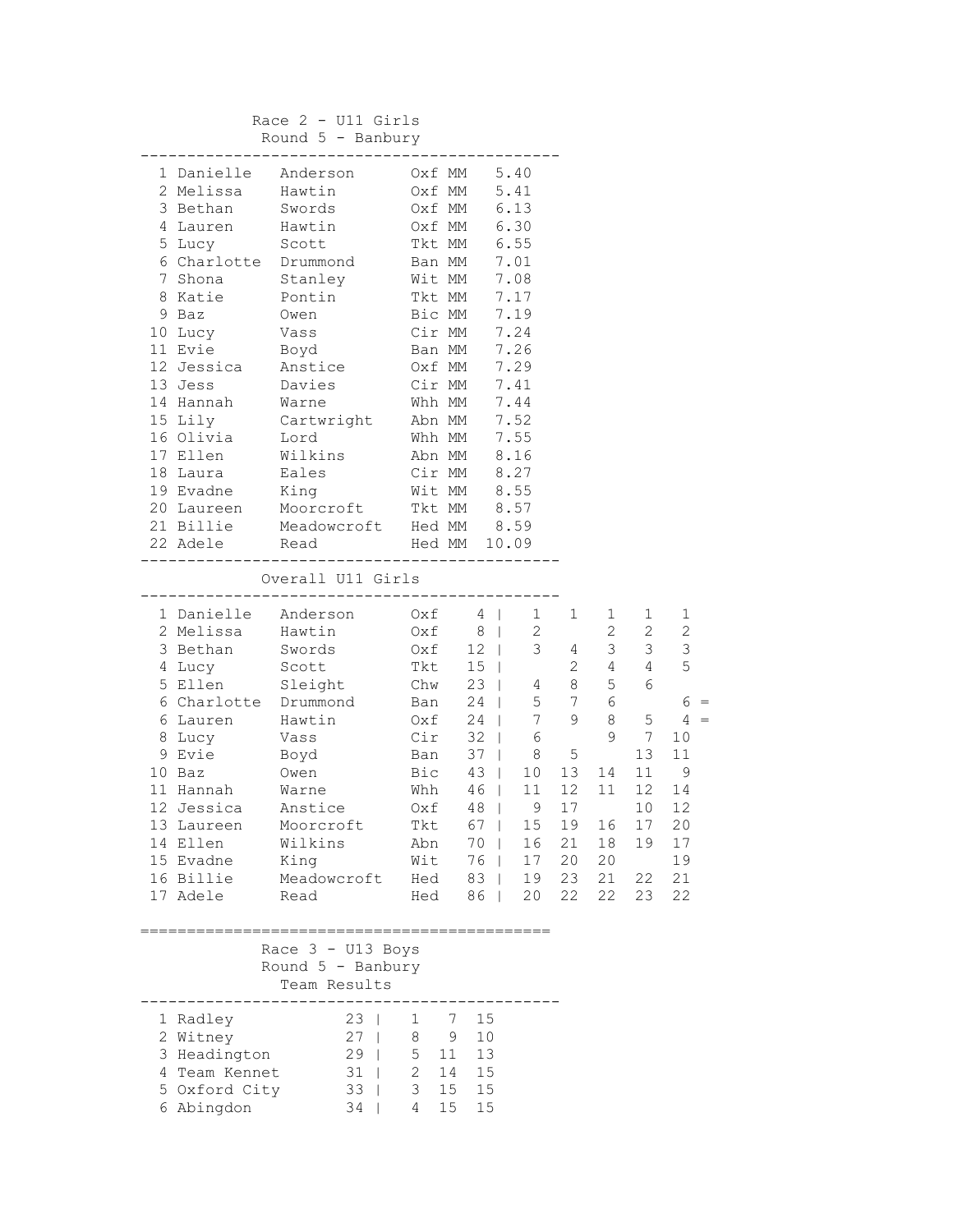| 7 Banbury                                                                                                                                                                          | 36 <sup>1</sup><br>8 Cirencester 42                                                                                                                                  | 6<br>12                                              | 15 15<br>15 15                                             |                                                                                                                                                                                                                                                 |                                                                                                   |                                                                                                                                                              |                                                                                                                                                        |                                                                                    |
|------------------------------------------------------------------------------------------------------------------------------------------------------------------------------------|----------------------------------------------------------------------------------------------------------------------------------------------------------------------|------------------------------------------------------|------------------------------------------------------------|-------------------------------------------------------------------------------------------------------------------------------------------------------------------------------------------------------------------------------------------------|---------------------------------------------------------------------------------------------------|--------------------------------------------------------------------------------------------------------------------------------------------------------------|--------------------------------------------------------------------------------------------------------------------------------------------------------|------------------------------------------------------------------------------------|
|                                                                                                                                                                                    | Overall Standings                                                                                                                                                    |                                                      |                                                            |                                                                                                                                                                                                                                                 |                                                                                                   |                                                                                                                                                              |                                                                                                                                                        |                                                                                    |
| 1 Witney<br>2 Radley<br>3 Oxford City<br>4 Banbury<br>5 Headington<br>6 Cirencester                                                                                                | $119$  <br>$140$  <br>$190$  <br>194  <br>$217$  <br>250<br>$\Box$<br>======================================                                                         | 15<br>31<br>35<br>51 35<br>58 57                     | 22<br>54 55                                                | 28<br>28<br>30<br>37<br>43<br>37<br>38<br>53                                                                                                                                                                                                    | 27<br>28<br>42<br>35<br>35<br>46                                                                  | 27<br>23<br>33<br>36<br>29<br>42                                                                                                                             |                                                                                                                                                        |                                                                                    |
|                                                                                                                                                                                    | Race 3 - U13 Boys<br>Round $5$ - Banbury<br>Individual Results                                                                                                       |                                                      |                                                            |                                                                                                                                                                                                                                                 |                                                                                                   |                                                                                                                                                              |                                                                                                                                                        |                                                                                    |
| 1 Alex<br>2 George<br>3 Aaron<br>4 James<br>5 Phillippe<br>6 Chris<br>7 Sam<br>8 Darren<br>9 Collis<br>10 Adam<br>11 Liam<br>12 Jack<br>13 Simon<br>14 Thomas                      | Jones<br>Rossiter<br>Simpson<br>Charleston<br>Manning<br>Hepworth<br>Miller<br>Mason<br>King<br>Sambrook<br>Marshall<br>Stevens<br>Nickau<br>Dyer                    |                                                      |                                                            | Rad U13 9.28<br>Tkt U13 9.34<br>Oxf U13 9.39<br>Abn U13 9.43<br>Hed U13 9.57<br>Ban U13 10.14<br>Rad U13 10.15<br>Wit U13 10.35<br>Wit U13 10.47<br>Wit U13 11.20<br>Hed U13 12.11<br>Cir U13 12.17<br>Hed U13 12.48<br>Tkt U13 13.40           |                                                                                                   |                                                                                                                                                              |                                                                                                                                                        |                                                                                    |
|                                                                                                                                                                                    | Overall U13 Boys                                                                                                                                                     |                                                      |                                                            |                                                                                                                                                                                                                                                 |                                                                                                   |                                                                                                                                                              |                                                                                                                                                        |                                                                                    |
| 1 George<br>1 Alex<br>3 James<br>3 Aaron<br>5 Chris<br>6 Sam<br>7 Simon<br>8 Darren<br>9 Collis<br>10 Adam<br>11 Jonathan<br>12 Jack<br>13 Liam<br>14 Thomas<br>15 Simon<br>16 Sam | Rossiter<br>Jones<br>Charleston<br>Simpson<br>Hepworth<br>Miller<br>LeGood<br>Mason<br>King<br>Sambrook<br>Gunn<br>Stevens<br>Marshall<br>Dyer<br>Nickau<br>Benfield | Tkt<br>Oxf<br>Ban<br>Rad<br>Wit<br>Hed<br>Tkt<br>Hed | Rad<br>Abn<br>10<br>Wit<br>Wit<br>Wit<br>Ban<br>Cir<br>Wit | 7<br>- 7<br>2<br>$\mathbf 1$<br>10<br>3<br>22<br>$\mathbf{I}$<br>$23 \mid$<br>8<br>$28 \mid$<br>4<br>$29$  <br>$6\overline{6}$<br>34  <br>$35$  <br>$38$  <br>9<br>12 <sup>°</sup><br>49  <br>$54$  <br>$61$  <br>$62 \mid$<br>16<br>63  <br>14 | 1<br>3<br>5<br>$4\overline{ }$<br>7<br>7 6<br>10<br>$5 -$<br>9<br>8<br>15<br>16<br>17<br>19<br>13 | 3<br>$2 \left( \frac{1}{2} \right)$<br>$4\degree$<br>$\mathbf{2}$<br>$\mathbf{1}$<br>6<br>5 <sup>5</sup><br>8<br>9<br>11<br>10<br>13<br>14<br>16<br>17<br>18 | $1 \quad \Box$<br>$2 \overline{ }$<br>3 <sup>7</sup><br>$4\overline{ }$<br>5<br>$7\phantom{.0}$<br>9<br>12 8<br>10<br>11<br>12<br>13<br>14<br>16<br>18 | $2 =$<br>$1 =$<br>$4 =$<br>$3 =$<br>6<br>7<br>8<br>9<br>10<br>12<br>11<br>14<br>13 |
|                                                                                                                                                                                    | Race $4 - U13/U15$ Girls<br>Round $5$ - Banbury<br>Team Results                                                                                                      |                                                      |                                                            |                                                                                                                                                                                                                                                 |                                                                                                   |                                                                                                                                                              |                                                                                                                                                        |                                                                                    |
|                                                                                                                                                                                    | 1 Oxford City 9                                                                                                                                                      | 1                                                    | 3                                                          | 5                                                                                                                                                                                                                                               |                                                                                                   |                                                                                                                                                              |                                                                                                                                                        |                                                                                    |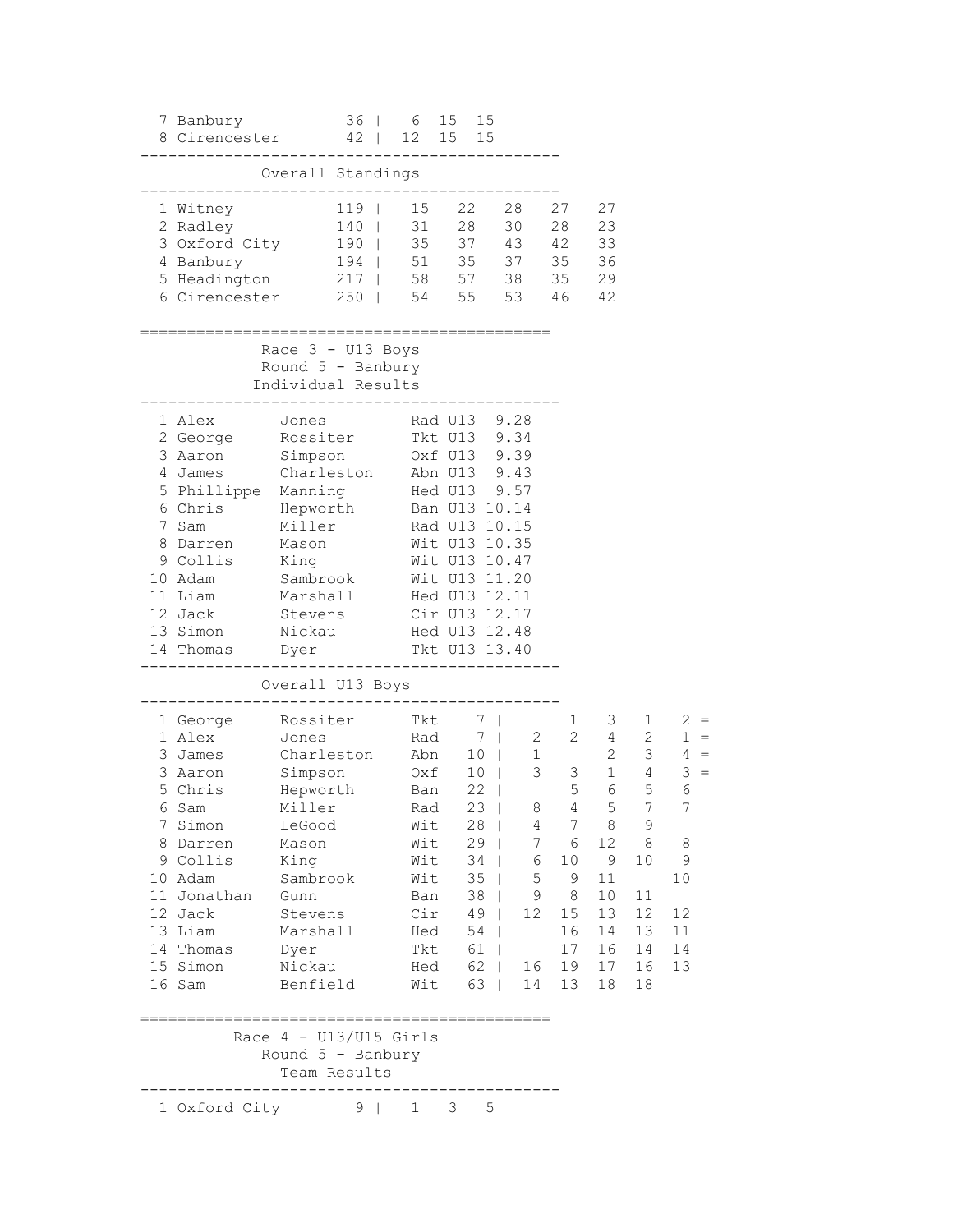| 2 Radley<br>3 Radley<br>5 Witney<br>8.<br>11 Witney                                                                                                                                                                                | 4 Bicester<br>6 Oxford City<br>7 Banbury<br>Exel Gosford<br>9 White Horse<br>10 Team Kennet<br>12 Swindon Str<br>13 Abingdon<br>14 Cirencester<br>-------- | В<br>Β<br>Β                                                                                                                                                                                                                      | 18<br>39<br>48<br>$\mathbf{I}$<br>$50$  <br>$52$  <br>64<br>69  <br>73<br>$\blacksquare$<br>81<br>85<br>$\mathbf{I}$<br>88<br>$\Box$<br>90 <sub>1</sub><br>92<br>$\Box$ | I<br>T<br>$\mathbf{I}$<br>L | 4<br>9.<br>11<br>13<br>12<br>$\overline{2}$<br>17<br>7<br>15<br>27<br>24 | 6<br>10<br>14<br>16<br>18<br>29<br>19<br>33<br>33<br>28<br>31<br>$25$ $32$ $33$<br>26 33 33 | 8<br>20<br>23<br>21<br>22<br>33<br>33<br>33<br>33<br>30<br>33                                                                                                                                                                                                                                                                                                                     |                                                                         |                                                                     |
|------------------------------------------------------------------------------------------------------------------------------------------------------------------------------------------------------------------------------------|------------------------------------------------------------------------------------------------------------------------------------------------------------|----------------------------------------------------------------------------------------------------------------------------------------------------------------------------------------------------------------------------------|-------------------------------------------------------------------------------------------------------------------------------------------------------------------------|-----------------------------|--------------------------------------------------------------------------|---------------------------------------------------------------------------------------------|-----------------------------------------------------------------------------------------------------------------------------------------------------------------------------------------------------------------------------------------------------------------------------------------------------------------------------------------------------------------------------------|-------------------------------------------------------------------------|---------------------------------------------------------------------|
|                                                                                                                                                                                                                                    |                                                                                                                                                            | Overall Standings                                                                                                                                                                                                                |                                                                                                                                                                         |                             |                                                                          |                                                                                             |                                                                                                                                                                                                                                                                                                                                                                                   |                                                                         |                                                                     |
| 2 Radley<br>3 Radley<br>5 Witney                                                                                                                                                                                                   | 1 Oxford City<br>4 Oxford City<br>6 Banbury<br>7 Abingdon<br>8 Bicester<br>9 Exel Gosford<br>10 Cirencester<br>11 Team Kennet<br>12 Swindon Str            | $\mathbf{B}$                                                                                                                                                                                                                     | 37<br>87<br>213<br>B 253<br>$260$  <br>270<br>$319$  <br>341<br>$\blacksquare$<br>431  <br>494  <br>517  <br>535                                                        | T<br>T                      | 8<br>17<br>59<br>39<br>50<br>48<br>63<br>65<br>81<br>101<br>105          | 6<br>19<br>36<br>34<br>51<br>61<br>53<br>83<br>80<br>111<br>118 113<br>105                  | 8<br>13<br>40<br>82<br>56<br>57<br>50<br>76<br>85<br>81<br>89<br>114                                                                                                                                                                                                                                                                                                              | 6<br>20<br>39<br>46<br>53<br>40<br>63<br>69<br>116<br>109<br>116<br>123 | 9<br>18<br>39<br>52<br>50<br>64<br>90<br>48<br>69<br>92<br>81<br>88 |
|                                                                                                                                                                                                                                    |                                                                                                                                                            | Race $4 - U13/U15$ Girls<br>Round $5$ - Banbury<br>Individual Results                                                                                                                                                            |                                                                                                                                                                         |                             |                                                                          |                                                                                             |                                                                                                                                                                                                                                                                                                                                                                                   |                                                                         |                                                                     |
| 1 Martha<br>2 Sophie<br>3 Gina<br>4 Chloe<br>5 Hayley<br>7 Alice<br>8 Megan<br>9 Emma<br>10 Hayley<br>11 Nikki<br>12 Jo<br>13 Alice<br>14 Katie<br>15 Sam<br>16 Jade<br>17 Hannah<br>18 Emily<br>19 Emily<br>22 Martha<br>23 Alice | 6 Jodie<br>20 Jennifer<br>21 Katharine                                                                                                                     | Lloyd<br>Tyers<br>Hood<br>Mitcham<br>Luke<br>Kafke<br>Lord<br>Roberts<br>Grant<br>Chaundy<br>Holloway<br>Hart<br>Parsons<br>Allen<br>Walker<br>Hewlett<br>Mitchell<br>Patrick<br>McDonnell<br>Graham<br>Smith<br>Morey<br>McGill |                                                                                                                                                                         |                             |                                                                          | Oxf U15<br>Ban U13                                                                          | 9.52<br>9.59<br>Oxf U15 10.04<br>Rad U15 10.07<br>Oxf U15 10.12<br>Rad U15 10.23<br>Whh U13 10.31<br>Rad U13 10.32<br>Rad U13 10.46<br>Rad U15 10.56<br>Bic U13 11.11<br>Oxf U13 11.12<br>Wit U13 11.14<br>Bic U15 11.16<br>Tkt U13 11.16<br>Wit U13 11.18<br>Gos U13 11.20<br>Oxf U13 11.21<br>Gos U13 11.32<br>Rad U15 11.53<br>Wit U13 11.57<br>Oxf U13 12.18<br>Bic U15 12.29 |                                                                         |                                                                     |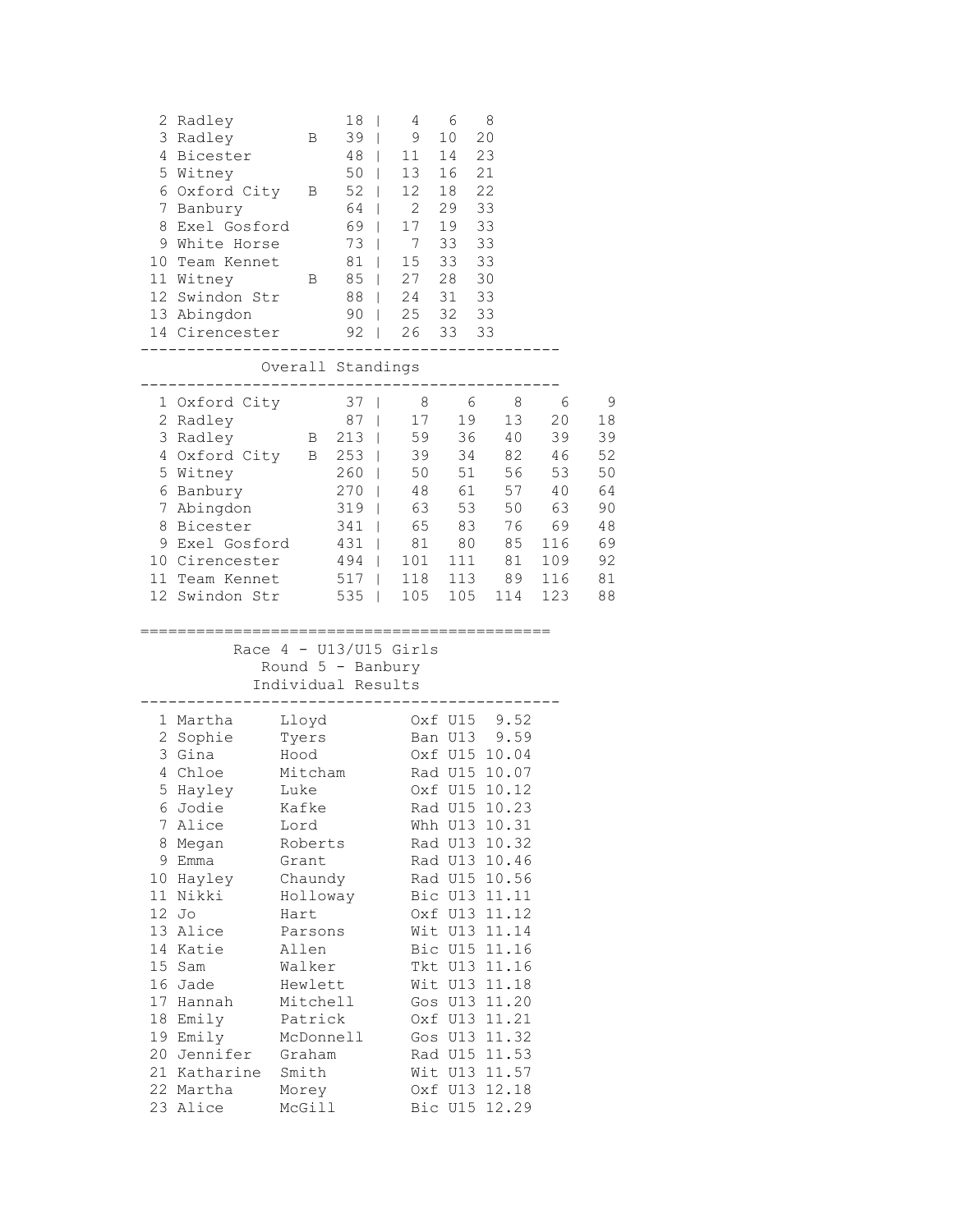| 24 Louise<br>25 Emma<br>26 Alice<br>27 Kitty<br>28 Ella<br>29 Laura<br>30 Leah                                                                                                                                                        | Garth<br>Copley<br>Thomas<br>Gorman<br>Gorman<br>Cunniffe<br>Gorman<br>31 Tracey Sharland<br>32 Victoria Richards                                                            |                                                                                                | Swi U15 12.33<br>Abn U13 12.45<br>Cir U13 13.02<br>Wit U13 13.21<br>Wit U13 13.22<br>Ban U15 14.09<br>Wit U13 14.23<br>Swi U15 14.32<br>Abn U13 15.07                                                        |                                                                                                                 |                                                                                                                |                                                                                               |                                                                                                        |                                                                                                                |
|---------------------------------------------------------------------------------------------------------------------------------------------------------------------------------------------------------------------------------------|------------------------------------------------------------------------------------------------------------------------------------------------------------------------------|------------------------------------------------------------------------------------------------|--------------------------------------------------------------------------------------------------------------------------------------------------------------------------------------------------------------|-----------------------------------------------------------------------------------------------------------------|----------------------------------------------------------------------------------------------------------------|-----------------------------------------------------------------------------------------------|--------------------------------------------------------------------------------------------------------|----------------------------------------------------------------------------------------------------------------|
|                                                                                                                                                                                                                                       | Overall U13 Girls                                                                                                                                                            |                                                                                                |                                                                                                                                                                                                              |                                                                                                                 |                                                                                                                |                                                                                               |                                                                                                        |                                                                                                                |
| 1 Bea<br>2 Sophie<br>3 Emma<br>4 Alice<br>5 Alice<br>6 Megan<br>7 Jade<br>8 Jo<br>9 Emily<br>10 Hannah<br>11 Emily<br>12 Nikki<br>13 Martha<br>14 Katharine Smith<br>15 Kitty Gorman<br>16 Ella<br>17 Alice<br>18 Emma<br>19 Victoria | Swords<br>Tyers<br>Grant<br>Lord<br>Parsons<br>Roberts<br>Hewlett<br>Hart<br>Patrick<br>Mitchell<br>McDonnell<br>Holloway<br>Morey<br>Gorman<br>Thomas<br>Copley<br>Richards | Oxf<br>Ban<br>Rad<br>Whh<br>Wit<br>Rad<br>Wit<br>Oxf<br>Oxf<br>Gos<br>Gos<br>Bic<br>Oxf<br>Wit | $11$  <br>$18$  <br>$39$  <br>41<br>$53 \mid$<br>$57 \mid$<br>58  <br>61  <br>63  <br>81  <br>82  <br>88  <br>93<br>$96$  <br>Wit 104  <br>Wit 116  <br>$Cir$ 124   31<br>Abn 133   35 36<br>Abn 136   36 32 | 3<br>7<br>12<br>14<br>15<br>13<br>18<br>16<br>21<br>20<br>22<br>29<br>23<br>27<br>28                            | 3<br>5<br>10 <sup>°</sup><br>12 <sup>°</sup><br>15<br>16<br>13<br>14<br>20<br>21<br>22<br>26<br>23<br>28<br>33 | 4<br>7<br>8<br>12<br>14<br>28<br>16<br>15<br>23<br>22<br>30<br>27<br>26<br>37<br>36           | 1<br>4<br>12<br>10<br>14<br>19<br>13<br>18<br>23<br>28<br>25<br>22<br>26<br>27<br>32<br>34<br>41<br>37 | 2<br>$\mathsf 9$<br>7<br>13<br>8<br>16<br>12<br>18<br>17<br>19<br>11<br>22<br>21<br>27<br>28<br>26<br>25<br>32 |
| 20 Leah                                                                                                                                                                                                                               | Gorman<br>Overall U15 Girls                                                                                                                                                  |                                                                                                | Wit 141   37 38<br>. <u>.</u> .                                                                                                                                                                              |                                                                                                                 |                                                                                                                |                                                                                               | 36                                                                                                     | 30                                                                                                             |
| 1 Martha                                                                                                                                                                                                                              | Lloyd                                                                                                                                                                        |                                                                                                | 0xf 5                                                                                                                                                                                                        | $1 \quad \blacksquare$                                                                                          | $2^{\circ}$                                                                                                    |                                                                                               | 2                                                                                                      |                                                                                                                |
| 2 Gina<br>3 Hayley Luke<br>4 Hayley Chaundy<br>5 Jodie Kafke<br>6 Chloe<br>7 Beth<br>8 Kimberley Daly<br>9 Kelly<br>10 Katie<br>11 Alice<br>12 Jennifer<br>13 Louise<br>14 Tracey<br>15 Kim                                           | Hood<br>Mitcham<br>Hampson<br>Daly<br>Allen<br>McGill<br>Graham<br>Garth<br>Sharland<br>Wheeler                                                                              | Oxf<br>Oxf<br>Rad<br>Rad<br>Rad<br>Abn<br>Rad<br>Rad<br>Rad<br>Swi<br>Swi                      | $13 \mid$<br>$17 \mid$<br>18 <sup>1</sup><br>$20$  <br>$26$  <br>$37 \mid$<br>$39 \mid$<br>56  <br>Bic $64$  <br>Bic 107  <br>$114$  <br>$118$  <br>141  <br>Tkt 153                                         | $4\overline{ }$<br>5 <sub>5</sub><br>$\overline{2}$<br>9<br>11 8<br>6<br>10<br>24<br>25<br>34<br>26<br>39<br>38 | 7<br>$\mathbf{1}$<br>6<br>4<br>9<br>11<br>19<br>30<br>31<br>29<br>37<br>35                                     | ı,<br>3<br>$\mathbf{2}$<br>5 <sub>5</sub><br>6<br>9<br>13<br>19<br>11<br>35<br>29<br>34<br>38 | $\mathfrak{Z}$<br>$6\,$<br>8<br>5 <sup>1</sup><br>7<br>9<br>11<br>16<br>20<br>29<br>39<br>40<br>42     | ı<br>$\mathfrak{Z}$<br>5<br>10<br>6<br>4<br>14<br>23<br>20<br>24<br>31                                         |
|                                                                                                                                                                                                                                       | Race $5 - U15/U17$ Boys<br>Round $5$ - Banbury<br>Team Results                                                                                                               |                                                                                                |                                                                                                                                                                                                              |                                                                                                                 |                                                                                                                |                                                                                               |                                                                                                        |                                                                                                                |
|                                                                                                                                                                                                                                       | 1 Oxford City 24   4 9                                                                                                                                                       |                                                                                                | 11                                                                                                                                                                                                           |                                                                                                                 |                                                                                                                |                                                                                               |                                                                                                        |                                                                                                                |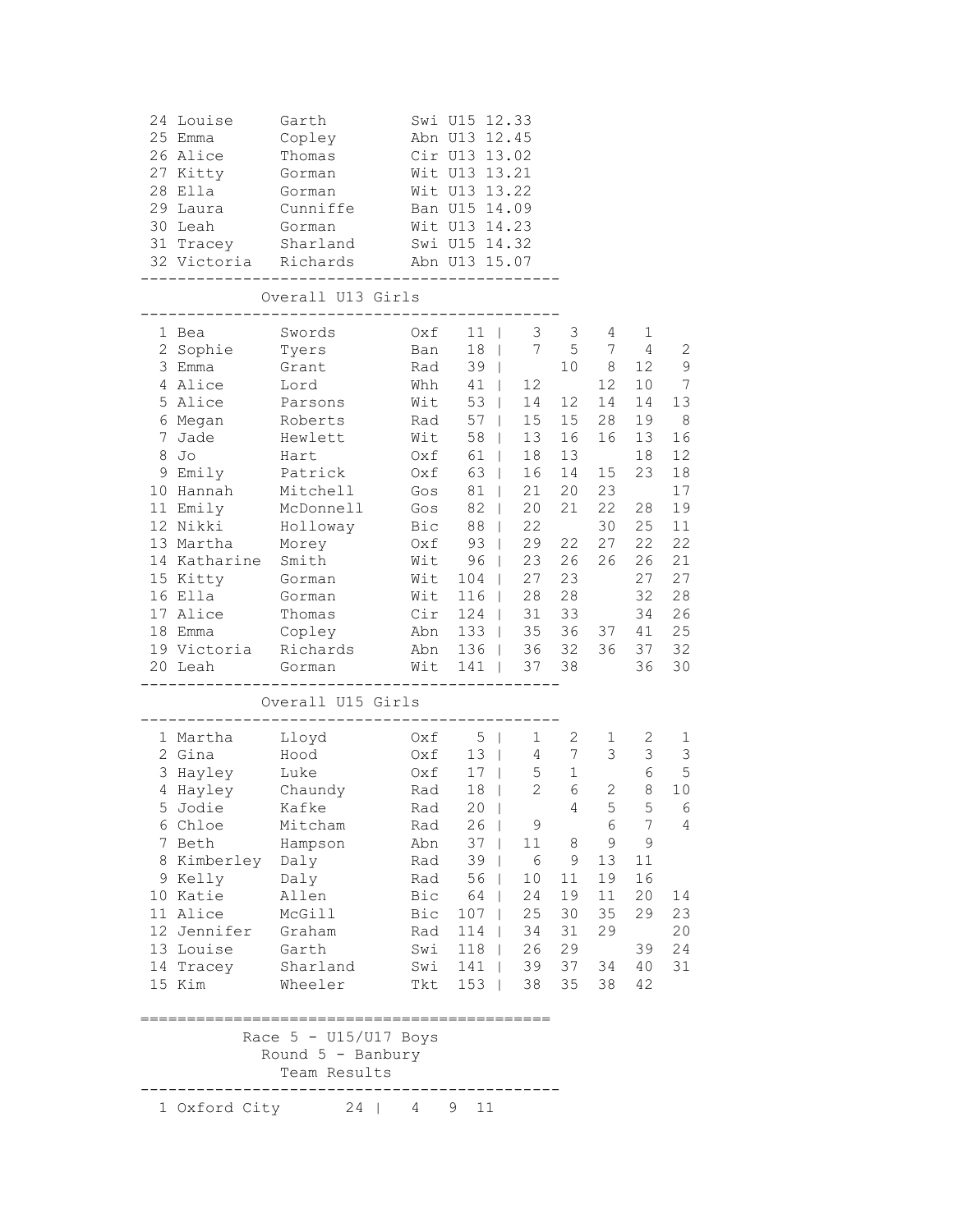|      | 2 Abingdon<br>3 Cherwell<br>3 Team Kennet<br>5 Bicester<br>5 Witney<br>5 Woodstock<br>8 Banbury                                                       | $33 \mid$<br>$37 \mid$<br>37   5 14<br>$38$  <br>9 Headington 49   13 18 18<br>10 White Horse 51   15 18 18                                                                                                                                                                                                                     | 7<br>$1 \quad 18$<br>$38$   2 18 18 =<br>$38$   10 12 16 =<br>$3 \t17 \t18 =$<br>42   6 18 18                                                        | 8<br>18<br>$18 =$<br>$18 =$                                                                                         |                                                           |                                                                                      |                                                                                    |                                                         |                                    |
|------|-------------------------------------------------------------------------------------------------------------------------------------------------------|---------------------------------------------------------------------------------------------------------------------------------------------------------------------------------------------------------------------------------------------------------------------------------------------------------------------------------|------------------------------------------------------------------------------------------------------------------------------------------------------|---------------------------------------------------------------------------------------------------------------------|-----------------------------------------------------------|--------------------------------------------------------------------------------------|------------------------------------------------------------------------------------|---------------------------------------------------------|------------------------------------|
|      |                                                                                                                                                       | Overall Standings                                                                                                                                                                                                                                                                                                               |                                                                                                                                                      |                                                                                                                     |                                                           |                                                                                      |                                                                                    |                                                         |                                    |
|      | 3 Abingdon<br>4 White Horse<br>5 Witney<br>6 Bicester<br>7 Cherwell<br>8 Woodstock                                                                    | 1 Oxford City 117   29<br>2 Team Kennet 141   28                                                                                                                                                                                                                                                                                | 155   40 34<br>231   39<br>231   39 53 48 40<br>247   55 42 68 44<br>250   58 42 63 49<br>$257$   57 44<br>260   60 48 61<br>;====================== | 19<br>18                                                                                                            | 22<br>36 22<br>17<br>57 62                                | 23<br>31<br>53                                                                       | 24<br>37<br>33<br>51<br>38<br>38<br>37<br>38                                       |                                                         |                                    |
|      |                                                                                                                                                       | Race $5 - U15/U17$ Boys<br>Round $5$ - Banbury<br>Individual Results<br>----------------------------                                                                                                                                                                                                                            |                                                                                                                                                      |                                                                                                                     |                                                           |                                                                                      |                                                                                    |                                                         |                                    |
| 10 D | 1 Carl<br>2 Joe<br>3 John<br>5 Mark<br>6 Scott 6<br>7 Steve<br>8 George<br>9 Ian<br>11 James<br>12 Gareth<br>13 Jack<br>14 James<br>15 Sean<br>16 Tom | Tucker<br>Stachowiak Bic U17 20.50<br>Ewbank<br>4 Philip Castle 0xf U17 21.09<br>Vardy Tkt U17 21.11<br>Devonish Ban U15 21.13<br>Copley<br>Wood<br>Castle<br>Prior<br>Smart<br>Petts<br>Griffiths Hed U15 23.09<br>Moorcroft<br>Coulter Whh U15 24.12<br>Timms<br>17 George Holding Mds U15 25.12<br>------------------------- | Wds U15 21.07<br>Abn U15 21.16<br>Wit U15 25.02<br>--------------------                                                                              | Chw U17 20.42<br>Abn U15 21.29<br>Oxf U15 21.53<br>Wit U17 22.10<br>Oxf U15 22.29<br>Wit U17 22.37<br>Tkt U15 23.38 |                                                           |                                                                                      |                                                                                    |                                                         |                                    |
|      |                                                                                                                                                       | Overall U15 Boys                                                                                                                                                                                                                                                                                                                |                                                                                                                                                      |                                                                                                                     |                                                           |                                                                                      |                                                                                    |                                                         |                                    |
|      | 1 George Wood<br>2 John<br>3 James<br>5 Ian<br>6 Richard<br>7 James<br>8 Lewis<br>9 Henry<br>10 Tom<br>11 Pete                                        | Ewbank<br>Smart<br>4 Steve Copley<br>Castle<br>Knape<br>Moorcroft<br>Warren<br>Penfold<br>Timms<br>Knopp                                                                                                                                                                                                                        | Abn<br>Wds<br>Oxf<br>Oxf<br>Tkt<br>Tkt<br>Wit<br>Whh<br>Wit<br>Whh                                                                                   | $15 \mid$<br>$22 \mid$<br>Abn 39  <br>$40 \mid$<br>43  <br>$56$  <br>$70$  <br>71  <br>$82 \mid$<br>$91$            | 38   17 8<br>15<br>10<br>16<br>21<br>18<br>20<br>24<br>25 | 6 3<br>4 9<br>11<br>10 <sub>1</sub><br>$7\overline{ }$<br>14<br>13<br>15<br>17<br>18 | $4\overline{ }$<br>$6\overline{6}$<br>22<br>13<br>10<br>14<br>20<br>19<br>25<br>26 | 2<br>9<br>11 8<br>6<br>11<br>10<br>14<br>19<br>17<br>22 | 8<br>3<br>11<br>7<br>9<br>14<br>16 |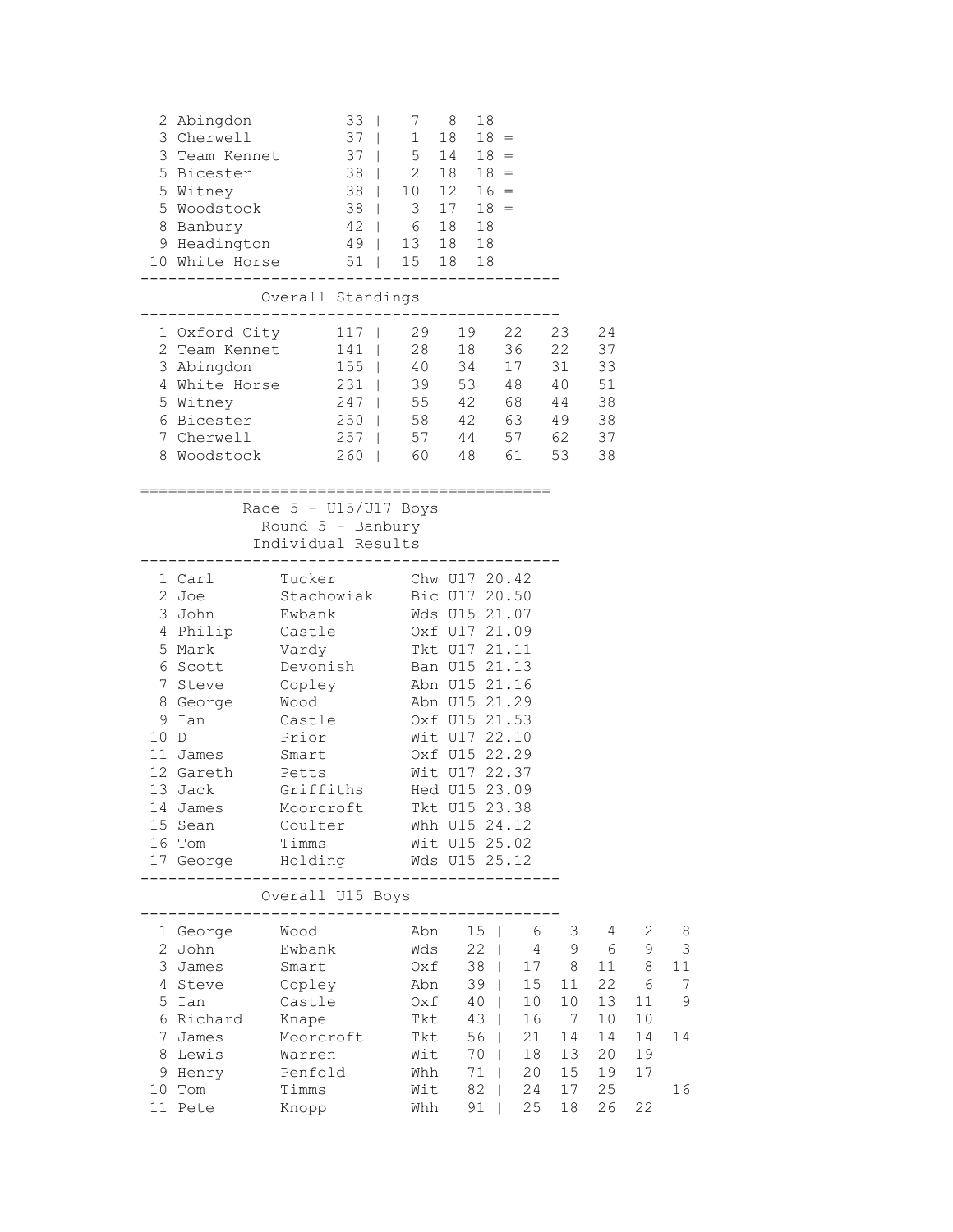|             |                                        |        | Overall U17 Boys                    |                 |             |                            |          |                             |             |         |                                 |
|-------------|----------------------------------------|--------|-------------------------------------|-----------------|-------------|----------------------------|----------|-----------------------------|-------------|---------|---------------------------------|
|             | 1 Carl<br>1 Joe                        | Tucker | Stachowiak                          |                 | Chw<br>Bic  | $9 \mid$<br>9 <sub>1</sub> |          | $3^{\circ}$<br>$2 \qquad 2$ | 4<br>1<br>7 | 16<br>3 | $1 =$<br>2<br>$\qquad \qquad =$ |
|             | 3 Philip                               | Castle |                                     |                 | 0xf 21      |                            |          | $7\quad1$                   | 9           | 15      | 4                               |
|             | 4 Mark<br>Vardy                        |        |                                     |                 | Tkt 23      |                            |          | 8                           | 5 12        | 5       | 5                               |
|             | 5 Gareth<br>Petts                      |        |                                     |                 | Wit         | 49                         | $\Box$   | 12<br>13                    | 23          | 12      | 12                              |
|             |                                        |        | Race $6 -$ Women                    |                 |             |                            |          |                             |             |         |                                 |
|             |                                        |        | Round $5$ - Banbury<br>Team Results |                 |             |                            |          |                             |             |         |                                 |
|             | 1 Witney                               |        | $22$                                | 4               | 8           | 10                         |          |                             |             |         |                                 |
|             | 2 Cirencester                          |        | 26                                  |                 | $1 \quad 3$ | 22                         |          |                             |             |         |                                 |
|             | 3 Headington                           |        | 40                                  | 6               |             | 15 19                      |          |                             |             |         |                                 |
|             | 4 Oxford City                          |        | $51$                                | 11              |             | 14 26                      |          |                             |             |         |                                 |
|             | 5 White Horse                          |        | 62                                  | $\overline{2}$  |             | 18 42                      |          |                             |             |         |                                 |
|             | 6 Banbury                              |        | 63                                  | $7\overline{ }$ | $9 \t 47 =$ |                            |          |                             |             |         |                                 |
|             | 6 Witney                               |        | B 63                                | 12              |             | $21 \t 30 =$               |          |                             |             |         |                                 |
| 8           | Swindon Str                            |        |                                     | 78   23         | 24          | 31                         |          |                             |             |         |                                 |
|             | 9 Cirencester B                        |        | $97 \mid$                           | 27              | 34          | 36                         |          |                             |             |         |                                 |
|             | 10 Headington B 99  <br>11 Team Kennet |        |                                     | 25<br>5         | 33<br>29    | 41<br>67                   |          |                             |             |         |                                 |
|             | 12 Radley                              |        | $101$  <br>$103$                    | 16              | 32          | 55                         |          |                             |             |         |                                 |
|             | 13 Woodstock                           |        | 111<br>$\overline{\phantom{0}}$     | 28              | 38          | 45                         |          |                             |             |         |                                 |
|             | 14 Cherwell                            |        | $118$                               | 17              | 48          | 53                         |          |                             |             |         |                                 |
|             | 15 Oxf Uni Press                       |        | $147$                               | 13              | 67          | 67                         |          |                             |             |         |                                 |
|             | 16 Abingdon                            |        | $150$                               | 20              | 63          | 67                         |          |                             |             |         |                                 |
|             | 17 Swindon Str B                       |        | $151$                               | 39              | 54          | 58                         |          |                             |             |         |                                 |
|             | 18 Headington C                        |        | $156$                               | 43              | 52          | 61                         |          |                             |             |         |                                 |
|             | 19 Cirencester C                       |        | $163$                               | 40              | 56          | 67                         |          |                             |             |         |                                 |
|             | 20 Banbury                             | B      | $167$                               | 49              | 51          | 67                         |          |                             |             |         |                                 |
|             | 21 Bicester                            |        | 171                                 | 37              | 67          | 67                         |          |                             |             |         |                                 |
|             | 22 Woodstock                           | B      | $174$                               | 50              | 57          | 67                         |          |                             |             |         |                                 |
|             | 23 Hook Norton                         |        | $175$                               | 46              | 64          | 65                         |          |                             |             |         |                                 |
|             | 24 Kidlington                          |        | 194                                 | 60              | 67          | 67                         |          |                             |             |         |                                 |
|             | 25 Headington D 195                    |        | $\Box$                              | 62              | 66          | 67                         |          |                             |             |         |                                 |
|             |                                        |        | Overall Standings                   |                 |             |                            |          |                             |             |         |                                 |
|             | 1 Cirencester                          |        | 105                                 | 33              |             | 15                         | 24       | 7                           | 26          |         |                                 |
|             | 2 Witney                               |        | 149                                 | 25              |             | 26                         | 45       | 31                          | 22          |         |                                 |
|             | 3 Headington<br>4 Oxford City          |        | 174<br>284                          | 56<br>34        |             | 39<br>60                   | 19<br>53 | 20<br>86                    | 40<br>51    |         |                                 |
|             | 5 Banbury                              |        | 348                                 | 34              |             | 78                         | 78       | 95                          | 63          |         |                                 |
|             | 6 Radley                               |        | 421                                 | 51              |             | 68                         | 44       | 155                         | 103         |         |                                 |
| $7^{\circ}$ | Woodstock                              |        | 453                                 | 75              |             | 48                         | 54       | 165                         | 111         |         |                                 |
| 8           | White Horse                            |        | 458                                 | 69              | 154         |                            | 76       | 97                          | 62          |         |                                 |
|             | 9 Headington                           | B      | 469                                 | 126             |             | 95                         | 79       | 70                          | 99          |         |                                 |
|             | 10 Witney                              | B      | 525                                 | 107             | 103         |                            | 171      | 81                          | 63          |         |                                 |
|             | 11 Cirencester                         | B      | 537                                 | 165             | 127         |                            | 101      | 47                          | 97          |         |                                 |
|             | 12 Swindon Str                         |        | 600                                 | 91              | 155         |                            | 143      | 133                         | 78          |         |                                 |
|             | 13 Abingdon                            |        | 606                                 | 121             | 141         |                            | 99       | 95                          | 150         |         |                                 |
|             | 14 Oxf Uni Press                       |        | 672                                 | 119             |             | 85                         | 200      | 121                         | 147         |         |                                 |
|             | 15 Headington                          | С      | 698                                 | 178             | 140         |                            | 116      | 108                         | 156         |         |                                 |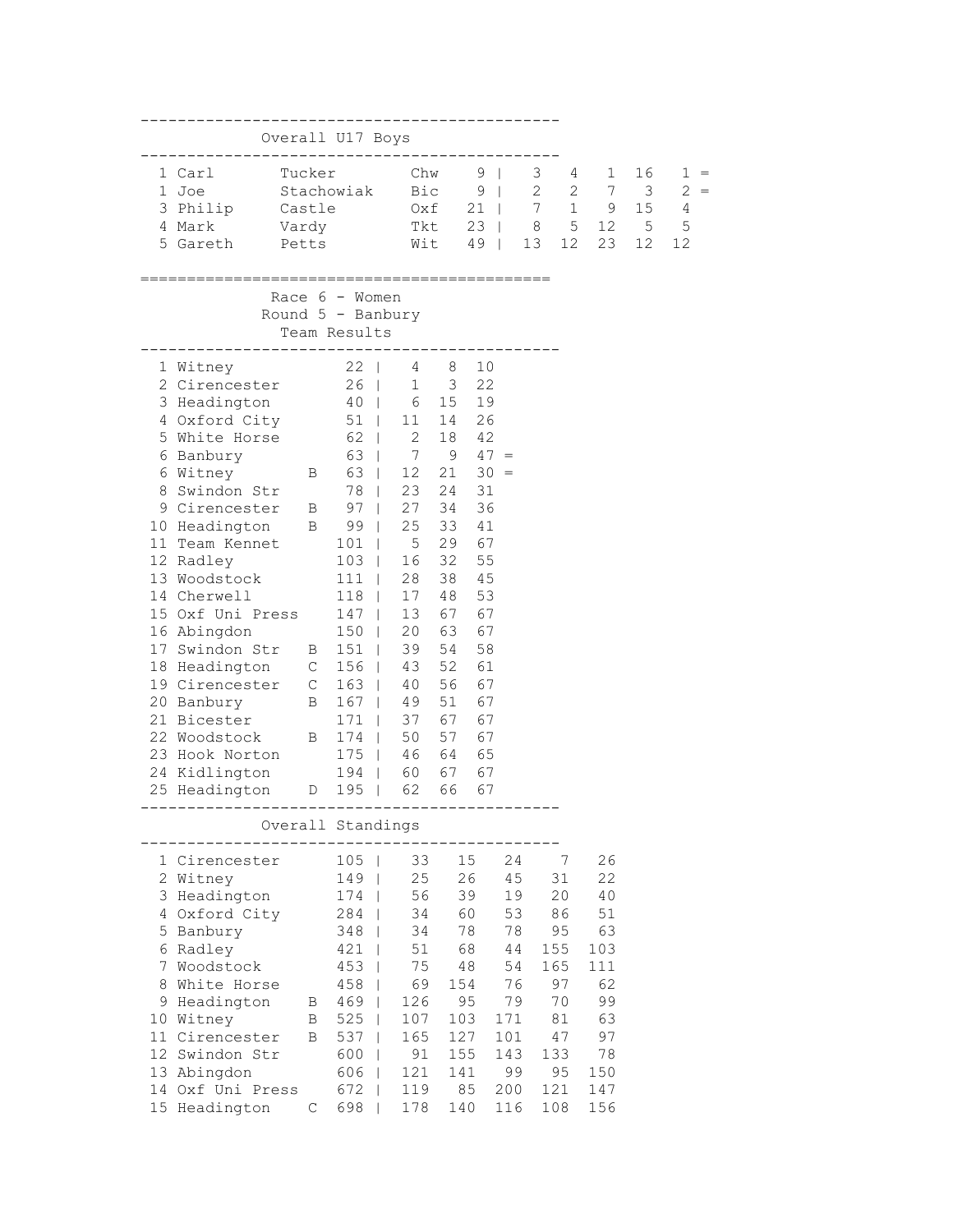| 17 | 16 Cherwell<br>Team Kennet<br>18 Hook Norton<br>19 Headington<br>20 Kidlington<br>21 Bicester | 712<br>$\mathbf{I}$<br>723<br>T<br>874<br>994<br>D<br>T<br>1021<br>T<br>1050<br>$\overline{\phantom{a}}$ | 129<br>213<br>164 158<br>226 198<br>209<br>231 | 191<br>155<br>180<br>190 | 126<br>129<br>215<br>223<br>234<br>229 | 148<br>125<br>162<br>152<br>204<br>229 | 118<br>101<br>175<br>195<br>194<br>171 |
|----|-----------------------------------------------------------------------------------------------|----------------------------------------------------------------------------------------------------------|------------------------------------------------|--------------------------|----------------------------------------|----------------------------------------|----------------------------------------|
|    |                                                                                               | Race $6 -$ Women<br>Round 5 - Banbury                                                                    |                                                |                          |                                        |                                        |                                        |
|    |                                                                                               | Individual Results                                                                                       |                                                |                          |                                        |                                        |                                        |
|    | 1 Wendy                                                                                       | Jones                                                                                                    | Cir S                                          |                          | 20.41                                  |                                        |                                        |
| 2  | Frances                                                                                       | <b>Briscoe</b>                                                                                           |                                                |                          | Whh U20 21.29                          |                                        |                                        |
| 3  | Jane                                                                                          | Wassell                                                                                                  |                                                | Cir V1                   | 21.59                                  |                                        |                                        |
| 4  | Nicola                                                                                        | Gomm                                                                                                     | Wit V1                                         |                          | 22.06                                  |                                        |                                        |
| 5  | Sue                                                                                           | Baigent                                                                                                  |                                                | Tkt S                    | 22.07                                  |                                        |                                        |
| 6  | Lucy                                                                                          | Smith                                                                                                    |                                                | Hed S                    | 22.15                                  |                                        |                                        |
| 7  | Rose                                                                                          | Kelling                                                                                                  |                                                | Ban V1                   | 22.45                                  |                                        |                                        |
| 8  | Veronica                                                                                      | Boden                                                                                                    |                                                | Wit V1                   | 22.57                                  |                                        |                                        |
|    | 9 Michelle                                                                                    | Buzzard                                                                                                  |                                                | Ban S                    | 23.25                                  |                                        |                                        |
| 10 | Sally                                                                                         | Pitts                                                                                                    | Wit V1                                         |                          | 23.48                                  |                                        |                                        |
|    | 11 Gwyneth                                                                                    | Hueter                                                                                                   |                                                | Oxf V2                   | 24.04                                  |                                        |                                        |
|    | 12 Elysia                                                                                     | Ridley                                                                                                   |                                                |                          | Wit U17 24.13                          |                                        |                                        |
|    | 13 Sue                                                                                        | Zarutsky                                                                                                 |                                                | Oup V1                   | 24.20                                  |                                        |                                        |
|    | 14 Charlotte                                                                                  | Eadle                                                                                                    |                                                |                          | Oxf U17 24.28                          |                                        |                                        |
|    | 15 Annelie                                                                                    | Niklason                                                                                                 | Hed S                                          |                          | 24.57                                  |                                        |                                        |
|    | 16 Rose                                                                                       | Cormack-Loyd Rad U20 24.59                                                                               |                                                |                          |                                        |                                        |                                        |
|    | 17 Kim<br>18 Angela                                                                           | Shaw<br><b>Briscoe</b>                                                                                   |                                                | Chw V2<br>Whh V2         | 25.21<br>25.34                         |                                        |                                        |
|    | 19 Helen                                                                                      | Turley                                                                                                   |                                                | Hed V2                   | 25.45                                  |                                        |                                        |
|    | 20 Laura-Jane Chisnall                                                                        |                                                                                                          |                                                |                          | Abn U17 25.46                          |                                        |                                        |
|    | 21 Jeanette                                                                                   | Ashton                                                                                                   |                                                | Wit V2                   | 25.47                                  |                                        |                                        |
|    | 22 Kim                                                                                        | Ingleby                                                                                                  | Cir S                                          |                          | 25.49                                  |                                        |                                        |
|    | 23 Jude                                                                                       | Rouse                                                                                                    | Swi V2                                         |                          | 25.50                                  |                                        |                                        |
|    | 24 Caroline                                                                                   | McBeth                                                                                                   |                                                | Swi V1                   | 25.55                                  |                                        |                                        |
|    | 25 Marie-Anne Fischer                                                                         |                                                                                                          |                                                | Hed V1                   | 26.01                                  |                                        |                                        |
| 26 | Pippa                                                                                         | Sprinz                                                                                                   |                                                |                          | Oxf U17 26.05                          |                                        |                                        |
| 27 | Sue                                                                                           | McKeeman                                                                                                 | Cir V1                                         |                          | 26.18                                  |                                        |                                        |
| 28 | Sharon                                                                                        | Evans                                                                                                    | Wds S                                          |                          | 26.24                                  |                                        |                                        |
|    | 29 Vicky                                                                                      | Jordan                                                                                                   | Tkt S                                          |                          | 26.25                                  |                                        |                                        |
| 30 | Sarah                                                                                         | LeGood                                                                                                   |                                                |                          | Wit U20 26.36                          |                                        |                                        |
|    | 31 Carol                                                                                      | Phillips                                                                                                 |                                                | Swi V1                   | 26.44                                  |                                        |                                        |
|    | 32 Hannah                                                                                     | Roberts                                                                                                  |                                                |                          | Rad U17 26.53                          |                                        |                                        |
| 33 | Edwina                                                                                        | McDowall                                                                                                 | Hed S                                          |                          | 26.54                                  |                                        |                                        |
|    | 34 Carol                                                                                      | Clarke                                                                                                   |                                                | Cir V2                   | 27.09                                  |                                        |                                        |
|    | 35 Catherine                                                                                  | Bartons                                                                                                  | Oxf S                                          |                          | 27.15                                  |                                        |                                        |
|    | 36 Fiona                                                                                      | West                                                                                                     | Cir S                                          |                          | 27.17                                  |                                        |                                        |
| 37 | Rachel                                                                                        | Chicken                                                                                                  |                                                |                          | Bic U17 27.38                          |                                        |                                        |
| 38 | Zazi                                                                                          | Barrell                                                                                                  | Wds S                                          |                          | 27.43                                  |                                        |                                        |
|    | 39 Becki                                                                                      | Smith                                                                                                    | Swi V1                                         |                          | 27.53                                  |                                        |                                        |
| 40 | Sue                                                                                           | Brown                                                                                                    | Cir V2                                         |                          | 28.01                                  |                                        |                                        |
|    | 41 Catherine                                                                                  | Shelley                                                                                                  | Hed S                                          |                          | 28.13                                  |                                        |                                        |
| 43 | 42 Victoria                                                                                   | Lord                                                                                                     |                                                |                          | Whh U17 28.30                          |                                        |                                        |
| 44 | Alison<br>Judith                                                                              | Barry<br>LeGood                                                                                          |                                                | Hed V1<br>Wit V2         | 29.02<br>29.09                         |                                        |                                        |
|    | 45 Suzanne                                                                                    | <b>Briggs</b>                                                                                            |                                                | Wds V2                   | 29.23                                  |                                        |                                        |
|    |                                                                                               |                                                                                                          |                                                |                          |                                        |                                        |                                        |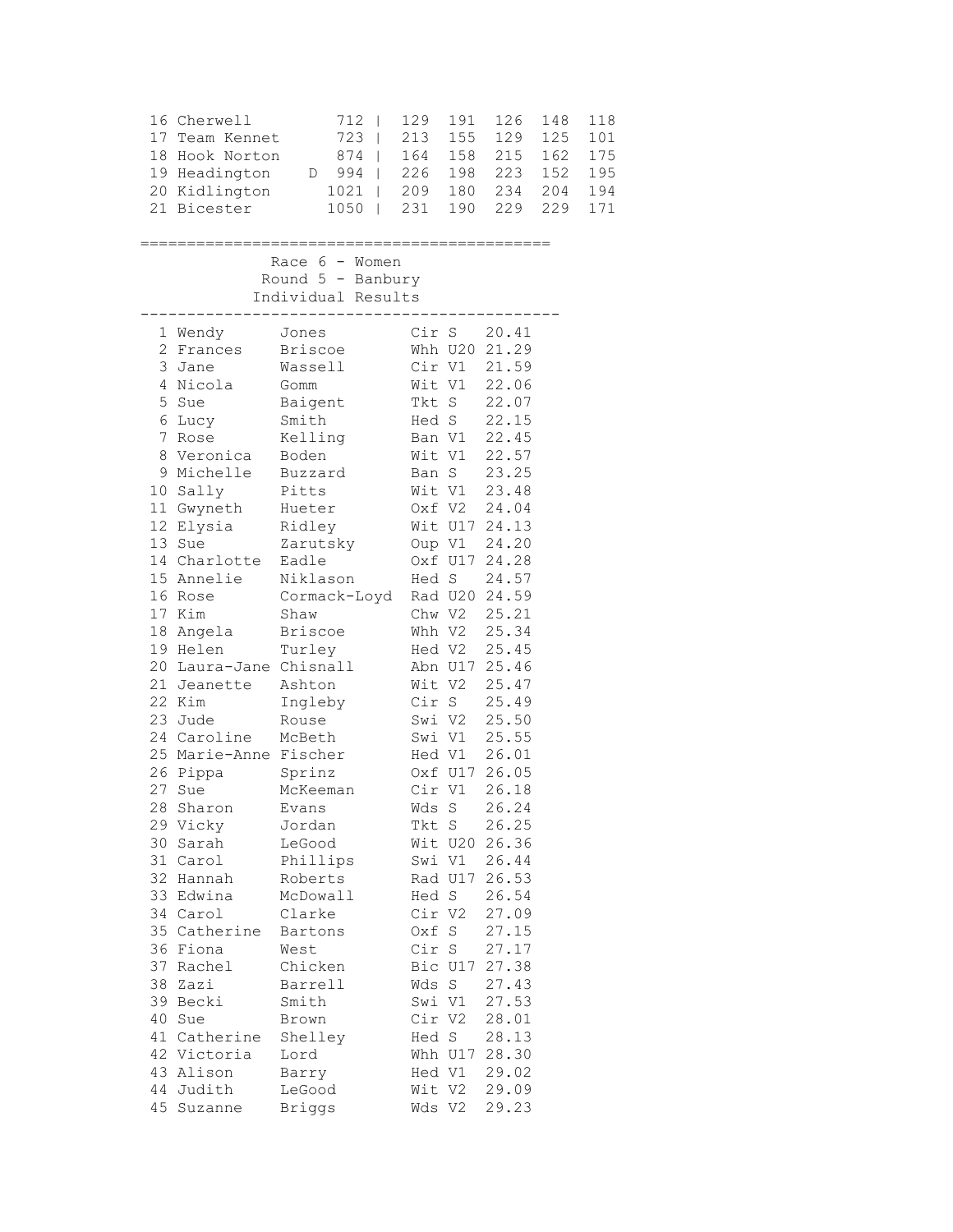| 46 J |                       | Jeffries                                           |     | Hkn V1                                       |              | 29.31                                  |              |    |                |                |
|------|-----------------------|----------------------------------------------------|-----|----------------------------------------------|--------------|----------------------------------------|--------------|----|----------------|----------------|
|      | 47 Jean               | Armstrong                                          |     | Ban V2 29.46                                 |              |                                        |              |    |                |                |
|      | 48 Heather            | Aston                                              |     | Chw V1 30.10                                 |              |                                        |              |    |                |                |
|      | 49 Claire Goodwin     |                                                    |     | Ban U20 30.31                                |              |                                        |              |    |                |                |
|      | 50 Susan              | Haines                                             |     | Wds V2 30.36                                 |              |                                        |              |    |                |                |
|      | 51 Sandra             | Smith                                              |     | Ban V2 30.49                                 |              |                                        |              |    |                |                |
|      | 52 Fiona              | Haarer                                             |     | Hed S 30.55                                  |              |                                        |              |    |                |                |
|      | 53 S                  | Long                                               |     | Chw V1 31.03                                 |              |                                        |              |    |                |                |
|      | 54 Wendy              | Audrain                                            |     | Swi V2 31.06                                 |              |                                        |              |    |                |                |
|      | 55 Rose               | Webb                                               |     | Rad V3 31.31                                 |              |                                        |              |    |                |                |
|      | 56 Chloe              | O'Brian                                            |     | Cir S 31.49                                  |              |                                        |              |    |                |                |
|      | 57 Sally Stephens     |                                                    |     | Wds V1 32.11                                 |              |                                        |              |    |                |                |
|      | 58 Helen Smith        |                                                    |     | Swi V2 32.23                                 |              |                                        |              |    |                |                |
|      | 59 Kay                | Harries                                            |     | Chw V2 32.38                                 |              |                                        |              |    |                |                |
|      | 60 Anita              | Green                                              |     | Kid V1 32.41                                 |              |                                        |              |    |                |                |
|      | 61 Sarah              | Grylls                                             |     | Hed V2 32.45                                 |              |                                        |              |    |                |                |
|      | 62 Maureen            | O'Sullivan                                         |     | Hed V3 33.23<br>Abn V3 34.22<br>Hkn V2 35.07 |              |                                        |              |    |                |                |
|      | 63 Noel               | Blatchford                                         |     |                                              |              |                                        |              |    |                |                |
|      | 64 Sandra             | McCabe                                             |     |                                              |              |                                        |              |    |                |                |
|      | 65 Kay                | Sole                                               |     | Hkn V3 36.35                                 |              |                                        |              |    |                |                |
|      |                       | 66 Kirsten Cannatella Hed V1 37.43                 |     |                                              |              |                                        |              |    |                |                |
|      |                       | ------------------------------                     |     |                                              |              |                                        |              |    |                |                |
|      |                       | Overall U17 Women<br>_____________________________ |     |                                              |              |                                        |              |    |                |                |
|      | 1 Elysia Ridley       |                                                    |     | Wit 38                                       |              | 8                                      | 6            |    | 12             | 12             |
|      | 2 Charlotte Eadle     |                                                    |     |                                              |              |                                        |              |    |                | 14             |
|      | 3 Laura-Jane Chisnall |                                                    |     |                                              |              | 0xf 59   18 14 13<br>Abn 92   26 18 50 |              |    | 28             | 20             |
|      | 4 Pippa Sprinz        |                                                    |     |                                              |              | Oxf 128   37 30                        |              | 35 | 42             | 26             |
|      | 5 Victoria Lord       |                                                    |     |                                              |              | Whh 171   32                           |              | 46 | 51             | 42             |
|      | 6 Hannah Roberts      |                                                    |     |                                              |              | Rad 187   53 46                        |              | 56 | 59             | 32             |
|      |                       | 7 Rachel Chicken Bic 201   57 49 67                |     |                                              |              |                                        |              |    | 58             | 37             |
|      | 8 Sam Daly            |                                                    |     |                                              |              | Rad 241   60 52                        |              | 63 | 66             |                |
|      |                       |                                                    |     |                                              |              | ----------------                       |              |    |                |                |
|      |                       | Overall U20 Women                                  |     |                                              |              |                                        |              |    |                |                |
|      | 1 Rose                | Cormack-Loyd Rad 82   21 19                        |     |                                              |              |                                        |              | 26 | 32             | 16             |
|      | 2 Sarah               | Wit 121   29 26<br>LeGood                          |     |                                              |              |                                        |              | 36 | 39             | 30             |
|      | 3 Claire              | Goodwin                                            |     |                                              |              | Ban 242   67 60                        |              | 66 | 71             | 49             |
|      |                       |                                                    |     |                                              |              |                                        |              |    |                |                |
|      |                       | Overall Senior Women                               |     |                                              |              |                                        |              |    |                |                |
|      | 1 Wendy               | Jones                                              | Cir | $4 \mid$                                     |              | 1                                      | $\mathbf{1}$ |    | 1              | 1              |
|      | 2 Sue                 | Baigent                                            | Tkt | 25                                           | $\mathbf{I}$ |                                        | 8            | 5  | $\overline{7}$ | 5              |
|      | 3 Michelle            | Buzzard                                            | Ban | 41                                           |              | 9                                      | 13           | 10 | 14             | $\overline{9}$ |
|      | 4 Sharon              | Evans                                              | Wds | 84                                           |              | 11                                     | 20           | 25 |                | 28             |
|      | 5 Kim                 | Ingleby                                            |     | Cir 101                                      |              | 34                                     | 23           | 29 | 27             | 22             |
|      | 6 Vicky               | Jordan                                             |     | Tkt 144                                      |              | 39                                     |              | 43 | 33             | 29             |
|      | 7 Edwina              | McDowall                                           |     | Hed 145                                      |              | 41                                     |              | 33 | 38             | 33             |
|      | 8 Catherine Shelley   |                                                    |     | Hed 167                                      |              |                                        | 42 32        |    | 52             | 41             |
|      | 9 Catherine Bartons   |                                                    |     |                                              |              | Oxf 184   63 51                        |              | 44 | 54             | 35             |
|      | 10 Vincci             | Lau                                                |     | Hed 224                                      |              |                                        | 54 57        | 53 | 60             |                |
|      |                       | Overall Vet 35 Women                               |     |                                              |              |                                        |              |    |                |                |
|      |                       |                                                    |     |                                              |              |                                        |              |    |                |                |
|      | 1 Nicola              | Gomm                                               | Wit | 16 <sup>1</sup>                              |              | 5                                      | 3            | 4  | - 6            | 4              |
|      | 2 Jane                | Wassell                                            |     | Cir 20                                       |              |                                        | 4            | 8  | 5              | 3              |
|      | 3 Rose                | Kelling<br>Ban 24                                  |     |                                              |              | 6                                      | 5            | 6  | 10             | $\overline{7}$ |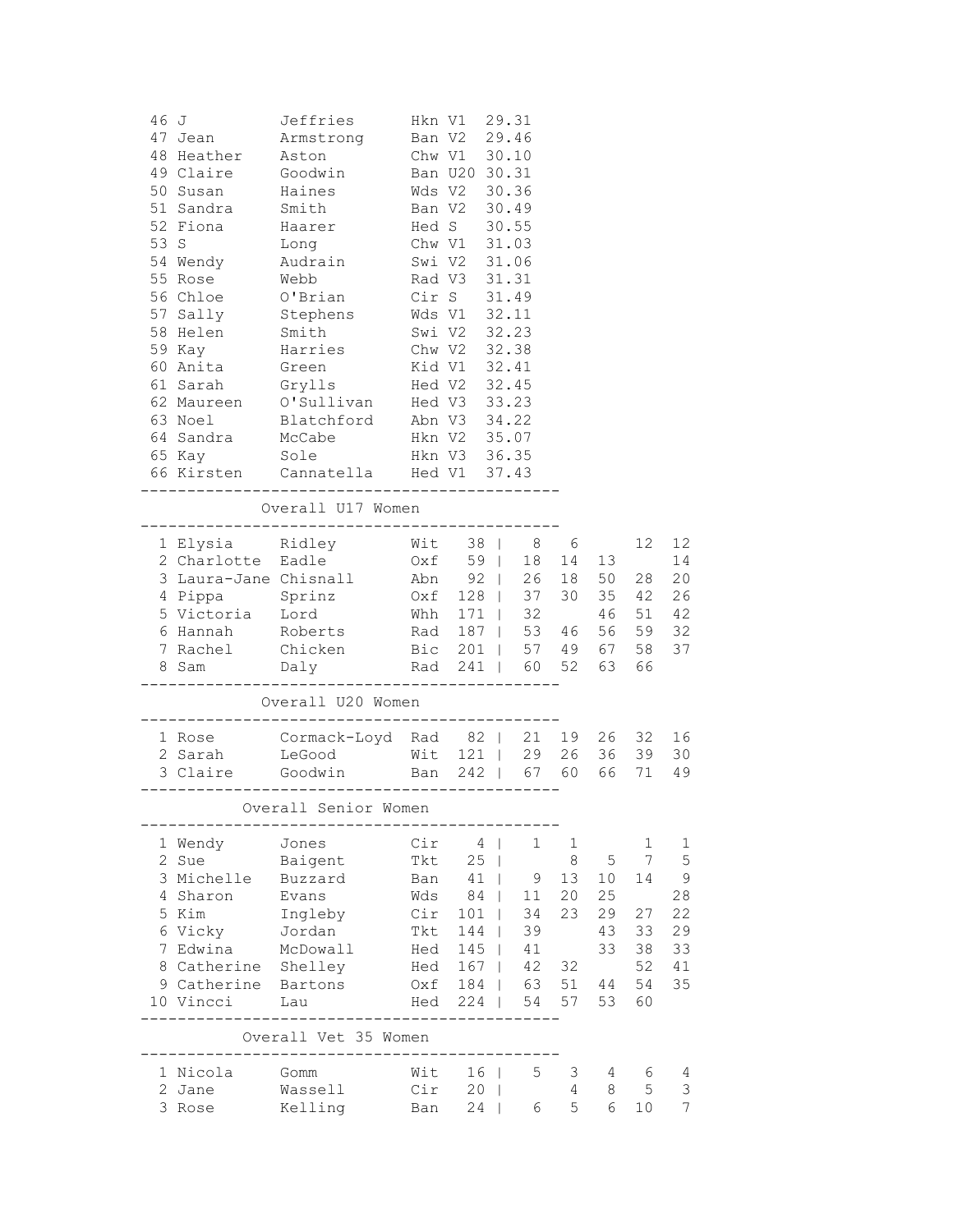|   | 4 Veronica<br>5 Sally Pitts<br>5 Suits<br>5 Sue 2 Zarutsky<br>Donaldson Wds 87  <br>7 Sue<br>8 Ross Knopp Mhh 94  <br>9 Marie-Anne Fischer Hed<br>10 Becki Smith<br>11 Val<br>12 J<br>13 Jane<br>14 Anita | Boden<br>Thomas Chw<br>Jeffries<br>Sinclair<br>Green                                          |           |              | $Oup$ 58  <br>Hkn | Swi            | Wit $31$  <br>$Wit$ 58  <br>$106$  <br>$205$  <br>214<br>224 | $7\overline{ }$<br>12<br>$\mathbb{R}$<br>$\mathbb{R}^n$<br>Chw 246   64 58<br>Kid 284   82 70 72 | 9<br>14 12<br>16 25<br>28 27<br>25 29<br>45 62<br>50 56<br>64 | $7\overline{ }$<br>19<br>21<br>27<br>59 | 13<br>17<br>19<br>20 26<br>18<br>37<br>65<br>51 57<br>58 56<br>57 67 | 8<br>$10 =$<br>13<br>$=$<br>25<br>39<br>46<br>60 |
|---|-----------------------------------------------------------------------------------------------------------------------------------------------------------------------------------------------------------|-----------------------------------------------------------------------------------------------|-----------|--------------|-------------------|----------------|--------------------------------------------------------------|--------------------------------------------------------------------------------------------------|---------------------------------------------------------------|-----------------------------------------|----------------------------------------------------------------------|--------------------------------------------------|
|   | Overall Vet 45 Women<br>__________________________________                                                                                                                                                |                                                                                               |           |              |                   |                |                                                              |                                                                                                  |                                                               |                                         |                                                                      |                                                  |
|   | 1 Gwyneth Hueter 0xf 57   13 16<br>2 Kim<br>3 Jeanette Ashton<br>4 Jude<br>5 Hilary                                                                                                                       | Shaw<br>Rouse<br>O'Shea                                                                       |           |              |                   |                | Chw 72  <br>Wit 92  <br>Swi 106  <br>$160$                   |                                                                                                  | 15<br>24<br>22 38<br>33 41                                    | 18<br>40                                | 17 23<br>22<br>22 25<br>32 29<br>46                                  | 11<br>17<br>21<br>23                             |
|   | 6 Suzanne                                                                                                                                                                                                 | Briggs                                                                                        |           |              | Abn<br>Wds        |                | $192$                                                        | 48                                                                                               | 50                                                            | 49                                      |                                                                      | 45                                               |
|   | 7 Judith<br>8 Sandra Smith<br>9 Susan Haines<br>10 Wendy Audrain Swi 270   69<br>11 Sarah Grylls Hed 282   73<br>12 Sandra McCabe                                                                         | LeGood                                                                                        |           |              | Wit<br>Ban<br>Wds | Hkn 301        | $212$  <br>$244$  <br>$250$                                  | 61<br>68<br>$\mathbb{R}^n$                                                                       | 53<br>63<br>74 66<br>76<br>84 78                              | 54<br>62<br>60                          | 70<br>76<br>71<br>70 78<br>78 81                                     | 44<br>51<br>50<br>54<br>61<br>64                 |
|   |                                                                                                                                                                                                           |                                                                                               |           |              |                   |                |                                                              |                                                                                                  |                                                               |                                         |                                                                      |                                                  |
|   |                                                                                                                                                                                                           | Overall Vet 55 Women                                                                          |           |              |                   |                |                                                              |                                                                                                  |                                                               |                                         |                                                                      |                                                  |
|   | 1 Rose Mebb Rad 267  <br>2 Maureen O'Sullivan Hed 286  <br>3 Noel Blatchford Abn 294   79<br>4 Kay 501e 50 Hkn 307   85 80                                                                                |                                                                                               |           |              |                   |                |                                                              |                                                                                                  | 71<br>77 74                                                   | 68  <br>73                              | 73<br>80<br>75 77<br>79 83                                           | 55<br>62<br>63<br>65                             |
|   | First Division                                                                                                                                                                                            | Race $7 - Men$<br>Round $5$ - Banbury<br>Team Results<br>------------------------------------ |           |              |                   |                |                                                              |                                                                                                  |                                                               |                                         |                                                                      |                                                  |
|   | 1 Headington                                                                                                                                                                                              |                                                                                               | 68        |              | 1                 | 2              | 4                                                            | 8                                                                                                |                                                               |                                         |                                                                      |                                                  |
| 2 | Woodstock                                                                                                                                                                                                 |                                                                                               | $97 \mid$ |              | 3                 | 13<br>7<br>14  | 19<br>10<br>24                                               | 21<br>12<br>27                                                                                   |                                                               |                                         |                                                                      |                                                  |
| 3 | Headington                                                                                                                                                                                                | Β                                                                                             | 253       | $\mathbf{1}$ | 22                | 26             | 29                                                           | 40                                                                                               |                                                               |                                         |                                                                      |                                                  |
| 4 | Woodstock                                                                                                                                                                                                 | Β                                                                                             | 285       | $\mathbf{I}$ | 32                | 43<br>34<br>41 | 45<br>35<br>42                                               | 48<br>39<br>62                                                                                   |                                                               |                                         |                                                                      |                                                  |
| 5 | Witney                                                                                                                                                                                                    |                                                                                               | 355       | $\perp$      | 16                | 20<br>50       | 33<br>82                                                     | 38<br>116                                                                                        |                                                               |                                         |                                                                      |                                                  |
|   | 6 Abingdon                                                                                                                                                                                                |                                                                                               | 405       | $\perp$      | 5                 | 15<br>93       | 36<br>99                                                     | 53<br>104                                                                                        |                                                               |                                         |                                                                      |                                                  |
| 7 | Oxford City                                                                                                                                                                                               |                                                                                               | 427       | $\mathbf{I}$ | 18                | 30<br>77       | 31<br>89                                                     | 52<br>130                                                                                        |                                                               |                                         |                                                                      |                                                  |
|   | 8 Cirencester                                                                                                                                                                                             |                                                                                               | 429       | $\Box$       | 37                | 49<br>67       | 51<br>83                                                     | 55<br>87                                                                                         |                                                               |                                         |                                                                      |                                                  |
|   | 9 White Horse                                                                                                                                                                                             |                                                                                               | 709       |              | $\mathsf 9$       | 86             |                                                              | 94 118                                                                                           |                                                               |                                         |                                                                      |                                                  |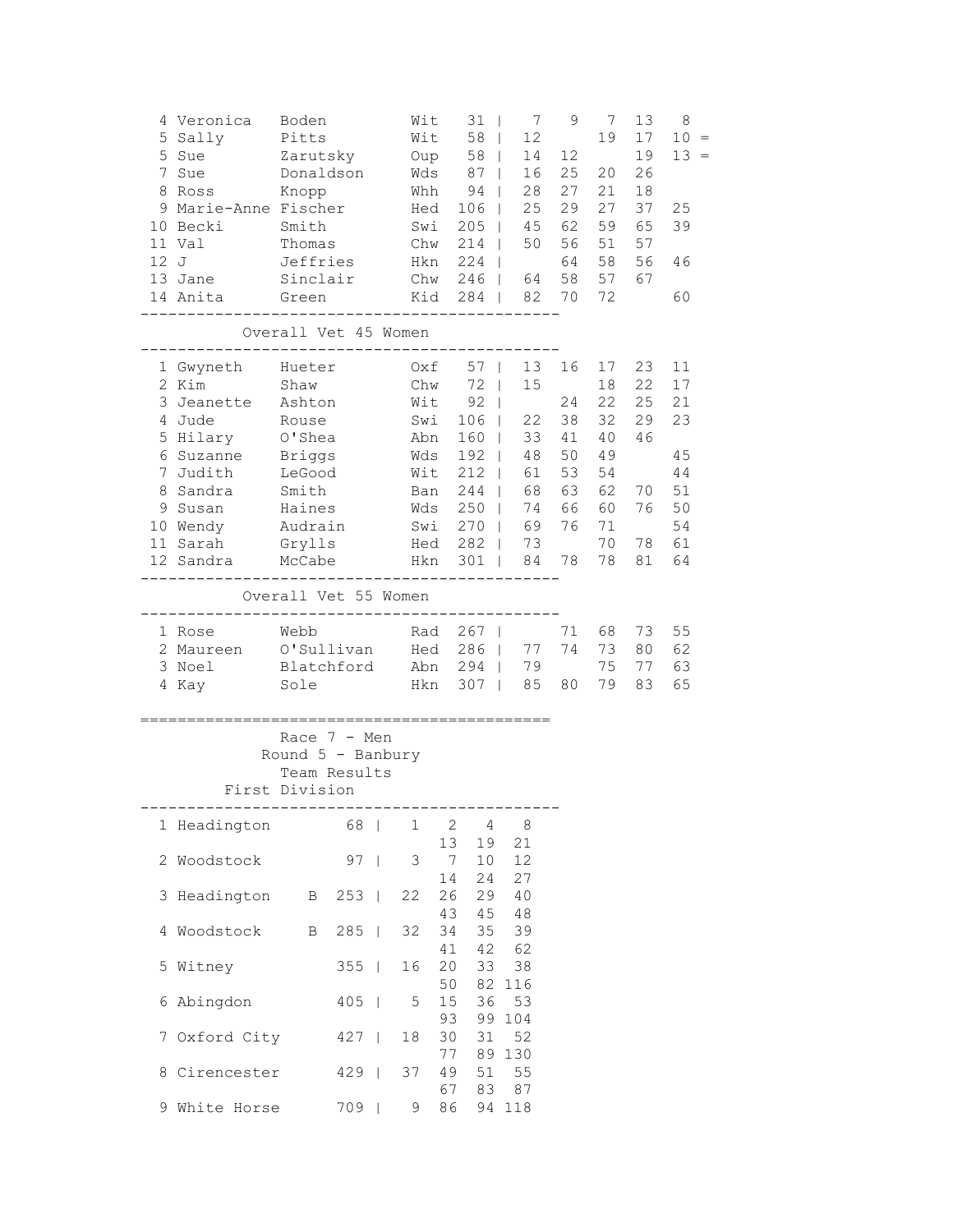134 134 134

|   |                                                         |                                |                | ---------- |                   |                                |              |                     |     |
|---|---------------------------------------------------------|--------------------------------|----------------|------------|-------------------|--------------------------------|--------------|---------------------|-----|
|   |                                                         | Second Division<br>----------- |                |            |                   |                                |              |                     |     |
|   | 1 Hook Norton 383                                       |                                |                | 6          | 17<br>84          | 28                             | 47<br>92 109 |                     |     |
|   | 2 Swindon Str                                           | 486                            |                | 25         | 78                | 58 69 70                       | 80 106       |                     |     |
| 3 | Banbury                                                 | $502$                          |                | 23         | 75                | 54 71 73<br>91                 | 115          |                     |     |
| 4 | Headington C                                            | $508$                          |                | 56         |                   | 57 60 72<br>81 85 97           |              |                     |     |
| 5 | Team Kennet                                             | $563$                          |                | 11         | 46                | 59<br>124 128 134              | 61           |                     |     |
| 6 | Cherwell                                                | 636                            |                | 44         |                   | 65 79 95<br>107 112 134        |              |                     |     |
| 7 | Woodstock C 647                                         |                                |                | 63 —       | 98                | 68 74 76<br>134                | 134          |                     |     |
| 8 | Headington D 766                                        |                                |                |            | 113               | 101 102 103 110                | 117 120      |                     |     |
| 9 | Eynsham                                                 | 796                            |                | 64         |                   | 96 105 129<br>134 134 134      |              |                     |     |
|   | 10 Kidlington                                           | 800                            | $\mathbb{R}^n$ | 66         | 134               | 90 108 134                     | 134 134      |                     |     |
|   | 11 Alchester                                            | $907$                          |                |            |                   | 119 125 127 134<br>134 134 134 |              |                     |     |
|   | 12 Radley                                               | $925$                          |                |            |                   | 121 134 134 134<br>134 134 134 |              |                     |     |
|   | 13 Bourton                                              | $927$                          |                |            |                   | 123 134 134 134<br>134 134 134 |              |                     |     |
|   |                                                         | Overall Standings              |                |            |                   | ----------                     |              |                     |     |
|   |                                                         | First Division                 |                |            |                   |                                |              |                     |     |
|   | 1 Headington                                            | 484                            |                | 95         |                   | 100                            | 135          | 86                  | 68  |
| 2 | Woodstock                                               | 491                            |                |            | 102 96<br>274 238 |                                | 105          | 91                  | 97  |
| 3 | Woodstock                                               | B 1506  <br>1558               |                |            |                   |                                | 366          | 343                 | 285 |
| 4 | Abingdon                                                | 1558                           |                |            |                   |                                |              | $222$ 293 228 410   | 405 |
| 5 | $Headington \qquad B 1612 \mid 379 \quad 322 \quad 340$ |                                |                |            |                   |                                |              | 318                 | 253 |
| 6 | Witney                                                  | 1925   343 347 525             |                |            |                   |                                |              | 355                 | 355 |
|   | 7 White Horse                                           | 1980                           |                |            | 273 465           |                                | 307          | 226                 | 709 |
|   | 8 Cirencester 2756   631 563 582 551 429                |                                |                |            |                   |                                |              |                     |     |
|   | 9 Oxford City 3267   1175 965 281 419 427               |                                |                |            |                   |                                |              |                     |     |
|   |                                                         | Second Division                |                |            |                   |                                |              |                     |     |
|   | 1 Banbury                                               | 2275                           |                |            |                   |                                |              | 357 350 329 737     | 502 |
|   | 2 Hook Norton                                           | 2489                           |                |            |                   |                                |              | 528 602 495 481     | 383 |
|   |                                                         |                                |                |            |                   |                                | 642          | 545                 | 508 |
| 4 | Team Kennet                                             | $3274$                         |                |            | 732 658           |                                | 648          | 673                 | 563 |
| 5 | Woodstock                                               | $C_3314$                       |                |            | 612 650           |                                | 682          | 723                 | 647 |
| 6 | Swindon Str                                             | 3339                           |                |            | 727 766           |                                | 765          | 595                 | 486 |
| 7 | Eynsham                                                 | 3650                           |                |            | 603 522           |                                |              | 831 898             | 796 |
| 8 | Cherwell                                                | $3666$                         |                | 602        |                   |                                |              | 880 793 755         | 636 |
|   | 9 Headington                                            | D 3820                         |                |            |                   |                                |              | 796 758 828 672     | 766 |
|   | 10 Kidlington                                           | 4701                           |                |            |                   |                                |              | 892 893 1016 1100   | 800 |
|   | 11 Alchester                                            | 5543                           |                |            |                   |                                |              | 1062 1211 1317 1046 | 907 |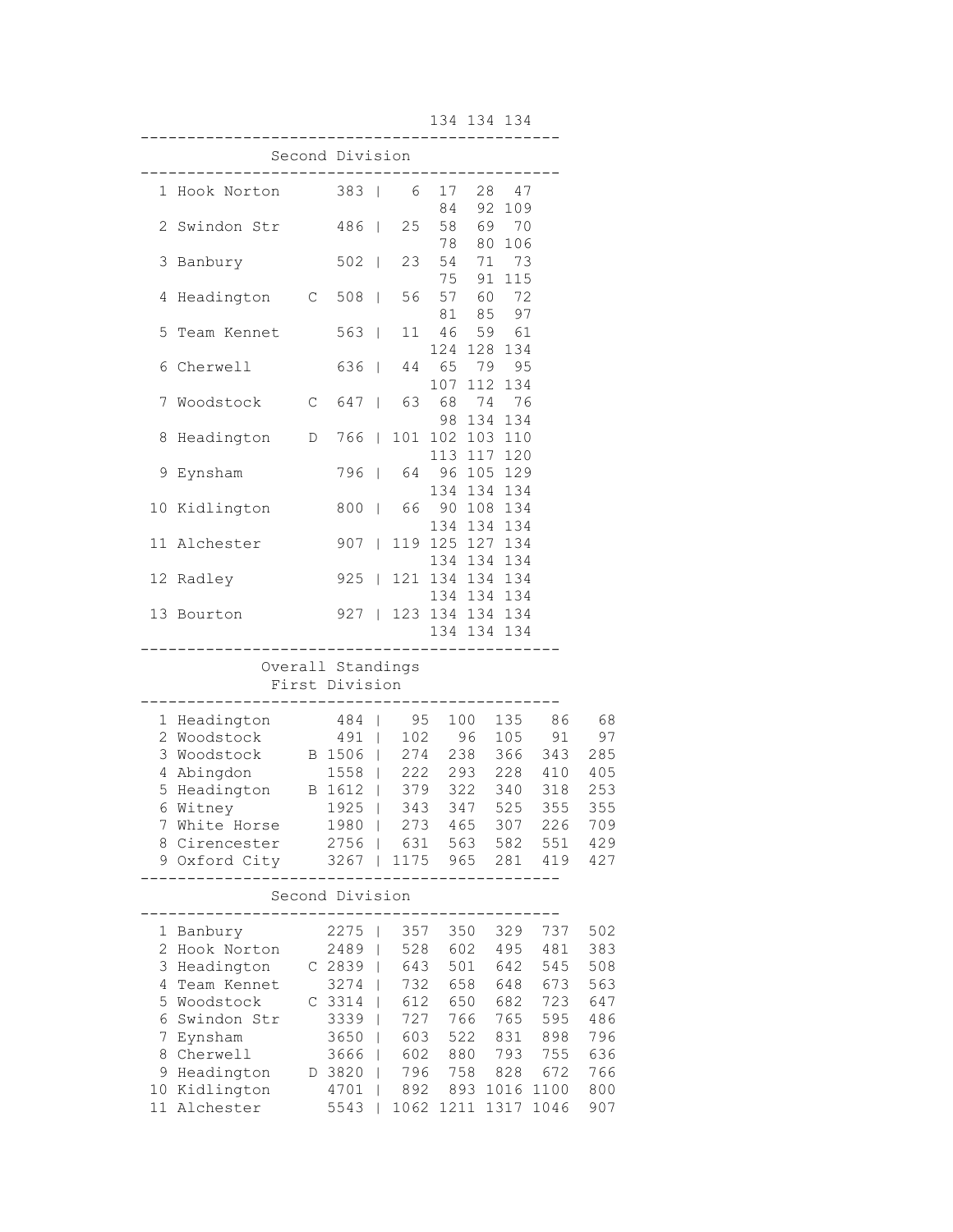|    |                   | Race 7 -<br>Men     |               |             |                |
|----|-------------------|---------------------|---------------|-------------|----------------|
|    |                   | Round $5$ - Banbury |               |             |                |
|    |                   | Individual Results  |               |             |                |
| 1  | Kevin             | Murphy              | Hed S         |             | 32.22          |
|    | 2 Pete            | Haarer              | Hed S         |             | 33.04          |
|    | 3 Mike            | Spencer             | Wds V1        |             | 33.30          |
|    | 4 Gary            | Harris              | Hed S         |             | 33.48          |
|    | 5 Phil            | Egerton             | Abn           | $\rm S$     | 33.56          |
|    | 6 Tom             | Bradford            | Hkn           | S           | 33.58          |
| 7  | Dominic           | Croft               | Wds           | $\rm S$     | 34.08          |
| 8  | Chris             | Dettmar             | Hed S         |             | 34.13          |
| 9  | Owain             | <b>Bristow</b>      |               | Whh U20     | 34.19          |
|    | 10 Tony           | Hunn                | Wds           | S           | 34.46          |
|    | 11 Tom            | Munt                | Tkt V1        |             | 34.52          |
|    | 12 Greg           | Dell                | Wds           | $\rm S$     | 35.04          |
|    | 13 Chris          | Riley               | Hed S         |             | 35.07          |
|    | 14 Chris          | Sykes               | Wds V1        |             | 35.09          |
|    | 15 Les            | Newell              | Abn           | S           | 35.43          |
|    | 16 Mike           | Baillie             | Wit           | S           | 35.48          |
|    | 17 Andrew         | Tilsley             | Hkn           | S           | 35.51          |
|    | 18 Richard        | Grant               | Oxf V1        |             | 35.55          |
|    | 19 Crispin        | Hetherington        | Hed V1        |             | 35.56          |
|    | 20 Tony           | Lock                | Wit           | $\mathbf S$ | 35.58          |
|    | 21 Roger          | Thetford            | Hed V1        |             | 35.59          |
|    | 22 Dave           | Gavaghan            | Hed           | $\rm S$     | 36.07          |
|    | 23 Simon          | Pritchard           | Ban           | S           | 36.11          |
|    | 24 Nicholas       | Baimbridge          | Wds           | S           | 36.16          |
|    | 25 John           | Burt                | Swi           | $\rm S$     | 36.19          |
| 26 | Dan               | Burton              | Hed S         |             | 36.21          |
| 27 | Brian             | Vaughan             | Wds V2        |             | 36.22          |
|    | 28 Michael        | Hailey              | Hkn V2        |             | 36.27          |
|    | 29 John           | Griffiths           | Hed V1        |             | 36.36          |
|    | 30 Trevor         | Dixon               | Oxf V1        |             | 36.51          |
| 31 | Dave              | Wheeler             | Oxf V1        |             | 37.03          |
| 33 | 32 Roger<br>Chris | Bradley<br>Miles    | Wds<br>Wit    | S<br>U20    | 37.11<br>37.12 |
| 34 | Rob               | Linnell             | Wds           | S           | 37.20          |
| 35 | Jason             |                     |               | S           |                |
|    | 36 Gary           | Barry<br>Richards   | Wds<br>Abn V1 |             | 37.24<br>37.41 |
|    | 37 Keith          | Firkin              | Cir V1        |             | 37.52          |
|    | 38 Laz            | Boden               | Wit V1        |             | 38.06          |
|    | 39 Dean           | Sheppard            | Wds           | S           | 38.09          |
|    | 40 Chris          | Nellins             | Hed V1        |             | 38.14          |
| 41 | Tom               | Glare               | Wds V1        |             | 38.24          |
| 42 | Peter             | George              | Wds           | S           | 38.26          |
| 43 | Dave              | Burton              | Hed S         |             | 38.28          |
|    | 44 Phil           | Gilkes              | Chw V1        |             | 38.46          |
|    | 45 Andy           | Phelps              | Hed V1        |             | 38.56          |
|    | 46 Nick           | <b>Bull</b>         | Tkt           | S           | 39.00          |
| 47 | John              | <b>Brooks</b>       | Hkn S         |             | 39.05          |
| 48 | Ian               | Meadowcroft         | Hed V1        |             | 39.10          |
|    | 49 Kevin          | Ferris              | Cir V1        |             | 39.14          |
| 50 | Michael           | Dix                 | Wit S         |             | 39.18          |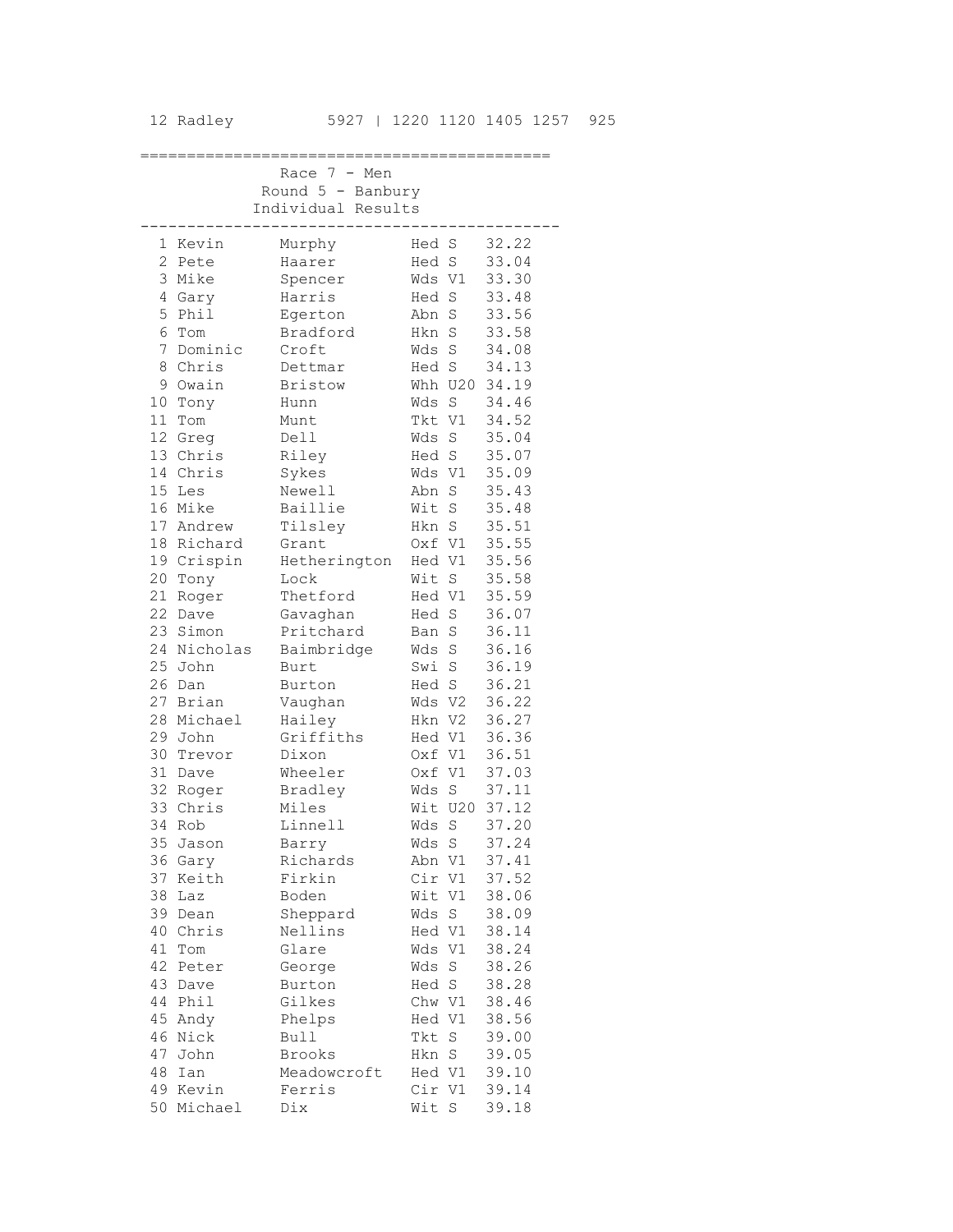| 51  | Dave       | Wright        | Cir    | V1                 | 39.21 |
|-----|------------|---------------|--------|--------------------|-------|
| 52  | Roy        | Tredwell      | Oxf V2 |                    | 39.24 |
| 53  | Simon      | Cartright     | Abn    | V1                 | 39.28 |
| 54  | Ian        | Robinson      | Ban    | $\mathbf S$        | 39.30 |
| 55  | Marc       | Fallows       | Cir    | $\mathbf S$        | 39.35 |
| 56  | Dave       | Luttig        | Hed S  |                    | 39.36 |
| 57  | Laurie     | Hurman        | Hed V1 |                    | 39.39 |
| 58  | Steve      | Leighfield    | Swi    | $\rm S$            | 39.41 |
| 59  | Ian        | Adams         | Tkt    | $\mathbb S$        | 39.45 |
| 60  | Jon        | Marshall      | Hed V1 |                    | 39.48 |
| 61  | Dick       | Kearn         | Tkt V2 |                    | 39.53 |
| 62  | Martin     | Townsend      | Wds    | V1                 | 39.58 |
| 63  | Carl       | Thompson      | Wds    | V1                 | 40.08 |
| 64  | Luke       | Creasey       | Eyn S  |                    | 40.11 |
| 65  | Guy        | Tucker        | Chw V1 |                    | 40.13 |
| 66  | James      | Moss          | Kid S  |                    | 40.18 |
| 67  | Bill       | Leggate       | Cir    | $\rm S$            | 40.29 |
| 68  | Robert     |               | Wds V1 |                    | 40.33 |
|     |            | <b>Briggs</b> |        |                    |       |
| 69  | Andy       | Bird          | Swi    | $\mathbf S$        | 40.38 |
| 70  | Mick       | Sharland      | Swi V1 |                    | 40.41 |
| 71  | Phil       | Coy           | Ban V1 |                    | 40.47 |
| 72  | Hanno      | Nickau        | Hed V1 |                    | 40.53 |
| 73  | Geoff      | Smith         | Ban    | V <sub>2</sub>     | 40.56 |
| 74  | Mike       | Shipway       | Wds    | V3                 | 41.06 |
| 75  | Glyn       | Pritchard     | Ban V2 |                    | 41.09 |
| 76  | Kirk       | Adams         | Wds    | $\rm S$            | 41.12 |
| 77  | Dominic    | Swords        | Oxf V1 |                    | 41.17 |
| 78  | Andy       | Rhodes        | Swi    | $\operatorname{S}$ | 41.32 |
| 79  | Andy       | Sleight       | Chw V1 |                    | 41.38 |
| 80  | Neil       | Pringle       | Swi    | V1                 | 41.42 |
| 81  | Will       | Atkinson      | Hed V2 |                    | 41.50 |
| 82  | Graham     | LeGood        | Wit    | V2                 | 41.53 |
| 83  | Bob        | Ferris        | Cir    | V <sub>2</sub>     | 42.02 |
| 84  | Malcolm    | Brown         | Hkn V1 |                    | 42.11 |
| 85  | Anthony    | Moore         | Hed V2 |                    | 42.17 |
| 86  | Jeremy     | Smeddle       | Whh V1 |                    | 42.30 |
| 87  | Chris      | Riches        | Cir V2 |                    | 42.34 |
| 88  | Michael    | Worthington   | hed V2 |                    | 42.51 |
| 89  | Paul       | Grimsdale     | Oxf V1 |                    | 43.14 |
| 90  | Wiz        | Bunce         | Kid V2 |                    | 43.37 |
| 91  | Paul       | Brain         | Ban S  |                    | 43.51 |
| 92  | John       | Weaver        | Hkn    | V1                 | 44.05 |
| 93  | Stuart     | Twinn         | Abn    | V <sub>2</sub>     | 44.16 |
| 94  | Simon      | Williamson    | Whh V1 |                    | 44.23 |
| 95  | Jerry      | Ross          | Chw V1 |                    | 44.27 |
| 96  | Simon      | Taylor        | Eyn V2 |                    | 44.30 |
| 97  | Martin     | Rasgauski     | Hed V2 |                    | 44.32 |
| 98  | Paul       | Taylor        | Wds    | V1                 | 44.38 |
| 99  | John       | Bethell       | Abn    | V <sub>2</sub>     | 44.45 |
| 100 | Collin     | O'Hare        | Cir    | V2                 | 44.47 |
| 101 | Pat        | Read          | Hed V1 |                    | 44.51 |
| 102 | Everard    | Robinson      | Hed V3 |                    | 45.01 |
| 103 | Gerald     | Walker        | Hed V2 |                    | 45.16 |
|     | 104 Andrew | Garner        | Abn V1 |                    | 45.27 |
| 105 | Tony       | Whitlock      | Eyn V1 |                    | 45.37 |
| 106 | Mick       | Willis        | Swi    | V1                 | 45.40 |
| 107 | Barry      | Bloomfield    | Chw V2 |                    | 45.44 |
|     |            |               |        |                    |       |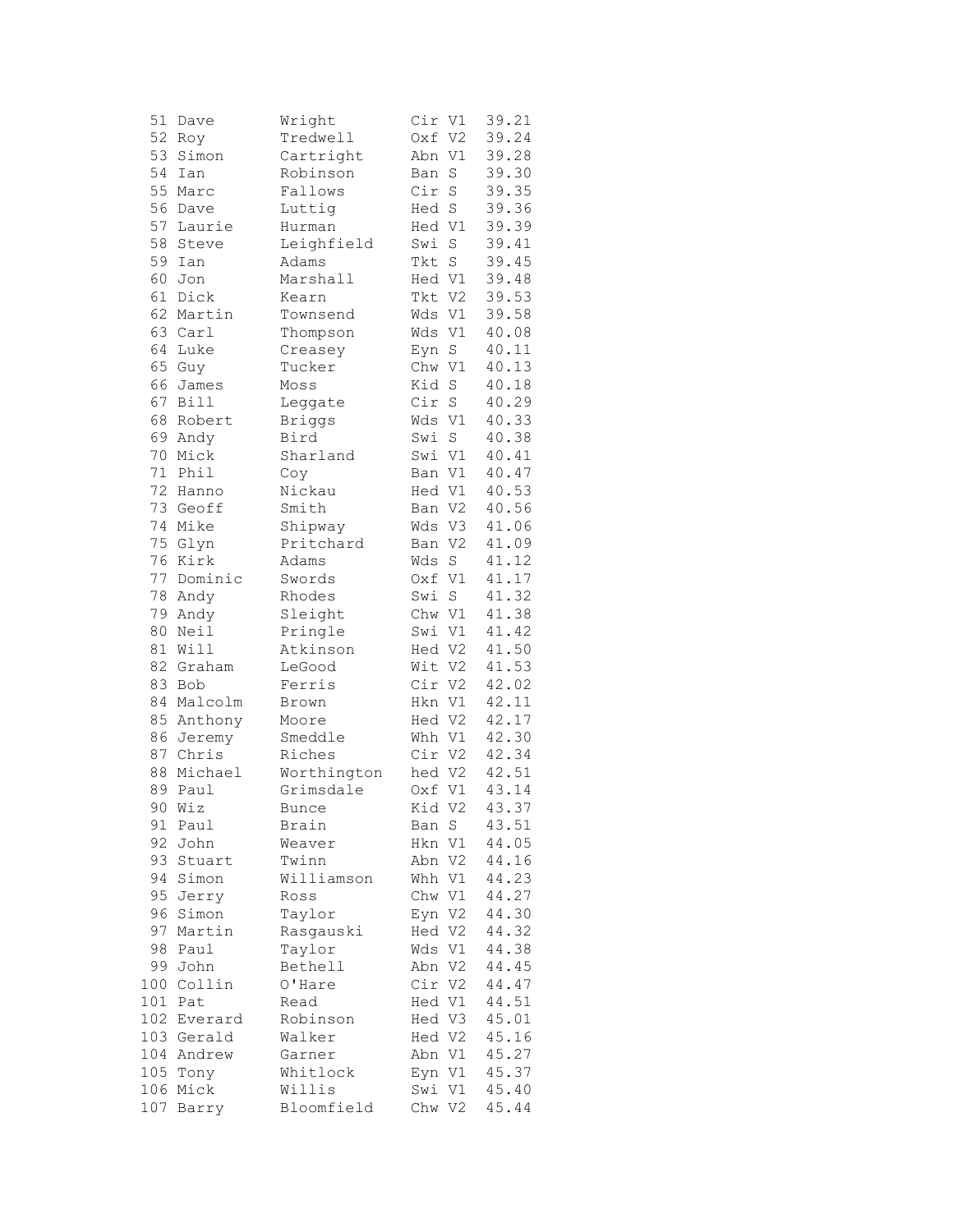|    | 108 Graham          | Cripps                           |     | Kid S             | 45.47       |         |                                                          |                                                                    |              |
|----|---------------------|----------------------------------|-----|-------------------|-------------|---------|----------------------------------------------------------|--------------------------------------------------------------------|--------------|
|    | 109 John            | Critchfield                      |     | Hkn V1            | 46.23       |         |                                                          |                                                                    |              |
|    | 110 John            | Worth                            |     | Hed S             | 46.33       |         |                                                          |                                                                    |              |
|    | 111 Andy            | Smith                            |     | Swi V1 46.48      |             |         |                                                          |                                                                    |              |
|    | 112 Larry           | Parkes                           |     | Chw V1 47.04      |             |         |                                                          |                                                                    |              |
|    | 113 Graham          | Norris                           |     | Hed V2 47.15      |             |         |                                                          |                                                                    |              |
|    | 114 Richard Waldron |                                  |     | Cir V3 47.23      |             |         |                                                          |                                                                    |              |
|    | 115 Phil            | Bevis                            |     | Ban V2 48.00      |             |         |                                                          |                                                                    |              |
|    | 116 Keith           | Morgan                           |     | Wit V2 48.06      |             |         |                                                          |                                                                    |              |
|    | 117 Kit             | Villiers                         |     | Hed V3            | 48.12       |         |                                                          |                                                                    |              |
|    | 118 Simon           | Wysocki-Jones Whh S              |     |                   | 48.24       |         |                                                          |                                                                    |              |
|    | 119 Brian           | Page                             |     | Alc V3            | 48.34       |         |                                                          |                                                                    |              |
|    | 120 Gordon          | Manning                          |     | Hed V1 48.47      |             |         |                                                          |                                                                    |              |
|    | 121 Tim             | Loyd                             |     | Rad V1 48.51      |             |         |                                                          |                                                                    |              |
|    | 122 Geoff           | Raynham Hed V2 49.00             |     |                   |             |         |                                                          |                                                                    |              |
|    | 123 Robin           | Macdonald                        |     | Bor V2 49.48      |             |         |                                                          |                                                                    |              |
|    | 124 Graham          | Chambers                         |     |                   |             |         |                                                          |                                                                    |              |
|    | 125 Dave            |                                  |     | Tkt V2            | 50.13       |         |                                                          |                                                                    |              |
|    |                     | Howse                            |     | Alc V2            | 50.41       |         |                                                          |                                                                    |              |
|    | 126 Ivor            | Hopkins                          |     | Abn V2 51.43      |             |         |                                                          |                                                                    |              |
|    | 127 Andy            | Johnson                          |     | Alc V2 52.03      |             |         |                                                          |                                                                    |              |
|    | 128 Mark            | Pontin                           |     | Tkt V1 52.17      |             |         |                                                          |                                                                    |              |
|    | 129 Paul            | Creasey                          |     | Eyn V2 52.46      |             |         |                                                          |                                                                    |              |
|    | 130 Duncan          | Jenkerson Oxf V3 55.25           |     |                   |             |         |                                                          |                                                                    |              |
|    | 131 Tim             | Hampson                          |     | Abn V2 56.58      |             |         |                                                          |                                                                    |              |
|    |                     | 132 Francis Josephs Hed V2 57.28 |     |                   |             |         |                                                          |                                                                    |              |
|    | 133 Jon             | Moore                            |     | Hed S 61.48       |             |         |                                                          |                                                                    |              |
|    |                     | Overall U20 Men                  |     |                   |             |         |                                                          |                                                                    |              |
|    |                     | 1 Owain Bristow Whh 25   4 3     |     |                   |             |         |                                                          | 9                                                                  | 9            |
|    |                     | 2 Chris Miles Wit 142   27 32    |     |                   |             |         |                                                          | 50                                                                 | 33           |
|    |                     | Overall Senior Men               |     | ____________      |             |         |                                                          |                                                                    |              |
|    | 1 Pete              | Haarer                           |     |                   |             |         | $2^{\circ}$                                              | 2                                                                  | $\mathbf{2}$ |
|    | 2 Gary              | Harris                           |     | Hed 6  <br>Hed 14 |             |         | $\begin{array}{cccc} 1 & 1 & 2 \\ 2 & 2 & 6 \end{array}$ | 18                                                                 | 4            |
|    | 3 Greg              | Dell                             |     | $Wds$ 23          |             |         |                                                          | $\begin{array}{cccc} 2 & 2 & 6 & 18 \\ 3 & 6 & 10 & 4 \end{array}$ | 12           |
|    | 4 Tom               | Bradford                         |     |                   | Hkn 27   9  |         | 5 17                                                     | 7                                                                  | 6            |
|    | 5 Phil              | Egerton                          |     |                   | Abn 40   18 | 10      | 14                                                       | 11                                                                 | 5            |
|    | 6 Tony              | Lock Wit 43                      |     |                   |             | 12 7    | 9                                                        | 15 20                                                              |              |
| 7  | Tony                | Hunn                             | Wds | 46                | 13          | 11      | 12                                                       | 14                                                                 | 10           |
| 8  | Les                 | Newell                           | Abn | 60                | 19          | 12      | 16                                                       | 17                                                                 | 15           |
|    | 9 Nicholas          | Baimbridge                       | Wds | 72                | 15          | $\,8\,$ | 25                                                       |                                                                    | 24<br>$=$    |
| 9  | Simon               | Pritchard                        | Ban | 72                | 16          | 14      | 19                                                       | 33                                                                 | $23 =$       |
| 11 |                     | Gavaghan                         |     | 83                | 25          | 16      | 24                                                       | 21                                                                 | 22           |
|    | Dave<br>12 Rob      | Linnell                          | Hed |                   | $30$        | 21      | 55                                                       |                                                                    | 34           |
|    |                     |                                  | Wds | 110               |             |         |                                                          | 25                                                                 |              |
| 13 | Roger               | Bradley                          | Wds | 121               | 22          | 26      |                                                          | 41                                                                 | 32           |
|    | 14 Dean             | Sheppard                         | Wds | 168               | 38          | 40      | 51                                                       |                                                                    | 39           |
| 15 | Ian                 | Robinson                         | Ban | 186               | 43          | 49      | 70                                                       | 40                                                                 | 54           |
|    | 16 Nick             | <b>Bull</b>                      | Tkt | 190               | 45          | 41      | 75                                                       | 58                                                                 | 46           |
| 17 | John                | Brooks                           | Hkn | 224               | 51          | 71      | 71                                                       | 55                                                                 | 47           |
|    | 18 Michael          | Dix                              | Wit | 225               | 91          | 61      | 57                                                       | 57                                                                 | 50           |
|    | 19 Andy             | Grove                            | Eyn | 240               | 50          | 64      | 58                                                       | 68                                                                 |              |
|    | 20 Dave             | Luttig                           | Hed | 246               | 60          | 60      |                                                          | 70                                                                 | 56           |
| 21 | Ian                 | Adams                            | Tkt | 264               | 68          | 92      | 85                                                       | 52                                                                 | 59           |
|    | 22 Kirk             | Adams                            | Wds | 265               | 34          |         | 73                                                       | 82                                                                 | 76           |
| 23 | James               | $M \circ s s$                    | Kid | 278               | 76          | 56      | 80                                                       |                                                                    | 66           |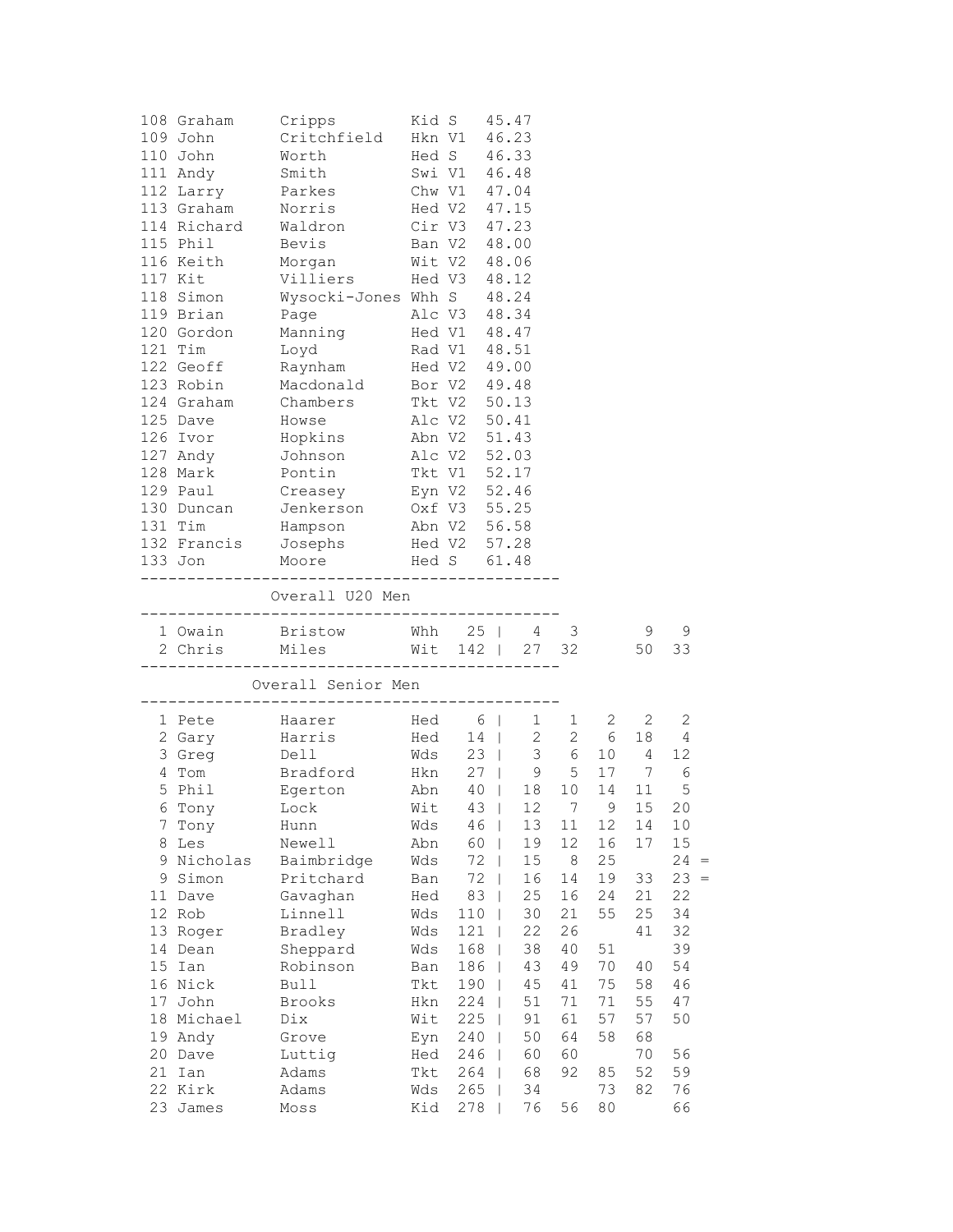|                | 24 Steve   | Leighfield         | Swi | 280                  | 62                           |                 | 89          | 71                  | 58     |     |
|----------------|------------|--------------------|-----|----------------------|------------------------------|-----------------|-------------|---------------------|--------|-----|
|                | 25 Marc    | Fallows            | Cir | 317                  | I                            | 101             | 84          | 77                  | 55     |     |
|                | 26 Andy    | Pike               | Hed | 321                  | 82<br>$\mathbf{I}$           | 78              | 87          | 74                  |        |     |
| 27             | Bill       | Leggate            | Cir | 334                  | 96<br>$\mathbf{I}$           |                 | 82          | 89                  | 67     |     |
| 28             | Andy       | Bird               | Swi | 353                  | 100<br>$\mathbf{I}$          | 98              | 118         | 86                  | 69     |     |
| 29             | Andy       | Rhodes             | Swi | 365                  | 97<br>$\mathbf{I}$           | 102             |             | 88                  | 78     |     |
| 30             | Ben        | Breaker            | Eyn | 384                  | 81                           | 103             | 98          | 102                 |        |     |
|                | 31 Andrea  | Demarchi           | Hed | 394                  | 103<br>$\mathbf{I}$          | 90              | 101         | 100                 |        |     |
|                | 32 Dave    | Cook               | Cir | 445                  | 123<br>$\mathbf{I}$          | 104             | 109         | 109                 |        |     |
|                | 33 Graham  | Cripps             | Kid | 464                  | 115<br>$\perp$               | 121 120         |             | 134 108             |        |     |
|                | 34 Tony    | Maddison           | Wds | 543<br>$\Box$        | 141                          | 133 139         |             | 130                 |        |     |
|                | 35 Simon   | Wysocki-Jones Whh  |     | 622<br>$\Box$        |                              |                 | 158 184     | 162 118             |        |     |
|                | 36 Jon     | Moore              | Hed | 684                  |                              |                 |             | 188 183 205 180 133 |        |     |
|                |            | Overall Vet 40 Men |     |                      |                              |                 |             |                     |        |     |
|                | 1 Mike     | Spencer            | Wds | 24<br>$\blacksquare$ | 8                            |                 | 8           | 5                   | 3      |     |
| $\overline{2}$ | Tom        | Munt               | Tkt | 30                   | $\epsilon$<br>$\overline{1}$ | $\mathsf 9$     | 7           | 8                   | 11     |     |
|                | 3 John     | Griffiths          | Hed | 97                   | 24<br>$\mathbf{I}$           | 18              | 28          | 27                  | 29     |     |
|                | 4 Trevor   | Dixon              | Oxf | 121                  | $\overline{\phantom{a}}$     | 36              | 29          | 26                  | 30     |     |
|                | 5 Carl     | Thompson           | Wds | 128                  | 20<br>$\perp$                | 20              | 50          | 38                  | 63     |     |
| 6              | Gary       | Richards           | Abn | 153                  | 40<br>$\mathbf{I}$           | 35              | 52          | 42                  | $36 =$ |     |
| 6              | Tom        | Glare              | Wds | 153                  | 33<br>$\mathbf{I}$           | 43              | 36          |                     | 41     | $=$ |
| 8              | Chris      | Nellins            | Hed | 175                  | 49                           | 57              | 42          | 44                  | 40     |     |
|                | 9 Keith    | Firkin             | Cir | 177                  | 46                           | 47              | 53          | 47                  | 37     |     |
| 10             | Nick       | Ponting            | Whh | 188                  | 69                           | 46              | 37          | 36                  |        |     |
| 11             | Ian        | Meadowcroft        | Hed | 194                  | 52                           | 45              | 68          | 49                  | 48     |     |
|                | 12 Martin  | Townsend           | Wds | 196                  | 39<br>$\overline{1}$         | 34              | 66          | 61                  | 62     |     |
|                | 13 Phil    | Gilkes             | Chw | 201                  | 36<br>$\overline{1}$         |                 | 61          | 60                  | 44     |     |
|                | 14 Laurie  | Hurman             | Hed | 207                  | T                            | 48              | 54          | 48                  | 57     |     |
|                | 15 Laz     | Boden              | Wit | 221                  | 67<br>$\mathbf{I}$           | 70              |             | 46                  | 38     |     |
|                | 16 Kevin   | Ferris             | Cir | 225                  |                              | 44              | 65          | 67                  | 49     |     |
| 17             | Guy        | Tucker             | Chw | 236                  | 66                           | 54              | 63          | 54                  | 65     |     |
| 18             | Jon        | Marshall           | Hed | 238                  | 64                           | 58              | 72          | 56                  | 60     |     |
| 19             | Robert     | <b>Briggs</b>      | Wds | 273                  | 83                           | 62              | 60          |                     | 68     |     |
|                | 20 Gary    | Mort               | Oup | 286                  | 79                           | 68              | 88          | 51                  |        |     |
| 21             | Robin      | Gardner            | Wds | 287                  | 80<br>$\overline{1}$         | 97              | 48          | 62                  |        |     |
|                | 22 Andy    | Phelps             | Hed | 301                  | 102<br>$\overline{1}$        | 80              | 83          | 93                  | 45     |     |
|                | 23 Dominic | Swords             | Oxf | 310                  |                              | 86              | 81          | 66                  | 77     |     |
|                | 24 Phil    | Соу                | Ban | $318$                | $7\,5$                       | 74              |             | 98                  | 71     |     |
|                | 25 Mick    | Sharland           | Swi | $339$                | 117                          | 87 92           |             | 90                  | 70     |     |
|                | 26 Ian     | Richardson         | Abn | 344                  | 78                           | 96              | 97          | 73                  |        |     |
|                | 27 Malcolm | Brown              | Hkn | 347                  | 88                           | 85              | 90          |                     | 84     |     |
|                | 28 Hanno   | Nickau             | Hed | 385                  | 93                           |                 | 96          | 124                 | 72     |     |
|                | 29 Paul    | Grimsdale          | Oxf | 390<br>$\Box$        | 86                           | 107 108         |             |                     | 89     |     |
|                | 30 Jeremy  | Smeddle            | Whh | 418<br>$\Box$        | 107                          |                 | 114         | 111                 | 86     |     |
|                | 31 John    | Weaver             | Hkn | 435<br>$\Box$        | 108                          | 114             |             | 121                 | 92     |     |
|                | 32 Gareth  | Smith              | Whh | 461<br>$\Box$        | 121                          |                 | 99 133      | 108                 |        |     |
|                | 33 Jerry   | Ross               | Chw | 470<br>$\Box$        | 116                          | 110 149         |             |                     | 95     |     |
|                | 34 Andy    | Sleight            | Chw | 483                  |                              |                 | 152 136 116 |                     | 79     |     |
|                | 35 Pat     | Read               | Hed | 498                  |                              |                 |             | 152 119 147 131 101 |        |     |
|                | 36 Tony    | Whitlock           | Eyn | $503$                |                              |                 |             | 138 125 167 135 105 |        |     |
|                | 37 Dave    | Roberts            | Abn | 510                  |                              | 137 126 127 120 |             |                     |        |     |
|                | 38 John    | Critchfield        | Hkn | 512                  |                              |                 |             | 135 142 126 109     |        |     |
|                | 39 Gordon  | Manning            | Hed | 570                  |                              |                 |             | 146 160 144 120     |        |     |
|                | 40 Andy    | Smith              | Swi | 587                  |                              |                 |             | 174 159 170 147 111 |        |     |
|                | 41 Tim     | Loyd               | Rad | 650                  |                              |                 |             | 175 195 159 121     |        |     |
|                |            |                    |     |                      |                              |                 |             |                     |        |     |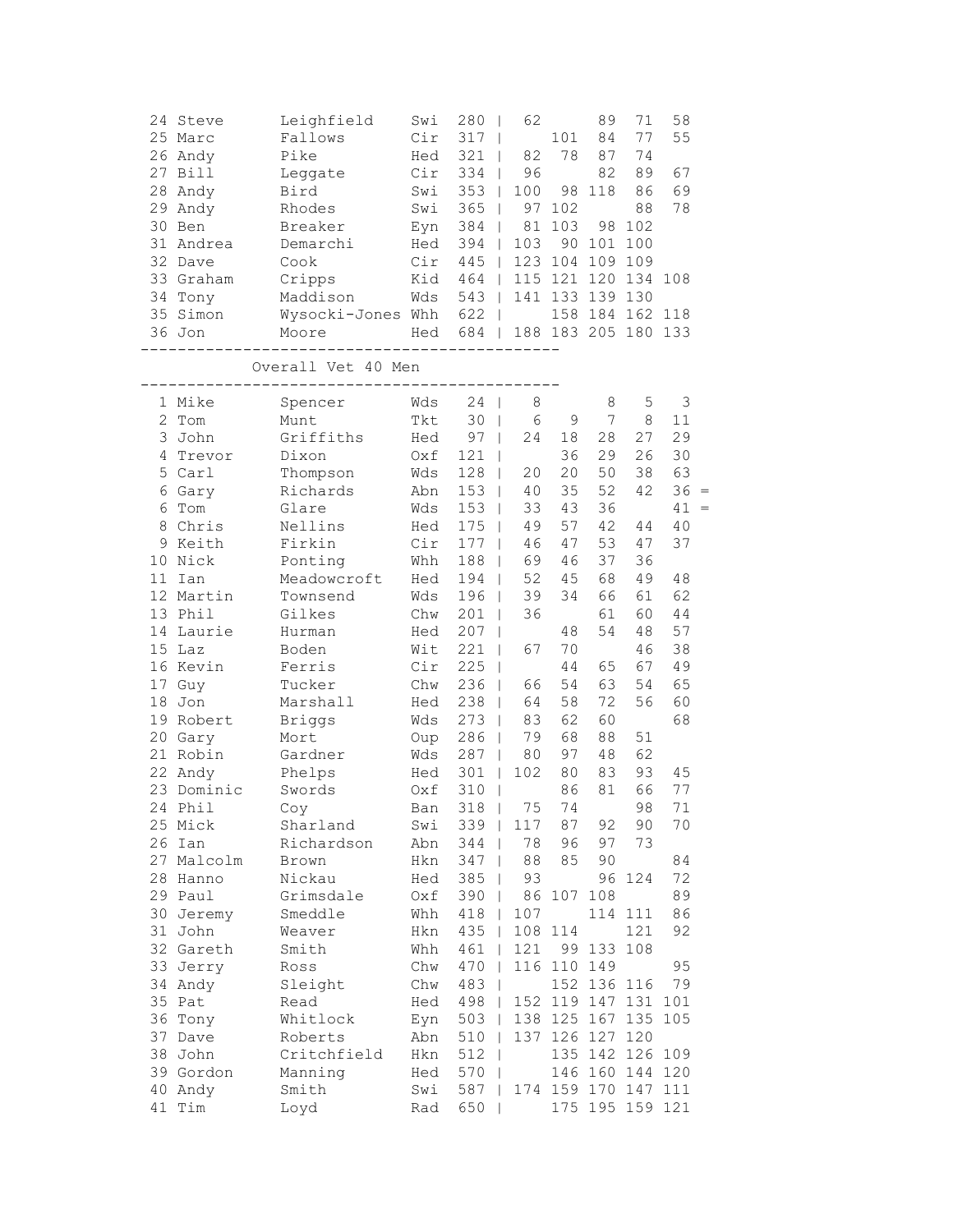|                                          | 42 David<br>43 Gordon                                                                                                                                                                                                                                 | Berger<br>Fogg                                                                                                                                                                                                                                         | Abn<br>Kid                                                                                                                                                    | $652$  <br>665                                                                                                                                               | $\mathbf{I}$                                                                            | 166 150 171 165<br>160 156 182 167                                                                                                                                       |                                                                                                              |                                                                                                                                       |                                                                                                                                          |
|------------------------------------------|-------------------------------------------------------------------------------------------------------------------------------------------------------------------------------------------------------------------------------------------------------|--------------------------------------------------------------------------------------------------------------------------------------------------------------------------------------------------------------------------------------------------------|---------------------------------------------------------------------------------------------------------------------------------------------------------------|--------------------------------------------------------------------------------------------------------------------------------------------------------------|-----------------------------------------------------------------------------------------|--------------------------------------------------------------------------------------------------------------------------------------------------------------------------|--------------------------------------------------------------------------------------------------------------|---------------------------------------------------------------------------------------------------------------------------------------|------------------------------------------------------------------------------------------------------------------------------------------|
|                                          |                                                                                                                                                                                                                                                       | Overall Vet 50 Men                                                                                                                                                                                                                                     |                                                                                                                                                               |                                                                                                                                                              |                                                                                         |                                                                                                                                                                          |                                                                                                              |                                                                                                                                       |                                                                                                                                          |
| 2<br>5<br>8<br>9<br>10<br>17<br>20<br>21 | 1 Brian<br>Dick<br>3 Michael<br>4 Thornton<br>Glyn<br>6 Graham<br>7 Geoff<br>Bob<br>Martin<br>Will<br>11 Chris<br>12 Anthony<br>13 Wiz<br>14 Stuart<br>15 Collin<br>16 Barry<br>John<br>18 Keith<br>19 Graham<br>Phil<br>Ivor<br>22 Dave<br>23 Graham | Vaughan<br>Kearn<br>Hailey<br>Greenland<br>Pritchard<br>LeGood<br>Smith<br>Ferris<br>Rasgauski<br>Atkinson<br>Riches<br>Moore<br><b>Bunce</b><br>Twinn<br>O'Hare<br>Bloomfield<br>Bethell<br>Morgan<br>Norris<br>Bevis<br>Hopkins<br>Howse<br>Chambers | Wds<br>Tkt<br>Hkn<br>Abn<br>Ban<br>Wit<br>Ban<br>Cir<br>Hed<br>Hed<br>Cir<br>Hed<br>Kid<br>Abn<br>Cir<br>Chw<br>Abn<br>Wit<br>Hed<br>Ban<br>Abn<br>Alc<br>Tkt | 81<br>179<br>190<br>272<br>311<br>339<br>353<br>360<br>384<br>399<br>404<br>407<br>455<br>457<br>507<br>510<br>518<br>569<br>571<br>592<br>638<br>642<br>647 | 21<br>42<br>61<br>73<br>87<br>110<br>99<br>105<br>95<br>112<br>120<br>124<br>171<br>173 | 22<br>39<br>81<br>79<br>72<br>77<br>88<br>84<br>82<br>95<br>94<br>113<br>134 115 131<br>136 127 144<br>150 124 145<br>145<br>167 138<br>159 164<br>169<br>176<br>181 167 | 18<br>62<br>47<br>79<br>91<br>93<br>107<br>94<br>100<br>129<br>121<br>128<br>141<br>179<br>162<br>180<br>188 | 20<br>37<br>34<br>53<br>105<br>85<br>106<br>158<br>94<br>128<br>97<br>117<br>118<br>138<br>157 151<br>153<br>156<br>172<br>168<br>175 | 27<br>61<br>28<br>75<br>82<br>73<br>83<br>97<br>81<br>87<br>85<br>90<br>93<br>100<br>107<br>99<br>116<br>113<br>115<br>126<br>125<br>124 |
|                                          | 24 Andy<br>25 Tim<br>26 Francis                                                                                                                                                                                                                       | Creasey<br>Hampson<br>Josephs                                                                                                                                                                                                                          | Eyn<br>Abn<br>Hed                                                                                                                                             | 682<br>685<br>701                                                                                                                                            |                                                                                         | 169 163 190<br>193 180 202 181<br>189 179 201                                                                                                                            |                                                                                                              | 160                                                                                                                                   | 131<br>132                                                                                                                               |
|                                          |                                                                                                                                                                                                                                                       | Overall Vet 60 Men                                                                                                                                                                                                                                     |                                                                                                                                                               |                                                                                                                                                              |                                                                                         |                                                                                                                                                                          |                                                                                                              |                                                                                                                                       |                                                                                                                                          |
| 5                                        | 1 Mike<br>2 Everard<br>3 Richard<br>4 Kit<br>Brian                                                                                                                                                                                                    | Shipway<br>Robinson<br>Waldron<br>Villiers<br>Page                                                                                                                                                                                                     | Wds<br>Hed<br>Cir<br>Hed<br>Alc                                                                                                                               | 280<br>485<br>541<br>585<br>637                                                                                                                              | 56                                                                                      | 76<br>123<br>158 134<br>161 157 178<br>170                                                                                                                               | 74<br>135<br>152                                                                                             | 76<br>125<br>141<br>150<br>187 161                                                                                                    | 74<br>102<br>114<br>117<br>119                                                                                                           |
|                                          |                                                                                                                                                                                                                                                       | Race $1 - U11$ Boys<br>Round 2 - Lambourn                                                                                                                                                                                                              |                                                                                                                                                               |                                                                                                                                                              |                                                                                         |                                                                                                                                                                          |                                                                                                              |                                                                                                                                       |                                                                                                                                          |
|                                          | 1 George<br>2 Alex<br>3 Freddy<br>4 Simon<br>5 Jay<br>6 Jonathan<br>7 Joshua<br>8 Alex<br>9 Richard<br>10 Jack                                                                                                                                        | Rossiter<br>Jones<br>Lydford<br>LeGood<br>Evans<br>Gunn<br>Ridley<br>Grinsted<br>Cadle<br>Savage                                                                                                                                                       | Tkt MM<br>Wit MM<br>Abn MM<br>Wit MM<br>Cir MM<br>Ban MM<br>Wit MM<br>Abn MM<br>Bic MM<br>Tkt MM                                                              |                                                                                                                                                              | 4.38<br>4.46<br>4.50<br>4.50<br>4.56<br>5.06<br>5.07<br>5.08<br>5.10<br>5.16            |                                                                                                                                                                          |                                                                                                              |                                                                                                                                       |                                                                                                                                          |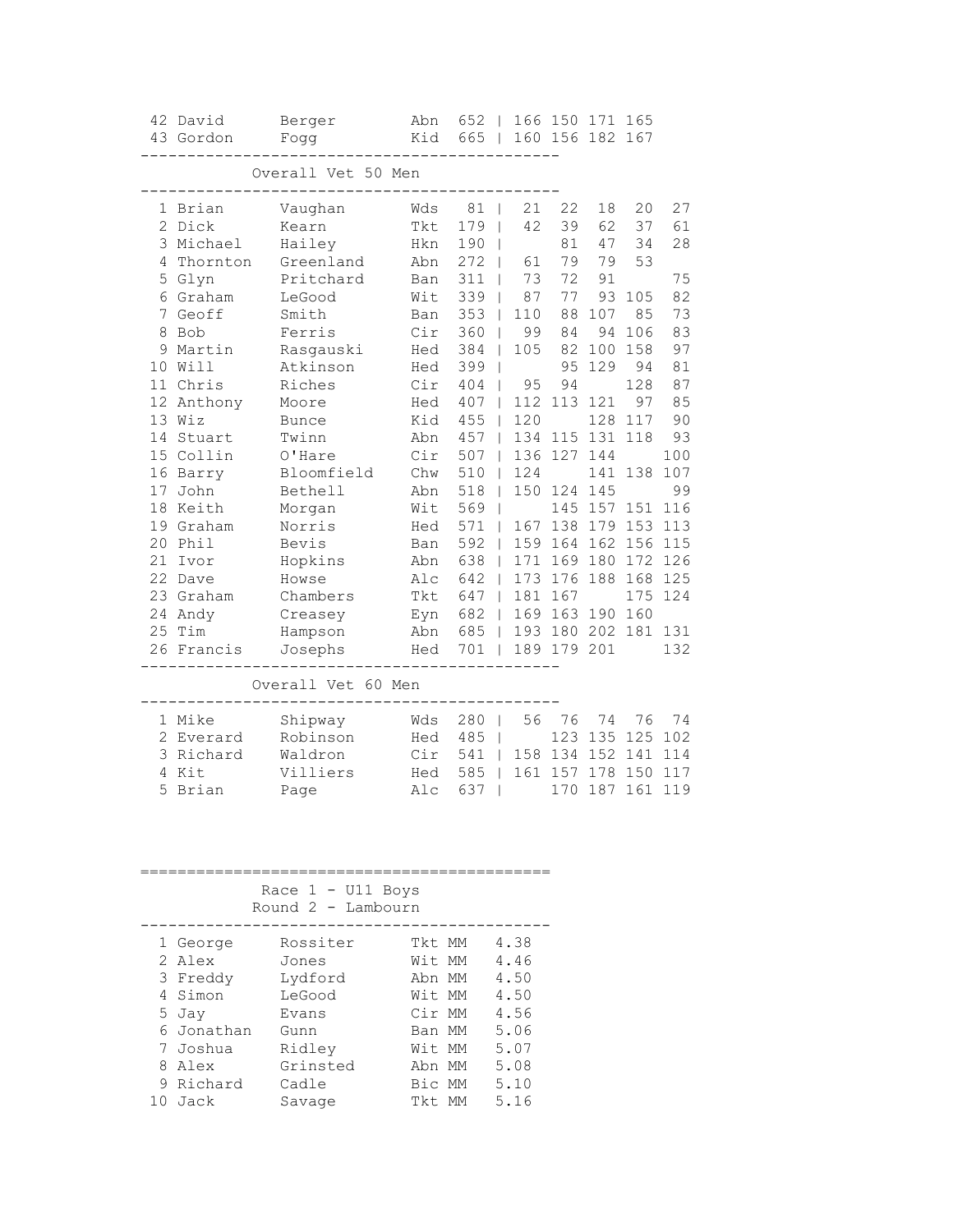|          | 11 C            | Constantine                                |            | Wit MM            | 5.19                                                                              |                |
|----------|-----------------|--------------------------------------------|------------|-------------------|-----------------------------------------------------------------------------------|----------------|
|          | 12 Jonah        | Cook                                       |            | Cir MM            | 5.27                                                                              |                |
|          | 13 Marcus       | Taylor                                     |            | Tkt MM            | 5.34                                                                              |                |
|          | 14 Craig        | Luke                                       |            | Oxf MM            | 5.35                                                                              |                |
|          | 15 Jack         | Stevens                                    |            | Cir MM 5.38       |                                                                                   |                |
|          | 16 Matthew      | Boyles                                     |            | Whh MM            | 5.44                                                                              |                |
|          | 17 Sam          | Bayliss                                    |            | Wit MM            | 5.45                                                                              |                |
|          | 18 Damion       | C-Whitehead Tkt MM                         |            |                   | 5.46                                                                              |                |
|          | 19 Thomas       | Dyer                                       |            | Tkt MM            | 6.00                                                                              |                |
|          | 20 Joseph       |                                            |            | Whh MM            | 6.03                                                                              |                |
|          | 21 Zak          | <i>u</i> rer<br>Liquria<br>Hawkins         |            | Wit MM            | 6.04                                                                              |                |
|          | 22 Jordan       | Rosenberg                                  |            | Tkt MM            | 6.06                                                                              |                |
|          | 23 Sean         | Byrne                                      |            | Wit MM            | 6.06                                                                              |                |
|          | 24 D            | Rowling Whh MM                             |            |                   | 6.06                                                                              |                |
|          | 25 Chris        | Gill                                       |            | Bic MM            | 6.10                                                                              |                |
|          | 26 Thomas       | Cunnife                                    |            | Ban MM            | 6.16                                                                              |                |
|          | 27 Riley        | King                                       | Wit MM     |                   | 6.20                                                                              |                |
|          | 28 Alex         | Sutcliffe                                  | Tkt MM     |                   | 6.23                                                                              |                |
|          | 29 Richard      |                                            |            | Tkt MM            | 6.25                                                                              |                |
| 30       | S               | Warner                                     |            | Wit MM            | 6.34                                                                              |                |
|          |                 | Benfield                                   |            |                   |                                                                                   |                |
|          | 31 Malcolm      | Billinge-Jone Tkt MM                       |            |                   | 6.49                                                                              |                |
|          | 32 James        | Tkt MM<br>Warner                           |            |                   | 6.51                                                                              |                |
|          | 33 Martin       | Thetford                                   |            | Hed MM 6.51       |                                                                                   |                |
| 34 A     |                 | Jones                                      |            | Wit MM 6.58       |                                                                                   |                |
|          | 35 Jack         | Milton                                     |            | Tkt MM            | 7.36                                                                              |                |
|          | 36 A            | Rich                                       | Whh MM     |                   | 8.26                                                                              |                |
|          | 37 Sam          | Timms                                      |            | Wit MM 8.31       |                                                                                   |                |
|          |                 |                                            |            |                   |                                                                                   |                |
|          |                 | Overall U11 Boys<br>-------------          |            | _________________ |                                                                                   |                |
|          |                 | 1 George Rossiter                          |            | Tkt 1             | $1 \quad$                                                                         | 1              |
|          | 2 Alex          | Jones                                      |            | $W$ it 2          | 3 <sup>7</sup>                                                                    | $2 =$          |
|          | 2 Simon         | LeGood                                     |            | $Wit$ 2           | $2\overline{ }$                                                                   | $4 =$          |
|          | 4 Freddy        | Lydford                                    | Abn        |                   | $6\overline{6}$                                                                   | 3              |
|          | 5 Jay           | Evans                                      | .<br>Cir   |                   | $\begin{array}{c c} 3 &   & \\ 4 &   & \\ 5 &   & \end{array}$<br>$4\overline{ }$ | 5              |
|          |                 |                                            |            |                   | $5\overline{)}$                                                                   | $\mathsf 9$    |
|          |                 |                                            |            |                   |                                                                                   |                |
|          | 6 Richard       | Cadle                                      |            |                   |                                                                                   |                |
|          | 7 Jonathan Gunn |                                            |            | Bic 5  <br>Ban 6  | 8                                                                                 | 6              |
|          | 8 Alex          | Grinsted                                   | Abn        |                   | 7 <sup>1</sup><br>7                                                               | 8              |
|          | 8 Joshua Ridley |                                            |            | $Wit$ 7           | 11                                                                                | $\overline{7}$ |
|          |                 | 10 C                   Constantine     Wit |            | 9 <sub>1</sub>    | 9                                                                                 | 11             |
| 11       | Jack            | Savage                                     | Tkt        | 10                | 12                                                                                | 10             |
| 11       | Liam            | Marshall                                   | Hed        | 10                | 10                                                                                |                |
| 13       | Jonah           | Cook                                       | Cir        | 12                | 19                                                                                | 12             |
| 14       | Craig           | Luke                                       | Oxf        | 13                | 13                                                                                | $14 =$         |
| 14       | Marcus          | Taylor                                     | Tkt        | 13                | I                                                                                 | $13 =$         |
| 16       | Eliot           | McDonnell                                  | Gos        | 14                | 14<br>T                                                                           |                |
| 17       | Jack            | Stevens                                    | Cir        | 15                | 17<br>T                                                                           | 15<br>$=$      |
| 17       | Thomas          | O'Sullivan                                 | Bic        | 15                | 15                                                                                |                |
| 19       | Connor          | Teague                                     | Bor        | 16                | 16                                                                                |                |
| 19       | Matthew         | Boyles                                     | Whh        | 16                |                                                                                   | $=$<br>16      |
| 21       | Sam             | Bayliss                                    | Wit        | 17                | 20                                                                                | 17             |
| 22       | Damion          | C-Whitehead                                | Tkt        | 18                |                                                                                   | 18             |
| 22       | Mitchell        | Hill                                       | Bic        | 18                | 18                                                                                | $=$            |
| 24       | Thomas          | Dyer                                       | Tkt        | 19                | I                                                                                 | 19             |
| 25       | Joseph          | Liquria                                    | Whh        | 20                |                                                                                   | 20             |
| 26<br>26 | Glen<br>Zak     | Buckingham<br>Hawkins                      | Wit<br>Wit | 21<br>21          | 21<br>22                                                                          | 21<br>$=$      |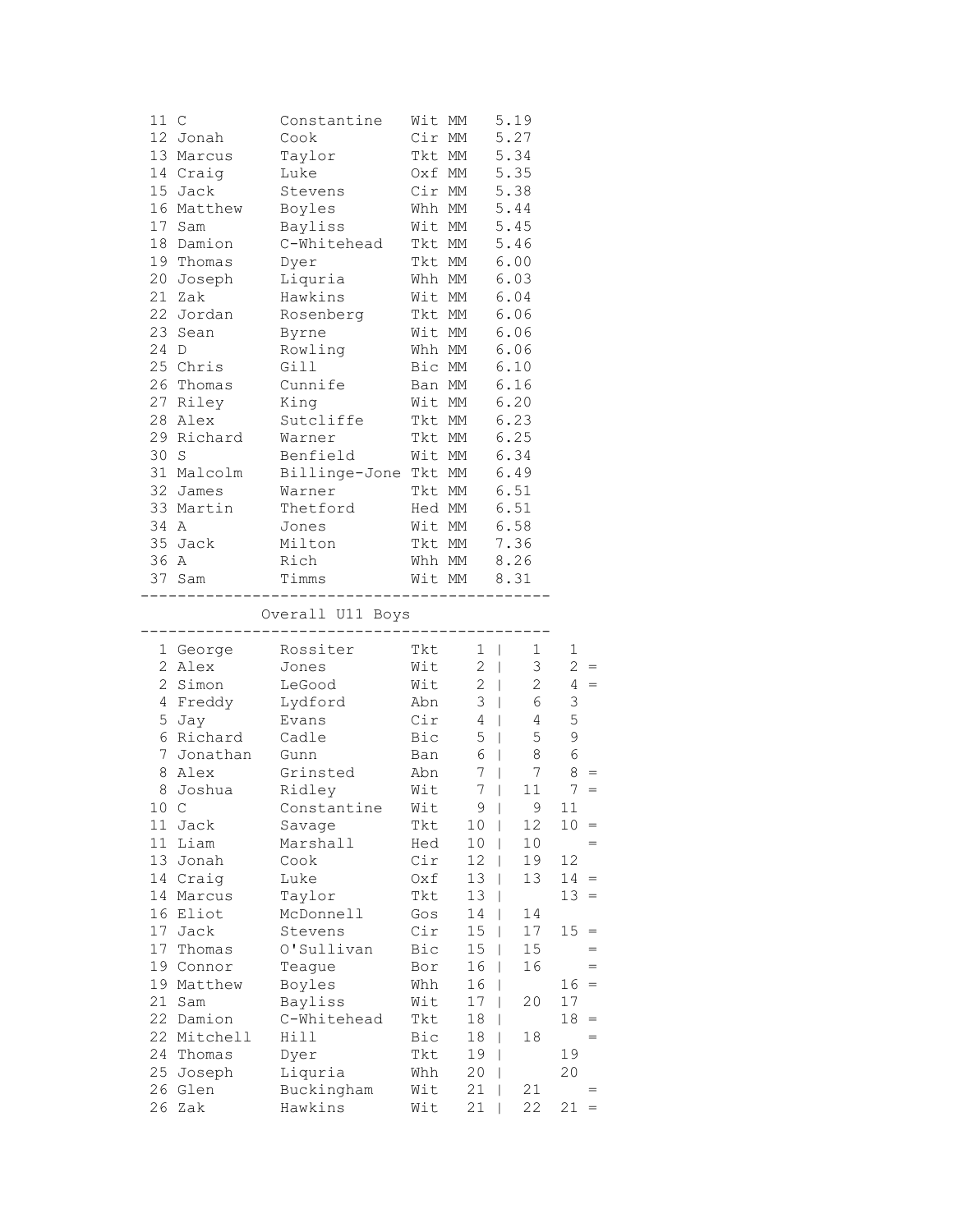| 28 | Jordan  | Rosenberg     | Tkt | 22 |    | 22                      |
|----|---------|---------------|-----|----|----|-------------------------|
| 29 | J       | Keen          | Wit | 23 | 23 | $=$                     |
| 29 | Sean    | Byrne         | Wit | 23 | 26 | 23<br>$=$               |
| 31 | D       | Rowling       | Whh | 24 |    | 24<br>$=$               |
| 31 | Riley   | King          | Wit | 24 | 24 | 27<br>$=$               |
| 33 | Chris   | Gill          | Bic | 25 | 27 | 25<br>$\qquad \qquad =$ |
| 33 | Lewis   | Ashton        | Wit | 25 | 25 | $=$                     |
| 35 | Thomas  | Cunnife       | Ban | 26 | 29 | 26                      |
| 36 | Alex    | Sutcliffe     | Tkt | 28 |    | 28<br>$=$               |
| 36 | Mathew  | Sambrook      | Wit | 28 | 28 | $=$                     |
| 38 | Richard | Warner        | Tkt | 29 |    | 29                      |
| 39 | Ryan    | McCloskey     | Bic | 30 | 30 | $=$                     |
| 39 | S       | Benfield      | Wit | 30 |    | 30<br>$=$               |
| 41 | Chris   | Ponting       | Whh | 31 | 31 | $=$                     |
| 41 | Malcolm | Billinge-Jone | Tkt | 31 |    | 31<br>$=$               |
| 43 | James   | Warner        | Tkt | 32 |    | 32<br>$=$               |
| 43 | Max     | Godwin        | Wit | 32 | 32 | $=$                     |
| 45 | Α       | Jones         | Wit | 33 | 33 | 34<br>$=$               |
| 45 | Martin  | Thetford      | Hed | 33 |    | 33<br>$\qquad \qquad =$ |
| 47 | Daniel  | Sulton        | Bic | 34 | 34 |                         |
| 48 | Jack    | Milton        | Tkt | 35 |    | 35<br>$=$               |
| 48 | Sam     | Timms         | Wit | 35 | 35 | 37<br>$=$               |
| 50 | Α       | Rich          | Whh | 36 |    | 36                      |

============================================

Race 2 - U11 Girls

Round 2 - Lambourn

|      | 1 Melissa - Hawtin  |                                  | Gos MM 4.47   |              |      |                |
|------|---------------------|----------------------------------|---------------|--------------|------|----------------|
|      |                     | 2 Danielle Anderson              | Oxf MM        |              | 4.56 |                |
|      | 3 Bea               | Swords                           | Oxf MM        |              | 4.59 |                |
|      |                     | 4 Lucy Scott                     | Tkt MM        |              | 5.03 |                |
|      |                     | 5 Melissa Mulvanny               | Rad MM 5.12   |              |      |                |
|      |                     | 6 Ellen Sleight Chw MM           |               |              | 5.14 |                |
|      |                     | 7 Sarah Woodside                 | Abn MM        |              | 5.21 |                |
|      |                     | 8 Bethan Swords Oxf MM           |               |              | 5.26 |                |
|      | 9 Lucy              | Vass                             | Cir MM        |              | 5.27 |                |
|      | 10 Martha Morey     |                                  | Oxf MM        |              | 5.29 |                |
|      | $11$ Jo             | Hart                             | Oxf MM        |              | 5.29 |                |
|      |                     | 12 Charlotte Drummond            | Ban MM 5.36   |              |      |                |
|      | 13 Kisty Worland    |                                  | Oxf MM        |              | 5.39 |                |
|      |                     | 14 Florina   Cormack-Loyd Rad MM |               |              | 5.41 |                |
| 15 K | Smith               |                                  | Wit MM        |              | 5.42 |                |
|      | 16 Evie Boyd        |                                  | Ban MM 5.48   |              |      |                |
|      | 17 Baz              | Owen                             | Bic MM 6.02   |              |      |                |
|      |                     | 18 Hannah Brookes                | Oxf MM        |              | 6.18 |                |
|      | 19 Leah Gorman      |                                  | Wit MM        |              | 6.23 |                |
|      |                     | 20 Hannah Thetford               | Hed MM $6.42$ |              |      |                |
|      | 21 Erin             | Wysocki-Jones Whh MM 7.12        |               |              |      |                |
|      | 22 Jessica Evans    | Cir MM 7.14                      |               |              |      |                |
|      | 23 Evadne King      |                                  | Wit MM 8.10   |              |      |                |
|      |                     | Overall U11 Girls                |               |              |      |                |
|      | 1 Danielle Anderson |                                  | $Oxf \t1$     |              |      | $1 \quad$      |
|      | 1 Melissa - Hawtin  |                                  | Gos 1         |              |      | 3 <sup>7</sup> |
| 3    | Sarah               | Woodside                         | Abn           | $\mathbf{2}$ |      | $\overline{2}$ |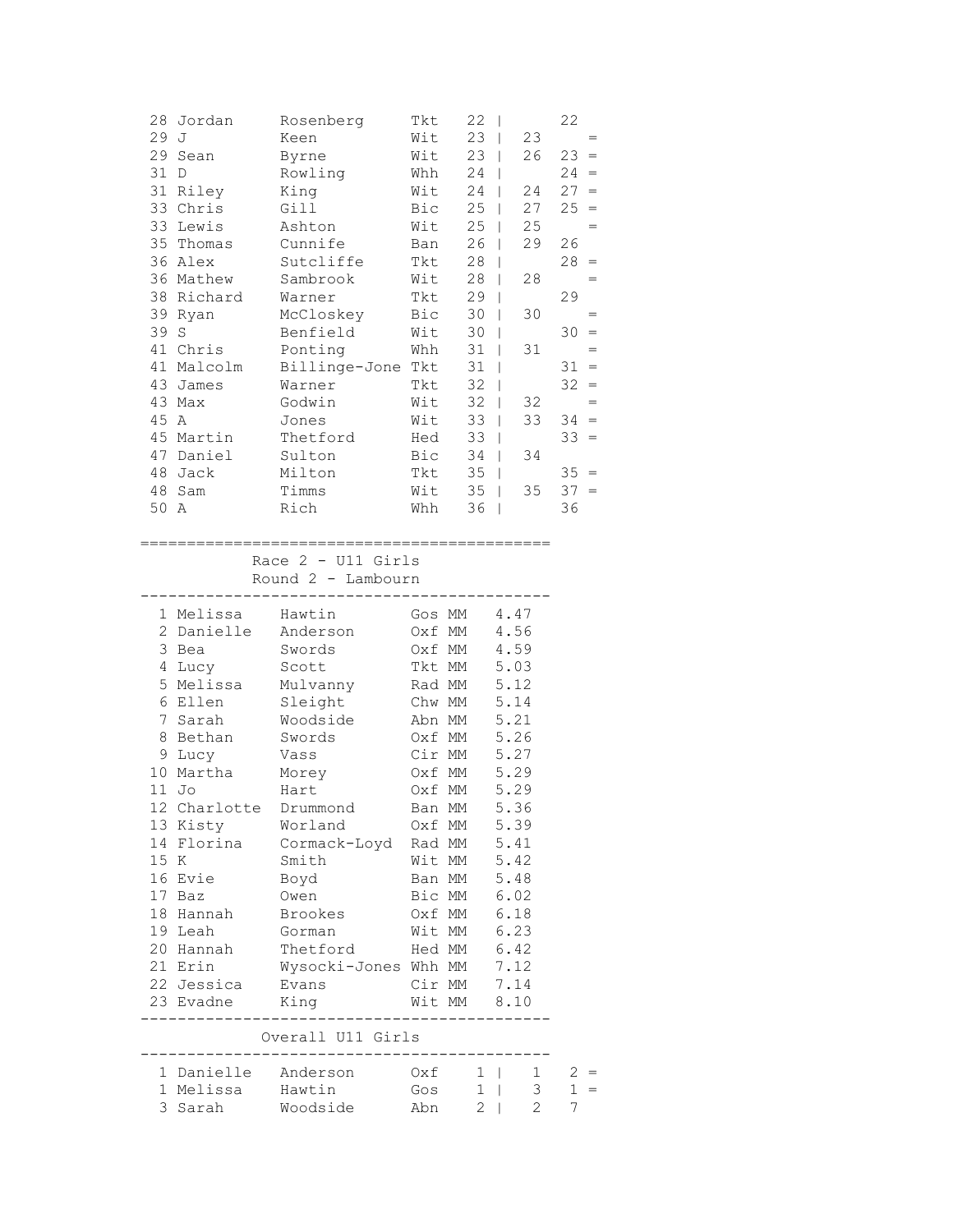| 4              | Bea            | Swords             |                                | Oxf          | 3                  | 4<br>$\overline{1}$ | 3              |
|----------------|----------------|--------------------|--------------------------------|--------------|--------------------|---------------------|----------------|
|                | 5 Lucy         | Scott              |                                | Tkt          | 4                  | 6<br>$\mathbf{I}$   | 4              |
|                | 6 Brittany     | Teagle             |                                | Bor          | 5                  | 5<br>$\mathbf{I}$   |                |
| 6              | Melissa        | Mulvanny           |                                | Rad          | 5                  | T                   | 5              |
| 8              | Ellen          | Sleight            |                                | Chw          | 6                  | 16                  | 6              |
| 9              | Harriette      | Cooke              |                                | Oxf          | 7                  | 7                   |                |
| 10             | Bethan         | Swords             |                                | Oxf          | 8                  | 15<br>L             | 8<br>$=$       |
|                | 10 Martha      | Morey              |                                | Oxf          | 8                  | 8<br>L              | $10 =$         |
|                | 12 Florina     | Cormack-Loyd       |                                | Rad          | 9                  | 9<br>T              | $14 =$         |
|                | 12 Lucy        | Vass               |                                | Cir          | 9                  | 12<br>T             | $9 =$          |
|                | 14 Charlotte   | Drummond           |                                | Ban          | 10                 | 10<br>$\mathbf{I}$  | 12             |
|                | 15 Evie        | Boyd               |                                | Ban          | 11                 | 11<br>T             | 16<br>$=$      |
| 15             | Jo             | Hart               |                                | Oxf          | 11                 |                     | 11<br>$=$      |
| 17             | Kisty          | Worland            |                                | Oxf          | 13                 |                     | 13<br>$=$      |
| 17             | Shona          | Stanley            |                                | Wit          | 13                 | 13                  | $=$            |
| 19             | K              | Smith              |                                | Wit          | 14                 | 14                  | 15             |
| 20             | Baz            | Owen               |                                | Bic          | 17                 | 17<br>T             | 17             |
| 21             | Hannah         | <b>Brookes</b>     |                                | Oxf          | 18                 | 18<br>T             | 18             |
| 22             | Leah           | Gorman             |                                | Wit          | 19                 | 19<br>T             | 19             |
|                | 23 Hannah      | Thetford           |                                | Hed          | 20                 | T                   | 20<br>$\equiv$ |
|                | 23 Rachel      | Ponting            |                                | Whh          | 20                 | 20<br>T             |                |
| 25             | A              | Warren             |                                | Wit          | 21                 | 21                  |                |
| 25             | Erin           | Wysocki-Jones      |                                | Whh          | 21                 | 24                  | 21             |
| 27             | J              | Beasley            |                                | Rad          | 22                 | 22                  | $=$            |
|                | 27 Jessica     | Evans              |                                | Cir          | 22                 |                     | $22 =$         |
|                | 29 Evadne      | King               |                                | Wit          | 23                 | 26<br>$\mathbf{I}$  | 23<br>$=$      |
|                | 29 Megan       | Hebbert            |                                | Oxf          | 23                 | 23                  | $=$            |
| 31 A           |                | Read               |                                | Hed          | 25                 | 25<br>$\mathbf{I}$  |                |
|                |                |                    |                                |              |                    |                     |                |
|                |                |                    |                                |              |                    |                     |                |
|                |                |                    |                                |              |                    |                     |                |
|                |                | Race 3 - U13 Boys  |                                |              |                    |                     |                |
|                |                | Round $2$ –        | Lambourn                       |              |                    |                     |                |
|                |                | Team Results       |                                |              |                    |                     |                |
|                |                |                    |                                |              |                    |                     |                |
|                | 1 Witney       |                    | 17<br>$\overline{1}$           | 3            | 8<br>6             |                     |                |
|                | 2 Abingdon     |                    | 20<br>$\overline{1}$           | 4            | 11<br>5            |                     |                |
|                | 3 White Horse  |                    | 23<br>$\overline{\phantom{a}}$ | $\mathbf 1$  | 9<br>13            |                     |                |
| 4              | Oxford City    |                    | 29<br>$\mathbf{I}$             | $\mathbf{2}$ | 7<br>20            |                     |                |
| 5              | Witney         | В                  | 49<br>T                        | 12           | 17<br>20           |                     |                |
| 6              | Team Kennet    |                    | 52<br>$\perp$                  | 14           | 18<br>20           |                     |                |
|                |                | Overall Standings  |                                |              |                    |                     |                |
|                |                |                    |                                |              |                    |                     |                |
| 1              | Witney         |                    | 37<br>$\blacksquare$           | 20           | 17                 |                     |                |
| 2              | Abingdon       |                    | 43<br>$\mathbf{I}$             | 23           | 20                 |                     |                |
|                | 3 Oxford City  |                    | 54<br>$\mathbf{I}$             | 25           | 29                 |                     |                |
|                | 4 White Horse  |                    | 61<br>$\mathbf{I}$             | 38           | 23                 |                     |                |
|                | 5 Witney       | В                  | 95<br>$\Box$                   | 46           | 49                 |                     |                |
|                |                |                    |                                |              |                    |                     |                |
|                |                | Race 3 - U13 Boys  |                                |              |                    |                     |                |
|                |                | Round 2 - Lambourn |                                |              |                    |                     |                |
|                |                | Individual Results |                                |              |                    |                     |                |
|                |                |                    |                                |              |                    |                     |                |
| 1              | Robert         | Bo                 |                                |              | Whh U13 8.18       |                     |                |
| $\overline{2}$ | Ian<br>3 Lewis | Castle<br>Warren   |                                |              | Oxf U13<br>Wit U13 | 8.20<br>8.29        |                |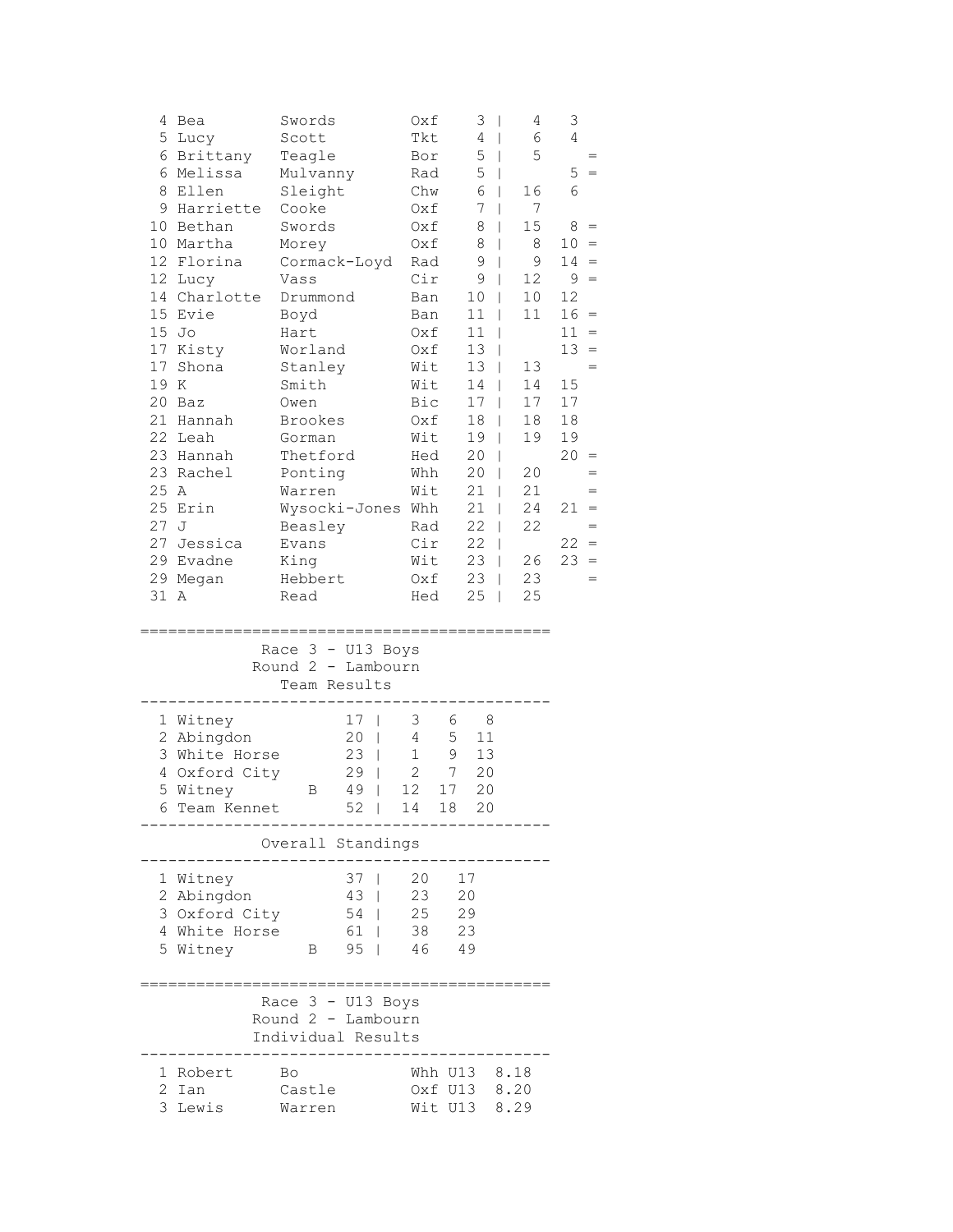| 4<br>5<br>6<br>$\overline{7}$<br>8<br>9<br>10                               | Rob<br>James<br>$\circ$<br>James<br>Darren<br>Henry<br>A<br>11 Brendan                                                                                                                                                                        | Hill<br>Charleston<br>Johnson<br>Smart<br>Mason<br>Penfold<br>Crofts<br>Schofield                                                                                                                                                                                |                                                                                                                                                                                 | Abn U13<br>Abn U13<br>Wit U13<br>Oxf U13 8.53<br>Wit U13 9.03<br>Whh U13 9.12<br>Chw U13 9.33<br>Abn U13 9.46                                                                                                                                                                                                                          | 8.43<br>8.46<br>8.50                                                                                                                                       |                                                                                                                                                                           |
|-----------------------------------------------------------------------------|-----------------------------------------------------------------------------------------------------------------------------------------------------------------------------------------------------------------------------------------------|------------------------------------------------------------------------------------------------------------------------------------------------------------------------------------------------------------------------------------------------------------------|---------------------------------------------------------------------------------------------------------------------------------------------------------------------------------|----------------------------------------------------------------------------------------------------------------------------------------------------------------------------------------------------------------------------------------------------------------------------------------------------------------------------------------|------------------------------------------------------------------------------------------------------------------------------------------------------------|---------------------------------------------------------------------------------------------------------------------------------------------------------------------------|
|                                                                             | 12 Collis<br>13 Josh<br>14 Thomas<br>15 Ben                                                                                                                                                                                                   | King<br>Harding<br>Ridley<br>Miles                                                                                                                                                                                                                               |                                                                                                                                                                                 | Wit U13 10.02<br>Whh U13 10.06<br>Tkt U13 10.07<br>Bic U13 10.19                                                                                                                                                                                                                                                                       |                                                                                                                                                            |                                                                                                                                                                           |
|                                                                             | 16 Tom<br>17 Sven<br>18 James                                                                                                                                                                                                                 | Jess<br>Bayliss<br>Moorcroft                                                                                                                                                                                                                                     | Tkt U13 10.53                                                                                                                                                                   | Cir U13 10.29<br>Wit U13 10.46                                                                                                                                                                                                                                                                                                         |                                                                                                                                                            |                                                                                                                                                                           |
|                                                                             |                                                                                                                                                                                                                                               | Overall U13 Boys<br>____________________                                                                                                                                                                                                                         |                                                                                                                                                                                 |                                                                                                                                                                                                                                                                                                                                        |                                                                                                                                                            |                                                                                                                                                                           |
| $\mathbf{1}$<br>3<br>3<br>5<br>5<br>$\overline{7}$<br>9<br>12<br>13 A<br>20 | 1 Lewis<br>Robert<br>Ian<br>Ievan<br>James<br>Rob<br>7 Henry<br>James<br>$\circ$<br>10 Matthew<br>11 Darren<br>S<br>13 Brendan<br>15 Adam<br>16 Collis<br>17 Josh<br>17 Thomas<br>19 Owen<br>Ben<br>21 Sven<br>21 Tom<br>23 Simon<br>24 James | Warren<br>Bo <sub>b</sub><br>Castle<br>Robinson<br>Smart<br>Hill<br>Penfold<br>Charleston<br>Johnson<br>Woodside<br>Mason<br>Cook<br>Crofts<br>Schofield<br>Sambrook<br>King<br>Harding<br>Ridley<br>Robinson<br>Miles<br>Bayliss<br>Jess<br>Nickau<br>Moorcroft | Wit<br>Whh<br>Oxf<br>Bic<br>Oxf<br>Abn<br>$\mathtt{Whh}$<br>Abn<br>Wit<br>Abn<br>Wit<br>Cir<br>Chw<br>Abn<br>Wit<br>Wit<br>Whh<br>Tkt<br>Bic<br>Bic<br>Wit<br>Cir<br>Hed<br>Tkt | $1 \mid$<br>$1 \mid$<br>$2 \mid$<br>$2 \mid$<br>4<br>4<br>$\Box$<br>$5\phantom{.0}$<br>$\Box$<br>5<br>$\Box$<br>6<br>$\Box$<br>$7\phantom{.0}$<br>$\Box$<br>8<br>$\mathbf{I}$<br>9<br>$\mathbf{I}$<br>10<br>$\perp$<br>10<br>$11$  <br>$12 \mid$<br>$13 \mid$<br>13<br>14<br>$15 \mid$<br>16  <br>16  <br>$17 \mid$<br>18 <sup>1</sup> | $\mathbf{1}$<br>3 <sup>7</sup><br>$\mathbf{2}$<br>$\overline{4}$<br>$\mathbb{R}^n$<br>5<br>6<br>7<br>8<br>9<br>10<br>L<br>11<br>12<br>15<br>13<br>14<br>17 | $3 =$<br>$1 =$<br>$2 =$<br>$=$<br>$7 =$<br>$4 =$<br>$9 =$<br>$5 =$<br>6<br>8<br>$10 =$<br>$11 =$<br>12<br>$13 =$<br>$14 =$<br>15<br>$16 \quad 17 =$<br>$16 =$<br>19<br>18 |
|                                                                             |                                                                                                                                                                                                                                               | Race $4 - U13/U15$ Girls<br>Round 2 - Lambourn<br>Team Results                                                                                                                                                                                                   |                                                                                                                                                                                 |                                                                                                                                                                                                                                                                                                                                        |                                                                                                                                                            |                                                                                                                                                                           |
| 4<br>5                                                                      | 1 Oxford City<br>2 Radley Ladies<br>3 Bicester<br>Radley Ladies B<br>Banbury<br>6 Radley Ladies C<br>6 Team Kennet<br>8 Abingdon                                                                                                              | ----------<br>13 <sup>1</sup><br>$32 \mid$<br>57<br>$\mathbb{R}$<br>65<br>67<br>$\pm 1$                                                                                                                                                                          | $2 \quad$<br>$15 \mid 4$<br>$1 -$<br>$46$   13<br>$\overline{7}$<br>$18$ 23 24 =<br>65   10<br>11                                                                               | 3<br>- 8<br>$5\phantom{.0}$<br>6<br>9<br>22<br>$\begin{array}{cc} 16 & 17 \\ 12 & 38 \end{array}$<br>$14 \quad 41 =$<br>15<br>41                                                                                                                                                                                                       |                                                                                                                                                            |                                                                                                                                                                           |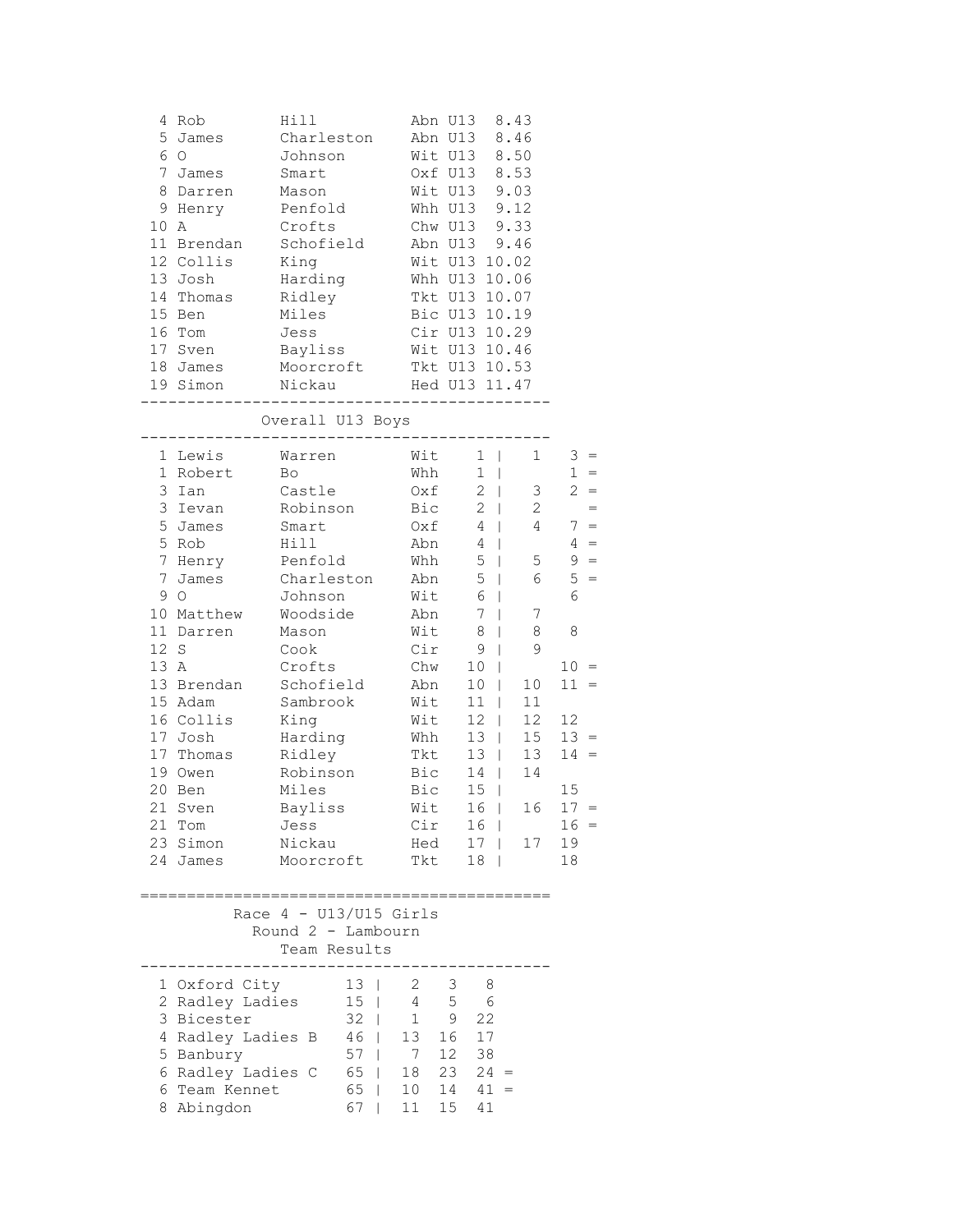|                                                          | 9 Oxford City<br>10 Exel Gosford<br>11 Witney<br>12 Cirencester<br>13 Bicester<br>14 Witney                                                                                                                                                                                                                                            | Β<br>B<br>$\mathbf{B}$                                                                                                                                                                                                                                                                 | 68<br>88<br>89<br>97 <sub>1</sub><br>$99$  <br>$102$                                     | T<br>I<br>I                                                                                             | 19<br>25                                                             | 20<br>27<br>28 30<br>21 37<br>26 32 41<br>33 34 35                                                                                                                           | 29<br>36<br>31<br>39                                                                                                                                                                                                                                                                                                                                        |
|----------------------------------------------------------|----------------------------------------------------------------------------------------------------------------------------------------------------------------------------------------------------------------------------------------------------------------------------------------------------------------------------------------|----------------------------------------------------------------------------------------------------------------------------------------------------------------------------------------------------------------------------------------------------------------------------------------|------------------------------------------------------------------------------------------|---------------------------------------------------------------------------------------------------------|----------------------------------------------------------------------|------------------------------------------------------------------------------------------------------------------------------------------------------------------------------|-------------------------------------------------------------------------------------------------------------------------------------------------------------------------------------------------------------------------------------------------------------------------------------------------------------------------------------------------------------|
|                                                          |                                                                                                                                                                                                                                                                                                                                        | Overall Standings                                                                                                                                                                                                                                                                      |                                                                                          |                                                                                                         |                                                                      |                                                                                                                                                                              |                                                                                                                                                                                                                                                                                                                                                             |
|                                                          | 1 Oxford City<br>2 Radley Ladies<br>3 Bicester<br>4 Banbury<br>5 Radley Ladies B<br>6 Abingdon<br>7 Oxford City<br>8 Team Kennet<br>9 Witney<br>10 Exel Gosford<br>11 Bicester<br>12 Witney<br>;====================================                                                                                                   | $\mathbf{B}$<br>B<br>B                                                                                                                                                                                                                                                                 | $26$  <br>37<br>52<br>$89$  <br>103<br>129<br>134<br>148<br>$167$  <br>171<br>187<br>196 | $\overline{\phantom{a}}$<br>T<br>T<br>I<br>$\overline{\phantom{a}}$<br>$\overline{1}$<br>$\overline{1}$ | 13<br>22<br>20<br>32<br>57<br>62<br>66<br>83<br>78<br>83<br>88<br>94 | 13<br>15<br>32<br>57<br>46<br>67<br>68<br>65<br>89<br>88<br>99<br>102                                                                                                        |                                                                                                                                                                                                                                                                                                                                                             |
|                                                          |                                                                                                                                                                                                                                                                                                                                        | Race $4 - U13/U15$ Girls<br>Round 2 - Lambourn<br>Individual Results                                                                                                                                                                                                                   |                                                                                          |                                                                                                         |                                                                      |                                                                                                                                                                              |                                                                                                                                                                                                                                                                                                                                                             |
| 17<br>18<br>19<br>20<br>21<br>22<br>24<br>25<br>28<br>29 | 1 Amanda<br>2 Martha<br>3 Gina<br>4 Jodie<br>5 Kelly<br>6 Hayley<br>7 Amy<br>8 Hayley<br>9 Melanie<br>10 Charlotte Towerton<br>11 Amy<br>12 Alice<br>13 Kimberley<br>14 Lizzy<br>15 Beth<br>16 Sam<br>Natalie<br>Hannah<br>Jade<br>Kerry<br>Ellie<br>Rebbeca<br>23 Sophie<br>Megan<br>Hannah<br>26 Alice<br>27 Emily<br>Kitty<br>Emily | Carreras<br>Lloyd<br>Hood<br>Kafke<br>E.Daly<br>Chaundy<br>Peacock<br>Luke<br>Cadle<br>Galvin<br>Gunn<br>I.Daly<br>Hewitt<br>Hampson<br>Daly<br>Davies<br>Roberts<br>Clarke<br>Boyce<br>Pudifoot<br>Gill<br>Plateau<br>Roberts<br>Mitchell<br>McGill<br>McDonnell<br>Gorman<br>Patrick |                                                                                          |                                                                                                         |                                                                      | Oxf U13<br>Bic U13<br>Tkt U15<br>Rad U13<br>Rad U15<br>Rad U15<br>Rad U15<br>Oxf U13<br>Oxf U13<br>Cir U13<br>Bic U13<br>Rad U15<br>Rad U13<br>Gos U13<br>Wit U13<br>Oxf U13 | Bic U13 8.40<br>8.46<br>Oxf U15 9.04<br>Rad U13 9.17<br>Rad U13 9.19<br>Rad U15 9.24<br>Ban U15 9.30<br>Oxf U13 9.33<br>9.39<br>9.42<br>Abn U15 9.51<br>Ban U15 9.57<br>9.58<br>Tkt U13 9.58<br>Abn U15 10.04<br>10.04<br>10.12<br>10.12<br>10.17<br>10.19<br>10.23<br>10.28<br>10.31<br>10.32<br>Gos U13 10.33<br>Bic U13 10.36<br>10.38<br>10.48<br>10.56 |
| 30                                                       | Hannah                                                                                                                                                                                                                                                                                                                                 | Nixon                                                                                                                                                                                                                                                                                  |                                                                                          |                                                                                                         |                                                                      |                                                                                                                                                                              | Wit U15 11.01                                                                                                                                                                                                                                                                                                                                               |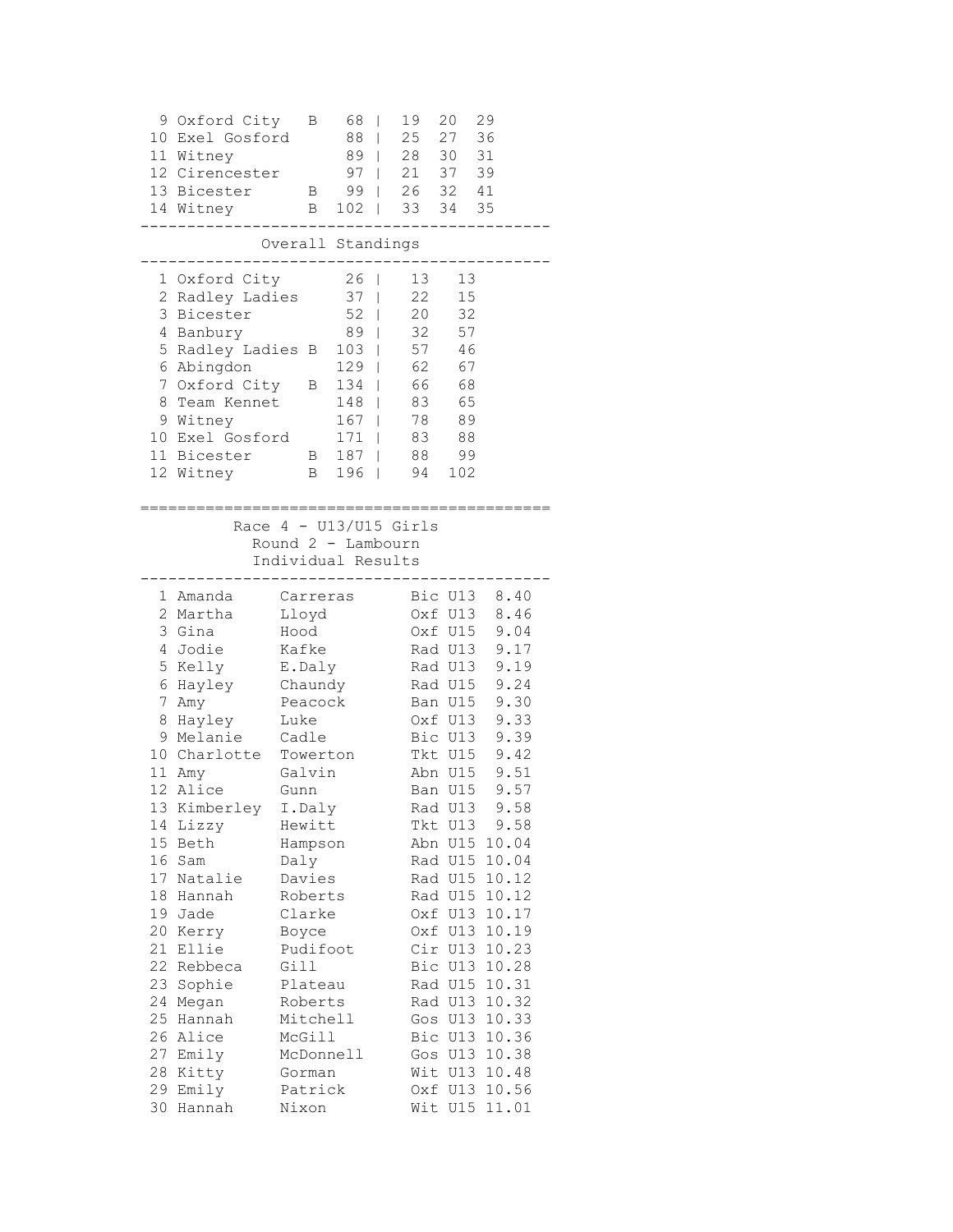| 31<br>33<br>34<br>35<br>36<br>38     | Ella<br>32 Katie<br>Fran<br>Danielle<br>Jade<br>Ellie<br>37 Freya<br>Laura                   | Gorman<br>Allen<br>Snare<br>Thomas<br>Hewlett<br>Goodman<br>Trotter<br>Cunniffe    |                                                             | Wit U13 11.08<br>Bic U13 11.17<br>Wit U15 11.26<br>Wit U13 11.40<br>Wit U13 11.41<br>Gos U13 11.49<br>Cir U13 11.53<br>Ban U13 12.20 |                                             |                                                   |  |
|--------------------------------------|----------------------------------------------------------------------------------------------|------------------------------------------------------------------------------------|-------------------------------------------------------------|--------------------------------------------------------------------------------------------------------------------------------------|---------------------------------------------|---------------------------------------------------|--|
|                                      | 39 Venetia                                                                                   | Trotter<br>40 Marianne Buckingham Wit U13 12.36                                    |                                                             | Cir U13 12.23                                                                                                                        |                                             |                                                   |  |
|                                      |                                                                                              | Overall U13 Girls                                                                  |                                                             |                                                                                                                                      |                                             |                                                   |  |
| 4                                    | 1 Amanda<br>1 Jodie<br>3 Martha<br>Kelly<br>5 Hayley                                         | Carreras<br>Kafke<br>Lloyd<br>E.Daly<br>Luke                                       | Bic<br>Rad<br>Oxf<br>Rad<br>Oxf                             | $1 \quad  $<br>$1 \mid$<br>$2 \mid$<br>$5 \mid$<br>6                                                                                 | 3<br>1<br>$\mathbf{2}$<br>$\mathbb{R}$<br>6 | $1 =$<br>$4 =$<br>$\mathbf{2}$<br>5<br>8          |  |
| 7<br>8<br>9                          | 6 Melanie<br>Amy<br>Rebbeca<br>Kimberley I.Daly                                              | Cadle<br>Chisnall<br>Gill                                                          | Bic<br>Abn<br>Bic<br>Rad                                    | 7 <sup>1</sup><br>9<br>$\overline{\phantom{a}}$<br>10  <br>13 <sup>1</sup>                                                           | 7<br>9<br>10 <sub>1</sub>                   | 9<br>22<br>13                                     |  |
| 10                                   | Jade<br>10 Lizzy<br>12 Emily<br>13 Sophie                                                    | Clarke<br>Hewitt<br>McDonnell<br>Tyers                                             | Oxf<br>Tkt<br>Gos<br>Ban                                    | $14$  <br>$14$  <br>$15 \mid$<br>$17 \mid$                                                                                           | 14<br>16<br>15<br>17                        | $19 =$<br>$14 =$<br>27                            |  |
| 18                                   | 14 Kerry<br>15 Ellie<br>16 Alice<br>17 Vicky<br>Megan                                        | Boyce<br>Pudifoot<br>McGill<br>Goodenough<br>Roberts                               | 0xf<br>Cir<br>Bic<br>Tkt<br>Rad                             | $20$  <br>21<br>$22 \mid$<br>$23 \mid$<br>$24$                                                                                       | 24<br>21<br>22<br>23<br>36                  | 20<br>21<br>26<br>24                              |  |
|                                      | 19 Hannah<br>20 Emily<br>20 Kitty<br>22 Danielle<br>23 Ella                                  | Mitchell<br>Patrick<br>Gorman<br>Thomas<br>Gorman                                  | Gos<br>Oxf<br>Wit<br>Wit<br>Wit                             | $25 \mid$<br>28  <br>$28$  <br>$30 \mid$<br>31                                                                                       | 29<br>28<br>31<br>30<br>33                  | 25<br>$29 =$<br>$28 =$<br>34<br>31                |  |
|                                      | 24 Katie<br>25 Jade<br>26 Ellie<br>27 Freya                                                  | Allen<br>Hewlett<br>Goodman<br>Trotter                                             | Bic<br>Wit<br>Gos<br>Cir                                    | $32 \mid$<br>$35$  <br>$36$  <br>$37 \mid$                                                                                           | 34<br>35<br>39                              | 32<br>35<br>36<br>$37 =$                          |  |
|                                      | 27 Laura<br>30 Venetia<br>31 Natalie                                                         | Cunniffe<br>29 Marianne Buckingham<br>Trotter<br>Del-Hunte<br>32 Victoria Richards | Ban<br>Cir<br>Abn                                           | $37 \mid$<br>Wit 38   38 40<br>39 <sub>1</sub><br>$0xf 40$  <br>$41 \mid$                                                            | 37<br>- 40<br>41                            | $38 =$<br>39                                      |  |
|                                      |                                                                                              | Overall U15 Girls<br>_________________                                             |                                                             |                                                                                                                                      |                                             |                                                   |  |
| 2<br>3<br>4<br>5<br>5<br>7<br>8<br>9 | 1 Gina<br>Amy<br>Hayley Chaundy<br>Charlotte Towerton<br>Alice<br>Amy<br>Beth<br>Eliz<br>Sam | Hood<br>Peacock<br>Gunn<br>Galvin<br>Hampson<br>Tearle<br>Daly                     | Oxf<br>Ban<br>Rad<br>Tkt<br>Ban<br>Abn<br>Abn<br>Rad<br>Rad | $3 \mid$<br>$4 \mid$<br>$6 \mid$<br>10  <br>$11$  <br>$11 \quad  $<br>$12 \mid$<br>$13 \mid$<br>16<br>L                              | 5<br>4<br>8<br>11<br>12<br>13               | 3<br>7<br>6<br>10<br>$12 =$<br>$11 =$<br>15<br>16 |  |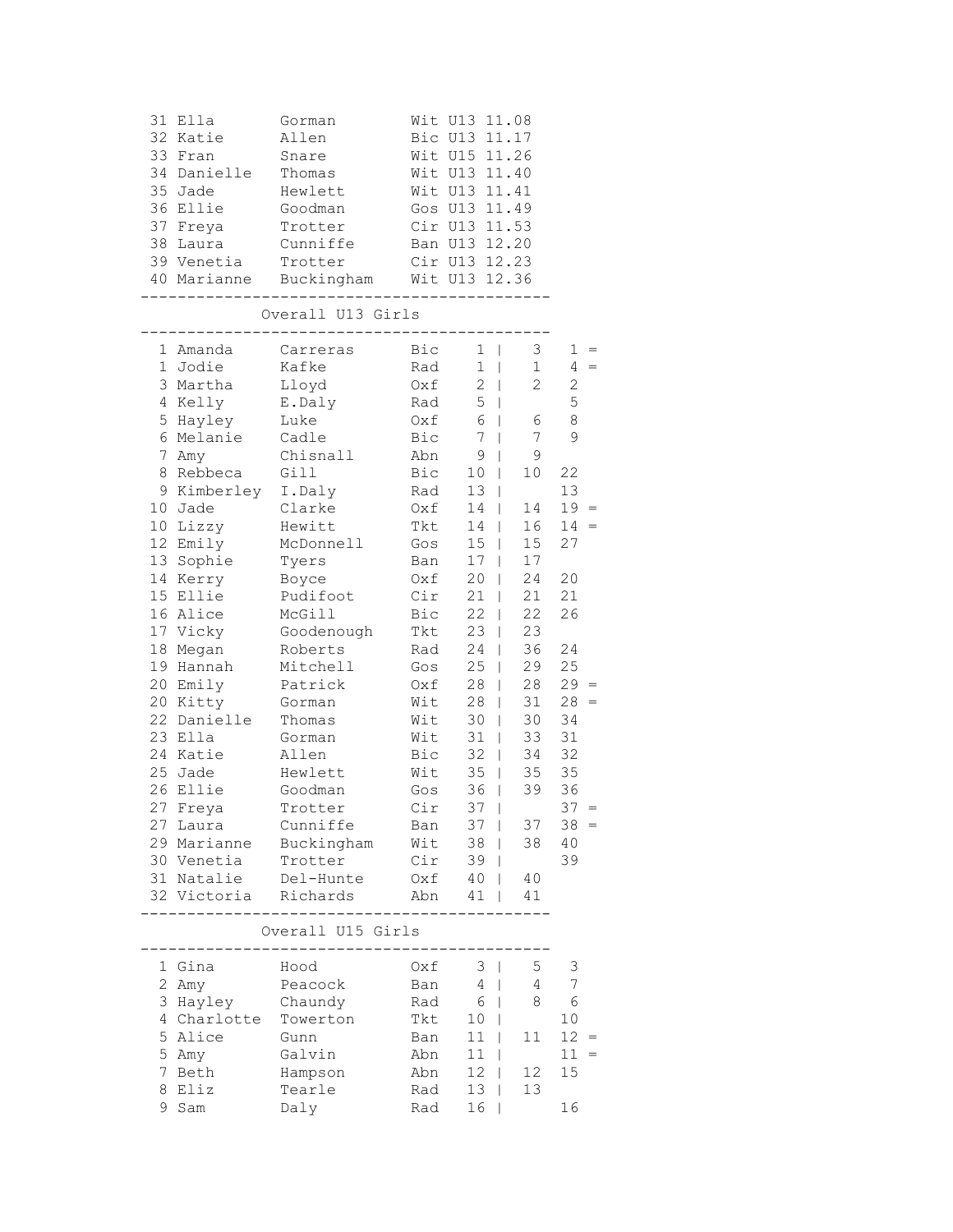| 10<br>18                                                                  | Natalie<br>11 Hannah<br>12 Sophie<br>13 Fran<br>14 Ellie<br>15 Hannah<br>16 Lyn<br>17 Abie<br>Emily                                                                                                                      | Davies<br>Roberts<br>Plateau<br>Snare<br>Corbett<br>Nixon<br>Sweeney<br>Rahman<br>Baskerville                                                                                                                           |                                                                                           | Rad<br>Rad<br>Rad<br>Wit<br>Wit<br>Wit<br>Bic<br>Gos<br>Gos |                                                     | 17<br>I<br>18<br>I<br>20<br>I<br>25<br>I<br>26<br>I<br>27<br>32<br>T<br>$42 \mid$<br>43<br>T                                                                                                                                                                                 | 18<br>19<br>20<br>25<br>26<br>27<br>32<br>42<br>43 | 17<br>18<br>23<br>33<br>30 |
|---------------------------------------------------------------------------|--------------------------------------------------------------------------------------------------------------------------------------------------------------------------------------------------------------------------|-------------------------------------------------------------------------------------------------------------------------------------------------------------------------------------------------------------------------|-------------------------------------------------------------------------------------------|-------------------------------------------------------------|-----------------------------------------------------|------------------------------------------------------------------------------------------------------------------------------------------------------------------------------------------------------------------------------------------------------------------------------|----------------------------------------------------|----------------------------|
|                                                                           |                                                                                                                                                                                                                          | Race $5 - U15/U17$ Boys<br>Round 2 - Lambourn<br>Team Results                                                                                                                                                           |                                                                                           |                                                             |                                                     |                                                                                                                                                                                                                                                                              |                                                    |                            |
|                                                                           | 1 Oxford City<br>2 Team Kennet<br>3 White Horse<br>4 Abingdon<br>5 Bicester<br>6 Witney                                                                                                                                  |                                                                                                                                                                                                                         | 20<br>23<br>$\Box$<br>25<br>$\Box$<br>41<br>$\Box$<br>46<br>$\Box$<br>53<br>$\mathbf{L}$  | 3 <sup>7</sup><br>6<br>1<br>5 <sup>5</sup><br>11            | 4<br>7<br>2<br>$9$ 14<br>19<br>20                   | 13<br>10<br>22<br>18<br>22<br>22                                                                                                                                                                                                                                             |                                                    |                            |
|                                                                           |                                                                                                                                                                                                                          | Overall Standings                                                                                                                                                                                                       |                                                                                           |                                                             |                                                     |                                                                                                                                                                                                                                                                              |                                                    |                            |
|                                                                           | 1 Team Kennet<br>2 Oxford City<br>3 Abingdon<br>4 Bicester<br>5 Witney                                                                                                                                                   |                                                                                                                                                                                                                         | $4\,8$<br>49<br>$\mathbb{R}$<br>65<br>$\mathbf{L}$<br>95<br>$\mathbf{1}$<br>120<br>$\Box$ | 25<br>29<br>24<br>49<br>67                                  | 23<br>20<br>41<br>-46<br>53                         |                                                                                                                                                                                                                                                                              |                                                    |                            |
|                                                                           |                                                                                                                                                                                                                          | Race $5 - U15/U17$ Boys<br>Round 2 - Lambourn<br>Individual Results                                                                                                                                                     |                                                                                           |                                                             |                                                     |                                                                                                                                                                                                                                                                              |                                                    |                            |
| 6<br>7<br>8<br>12 <sup>7</sup><br>13<br>14<br>15 <sub>1</sub><br>20<br>21 | 1 Chris<br>2 Owain<br>3 Ed<br>4 Philip<br>5 Joe<br>Robert<br>Richard<br>Stephen<br>9 Jack<br>10 Mark<br>11 Gareth<br>David<br>James<br>George<br>Darren<br>16 Jack<br>17 George<br>18 Oliver<br>19 Chris<br>Tom<br>Henry | Gillespie<br>Bristow<br>Womersley<br>Castle<br>Stachowiak<br>Ridley<br>Knape<br>Mitchell<br>Hill<br>Vardy<br>Petts<br>Livings<br>Wilson<br>Wood<br>Luke<br>Griffiths<br>Holding<br>Berger<br>Wagner<br>Timms<br>Sleight |                                                                                           |                                                             | Tkt U15<br>Tkt U15<br>Oxf U15<br>Abn U15<br>Oxf U15 | Whh U17 17.59<br>Whh U17 18.31<br>Oxf U15 19.15<br>Oxf U17 19.36<br>Bic U17 20.17<br>Tkt U15 20.37<br>Tkt U15 20.46<br>Gos U15 20.58<br>Abn U15 21.07<br>Wit U17 21.19<br>Hed U15 22.23<br>Wds U15 23.31<br>Abn U15 24.11<br>Bic U17 26.13<br>Wit U15 29.18<br>Chw U15 29.39 | 21.14<br>21.21<br>21.35<br>21.43<br>21.45          |                            |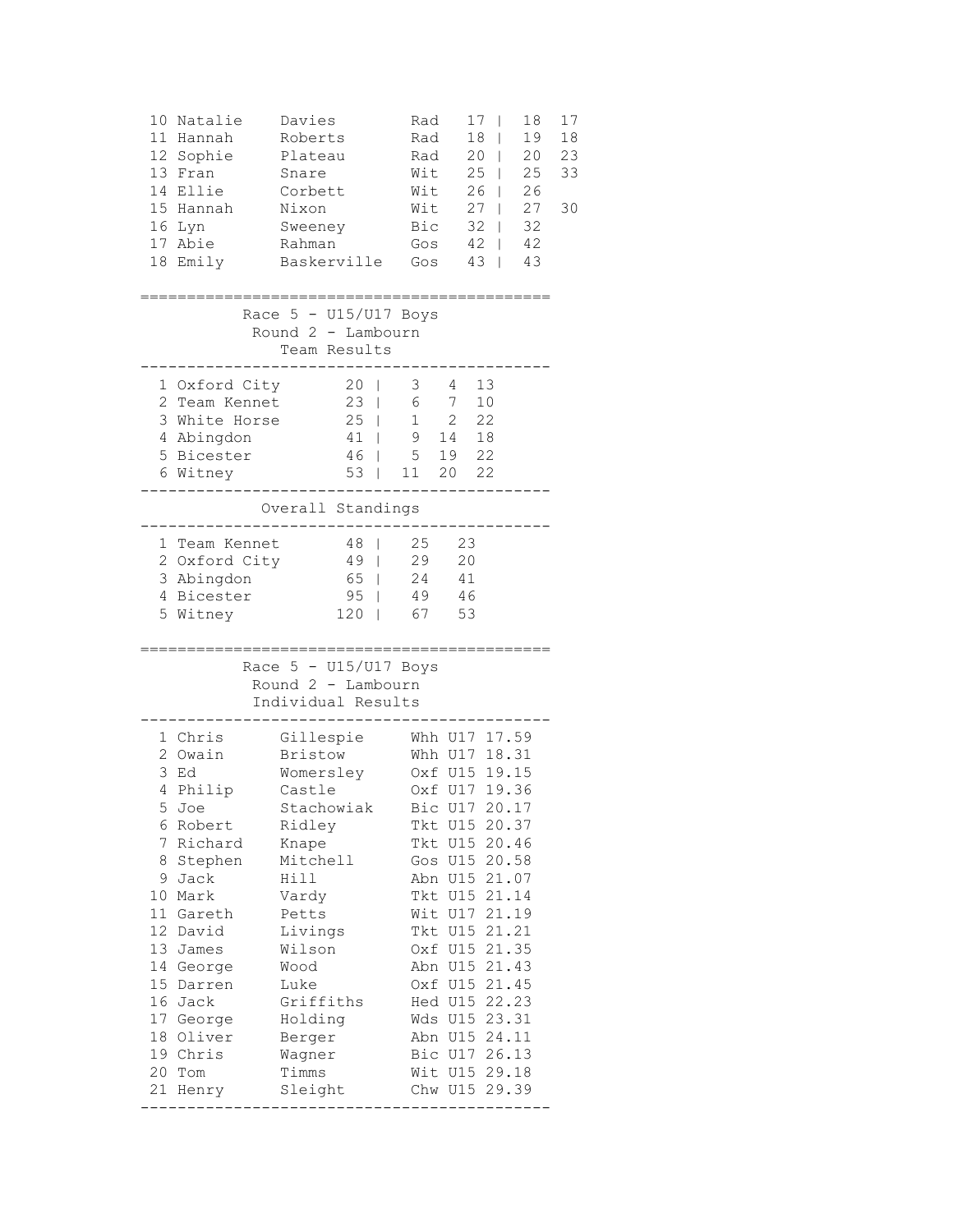## Overall U15 Boys

| 1  | Ed             | Womersley                                              | Oxf                  | 3<br>$\overline{\phantom{a}}$           |              | 3               |
|----|----------------|--------------------------------------------------------|----------------------|-----------------------------------------|--------------|-----------------|
|    | 2 George       | Wood                                                   | Abn                  | 5<br>$\Box$                             | 5            | 14              |
|    | 3 Jack         | Hill                                                   | Abn                  | 6<br>$\mathbf{I}$                       | 6            | 9               |
|    | 3 Robert       | Ridley                                                 | Tkt                  | 6                                       | 10           | 6               |
|    | 5 David        | Livings                                                | Tkt                  | 7                                       | 7            | 12 <sup>°</sup> |
|    | 5 Richard      | Knape                                                  | Tkt                  | 7                                       | 8            | 7<br>$=$        |
|    | 7 Stephen      | Mitchell                                               | Gos                  | 8<br>L                                  |              | 8               |
| 8  | Carl           | Tucker                                                 | Chw                  | 9<br>T                                  | 9            |                 |
|    | 9 Mark         | Vardy                                                  | Tkt                  | 10                                      |              | 10              |
|    | 10 James       | Wilson                                                 | 0xf                  | 11<br>L                                 | 11           | 13              |
|    | 11 Craig       | Smith                                                  | Ban                  | 12<br>L                                 | 12           |                 |
|    | 12 Oliver      | Berger                                                 | Abn                  | 13                                      | 13           | 18              |
|    | 13 George      | Holding                                                | Wds                  | 14                                      | 14           | 17              |
|    | 14 Darren      | Luke                                                   | Oxf                  | 15                                      | 15           | 15              |
|    | 15 Jack        | Griffiths                                              | Hed                  | 16<br>L                                 | 16           | 16              |
|    | 16 Danny       | Goodenough                                             | Tkt                  | 18                                      | 18           |                 |
|    | 17 Adam        | Crofts                                                 | Chw                  | 19<br>T                                 | 19           |                 |
| 18 | Tom            | Timms                                                  | Wit                  | 20<br>$\mathbf{I}$                      | 23           | 20              |
|    | 19 Henry       | Sleight                                                | Chw                  | 21<br>$\mathbf{I}$                      | 26           | 21              |
| 20 | I              | Sanders                                                | Cir                  | 22<br>$\mathbf{I}$                      | 22           |                 |
|    | 21 Ryan        | Thornton                                               | Chw                  | 24                                      | 24           |                 |
|    | 22 Jack        | Eaton                                                  | Chw                  | 25<br>L                                 | 25           |                 |
|    |                |                                                        |                      |                                         |              |                 |
|    |                | Overall U17 Boys                                       |                      |                                         |              |                 |
|    | 1 Chris        | Gillespie                                              | Whh                  | 1<br>$\overline{\phantom{a}}$           |              | 1               |
|    | 1 Owain        | <b>Bristow</b>                                         | Whh                  | 1<br>$\Box$                             | 1            | $\overline{c}$  |
|    | 3 Joe          | Stachowiak                                             | Bic                  | $\overline{c}$<br>$\perp$               | $\mathbf{2}$ | 5               |
|    | 4 Philip       | Castle                                                 | Oxf                  | 3<br>$\overline{\phantom{a}}$           | 3            | 4               |
|    | 5 Anthony      | Williams                                               | Ban                  | 4<br>$\mathbf{I}$                       | 4            |                 |
|    | 6 Gareth       | Petts                                                  | Wit                  | 11                                      | 17           | 11              |
|    | 7 Chris        | Wagner                                                 | Bic                  | 19                                      | 20           | 19              |
| 8  | Paul           | Caine                                                  | Kid                  | 21<br>L                                 | 21           |                 |
|    |                | Race $6 -$ Women<br>Round 2 - Lambourn<br>Team Results |                      |                                         |              |                 |
|    |                |                                                        |                      |                                         |              |                 |
| 1  | Headington     | 12<br>I                                                | 1<br>4               | 7                                       |              |                 |
| 2  | Cirencester    | 26<br>I                                                | 5<br>9               | 12                                      |              |                 |
| 3  | Witney         | 28<br>I                                                | 6<br>8               | 14                                      |              |                 |
|    | 4 Oxford City  | 40<br>I                                                | $\overline{c}$<br>18 | 20                                      |              |                 |
| 5  | White Horse    | 47<br>I                                                | 3<br>13              | 31                                      |              |                 |
|    | 6 Witney       | 67<br>I<br>Β                                           | 24<br>15             | 28                                      |              |                 |
| 7  | Banbury        | 80<br>I                                                | 11<br>19             | 50                                      |              |                 |
| 8  | Oxf Uni Press  | 85<br>I                                                | 22<br>30             | 33                                      |              |                 |
| 9  | Abingdon       | 89                                                     | 23<br>29             | $37 =$                                  |              |                 |
| 9  | Oxford City    | 89<br>В                                                | 26<br>27             | 36<br>$\hspace{1.6cm} = \hspace{1.6cm}$ |              |                 |
| 11 | Headington     | 92<br>B                                                | 39<br>10             | 43                                      |              |                 |
| 12 | Cirencester    | 94<br>В<br>L                                           | 25<br>34             | 35                                      |              |                 |
| 13 | Radley Ladies  | 119<br>I                                               | 32<br>42             | 45                                      |              |                 |
|    | 14 Cirencester | $\mathsf C$<br>140<br>I                                | 40<br>46             | 54                                      |              |                 |
| 15 | Abingdon       | 147<br>В<br>I                                          | 51<br>44             | 52                                      |              |                 |
| 16 | Cherwell       | 148                                                    | 59<br>17             | 72                                      |              |                 |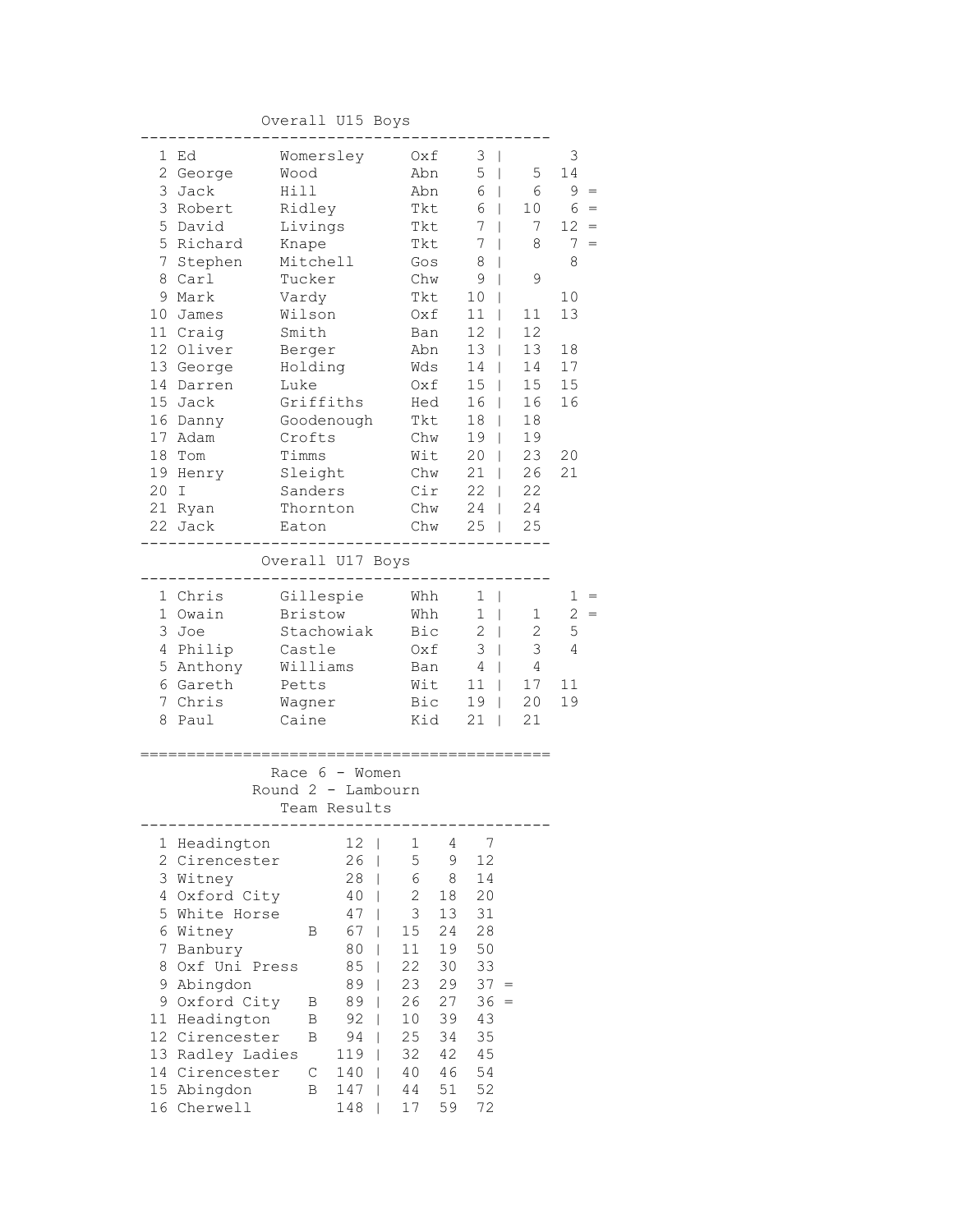| 17<br>18                                  | White Horse<br>Eynsham<br>19 Headington<br>20 Hook Norton<br>21 Woodstock<br>22 Alchester<br>23 Banbury B<br>24 Witney<br>25 Abingdon                                                                                                                                                                                                                                                                                              | Β<br>$\mathsf C$                                                                                                     | $153$  <br>$183$  <br>$187$                                                                                                                                                               | 38<br>55<br>53<br>188   49<br>194   41<br>202   62<br>214   57<br>$C$ 219   64<br>C 220   66 75                                                                                                        | 47<br>61<br>60<br>58<br>69<br>63<br>73<br>71                                                                                                             | 68<br>67<br>74<br>81<br>84<br>77<br>84<br>84<br>79                                              |
|-------------------------------------------|------------------------------------------------------------------------------------------------------------------------------------------------------------------------------------------------------------------------------------------------------------------------------------------------------------------------------------------------------------------------------------------------------------------------------------|----------------------------------------------------------------------------------------------------------------------|-------------------------------------------------------------------------------------------------------------------------------------------------------------------------------------------|--------------------------------------------------------------------------------------------------------------------------------------------------------------------------------------------------------|----------------------------------------------------------------------------------------------------------------------------------------------------------|-------------------------------------------------------------------------------------------------|
|                                           | $- - - -$<br>__________________<br>---------------<br>Overall Standings                                                                                                                                                                                                                                                                                                                                                            |                                                                                                                      |                                                                                                                                                                                           |                                                                                                                                                                                                        |                                                                                                                                                          |                                                                                                 |
| 8<br>18<br>19                             | 1 Headington<br>2 Cirencester<br>3 Witney<br>4 Oxford City<br>5 Headington B 114  <br>6 Banbury<br>7 Witney<br>Abingdon<br>9 Cirencester<br>10 Oxf Uni Press<br>11 White Horse<br>12 Oxford City<br>13 Headington<br>14 Radley Ladies<br>15 Cherwell<br>16 Cirencester C<br>17 Abingdon<br>Hook Norton<br>Eynsham<br>20 Alchester<br>21 Headington D<br>22 Woodstock<br>23 Banbury<br>24 Witney<br>25 Abingdon<br>26 Hook Norton B | В<br>B<br>$\mathbf{B}$<br>$\mathsf{C}$<br>$\,$ B<br>$\mathbb{C}$<br>$\mathbb{C}$                                     | 20 <sub>1</sub><br>$45$  <br>81  <br>88  <br>$147$  <br>$160$  <br>200  <br>$223$  <br>$230$  <br>238  <br>$261$  <br>293  <br>302  <br>B 311  <br>$344$  <br>$345$  <br>$411$  <br>$515$ | 8 <sup>8</sup><br>19<br>53<br>48<br>22<br>67<br>93<br>183   94<br>106<br>254   67 187<br>142<br>145<br>162<br>359   157 202<br>378   138 240<br>428   214 214<br>451   232 219<br>477   257 220<br>266 | 12<br>26<br>28<br>40<br>92<br>80<br>67<br>89<br>94<br>138 85<br>183 47<br>149 89<br>119<br>148<br>140<br>164 147<br>156 188<br>162 183<br>217 194<br>249 |                                                                                                 |
|                                           |                                                                                                                                                                                                                                                                                                                                                                                                                                    | Race 6 - Women<br>Round $2$ - Lambourn<br>Individual Results                                                         |                                                                                                                                                                                           |                                                                                                                                                                                                        |                                                                                                                                                          |                                                                                                 |
| 1<br>2<br>3<br>4<br>5<br>6<br>7<br>8<br>9 | Tracey<br>Hannah<br>Jo<br>Iona<br>Wendy<br>Elysia<br>Jo<br>Pippa<br>Helen<br>10 Helen<br>11 Michelle                                                                                                                                                                                                                                                                                                                               | Galbraith<br>England<br>Rhodes<br>Robertson<br>Jones<br>Ridley<br>Choulerton<br>Mason<br>Langsam<br>Peach<br>Buzzard |                                                                                                                                                                                           | Hed S<br>Cir S<br>Hed<br>Wit S<br>Cir S<br>Hed<br>Ban                                                                                                                                                  | Hed V1<br>Oxf U17<br>Whh U17<br>Wit U17<br>S<br>S<br>S                                                                                                   | 20.13<br>20.27<br>20.31<br>20.37<br>20.53<br>21.07<br>21.33<br>21.42<br>22.10<br>22.14<br>22.26 |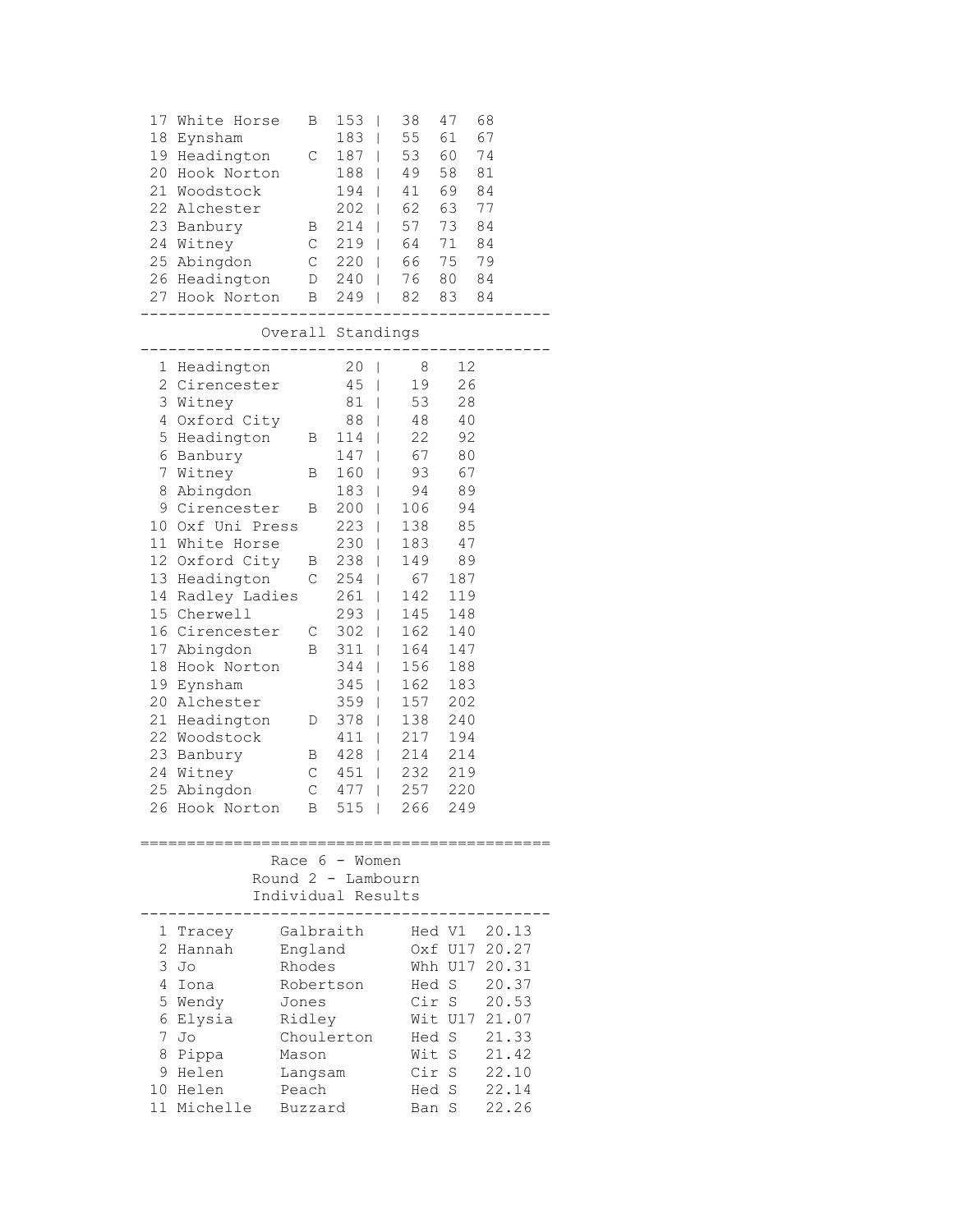| 22.51<br>13<br>G<br>Whh V1<br>Armitage<br>14<br>Sally<br>Pitts<br>Wit V1<br>23.08<br>15<br>23.09<br>Nicola<br>Wit V1<br>Gomm<br>16<br>23.11<br>Baigent<br>Tkt<br>S<br>Sue<br>17<br>23.15<br>Kim<br>Chw V2<br>Shaw<br>18<br>23.29<br>Oxf U17<br>Charlotte<br>Eadle<br>19 Debbie<br>23.35<br>Kukainis<br>$\mathbf S$<br>Ban<br>20 Gwyneth<br>Oxf V1<br>23.55<br>Hueter<br>21<br>23.57<br>$\operatorname{S}$<br>Sarah<br>Mead<br>abn<br>22<br>23.58<br>Zarutsky<br>Oup V1<br>Sue<br>23<br>Barklie<br>Abn U17<br>23.59<br>Lauren<br>24<br>Sarah<br>Wit U17<br>24.05<br>LeGood<br>25<br>Clare<br>Cir S<br>24.13<br>James<br>26<br>24.22<br>Martin<br>Oxf U17<br>Tara<br>27<br>24.29<br>Pippa<br>Sprinz<br>Oxf U17<br>28<br>Wit V2<br>24.39<br>Jeanette<br>Ashton<br>29 Laura-Jane Chisnall<br>Abn U17<br>24.46<br>24.50<br>30 Katie<br>Oup S<br>Allan<br>31<br>24.55<br>Whh V1<br>Ros<br>Knopp<br>32<br>25.01<br>Cormack-Loyd<br>Rad U17<br>Rose<br>33<br>Alison<br>Harris<br>$\mathbf S$<br>25.03<br>Oup<br>34<br>Elaine<br>Wilson<br>Cir<br>25.03<br>V2<br>35 Paula<br>Cir<br>25.05<br>V1<br>Vass<br>36 Rebecca<br>25.07<br>Bolton<br>Oxf J<br>37<br>0'Shea<br>25.15<br>Hilary<br>Abn V2<br>25.16<br>38<br>Bailey<br>Sheila<br>Whh V2<br>39 Marie-Anne Fischer<br>25.19<br>Hed V1<br>40<br>Cir V2<br>25.38<br>Clarke<br>Carol<br>41<br>25.52<br><b>Briggs</b><br>Wds V2<br>Suzanne<br>25.54<br>42<br>Elaine<br>Rad V1<br>Hussey<br>43<br>Hed S<br>26.03<br>Jo<br>McKellar<br>44<br>26.11<br>Rose<br>Kent<br>Abn V1<br>45<br>26.24<br>Rad U17<br>Jenny<br>Roberts<br>46<br>Cir V1<br>26.28<br>Jane<br>Stevens<br>26.30<br>47<br>Melanie<br>Roberts<br>Whh V2<br>26.39<br>Kid<br>$\rm S$<br>48<br>Ruth<br>Allen<br>49<br>26.53<br>Samantha<br>Hkn<br>$\rm S$<br>Rees<br>50<br>$\rm S$<br>26.54<br>Liz<br>Mestecky<br>Ban<br>51<br>Clark<br>27.04<br>Abn V1<br>Louise<br>52<br>Michelle<br>Richards<br>Abn V1<br>27.05<br>53<br>S<br>27.06<br>Catherine<br>Shelly<br>Hed<br>Cir<br>54<br>Loraine<br>Ferris<br>V1<br>27.06<br>55<br>27.11<br>Jacky<br>Pinnock<br>Eyn V1<br>27.19<br>56<br>V1<br>Vareena<br>McDonnel<br>Gos<br>27.20<br>57<br>S<br>Vincent<br>Jane<br>Ban<br>58<br>27.22<br>Hailey<br>V <sub>2</sub><br>J<br>Hkn<br>59<br>V1<br>27.26<br>Val<br>Thomas<br>Chw<br>60<br>27.53<br>Charlanne<br>Hed<br>S<br>Keene<br>61<br>Julia<br>Edwards<br>S<br>27.54<br>Eyn<br>62<br>$\rm S$<br>Widdowson<br>Alc<br>28.07<br>Anna<br>63<br>Hazel<br>Alc V1<br>28.16<br>Howard<br>64<br>Judith<br>Wit V2<br>28.18<br>LeGood<br>65<br>Cir<br>28.21<br>Ferris<br>V <sub>2</sub><br>Lynn<br>28.32<br>66<br>Rita<br>Hollington<br>Abn V3<br>28.40<br>67<br>Larbalester<br>V1<br>Jane<br>Eyn<br>$\mathbf S$<br>28.51<br>68<br>Martha<br>Golding<br>Whh | 12 | Sara | Dinwoodie | Cir V1 | 22.39 |
|--------------------------------------------------------------------------------------------------------------------------------------------------------------------------------------------------------------------------------------------------------------------------------------------------------------------------------------------------------------------------------------------------------------------------------------------------------------------------------------------------------------------------------------------------------------------------------------------------------------------------------------------------------------------------------------------------------------------------------------------------------------------------------------------------------------------------------------------------------------------------------------------------------------------------------------------------------------------------------------------------------------------------------------------------------------------------------------------------------------------------------------------------------------------------------------------------------------------------------------------------------------------------------------------------------------------------------------------------------------------------------------------------------------------------------------------------------------------------------------------------------------------------------------------------------------------------------------------------------------------------------------------------------------------------------------------------------------------------------------------------------------------------------------------------------------------------------------------------------------------------------------------------------------------------------------------------------------------------------------------------------------------------------------------------------------------------------------------------------------------------------------------------------------------------------------------------------------------------------------------------------------------------------------------------------------------------------------------------------------------------------------------------------------------------------------------------------------------------------------------------------------------------------------------------------------------------------------------------------------------------------------------------------------------------------------------------------------------------------------------|----|------|-----------|--------|-------|
|                                                                                                                                                                                                                                                                                                                                                                                                                                                                                                                                                                                                                                                                                                                                                                                                                                                                                                                                                                                                                                                                                                                                                                                                                                                                                                                                                                                                                                                                                                                                                                                                                                                                                                                                                                                                                                                                                                                                                                                                                                                                                                                                                                                                                                                                                                                                                                                                                                                                                                                                                                                                                                                                                                                                            |    |      |           |        |       |
|                                                                                                                                                                                                                                                                                                                                                                                                                                                                                                                                                                                                                                                                                                                                                                                                                                                                                                                                                                                                                                                                                                                                                                                                                                                                                                                                                                                                                                                                                                                                                                                                                                                                                                                                                                                                                                                                                                                                                                                                                                                                                                                                                                                                                                                                                                                                                                                                                                                                                                                                                                                                                                                                                                                                            |    |      |           |        |       |
|                                                                                                                                                                                                                                                                                                                                                                                                                                                                                                                                                                                                                                                                                                                                                                                                                                                                                                                                                                                                                                                                                                                                                                                                                                                                                                                                                                                                                                                                                                                                                                                                                                                                                                                                                                                                                                                                                                                                                                                                                                                                                                                                                                                                                                                                                                                                                                                                                                                                                                                                                                                                                                                                                                                                            |    |      |           |        |       |
|                                                                                                                                                                                                                                                                                                                                                                                                                                                                                                                                                                                                                                                                                                                                                                                                                                                                                                                                                                                                                                                                                                                                                                                                                                                                                                                                                                                                                                                                                                                                                                                                                                                                                                                                                                                                                                                                                                                                                                                                                                                                                                                                                                                                                                                                                                                                                                                                                                                                                                                                                                                                                                                                                                                                            |    |      |           |        |       |
|                                                                                                                                                                                                                                                                                                                                                                                                                                                                                                                                                                                                                                                                                                                                                                                                                                                                                                                                                                                                                                                                                                                                                                                                                                                                                                                                                                                                                                                                                                                                                                                                                                                                                                                                                                                                                                                                                                                                                                                                                                                                                                                                                                                                                                                                                                                                                                                                                                                                                                                                                                                                                                                                                                                                            |    |      |           |        |       |
|                                                                                                                                                                                                                                                                                                                                                                                                                                                                                                                                                                                                                                                                                                                                                                                                                                                                                                                                                                                                                                                                                                                                                                                                                                                                                                                                                                                                                                                                                                                                                                                                                                                                                                                                                                                                                                                                                                                                                                                                                                                                                                                                                                                                                                                                                                                                                                                                                                                                                                                                                                                                                                                                                                                                            |    |      |           |        |       |
|                                                                                                                                                                                                                                                                                                                                                                                                                                                                                                                                                                                                                                                                                                                                                                                                                                                                                                                                                                                                                                                                                                                                                                                                                                                                                                                                                                                                                                                                                                                                                                                                                                                                                                                                                                                                                                                                                                                                                                                                                                                                                                                                                                                                                                                                                                                                                                                                                                                                                                                                                                                                                                                                                                                                            |    |      |           |        |       |
|                                                                                                                                                                                                                                                                                                                                                                                                                                                                                                                                                                                                                                                                                                                                                                                                                                                                                                                                                                                                                                                                                                                                                                                                                                                                                                                                                                                                                                                                                                                                                                                                                                                                                                                                                                                                                                                                                                                                                                                                                                                                                                                                                                                                                                                                                                                                                                                                                                                                                                                                                                                                                                                                                                                                            |    |      |           |        |       |
|                                                                                                                                                                                                                                                                                                                                                                                                                                                                                                                                                                                                                                                                                                                                                                                                                                                                                                                                                                                                                                                                                                                                                                                                                                                                                                                                                                                                                                                                                                                                                                                                                                                                                                                                                                                                                                                                                                                                                                                                                                                                                                                                                                                                                                                                                                                                                                                                                                                                                                                                                                                                                                                                                                                                            |    |      |           |        |       |
|                                                                                                                                                                                                                                                                                                                                                                                                                                                                                                                                                                                                                                                                                                                                                                                                                                                                                                                                                                                                                                                                                                                                                                                                                                                                                                                                                                                                                                                                                                                                                                                                                                                                                                                                                                                                                                                                                                                                                                                                                                                                                                                                                                                                                                                                                                                                                                                                                                                                                                                                                                                                                                                                                                                                            |    |      |           |        |       |
|                                                                                                                                                                                                                                                                                                                                                                                                                                                                                                                                                                                                                                                                                                                                                                                                                                                                                                                                                                                                                                                                                                                                                                                                                                                                                                                                                                                                                                                                                                                                                                                                                                                                                                                                                                                                                                                                                                                                                                                                                                                                                                                                                                                                                                                                                                                                                                                                                                                                                                                                                                                                                                                                                                                                            |    |      |           |        |       |
|                                                                                                                                                                                                                                                                                                                                                                                                                                                                                                                                                                                                                                                                                                                                                                                                                                                                                                                                                                                                                                                                                                                                                                                                                                                                                                                                                                                                                                                                                                                                                                                                                                                                                                                                                                                                                                                                                                                                                                                                                                                                                                                                                                                                                                                                                                                                                                                                                                                                                                                                                                                                                                                                                                                                            |    |      |           |        |       |
|                                                                                                                                                                                                                                                                                                                                                                                                                                                                                                                                                                                                                                                                                                                                                                                                                                                                                                                                                                                                                                                                                                                                                                                                                                                                                                                                                                                                                                                                                                                                                                                                                                                                                                                                                                                                                                                                                                                                                                                                                                                                                                                                                                                                                                                                                                                                                                                                                                                                                                                                                                                                                                                                                                                                            |    |      |           |        |       |
|                                                                                                                                                                                                                                                                                                                                                                                                                                                                                                                                                                                                                                                                                                                                                                                                                                                                                                                                                                                                                                                                                                                                                                                                                                                                                                                                                                                                                                                                                                                                                                                                                                                                                                                                                                                                                                                                                                                                                                                                                                                                                                                                                                                                                                                                                                                                                                                                                                                                                                                                                                                                                                                                                                                                            |    |      |           |        |       |
|                                                                                                                                                                                                                                                                                                                                                                                                                                                                                                                                                                                                                                                                                                                                                                                                                                                                                                                                                                                                                                                                                                                                                                                                                                                                                                                                                                                                                                                                                                                                                                                                                                                                                                                                                                                                                                                                                                                                                                                                                                                                                                                                                                                                                                                                                                                                                                                                                                                                                                                                                                                                                                                                                                                                            |    |      |           |        |       |
|                                                                                                                                                                                                                                                                                                                                                                                                                                                                                                                                                                                                                                                                                                                                                                                                                                                                                                                                                                                                                                                                                                                                                                                                                                                                                                                                                                                                                                                                                                                                                                                                                                                                                                                                                                                                                                                                                                                                                                                                                                                                                                                                                                                                                                                                                                                                                                                                                                                                                                                                                                                                                                                                                                                                            |    |      |           |        |       |
|                                                                                                                                                                                                                                                                                                                                                                                                                                                                                                                                                                                                                                                                                                                                                                                                                                                                                                                                                                                                                                                                                                                                                                                                                                                                                                                                                                                                                                                                                                                                                                                                                                                                                                                                                                                                                                                                                                                                                                                                                                                                                                                                                                                                                                                                                                                                                                                                                                                                                                                                                                                                                                                                                                                                            |    |      |           |        |       |
|                                                                                                                                                                                                                                                                                                                                                                                                                                                                                                                                                                                                                                                                                                                                                                                                                                                                                                                                                                                                                                                                                                                                                                                                                                                                                                                                                                                                                                                                                                                                                                                                                                                                                                                                                                                                                                                                                                                                                                                                                                                                                                                                                                                                                                                                                                                                                                                                                                                                                                                                                                                                                                                                                                                                            |    |      |           |        |       |
|                                                                                                                                                                                                                                                                                                                                                                                                                                                                                                                                                                                                                                                                                                                                                                                                                                                                                                                                                                                                                                                                                                                                                                                                                                                                                                                                                                                                                                                                                                                                                                                                                                                                                                                                                                                                                                                                                                                                                                                                                                                                                                                                                                                                                                                                                                                                                                                                                                                                                                                                                                                                                                                                                                                                            |    |      |           |        |       |
|                                                                                                                                                                                                                                                                                                                                                                                                                                                                                                                                                                                                                                                                                                                                                                                                                                                                                                                                                                                                                                                                                                                                                                                                                                                                                                                                                                                                                                                                                                                                                                                                                                                                                                                                                                                                                                                                                                                                                                                                                                                                                                                                                                                                                                                                                                                                                                                                                                                                                                                                                                                                                                                                                                                                            |    |      |           |        |       |
|                                                                                                                                                                                                                                                                                                                                                                                                                                                                                                                                                                                                                                                                                                                                                                                                                                                                                                                                                                                                                                                                                                                                                                                                                                                                                                                                                                                                                                                                                                                                                                                                                                                                                                                                                                                                                                                                                                                                                                                                                                                                                                                                                                                                                                                                                                                                                                                                                                                                                                                                                                                                                                                                                                                                            |    |      |           |        |       |
|                                                                                                                                                                                                                                                                                                                                                                                                                                                                                                                                                                                                                                                                                                                                                                                                                                                                                                                                                                                                                                                                                                                                                                                                                                                                                                                                                                                                                                                                                                                                                                                                                                                                                                                                                                                                                                                                                                                                                                                                                                                                                                                                                                                                                                                                                                                                                                                                                                                                                                                                                                                                                                                                                                                                            |    |      |           |        |       |
|                                                                                                                                                                                                                                                                                                                                                                                                                                                                                                                                                                                                                                                                                                                                                                                                                                                                                                                                                                                                                                                                                                                                                                                                                                                                                                                                                                                                                                                                                                                                                                                                                                                                                                                                                                                                                                                                                                                                                                                                                                                                                                                                                                                                                                                                                                                                                                                                                                                                                                                                                                                                                                                                                                                                            |    |      |           |        |       |
|                                                                                                                                                                                                                                                                                                                                                                                                                                                                                                                                                                                                                                                                                                                                                                                                                                                                                                                                                                                                                                                                                                                                                                                                                                                                                                                                                                                                                                                                                                                                                                                                                                                                                                                                                                                                                                                                                                                                                                                                                                                                                                                                                                                                                                                                                                                                                                                                                                                                                                                                                                                                                                                                                                                                            |    |      |           |        |       |
|                                                                                                                                                                                                                                                                                                                                                                                                                                                                                                                                                                                                                                                                                                                                                                                                                                                                                                                                                                                                                                                                                                                                                                                                                                                                                                                                                                                                                                                                                                                                                                                                                                                                                                                                                                                                                                                                                                                                                                                                                                                                                                                                                                                                                                                                                                                                                                                                                                                                                                                                                                                                                                                                                                                                            |    |      |           |        |       |
|                                                                                                                                                                                                                                                                                                                                                                                                                                                                                                                                                                                                                                                                                                                                                                                                                                                                                                                                                                                                                                                                                                                                                                                                                                                                                                                                                                                                                                                                                                                                                                                                                                                                                                                                                                                                                                                                                                                                                                                                                                                                                                                                                                                                                                                                                                                                                                                                                                                                                                                                                                                                                                                                                                                                            |    |      |           |        |       |
|                                                                                                                                                                                                                                                                                                                                                                                                                                                                                                                                                                                                                                                                                                                                                                                                                                                                                                                                                                                                                                                                                                                                                                                                                                                                                                                                                                                                                                                                                                                                                                                                                                                                                                                                                                                                                                                                                                                                                                                                                                                                                                                                                                                                                                                                                                                                                                                                                                                                                                                                                                                                                                                                                                                                            |    |      |           |        |       |
|                                                                                                                                                                                                                                                                                                                                                                                                                                                                                                                                                                                                                                                                                                                                                                                                                                                                                                                                                                                                                                                                                                                                                                                                                                                                                                                                                                                                                                                                                                                                                                                                                                                                                                                                                                                                                                                                                                                                                                                                                                                                                                                                                                                                                                                                                                                                                                                                                                                                                                                                                                                                                                                                                                                                            |    |      |           |        |       |
|                                                                                                                                                                                                                                                                                                                                                                                                                                                                                                                                                                                                                                                                                                                                                                                                                                                                                                                                                                                                                                                                                                                                                                                                                                                                                                                                                                                                                                                                                                                                                                                                                                                                                                                                                                                                                                                                                                                                                                                                                                                                                                                                                                                                                                                                                                                                                                                                                                                                                                                                                                                                                                                                                                                                            |    |      |           |        |       |
|                                                                                                                                                                                                                                                                                                                                                                                                                                                                                                                                                                                                                                                                                                                                                                                                                                                                                                                                                                                                                                                                                                                                                                                                                                                                                                                                                                                                                                                                                                                                                                                                                                                                                                                                                                                                                                                                                                                                                                                                                                                                                                                                                                                                                                                                                                                                                                                                                                                                                                                                                                                                                                                                                                                                            |    |      |           |        |       |
|                                                                                                                                                                                                                                                                                                                                                                                                                                                                                                                                                                                                                                                                                                                                                                                                                                                                                                                                                                                                                                                                                                                                                                                                                                                                                                                                                                                                                                                                                                                                                                                                                                                                                                                                                                                                                                                                                                                                                                                                                                                                                                                                                                                                                                                                                                                                                                                                                                                                                                                                                                                                                                                                                                                                            |    |      |           |        |       |
|                                                                                                                                                                                                                                                                                                                                                                                                                                                                                                                                                                                                                                                                                                                                                                                                                                                                                                                                                                                                                                                                                                                                                                                                                                                                                                                                                                                                                                                                                                                                                                                                                                                                                                                                                                                                                                                                                                                                                                                                                                                                                                                                                                                                                                                                                                                                                                                                                                                                                                                                                                                                                                                                                                                                            |    |      |           |        |       |
|                                                                                                                                                                                                                                                                                                                                                                                                                                                                                                                                                                                                                                                                                                                                                                                                                                                                                                                                                                                                                                                                                                                                                                                                                                                                                                                                                                                                                                                                                                                                                                                                                                                                                                                                                                                                                                                                                                                                                                                                                                                                                                                                                                                                                                                                                                                                                                                                                                                                                                                                                                                                                                                                                                                                            |    |      |           |        |       |
|                                                                                                                                                                                                                                                                                                                                                                                                                                                                                                                                                                                                                                                                                                                                                                                                                                                                                                                                                                                                                                                                                                                                                                                                                                                                                                                                                                                                                                                                                                                                                                                                                                                                                                                                                                                                                                                                                                                                                                                                                                                                                                                                                                                                                                                                                                                                                                                                                                                                                                                                                                                                                                                                                                                                            |    |      |           |        |       |
|                                                                                                                                                                                                                                                                                                                                                                                                                                                                                                                                                                                                                                                                                                                                                                                                                                                                                                                                                                                                                                                                                                                                                                                                                                                                                                                                                                                                                                                                                                                                                                                                                                                                                                                                                                                                                                                                                                                                                                                                                                                                                                                                                                                                                                                                                                                                                                                                                                                                                                                                                                                                                                                                                                                                            |    |      |           |        |       |
|                                                                                                                                                                                                                                                                                                                                                                                                                                                                                                                                                                                                                                                                                                                                                                                                                                                                                                                                                                                                                                                                                                                                                                                                                                                                                                                                                                                                                                                                                                                                                                                                                                                                                                                                                                                                                                                                                                                                                                                                                                                                                                                                                                                                                                                                                                                                                                                                                                                                                                                                                                                                                                                                                                                                            |    |      |           |        |       |
|                                                                                                                                                                                                                                                                                                                                                                                                                                                                                                                                                                                                                                                                                                                                                                                                                                                                                                                                                                                                                                                                                                                                                                                                                                                                                                                                                                                                                                                                                                                                                                                                                                                                                                                                                                                                                                                                                                                                                                                                                                                                                                                                                                                                                                                                                                                                                                                                                                                                                                                                                                                                                                                                                                                                            |    |      |           |        |       |
|                                                                                                                                                                                                                                                                                                                                                                                                                                                                                                                                                                                                                                                                                                                                                                                                                                                                                                                                                                                                                                                                                                                                                                                                                                                                                                                                                                                                                                                                                                                                                                                                                                                                                                                                                                                                                                                                                                                                                                                                                                                                                                                                                                                                                                                                                                                                                                                                                                                                                                                                                                                                                                                                                                                                            |    |      |           |        |       |
|                                                                                                                                                                                                                                                                                                                                                                                                                                                                                                                                                                                                                                                                                                                                                                                                                                                                                                                                                                                                                                                                                                                                                                                                                                                                                                                                                                                                                                                                                                                                                                                                                                                                                                                                                                                                                                                                                                                                                                                                                                                                                                                                                                                                                                                                                                                                                                                                                                                                                                                                                                                                                                                                                                                                            |    |      |           |        |       |
|                                                                                                                                                                                                                                                                                                                                                                                                                                                                                                                                                                                                                                                                                                                                                                                                                                                                                                                                                                                                                                                                                                                                                                                                                                                                                                                                                                                                                                                                                                                                                                                                                                                                                                                                                                                                                                                                                                                                                                                                                                                                                                                                                                                                                                                                                                                                                                                                                                                                                                                                                                                                                                                                                                                                            |    |      |           |        |       |
|                                                                                                                                                                                                                                                                                                                                                                                                                                                                                                                                                                                                                                                                                                                                                                                                                                                                                                                                                                                                                                                                                                                                                                                                                                                                                                                                                                                                                                                                                                                                                                                                                                                                                                                                                                                                                                                                                                                                                                                                                                                                                                                                                                                                                                                                                                                                                                                                                                                                                                                                                                                                                                                                                                                                            |    |      |           |        |       |
|                                                                                                                                                                                                                                                                                                                                                                                                                                                                                                                                                                                                                                                                                                                                                                                                                                                                                                                                                                                                                                                                                                                                                                                                                                                                                                                                                                                                                                                                                                                                                                                                                                                                                                                                                                                                                                                                                                                                                                                                                                                                                                                                                                                                                                                                                                                                                                                                                                                                                                                                                                                                                                                                                                                                            |    |      |           |        |       |
|                                                                                                                                                                                                                                                                                                                                                                                                                                                                                                                                                                                                                                                                                                                                                                                                                                                                                                                                                                                                                                                                                                                                                                                                                                                                                                                                                                                                                                                                                                                                                                                                                                                                                                                                                                                                                                                                                                                                                                                                                                                                                                                                                                                                                                                                                                                                                                                                                                                                                                                                                                                                                                                                                                                                            |    |      |           |        |       |
|                                                                                                                                                                                                                                                                                                                                                                                                                                                                                                                                                                                                                                                                                                                                                                                                                                                                                                                                                                                                                                                                                                                                                                                                                                                                                                                                                                                                                                                                                                                                                                                                                                                                                                                                                                                                                                                                                                                                                                                                                                                                                                                                                                                                                                                                                                                                                                                                                                                                                                                                                                                                                                                                                                                                            |    |      |           |        |       |
|                                                                                                                                                                                                                                                                                                                                                                                                                                                                                                                                                                                                                                                                                                                                                                                                                                                                                                                                                                                                                                                                                                                                                                                                                                                                                                                                                                                                                                                                                                                                                                                                                                                                                                                                                                                                                                                                                                                                                                                                                                                                                                                                                                                                                                                                                                                                                                                                                                                                                                                                                                                                                                                                                                                                            |    |      |           |        |       |
|                                                                                                                                                                                                                                                                                                                                                                                                                                                                                                                                                                                                                                                                                                                                                                                                                                                                                                                                                                                                                                                                                                                                                                                                                                                                                                                                                                                                                                                                                                                                                                                                                                                                                                                                                                                                                                                                                                                                                                                                                                                                                                                                                                                                                                                                                                                                                                                                                                                                                                                                                                                                                                                                                                                                            |    |      |           |        |       |
|                                                                                                                                                                                                                                                                                                                                                                                                                                                                                                                                                                                                                                                                                                                                                                                                                                                                                                                                                                                                                                                                                                                                                                                                                                                                                                                                                                                                                                                                                                                                                                                                                                                                                                                                                                                                                                                                                                                                                                                                                                                                                                                                                                                                                                                                                                                                                                                                                                                                                                                                                                                                                                                                                                                                            |    |      |           |        |       |
|                                                                                                                                                                                                                                                                                                                                                                                                                                                                                                                                                                                                                                                                                                                                                                                                                                                                                                                                                                                                                                                                                                                                                                                                                                                                                                                                                                                                                                                                                                                                                                                                                                                                                                                                                                                                                                                                                                                                                                                                                                                                                                                                                                                                                                                                                                                                                                                                                                                                                                                                                                                                                                                                                                                                            |    |      |           |        |       |
|                                                                                                                                                                                                                                                                                                                                                                                                                                                                                                                                                                                                                                                                                                                                                                                                                                                                                                                                                                                                                                                                                                                                                                                                                                                                                                                                                                                                                                                                                                                                                                                                                                                                                                                                                                                                                                                                                                                                                                                                                                                                                                                                                                                                                                                                                                                                                                                                                                                                                                                                                                                                                                                                                                                                            |    |      |           |        |       |
|                                                                                                                                                                                                                                                                                                                                                                                                                                                                                                                                                                                                                                                                                                                                                                                                                                                                                                                                                                                                                                                                                                                                                                                                                                                                                                                                                                                                                                                                                                                                                                                                                                                                                                                                                                                                                                                                                                                                                                                                                                                                                                                                                                                                                                                                                                                                                                                                                                                                                                                                                                                                                                                                                                                                            |    |      |           |        |       |
|                                                                                                                                                                                                                                                                                                                                                                                                                                                                                                                                                                                                                                                                                                                                                                                                                                                                                                                                                                                                                                                                                                                                                                                                                                                                                                                                                                                                                                                                                                                                                                                                                                                                                                                                                                                                                                                                                                                                                                                                                                                                                                                                                                                                                                                                                                                                                                                                                                                                                                                                                                                                                                                                                                                                            |    |      |           |        |       |
|                                                                                                                                                                                                                                                                                                                                                                                                                                                                                                                                                                                                                                                                                                                                                                                                                                                                                                                                                                                                                                                                                                                                                                                                                                                                                                                                                                                                                                                                                                                                                                                                                                                                                                                                                                                                                                                                                                                                                                                                                                                                                                                                                                                                                                                                                                                                                                                                                                                                                                                                                                                                                                                                                                                                            |    |      |           |        |       |
|                                                                                                                                                                                                                                                                                                                                                                                                                                                                                                                                                                                                                                                                                                                                                                                                                                                                                                                                                                                                                                                                                                                                                                                                                                                                                                                                                                                                                                                                                                                                                                                                                                                                                                                                                                                                                                                                                                                                                                                                                                                                                                                                                                                                                                                                                                                                                                                                                                                                                                                                                                                                                                                                                                                                            |    |      |           |        |       |
|                                                                                                                                                                                                                                                                                                                                                                                                                                                                                                                                                                                                                                                                                                                                                                                                                                                                                                                                                                                                                                                                                                                                                                                                                                                                                                                                                                                                                                                                                                                                                                                                                                                                                                                                                                                                                                                                                                                                                                                                                                                                                                                                                                                                                                                                                                                                                                                                                                                                                                                                                                                                                                                                                                                                            |    |      |           |        |       |
|                                                                                                                                                                                                                                                                                                                                                                                                                                                                                                                                                                                                                                                                                                                                                                                                                                                                                                                                                                                                                                                                                                                                                                                                                                                                                                                                                                                                                                                                                                                                                                                                                                                                                                                                                                                                                                                                                                                                                                                                                                                                                                                                                                                                                                                                                                                                                                                                                                                                                                                                                                                                                                                                                                                                            |    |      |           |        |       |
|                                                                                                                                                                                                                                                                                                                                                                                                                                                                                                                                                                                                                                                                                                                                                                                                                                                                                                                                                                                                                                                                                                                                                                                                                                                                                                                                                                                                                                                                                                                                                                                                                                                                                                                                                                                                                                                                                                                                                                                                                                                                                                                                                                                                                                                                                                                                                                                                                                                                                                                                                                                                                                                                                                                                            |    |      |           |        |       |
|                                                                                                                                                                                                                                                                                                                                                                                                                                                                                                                                                                                                                                                                                                                                                                                                                                                                                                                                                                                                                                                                                                                                                                                                                                                                                                                                                                                                                                                                                                                                                                                                                                                                                                                                                                                                                                                                                                                                                                                                                                                                                                                                                                                                                                                                                                                                                                                                                                                                                                                                                                                                                                                                                                                                            |    |      |           |        |       |
|                                                                                                                                                                                                                                                                                                                                                                                                                                                                                                                                                                                                                                                                                                                                                                                                                                                                                                                                                                                                                                                                                                                                                                                                                                                                                                                                                                                                                                                                                                                                                                                                                                                                                                                                                                                                                                                                                                                                                                                                                                                                                                                                                                                                                                                                                                                                                                                                                                                                                                                                                                                                                                                                                                                                            |    |      |           |        |       |
|                                                                                                                                                                                                                                                                                                                                                                                                                                                                                                                                                                                                                                                                                                                                                                                                                                                                                                                                                                                                                                                                                                                                                                                                                                                                                                                                                                                                                                                                                                                                                                                                                                                                                                                                                                                                                                                                                                                                                                                                                                                                                                                                                                                                                                                                                                                                                                                                                                                                                                                                                                                                                                                                                                                                            |    |      |           |        |       |
|                                                                                                                                                                                                                                                                                                                                                                                                                                                                                                                                                                                                                                                                                                                                                                                                                                                                                                                                                                                                                                                                                                                                                                                                                                                                                                                                                                                                                                                                                                                                                                                                                                                                                                                                                                                                                                                                                                                                                                                                                                                                                                                                                                                                                                                                                                                                                                                                                                                                                                                                                                                                                                                                                                                                            |    |      |           |        |       |
|                                                                                                                                                                                                                                                                                                                                                                                                                                                                                                                                                                                                                                                                                                                                                                                                                                                                                                                                                                                                                                                                                                                                                                                                                                                                                                                                                                                                                                                                                                                                                                                                                                                                                                                                                                                                                                                                                                                                                                                                                                                                                                                                                                                                                                                                                                                                                                                                                                                                                                                                                                                                                                                                                                                                            |    |      |           |        |       |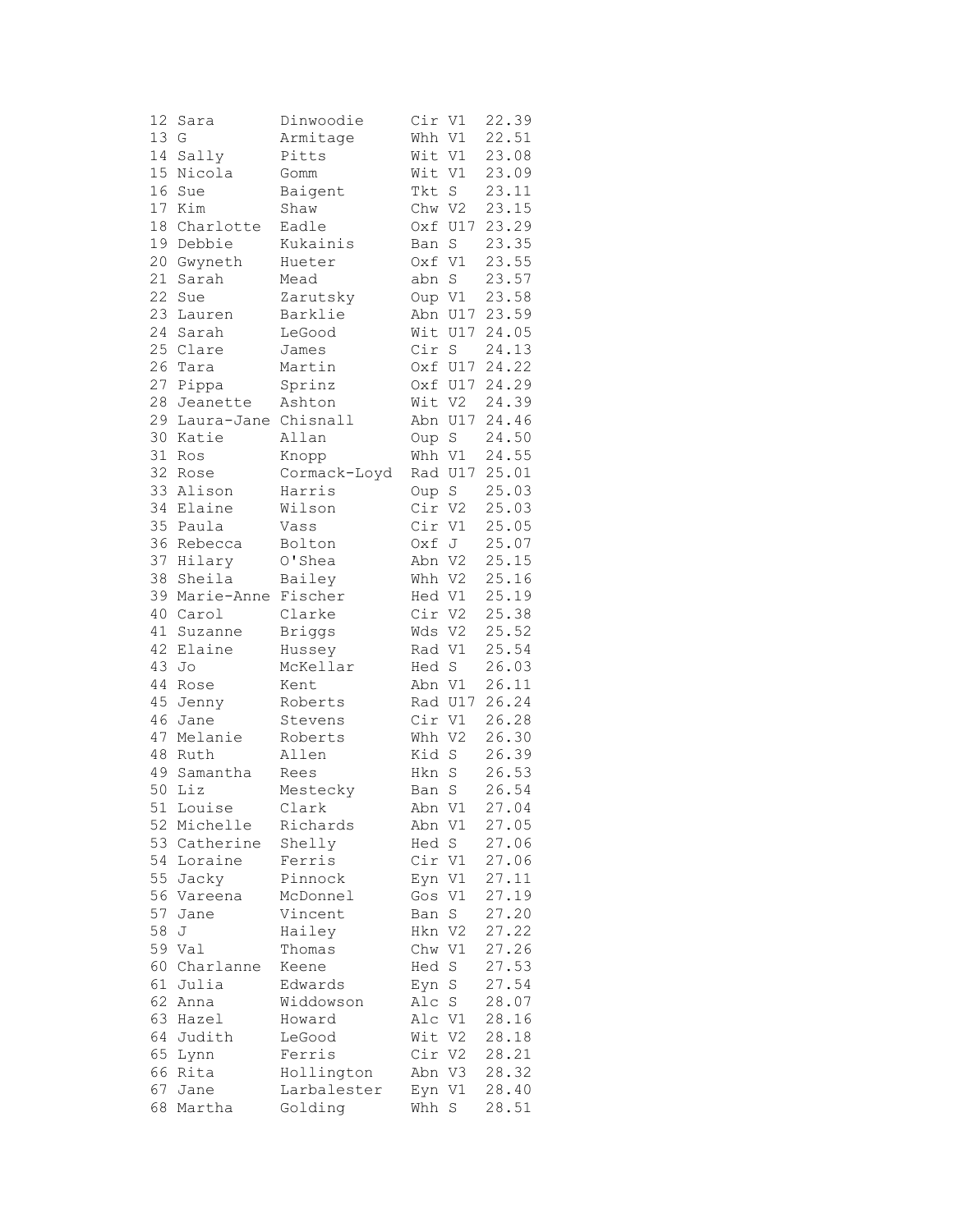| 78           | 69 Katherine<br>70 Clare<br>71 Kate<br>72 Heather<br>73 Sandra Smith<br>74 Vincci<br>75 Karen<br>76 Sarah<br>77 Deidra<br>Liz | Morris<br>Goodwin<br>Worrall<br>Aston<br>Lau<br>Pulford<br>Grylls<br>Bursnall<br>Morgan |            | Wds V2<br>Bic U17 29.13<br>Wit V1 29.18<br>Chw V1 29.21<br>Ban V2 29.51<br>Hed S 30.27<br>Abn V2 30.37<br>Hed V2<br>Alc V2<br>Eyn V1 | 28.53<br>30.46<br>31.13<br>31.43 |                 |
|--------------|-------------------------------------------------------------------------------------------------------------------------------|-----------------------------------------------------------------------------------------|------------|--------------------------------------------------------------------------------------------------------------------------------------|----------------------------------|-----------------|
|              | 79 Noel                                                                                                                       | Blatchford                                                                              |            | Abn V2 31.49                                                                                                                         |                                  |                 |
| 80           | Moira<br>81 Sandra                                                                                                            | McIver<br>McCabe                                                                        |            | Hed V2 32.00<br>Hkn V2 32.09                                                                                                         |                                  |                 |
|              | 82 Sian                                                                                                                       | Watkin                                                                                  |            | Hkn S 33.18                                                                                                                          |                                  |                 |
|              |                                                                                                                               | 83 Stephanie Bradford Hkn S 33.29                                                       |            |                                                                                                                                      |                                  |                 |
|              |                                                                                                                               | Overall U17 Women                                                                       |            | _____________.                                                                                                                       |                                  |                 |
|              | 1 Hannah                                                                                                                      | England                                                                                 |            | $0xf \t2$                                                                                                                            |                                  | 2               |
| $\mathbf{2}$ | Jo                                                                                                                            | Rhodes                                                                                  | Whh        | $3 \mid$                                                                                                                             |                                  | $\mathsf 3$     |
|              | 3 Elysia Ridley                                                                                                               |                                                                                         |            | $Wit$ 6                                                                                                                              | 12                               | 6               |
| 4            |                                                                                                                               | Rose Cormack-Loyd Rad                                                                   |            |                                                                                                                                      | 17   17                          | 32              |
| 5            | Charlotte Eadle                                                                                                               |                                                                                         | Oxf        | $18$                                                                                                                                 | 19                               | 18              |
| 6            | Lauren Barklie                                                                                                                |                                                                                         | Abn        | $23 \mid$                                                                                                                            | 26                               | 23              |
| 7<br>7       | Sarah                                                                                                                         | LeGood                                                                                  | Wit        | $24$                                                                                                                                 | 28<br>24                         | 24<br>$26 =$    |
|              | Tara<br>9 Pippa                                                                                                               | Martin<br>Sprinz                                                                        | Oxf<br>Oxf | $24$  <br>$27 \mid$                                                                                                                  | 27                               | 27              |
|              | 10 Laura-Jane Chisnall                                                                                                        |                                                                                         | Abn        |                                                                                                                                      | $29$   29 29                     |                 |
|              | 11 Jenny Roberts                                                                                                              |                                                                                         |            | Rad 45   56 45                                                                                                                       |                                  |                 |
|              | 12 Clare                                                                                                                      | Goodwin                                                                                 |            | Bic 70   84                                                                                                                          |                                  | 70              |
|              | 13 Rachel Chicken                                                                                                             |                                                                                         |            | Bic 93   93                                                                                                                          |                                  |                 |
|              |                                                                                                                               | Overall Junior Women                                                                    |            |                                                                                                                                      |                                  |                 |
|              | 1 Rebecca Bolton                                                                                                              | -------------------                                                                     |            | $Oxf = 36$                                                                                                                           |                                  | 36              |
|              |                                                                                                                               | __________________<br>Overall Senior Women                                              |            |                                                                                                                                      |                                  |                 |
|              | 1 Jude                                                                                                                        | . _ _ _ _ _ _ _ _ _ _ _ _ _ _ _ _<br>Craft                                              |            | $Hed \t1$                                                                                                                            | 1                                |                 |
|              |                                                                                                                               | 2 Ellen Leggate Cir 2                                                                   |            |                                                                                                                                      | $\overline{2}$                   |                 |
| 3            | Iona                                                                                                                          | Robertson                                                                               | Hed        | 4                                                                                                                                    | 4                                | 4               |
| 4            | Wendy                                                                                                                         | Jones                                                                                   | Cir        | 5                                                                                                                                    |                                  | 5               |
| 5<br>6       | J                                                                                                                             | Wassell                                                                                 | Cir        | 6<br>7                                                                                                                               | 6<br>7                           | 7               |
| 7            | Jo<br>Michelle                                                                                                                | Choulerton<br>Buzzard                                                                   | Hed<br>Ban | 8                                                                                                                                    | 8                                | 11              |
| 7            | Pippa                                                                                                                         | Mason                                                                                   | Wit        | 8                                                                                                                                    |                                  | 8               |
| 9            | Helen                                                                                                                         | Langsam                                                                                 | Cir        | 9                                                                                                                                    |                                  | 9               |
| 10           | Helen                                                                                                                         | Peach                                                                                   | Hed        | 10                                                                                                                                   | 10                               | 10              |
| 11           | Marie                                                                                                                         | Cresswell                                                                               | Hed        | 13                                                                                                                                   | 13                               |                 |
| 12           | Sarah                                                                                                                         | Davies                                                                                  | Oxf        | 14                                                                                                                                   | 14                               |                 |
| 13           | Sue                                                                                                                           | Baigent                                                                                 | Tkt        | 16                                                                                                                                   |                                  | 16              |
| 14           | Debbie                                                                                                                        | Kukainis                                                                                | Ban        | 19                                                                                                                                   | 23                               | 19              |
| 15           | Julie                                                                                                                         | Bennett                                                                                 | Alc        | 20                                                                                                                                   | 20                               |                 |
| 16           | Diane                                                                                                                         | Moore                                                                                   | Hed        | 21                                                                                                                                   | 21                               |                 |
| 16<br>18     | Sarah<br>Clare                                                                                                                | Mead                                                                                    | abn<br>Cir | 21<br>25                                                                                                                             | 22                               | 21<br>$=$<br>25 |
| 19           | Katie                                                                                                                         | James<br>Allan                                                                          | Oup        | 30                                                                                                                                   | 30<br>38                         | 30              |
|              |                                                                                                                               |                                                                                         |            |                                                                                                                                      |                                  |                 |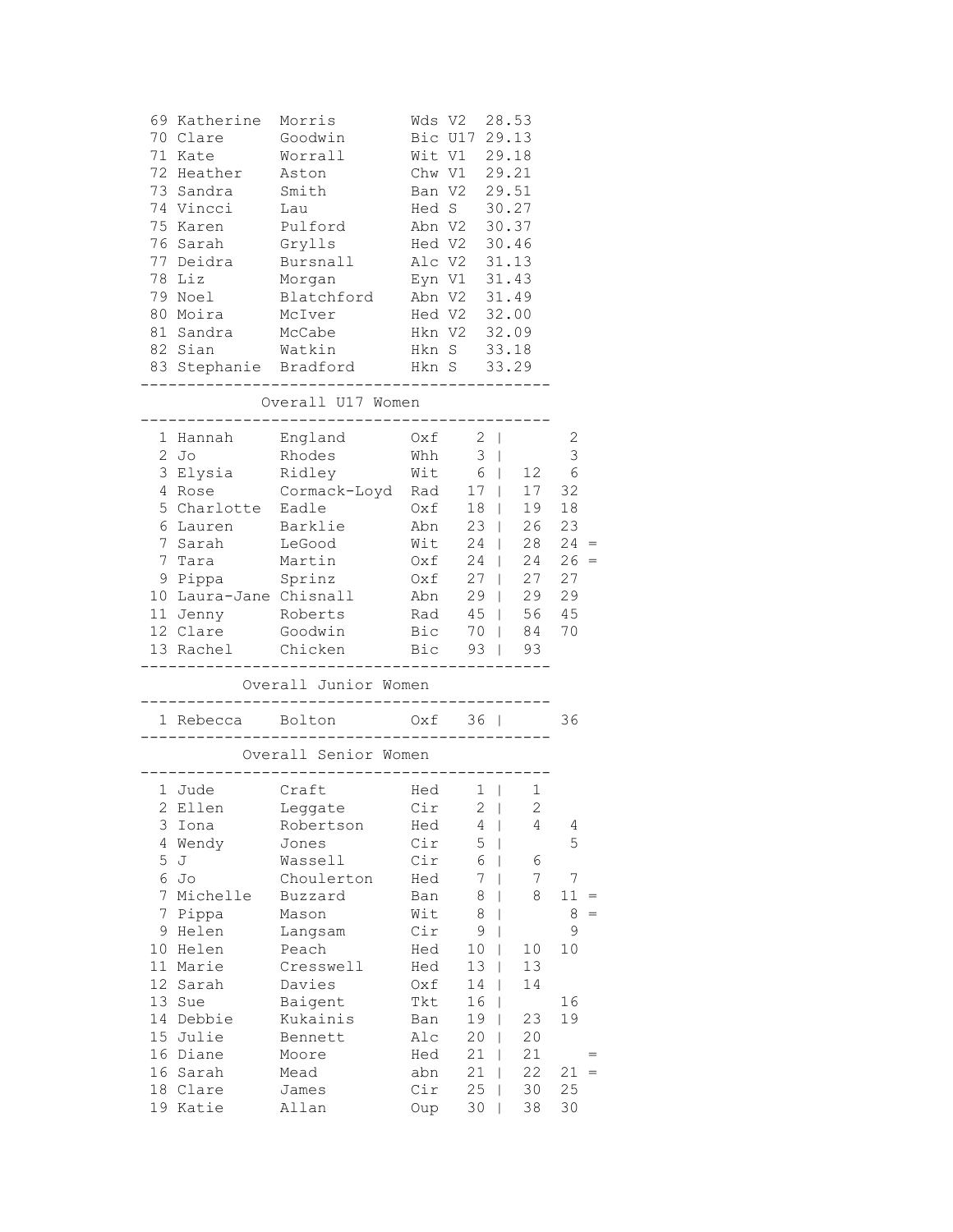|       | 20 Alison             | Harris                                                      | Oup        | $33 \mid$          | 49                 | 33                                      |     |
|-------|-----------------------|-------------------------------------------------------------|------------|--------------------|--------------------|-----------------------------------------|-----|
|       | 21 Katherine          | Brook                                                       | Wit        | 34<br>$\mathbf{I}$ | 34                 |                                         |     |
|       | 22 Kathy              | Stone                                                       | Ban        | $36$               | 36                 |                                         |     |
|       | 23 Elizabeth Wearn    |                                                             | Abn        | 40                 | 40<br>$\mathbf{I}$ |                                         |     |
| 24 Jo |                       | McKellar                                                    | Hed        | 43                 | L                  | 43                                      |     |
|       | 25 Sally              | Howard                                                      | Hed        | 44                 | 44<br>L            |                                         |     |
|       | 26 Naana              | Jumam                                                       | Hed        | 46                 | 46<br>L            |                                         |     |
|       | 27 Catherine Shelly   |                                                             | Hed        | 48                 | 48<br>L            | $53 =$                                  |     |
|       | 27 Ruth               | Allen                                                       | Kid        | 48                 | 63<br>L            | 48<br>$=$                               |     |
|       | 29 Samantha Rees      |                                                             | Hkn        | 49                 | 59<br>$\mathbf{L}$ | 49                                      |     |
|       | 30 Liz                | Mestecky                                                    | Ban        | $50 \mid$          | 62                 | 50                                      |     |
|       | 31 Steph              | -<br>Strachan                                               |            | Oup 51             | 51<br>$\mathbb{L}$ |                                         |     |
|       | 32 Jane               | Vincent                                                     |            | Ban 54             | 54<br>L            | 57                                      |     |
|       | 33 Bridget Taylor     |                                                             |            | Hkn 55             | 55<br>L            |                                         |     |
|       | 34 Julia              | Edwards                                                     | Eyn 58     |                    | 58<br>L            | 61                                      |     |
|       | 35 Charlanne Keene    |                                                             | Hed 60     |                    | L                  | 60                                      |     |
|       | 36 Anna               | Widdowson                                                   | Alc        | 62                 | 71<br>L            | 62                                      |     |
|       | 37 Sandra             | Ferrer                                                      | Abn        | 64                 | 64<br>$\mathbb{L}$ |                                         |     |
|       | 38 Martha             | Golding<br>T                                                | Whh        | 68<br>I            |                    | 68                                      |     |
|       | 39 Vincci             | Lau                                                         | Hed        | 74                 | 83<br>$\mathbf{I}$ | 74                                      |     |
|       | 40 Faye               | Harris                                                      | Abn        | $82 \mid$          | 82                 |                                         |     |
|       | 40 Sian               | Watkin                                                      |            | Hkn 82             | $\mathbf{I}$       | $82 =$                                  |     |
|       |                       | 42 Stephanie Bradford Hkn 83                                |            |                    | 96<br>$\mathbf{L}$ | 83                                      |     |
|       | 43 Thea               | Powell-Jones Abn 88                                         |            |                    | 88<br>L            |                                         |     |
| 44 J  |                       | Busby Wit 91                                                |            |                    | 91                 |                                         |     |
|       |                       | Overall Vet 35 Women<br>----------------------------------- |            |                    |                    |                                         |     |
|       |                       | 1 Tracey Galbraith Hed 1                                    |            |                    | 3                  | 1                                       |     |
|       | 2 Allison             | Hirst                                                       | Hed        | $5 \mid$           | 5                  |                                         |     |
|       | 3 Brioney             | LLoyd                                                       | Bor        |                    | $9 \mid$<br>9      |                                         |     |
| 4     | Sara                  | Dinwoodie Cir                                               |            | $11$               | 11                 | 12                                      |     |
|       | 5 G                   | Armitage                                                    | Whh        | 13                 | L                  | 13                                      |     |
|       | 6 Sally               | Pitts                                                       | Wit        | 14                 | 16<br>L            | 14                                      |     |
|       | 7 Gwyneth Hueter      |                                                             | Oxf        | 15                 | 15<br>L            | 20<br>$\hspace{0.1cm} = \hspace{0.1cm}$ |     |
|       | 7 Nicola              | Gomm                                                        | Wit        | $15 \mid$          | 25                 | $15 =$                                  |     |
|       | 9 Sue                 | Zarutsky                                                    | Oup        | $22 \mid$          |                    | 22                                      |     |
|       | 10 Ros                | Knopp                                                       | Whh        | $31$               | 32                 | 31                                      |     |
|       | 11 Marie-Anne Fischer |                                                             | Hed        | $33 \mid$          | 33                 | 39                                      |     |
|       | 12 Paula Vass         |                                                             | Cir        | $35 \mid$          | 50                 | $35 =$                                  |     |
| 12 S  |                       | McKeeman                                                    | Cir        | $35 \mid$          | 35                 |                                         | $=$ |
|       | 14 Vareena            | McDonnel                                                    | Gos        | 37                 | 37                 | 56                                      |     |
|       | 15 Anne               | Foster                                                      | Hkn        | 42                 | 42                 |                                         | $=$ |
|       | 15 Elaine             | Hussey                                                      | Rad        | 42                 |                    | 42<br>$\hspace{0.1cm} = \hspace{0.1cm}$ |     |
|       | 17 Rose               | Kent                                                        | Abn        | 44<br>L            |                    | 44                                      |     |
|       | 18 Jane               | Stevens                                                     | Cir        | 46<br>L            |                    | 46                                      |     |
|       | 19 Louise             | Clark                                                       | Abn        | 51                 | 60                 | 51                                      |     |
|       | 20 Lyn                | Spedding                                                    | Bor        | 52                 | 52                 |                                         | $=$ |
|       | 20 Michelle           | Richards<br>Ferris                                          | Abn        | 52<br>L            |                    | 52<br>$\qquad \qquad =$                 |     |
|       | 22 Loraine            |                                                             | Cir        | 54                 | 72<br>L            | 54<br>55                                |     |
| 24 J  | 23 Jacky              | Pinnock                                                     | Eyn        | 55                 | 61<br>57           |                                         |     |
|       | 25 Val                | Sinclair                                                    | Chw        | 57<br>59           |                    | 59                                      |     |
|       | 26 Hazel              | Thomas<br>Howard                                            | Chw<br>Alc | 63                 | 66<br>L            | 63                                      |     |
|       | 27 Jane               | Larbalester                                                 | Eyn        | 65<br>$\mathbf{I}$ | 65                 | 67                                      |     |
|       | 28 Heather            | Aston                                                       | Chw        | 70                 | 70                 | 72                                      |     |
|       | 29 Kate               | Worrall                                                     | Wit        | 71                 | 73                 | 71                                      |     |
|       |                       |                                                             |            |                    |                    |                                         |     |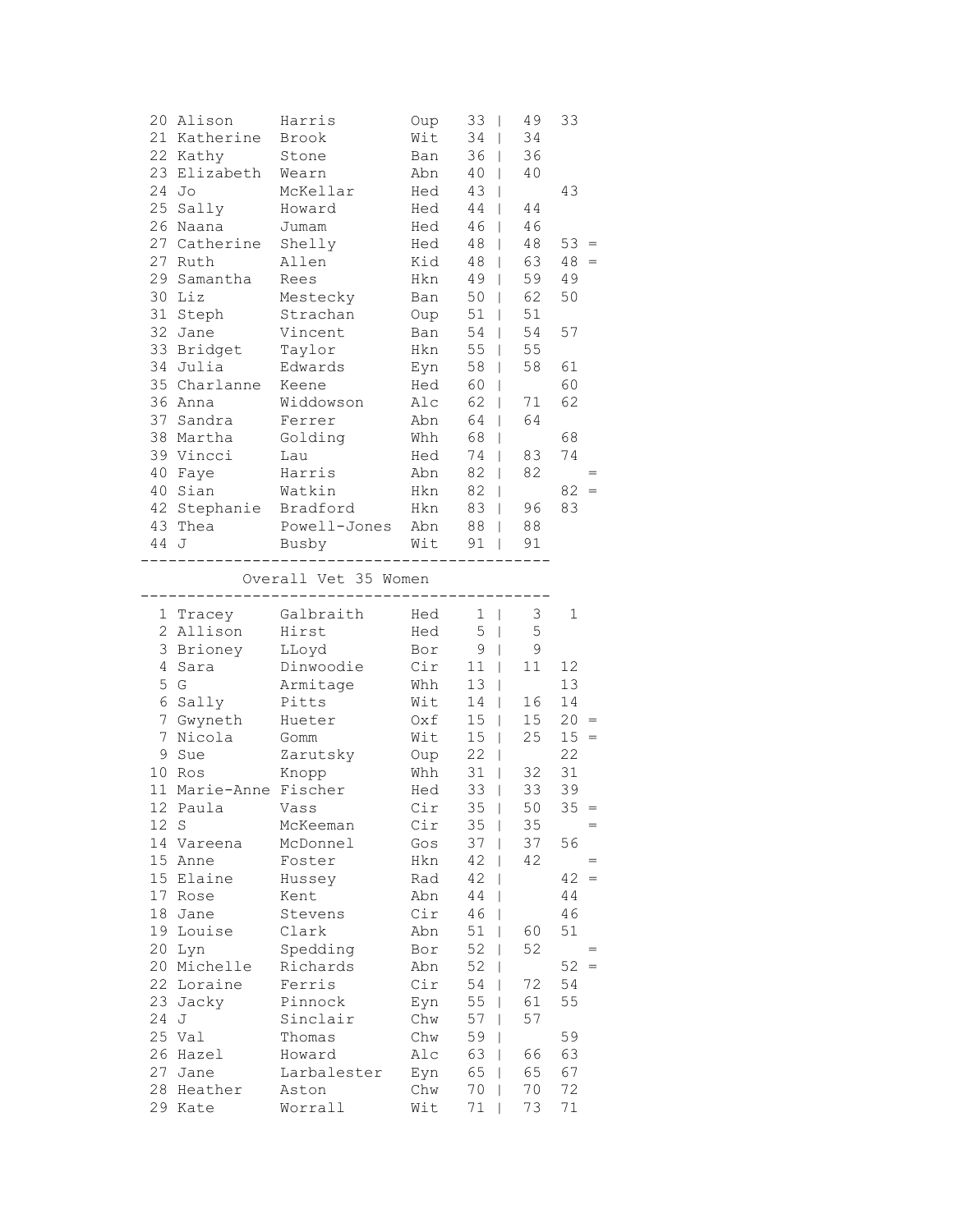| Overall Vet 45 Women<br>1 Kim<br>Chw<br>Shaw<br>17<br>18<br>2 Jeanette<br>Wit<br>28<br>31<br>Ashton<br>L<br>3<br>Elaine<br>Wilson<br>Cir<br>34<br>41<br>4 Hilary<br>O'Shea<br>Abn<br>37<br>39<br>5<br>Sheila<br>Bailey<br>Whh<br>38<br>T<br>Cir<br>6 Carol<br>Clarke<br>40<br>45<br>$\mathbb{R}$<br>7<br><b>Briggs</b><br>Wds<br>41<br>47<br>Suzanne<br>$\mathbf{I}$<br>8<br>Williamson<br>Eyn<br>43<br>L<br>43<br>Kate<br>9<br>Roberts<br>Whh<br>53<br>Melanie<br>47<br>$\perp$<br>10<br>Hailey<br>58<br>J<br>Hkn<br>L                   |                                                                                                                       |
|-------------------------------------------------------------------------------------------------------------------------------------------------------------------------------------------------------------------------------------------------------------------------------------------------------------------------------------------------------------------------------------------------------------------------------------------------------------------------------------------------------------------------------------------|-----------------------------------------------------------------------------------------------------------------------|
|                                                                                                                                                                                                                                                                                                                                                                                                                                                                                                                                           |                                                                                                                       |
| 11<br>LeGood<br>Wit<br>64<br>Judith<br>68<br>L<br>65<br>12<br>Ferris<br>Cir<br>67<br>Lynn<br>13 Katherine<br>Morris<br>Wds<br>69<br>81<br>13 Sharon<br>69<br>69<br>Lord<br>Rad<br>L<br>15 Sandra<br>Smith<br>73<br>Ban<br>T<br>16 Karen<br>Pulford<br>Abn<br>75<br>87<br>T<br>17 Moira<br>McIver<br>76<br>76<br>Hed<br>T<br>17<br>Grylls<br>76<br>Sarah<br>Hed<br>77<br>$\mathbf{I}$<br>19<br>Deidra<br>Bursnall<br>Alc<br>77<br>85<br>$\mathbf{I}$<br>20 Noel<br>Blatchford<br>Abn<br>79<br>90<br>21 Sandra<br>McCabe<br>Hkn<br>81<br>92 | 17<br>28<br>34<br>37<br>38<br>40<br>41<br>47<br>58<br>64<br>65<br>69<br>73<br>75<br>80<br>76<br>$=$<br>77<br>79<br>81 |
| 22 S<br>Haines<br>Wds<br>89<br>89<br>L<br>Overall Vet 55 Women                                                                                                                                                                                                                                                                                                                                                                                                                                                                            |                                                                                                                       |
| Hollington<br>1 Rita<br>Abn<br>66  <br>2 Lillian<br>78<br>78<br>Carpenter<br>Hkn<br>$\mathbf{I}$<br>3<br>80<br>Webb<br>Rad<br>80<br>Rose<br>$\mathbf{I}$<br>O'Sullivan<br>95<br>95<br>4<br>Maureen<br>Hed<br>5<br>97<br>97<br>Kay<br>Sole<br>Hkn<br>L                                                                                                                                                                                                                                                                                     | 66                                                                                                                    |
| Race $7 - Men$                                                                                                                                                                                                                                                                                                                                                                                                                                                                                                                            |                                                                                                                       |
| Round 2 - Lambourn<br>Team Results<br>First Division                                                                                                                                                                                                                                                                                                                                                                                                                                                                                      |                                                                                                                       |
| Headington<br>117<br>16<br>1<br>4<br>- 6<br>1<br>- 1<br>25<br>29<br>36                                                                                                                                                                                                                                                                                                                                                                                                                                                                    |                                                                                                                       |
| Witney<br>$146$  <br>11<br>19<br>23<br>2<br>2<br>30<br>34<br>27                                                                                                                                                                                                                                                                                                                                                                                                                                                                           |                                                                                                                       |
| 10 <sub>1</sub><br>18<br>20<br>Woodstock<br>168<br>5<br>3<br>$\Box$<br>26<br>41<br>48                                                                                                                                                                                                                                                                                                                                                                                                                                                     |                                                                                                                       |
| 3<br>14<br>184<br>7<br>8<br>White Horse<br>4<br>- 1<br>71<br>21<br>60                                                                                                                                                                                                                                                                                                                                                                                                                                                                     |                                                                                                                       |
| $367$  <br>45<br>49<br>52<br>Abingdon<br>32<br>5<br>53<br>64<br>72<br>35<br>68<br>6 Cirencester<br>$415$  <br>28<br>43<br>78<br>80<br>83                                                                                                                                                                                                                                                                                                                                                                                                  |                                                                                                                       |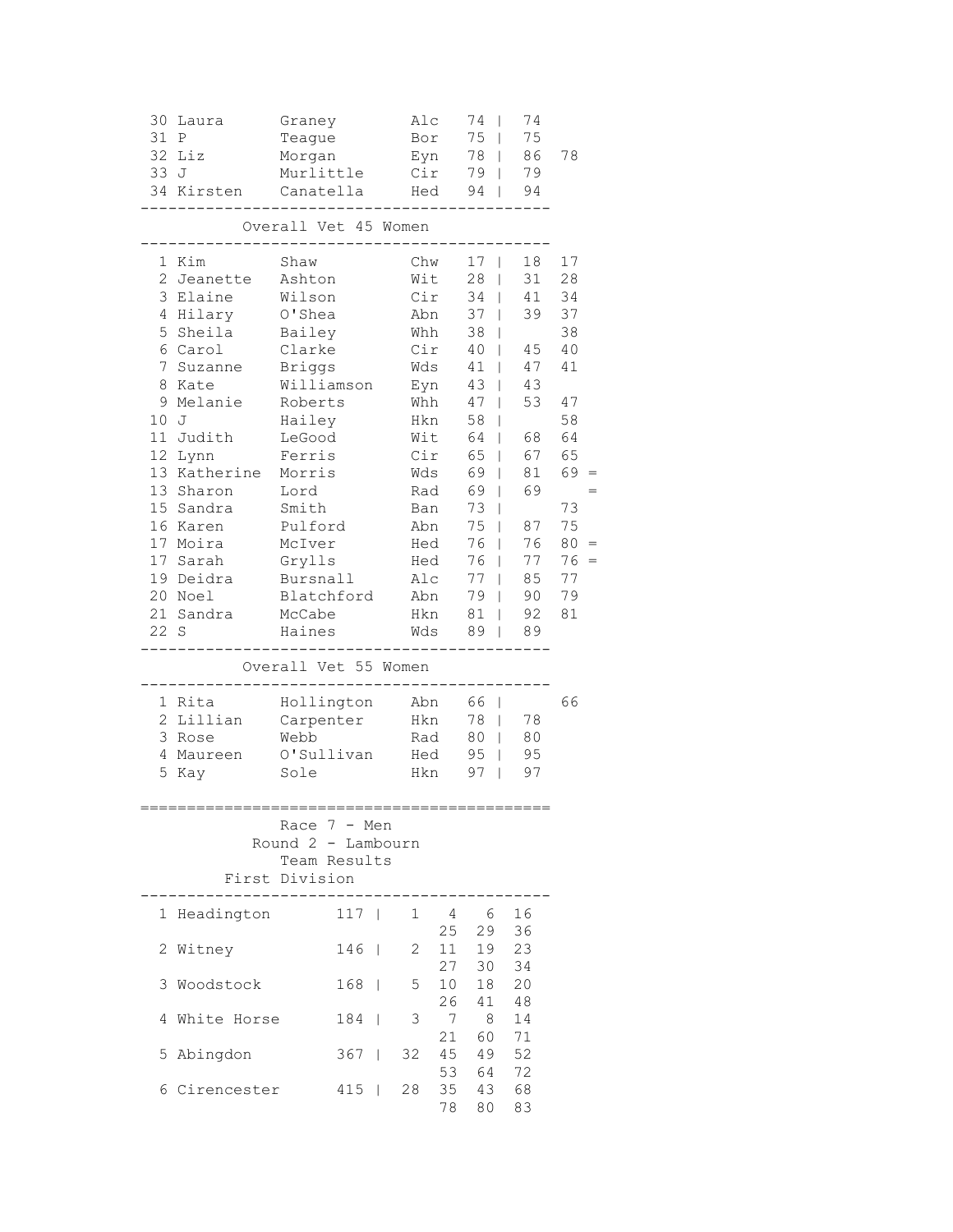|    | 7 Oxford City                          |              | 462               | $\mathbf{I}$   | 13         | 31                 | 33             | 57         |  |
|----|----------------------------------------|--------------|-------------------|----------------|------------|--------------------|----------------|------------|--|
| 8  | Headington B 501                       |              |                   | $\Box$         | 44         | 104                | 110<br>47 74   | 114<br>77  |  |
|    |                                        |              |                   |                |            | 82                 | 87             | 90         |  |
|    | 9 Banbury                              |              | 622               | $\Box$         | 24         | 38 56              |                | 97         |  |
|    |                                        |              |                   |                |            |                    | 103 124 180    |            |  |
|    |                                        |              | Second Division   |                |            |                    |                |            |  |
|    | 1 Hook Norton                          |              | 402               |                |            | 15                 | _________      |            |  |
|    |                                        |              |                   | $\overline{1}$ | 9          | 89                 | 17<br>106 120  | 46         |  |
|    | 2 Woodstock                            | В            | 488               | $\mathbf{I}$   | 58         | 63                 |                | 65 69      |  |
|    |                                        |              |                   |                |            | 73                 | 76<br>67 75 85 | 84         |  |
|    | 3 Witney                               | В            | 616               | $\Box$         | 39         | 94                 | 125            | 131        |  |
| 4  | Eynsham                                |              | 651               | $\mathbf{I}$   | 50         | 51                 | 79             | 102        |  |
|    |                                        |              |                   |                |            |                    | 118 121        | 130        |  |
| 5  | Team Kennet                            |              | 674               | $\mathbf{I}$   | 12         | 37<br>133          | 59<br>161      | 86<br>186  |  |
| 6  | Headington                             | $\mathsf{C}$ | 690               | $\mathbf{I}$   | 92         | 93                 | 95             | 96         |  |
|    |                                        |              |                   |                |            | 101                | 105            | 108        |  |
| 7  | Kidlington                             |              | 703               | $\mathbf{I}$   | 40         | 62                 | 70             | 116        |  |
| 8  |                                        |              | 835               | T              | 55         | 134<br>61          | 135<br>119     | 146<br>142 |  |
|    | Bourton                                |              |                   |                |            | 150                | 151            | 157        |  |
|    | 9 Cirencester                          | B            | 837               | T              | 98         | 99 112             |                | 115        |  |
|    |                                        |              |                   |                |            | 122                | 143            | 148        |  |
| 10 | Abingdon                               | В            | 880               | L              | 81         | 107 117            | 145 147 155    | 128        |  |
|    | 11 Cherwell                            |              | 897               | $\overline{1}$ | 42         | 91 126             |                | 138        |  |
|    |                                        |              |                   |                |            | 141                | 174            | 185        |  |
| 12 | Headington                             | D            | 900               | $\mathbf{I}$   |            | 111 113 127<br>136 | 137            | 132<br>144 |  |
|    | 13 Bicester                            |              | 1018              | L              | 22         | 66                 | 186            | 186        |  |
|    |                                        |              |                   |                |            | 186                | 186            | 186        |  |
|    | 14 Alchester                           |              | 1048              | L              | 100        | 109 152            |                | 153        |  |
|    | 15 Witney                              |              | C 1150            | $\mathbb{R}$   |            | 139 140 160 164    | 172 176 186    |            |  |
|    |                                        |              |                   |                |            |                    | 175 186        | 186        |  |
|    | 16 Oxf Uni Press 1152   54 168 186 186 |              |                   |                |            |                    |                |            |  |
| 17 | Hook Norton B 1170                     |              |                   |                |            | 123 159 163 167    | 186 186 186    |            |  |
|    |                                        |              |                   |                |            |                    | 186 186 186    |            |  |
|    | 18 Headington E 1220   166 169 170 173 |              |                   |                |            |                    |                |            |  |
|    |                                        |              |                   |                |            |                    | 178 181 183    |            |  |
|    |                                        |              | Overall Standings |                |            |                    |                |            |  |
|    |                                        |              | First Division    |                |            |                    |                |            |  |
|    | 1 Headington                           |              | 261               | $\mathbf{L}$   | 144        |                    | 117            |            |  |
|    | 2 White Horse                          |              | 307               | $\mathbf{I}$   | 123        |                    | 184            |            |  |
| 3  | Woodstock                              |              | $317$             |                | 149        |                    | 168            |            |  |
|    | 4 Witney<br>5 Cirencester              |              | $325$  <br>720    | $\mathbb{L}$   | 179<br>305 | 415                | 146            |            |  |
|    | 6 Oxford City                          |              | 867               | L              | 405        | 462                |                |            |  |
|    | 7 Abingdon                             |              | 888               | $\mathbb{L}$   | 521        |                    | 367            |            |  |
|    | 8 Headington                           | $\mathbf{B}$ | $972$             |                | 471        | 501                |                |            |  |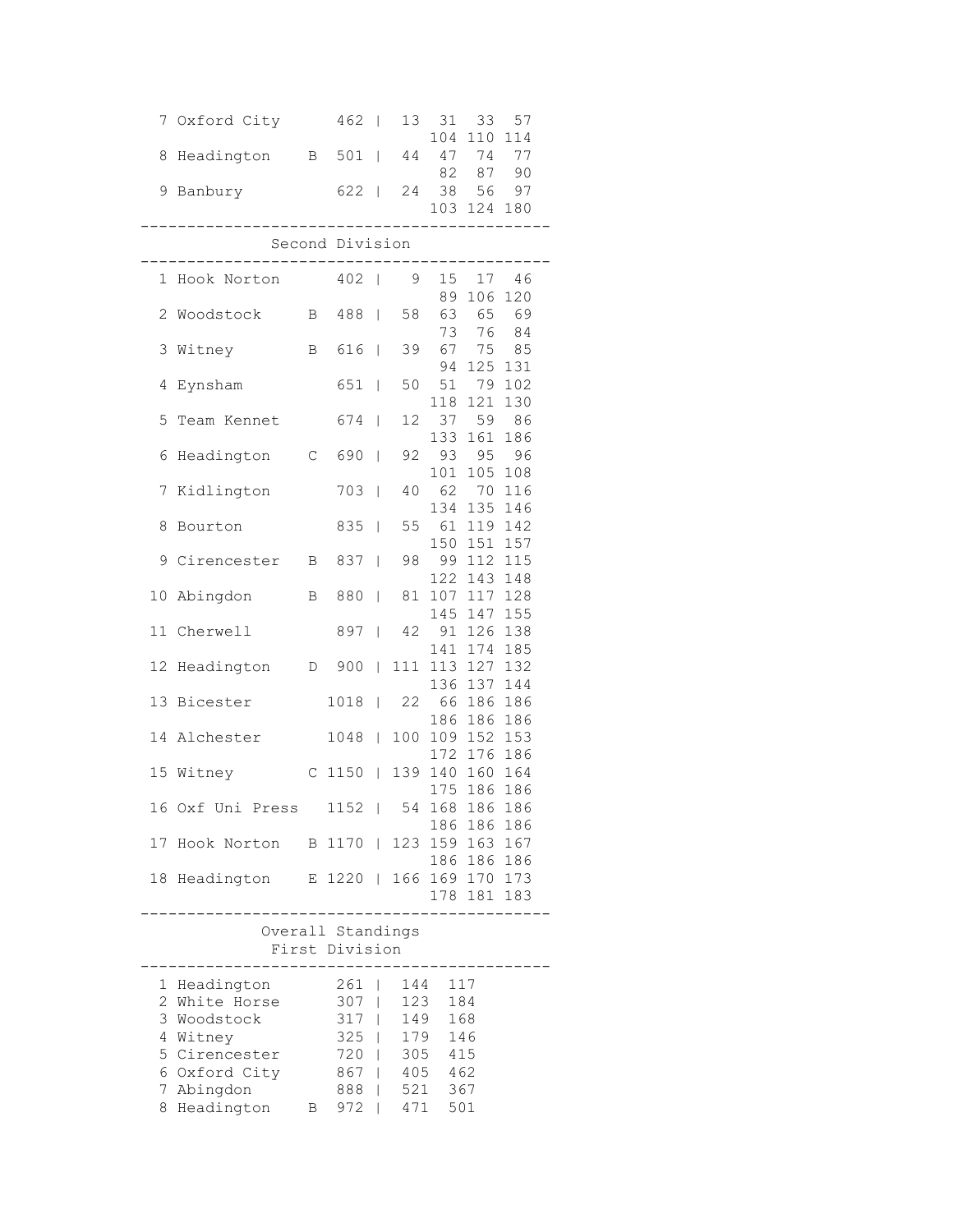|                 | 9 Banbury                                                | 1275<br>$\Box$                            | 653<br>622                  |                |  |  |  |
|-----------------|----------------------------------------------------------|-------------------------------------------|-----------------------------|----------------|--|--|--|
|                 |                                                          | Second Division                           |                             |                |  |  |  |
|                 |                                                          |                                           |                             |                |  |  |  |
| 1               | Woodstock                                                | 919<br>B                                  | 431<br>488                  |                |  |  |  |
| 2               | Hook Norton                                              | 1122                                      | 720<br>402                  |                |  |  |  |
|                 | 3 Team Kennet                                            | 1289                                      | 615<br>674                  |                |  |  |  |
|                 | 4 Cherwell                                               | $1361$                                    | 464<br>897                  |                |  |  |  |
|                 | 5 Eynsham                                                | 1376<br>$\mathbf{I}$                      | 725<br>651                  |                |  |  |  |
|                 | 6 Witney                                                 | B 1412                                    | 616<br>796                  |                |  |  |  |
| 7<br>8          | Headington<br>Kidlington                                 | C <sub>1456</sub><br>$\mathbb{R}$<br>1559 | 690<br>766<br>856<br>703    |                |  |  |  |
| 9               | Bourton                                                  | $\perp$<br>$1721$ $\pm$                   | 886<br>$835 =$              |                |  |  |  |
| 9               | Cirencester                                              | $1721$  <br>B                             | 837<br>884                  | $=$            |  |  |  |
| 11              | Headington                                               | 1828<br>D                                 | 928<br>900<br>$\mathbf{L}$  |                |  |  |  |
|                 | 12 Abingdon                                              | B 2025                                    | 1145<br>880<br>$\mathbf{L}$ |                |  |  |  |
|                 | 13 Alchester                                             | $2068$                                    | 1020<br>1048                |                |  |  |  |
|                 | 14 Bicester                                              | $2159$                                    | 1141<br>1018                |                |  |  |  |
|                 | 15 Headington                                            | E 2343                                    | 1123<br>1220                |                |  |  |  |
|                 | 16 Witney                                                | C 2370   1220                             | 1150                        |                |  |  |  |
| 17              | Oxf Uni Press                                            | $2442$                                    | 1290<br>1152                |                |  |  |  |
|                 |                                                          |                                           |                             |                |  |  |  |
|                 | Race 7 - Men<br>Round 2 - Lambourn<br>Individual Results |                                           |                             |                |  |  |  |
|                 | 1 Richard                                                | Bromley                                   | Hed S                       | 30.03          |  |  |  |
|                 | 2 Matthew                                                | Ashton                                    | Wit J                       | 30.14          |  |  |  |
| 3               | Peter                                                    | Wilson                                    | Whh V1                      | 31.21          |  |  |  |
| 4               | Pete                                                     | Haarer                                    | Hed S                       | 31.50          |  |  |  |
| 5               | Peter                                                    | George                                    | Wds<br>S                    | 31.56          |  |  |  |
|                 | 6 Gary                                                   | Harris                                    | Hed<br>S                    | 32.12          |  |  |  |
| 7<br>8          | Steve                                                    | McGuigan                                  | S<br>Whh<br>S               | 32.16<br>32.20 |  |  |  |
|                 | Jason<br>9 Richard                                       | Cooke<br>Hailey                           | Whh<br>Hkn V1               | 32.32          |  |  |  |
|                 | 10 Tony                                                  | Hunn                                      | S<br>Wds                    | 32.40          |  |  |  |
| 11 <sup>1</sup> | Tony                                                     | Lock                                      | Wit<br>S                    | 32.45          |  |  |  |
| 12              | Tom                                                      | Munt                                      | Tkt V1                      | 32.47          |  |  |  |
|                 | 13 Robin                                                 | Schofield                                 | Oxf Vl                      | 32.50          |  |  |  |
| 14              | Dave                                                     | Wright                                    | Whh V1                      | 33.06          |  |  |  |
|                 | 15 Tom                                                   | Bradford                                  | S<br>Hkn                    | 33.13          |  |  |  |
|                 | 16 Jim                                                   | Thorn                                     | Hed<br>S                    | 33.28          |  |  |  |
|                 | 17 Andrew                                                | Tilsley                                   | Hkn<br>S                    | 33.33          |  |  |  |
| 18              | $\mathbb M$                                              | Maxwell                                   | S<br>Wds                    | 33.34          |  |  |  |
|                 | 19 Kieran                                                | Roebuck                                   | Wit V1                      | 33.42          |  |  |  |
| 20              | Brian                                                    | Vaughan                                   | Wds<br>V1                   | 33.46          |  |  |  |
| 21              | Paul                                                     | Jegou                                     | Whh<br>S                    | 34.10          |  |  |  |
| 22              | Mark                                                     | Curson                                    | Bic<br>S                    | 34.16          |  |  |  |
| 23              | Mike                                                     | Baillie                                   | Wit<br>S                    | 34.18          |  |  |  |
| 24              | Simon                                                    | Pritchard                                 | $\rm S$<br>Ban              | 34.22          |  |  |  |
| 25              | Roger                                                    | Thetford                                  | Hed V1                      | 34.27          |  |  |  |
|                 | 26 Rob                                                   | Linnell                                   | Wds<br>S                    | 34.29          |  |  |  |
|                 | 27 Chris                                                 | Miles                                     | Wit J                       | 34.32          |  |  |  |
| 28              | Stuart                                                   | Dinwoody                                  | Cir V1                      | 34.34<br>34.35 |  |  |  |
|                 |                                                          |                                           |                             |                |  |  |  |
| 30              | 29 Matthew<br>Jerry                                      | Barnes<br>McCarthy                        | S<br>Hed<br>Wit<br>S        | 34.43          |  |  |  |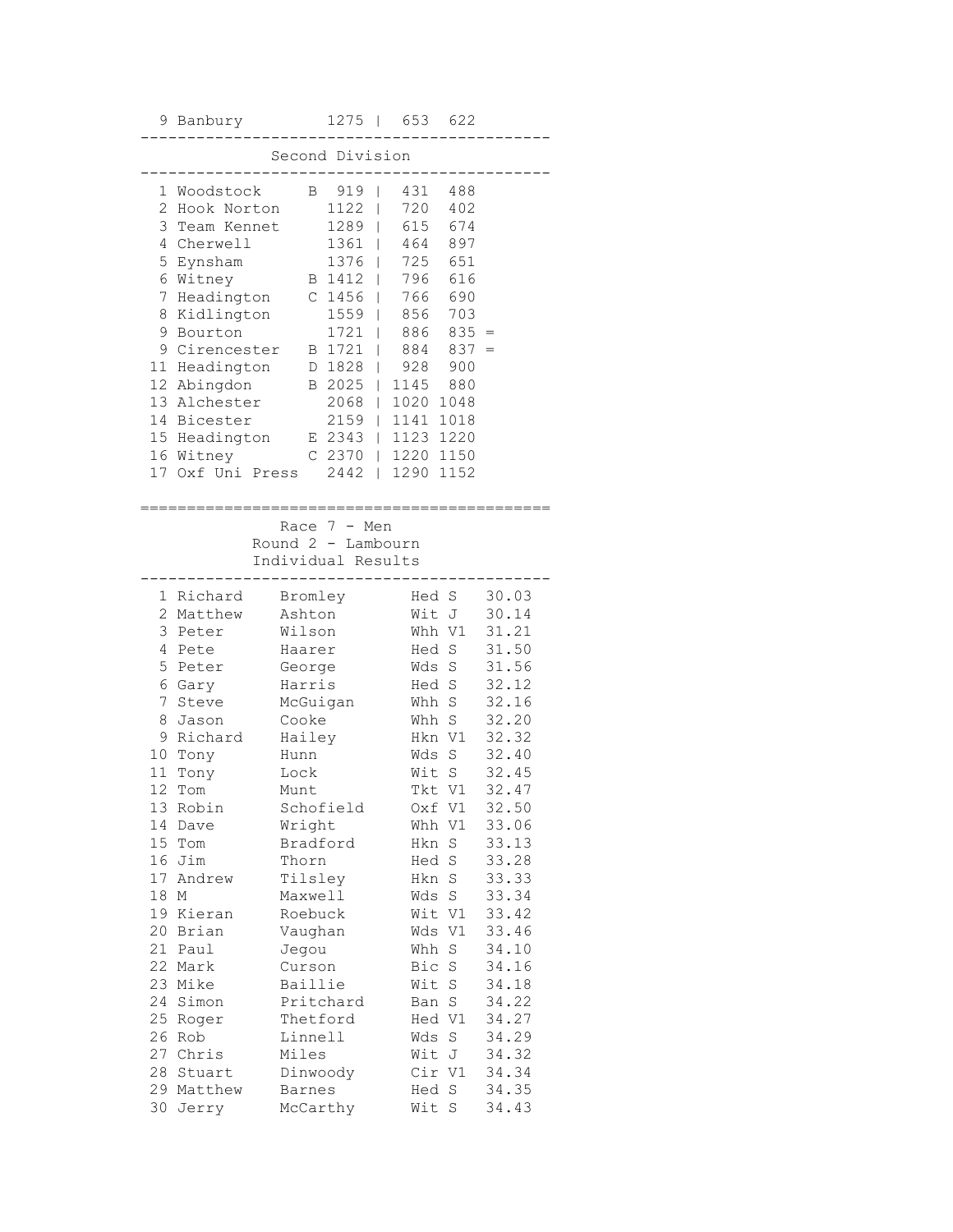| 31 | Steve         | Winter        | Oxf    | S              | 34.45 |
|----|---------------|---------------|--------|----------------|-------|
| 32 | Les           | Newell        | Abn    | $\mathbf S$    | 34.56 |
| 33 | Dave          | Wheeler       | Oxf V1 |                | 35.07 |
| 34 | Paul          | Clack         | Wit    | S              | 35.09 |
| 35 | Keith         | Firkin        | Cir    | V1             | 35.18 |
| 36 | Luke          | McNeil        | Hed    | $\mathbf S$    | 35.23 |
| 37 | Dave          | Wright        | Tkt    | $\rm S$        | 35.31 |
| 38 | Ian           | Robinson      | Ban    | S              | 35.36 |
|    | 39 Rick       | Parsons       | Wit V1 |                | 35.47 |
| 40 | Dave          | Lancaster     | Kid V2 |                | 35.49 |
| 41 | М             | Beerling      | Wds    | S              | 35.50 |
| 42 | Guy           | Tucker        | Chw V1 |                | 35.58 |
| 43 | Dave          | Wright        | Cir V1 |                | 36.04 |
| 44 | Chris         | Cary          | Hed S  |                | 36.07 |
| 45 | Gary          | Richards      | Abn    | V1             | 36.09 |
| 46 | Michael       | Hailey        | Hkn V1 |                | 36.10 |
| 47 |               |               | Hed    | S              | 36.11 |
| 48 | Ian<br>Robert | Meadowcroft   |        |                | 36.12 |
|    |               | <b>Briggs</b> | Wds    | V1             |       |
|    | 49 Chris      | Birch         | Abn    | $\rm S$        | 36.14 |
| 50 | Luke          | Creasey       | Eyn M  |                | 36.16 |
| 51 | Mark          | Creasey       | Eyn V1 |                | 36.18 |
| 52 | Edward        | Williamson    | Abn    | J              | 36.19 |
| 53 | James         | Mackinnon     | Abn    | J              | 36.27 |
| 54 | Gary          | Mort          | Oup V1 |                | 36.30 |
| 55 | Steve         | Wheeler       | Bor    | V1             | 36.44 |
| 56 | Phil          | Mestecky      | Ban    | S              | 36.52 |
| 57 | Ben           | King          | Oxf J  |                | 36.55 |
| 58 | Martin        | Townsend      | Wds V1 |                | 37.00 |
| 59 | Dick          | Kearn         | Tkt    | V1             | 37.02 |
| 60 | Dave          | Murfin        | Whh    | S              | 37.10 |
| 61 | Jim           | Kelly         | Bor    | V <sub>2</sub> | 37.12 |
| 62 | James         | Moss          | Kid    | S              | 37.27 |
| 63 | Steve         | Caswell       | Wds    | V1             | 37.31 |
| 64 | Pete          | Stepney       | Abn V1 |                | 37.35 |
| 65 | B             | Silto         | Wds V2 |                | 37.36 |
|    | 66 Robert     | Gill          | Bic V1 |                | 37.39 |
| 67 | Andy          | Forest        | Wit    | S              | 37.43 |
| 68 | Kevin         | Ferris        | Cir V1 |                | 37.48 |
| 69 | Nick          | Crutch        | Wds V1 |                | 38.00 |
| 70 | Peter         | Kyberd        | Kid V1 |                | 38.14 |
| 71 | Nick          | Ponting       | Whh    | V1             | 38.16 |
| 72 | Thornton      | Greenland     | Abn    | V2             | 38.21 |
| 73 | Kirk          | Adams         | Wds    | $\rm S$        | 38.21 |
| 74 | Frank         | Bailey        | Hed    | $\mathbf S$    | 38.23 |
| 75 | Graham        | LeGood        | Wit    | V <sub>2</sub> | 38.28 |
| 76 | Jamie         | O'Shea        | Wds    | S              | 38.33 |
| 77 | Clive         | Slator        | Hed    | $\mathbf S$    | 38.35 |
| 78 | Bob           | Ferris        | Cir    | V1             | 38.36 |
| 79 | Asa           | Adey          | Eyn    | S              | 38.41 |
| 80 | Tim           | Collings      | Cir    | V1             | 38.45 |
| 81 | Andrew        | Garner        | Abn    | V1             | 38.48 |
| 82 | Mike          | Dunmore       | Hed V2 |                | 38.51 |
| 83 | Bill          | Leggate       | Cir    | S              | 38.55 |
| 84 | Mike          | Shipway       | Wds V3 |                | 38.56 |
| 85 | John          | Ashton        | Wit    | V1             | 39.05 |
| 86 | Simon         | Hewitt        | Tkt    | V1             | 39.07 |
| 87 |               |               |        |                |       |
|    | Hanno         | Nickau        | Hed V1 |                | 39.08 |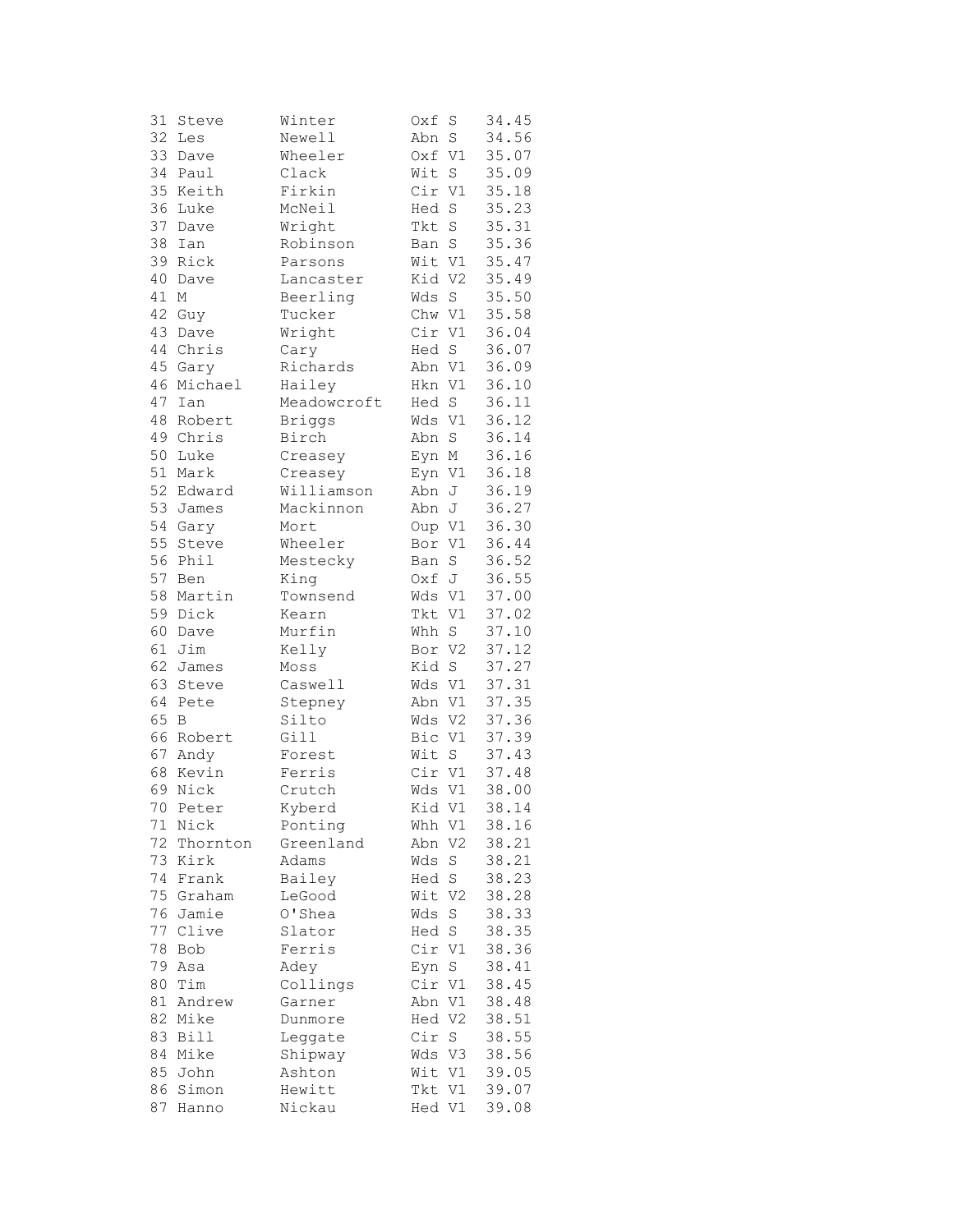| 88  | Richard     | Dunbabin     | Wds    | V1             | 39.10 |
|-----|-------------|--------------|--------|----------------|-------|
|     | 89 John     | Brain        | Hkn V1 |                | 39.13 |
| 90  | Andrea      | Dimarchi     | Hed    | $\mathbf S$    | 39.25 |
| 91  | Μ           | Neale        | Chw    | $\rm S$        | 39.26 |
| 92  | Alan        | Foulkes      | Hed V1 |                | 39.28 |
| 93  | Greg        | James        | Hed S  |                | 39.29 |
| 94  | Monty       | Philips      | Wit V1 |                | 39.33 |
| 95  | Yannis      | Firsakis     | Hed S  |                | 39.36 |
| 96  | Martin      | Rasgauski    | Hed V2 |                | 39.39 |
| 97  | Geoff       | Smith        | Ban V2 |                | 39.41 |
| 98  | Ian         | Fletcher     | Cir    | $\rm S$        | 39.51 |
| 99  | Peter       | Langsam      | Cir S  |                | 39.53 |
| 100 | Steve       | Howard       | Alc V1 |                | 39.54 |
| 101 | Laurie      | Hurman       | Hed V1 |                | 39.56 |
| 102 | Andy        | Grove        | Eyn S  |                | 39.57 |
|     | 103 Dennis  | Kukainis     | Ban V2 |                | 40.04 |
| 104 | Richard     | Langton      | Oxf V2 |                | 40.07 |
| 105 | Fraser      | Howard       | Hed S  |                | 40.13 |
|     | 106 Graham  | Pike         | Hkn S  |                | 40.20 |
|     |             |              |        |                |       |
| 107 | I           | Richardson   | Abn V1 |                | 40.22 |
| 108 | Trevor      | Witts        | Hed V1 |                | 40.22 |
| 109 | Dave        | Basham       | Alc V2 |                | 40.27 |
| 110 | Phil        | Kimber       | Oxf V2 |                | 40.32 |
|     | 111 Mark    | Hirst        | Hed S  |                | 40.34 |
|     | 112 Collin  | O'Hare       | Cir V2 |                | 40.35 |
| 113 | Pat         | Read         | Hed V1 |                | 40.47 |
|     | 114 Paul    | Grimsdale    | Oxf V1 |                | 40.51 |
| 115 | Tim         | Willson      | Cir V1 |                | 40.53 |
|     | $116$ Wiz   | <b>Bunce</b> | Kid V2 |                | 40.57 |
| 117 | Rob         | Woodside     | Abn V1 |                | 40.59 |
| 118 | Derek       | Breaker      | Eyn V1 |                | 41.01 |
|     | 119 Kevin   | Wise         | Bor    | $\mathbf S$    | 41.12 |
| 120 | John        | Weaver       | Hkn    | $\mathbf S$    | 41.15 |
| 121 | Simon       | Taylor       | Eyn V2 |                | 41.19 |
| 122 | $\mathsf C$ | Riches       | Cir V2 |                | 41.38 |
| 123 | John        | Critchfield  | Hkn V1 |                | 41.42 |
| 124 | Phil        | Bevis        | Ban V2 |                | 41.43 |
|     | 125 Paul    | Thomas       | Wit V2 |                | 41.53 |
| 126 | John        | Shaw         | Chw V1 |                | 41.55 |
|     | 127 Anthony | Moore        | Hed V2 |                | 41.58 |
| 128 | Stuart      | Twinn        | Abn V2 |                | 42.05 |
| 129 | Jim         | McGuigan     | Whh    | V2             | 42.09 |
| 130 | Tony        | Whitlock     | Eyn    | V1             | 42.14 |
| 131 | John        | McCormac     | Wit    | V <sub>2</sub> | 42.17 |
| 132 | Everard     | Robinson     | Hed V3 |                | 42.22 |
| 133 | Dennis      | Hubbard      | Tkt V2 |                | 42.26 |
| 134 | G           | Good         | Kid    | S              | 42.26 |
| 135 | John        | Warnock      | Kid V1 |                | 42.50 |
| 136 | Ged         | Taylor       | Hed V2 |                | 42.52 |
| 137 | Eddie       | Shoesmith    | Hed V2 |                | 43.10 |
| 138 | Larry       | Parkes       | Chw V1 |                | 43.15 |
| 139 | Kevin       | King         | Wit V1 |                | 43.18 |
| 140 | Keith       | Morgan       | Wit V2 |                | 43.41 |
| 141 | В           | Bloomfield   | Chw V2 |                | 43.46 |
| 142 | Jerome      | Wise         | Bor    | S              | 43.50 |
| 143 | Bob         | May          | Cir V2 |                | 43.52 |
|     | 144 Kit     | Villiers     | Hed V2 |                | 43.57 |
|     |             |              |        |                |       |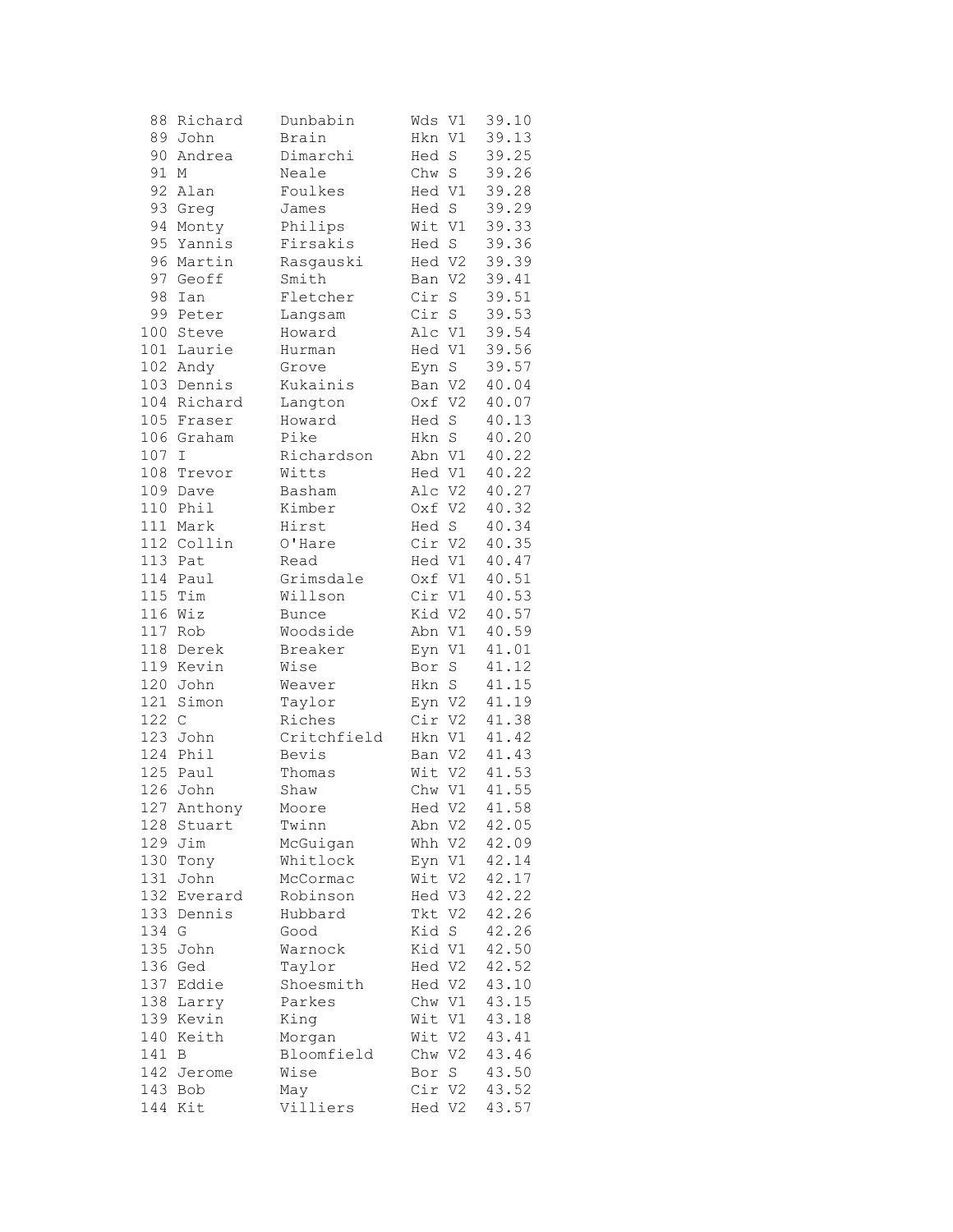| 145   | Arthur      | Dawkins             | Abn V2 |              | 43.58    |    |
|-------|-------------|---------------------|--------|--------------|----------|----|
|       | 146 Mich    | Search              | Kid V2 |              | 44.07    |    |
|       | 147 John    | Bethell             |        | Abn V2       | 44.11    |    |
| 148   | Darren      | Sheppard            |        | Cir S        | 44.23    |    |
| 149 T |             | Maddison            | Wds S  |              | 44.33    |    |
|       | 150 Derek   | Wise                | Bor V3 |              | 44.48    |    |
|       | 151 Adrian  | Loker               | Bor V1 |              | 44.50    |    |
|       | 152 Paul    | Bursnall            | Alc V2 |              | 44.52    |    |
|       | 153 Dave    | Howse               | Alc V2 |              | 44.56    |    |
|       | 154 Cliff   | Jones               | Whh V1 |              | 44.59    |    |
|       | 155 Craig   | Sawyers             | Abn V1 |              | 45.05    |    |
|       | 156 Dave    | Roberts             | Abn S  |              | 45.12    |    |
|       | 157 Robin   | Macdonald           |        | Bor V2       | 45.17    |    |
|       | 158 Paul    | Creasey             |        | Eyn V2       | 45.23    |    |
|       | 159 Alan    | Upstone             |        | Hkn V3       | 45.30    |    |
|       | 160 Paul    | Sheffield           | Wit V1 |              | 45.39    |    |
|       | 161 Graham  | Chambers            | Tkt V2 |              | 45.41    |    |
|       | 162 Andy    | Creasey             |        | Eyn V2       | 45.42    |    |
|       | 163 Mel     | Boswell             |        | Hkn V2       | 45.45    |    |
|       | 164 Dave    | Leigh               |        | Wit V1       | 45.51    |    |
|       | 165 Ivor    | Hopkins             |        | Abn V2       | 45.59    |    |
|       | 166 Graham  | Norris              |        | Hed V2       | 46.12    |    |
|       | 167 Alan    | Roche               |        | Hkn V2       | 46.18    |    |
|       | 168 Tony    | O'Keefe             |        | Oup V1       | 46.25    |    |
|       | 169 Steve   | Finnemore           | Hed S  |              | 46.49    |    |
|       | 170 James   | McLaughlin          | Hed S  |              | 46.51    |    |
|       | 171 Simon   | Wysocki-Jones Whh S |        |              | 47.05    |    |
|       | 172 Ken     | Varney              | Alc V1 |              | 47.07    |    |
|       | 173 Gordon  | Manning             | Hed V1 |              | 47.14    |    |
|       | 174 Paul    | Denney              |        | Chw V1       | 47.40    |    |
| 175   | Doug        | Roberts             |        | Wit V2       | 47.52    |    |
| 176   | Andy        | Johnson             |        | Alc V2       | 48.07    |    |
| 177   | Tom         | Stevens             | Cir V1 |              | 48.34    |    |
|       | 178 Graham  | Chapman             | Hed V1 |              | 49.00    |    |
|       | 179 Gary    | Souch               | Gos S  |              | 49.30    |    |
|       | 180 Jim     | Tippins             | Ban V3 |              | 49.54    |    |
|       | 181 Jon     | Moore               | Hed S  |              | 50.27    |    |
|       | 182 Tim     | Hampson             |        | Abn V2 53.11 |          |    |
|       | 183 Francis | Josephs             |        | Hed V2       | 54.31    |    |
| 184 J |             | Willson             | Bor V2 |              | 55.43    |    |
|       | 185 Pete    | Hart                |        | Chw V3 64.45 |          |    |
|       |             | Overall Junior Men  |        |              |          |    |
|       |             |                     |        |              |          |    |
|       | 1 Matthew   | Ashton              | Wit    | 2            | 2        | 2  |
|       | 2 Chris     | Miles               | Wit    | $27 \mid$    | 41       | 27 |
|       | 3 Edward    | Williamson          | Abn    | 30           | 30<br>L  | 52 |
|       | 4 James     | Mackinnon           | Abn    | 53           | 69       | 53 |
|       | 5 Ben       | King                | Oxf    | 57           |          | 57 |
|       | 6 James     | Hutchinson          | Hed    | 77           | 77       |    |
|       |             | Overall Senior Men  |        |              |          |    |
|       | 1 Dan       | Leggate             | Cir    | 1            | 1<br>- 1 |    |
|       | 1 Richard   | Bromley             | Hed    | 1            |          | 1  |
|       | 3 Gary      | Harris              | Hed    | 3            | 3        | 6  |
|       | 4 Pete      | Haarer              | Hed    | 4            | 4        | 4  |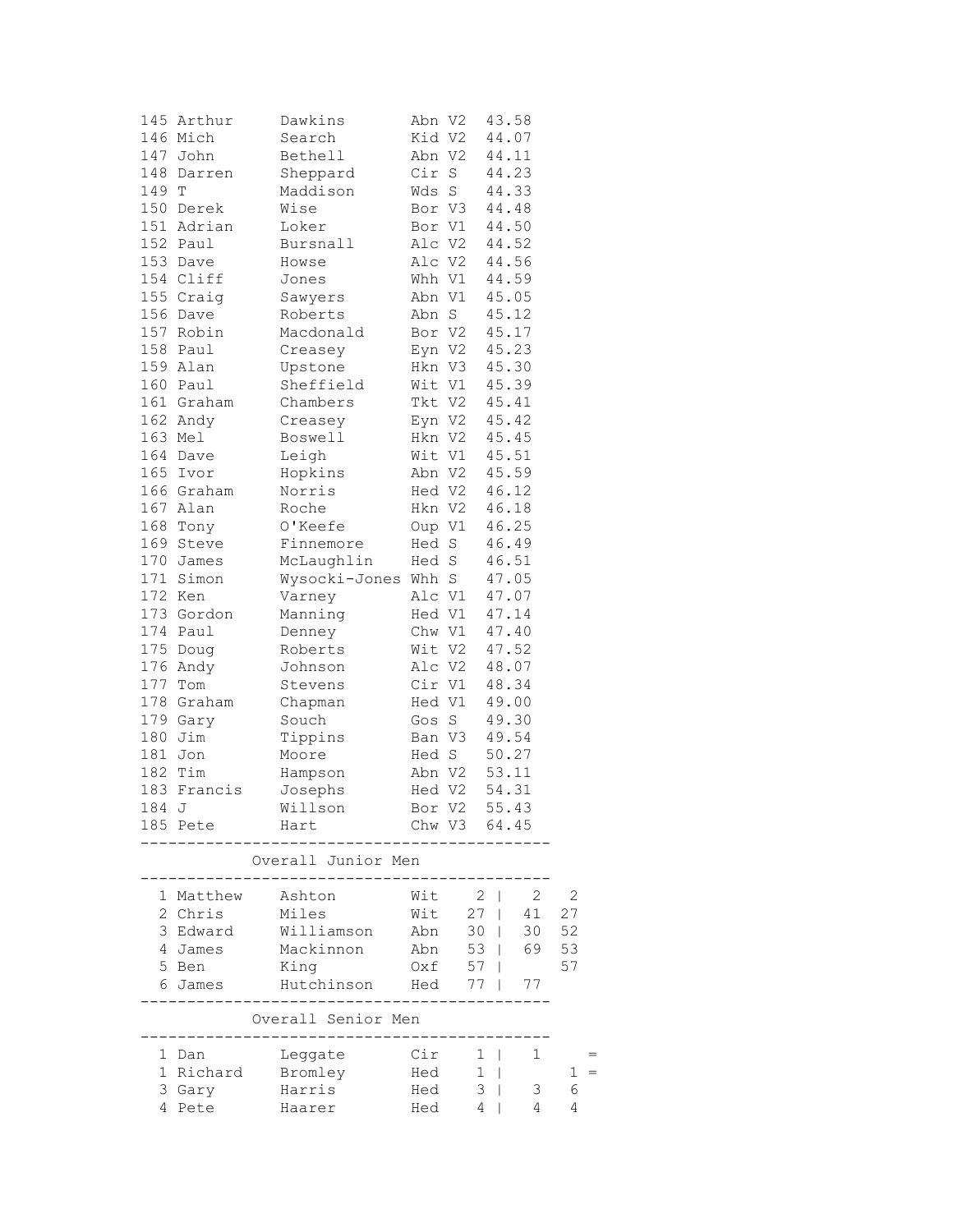| 5               | Mike      | Smith       | Cir | 5<br>I    | 5       |    | $=$     |
|-----------------|-----------|-------------|-----|-----------|---------|----|---------|
| 5               | Peter     | George      | Wds | 5<br>I    | 9       | 5  | $=$     |
| $\overline{7}$  | Steve     | McGuigan    | Whh | 7<br>I    | 7       | 7  |         |
| 8               | Jason     | Cooke       | Whh | 8<br>L    | 25      | 8  | $=$     |
| 8               | Paddy     | McCourt     | Whh | 8<br>I    | $\,8\,$ |    | $=$     |
| 10              | Paul      | Jegou       | Whh | 10<br>I   | 10      | 21 | $=$     |
| 10              | Tony      | Hunn        | Wds | 10<br>I   | 19      | 10 | $=$     |
| 12 <sup>°</sup> | Simon     | Pritchard   | Ban | 11<br>I   | 11      | 24 | $=$     |
| 12              | Tony      | Lock        | Wit | 11<br>I   | 13      | 11 | $=$     |
| 14              | Steve     | Kimber      | Hed | 12<br>I   | 12      |    |         |
|                 | 15 Greg   | Dell        | Wds | 14<br>I   | 14      |    |         |
| 16              | Jim       | Thorn       | Hed | 15<br>L   | 15      | 16 | $=$     |
| 16              | Tom       | Bradford    | Hkn | 15<br>L   | 24      | 15 | $\,=\,$ |
| 18              | Steve     | Mead        | Oxf | 16<br>L   | 16      |    |         |
|                 | 19 Andrew | Tilsley     | Hkn | 17<br>I   | 21      | 17 |         |
| 20 M            |           | Maxwell     | Wds | 18<br>I   |         | 18 |         |
|                 | 21 Mark   | Curson      | Bic | 22<br>I   | 36      | 22 | $\, =$  |
| 21              | Mike      | Baillie     | Wit | 22<br>I   | 22      | 23 | $\, =$  |
|                 | 23 Rob    | Linnell     | Wds | 23<br>I   | 23      | 26 |         |
| 24              | Roger     | Bradley     | Wds | 27<br>I   | 27      |    |         |
| 25              | Steve     | Winter      | Oxf | 28<br>I   | 28      | 31 |         |
| 26              | Matthew   | Barnes      | Hed | 29<br>L   | 34      | 29 |         |
| 27              | Jerry     | McCarthy    | Wit | 30<br>I   |         | 30 |         |
| 28              | Dave      | Roberts     | Chw | 32<br>I   | 32      |    | $=$     |
| 28              | Les       | Newell      | Abn | 32<br>I   |         | 32 | $=$     |
| 30              | Ian       | Meadowcroft | Hed | 33<br>I   | 33      | 47 |         |
| 31              | Paul      | Clack       | Wit | 34<br>I   | 39      | 34 |         |
|                 | 32 Luke   | McNeil      | Hed | 36<br>I   |         | 36 |         |
|                 | 33 Dave   | Wright      | Tkt | 37<br>I   | 51      | 37 |         |
| 34              | Chris     | James       | Whh | 38<br>I   | 38      |    | $=$     |
| 34              | Ian       | Robinson    | Ban | 38<br>I   | 45      | 38 | $\, =$  |
| 36 M            |           | Beerling    | Wds | 41<br>I   | 99      | 41 |         |
| 37              | Chris     | Cary        | Hed | 44<br>L   | 61      | 44 |         |
|                 | 38 Kirk   | Adams       | Wds | 47<br>I   | 47      | 73 |         |
|                 | 39 Ed     | Morton      | Hed | 48<br>L   | 48      |    |         |
|                 | 40 Chris  | Birch       | Abn | 49<br>I   |         | 49 |         |
| 41              | Andy      | Shakeshaft  | Chw | 55<br>L   | 55      |    |         |
| 42              | Phil      | Mestecky    | Ban | 56<br>I   |         | 56 |         |
| 43              | Dave      | Murfin      | Whh | 60<br>I   |         | 60 |         |
|                 | 44 James  | Moss        | Kid | $62 \mid$ |         | 62 |         |
| 45              | Nick      | Bull        | Tkt | 64        | 64      |    |         |
|                 | 46 Carl   | Thompson    | Oxf | 66        | 66      |    |         |
| 47              | Andy      | Forest      | Wit | 67        | $101$   | 67 |         |
|                 | 48 Mike   | Hill        | Eyn | 70        | 70      |    |         |
|                 | 49 Frank  | Bailey      | Hed | 74        | 98      | 74 |         |
| 50              | Jamie     | O'Shea      | Wds | 76<br>I   |         | 76 |         |
| 51              | Clive     | Slator      | Hed | 77<br>I   | 82      | 77 |         |
| 52              | Richard   | Bufton      | Bor | 78        | 78      |    |         |
| 53              | Asa       | Adey        | Eyn | 79        | 90      | 79 |         |
| 54              | John      | Brooks      | Hkn | 80        | 80      |    |         |
| 55              | Bill      | Leggate     | Cir | 83        | 91      | 83 |         |
| 56              | Andrea    | Dimarchi    | Hed | 90        | 113     | 90 |         |
| 57              | М         | Neale       | Chw | 91<br>I   | 105     | 91 |         |
| 58              | Greg      | James       | Hed | 93<br>I   |         | 93 |         |
| 59              | Ian       | Fletcher    | Cir | 94<br>I   | 94      | 98 |         |
| 60              | Paul      | Sabin       | Chw | 95        | 95      |    |         |
| 60              | Yannis    | Firsakis    | Hed | 95        | 119     | 95 | $=$     |
|                 |           |             |     |           |         |    |         |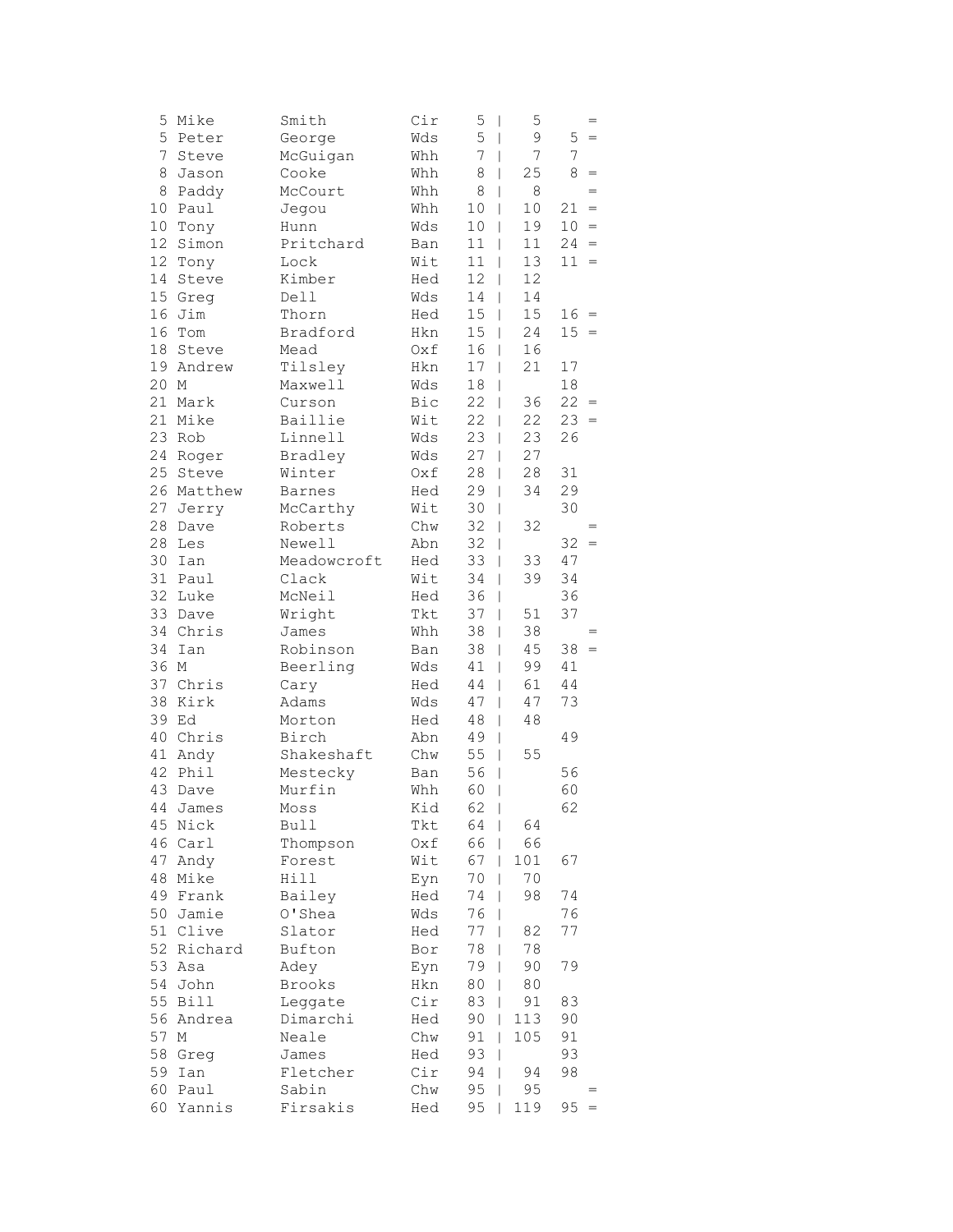|                | 62 Peter  | Langsam                        | Cir      | 99<br>$\overline{\phantom{a}}$ |                     | 99            |                                   |
|----------------|-----------|--------------------------------|----------|--------------------------------|---------------------|---------------|-----------------------------------|
|                | 63 Andy   | Grove                          | Eyn      | $102$                          |                     | 102           |                                   |
|                | 64 Fraser | Howard                         | Hed      | 105<br>$\Box$                  |                     | 107 105       |                                   |
|                | 65 Graham | Pike                           | Hkn      | $106$                          |                     | 106           |                                   |
|                | 66 Nigel  | Walsh                          | Chw      | 109                            | 109<br>$\mathbf{I}$ |               |                                   |
| 67             | Mark      | Hirst                          | Hed      | 111<br>T                       |                     | 111           |                                   |
|                | 68 Kevin  | Wise                           | Bor      | 119                            | L                   | 181 119       |                                   |
|                | 69 John   | Weaver                         | Hkn      | 120<br>T                       |                     | 120           |                                   |
|                | 70 James  | McLaughlin                     | Hed      | $131$                          |                     | 131 170       |                                   |
| 71 G           |           | Good                           | Kid      | 134<br>$\blacksquare$          |                     | 134           |                                   |
|                | 72 John   | Worth                          | Hed      | 136                            | 136                 |               |                                   |
|                | 73 Jerome | Wise                           | Bor      | 142<br>-1                      |                     | 142           |                                   |
|                | 74 Darren | Sheppard                       | Cir      | $148$                          |                     | 148           |                                   |
| 75 T           |           | Maddison                       | Wds      | 149                            |                     | 156 149       |                                   |
|                | 76 Dave   | Roberts                        | Abn      | $154$                          | 154 156             |               |                                   |
| 77             | D         | Tilling                        | Cir      | $161$                          | 161                 |               |                                   |
|                | 78 Simon  |                                |          |                                |                     | $169$ $171 =$ |                                   |
|                |           | Wysocki-Jones Whh              |          | $169$                          |                     |               |                                   |
|                | 78 Steve  | Finnemore                      | Hed      | $169$                          | 179                 | $169 =$       |                                   |
| 80 M           |           | Brown                          | Wit      | 176                            | 176                 |               |                                   |
|                | 81 Gary   | Souch                          | Gos      | $179$                          | 195 179             |               |                                   |
|                | 82 Jon    | Moore                          | Hed      | $181$                          | 198 181             |               |                                   |
|                | 83 Gary   | Lancaster Kid                  |          | $187$                          | 187                 |               |                                   |
|                |           | --------<br>Overall Vet 40 Men |          |                                |                     |               |                                   |
|                |           |                                | -------- |                                |                     |               |                                   |
|                | 1 Peter   | Wilson                         | Whh      | 3 <sup>1</sup>                 | 6                   | 3             |                                   |
|                | 2 Richard | Hailey                         | Hkn      | 9 <sub>1</sub>                 |                     | 9             |                                   |
|                | 3 Tom     | Munt                           | Tkt      | $12$                           | 18                  | 12            |                                   |
|                | 4 Robin   | Schofield                      | Oxf      | 13 <sup>1</sup>                | 26                  | 13            |                                   |
|                | 5 Dave    | Wright                         | Whh      | 14                             | 29                  | 14            |                                   |
|                | 6 Brian   | Vaughan                        | Wds      | 17 <sup>1</sup>                | 17                  | 20            |                                   |
| 7 <sup>1</sup> | Kieran    | Roebuck                        | Wit      | 19<br>$\overline{\phantom{a}}$ | 20                  | 19            |                                   |
|                | 8 Roger   | Thetford                       | Hed      | 25<br>I                        |                     | 25            |                                   |
|                | 9 Stuart  | Dinwoody                       | Cir      | 28<br>I                        | 37                  | 28            |                                   |
|                | 10 Keith  | Firkin                         | Cir      | 31<br>$\overline{\phantom{a}}$ | 31                  | 35            |                                   |
|                | 11 Dave   | Wheeler                        | Oxf      | 33<br>$\overline{\phantom{a}}$ | 44                  | 33            |                                   |
|                | 12 Guy    | Tucker                         | Chw      | 35<br>$\overline{\phantom{0}}$ | 35                  | 42            |                                   |
|                | 13 Rick   | Parsons                        | Wit      | 39<br>$\overline{\phantom{a}}$ | 42                  | 39            |                                   |
|                | 14 Tom    | Glare                          | Wds      | 40<br>$\overline{\phantom{a}}$ | 40                  |               |                                   |
|                | 15 Dave   | Wright                         | Cir      | $43 \quad \square$             | 60                  | $43 =$        |                                   |
|                | 15 John   | Griffiths                      | Hed      | $43 \mid$                      | 43                  |               | $=$                               |
| 17             | Gary      | Richards                       | Abn      | 45<br>I                        | 56                  | 45            |                                   |
| 18             | Michael   | Hailey                         | Hkn      | 46                             |                     | 46            | $\hspace{0.1cm} = \hspace{0.1cm}$ |
|                | 18 Tony   | Spedding                       |          | 46<br>I                        | 46                  |               |                                   |
|                | 20 Robert | <b>Briggs</b>                  | Bor      | 48                             | 65                  | 48            |                                   |
| 21             |           |                                | Wds      | I                              |                     |               |                                   |
|                | Mark      | Creasey                        | Eyn      | 50<br>I                        | 50                  | 51            |                                   |
|                | 22 Dick   | Kearn                          | Tkt      | 52<br>I                        | 52                  | 59            |                                   |
| 23             | Phil      | Gilkes                         | Chw      | 53<br>I                        | 53                  |               |                                   |
| 24             | Gary      | Mort                           | Oup      | 54<br>I                        | 81                  | 54            | =                                 |
| 24             | Η         | Warren                         | Wds      | 54                             | 54                  |               | $=$                               |
| 26             | Steve     | Wheeler                        | Bor      | 55                             |                     | 55            |                                   |
| 27             | Martin    | Townsend                       | Wds      | 57<br>I                        | 57                  | 58            |                                   |
| 28             | Steve     | Caswell                        | Wds      | 59<br>I                        | 59                  | 63            |                                   |
|                | 29 Trevor | Taylor                         | Whh      | 62<br>I                        | 62                  |               |                                   |
|                | 30 Chris  | Nellins                        | Hed      | 63<br>I                        | 63                  |               |                                   |
| 31             | Pete      | Stepney                        | Abn      | 64<br>I                        | 76                  | 64            |                                   |
|                | 32 Robert | Gill                           | Bic      | 66                             | 85                  | 66            |                                   |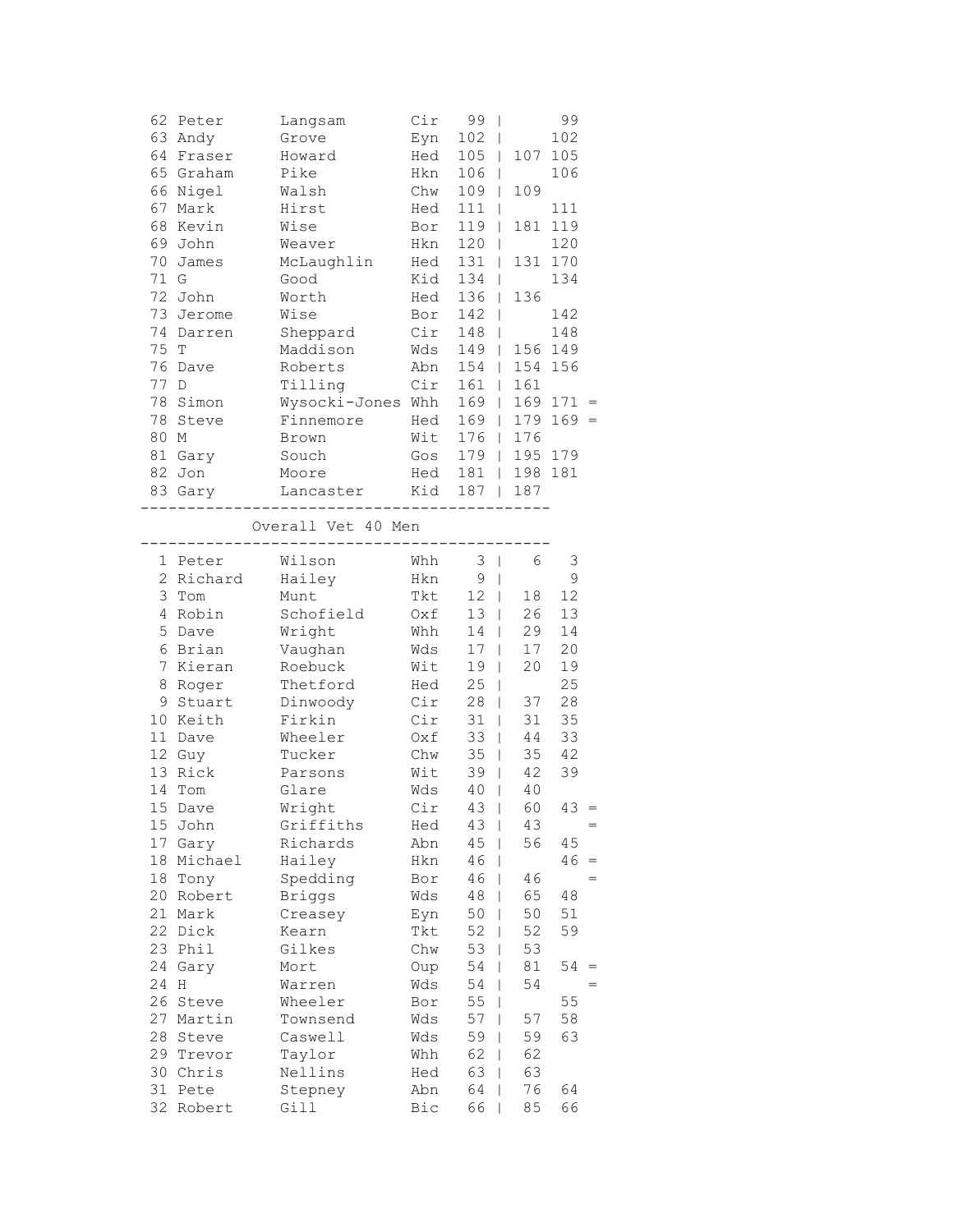| 33      | Jon      | Marshall    | Hed | 68<br>- 1                       | 68                             |         | $=$       |
|---------|----------|-------------|-----|---------------------------------|--------------------------------|---------|-----------|
|         | 33 Kevin | Ferris      | Cir | 68                              | 92<br>T                        | 68      | $\, =$    |
| 35      | Nick     | Crutch      | Wds | 69                              | 79<br>$\overline{1}$           | 69      |           |
| 36      | Peter    | Kyberd      | Kid | 70                              | 71<br>T                        | 70      |           |
| 37      | Nick     | Ponting     | Whh | 71                              | 117<br>I                       | 71      |           |
| 38      | Dermot   | McCann      | Hed | 72                              | 72                             |         |           |
| 39      | Gary     | Clench      | Alc | 73                              | 73<br>I                        |         |           |
| 40      | Bob      | Ferris      | Cir | 78                              | 88<br>I                        | 78      |           |
| 41      | Tim      | Collings    | Cir | 80                              | 83<br>$\overline{\phantom{a}}$ | 80      |           |
| 42      | Andrew   | Garner      | Abn | 81<br>$\overline{\phantom{0}}$  | 87                             | $8\,1$  |           |
|         | 43 John  | Ashton      | Wit | 84                              | 84<br>$\overline{\phantom{a}}$ | 85      |           |
| 44      | Simon    | Hewitt      | Tkt | 86                              | 102<br>$\mathbf{I}$            | 86      |           |
| 45      | Hanno    | Nickau      | Hed | 87<br>$\mathbf{I}$              | 164                            | 87      |           |
| 46      | Richard  | Dunbabin    | Wds | 88                              | $\mathbf{I}$                   | 88      |           |
| 47      | John     | Brain       | Hkn | 89                              | 100<br>T                       | 89      | $=$       |
| 47      | Rob      | Strachan    | Chw | 89                              | 89<br>L                        |         |           |
| 49      | Alan     | Foulkes     | Hed | 92                              | I                              | 92      |           |
| 50      | Phil     | Coy         | Ban | 93<br>$\overline{1}$            | 93                             |         |           |
| 51      | Monty    | Philips     | Wit | 94<br>$\overline{\phantom{a}}$  |                                | 94      |           |
|         | 52 Nick  | Rutter      | Abn | 97                              | 97<br>I                        |         |           |
| 53      | Steve    | Howard      | Alc | 100                             | 111<br>$\mathbf{I}$            | 100     |           |
| 54      | Laurie   | Hurman      | Hed | 101                             | T                              | 101     |           |
| 55      | I        | Richardson  | Abn | 106                             | 106<br>L                       | 107     |           |
| 56      | Jim      | Holland     | Hed | 108                             | 108<br>L                       |         |           |
| 56      | Trevor   | Witts       | Hed | 108                             | 118<br>L                       | 108     | $\, = \,$ |
| 58      | Andy     | Sleight     | Chw | 110<br>$\mathbf{I}$             | 110                            |         |           |
|         | 59 Pat   | Read        | Hed | 113<br>$\overline{\phantom{a}}$ | 128                            | 113     |           |
| 60      | Paul     | Grimsdale   | Oxf | 114<br>$\overline{\phantom{0}}$ | 123                            | 114     |           |
| 61      | Tim      | Willson     | Cir | 115                             | I                              | 115     |           |
| 62      | J        | Hanson      | Chw | 116                             | 116<br>$\mathbf{I}$            |         |           |
| 63      | Rob      | Woodside    | Abn | 117<br>$\perp$                  |                                | 117     |           |
| 64      | Derek    | Breaker     | Eyn | 118                             | 150<br>$\mathbf{I}$            | 118     |           |
| 65      | John     | Critchfield | Hkn | 123                             | 125<br>L                       | 123     |           |
| 66      | Alan     | Caine       | Kid | 124                             | 124<br>L                       |         |           |
| 67      | Jerry    | Ross        | Chw | 126                             | 126<br>L                       |         |           |
| 67      | John     | Shaw        | Chw | 126                             | L                              | 126     | $\,=\,$   |
| 69      | John     | Christopher | Wds | 130<br>$\mathbb{R}$             | 130                            |         |           |
| 69      | Tony     | Whitlock    | Eyn | 130<br>$\Box$                   |                                | 139 130 | $=$       |
| $71 \,$ | Harry    | Grundy      | Whh | 132<br>$\overline{\phantom{a}}$ | 132                            |         |           |
| 72      | Ian      | Buley       | Wit | 133                             | 133                            |         |           |
| 73      | John     | Warnock     | Kid | 135<br>$\mathbf{I}$             | 155                            | 135     |           |
| 74      | Chris    | Sherington  | Cir | 138                             | 138                            |         | $=$       |
| 74      | Larry    | Parkes      | Chw | 138                             | 162                            | 138     | $=$       |
|         | 76 Kevin | King        | Wit | 139                             | 158                            | 139     |           |
| 77      | Gareth   | Smith       | Whh | 146                             | 146                            |         |           |
| 78      | Dave     | Fortune     | Chw | 147                             | 147                            |         |           |
| 79      | Adrian   | Loker       | Bor | 151                             |                                | 151     |           |
| 80      | Ν        | Teague      | Bor | 152                             | 152<br>L                       |         |           |
| 81      | Dave     | Nixon       | Wit | 153                             | 153<br>L                       |         |           |
| 82      | Cliff    | Jones       | Whh | 154                             | 191<br>$\mathbf{I}$            | 154     |           |
| 83      | Craig    | Sawyers     | Abn | 155                             | 160<br>L                       | 155     |           |
| 84      | Paul     | Sheffield   | Wit | 160                             | 167<br>L                       | 160     |           |
| 85      | Dave     | Leigh       | Wit | 164                             | 165<br>L                       | 164     |           |
| 86      | Tony     | O'Keefe     | Oup | 168                             | 189<br>L                       | 168     |           |
| 87      | Ken      | Varney      | Alc | 172                             | 192                            | 172     |           |
| 88      | Gordon   | Manning     | Hed | 173                             | 183                            | 173     |           |
| 89      | Paul     | Denney      | Chw | 174                             |                                | 174     |           |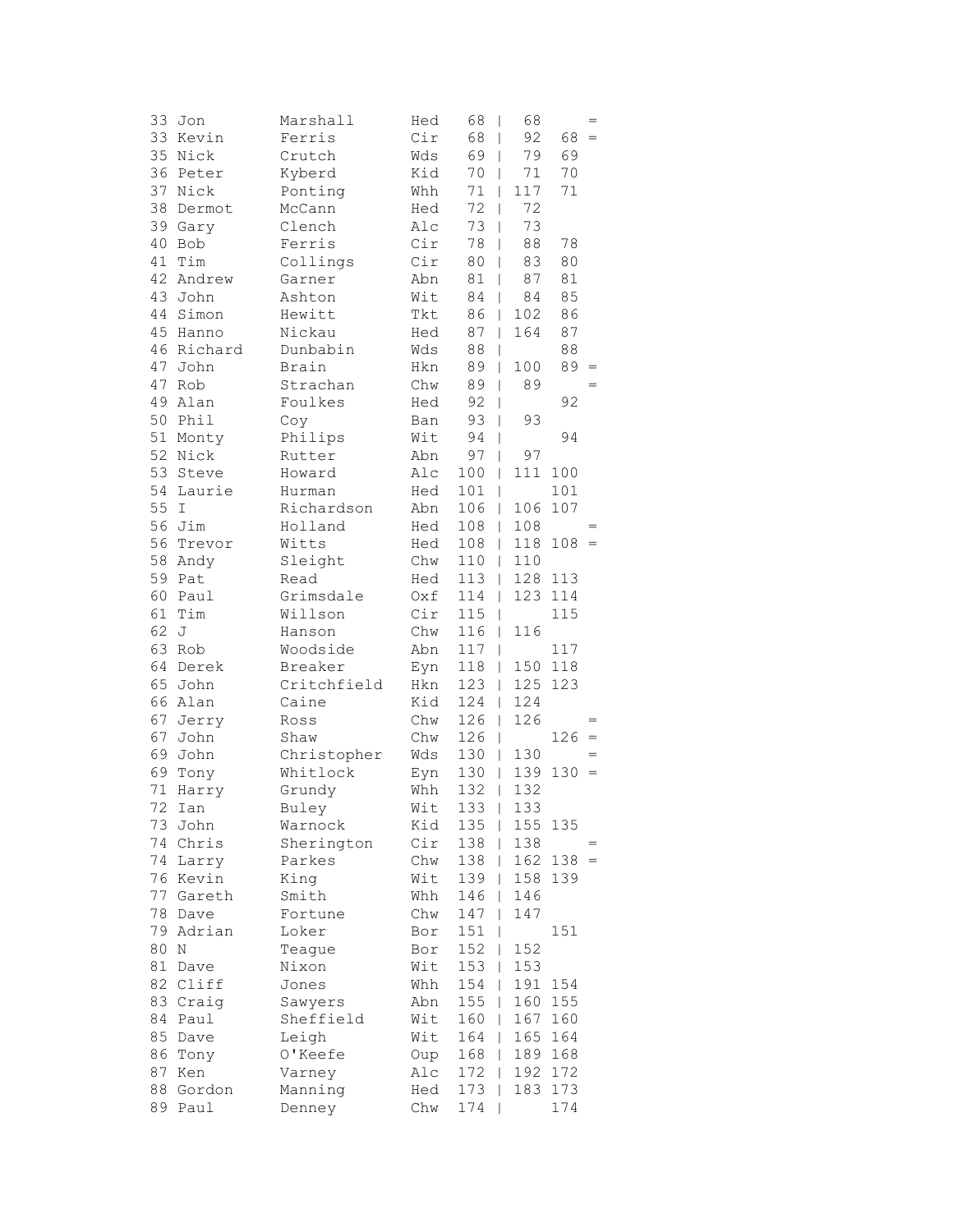| 90             | Alan       | Thomas                      | Chw | 175<br>$\mathbf{I}$ | 175                 |             |  |
|----------------|------------|-----------------------------|-----|---------------------|---------------------|-------------|--|
| 91             | Tom        | Stevens                     | Cir | $177$               |                     | 180 177     |  |
|                | 92 Graham  | Chapman                     | Hed | 178<br>$\Box$       |                     | 178         |  |
|                | 93 Manny   | Stone                       | Hed | $190$               | 190                 |             |  |
| 94             | David      | Berger                      | Abn | $196$               | 196                 |             |  |
|                | 95 Gordon  | Fogg                        | Kid | $200$               | 200                 |             |  |
| 96 P           |            | Eaton                       | Chw | 203                 | 203<br>$\Box$       |             |  |
|                |            | --------                    |     |                     |                     |             |  |
|                |            | Overall Vet 50 Men<br>----- |     |                     |                     |             |  |
|                | 1 Dave     | Lancaster                   | Kid | 40 <sub>1</sub>     | 49                  | 40          |  |
|                | 2 Hedlay   | Stowr                       | Ban | 58<br>$\Box$        | 58                  |             |  |
| 3              | Jim        | Kelly                       | Bor | 61                  | 86                  | 61          |  |
| $\overline{4}$ | B          | Silto                       | Wds | 65<br>$\Box$        | 74                  | 65          |  |
| 5              | Thornton   | Greenland                   | Abn | 72                  | L                   | 72          |  |
|                | 6 Graham   | LeGood                      | Wit | 75<br>$\Box$        | 96                  | 75          |  |
|                | 7 Mike     | Dunmore                     | Hed | 82                  | 120<br>$\Box$       | 82          |  |
| 8              | Martin     | Rasgauski                   | Hed | 96                  | 103<br>$\Box$       | 96          |  |
|                | 9 Geoff    | Smith                       | Ban | 97<br>$\mathbb{R}$  |                     | 97          |  |
|                | 10 Dennis  | Kukainis                    | Ban | 103                 | 115<br>$\Box$       | 103         |  |
|                | 11 Richard | Langton                     | Oxf | 104                 | 104<br>$\Box$       | 104         |  |
|                | 12 Dave    | Basham                      | Alc | $109$               | 114                 | 109         |  |
|                | 13 Phil    | Kimber                      | Oxf | 110<br>$\Box$       | 121                 | 110         |  |
|                | 14 Andy    | Donaldson                   | Wit | 112<br>$\mathbf{L}$ | 112                 |             |  |
|                | 14 Collin  | O'Hare                      | Cir | 112<br>$\mathbb{R}$ |                     | $112 =$     |  |
|                | 16 Wiz     | <b>Bunce</b>                | Kid | 116                 | $\Box$              | 129 116     |  |
|                | 17 Simon   | Taylor                      | Eyn | $121$               |                     | 121         |  |
| 18 C           |            | Riches                      | Cir | $122$               |                     | $135 122 =$ |  |
|                | 18 Paul    | Thomas                      | Wit | 122                 | 122<br>$\mathbb{R}$ | $125 =$     |  |
| 20             | Phil       | Bevis                       | Ban | 124                 | 127<br>$\mathbb{R}$ | 124         |  |
|                | 21 Anthony | Moore                       | Hed | $127$               | 151                 | 127         |  |
|                | 22 Stuart  | Twinn                       | Abn | $128$               | 140                 | 128         |  |
|                | 23 Jim     | McGuigan                    | Whh | 129<br>$\mathbf{I}$ |                     | 129         |  |
|                | 24 John    | McCormac                    | Wit | 131<br>$\mathbf{1}$ |                     | 131         |  |
|                | 25 Dennis  | Hubbard                     | Tkt | 133                 | 144<br>$\mathbb{R}$ | 133         |  |
|                | 26 Ged     | Taylor                      | Hed | 134                 | 134                 | 136         |  |
|                | 27 Eddie   | Shoesmith                   | Hed | $137 \quad  $       | 142                 | 137         |  |
|                | 27 Martin  | Curtis                      | Hed | $137 \mid$          | 137                 |             |  |
|                | 29 Keith   | Morgan                      | Wit | 140                 | 148<br>$\Box$       | 140         |  |
|                | 30 B       | Bloomfield                  |     | Chw 141   143 141   |                     |             |  |
| 30             | Mich       | Search                      | Kid | 141                 | 141                 | 146         |  |
| 32             | Bob        | May                         | Cir | 143                 | 173                 | 143         |  |
| 33             | Kit        | Villiers                    | Hed | 144                 | 149                 | 144         |  |
| 34             | Arthur     | Dawkins                     | Abn | 145                 | 163                 | 145         |  |
| 34             | Gerald     | Walker                      | Hed | 145                 | 145<br>T            |             |  |
| 36             | John       | Bethell                     | Abn | 147                 | 174<br>L            | 147         |  |
| 37             | Paul       | Bursnall                    | Alc | 152                 | 166<br>L            | 152         |  |
| 38             | Dave       | Howse                       | Alc | 153                 | 170<br>L            | 153         |  |
| 39             | Geoff      | Raynham                     | Hed | 157                 | 157<br>L            |             |  |
| 39             | Robin      | Macdonald                   | Bor | 157                 | 172                 | 157         |  |
| 41             | Paul       | Creasey                     | Eyn | 158                 | 159                 | 158         |  |
| 42             | Graham     | Chambers                    | Tkt | 161                 | 184                 | 161         |  |
| 43             | Andy       | Creasey                     | Eyn | 162                 | 177<br>L            | 162         |  |
| 44             | Mel        | Boswell                     | Hkn | 163                 | T                   | 163         |  |
| 45             | Ivor       | Hopkins                     | Abn | 165                 | 168<br>L            | 165         |  |
| 46             | Graham     | Norris                      | Hed | 166                 | 185                 | 166         |  |
|                | 47 Alan    | Roche                       | Hkn | 167                 | 188                 | 167         |  |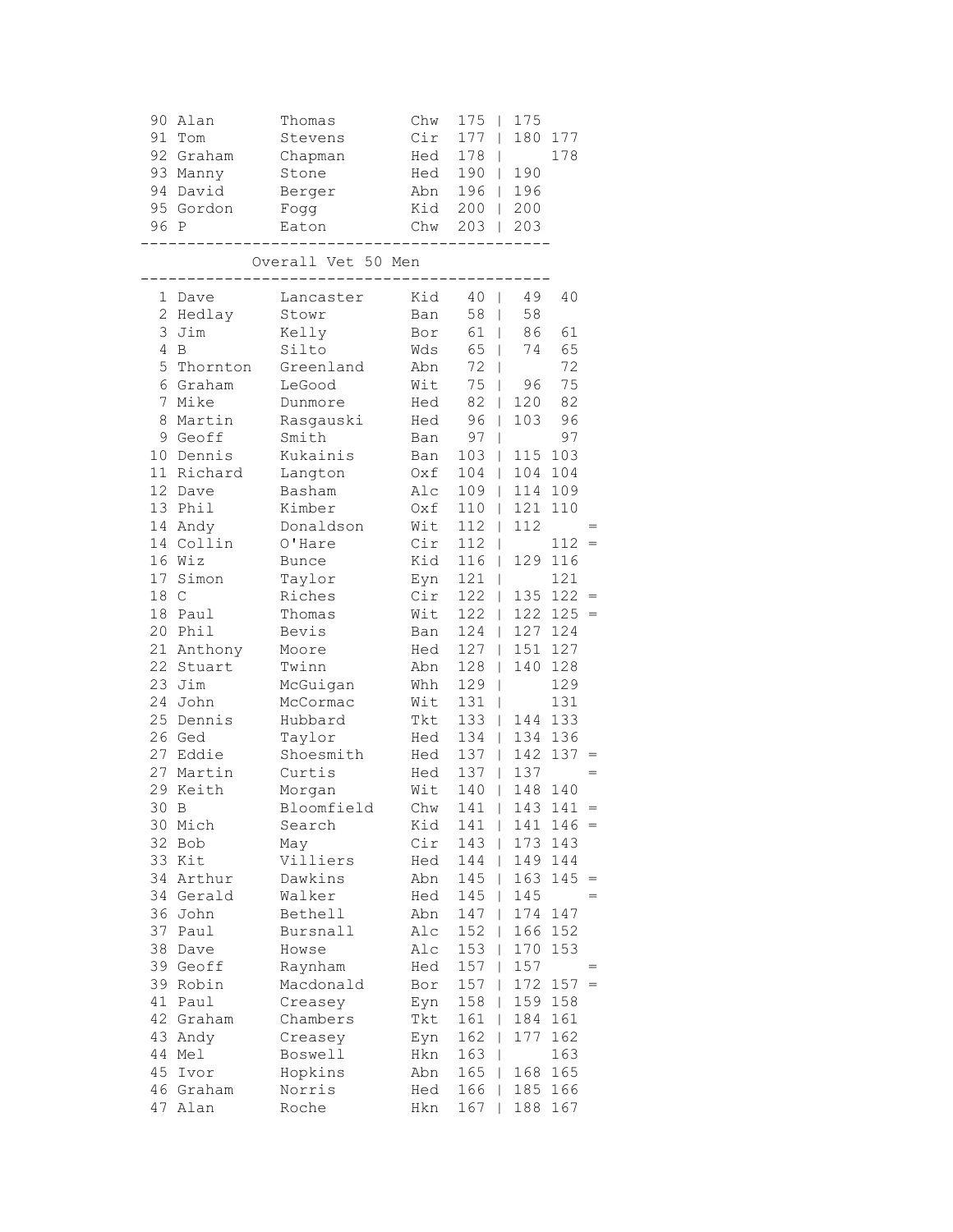| 48 | Doug       | Roberts        | Wit | 175 | 197 | 175 |
|----|------------|----------------|-----|-----|-----|-----|
| 49 | Andy       | Johnson        | Alc | 176 | 194 | 176 |
| 50 | <b>Bob</b> | Green          | Hed | 178 | 178 |     |
| 51 | Tim        | Hampson        | Abn | 182 | 199 | 182 |
|    | 52 Francis | Josephs        | Hed | 183 |     | 183 |
| 53 | - J        | Willson        | Bor | 184 | 202 | 184 |
| 54 | Richard    | Matthews       | Abn | 186 | 186 |     |
|    | 55 Mike    | Dunn           | Hed | 193 | 193 |     |
|    |            |                |     |     |     |     |
|    |            | Overall Vet 60 | Men |     |     |     |
|    | Mike       | Shipway        | Wds | 75  | 75  | 84  |
| 2  | Everard    | Robinson       | Hed | 132 |     | 132 |

|  | 2 2 v C 2 2 2 3 | - 02 - 11 03 11 |                   |  | -- |
|--|-----------------|-----------------|-------------------|--|----|
|  | 3 Derek         | Wise            | Bor 150   171 150 |  |    |
|  | 4 Alan          | Upstone         | Hkn 159   182 159 |  |    |
|  | 5 Jim           | Tippins         | Ban 180   180     |  |    |
|  | 6 Pete          | Hart            | Chw 185   201 185 |  |    |

### ============================================

 Race 1 - U11 Boys Round 3 - Enslow Quarry

|  | 1 George Rossiter Tkt MM 2.57                                  |  |  |  |
|--|----------------------------------------------------------------|--|--|--|
|  | 2 Simon LeGood Wit MM 3.00<br>3 Alex Jones Wit MM 3.03         |  |  |  |
|  |                                                                |  |  |  |
|  | 4 Jonathan Gunn Ban MM 3.18                                    |  |  |  |
|  | 5 C Constantine Wit MM 3.20                                    |  |  |  |
|  | 6 Alex Grinsted Abn MM 3.22                                    |  |  |  |
|  | 7 Richard Cadle Bic MM 3.24                                    |  |  |  |
|  | 8 Jack Stevens Cir MM 3.24                                     |  |  |  |
|  | 9 Jack Savage Tkt MM 3.26                                      |  |  |  |
|  | 10 Liam Marshall Hed MM 3.27                                   |  |  |  |
|  | 11 Thomas O'Sullivan Bic MM 3.29                               |  |  |  |
|  | 12 Eliot McDonnell Gos MM 3.33                                 |  |  |  |
|  | 13 Marcus Taylor Tkt MM 3.35                                   |  |  |  |
|  | 14 Craig Luke 0xf MM 3.39                                      |  |  |  |
|  | 15 Riley King Mit MM 3.48                                      |  |  |  |
|  | 16 Sean Byrne Wit MM 3.51                                      |  |  |  |
|  | 17 Mathew Sambrook Wit MM 3.53                                 |  |  |  |
|  | 18 Chad Meadowcroft Hed MM 3.54                                |  |  |  |
|  |                                                                |  |  |  |
|  | 20 Liam Frazer Cir MM 4.15                                     |  |  |  |
|  | 21 Dominic Rowland Whh MM 4.24                                 |  |  |  |
|  | 22 A Jones Wit MM 4.26                                         |  |  |  |
|  | 23 Jack Milton Tkt MM 4.55                                     |  |  |  |
|  | 24 A Rich Whh MM 5.26<br>------------------------------------- |  |  |  |
|  | Overall U11 Boys                                               |  |  |  |
|  | 1 George Rossiter Tkt 2   1 1 1                                |  |  |  |
|  | 2 Simon LeGood Wit 4   2 4                                     |  |  |  |
|  | 3 Alex Jones Wit 5   3 2 3                                     |  |  |  |
|  | 4 Freddy Lydford Abn 9   6 3                                   |  |  |  |

4 Jay Evans Cir 9 | 4 5 =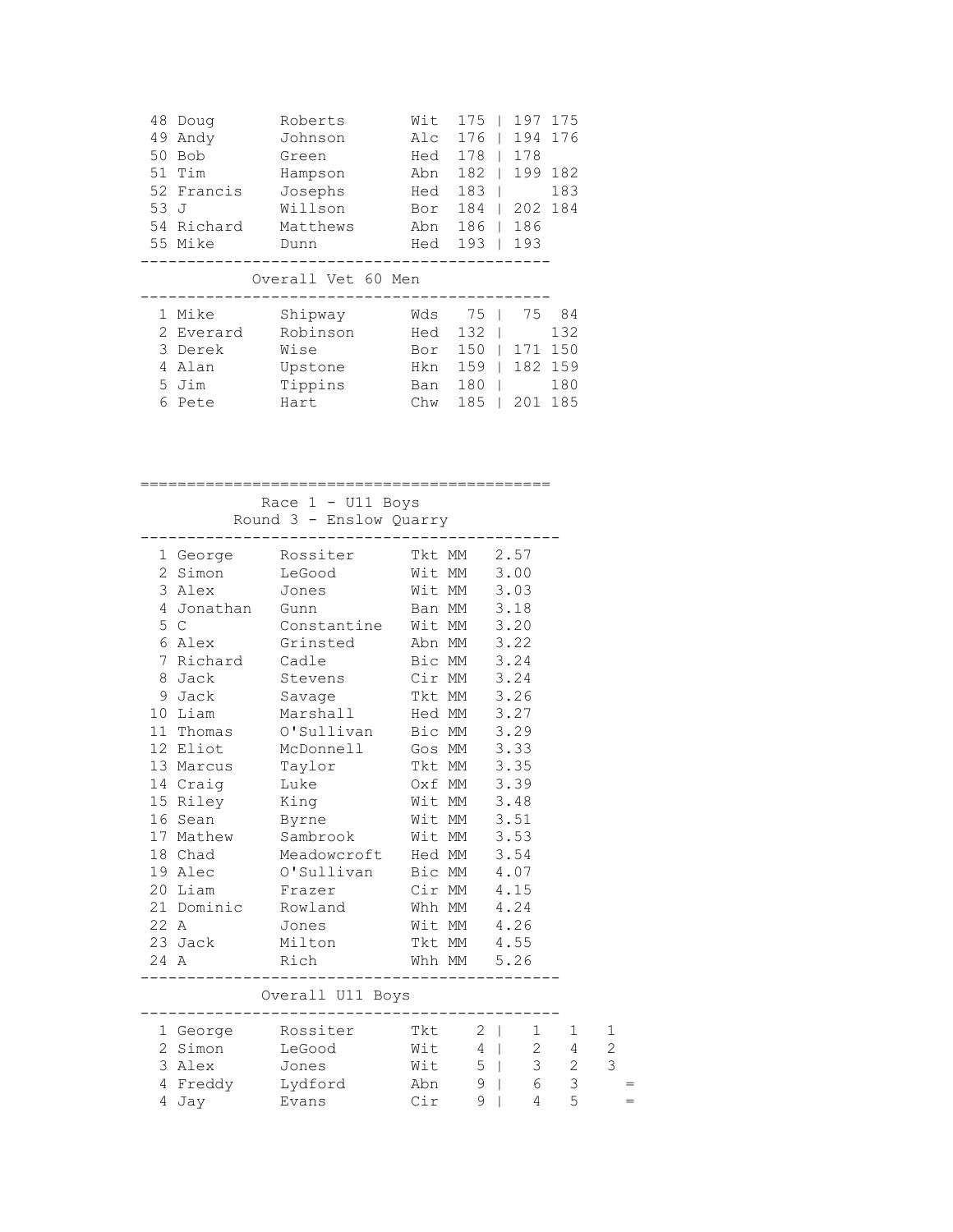|    | 6 Jonathan   | Gunn        | Ban | 10 | 8  | 6  | 4      |     |
|----|--------------|-------------|-----|----|----|----|--------|-----|
| 7  | Richard      | Cadle       | Bic | 12 | 5  | 9  | 7      |     |
| 8  | Alex         | Grinsted    | Abn | 13 | 7  | 8  | 6      |     |
| 9  | $\mathsf{C}$ | Constantine | Wit | 14 | 9  | 11 | 5      |     |
| 10 | Joshua       | Ridley      | Wit | 18 | 11 | 7  |        |     |
| 11 | Jack         | Savage      | Tkt | 19 | 12 | 10 | 9      |     |
| 12 | Liam         | Marshall    | Hed | 20 | 10 |    | 10     |     |
| 13 | Jack         | Stevens     | Cir | 23 | 17 | 15 | 8      |     |
| 14 | Eliot        | McDonnell   | Gos | 26 | 14 |    | 12     | $=$ |
| 14 | Marcus       | Taylor      | Tkt | 26 |    | 13 | 13     | $=$ |
| 14 | Thomas       | O'Sullivan  | Bic | 26 | 15 |    | 11     | $=$ |
| 17 | Craig        | Luke        | Oxf | 27 | 13 | 14 | 14     |     |
| 18 | Jonah        | Cook        | Cir | 31 | 19 | 12 |        |     |
| 19 | Sam          | Bayliss     | Wit | 37 | 20 | 17 |        |     |
| 20 | Riley        | King        | Wit | 39 | 24 | 27 | $15 =$ |     |
| 20 | Sean         | Byrne       | Wit | 39 | 26 | 23 | $16 =$ |     |
| 22 | Zak          | Hawkins     | Wit | 43 | 22 | 21 |        |     |
| 23 | Dominic      | Rowland     | Whh | 45 |    | 24 | 21     | $=$ |
| 23 | Mathew       | Sambrook    | Wit | 45 | 28 |    | 17     | $=$ |
|    | 25 Chris     | Gill        | Bic | 52 | 27 | 25 |        |     |
| 26 | Α            | Jones       | Wit | 55 | 33 | 34 | 22     | $=$ |
| 26 | Thomas       | Cunnife     | Ban | 55 | 29 | 26 |        | $=$ |
| 28 | Jack         | Milton      | Tkt | 58 |    | 35 | 23     |     |
| 29 | Α            | Rich        | Whh | 60 |    | 36 | 24     |     |
| 30 | Sam          | Timms       | Wit | 72 | 35 | 37 |        |     |
|    |              |             |     |    |    |    |        |     |

### ============================================

Race 2 - U11 Girls

Round 3 - Enslow Quarry

|                 | 1 Melissa    | Hawtin   | Gos MM | 2.58 |
|-----------------|--------------|----------|--------|------|
| $\mathcal{L}$   | Danielle     | Anderson | Oxf MM | 3.03 |
| 3               | Bea          | Swords   | Oxf MM | 3.08 |
| 4               | Melissa      | Mulvanny | Rad MM | 3.13 |
|                 | 5 Lucy       | Scott    | Tkt MM | 3.23 |
| 6               | Jo           | Hart     | Oxf MM | 3.26 |
|                 | 7 K          | Smith    | Wit MM | 3.27 |
| 8               | Martha       | Morey    | Oxf MM | 3.29 |
| 9               | Bethan       | Swords   | Oxf MM | 3.30 |
| 10              | Kirsty       | Warland  | Oxf MM | 3.31 |
|                 | 11 Charlotte | Drummond | Ban MM | 3.34 |
| 12 <sup>1</sup> | Ellen        | Sleight  | Chw MM | 3.40 |
|                 | $13$ Baz     | Owen     | Bic MM | 3.41 |
| 14 A            |              | Parsons  | Wit MM | 3.42 |
|                 | 15 Hannah    | Brookes  | Oxf MM | 3.59 |
| 16              | Megan        | Hebbert  | Oxf MM | 4.29 |
|                 | 17 Evadne    | King     | Wit MM | 4.49 |
|                 |              |          |        |      |

# Overall U11 Girls

|    | 1 Melissa  | Hawtin   | Gos  |    |   |    |   |       |
|----|------------|----------|------|----|---|----|---|-------|
|    | 2 Danielle | Anderson | 0xf  | 3  |   |    | 2 |       |
| 3. | Bea        | Swords   | 0xf  | 6  | 4 | 3  | 3 |       |
|    | 4 Lucy     | Scott    | Tkt. | 9  | 6 | 4  |   | $5 =$ |
|    | 4 Melissa  | Mulvanny | Rad  | 9  |   | 5  |   | $=$   |
|    | 4 Sarah    | Woodside | Abn  | 9  |   |    |   |       |
|    | Martha     | Morey    | ∩xf  | 16 | 8 | 10 | Χ |       |
|    |            |          |      |    |   |    |   |       |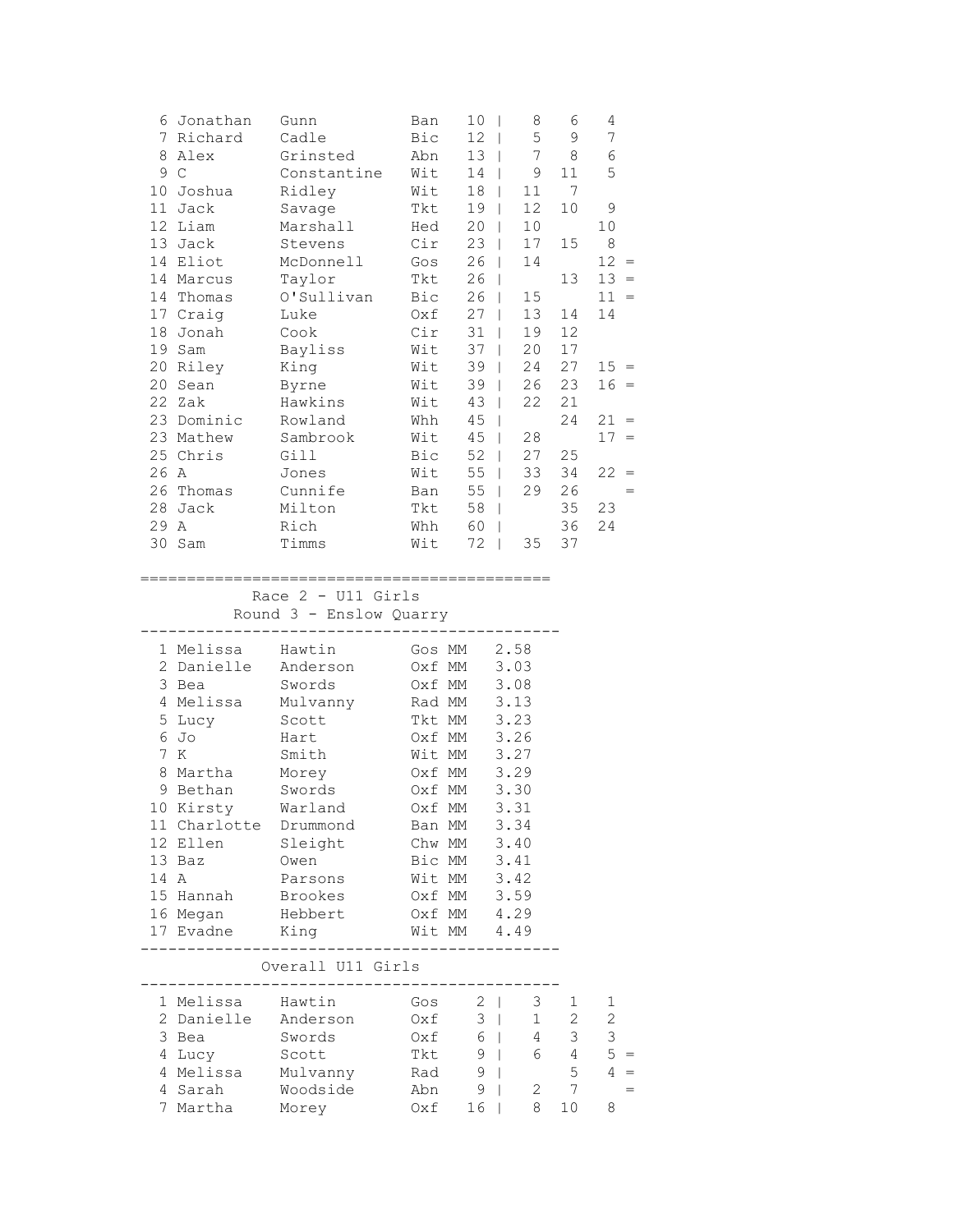| 11 K | 8 Bethan<br>8 Jo<br>10 Ellen<br>11 Lucy<br>14 Kirsty<br>16 Evie<br>17 Baz<br>18 Hannah<br>19 Leah<br>20 Megan                                                  | Swords<br>Hart<br>Sleight<br>11 Charlotte Drummond<br>Smith<br>Vass<br>14 Florina Cormack-Loyd Rad<br>Warland<br>Boyd<br>Owen<br>Brookes<br>Gorman<br>Hebbert                                         | Oxf<br>Oxf<br>Chw<br>Ban<br>Wit<br>Cir<br>Oxf<br>Ban<br>Bic<br>Oxf<br>Wit<br>Oxf                     | 17 <sub>1</sub><br>17 <sub>1</sub><br>$18$  <br>$21$  <br>$21$  <br>$21$  <br>$23 \mid$<br>$23 \mid$<br>$27 \mid$<br>$30$  <br>$33 \mid$<br>$38$  <br>$39$ | 15<br>16<br>10<br>14<br>12<br>9<br>11<br>17<br>18<br>19<br>23 | 8<br>11<br>- 6<br>12<br>15<br>9<br>14<br>13<br>16<br>17<br>18<br>19 | $9 =$<br>$6 =$<br>12<br>$11 =$<br>$7 =$<br>$=$<br>$=$<br>$10 =$<br>13<br>15<br>16 |
|------|----------------------------------------------------------------------------------------------------------------------------------------------------------------|-------------------------------------------------------------------------------------------------------------------------------------------------------------------------------------------------------|------------------------------------------------------------------------------------------------------|------------------------------------------------------------------------------------------------------------------------------------------------------------|---------------------------------------------------------------|---------------------------------------------------------------------|-----------------------------------------------------------------------------------|
|      | 21 Evadne King<br>22 Erin                                                                                                                                      | Wysocki-Jones Whh 45   24<br>Race $3 - U13$ Boys                                                                                                                                                      |                                                                                                      | $Wit$ 40                                                                                                                                                   | 26                                                            | 23<br>21                                                            | 17                                                                                |
|      |                                                                                                                                                                | Round 3 - Enslow Quarry<br>Team Results                                                                                                                                                               |                                                                                                      |                                                                                                                                                            |                                                               |                                                                     |                                                                                   |
|      | 1 Abingdon<br>2 Witney<br>3 Oxford City<br>4 Team Kennet<br>5 White Horse<br>6 Bicester<br>7 Abingdon<br>8 Bourton<br>9 Witney<br>10 Cherwell<br>11 Headington | -----------------<br>23   6 7 10<br>30   3 12 15<br>31   1 5 25<br>$\overline{B}$ 55<br>61  <br>B 63  <br>67   17 25 25                                                                               | 36   8 9 19<br>38   4 13 21<br>47   2 22 23<br>14 16 25<br>11  25  25<br>18  20  25<br>74   24 25 25 |                                                                                                                                                            | ----------------                                              |                                                                     |                                                                                   |
|      |                                                                                                                                                                | Overall Standings                                                                                                                                                                                     |                                                                                                      |                                                                                                                                                            |                                                               |                                                                     |                                                                                   |
|      | 1 Abingdon<br>2 Witney<br>3 Oxford City<br>4 White Horse<br>5 Bicester – January 1986<br>7 Witney<br>8 Headington                                              | 99   38 23<br>6 Team Kennet 137   49 52 36<br>B 158   46 49 63                                                                                                                                        | 66   23 20 23<br>$67$   20 17<br>85   25 29<br>136   34<br>186   53 59 74                            | 55                                                                                                                                                         | 30<br>31<br>38<br>47                                          |                                                                     |                                                                                   |
|      |                                                                                                                                                                | Race $3 - U13$ Boys<br>Round 3 - Enslow Quarry<br>Individual Results                                                                                                                                  |                                                                                                      |                                                                                                                                                            |                                                               |                                                                     |                                                                                   |
|      | 1 Ian<br>3 Lewis<br>4 Robert<br>5 James<br>6 James<br>7 Grant                                                                                                  | ---------------------------<br>Castle<br>2 Ievan Robinson Bic U13 8.28<br>Warren<br>Bowles Whh U13 8.42<br>Smart 0xf U13 8.47<br>Charleston Abn U13 8.50<br>Harris<br>8 Matthew Rossiter Tkt U13 8.52 | Oxf U13 8.19<br>Wit U13 8.33<br>Abn U13 8.51                                                         |                                                                                                                                                            |                                                               |                                                                     |                                                                                   |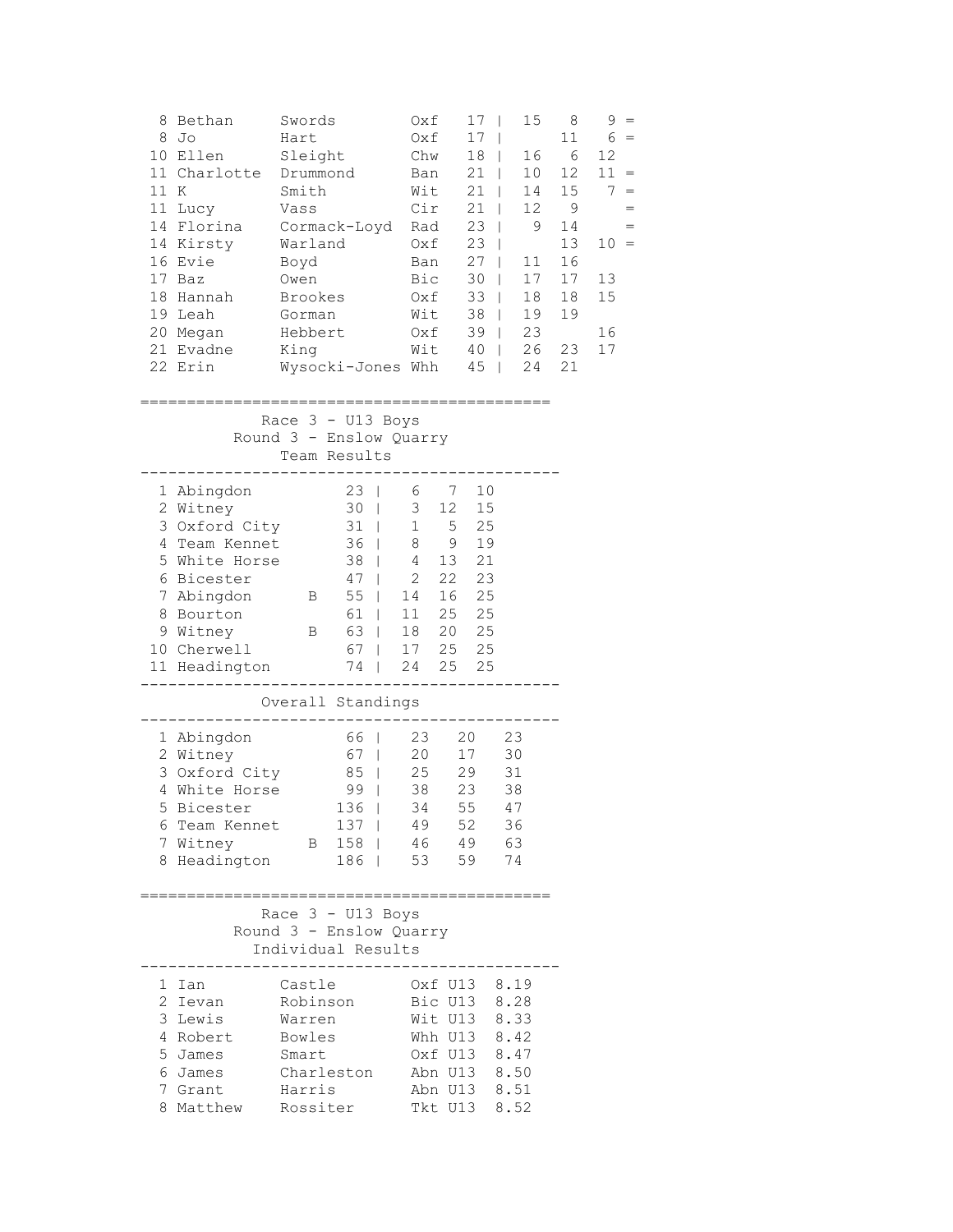| 15 O         | 9 James<br>10 Sean<br>11 Brad<br>12 Darren<br>13 Henry Penfold<br>14 Rob<br>16 Brendan<br>17 A<br>18 Collis                                                                                           | Moorcroft<br>Harris<br>Spedding<br>Mason<br>Hill<br>Johnson<br>Schofield<br>Crofts<br>King                                                                                                                                                 | Tkt U13 8.53<br>Abn U13 8.54<br>Bor U13 8.58<br>Wit U13 9.01<br>Whh U13 9.04<br>Abn U13 9.21<br>Wit U13 9.26<br>Abn U13 9.30<br>Chw U13 9.36<br>Wit U13 9.38                   |                                                                                                                                                                                     |                                                                                                                                |                                                                                                                                       |                                                                                                                                                                           |
|--------------|-------------------------------------------------------------------------------------------------------------------------------------------------------------------------------------------------------|--------------------------------------------------------------------------------------------------------------------------------------------------------------------------------------------------------------------------------------------|--------------------------------------------------------------------------------------------------------------------------------------------------------------------------------|-------------------------------------------------------------------------------------------------------------------------------------------------------------------------------------|--------------------------------------------------------------------------------------------------------------------------------|---------------------------------------------------------------------------------------------------------------------------------------|---------------------------------------------------------------------------------------------------------------------------------------------------------------------------|
|              | 19 Thomas<br>20 Adam                                                                                                                                                                                  | Ridley<br>Sambrook                                                                                                                                                                                                                         | Tkt U13 9.43<br>Wit U13 10.06                                                                                                                                                  |                                                                                                                                                                                     |                                                                                                                                |                                                                                                                                       |                                                                                                                                                                           |
|              | 21 Josh<br>22 Ben                                                                                                                                                                                     | Harding Whh U13 10.09<br>Miles<br>23 Owen Robinson Bic U13 11.12<br>24 Simon Nickau Hed U13 12.10                                                                                                                                          | Bic U13 10.53                                                                                                                                                                  |                                                                                                                                                                                     |                                                                                                                                |                                                                                                                                       |                                                                                                                                                                           |
|              | -----------------                                                                                                                                                                                     | Overall U13 Boys                                                                                                                                                                                                                           |                                                                                                                                                                                |                                                                                                                                                                                     |                                                                                                                                |                                                                                                                                       |                                                                                                                                                                           |
| 10 O<br>13 A | 1 Ian<br>2 Ievan<br>2 Lewis<br>4 Robert<br>5 James<br>6 James<br>7 Henry<br>8 Darren<br>9 Rob<br>12 Collis<br>13 James<br>13 Thomas<br>16 Josh<br>17 Adam<br>18 Sven<br>19 Simon<br>20 Ben<br>20 Owen | Castle<br>Robinson<br>Warren<br>Bowles<br>Smart<br>Charleston Abn<br>Penfold<br>Mason<br>Hill<br>10 Brendan Schofield<br>Johnson<br>King<br>Crofts<br>Moorcroft<br>Ridley<br>Harding<br>Sambrook<br>Bayliss<br>Nickau<br>Miles<br>Robinson | $Oxf \t3$<br>$Bic$ 4  <br>$W$ it 4  <br>Whh $5 \mid$<br>$0xf 9$  <br>Whh<br><br>Wit<br>Abn<br>Abn<br>Wit<br>Wit<br>Chw<br>Tkt<br>Tkt<br>Whh<br>Wit<br>Wit<br>Hed<br>Bic<br>Bic | $11 \quad   \quad$<br>14<br>$16$  <br>$18$  <br>$21$  <br>$21$  <br>$24$  <br>$27 \mid$<br>$27 \mid$<br>$27 \mid$<br>$28$  <br>$31$  <br>$33 \mid$<br>$36$  <br>$37$  <br>$37 \mid$ | 3 <sup>7</sup><br>2<br>$1 \quad \blacksquare$<br>4<br>6<br>5<br>8<br>10<br>12 <sup>°</sup><br>13<br>15<br>11<br>16<br>17<br>14 | $\mathbf{2}$<br>3<br>1<br>$7\phantom{.0}$<br>5<br>9<br>8<br>$\overline{4}$<br>11<br>6<br>12<br>10<br>18<br>14<br>13<br>17<br>19<br>15 | $\mathbf{1}$<br>$2 =$<br>$3 =$<br>$\overline{4}$<br>5<br>6<br>13<br>12<br>14<br>$16 =$<br>$15 =$<br>18<br>$17 =$<br>$9 =$<br>$19 =$<br>21<br>20<br>24<br>$22 =$<br>$23 =$ |
|              |                                                                                                                                                                                                       | Race $4 - U13/U15$ Girls<br>Round 3 - Enslow Quarry<br>Team Results                                                                                                                                                                        |                                                                                                                                                                                |                                                                                                                                                                                     |                                                                                                                                |                                                                                                                                       |                                                                                                                                                                           |
|              | 1 Radley Ladies<br>2 Oxford City<br>4 Oxford City<br>5 Banbury<br>6 Bicester<br>7 Radley Ladies C<br>8 Abingdon<br>9 Exel Gosford<br>10 Witney<br>11 Radley Ladies D                                  | $10$  <br>$11$  <br>3 Radley Ladies B 35  <br>B 42  <br>56<br>61<br>$\mathbf{I}$<br>62<br>L<br>64  <br>$72 \quad  $<br>81<br>$\mathbf{I}$<br>88<br>L                                                                                       | 1 4<br>$2 \qquad 3 \qquad 6$<br>10 11<br>9<br>8<br>$\overline{7}$<br>17<br>13<br>19<br>22<br>27<br>25                                                                          | $-5$<br>14<br>15 18<br>12 36<br>26 28<br>21 24<br>16 35<br>$\begin{array}{c} 20 \\ 20 \\ 33 \end{array}$<br>29 30<br>36                                                             |                                                                                                                                |                                                                                                                                       |                                                                                                                                                                           |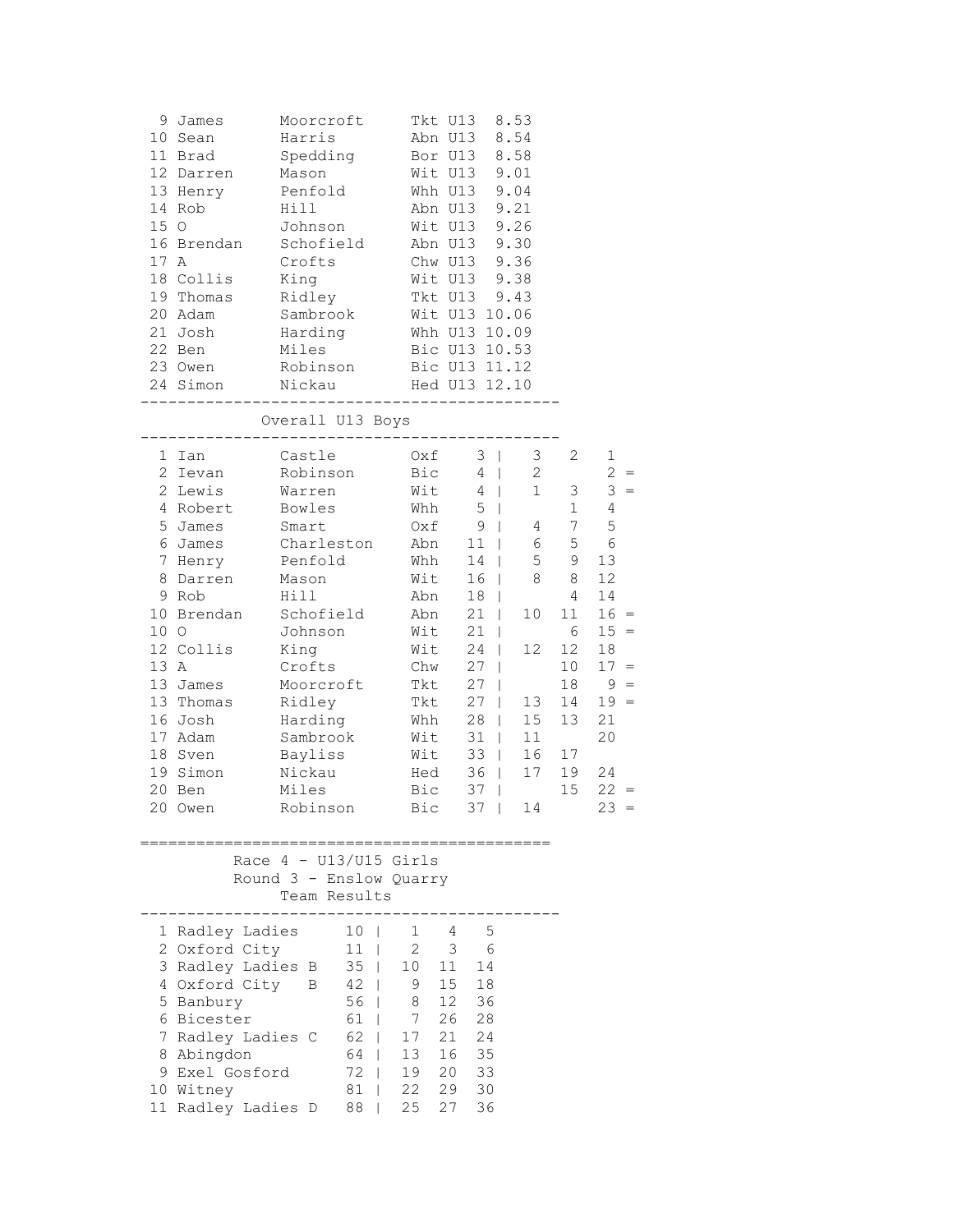|                                                    | 12 Cirencester                                                                                                                                                                                   |                                                                                                                                                                                               | 89<br>$\overline{\phantom{0}}$    |                                                                | 23                          | 32                                                                                                                                                                                                 | 34                                                                                                                                                                                    |
|----------------------------------------------------|--------------------------------------------------------------------------------------------------------------------------------------------------------------------------------------------------|-----------------------------------------------------------------------------------------------------------------------------------------------------------------------------------------------|-----------------------------------|----------------------------------------------------------------|-----------------------------|----------------------------------------------------------------------------------------------------------------------------------------------------------------------------------------------------|---------------------------------------------------------------------------------------------------------------------------------------------------------------------------------------|
|                                                    |                                                                                                                                                                                                  | Overall Standings                                                                                                                                                                             |                                   |                                                                |                             |                                                                                                                                                                                                    |                                                                                                                                                                                       |
| 5                                                  | 1 Oxford City<br>2 Radley Ladies<br>3 Bicester<br>4 Radley Ladies B<br>Banbury                                                                                                                   |                                                                                                                                                                                               | 37<br>47<br>113<br>138<br>145     | T<br>$\mathbf{I}$<br>$\overline{1}$                            | 13<br>22<br>20<br>57<br>32  | 13<br>15<br>32<br>46<br>57                                                                                                                                                                         | 11<br>10<br>61<br>35<br>56                                                                                                                                                            |
| 8                                                  | 6 Oxford City<br>7 Abingdon<br>Exel Gosford<br>9 Witney<br>10 Cirencester                                                                                                                        | В                                                                                                                                                                                             | 176<br>193<br>243<br>248<br>$295$ | $\overline{1}$<br>$\mathbf{I}$<br>$\mathbf{I}$<br>$\mathbf{I}$ | 66<br>62<br>83<br>78<br>109 | 68<br>67<br>88<br>89<br>97                                                                                                                                                                         | 42<br>64<br>72<br>81<br>89                                                                                                                                                            |
|                                                    |                                                                                                                                                                                                  | Race $4 - U13/U15$ Girls<br>Round 3 - Enslow Quarry<br>Individual Results                                                                                                                     |                                   |                                                                |                             |                                                                                                                                                                                                    |                                                                                                                                                                                       |
| 7<br>8<br>11 <sup>1</sup><br>12<br>13<br>14        | 1 C<br>2 Martha<br>3 Gina<br>4 Jodie<br>5 Kelly<br>6 Hayley<br>Melanie<br>Alice<br>9 Jade<br>10 Hayley<br>Kimberley<br>Sophie<br>Beth<br>Sam<br>15 Emily<br>16 Amy<br>17 Hannah<br>18 Kerry      | Plateau<br>Lloyd<br>Hood<br>Kafke<br>E.Daly<br>Luke<br>Cadle<br>Gunn<br>Clarke<br>Chaundy<br>I.Daly<br>Tyers<br>Hampson<br>Daly<br>Patrick<br>Chisnall<br>Roberts<br>Boyce                    |                                   |                                                                |                             | Rad U15<br>Oxf U13<br>Oxf U15<br>Rad U13<br>Rad U13<br>Oxf U13<br>Bic U13<br>Ban U15<br>Oxf U13<br>Rad U15<br>Rad U13<br>Ban U13<br>Abn U15<br>Rad U15<br>Oxf U13<br>Abn U13<br>Rad U15<br>Oxf U13 | 8.29<br>8.52<br>8.58<br>9.04<br>9.15<br>9.23<br>9.25<br>9.29<br>9.32<br>9.38<br>9.40<br>9.43<br>9.44<br>9.52<br>9.59<br>10.04<br>10.04<br>10.06                                       |
| 21<br>22<br>25<br>26<br>27<br>28<br>29<br>30<br>31 | 19 Hannah<br>20 Emily<br>Natalie<br>Hannah<br>23 Ellie<br>24 Eliz<br>Sophie<br>Katie<br>Megan<br>Alice<br>Fran<br>Danielle<br>Jade<br>32 Freya<br>33 Ellie<br>34 Venetia<br>35 Victoria<br>----- | Mitchell<br>McDonnell<br>Davies<br>Nixon<br>Pudifoot<br>Tearle<br>Plateau<br>Allen<br>Roberts<br>McGill<br>Snare<br>Thomas<br>Hewlett<br>Trotter<br>Goodman<br>Trotter<br>Richards<br>------- |                                   |                                                                |                             | Gos U13<br>Rad U15<br>Cir U13<br>Rad U15<br>Rad U15<br>Bic U15<br>Rad U13<br>Bic U13<br>Wit U15<br>Wit U13<br>Wit U13<br>Cir U13<br>Gos U13                                                        | 10.14<br>Gos U13 10.25<br>10.29<br>Wit U15 10.31<br>10.43<br>10.57<br>11.08<br>11.09<br>11.10<br>11.21<br>11.34<br>11.46<br>12.10<br>12.26<br>13.14<br>Cir U13 13.33<br>Abn U13 13.59 |

Overall U13 Girls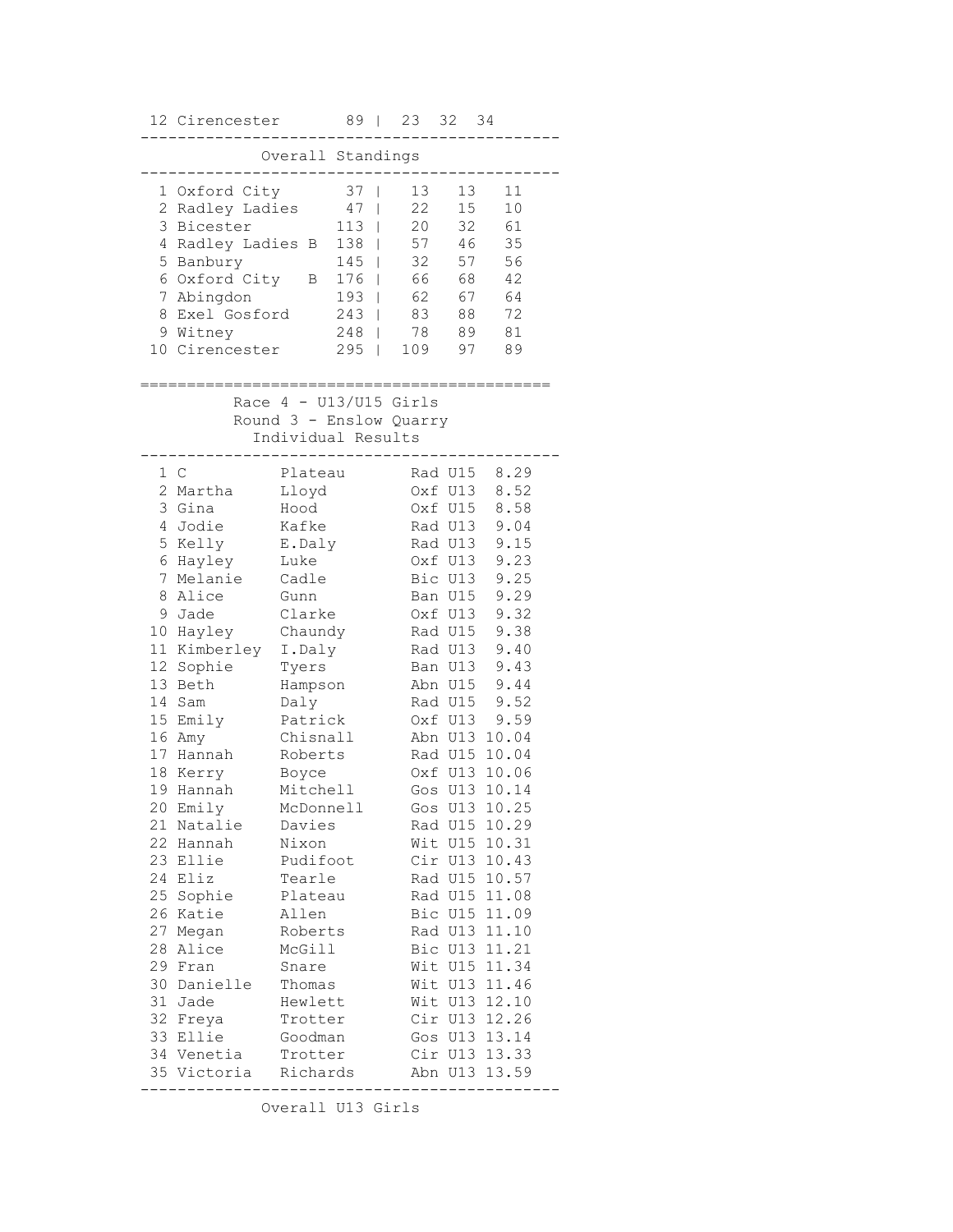|                 | 1 Amanda      | Carreras                | Bic               | 4                         | 3<br>$\mathbf{I}$           | 1              |               |
|-----------------|---------------|-------------------------|-------------------|---------------------------|-----------------------------|----------------|---------------|
| 1               | Martha        | Lloyd                   | Oxf               | $\overline{4}$<br>$\perp$ | $\mathbf{2}$                | $\overline{2}$ | 2             |
| 3               | Jodie         | Kafke                   | Rad               | 5                         | $\mathbf 1$<br>$\mathbf{I}$ | 4              | 4             |
| 4               | Kelly         | E.Daly                  | Rad               | 10                        |                             | 5              | 5             |
| 5               | Hayley        | Luke                    | Oxf               | 12                        | 6                           | 8              | 6             |
| 6               | Melanie       | Cadle                   | Bic               | 14                        | 7                           | 9              | 7             |
| 7               | Jade          | Clarke                  | Oxf               | 23                        | 14<br>$\mathbf{I}$          | 19             | $\mathcal{G}$ |
| 8               | Kimberley     | I.Daly                  | Rad               | 24                        | $\mathbf{I}$                | 13             | 11            |
| 9               | Amy           | Chisnall                | Abn               | 25                        | 9<br>$\overline{1}$         |                | 16            |
| 10              | Sophie        | Tyers                   | Ban               | 29                        | 17<br>$\overline{1}$        |                | 12            |
| 11              | Lizzy         | Hewitt                  | Tkt               | 30                        | 16<br>$\mathbf{I}$          | 14             |               |
| 12 <sup>2</sup> | Rebbeca       | Gill                    | Bic               | 32                        | 10<br>L                     | 22             |               |
| 13              | Emily         | McDonnell               | Gos               | 35                        | 15<br>T                     | 27             | 20            |
| 14              | Kerry         | Boyce                   | Oxf               | 38                        | 24                          | 20             | 18            |
| 15              | Ellie         | Pudifoot                | Cir               | 42                        | 21<br>L                     | 21             | 23            |
|                 | 16 Emily      | Patrick                 | Oxf               | 43                        | 28<br>T                     | 29             | 15            |
|                 | 17 Hannah     | Mitchell                | Gos               | 44                        | 29<br>$\overline{1}$        | 25             | 19            |
| 18              | Alice         | McGill                  | Bic               | 48                        | 22<br>$\overline{1}$        | 26             | 28            |
|                 | 19 Megan      | Roberts                 | Rad               | 51                        | 36<br>$\overline{1}$        | 24             | 27            |
| 20              | Kitty         | Gorman                  | Wit               | 59                        | 31<br>$\overline{1}$        | 28             |               |
| 21              | Danielle      | Thomas                  | Wit               | 60                        | 30<br>L                     | 34             | 30            |
| 22              | Ella          | Gorman                  | Wit               | 64                        | 33                          | 31             |               |
| 23              | Jade          | Hewlett                 | Wit               | 66                        | 35                          | 35             | 31            |
| 24              | Ellie         | Goodman                 | Gos               | 69                        | 39<br>L                     | 36             | 33<br>$=$     |
| 24              | Freya         | Trotter                 | Cir               | 69                        | $\mathbf{I}$                | 37             | 32<br>$=$     |
|                 | 26 Venetia    | Trotter                 | Cir               | 73                        | $\mathbf{I}$                | 39             | 34            |
| 27              | Laura         | Cunniffe                | Ban               | 75                        | 37<br>L                     | 38             |               |
|                 | 28 Victoria   | Richards                | Abn               | 76                        | 41<br>T                     |                | 35            |
|                 | 29 Marianne   | Buckingham              | Wit               | 78                        | 38                          | 40             |               |
|                 |               | Overall U15 Girls       |                   |                           |                             |                |               |
|                 |               |                         |                   |                           |                             |                |               |
|                 | 1 Gina        | Hood                    | Oxf               | 6                         | 5<br>$\mathbf{I}$           | 3              | 3             |
| $\overline{c}$  | Amy           | Peacock                 | Ban               | 11                        | 4<br>$\mathbf{I}$           | 7              |               |
| 3               | Hayley        | Chaundy                 | Rad               | 14                        | 8<br>$\mathsf{I}$           | 6              | 10            |
| 4               | Alice         | Gunn                    | Ban               | 19                        | 11<br>$\overline{1}$        | 12             | 8             |
| 5               | Beth          | Hampson                 | Abn               | 25                        | 12<br>$\overline{1}$        | 15             | 13            |
| 6               | Sam           | Daly                    | Rad               | 30                        | T                           | 16             | 14            |
| 7               | Hannah        | Roberts                 | Rad               | $35$                      | 19                          | 18             | 17            |
| 7               | Natalie       | Davies                  | Rad               | 35                        | 18                          | 17             | 21            |
| 9               | Eliz          | Tearle                  | Rad               | 37                        | 13                          |                | 24            |
| 10              | Sophie        | Plateau                 | Rad               | 43                        | 20                          | 23             | 25            |
|                 | 11 Hannah     | Nixon                   | Wit               | 49                        | 27<br>$\mathbf{I}$          | 30             | 22            |
|                 | 12 Fran       | Snare                   | Wit               | 54                        | 25<br>$\mathbf{I}$          | 33             | 29            |
|                 | 13 Katie      | Allen                   | Bic               | 58                        | 34<br>$\mathbf{I}$          | 32             | 26            |
|                 |               |                         |                   |                           |                             |                |               |
|                 |               | Race $5 - U15/U17$ Boys |                   |                           |                             |                |               |
|                 |               | Round 3 - Enslow Quarry |                   |                           |                             |                |               |
|                 |               | Team Results            |                   |                           |                             |                |               |
|                 |               |                         |                   |                           |                             |                |               |
|                 | 1 Oxford City | 15 <sub>1</sub>         | 3                 | 4<br>8                    |                             |                |               |
|                 | 2 White Horse | $22 \mid$               | $\mathbf 1$       | $\mathbf{2}$<br>19        |                             |                |               |
| 3               | Team Kennet   | $25$                    | 5                 | 6<br>14                   |                             |                |               |
| 4               | Abingdon      | 38                      | 7<br>$\mathbf{I}$ | 12 <sup>°</sup><br>19     |                             |                |               |
|                 | 5 Cherwell    | 46                      | 10                | 17<br>19                  |                             |                |               |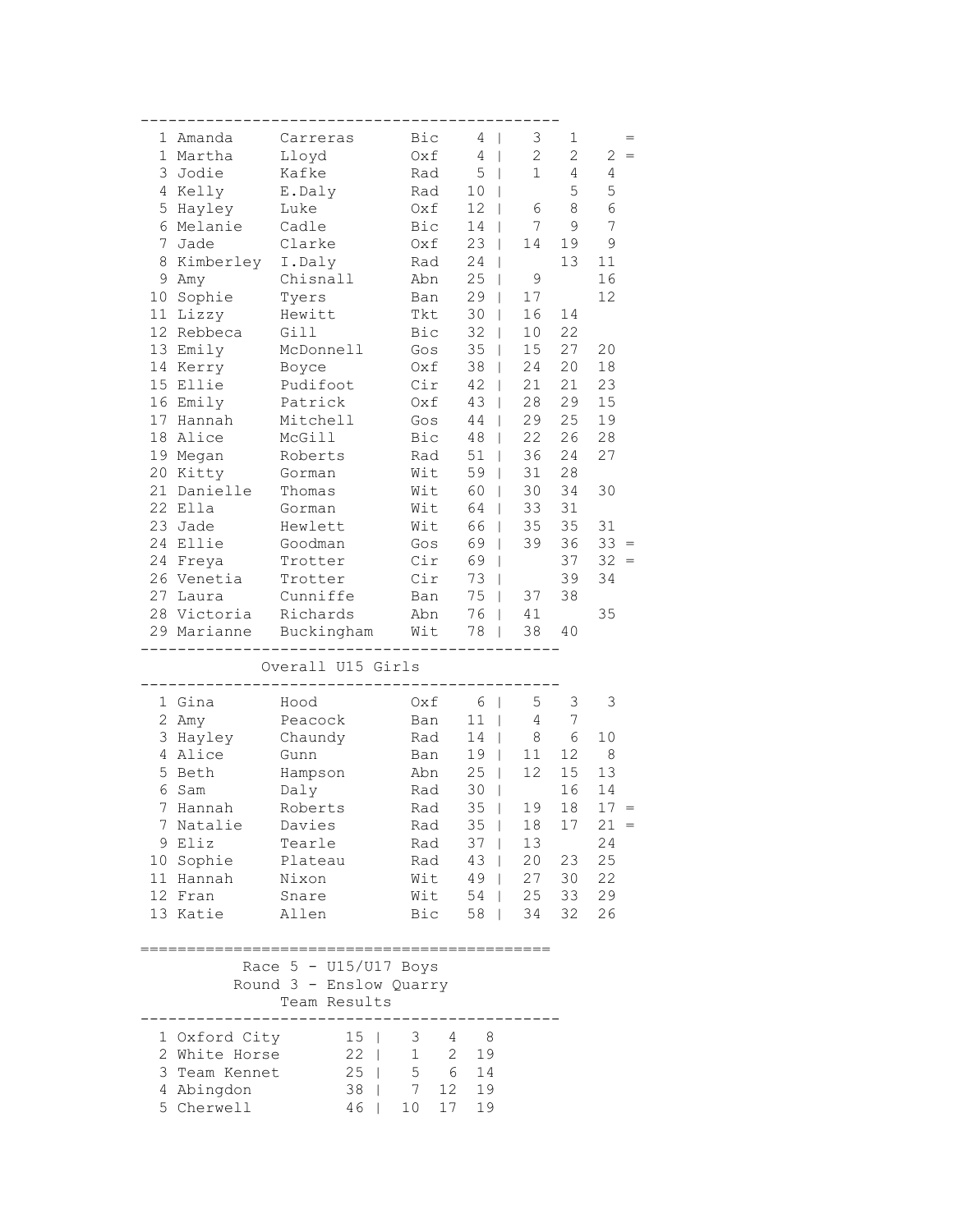|                                         | 6 Bicester<br>7 Exel Gosford<br>8 Witney<br>10 Woodstock<br>1 Oxford City<br>2 Team Kennet<br>3 White Horse<br>4 Abingdon<br>5 Bicester                                                                                                        | $47 \mid$<br>9 Headington 53   15 19 19<br>54   16 19 19<br>Overall Standings<br>64   29 20 15<br>$102$   55 25 22                                                                                                                                         | 9<br>49   11 19 19<br>50   13 18 19<br>73   25 23 25<br>103   24 41 38<br>142   49      | 19<br>19<br>46 47                                                                                                                                                                                        |                                                                                                                                   |                                                                 |                                                                                                                                         |
|-----------------------------------------|------------------------------------------------------------------------------------------------------------------------------------------------------------------------------------------------------------------------------------------------|------------------------------------------------------------------------------------------------------------------------------------------------------------------------------------------------------------------------------------------------------------|-----------------------------------------------------------------------------------------|----------------------------------------------------------------------------------------------------------------------------------------------------------------------------------------------------------|-----------------------------------------------------------------------------------------------------------------------------------|-----------------------------------------------------------------|-----------------------------------------------------------------------------------------------------------------------------------------|
|                                         | 6 Cherwell<br>7 Witney<br>8 Headington<br>8 Woodstock                                                                                                                                                                                          | 170   67 53 50<br>Race $5 - U15/U17$ Boys<br>Round 3 - Enslow Quarry                                                                                                                                                                                       | 163   52 65 46<br>$183$   70 60 53 =<br>$183$   68 61 54 =                              |                                                                                                                                                                                                          |                                                                                                                                   |                                                                 |                                                                                                                                         |
|                                         | 1 Chris<br>2 Owain<br>3 Ed<br>4 Philip<br>5 Richard Knape<br>6 Robert<br>7 George Wood<br>8 James Wilson<br>9 Joe<br>10 Carl<br>11 Stephen Mitchell<br>12 Oliver<br>13 Gareth<br>14 Mark<br>15 Jack<br>16 George Holding<br>17 Henry<br>18 Tom | Individual Results<br>----------------<br>Gillespie Whh U17 16.28<br>Bristow Whh U17 17.09<br>Womersley<br>Castle<br>Ridley<br>Stachowiak Bic U17 18.42<br>Tucker<br>Berger<br>Petts<br>Vardy<br>Griffiths Hed U15 22.21<br>Sleight Chw U15 29.23<br>Timms | Wds U15 23.08                                                                           | Oxf U15 17.55<br>Oxf U17 18.04<br>Tkt U15 18.34<br>Tkt U15 18.37<br>Abn U15 18.39<br>Oxf U15 18.41<br>Chw U15 19.32<br>Gos U15 19.39<br>Abn U15 19.54<br>Wit U17 20.10<br>Tkt U15 21.21<br>Wit U15 32.14 |                                                                                                                                   |                                                                 |                                                                                                                                         |
| 1<br>5<br>6<br>6<br>6<br>11<br>12<br>12 | Ed<br>2 George<br>2 Richard<br>2 Robert<br>Jack<br>6 Carl<br>David<br>James<br>Stephen<br>10 Mark<br>Oliver<br>Darren<br>George                                                                                                                | Overall U15 Boys<br>Womersley<br>Wood<br>Knape<br>Ridley<br>Hill<br>Tucker<br>Livings<br>Wilson<br>Mitchell<br>Vardy<br>Berger<br>Luke<br>Holding                                                                                                          | Oxf<br>Abn<br>Tkt<br>Tkt<br>Abn<br>Chw<br>Tkt<br>Oxf<br>Gos<br>Tkt<br>Abn<br>Oxf<br>Wds | 6<br>12<br>12<br>12<br>15<br>19<br>19<br>19<br>19<br>24<br>25<br>30<br>30                                                                                                                                | $\overline{\phantom{a}}$<br>5<br>T<br>8<br>T<br>10<br>L<br>6<br>T<br>9<br>7<br>11<br>T<br>I<br>I<br>13<br>L<br>15<br>L<br>14<br>L | 3<br>14<br>7<br>6<br>9<br>12<br>13<br>8<br>10<br>18<br>15<br>17 | 3<br>$7 =$<br>5<br>$=$<br>6<br>$\hspace{0.1cm} = \hspace{0.1cm}$<br>10<br>$=$<br>$=$<br>8<br>$=$<br>$11 =$<br>14<br>12<br>$=$<br>$16 =$ |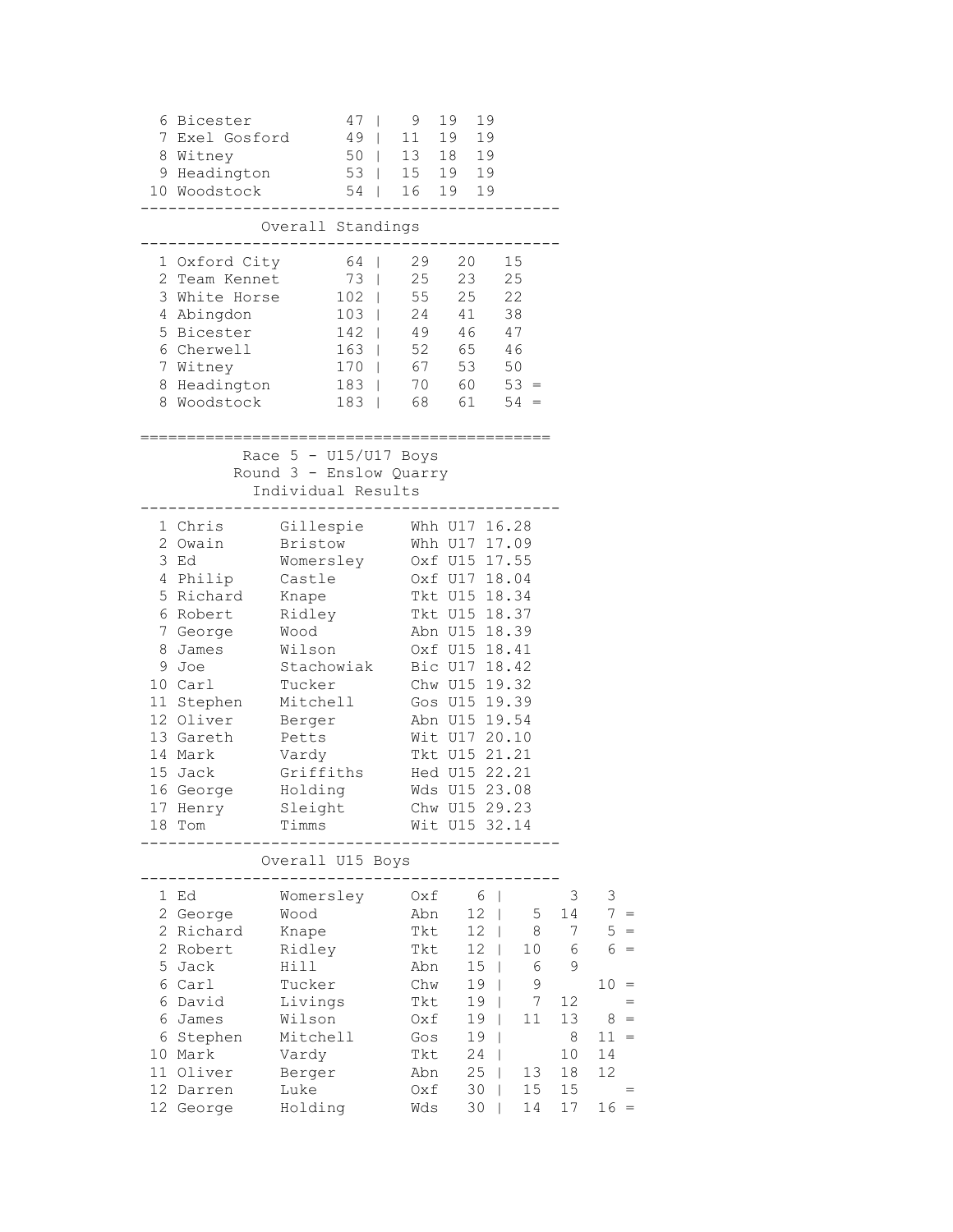|   | 14 Jack<br>15 Henry<br>15 Tom                                                                                                                                                                                                                                                                                                                                                                                                                                                                                                                                                                                  | Sleight<br>Timms | Griffiths                                                                         | Hed<br>Chw 38   26 21<br>Wit 38   23 20                                                                           |                                                                                                                                                | $31$                                                                              |                                                                    | 16 | 16                                                       | 15<br>$17 =$<br>$18 =$                              |
|---|----------------------------------------------------------------------------------------------------------------------------------------------------------------------------------------------------------------------------------------------------------------------------------------------------------------------------------------------------------------------------------------------------------------------------------------------------------------------------------------------------------------------------------------------------------------------------------------------------------------|------------------|-----------------------------------------------------------------------------------|-------------------------------------------------------------------------------------------------------------------|------------------------------------------------------------------------------------------------------------------------------------------------|-----------------------------------------------------------------------------------|--------------------------------------------------------------------|----|----------------------------------------------------------|-----------------------------------------------------|
|   |                                                                                                                                                                                                                                                                                                                                                                                                                                                                                                                                                                                                                |                  | Overall U17 Boys                                                                  |                                                                                                                   |                                                                                                                                                |                                                                                   |                                                                    |    |                                                          |                                                     |
|   | 1 Chris<br>2 Owain<br>3 Joe<br>3 Philip<br>5 Gareth<br>6 Chris                                                                                                                                                                                                                                                                                                                                                                                                                                                                                                                                                 | Petts            | Castle<br>Wagner                                                                  | Gillespie Whh 2  <br>Bristow Whh 3  <br>Stachowiak Bic 7  <br>0xf 7                                               | $Wit = 24   17$<br>Bic 39                                                                                                                      |                                                                                   |                                                                    | 20 | 1<br>$1 \quad 2$<br>$2 \qquad 5$<br>$3 \t 4$<br>11<br>19 | $\mathbf 1$<br>$\mathbf{2}$<br>$9 =$<br>$4 =$<br>13 |
|   |                                                                                                                                                                                                                                                                                                                                                                                                                                                                                                                                                                                                                |                  | Race $6 -$ Women<br>Team Results<br>------                                        | Round 3 - Enslow Quarry                                                                                           |                                                                                                                                                |                                                                                   |                                                                    |    |                                                          |                                                     |
|   | 1 Oxford City 18  <br>2 Witney<br>3 Headington<br>$4$ Oxf Uni Press 55<br>5 Oxford City B 59  <br>6 Cirencester<br>7 Radley Ladies 75  <br>8 Banbury 81   4<br>9 Abingdon<br>10 White Horse<br>104   20 33 37<br>12 Headington 104   26 38 40<br>12 Headington 129   27 49 53<br>13 Witney 14 Cirencetts<br>14 Cirencester B<br>15 Cherwell<br>15 Woodstock<br>17 Team Kennet<br>18 Abingdon<br>19 Bourton<br>20 Radley Ladies B 163   47 51 65<br>21 Exel Gosford 166   36 65 65<br>22 Alchester 176  <br>23 Eynsham<br>24 White Horse B<br>25 Headington C 189   60 64 65<br>26 Hook Norton B 190   62 63 65 | $\overline{B}$   | 31<br>$32 \mid$<br>$90$  <br>95  <br>$138$  <br>$161 \quad  $<br>$178$  <br>$185$ | $\mathbf{1}$<br>61   2 29 30<br>13<br>16<br>25<br>137   41 46<br>$138$   8 65 65 =<br>32<br>$139$   9<br>145   42 | 7 10<br>$\begin{array}{ccc} 5 & 6 \\ 3 & 11 \end{array}$<br>$14$ 17 24<br>15 21 23<br>33<br>45<br>31 65 65<br>55 56 65<br>48 65 65<br>59 61 65 | 20<br>18<br>28 34<br>12 65<br>35 39<br>37<br>50<br>$52 \quad 54 =$<br>65 65<br>58 |                                                                    |    |                                                          |                                                     |
|   |                                                                                                                                                                                                                                                                                                                                                                                                                                                                                                                                                                                                                |                  | . _ _ _ _ _ _ _ _ _ _ _ _ _ _ _ _ _ _                                             | Overall Standings                                                                                                 |                                                                                                                                                |                                                                                   |                                                                    |    |                                                          |                                                     |
| 8 | 1 Headington<br>2 Cirencester<br>2 Oxford City<br>4 Witney<br>5 Banbury<br>6 Headington B 243  <br>7 Abingdon<br>Oxf Uni Press<br>9 Witney<br>10 Oxford City B                                                                                                                                                                                                                                                                                                                                                                                                                                                 |                  | $106$  <br>$112$  <br>273  <br>278                                                | 52   8<br>19<br>106   48<br>53<br>228   67<br>22<br>94<br>138<br>B 290   93<br>B 297   149<br>149                 |                                                                                                                                                | 12<br>26<br>40<br>28<br>80 —<br>92<br>89<br>85<br>67<br>89                        | 32<br>$61 =$<br>$18 =$<br>31<br>81<br>129<br>90<br>55<br>130<br>59 |    |                                                          |                                                     |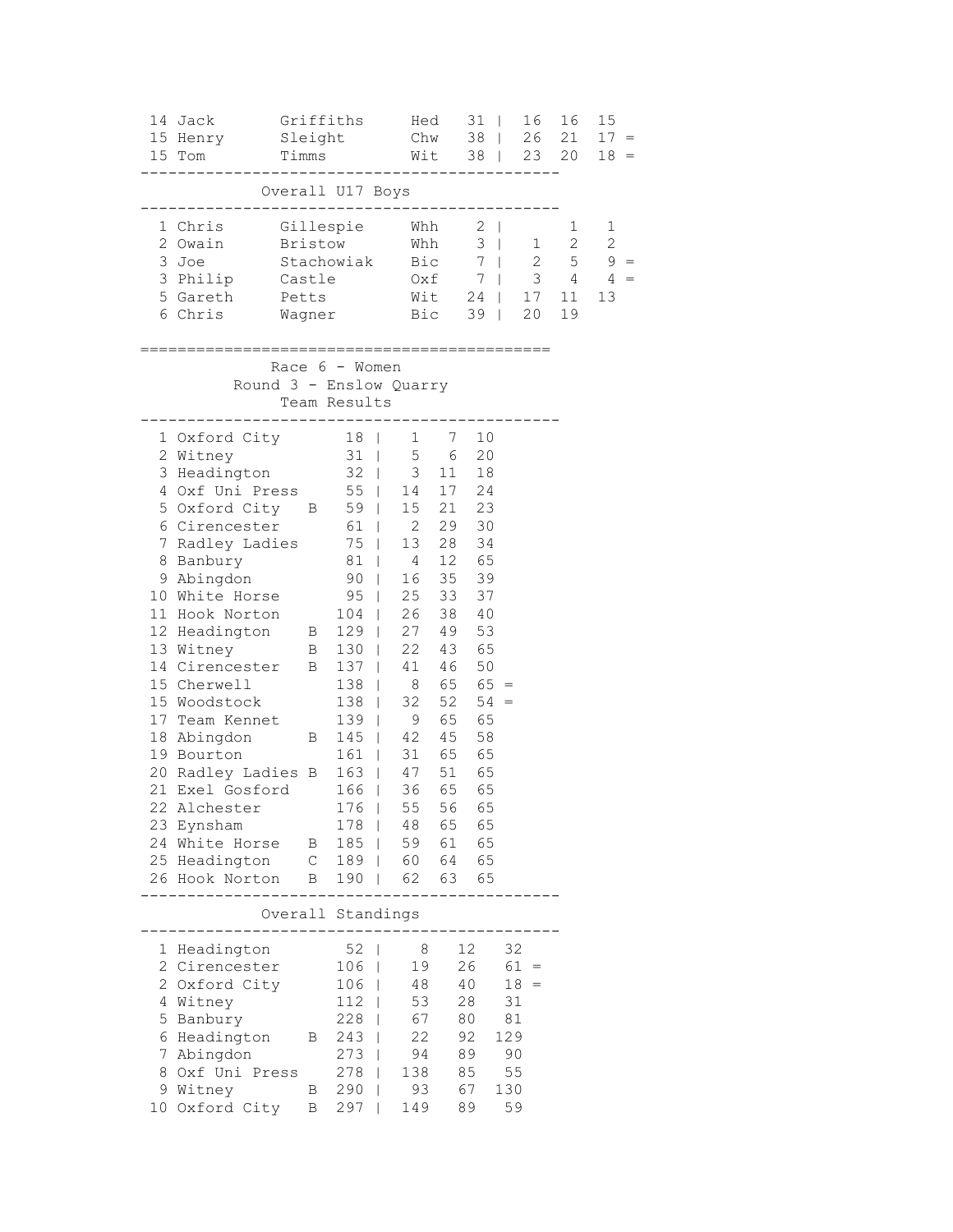| 11 | White Horse      |   | 325 | 183 | 47  | 95  |
|----|------------------|---|-----|-----|-----|-----|
|    | 12 Radley Ladies |   | 336 | 142 | 119 | 75  |
|    | 13 Cirencester   | В | 337 | 106 | 94  | 137 |
|    | 14 Cherwell      |   | 431 | 145 | 148 | 138 |
|    | 15 Headington    | C | 443 | 67  | 187 | 189 |
|    | 16 Hook Norton   |   | 448 | 156 | 188 | 104 |
|    | 17 Abingdon      | В | 456 | 164 | 147 | 145 |
|    | 18 Eynsham       |   | 523 | 162 | 183 | 178 |
| 19 | Alchester        |   | 535 | 157 | 202 | 176 |
| 20 | Woodstock        |   | 549 | 217 | 194 | 138 |
| 21 | Exel Gosford     |   | 623 | 233 | 224 | 166 |
|    | 22 Hook Norton   | в | 705 | 266 | 249 | 190 |

### ============================================

 Race 6 - Women Round 3 - Enslow Quarry Individual Results

| 1              | Hannah             | England       |        | Oxf U17     | 18.52 |
|----------------|--------------------|---------------|--------|-------------|-------|
| $\overline{2}$ | Sara               | Dinwoodie     | Cir V1 |             | 20.25 |
| 3              | Helen              | Peach         | Hed    | $\mathbf S$ | 20.40 |
| $\overline{4}$ | Michelle           | Buzzard       | Ban S  |             | 20.54 |
| 5              | Nicola             | Gomm          | Wit V1 |             | 20.59 |
| 6              | Sally              | Pitts         | Wit V1 |             | 21.17 |
| 7              | Gwyneth            | Hueter        | Oxf V2 |             | 21.21 |
| 8              | Kim                | Shaw          | Chw V2 |             | 21.23 |
| 9              | Sue                | Baigent       | Tkt    | $\mathbf S$ | 21.24 |
|                | 10 Charlotte       | Eadle         |        | Oxf U17     | 21.26 |
| 11             | Marie              | Cresswell     | Hed S  |             | 21.32 |
| 12             | Debbie             | Kukainis      | Ban S  |             | 21.40 |
| 13             | Rose               | Cormack-Loyd  |        | Rad U17     | 21.42 |
| 14             | Sue                | Zarutsky      | Oup V1 |             | 21.55 |
| 15             | Pippa              | Sprinz        |        | Oxf U17     | 22.01 |
| 16             | Lauren             | Barklie       |        | Abn U17     | 22.11 |
| 17             | Katie              | Allan         | Oup S  |             | 22.18 |
| 18             | Helen              | Turley        | Hed V2 |             | 22.21 |
| 19             | Sarah              | Mead          | abn S  |             | 22.22 |
| 20             | Sarah              | LeGood        |        | Wit U17     | 22.25 |
| 21             | Rebecca            | Bolton        | Oxf    | J           | 22.26 |
| 22             | Jeanette           | Ashton        | Wit V2 |             | 22.36 |
| 23             | Tara               | Martin        |        | Oxf U17     | 22.45 |
| 24             | Alison             | Harris        | Oup S  |             | 22.57 |
| 25             | Ros                | Knopp         | Whh V1 |             | 22.59 |
| 26             | Anne               | Foster        | Hkn V1 |             | 23.02 |
| 27             | Marie-Anne Fischer |               | Hed V1 |             | 23.15 |
| 28             | Jenny              | Roberts       |        | Rad U17     | 23.26 |
| 29             | Elaine             | Wilson        | Cir V2 |             | 23.40 |
| 30             | Carol              | Clarke        | Cir V2 |             | 23.44 |
| 31             | Lyn                | Spedding      | Bor V1 |             | 23.41 |
| 32             | Suzanne            | <b>Briggs</b> | Wds V2 |             | 23.42 |
| 33             | Melanie            | Roberts       | Whh V2 |             | 23.45 |
| 34             | Elaine             | Hussey        | Rad V1 |             | 23.46 |
| 35             | Laura-Jane         | Chisnall      |        | Abn U17     | 23.51 |
| 36             | Vareena            | McDonnel      | Gos    | V1          | 23.52 |
| 37             | Martha             | Golding       | Whh    | S           | 24.29 |
| 38             | Jane               | Hailey        | Hkn V2 |             | 24.46 |
| 39             | Michelle           | Richards      | Abn V1 |             | 25.02 |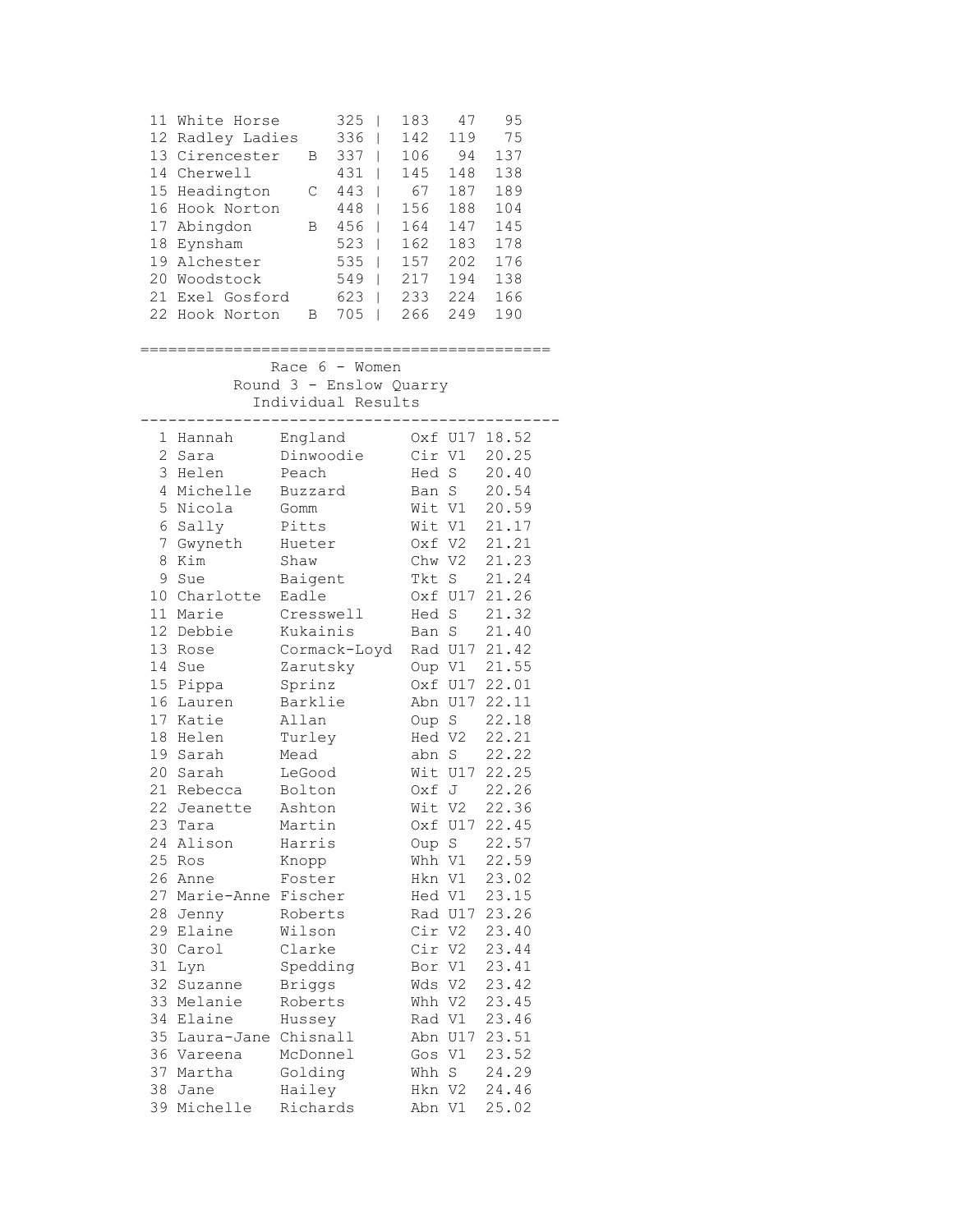|      | 40 Bridget            | Taylor                                                                 |                | Hkn S              | 25.21                                   |          |          |
|------|-----------------------|------------------------------------------------------------------------|----------------|--------------------|-----------------------------------------|----------|----------|
|      | 41 Loraine            | Ferris                                                                 | Cir V1         |                    | 25.39                                   |          |          |
|      | 42 Rita               | Hollington Abn V3 25.55                                                |                |                    |                                         |          |          |
|      | 43 Judith             | LeGood                                                                 |                | Wit V2 26.14       |                                         |          |          |
|      | 44 Genny              | Early                                                                  |                | Oup S 26.42        |                                         |          |          |
|      | 45 Ruth               | Hampson Abn U17 26.45                                                  |                |                    |                                         |          |          |
| 46 J |                       | Murlittle Cir V1 26.46                                                 |                |                    |                                         |          |          |
|      | 47 Rose               |                                                                        |                |                    |                                         |          |          |
|      | 48 Jane               | Webb Rad V3 26.47<br>Larbalister Eyn V1 26.54<br>Finnemore Hed S 27.31 |                |                    |                                         |          |          |
|      | 49 Vanessa            | Finnemore                                                              |                |                    |                                         |          |          |
|      | 50 Lynn               | Ferris                                                                 |                | Cir V2 27.42       |                                         |          |          |
|      | 51 Sharon             | Lord                                                                   |                | Rad V2             | 27.50                                   |          |          |
|      | 52 Katherine Morris   |                                                                        |                | Wds V2 28.09       |                                         |          |          |
|      | 53 Eleanor            | Blyth                                                                  |                | Hed V1 28.15       |                                         |          |          |
|      | 54 S                  | Haines                                                                 |                | Wds V2 28.16       |                                         |          |          |
|      | 55 Deidra             | Bursnall                                                               |                | Alc V2 28.25       |                                         |          |          |
|      | 56 Anna               | Widdowson                                                              |                |                    | 28.27                                   |          |          |
|      |                       | Wise                                                                   | Alc S<br>abn S |                    | 28.38                                   |          |          |
|      | 57 Vivian<br>58 Noel  | Blatchford Abn V2                                                      |                |                    | 29.04                                   |          |          |
|      | 59 Robyn              | Leving                                                                 | Whh S          |                    | 29.54                                   |          |          |
|      |                       | 60 Kirsten Canatella Hed V1 30.24                                      |                |                    |                                         |          |          |
|      | 61 Elaine Pye         |                                                                        |                | Whh V1 30.44       |                                         |          |          |
|      |                       |                                                                        |                |                    |                                         |          |          |
|      | 62 Sandra             | McCabe                                                                 |                | Hkn V2 30.55       |                                         |          |          |
|      | 63 Кау                | Sole                                                                   |                | Hkn V3 31.25       |                                         |          |          |
|      |                       | 64 Maureen O'Sullivan Hed V3 32.41                                     |                |                    |                                         |          |          |
|      |                       | Overall U17 Women                                                      |                |                    |                                         |          |          |
|      |                       |                                                                        |                |                    |                                         |          |          |
|      |                       | 1 Hannah England Oxf 3                                                 |                |                    |                                         | 2        | 1        |
|      | 2 Elysia              | Ridley                                                                 |                | Wit 18             |                                         | 12 6     |          |
|      | 3 Charlotte Eadle     |                                                                        |                | $Oxf$ 28           | 19<br>17                                | 18<br>32 | 10<br>13 |
|      |                       | 4 Rose Cormack-Loyd Rad 30                                             |                |                    |                                         |          |          |
|      |                       |                                                                        |                |                    |                                         |          |          |
|      | 5 Lauren              | Barklie Abn 39                                                         |                |                    | 26                                      | 23       | 16       |
|      | 6 Pippa Sprinz        |                                                                        |                | $Oxf$ 42           | 27                                      | 27       | 15       |
|      | 7 Sarah               | LeGood                                                                 |                |                    |                                         | 24       | 20       |
| 8    | Tara                  | Martin                                                                 |                | Wit 44  <br>Oxf 47 | $\begin{array}{c} 28 \\ 24 \end{array}$ | 26       | 23       |
|      | 9 Laura-Jane Chisnall |                                                                        |                | Abn 58             |                                         | 29 29    | 35       |
|      | 10 Jenny Roberts      |                                                                        |                |                    | Rad 73   56 45                          |          | 28       |
|      |                       | 11 Clare Goodwin Bic 154                                               |                |                    |                                         | 84 70    |          |
|      |                       | Overall Junior Women                                                   |                |                    |                                         |          |          |
|      | 1 Rebecca             | Bolton                                                                 |                | 0xf 57             |                                         | 36       | 21       |
|      |                       | Overall Senior Women                                                   |                |                    |                                         |          |          |
|      |                       |                                                                        |                |                    |                                         |          |          |
| 1    | Iona                  | Robertson                                                              | Hed            | 8                  | $\mathbf{I}$<br>4                       | 4        |          |
| 2    | Michelle              | Buzzard                                                                | Ban            | 12                 | 8<br>L                                  | 11       | 4        |
| 3    | Helen                 | Peach                                                                  | Hed            | 13 <sup>7</sup>    | 10                                      | 10       | 3        |
| 4    | Jo                    | Choulerton                                                             | Hed            | 14                 | 7                                       | 7        |          |
| 5    | Marie                 | Cresswell                                                              | Hed            | 24                 | 13                                      |          | 11       |
| 6    | Sue                   | Baigent                                                                | Tkt            | 25                 |                                         | 16       | 9        |
| 7    | Debbie                | Kukainis                                                               | Ban            | 31                 | 23<br>L                                 | 19       | 12       |
| 8    | Sarah                 | Mead                                                                   | abn            | 43                 | 22<br>$\mathbf{I}$                      | 21       |          |
| 9    | Katie                 | Allan                                                                  | Oup            | 47                 | $\mathbf{I}$<br>38                      | 30       | 17       |
|      | 10 Clare<br>11 Alison | James<br>Harris                                                        | Cir<br>Oup     | 55<br>57           | 30<br>L<br>49<br>L                      | 25<br>33 | 24       |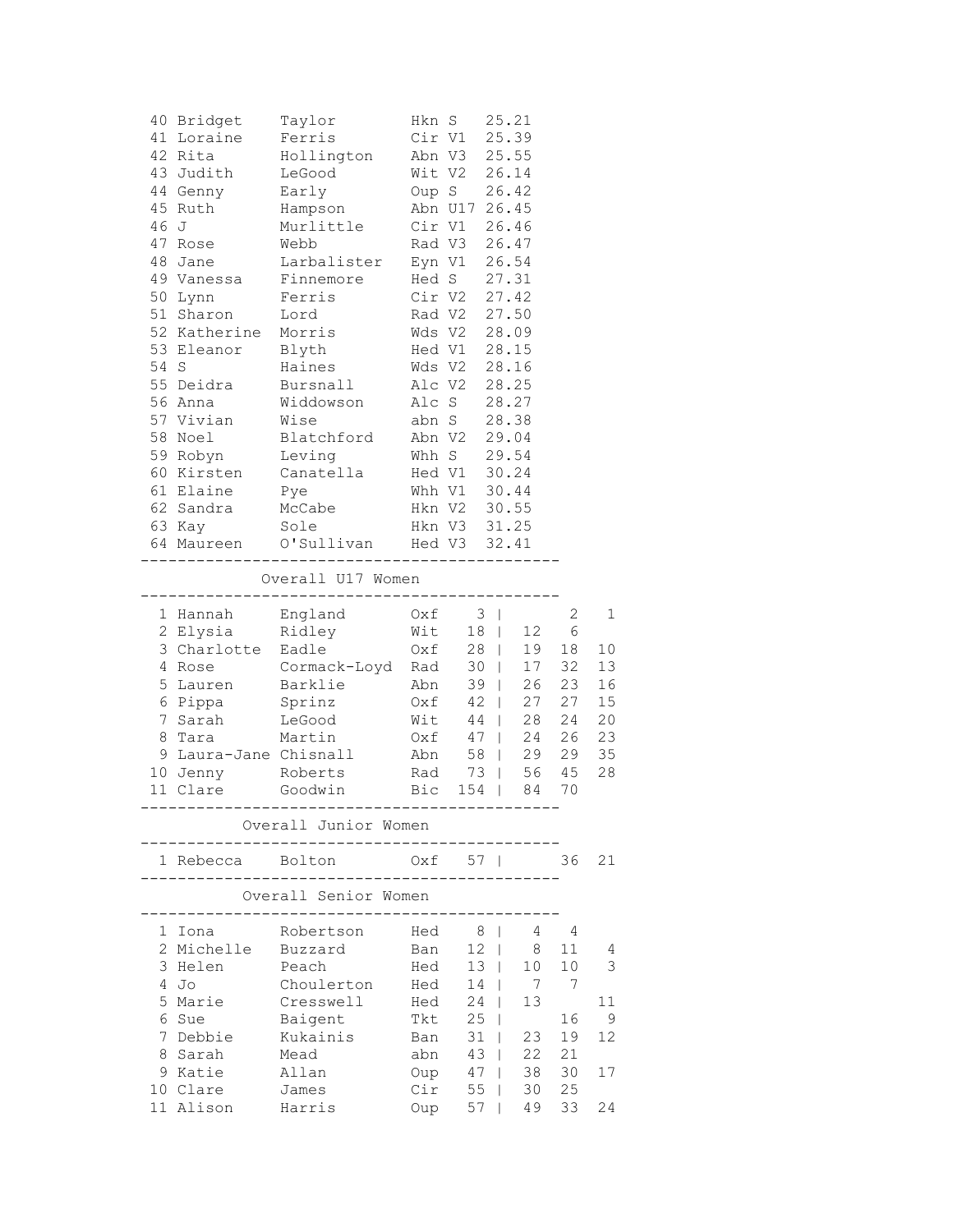| 12 Bridget   | Taylor    | Hkn          | 95  | 55 |    | 40  |
|--------------|-----------|--------------|-----|----|----|-----|
| 13 Catherine | Shelly    | Hed          | 101 | 48 | 53 |     |
| 14 Martha    | Golding   | Whh          | 105 |    | 68 | 37  |
| 15 Samantha  | Rees      | Hkn          | 108 | 59 | 49 |     |
| 16 Jane      | Vincent   | Ban          | 111 | 54 | 57 |     |
| 16 Ruth      | Allen     | Kid          | 111 | 63 | 48 | $=$ |
| $18$ Liz     | Mestecky  | Ban          | 112 | 62 | 50 |     |
| 19 Anna      | Widdowson | $\text{Alc}$ | 118 | 71 | 62 | 56  |
| 20 Julia     | Edwards   | Eyn          | 119 | 58 | 61 |     |
| 21 Vincci    | Lau       | Hed          | 157 | 83 | 74 |     |
| 22 Stephanie | Bradford  | Hkn          | 179 | 96 | 83 |     |
|              |           |              |     |    |    |     |

Overall Vet 35 Women

---------------------------------------------

| 1               | Tracey     | Galbraith   | Hed | 4   | 3  | $\mathbf{1}$ |          |
|-----------------|------------|-------------|-----|-----|----|--------------|----------|
|                 | 2<br>Sara  | Dinwoodie   | Cir | 13  | 11 | 12           | 2        |
| 3               | Nicola     | Gomm        | Wit | 20  | 25 | 15           | 5<br>$=$ |
|                 | 3<br>Sally | Pitts       | Wit | 20  | 16 | 14           | 6<br>$=$ |
|                 | 5<br>Sue   | Zarutsky    | Oup | 36  |    | 22           | 14       |
| 6               | Ros        | Knopp       | Whh | 56  | 32 | 31           | 25       |
| 7               | Marie-Anne | Fischer     | Hed | 60  | 33 | 39           | 27       |
| 8               | Anne       | Foster      | Hkn | 68  | 42 |              | 26       |
| 9               | Vareena    | McDonnel    | Gos | 73  | 37 | 56           | 36       |
| 10              | Elaine     | Hussey      | Rad | 76  |    | 42           | 34       |
| 11              | Lyn        | Spedding    | Bor | 83  | 52 |              | 31       |
| 12              | Paula      | Vass        | Cir | 85  | 50 | 35           |          |
| 13              | Michelle   | Richards    | Abn | 91  |    | 52           | 39       |
| 14              | Loraine    | Ferris      | Cir | 95  | 72 | 54           | 41       |
| 15 <sub>1</sub> | Louise     | Clark       | Abn | 111 | 60 | 51           |          |
| 16              | Jane       | Larbalister | Eyn | 113 | 65 | 67           | 48       |
| 17              | Jacky      | Pinnock     | Eyn | 116 | 61 | 55           |          |
| 18              | J          | Murlittle   | Cir | 125 | 79 |              | 46       |
| 19              | Hazel      | Howard      | Alc | 129 | 66 | 63           |          |
| 20              | Heather    | Aston       | Chw | 142 | 70 | 72           |          |
| 21              | Kate       | Worrall     | Wit | 144 | 73 | 71           |          |
| 22              | Kirsten    | Canatella   | Hed | 154 | 94 |              | 60       |
|                 | 23 Liz     | Morgan      | Eyn | 164 | 86 | 78           |          |

--------------------------------------------- Overall Vet 45 Women

| 1  | Gwyneth   | Hueter        | 0xf | 22  | 15 | 20 | 7  |
|----|-----------|---------------|-----|-----|----|----|----|
| 2  | Kim       | Shaw          | Chw | 25  | 18 | 17 | 8  |
| 3  | Jeanette  | Ashton        | Wit | 50  | 31 | 28 | 22 |
| 4  | Elaine    | Wilson        | Cir | 63  | 41 | 34 | 29 |
| 5. | Carol     | Clarke        | Cir | 70  | 45 | 40 | 30 |
| 6  | Suzanne   | <b>Briggs</b> | Wds | 73  | 47 | 41 | 32 |
| 7  | Hilary    | 0'Shea        | Abn | 76  | 39 | 37 |    |
| 8  | Melanie   | Roberts       | Whh | 80  | 53 | 47 | 33 |
| 9  | Jane      | Hailey        | Hkn | 96  |    | 58 | 38 |
| 10 | Judith    | LeGood        | Wit | 107 | 68 | 64 | 43 |
| 11 | Lynn      | Ferris        | Cir | 115 | 67 | 65 | 50 |
| 12 | Sharon    | Lord          | Rad | 120 | 69 |    | 51 |
| 13 | Katherine | Morris        | Wds | 121 | 81 | 69 | 52 |
| 14 | Deidra    | Bursnall      | Alc | 132 | 85 | 77 | 55 |
| 15 | Noel      | Blatchford    | Abn | 137 | 90 | 79 | 58 |
| 16 | S         | Haines        | Wds | 143 | 89 |    | 54 |
| 16 | Sandra    | McCabe        | Hkn | 143 | 92 | 81 | 62 |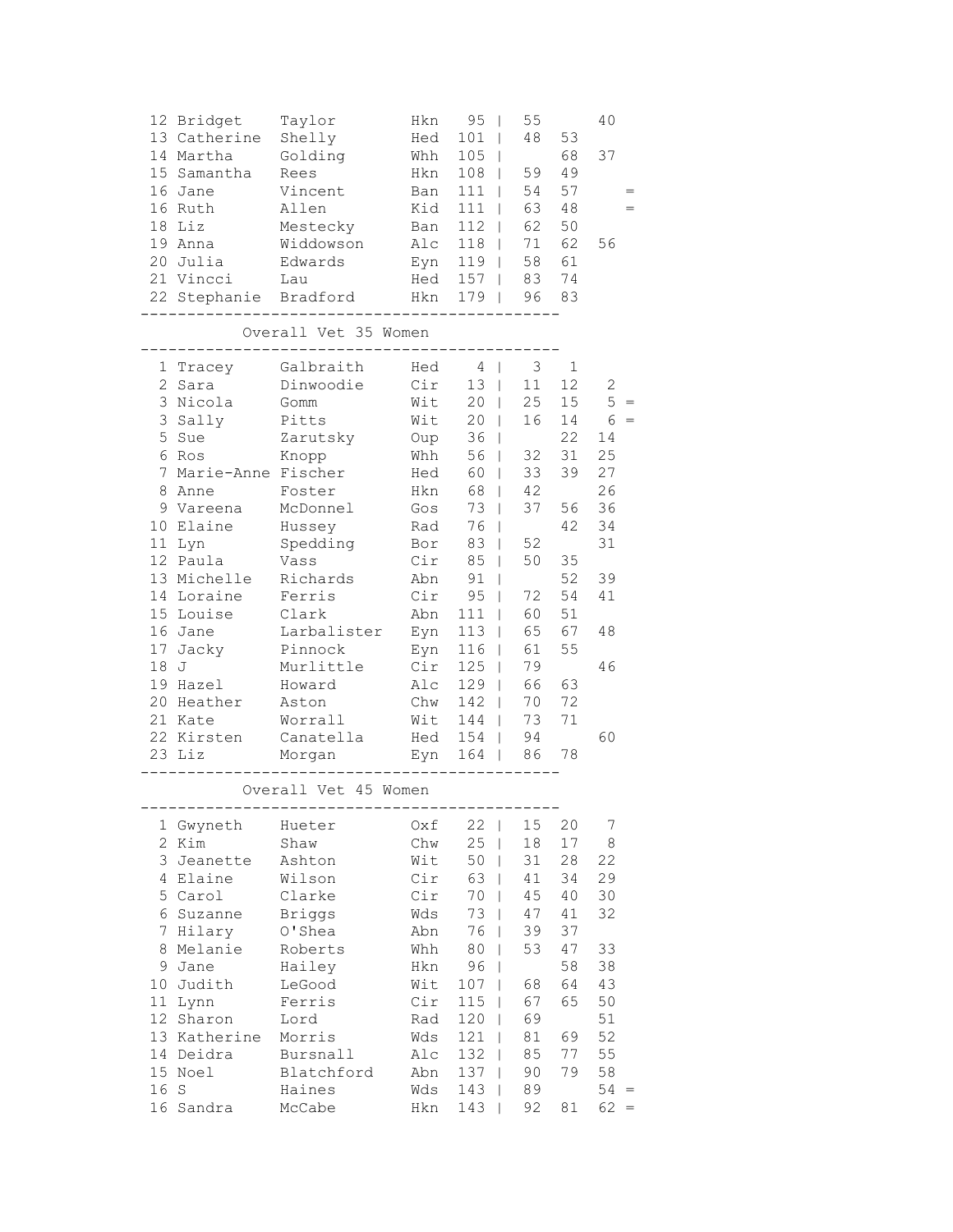|   | 18 Sarah<br>19 Moira<br>20 Karen       | Grylls<br>McIver<br>Pulford                                                 |       |                | Hed<br>Hed | $153$  <br>156   76 80<br>Abn 162   87 75 | 77             | 76 |                      |
|---|----------------------------------------|-----------------------------------------------------------------------------|-------|----------------|------------|-------------------------------------------|----------------|----|----------------------|
|   |                                        | Overall Vet 55 Women                                                        |       |                |            |                                           |                |    |                      |
|   | 1 Rita<br>2 Rose<br>3 Maureen<br>4 Kay | Hollington Abn<br>Webb<br>O'Sullivan Hed 159   95<br>Sole                   |       |                | Hkn        | $108$  <br>Rad 127   80<br>160   97       |                | 66 | 42<br>47<br>64<br>63 |
|   |                                        | Race $7 - Men$<br>Round 3 - Enslow Quarry<br>Team Results<br>First Division |       |                |            |                                           |                |    |                      |
|   | 1 Woodstock                            |                                                                             | $104$ |                | 17         | 7 12 15 16                                | 18 19          |    |                      |
|   | 2 White Horse                          |                                                                             | $117$ | 4              | 6          | 10<br>13  22  51                          | 11             |    |                      |
|   | 3 Headington                           |                                                                             | $174$ | 1              | 9          | 33 40 45                                  | 20 26          |    |                      |
|   | 4 Banbury                              |                                                                             | 288   | 2              |            | 24 29 37<br>41 68 87                      |                |    |                      |
|   | 5 Witney                               |                                                                             | $297$ | 8              |            | 21  23  39<br>59 70 77                    |                |    |                      |
|   | 6 Oxford City                          |                                                                             | $303$ | 3              | 14<br>42   | 31<br>83                                  | 35<br>95       |    |                      |
|   | 7 Cirencester                          |                                                                             | $424$ | 28             |            | 32 34<br>73 92 98                         | 67             |    |                      |
|   | 8 Headington B 459                     |                                                                             |       | 57             |            | 58 61 65<br>69 71 78                      |                |    |                      |
|   | 9 Abingdon                             |                                                                             | 550   | 44             |            | 64 72 86<br>93 94 97                      |                |    |                      |
|   |                                        | Second Division                                                             |       |                |            |                                           |                |    |                      |
|   | 1 Woodstock B 375   49 50 52           |                                                                             |       |                | 54         |                                           | 53<br>55 62    |    |                      |
|   | 2 Hook Norton                          |                                                                             | 528   | 5 <sup>5</sup> | 36         | 38<br>103 104 157                         | 85             |    |                      |
| 3 | Headington C 640                       |                                                                             |       | 80             |            | 81 84 88<br>96 105 106                    |                |    |                      |
|   | 4 Cherwell                             |                                                                             | 654   |                |            | 30 66 82<br>110 125 132                   | 109            |    |                      |
|   | 5 Bourton                              |                                                                             | 761   | 43             |            | 56 101<br>140 145 165                     | 111            |    |                      |
|   | 6 Kidlington                           |                                                                             | 789   | 79             |            | 89 108 121<br>123 128                     | 141            |    |                      |
|   | 7 Team Kennet                          |                                                                             | $809$ | 25             | 47         | 60<br>173 173                             | 158<br>$173 =$ |    |                      |
| 7 | Woodstock                              | $\mathbb C$                                                                 | $809$ |                |            | 74 76 91<br>$133$ 143 173 =               | 119            |    |                      |
|   | 9 Eynsham                              |                                                                             | 824   |                |            | 46 48 115 130<br>152 160 173              |                |    |                      |
|   | 10 Witney                              | B                                                                           | 839   |                |            | 90 112 120 122                            |                |    |                      |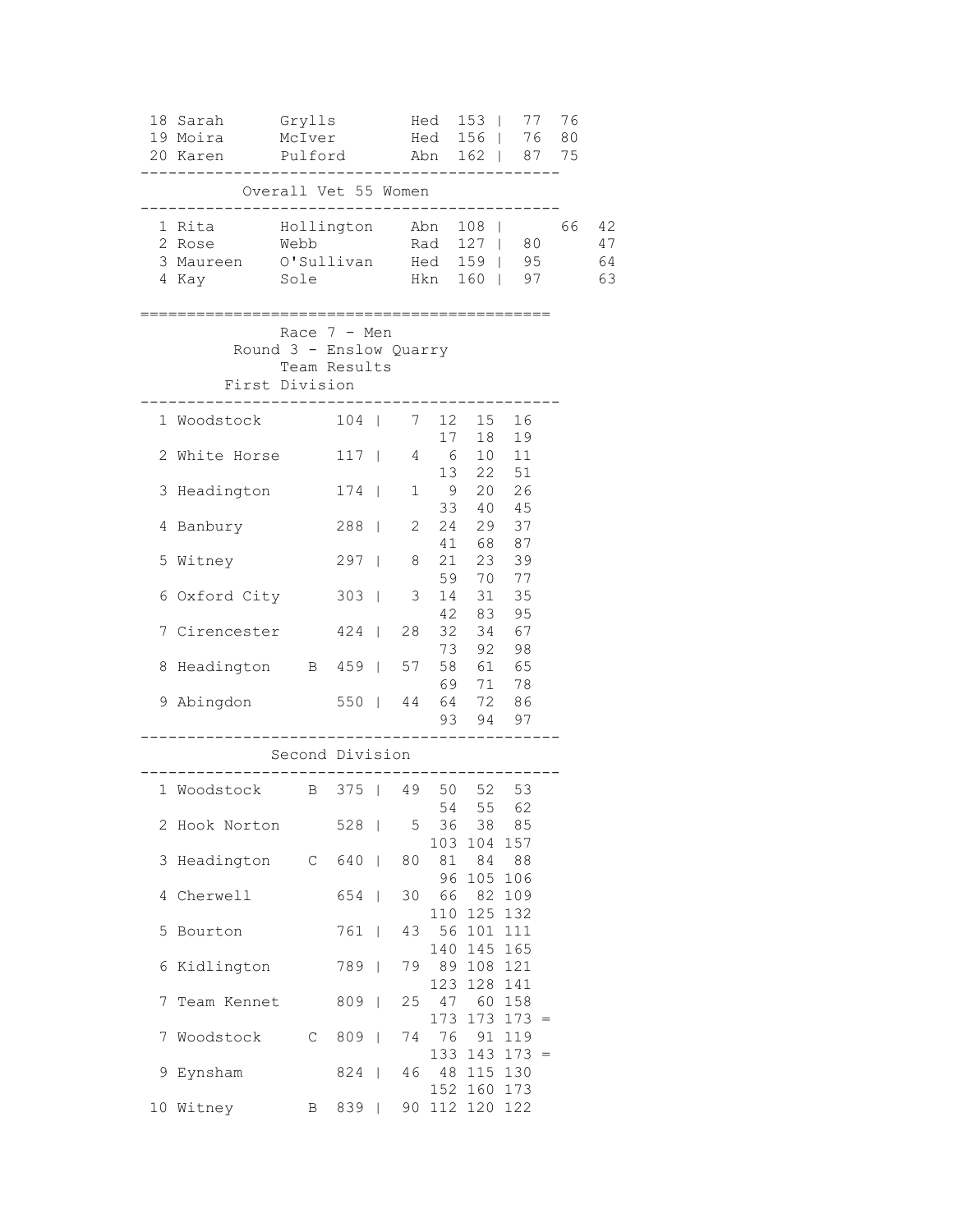|                 |                           |                  |                    |                |            | 124<br>118      | 127        | 144            |  |
|-----------------|---------------------------|------------------|--------------------|----------------|------------|-----------------|------------|----------------|--|
| 11              | Headington                | D                | 915                | $\Box$         | 107        | 135             | 129<br>142 | 134<br>150     |  |
| 12 <sup>°</sup> | Oxford City               | В                | 990                | I              | 99         | 100             | 102        | 170            |  |
|                 |                           |                  |                    |                |            | 173             | 173        | 173            |  |
| 13              | Abingdon                  |                  | B 1010             | T              | 116        | 117             | 138        | 146            |  |
| 14              | Alchester                 |                  | 1053               | L              | 126        | 151<br>136      | 169<br>147 | 173<br>153     |  |
|                 |                           |                  |                    |                |            | 154             | 164        | 173            |  |
| 15              | Bicester                  |                  | 1065               | $\mathbf{I}$   | 27         | 173             | 173        | 173            |  |
|                 |                           |                  |                    |                |            | 173             | 173        | 173            |  |
| 16              | Oxf Uni Press             |                  | 1066               | T              | 63         | 149             | 162        | 173            |  |
| 17              | Cherwell                  |                  | B 1133             | $\mathbf{I}$   | 139        | 173<br>148      | 173        | 173<br>155 172 |  |
|                 |                           |                  |                    |                |            | 173 173         |            | 173            |  |
|                 |                           |                  |                    |                |            |                 |            |                |  |
|                 |                           |                  | Overall Standings  |                |            |                 |            |                |  |
|                 |                           |                  | First Division     |                |            |                 |            |                |  |
|                 | 1 Woodstock               |                  | 421                | $\mathbf{I}$   | 149        | 168             |            | 104            |  |
| 2               | White Horse               |                  | 424                | L              | 123        | 184             |            | 117            |  |
| 3               | Headington                |                  | 435                | L              | 144        |                 | 117        | 174            |  |
| 4               | Witney                    |                  | 622                | L              | 179        | 146             |            | 297            |  |
| 5               | Cirencester               |                  | 1144               | L              | 305        | 415             |            | 424            |  |
|                 | 6 Oxford City             |                  | 1170               | L              | 405        | 462             |            | 303            |  |
| 7               | Headington                |                  | B 1431             | L              | 471        | 501             |            | 459            |  |
| 8               | Abingdon                  |                  | 1438               | T              | 521        | 367             |            | 550            |  |
|                 | 9 Banbury                 |                  | 1563               | $\overline{1}$ | 653        |                 | 622        | 288            |  |
|                 |                           |                  |                    |                |            |                 |            |                |  |
|                 |                           |                  | Second Division    |                |            |                 |            |                |  |
|                 |                           |                  |                    |                |            |                 |            |                |  |
|                 | 1 Woodstock               |                  | B 1294             | L              | 431        | 488             |            | 375            |  |
| $\overline{c}$  | Hook Norton               |                  | 1650               | L              | 720        | 402             |            | 528            |  |
| 3               | Cherwell                  |                  | 2015               | L              | 464        | 897             |            | 654            |  |
| 4               | Headington                |                  | C 2096             | L              | 766        | 690             |            | 640            |  |
| 5               | Team Kennet               |                  | 2098               | L              | 615        | 674             |            | 809            |  |
| 6               | Eynsham                   |                  | 2200               | I              | 725        | 651             |            | 824            |  |
| 7<br>8          | Witney                    |                  | B 2251<br>2348     | T<br>I         | 796        | 616             |            | 839            |  |
| 9               | Kidlington<br>Bourton     |                  | 2482               | $\perp$        | 856<br>886 | 703<br>835      |            | 789<br>761     |  |
| 10              |                           |                  | D 2743             | I              |            | 928 900 915     |            |                |  |
|                 | Headington<br>11 Abingdon |                  | B 3035             | L              | 1145       | 880             |            | 1010           |  |
|                 | 12 Alchester              |                  | 3121               | L              | 1020       | 1048 1053       |            |                |  |
|                 | 13 Bicester               |                  | 3224               | L              | 1141       | 1018 1065       |            |                |  |
|                 | 14 Oxf Uni Press          |                  | 3508               | L              |            | 1290 1152 1066  |            |                |  |
|                 |                           |                  |                    |                |            |                 |            |                |  |
|                 | ===============           |                  |                    |                |            |                 |            |                |  |
|                 | Round 3 - Enslow Quarry   |                  | Race $7 - Men$     |                |            |                 |            |                |  |
|                 |                           |                  | Individual Results |                |            |                 |            |                |  |
|                 |                           |                  |                    |                |            |                 |            |                |  |
|                 | 1 Richard                 |                  | Bromley            |                |            | Hed S           |            | 30.19          |  |
| 2               | Sullivan                  | Smith            |                    |                |            | Ban S           |            | 31.11          |  |
| 3<br>4          | Mark<br>Peter             |                  | Beerling           |                |            | Oxf S<br>Whh V1 |            | 31.45          |  |
| 5               | Richard                   | Wilson<br>Hailey |                    |                |            | Hkn V1          |            | 32.37<br>33.12 |  |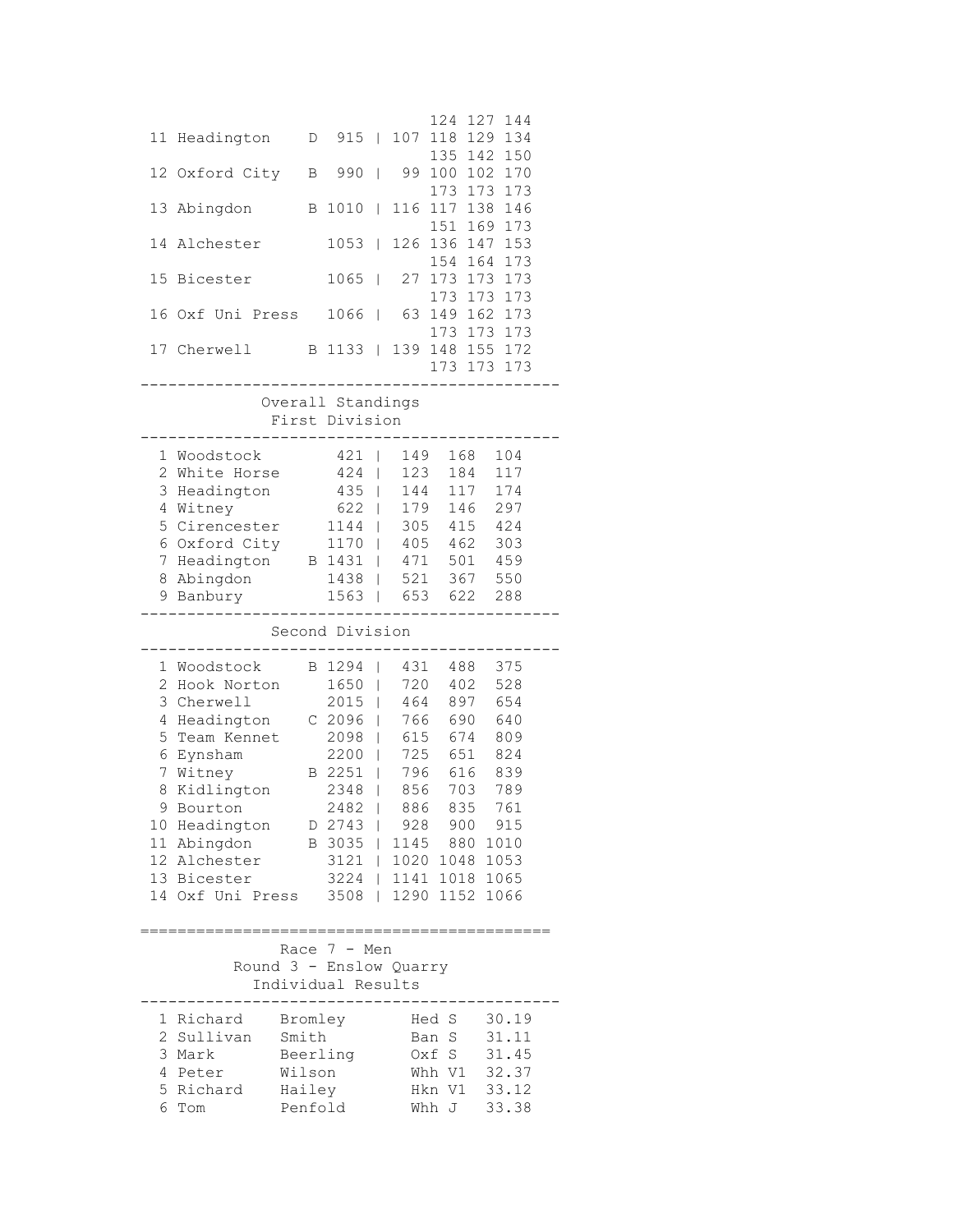| 7  | Tony     | Hunn          | Wds    | S              | 33.39 |
|----|----------|---------------|--------|----------------|-------|
| 8  | Tony     | Lock          | Wit    | $\rm S$        | 34.10 |
| 9  | Roger    | Thetford      | Hed V1 |                | 34.13 |
| 10 | Paul     | Jegou         | Whh    | $\rm S$        | 34.16 |
| 11 | Paddy    | McCourt       | Whh    | $\rm S$        | 34.22 |
| 12 | Peter    | George        | Wds    | S              | 34.25 |
| 13 | Jason    | Cooke         | Whh    | $\rm S$        | 34.28 |
| 14 | Robin    | Schofield     | Oxf    | V1             | 34.34 |
| 15 | Rob      | Linnell       | Wds    | S              | 34.43 |
| 16 | Roger    | Bradley       | Wds    | $\rm S$        | 34.46 |
| 17 | Brian    | Vaughan       | Wds    | V1             | 34.56 |
| 18 | Nicholas | Baimbridge    | Wds    | $\rm S$        | 35.03 |
| 19 | М        | Maxwell       | Wds    | $\rm S$        | 35.13 |
| 20 | Julian   | Pears         | Hed    | S              | 35.15 |
| 21 | Mike     | Baillie       | Wit    | $\rm S$        | 35.20 |
| 22 | Dave     | Wright        | Whh V1 |                | 35.22 |
| 23 | Chris    | Miles         | Wit    | J              | 35.37 |
| 24 |          | Pritchard     |        | $\rm S$        | 35.43 |
|    | Simon    |               | Ban    |                |       |
| 25 | Dave     | Wright        | Tkt    | $\rm S$        | 35.48 |
| 26 | John     | Griffiths     | Hed V1 |                | 35.54 |
| 27 | Mark     | Curson        | Bic    | $\mathbf S$    | 35.59 |
| 28 | Stuart   | Dinwoody      | Cir    | V1             | 36.02 |
| 29 | Ian      | Robinson      | Ban    | $\mathbf S$    | 36.03 |
| 30 | Andy     | Shakeshaft    | Chw    | $\mathbf S$    | 36.06 |
| 31 | Richard  | Grant         | Oxf V1 |                | 36.12 |
| 32 | Keith    | Firkin        | Cir V1 |                | 36.15 |
| 33 | Luke     | McNeil        | Hed S  |                | 36.18 |
| 34 | Dave     | Wright        | Cir V1 |                | 36.20 |
| 35 | John     | Exley         | Oxf V2 |                | 36.24 |
| 36 | Andrew   | Tilsley       | Hkn    | S              | 36.32 |
| 37 | Timothy  | Wright        | Ban    | J              | 36.40 |
| 38 | Michael  | Hailey        | Hkn    | V <sub>2</sub> | 36.45 |
| 39 | Paul     | Clack         | Wit    | $\rm S$        | 36.53 |
| 40 | Elmar    | Kraus         | Hed    | S              | 37.03 |
| 41 | Phil     | Mestecky      | Ban    | $\rm S$        | 37.07 |
| 42 | Steve    | Winter        | Oxf    | $\rm S$        | 37.10 |
| 43 | Tony     | Spedding      | Bor V1 |                | 37.11 |
| 44 | Gary     | Richards      | Abn    | V1             | 37.26 |
| 45 | Ian      | Meadowcroft   | Hed    | S              | 37.32 |
|    | 46 Luke  | Creasey       | Eyn M  |                | 37.36 |
| 47 | Dick     | Kearn         | Tkt V1 |                | 37.37 |
| 48 | Mark     | Creasey       | Eyn    | V1             | 37.39 |
| 49 | Μ        | Beerling      | Wds    | S              | 37.40 |
| 50 | Robert   | <b>Briggs</b> | Wds V1 |                | 37.48 |
| 51 | Nick     | Ponting       | Whh V1 |                | 37.55 |
| 52 | Martin   | Townsend      | Wds    | V1             | 38.03 |
| 53 | Nick     | Crutch        | Wds    | V1             | 38.07 |
| 54 | Tom      | Glare         | Wds    | V1             | 38.14 |
| 55 | Mike     | Shipway       | Wds    | V3             | 38.21 |
| 56 | Jim      | Kelly         | Bor    | V2             | 38.26 |
| 57 | Jon      | Marshall      | Hed V1 |                | 38.34 |
| 58 | Matthew  | Barnes        | Hed    | $\mathbf S$    | 38.39 |
| 59 | Andy     | Forest        | Wit    | $\rm S$        | 38.40 |
| 60 | Ian      | Adams         | Tkt    | $\rm S$        | 38.56 |
| 61 | Alan     | Chetwynd      | Hed J  |                | 38.58 |
| 62 | Richard  | Dunbabin      | Wds V1 |                | 39.00 |
| 63 |          | Mort          | Oup V1 |                | 39.02 |
|    | Gary     |               |        |                |       |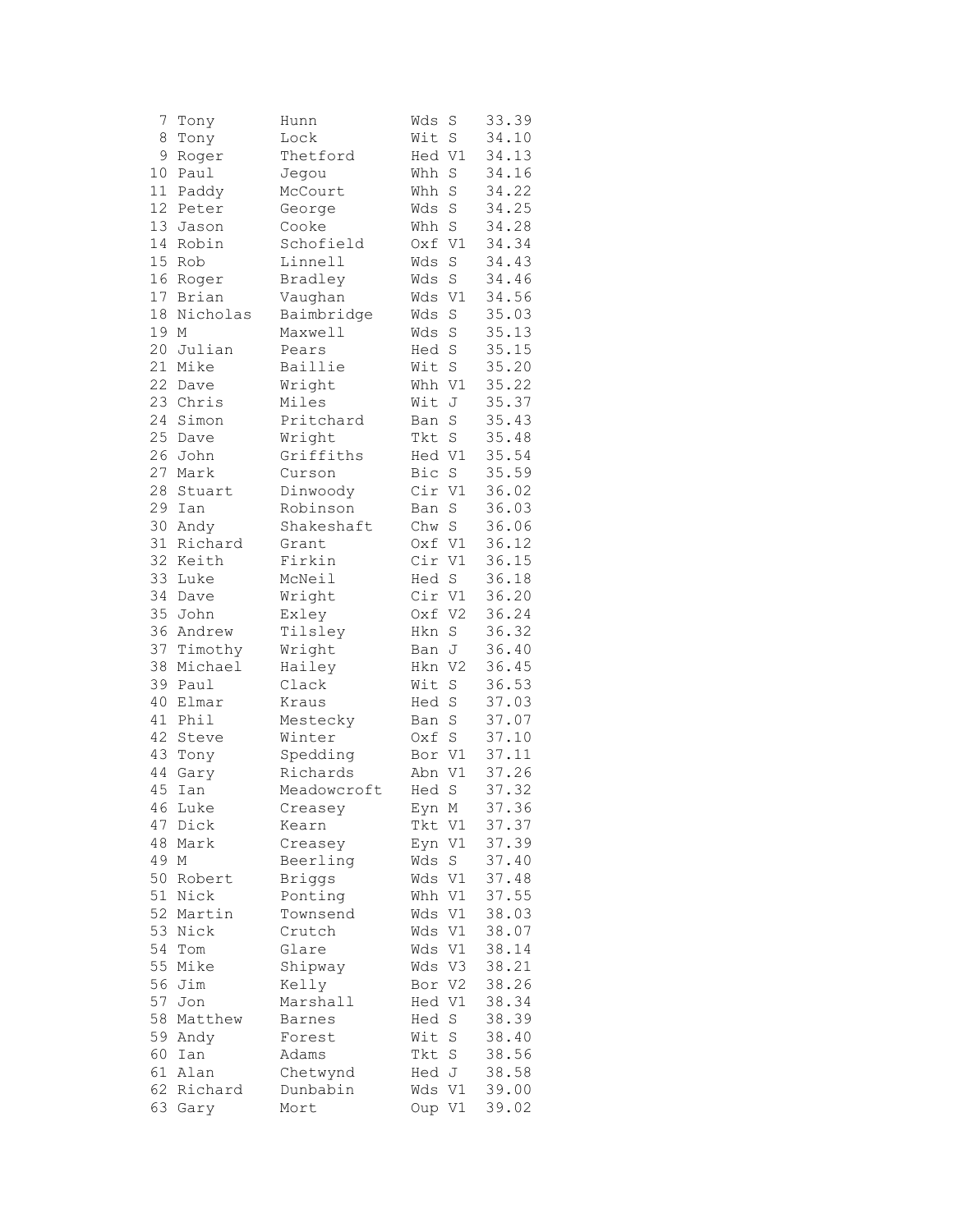| 64     | John         | Harvey       | Abn    | S           | 39.13 |
|--------|--------------|--------------|--------|-------------|-------|
| 65     | Laurie       | Hurman       | Hed V1 |             | 39.25 |
| 66     | Phil         | Gilkes       | Chw V1 |             | 39.28 |
| 67     | <b>Bill</b>  | Leggate      | Cir    | $\rm S$     | 39.34 |
| 68     | Geoff        | Smith        | Ban V2 |             | 39.35 |
| 69     | Hanno        | Nickau       | Hed V1 |             | 39.38 |
| 70     | $\, {\bf P}$ | Bowden       | Wit V1 |             | 39.40 |
| 71     | Mike         | Dunmore      | Hed V2 |             | 39.43 |
| 72     | Pete         | Stepney      | Abn V1 |             | 39.44 |
| 73     | Bob          | Ferris       | Cir V1 |             | 39.46 |
| 74     | Steve        | Caswell      | Wds V1 |             | 39.47 |
| 75     | Chris        | James        | Whh S  |             | 39.53 |
| 76     | В            | Silto        | Wds V2 |             | 39.56 |
| 77     | Graham       | LeGood       | Wit V2 |             | 39.57 |
| 78     | Gavin        | Bird         | Hed    | $\mathbf S$ | 40.04 |
| 79     | James        | Moss         | Kid    | $\rm S$     | 40.07 |
| 80     | Frank        | Bailey       | Hed S  |             | 40.14 |
| $8\,1$ | Stuart       | Lovell       | Hed S  |             | 40.24 |
| 82     | Nigel        | Walsh        | Chw S  |             | 40.32 |
| 83     | Paul         | Grimsdale    | Oxf V1 |             | 40.35 |
| 84     | Andrea       | Dimarchi     | Hed    | $\mathbf S$ | 40.49 |
| 85     | John         | Brooks       | Hkn    | $\mathbf S$ | 40.53 |
|        | Thornton     |              |        |             |       |
| 86     |              | Greenland    | Abn V2 |             | 40.55 |
| 87     | Phil         | Coy          | Ban V1 |             | 40.56 |
| 88     | Martin       | Rasgauski    | Hed V2 |             | 40.57 |
| 89     | Peter        | Kyberd       | Kid V1 |             | 41.01 |
| 90     | Monty        | Philips      | Wit V1 |             | 41.05 |
| 91     | Kirk         | Adams        | Wds    | S           | 41.27 |
| 92     | Tim          | Willson      | Cir V1 |             | 41.40 |
| 93     | Andrew       | Garner       | Abn V1 |             | 41.48 |
| 94     | Ian          | Richardson   | Abn V1 |             | 41.49 |
| 95     | Richard      | Langton      | Oxf V2 |             | 41.50 |
| 96     | Fraser       | Howard       | Hed S  |             | 42.00 |
| 97     | Nick         | Rutter       | Abn V1 |             | 42.08 |
| 98     | $\mathsf C$  | Riches       | Cir V2 |             | 42.17 |
| 99     | Phil         | Kimber       | Oxf V2 |             | 42.18 |
| 100    | Dave         | Taylor       | Oxf V2 |             | 42.20 |
|        | 101 Kevin    | Wise         | Bor    | S           | 42.31 |
| 102    | Dave         | Hall         | Oxf V1 |             | 42.31 |
|        | 103 John     | Critchfield  | Hkn V1 |             | 42.32 |
| 104    | John         | Weaver       | Hkn S  |             | 42.52 |
| 105    | Eddie        | Shoesmith    | Hed V2 |             | 42.55 |
| 106    | Pat          | Read         | Hed V1 |             | 43.01 |
| 107    | James        | McLaughlin   | Hed    | S           | 43.02 |
| 108    | Wiz          | <b>Bunce</b> | Kid V2 |             | 43.26 |
| 109    | John         | Shaw         | Chw V1 |             | 43.43 |
| 110    | Paul         | Watts        | Chw    | V1          | 43.54 |
| 111    | Jerome       | Wise         | Bor    | $\mathbf S$ | 43.59 |
| 112    | F            | Tracey       | Wit    | S           | 44.02 |
| 113    | Phil         | Bevis        | Ban V2 |             | 44.05 |
| 114    | Gareth       | Smith        | Whh V1 |             | 44.06 |
| 115    | Tony         | Whitlock     | Eyn V1 |             | 44.12 |
| 116    | Nigel        | Brown        | Abn V1 |             | 44.17 |
| 117    | Stuart       | Twinn        | Abn V2 |             | 44.24 |
|        | 118 Gerald   | Walker       | Hed V2 |             | 44.27 |
| 119    | John         | Christopher  | Wds V1 |             | 44.33 |
| 120    | Dave         | Nixon        | Wit V1 |             | 44.35 |
|        |              |              |        |             |       |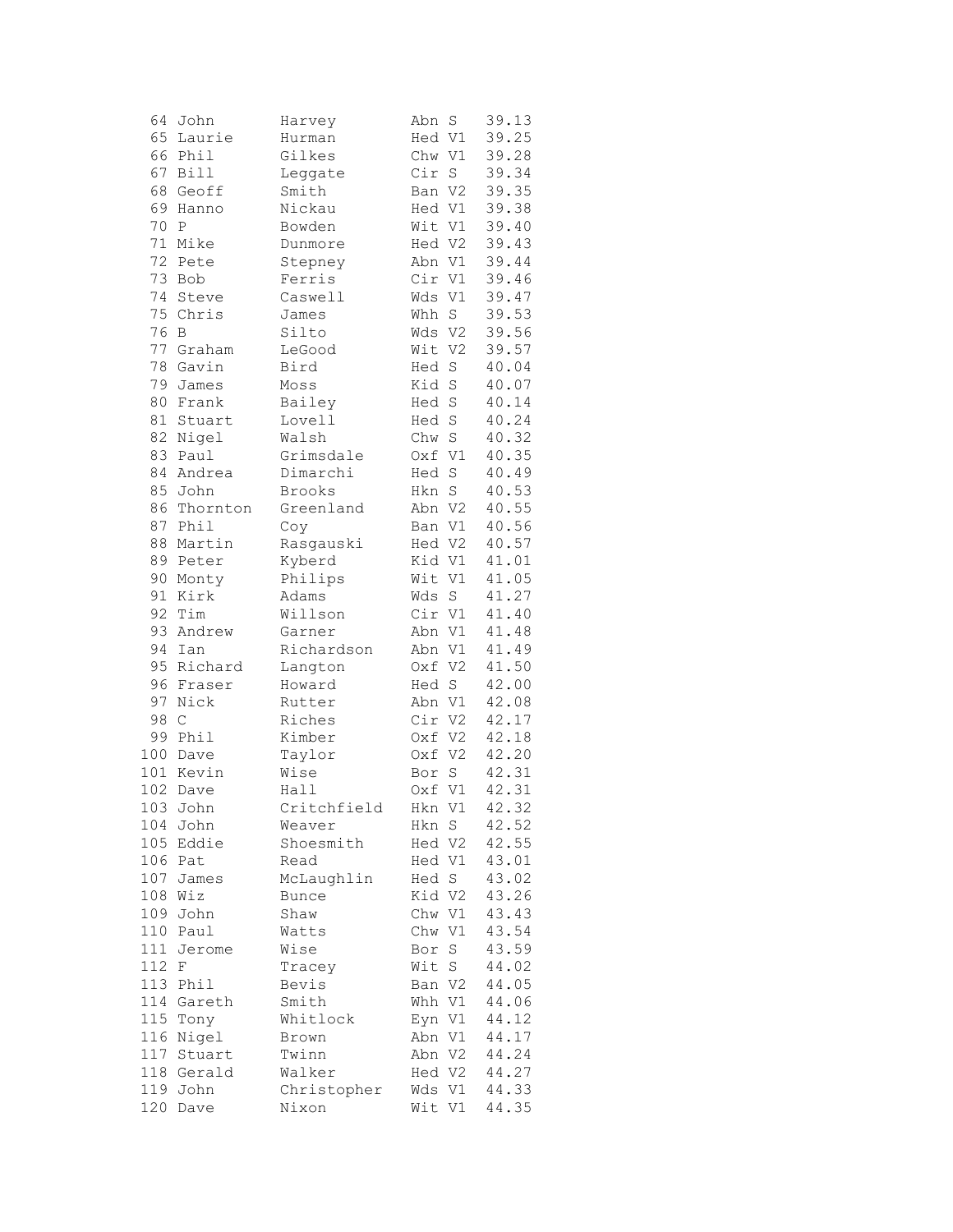|       | 121 John              | Warnock                  | Kid V1        |                  | 44.39          |    |    |    |
|-------|-----------------------|--------------------------|---------------|------------------|----------------|----|----|----|
|       | 122 Kevin             | King                     |               | Wit V1           | 44.40          |    |    |    |
|       | 123 Alan              | Caine                    |               | Kid V1           | 44.44          |    |    |    |
|       | 124 Keith             | Morgan                   |               | Wit V2           | 44.52          |    |    |    |
| 125 B |                       | Bloomfield               |               | Chw V2           | 45.03          |    |    |    |
|       | 126 Nigel             | Lambert                  |               | Alc V2           | 45.04          |    |    |    |
|       | 127 John              | McCormac                 | Wit V2        |                  | 45.13          |    |    |    |
|       | 128 Graham            | Cripps                   | Kid S         |                  | 45.15          |    |    |    |
|       | 129 Martin            | Curtis                   |               | Hed V2           | 45.24          |    |    |    |
|       | 130 Simon             | Taylor                   |               | Eyn V2           | 45.37          |    |    |    |
|       | 131 Darren            | Sheppard                 |               | Cir S            | 45.42          |    |    |    |
|       | 132 Jerry             | Ross                     |               | Chw V1           | 45.53          |    |    |    |
| 133 T | 134 Kit               | Maddison                 |               | Wds S            | 45.55          |    |    |    |
|       | 135 Robert            | Villiers                 |               | Hed V2           | 46.00          |    |    |    |
|       |                       | Cox                      |               | Hed V1<br>Alc V2 | 46.07          |    |    |    |
|       | 136 Paul<br>137 Cliff | Bursnall<br>Jones        |               | Whh V1           | 46.12<br>46.22 |    |    |    |
|       | 138 John              | Bethell                  |               | Abn V2           | 46.32          |    |    |    |
|       | 139 Andy              | Sleight                  |               | Chw V1           | 46.47          |    |    |    |
|       | 140 Derek             | Wise                     |               | Bor V3           | 46.53          |    |    |    |
|       | 141 Mich              | Search                   |               | Kid V2           | 47.00          |    |    |    |
|       | 142 Ged               | Taylor                   |               | Hed V2           | 47.05          |    |    |    |
| 143 S |                       | Blosse                   |               | Wds V1           | 47.14          |    |    |    |
|       | 144 Dave              | Leigh                    |               | Wit V1           | 47.18          |    |    |    |
|       | 145 Robin             | Macdonald                | Bor V2        |                  | 47.25          |    |    |    |
|       | 146 Dave              | Roberts                  |               | Abn S            | 47.36          |    |    |    |
|       | 147 Dave              | Howse                    |               | Alc V2           | 47.42          |    |    |    |
|       | 148 Paul              | Denney                   |               | Chw V1           | 47.57          |    |    |    |
|       | 149 Ian               | Heptonstall              |               | Oup S            | 48.02          |    |    |    |
|       | 150 Steve             | Finnemore                |               | Hed S            | 48.04          |    |    |    |
|       | 151 Ivor              | Hopkins                  |               | Abn V2           | 48.05          |    |    |    |
|       | 152 Paul              | Creasey                  |               | Eyn V2           | 48.38          |    |    |    |
|       | 153 Andy              | Johnson                  |               | Alc V2           | 48.49          |    |    |    |
|       | 154 Ken               | Varney                   | Alc V1        |                  | 49.04          |    |    |    |
| 155   | Paul                  | Fox                      | Chw V1        |                  | 49.15          |    |    |    |
| 156 M |                       | Brown                    |               | Wit S            | 49.33          |    |    |    |
|       | 157 Alan              | Upstone                  |               | Hkn V3           | 49.48          |    |    |    |
|       | 158 Graham            | Chambers                 |               | Tkt V2           | 50.00          |    |    |    |
|       | 159 Gordon            | Manning                  |               | Hed V1           | 50.12          |    |    |    |
|       | 160 Pete              | Larbalister              |               | Eyn V2           | 50.16          |    |    |    |
|       | 161 Doug              | Roberts                  |               | Wit V2 50.33     |                |    |    |    |
|       | 162 Tony              | 0'Keefe                  |               | Oup V1 50.40     |                |    |    |    |
|       | 163 Gary              | Lancaster                |               | Kid S            | 50.52          |    |    |    |
|       | 164 Mike              | Allen                    |               | Alc V2           | 51.22          |    |    |    |
|       | 165 Adrian            | Wise                     |               | Bor S            | 52.16          |    |    |    |
|       | 166 Graham            | Norris                   |               | Hed V2           | 52.45          |    |    |    |
|       | 167 Gordon            | Fogg                     |               | Kid V1           | 55.06          |    |    |    |
|       | 168 Francis           | Josephs                  |               | Hed V2 55.30     |                |    |    |    |
|       | 169 Tim               | Hampson                  |               | Abn V2 55.39     |                |    |    |    |
|       | 170 Duncan            | Jenkerson                | Oxf V2 56.55  |                  |                |    |    |    |
| 171 J |                       | Willson                  |               | Bor V2 57.03     |                |    |    |    |
|       | 172 Pete              | Hart                     |               | Chw V3 62.53     |                |    |    |    |
|       |                       | _______<br>_____________ | _____________ |                  |                |    |    |    |
|       |                       | Overall Junior Men       |               |                  |                |    |    |    |
|       | 1 Matthew Ashton      |                          |               | $W$ it 4         |                | 2  | 2  |    |
|       | 2 Chris               | Miles                    | Wit           |                  | 50             | 41 | 27 | 23 |
|       |                       |                          |               |                  |                |    |    |    |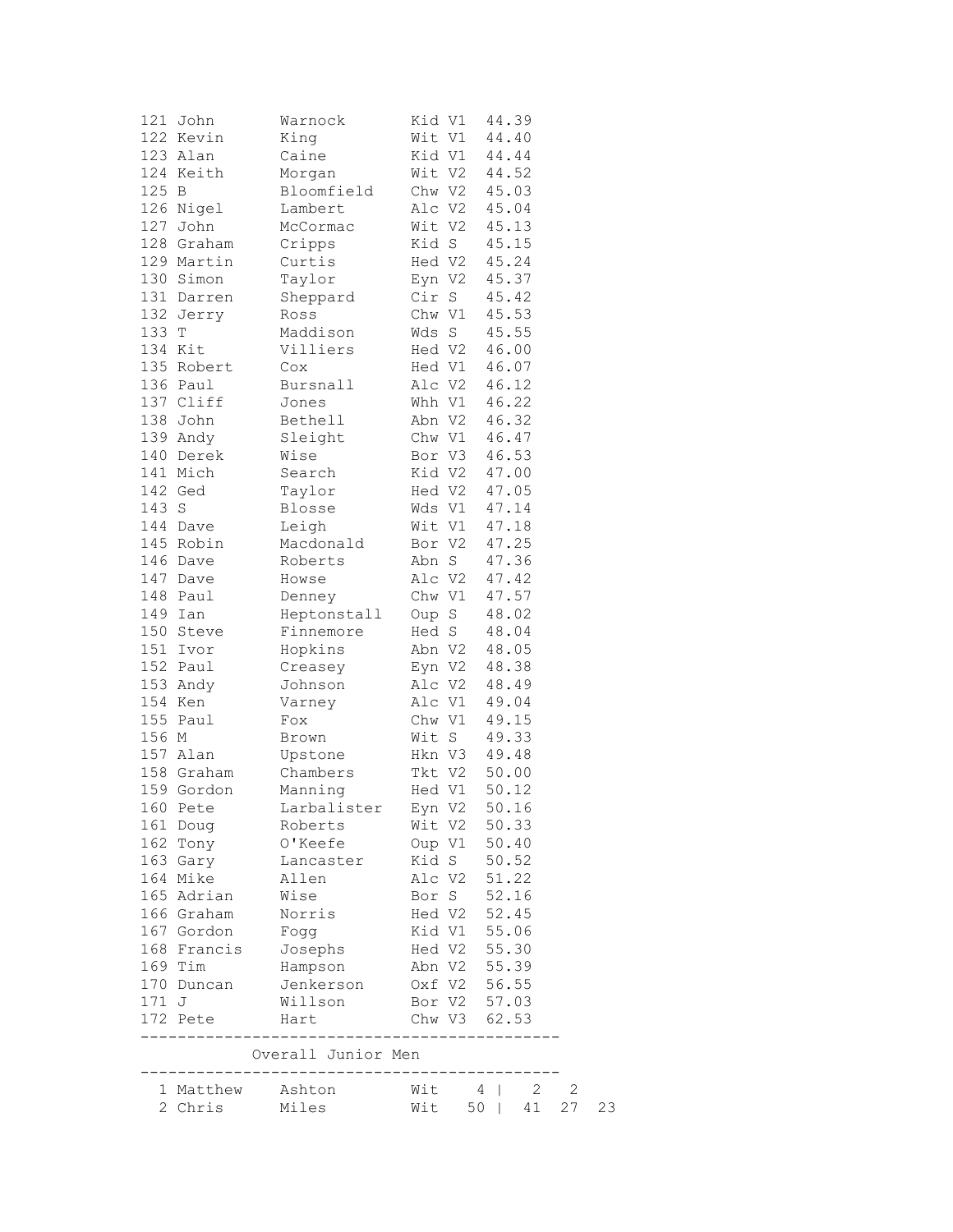|                 | 3 Edward   | Williamson         | Abn            | 82                            | 30<br>T              | 52             |         |     |
|-----------------|------------|--------------------|----------------|-------------------------------|----------------------|----------------|---------|-----|
|                 | 4 James    | Mackinnon          | Abn            | 122<br>$\Box$                 | 69                   | 53             |         |     |
|                 |            | Overall Senior Men |                |                               |                      |                |         |     |
|                 | 1 Richard  | Bromley            | Hed            | 2<br>$\overline{\phantom{0}}$ |                      | 1              | 1       |     |
| $\overline{2}$  | Pete       | Haarer             | Hed            | 8                             | 4<br>T               | 4              |         |     |
|                 | 3 Gary     | Harris             | Hed            | 9                             | 3<br>T               | 6              |         |     |
| 4               | Peter      | George             | Wds            | 14                            | 9<br>L               | 5              | 12      |     |
| 4               | Steve      | McGuigan           | Whh            | 14                            | 7<br>L               | $\overline{7}$ |         |     |
| 6               | Tony       | Hunn               | Wds            | 17                            | 19<br>L              | 10             | 7       |     |
| 7               | Paddy      | McCourt            | Whh            | 19                            | $\,8\,$<br>T         |                | 11      |     |
| 7               | Tony       | Lock               | Wit            | 19                            | 13<br>$\mathsf{I}$   | 11             | 8       |     |
| 9               | Paul       | Jegou              | Whh            | 20                            | 10<br>L              | 21             | 10      |     |
| 10 <sub>1</sub> | Jason      | Cooke              | Whh            | 21                            | 25<br>L              | 8              | 13      |     |
| 11              | Jim        | Thorn              | Hed            | 31                            | 15<br>L              | 16             |         |     |
| 12              | Simon      | Pritchard          | Ban            | 35                            | 11<br>L              | 24             | 24      |     |
| 13 M            |            | Maxwell            | Wds            | 37                            | L                    | 18             | 19      |     |
|                 | 14 Andrew  | Tilsley            | Hkn            | 38                            | 21<br>L              | 17             | $36 =$  |     |
|                 | 14 Rob     | Linnell            | Wds            | 38                            | 23<br>L              | 26             | $15 =$  |     |
|                 | 16 Tom     | Bradford           | Hkn            | 39                            | 24<br>$\overline{1}$ | 15             |         |     |
|                 | 17 Mike    | Baillie            | Wit            | 43                            | 22<br>$\overline{1}$ | 23             | 21      |     |
| 17              | Roger      | Bradley            | Wds            | 43                            | 27<br>L              |                | 16      | $=$ |
| 19              | Mark       | Curson             | Bic            | 49                            | 36<br>L              | 22             | 27      |     |
| 20              | Steve      | Winter             | Oxf            | 59                            | 28<br>T              | 31             | 42      |     |
| 21              | Dave       | Wright             | Tkt            | 62                            | 51<br>L              | 37             | 25      |     |
|                 | 22 Matthew | Barnes             | Hed            | 63                            | 34<br>L              | 29             | 58      |     |
| 23 <sup>2</sup> | Ian        | Robinson           | Ban            | 67                            | 45<br>L              | 38             | 29      |     |
|                 | 24 Luke    | McNeil             | Hed            | 69                            | L                    | 36             | 33      |     |
|                 | 25 Paul    | Clack              | Wit            | 73                            | 39<br>T              | 34             | 39      |     |
|                 | 26 Ian     | Meadowcroft        | Hed            | 78                            | 33<br>T              | 47             | 45      |     |
| 27              | Andy       | Shakeshaft         | Chw            | 85                            | 55<br>L              |                | 30      |     |
| 28              | М          | Beerling           | Wds            | 90                            | 99<br>L              | 41             | 49      |     |
| 29              | Phil       | Mestecky           | Ban            | 97                            |                      | 56             | 41      |     |
|                 | 30 Chris   | Cary               | Hed            | 105                           | 61<br>L              | 44             |         |     |
|                 | 31 Chris   | James              | $\mathtt{Whh}$ | 113                           | 38<br>T              |                | 75      |     |
|                 | 32 Kirk    | Adams              | Wds            | 120                           | 47<br>$\mathbf{I}$   | 73             | 91      |     |
|                 | 33 Andy    | Forest             | Wit            | 126<br>$\mathbb{I}$           | 101                  | 67             | 59      |     |
| 34              | James      | Moss               | Kid            | 141                           | T                    | 62             | 79      |     |
|                 | 35 Bill    | Leggate            | Cir            | $150$                         | 91                   | 83             | 67      |     |
|                 | 36 Frank   | Bailey             | Hed            | $154$                         | 98                   | 74             | 80      |     |
|                 | 37 Clive   | Slator             | Hed            | $159$                         | 82                   | 77             |         |     |
|                 | 38 John    | Brooks             | Hkn            | $165$                         | 80                   |                | 85      |     |
|                 | 39 Asa     | Adey               | Eyn            | $169$                         | 90                   | 79             |         |     |
|                 | 40 Andrea  | Dimarchi           | Hed            | 174                           | 113                  | 90             | 84      |     |
|                 | 41 Nigel   | Walsh              | Chw            | 191<br>$\Box$                 | 109                  |                | 82      |     |
|                 | 42 Ian     | Fletcher           | Cir            | 192<br>$\overline{1}$         | 94                   | 98             |         |     |
| 43 M            |            | Neale              | Chw            | 196                           | 105                  | 91             |         |     |
|                 | 44 Fraser  | Howard             | Hed            | $201$                         | 107                  | 105            | 96      |     |
|                 | 45 Yannis  | Firsakis           | Hed            | $214$                         | 119                  | 95             |         |     |
|                 | 46 Kevin   | Wise               | Bor            | $220$                         | 181                  | 119            | 101     |     |
| 47              | John       | Weaver             | Hkn            | $224$                         |                      | 120            | 104     |     |
| 48              | James      | McLaughlin         | Hed            | 238                           | 131                  | 170            | 107     |     |
|                 | 49 Jerome  | Wise               | Bor            | $253$                         |                      |                | 142 111 |     |
|                 | 50 Darren  | Sheppard           | Cir            | 279                           |                      |                | 148 131 |     |
| 51              | T          | Maddison           | Wds            | $282$                         |                      | 156 149 133    |         |     |
|                 | 52 Dave    | Roberts            | Abn            | 300                           |                      | 154 156 146    |         |     |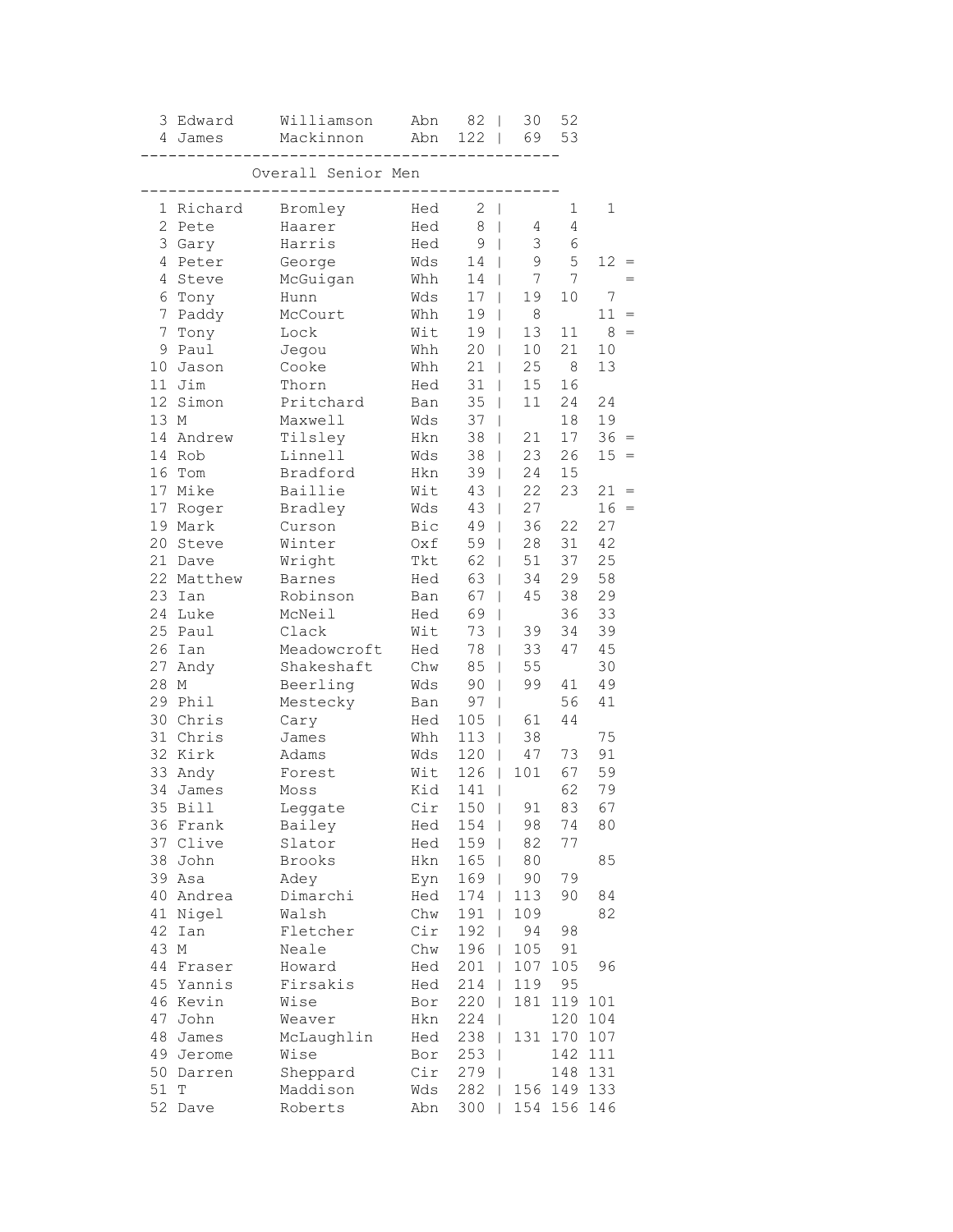| 53              | Steve      | Finnemore          | Hed | 319   |                        | 179 169 150 |        |          |
|-----------------|------------|--------------------|-----|-------|------------------------|-------------|--------|----------|
| 54              | М          | Brown              | Wit | 332   | 176<br>L               |             | 156    |          |
| 55              | Simon      | Wysocki-Jones Whh  |     | 340   | 169<br>$\mathbf{L}$    | 171         |        |          |
|                 | 56 Gary    | Lancaster          | Kid | 350   | 187<br>$\mathbf{L}$    |             | 163    |          |
|                 | 57 Gary    | Souch              | Gos |       | 374   195 179          |             |        |          |
|                 | 58 Jon     | Moore              | Hed | $379$ |                        | 198 181     |        |          |
|                 |            | Overall Vet 40 Men |     |       |                        |             |        |          |
| 1               | Peter      | Wilson             | Whh | 7     | 6<br>I                 | 3           | 4      |          |
| $\overline{2}$  | Richard    | Hailey             | Hkn | 14    |                        | 9           | 5      |          |
|                 | 3 Robin    | Schofield          | Oxf | 27    | 26<br>L                | 13          | 14     |          |
| 4               | Tom        | Munt               | Tkt | 30    | 18<br>L                | 12          |        |          |
| 5               | Brian      | Vaughan            | Wds | 34    | 17<br>$\mathbf{I}$     | 20          | $17 =$ |          |
| 5               | Roger      | Thetford           | Hed | 34    | L                      | 25          | 9      | $\equiv$ |
| 7               | Dave       | Wright             | Whh | 36    | 29<br>$\mathbf{I}$     | 14          | 22     |          |
| 8               | Kieran     | Roebuck            | Wit | 39    | 20<br>$\mathbf{I}$     | 19          |        |          |
| 9               | Stuart     | Dinwoody           | Cir | 56    | 37<br>$\mathbf{I}$     | 28          | 28     |          |
| 10 <sub>1</sub> | Keith      | Firkin             | Cir | 63    | 31<br>L                | 35          | 32     |          |
| 11              | John       | Griffiths          | Hed | 69    | 43                     |             | 26     |          |
| 12              | Dave       | Wheeler            | Oxf | 77    | $4\,4$                 | 33          |        |          |
| 12              | Dave       | Wright             | Cir | 77    | 60<br>L                | 43          | $34 =$ |          |
|                 | 12 Guy     | Tucker             | Chw | 77    | 35<br>$\mathbf{I}$     | 42          |        |          |
| 15              | Rick       | Parsons            | Wit | 81    | 42<br>L                | 39          |        |          |
| 16              | Gary       | Richards           | Abn | 89    | 56<br>L                | 45          | $44 =$ |          |
| 16              | Tony       | Spedding           | Bor | 89    | 46<br>L                |             | 43     | $=$      |
| 18              | Tom        | Glare              | Wds | 94    | 40<br>L                |             | 54     |          |
| 19              | Mark       | Creasey            | Eyn | 98    | 50<br>L                | 51          | $48 =$ |          |
| 19              | Robert     | <b>Briggs</b>      | Wds | 98    | 65                     | 48          | 50     | $=$      |
| 21              | Dick       | Kearn              | Tkt | 99    | 52<br>T                | 59          | 47     |          |
|                 | 22 Martin  | Townsend           | Wds | 109   | 57<br>L                | 58          | 52     |          |
|                 | 23 Gary    | Mort               | Oup | 117   | $8\,1$<br>$\mathbf{I}$ | 54          | 63     |          |
| 24              | Phil       | Gilkes             | Chw | 119   | 53<br>T                |             | 66     |          |
|                 | 25 Nick    | Crutch             | Wds | 122   | 79<br>T                | 69          | $53 =$ |          |
| 25              | Nick       | Ponting            | Whh | 122   | 117<br>L               | 71          | 51     | $=$      |
| 25              | Steve      | Caswell            | Wds | 122   | 59<br>L                | 63          | 74     | $=$      |
| 28              | Jon        | Marshall           | Hed | 125   | 68<br>$\mathbf{I}$     |             | 57     |          |
| 29              | Pete       | Stepney            | Abn | 136   | 76                     | 64          | 72     |          |
| 30              | Peter      | Kyberd             | Kid | 141   | $7\,1$<br>T            | 70          | 89     |          |
|                 | 31 Richard | Dunbabin           | Wds | $150$ |                        | 88          | 62     |          |
|                 | 32 Bob     | Ferris             | Cir | 151   | 88<br>T                | 78          | $73 =$ |          |
|                 | 32 Robert  | Gill               | Bic | 151   | 85<br>T                | 66          |        |          |
| 34              | Hanno      | Nickau             | Hed | 156   | 164<br>L               | 87          | 69     |          |
| 35              | Kevin      | Ferris             | Cir | 160   | 92<br>L                | 68          |        |          |
| 36              | Tim        | Collings           | Cir | 163   | 83                     | 80          |        |          |
| 37              | Laurie     | Hurman             | Hed | 166   |                        | 101         | 65     |          |
| 38              | Andrew     | Garner             | Abn | 168   | 87                     | 81          | 93     |          |
| 39              | John       | Ashton             | Wit | 169   | 84                     | 85          |        |          |
| 40              | Phil       | Coy                | Ban | 180   | 93                     |             | 87     |          |
|                 | 41 Monty   | Philips            | Wit | 184   |                        | 94          | 90     |          |
| 42              | Simon      | Hewitt             | Tkt | 188   | 102<br>L               | 86          |        |          |
| 43              | John       | Brain              | Hkn | 189   | 100<br>T               | 89          |        |          |
| 44              | Nick       | Rutter             | Abn | 194   | 97                     |             | 97     |          |
| 45              | Paul       | Grimsdale          | Oxf | 197   | 123                    | 114         | 83     |          |
| 46              | Ian        | Richardson         | Abn | 200   | 106                    | 107         | 94     |          |
| 47<br>48        | Tim        | Willson            | Cir | 207   |                        | 115         | 92     |          |
|                 | Steve      | Howard             | Alc | 211   | 111                    | 100         |        |          |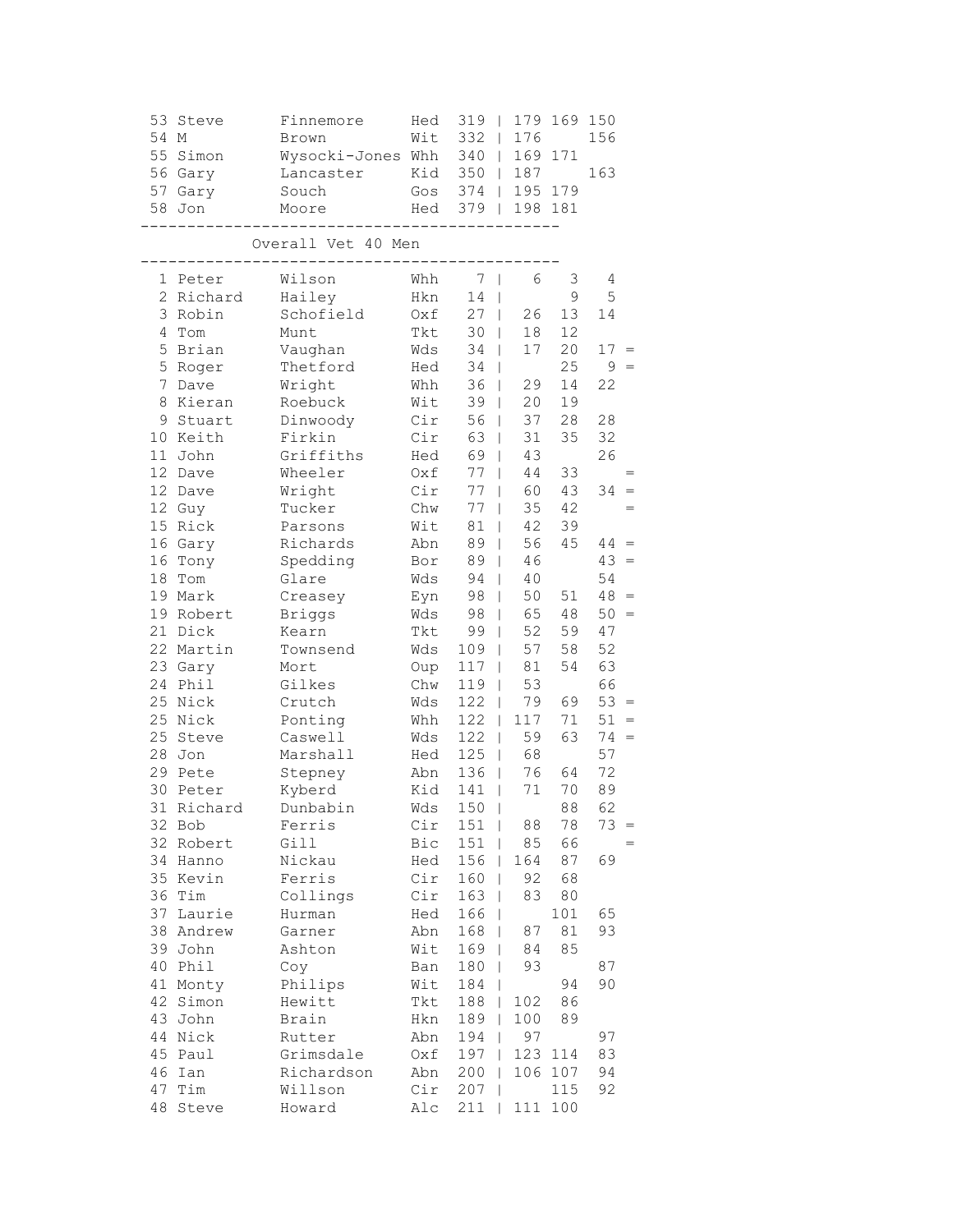|      | 49 Pat           | Read                                | Hed   | 219<br>$\mathbf{I}$ | 128 113 106                 |     |         |                                   |
|------|------------------|-------------------------------------|-------|---------------------|-----------------------------|-----|---------|-----------------------------------|
|      | 50 John          | Critchfield                         | Hkn   | 226                 | 125 123<br>$\mathbf{I}$     |     | 103     | $\hspace{0.1in} = \hspace{0.1in}$ |
|      | 50 Trevor        | Witts                               | Hed   | 226                 | 118 108                     |     |         |                                   |
|      | 52 John          | Shaw                                | Chw   | 235<br>$\mathbf{I}$ |                             |     | 126 109 |                                   |
|      | 53 Tony          | Whitlock                            |       | Eyn 245             | 139 130 115<br>$\mathbf{1}$ |     |         |                                   |
|      | 54 Alan          | Caine                               | Kid   | $247$               | 124                         |     | 123     |                                   |
|      | 55 Andy          | Sleight                             | Chw   | 249                 | 110<br>$\mathbf{L}$         |     | $139 =$ |                                   |
|      | 55 John          | Christopher                         | Wds   | 249                 | 130<br>$\Box$               |     | $119 =$ |                                   |
|      | 57 John          | Warnock                             | Kid   | 256                 | 155 135 121<br>$\Box$       |     |         |                                   |
|      | 58 Jerry         | Ross                                | Chw   | $258$               | 126                         |     | 132     |                                   |
|      | 59 Gareth        | Smith                               | Whh   | 260                 | 146                         |     | 114     |                                   |
|      | 60 Kevin         | King                                |       | Wit 261             | 158 139 122                 |     |         |                                   |
|      | 61 Derek         | Breaker                             |       | Eyn 268             | 150 118<br>$\mathbf{1}$     |     |         |                                   |
|      | 62 Dave          | Nixon                               |       | Wit 273             | 153                         |     | 120     |                                   |
|      | 63 Cliff         | Jones                               | Whh   | 291                 | 191 154 137                 |     |         |                                   |
|      | 64 Larry         | Parkes                              | Chw   | $300$               | 162 138                     |     |         |                                   |
|      | 65 Dave          | Leigh                               | Wit   | 308                 | 165 164 144<br>$\mathbf{1}$ |     |         |                                   |
|      | 66 Craig         | Sawyers                             | Abn   | 315                 | 160 155<br>$\mathbf{L}$     |     |         |                                   |
|      | 67 Paul          | Denney                              | Chw   | 322                 | $\mathbb{R}$                |     | 174 148 |                                   |
|      | 68 Ken           | Varney                              | Alc   | 326                 | 192 172 154<br>$\mathbb{L}$ |     |         |                                   |
|      | 69 Paul          | Sheffield                           | Wit   | $327$               | 167 160                     |     |         |                                   |
|      | 70 Tony          | O'Keefe                             |       | Oup 330             | 189 168 162<br>$\mathbf{1}$ |     |         |                                   |
|      | 71 Gordon        |                                     |       |                     | Hed 332   183 173           |     | 159     |                                   |
|      |                  | Manning                             |       |                     |                             |     |         |                                   |
|      | 72 Tom           | Stevens                             |       |                     | Cir 357   180 177           |     |         |                                   |
|      | 73 Gordon        | Fogg                                |       | Kid 367   200       |                             |     | 167     |                                   |
|      |                  | Overall Vet 50 Men                  |       |                     |                             |     |         |                                   |
|      | 1 Michael Hailey | ----------------------------------- |       | Hkn 84              |                             | 46  | 38      |                                   |
|      | 2 Dave           | Lancaster                           |       | Kid 89              | 49                          | 40  |         |                                   |
|      | 3 Jim            | Kelly                               | Bor   | $117$               | 86                          | 61  | 56      |                                   |
|      | 4 B              | Silto                               | Wds   | 139                 | 74                          | 65  | 76      |                                   |
|      | 5 Graham         | LeGood                              | Wit   | $152$               | 96                          | 75  | 77      |                                   |
|      | 6 Mike           | Dunmore                             | Hed   | $153$               | 120                         | 82  | 71      |                                   |
|      | 7 Thornton       | Greenland                           | Abn   | 158<br>$\perp$      |                             | 72  | 86      |                                   |
|      | 8 Geoff          | Smith                               | Ban   | 165<br>$\perp$      |                             | 97  | 68      |                                   |
|      | 9 Martin         | Rasgauski<br>-                      | Hed   | 184                 | 103<br>$\mathbf{L}$         | 96  | 88      |                                   |
|      | 10 Richard       | Langton                             | $0xf$ | 199                 | 104 104<br>$\Box$           |     | 95      |                                   |
|      | 11 Phil          | Kimber                              | Oxf   | 209                 | 121<br>$\mathbb{R}$         | 110 | 99      |                                   |
|      | 12 Dennis        | Kukainis                            | Ban   |                     | 218   115 103               |     |         |                                   |
| 13 C |                  | Riches                              | Cir   | $220$               | 135 122                     |     | 98      |                                   |
|      | 14 Dave          | Basham                              | Alc   | $223$               | 114 109                     |     |         |                                   |
|      | 15 Wiz           | <b>Bunce</b>                        | Kid   | 224                 | 129 116 108                 |     |         |                                   |
|      | 16 Phil          | Bevis                               | Ban   | 237                 | 127 124 113<br>$\mathbf{I}$ |     |         |                                   |
|      | 17 Eddie         | Shoesmith                           | Hed   | 242                 | 142 137<br>$\mathbf{I}$     |     | 105     |                                   |
|      | 18 Stuart        | Twinn                               | Abn   | 245                 | 140 128<br>$\mathbf{I}$     |     | 117     |                                   |
|      | 19 Paul          | Thomas                              | Wit   | 247<br>$\mathbf{I}$ | 122 125                     |     |         |                                   |
|      | 20 Simon         | Taylor                              | Eyn   | 251<br>T            |                             | 121 | 130     |                                   |
|      | 21 John          | McCormac                            | Wit   | 258                 | $\mathbf{I}$                | 131 | 127     |                                   |
|      | 22 Gerald        | Walker                              | Hed   | 263                 | 145<br>$\mathbf{I}$         |     | 118     |                                   |
|      | 23 Keith         | Morgan                              | Wit   | $264$               | 148                         | 140 | 124     |                                   |
| 24 B |                  | Bloomfield                          | Chw   | $266$               | 143                         | 141 | $125 =$ |                                   |
|      | 24 Martin        | Curtis                              | Hed   | 266                 | 137<br>L                    |     | $129 =$ |                                   |
|      | 26 Ged           | Taylor                              | Hed   | 270                 | 134 136 142<br>$\mathbf{I}$ |     |         |                                   |
|      | 27 Dennis        | Hubbard                             | Tkt   | 277                 | 144 133<br>$\mathbf{I}$     |     |         |                                   |
|      | 28 Anthony       | Moore                               | Hed   | 278                 | 151<br>L                    | 127 |         | $=$                               |
|      | 28 Kit           | Villiers                            | Hed   | 278                 | $149$ 144 134 =             |     |         |                                   |
|      |                  |                                     |       |                     |                             |     |         |                                   |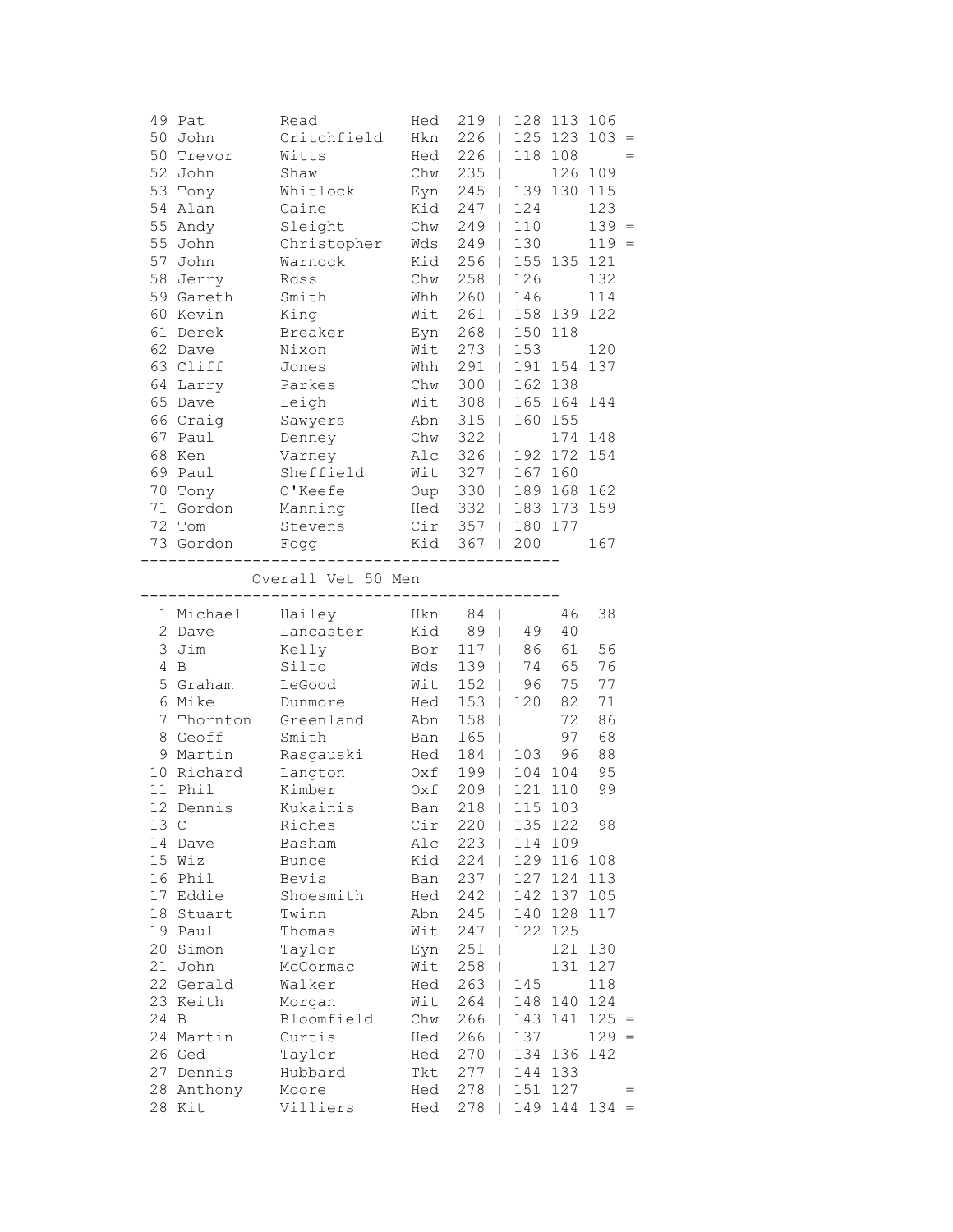| 30   | Mich       | Search    | Kid | 282 |     | 141 146 | 141 |     |
|------|------------|-----------|-----|-----|-----|---------|-----|-----|
| 31   | John       | Bethell   | Abn | 285 | 174 | 147     | 138 |     |
| 32   | Paul       | Bursnall  | Alc | 288 | 166 | 152     | 136 |     |
| 33   | Dave       | Howse     | Alc | 300 | 170 | 153     | 147 |     |
| 34   | Robin      | Macdonald | Bor | 302 | 172 | 157     | 145 |     |
| 35   | Arthur     | Dawkins   | Abn | 308 | 163 | 145     |     |     |
| 36   | Paul       | Creasey   | Eyn | 310 | 159 | 158 152 |     |     |
| 37   | <b>Bob</b> | May       | Cir | 316 | 173 | 143     |     |     |
| 37   | Ivor       | Hopkins   | Abn | 316 | 168 | 165     | 151 | $=$ |
|      | 39 Graham  | Chambers  | Tkt | 319 | 184 | 161     | 158 |     |
| 40   | Andy       | Johnson   | Alc | 329 | 194 | 176     | 153 |     |
| 41   | Graham     | Norris    | Hed | 332 | 185 | 166     | 166 |     |
| 42   | Doug       | Roberts   | Wit | 336 | 197 | 175     | 161 |     |
| 43   | Andy       | Creasey   | Eyn | 339 | 177 | 162     |     |     |
| 44   | Francis    | Josephs   | Hed | 351 |     | 183     | 168 | $=$ |
| 44   | Tim        | Hampson   | Abn | 351 | 199 | 182     | 169 | $=$ |
| 46   | Alan       | Roche     | Hkn | 355 | 188 | 167     |     | $=$ |
| 46 J |            | Willson   | Bor | 355 |     | 202 184 | 171 | $=$ |
|      |            |           |     |     |     |         |     |     |

Overall Vet 60 Men

|  | . |  |  |  |
|--|---|--|--|--|
|  |   |  |  |  |
|  |   |  |  |  |
|  |   |  |  |  |
|  |   |  |  |  |
|  |   |  |  |  |
|  |   |  |  |  |
|  |   |  |  |  |
|  |   |  |  |  |
|  |   |  |  |  |
|  |   |  |  |  |
|  |   |  |  |  |
|  |   |  |  |  |
|  |   |  |  |  |
|  |   |  |  |  |
|  |   |  |  |  |

|  | 1 Mike  | Shipway | Wds 130   75 84 55    |  |  |  |
|--|---------|---------|-----------------------|--|--|--|
|  | 2 Derek | Wise    | Bor 290   171 150 140 |  |  |  |
|  | 3 Alan  | Upstone | Hkn 316   182 159 157 |  |  |  |
|  | 4 Pete  | Hart    | Chw 357   201 185 172 |  |  |  |
|  |         |         |                       |  |  |  |

## ============================================ Race 1 - U11 Boys

Round 4 - Cirencester

| 1  | George   | Rossiter    | Tkt MM |    | 4.54 |
|----|----------|-------------|--------|----|------|
| 2  | Simon    | LeGood      | Wit    | МM | 5.01 |
| 3  | Alex     | Jones       | Wit    | МM | 5.02 |
| 4  | Aaron    | Simpson     | Oxf    | МM | 5.13 |
| 5  | Joshua   | Ridley      | Wit    | МM | 5.17 |
| 6  | C        | Constantine | Wit MM |    | 5.24 |
| 7  | Jonathan | Gunn        | Ban    | МM | 5.25 |
| 8  | Richard  | Cadle       | Bic    | МM | 5.26 |
| 9  | Thomas   | O'Sullivan  | Bic    | МM | 5.32 |
| 10 | Jack     | Savage      | Tkt MM |    | 5.34 |
| 11 | Jay      | Evans       | Cir    | МM | 5.35 |
| 12 | Jack     | Stevens     | Cir    | МM | 5.46 |
| 13 | Matthew  | Boyles      | Whh    | МM | 5.52 |
| 14 | Alex     | Grinsted    | Abn    | МM | 5.55 |
| 15 | Marcus   | Taylor      | Tkt    | МM | 5.57 |
| 16 | Sam      | Bayliss     | Wit    | МM | 5.59 |
| 17 | Riley    | King        | Wit    | МM | 6.02 |
| 18 | Thomas   | Dyer        | Tkt    | МM | 6.12 |
| 19 | Craig    | Luke        | Oxf    | МM | 6.15 |
| 20 | Chris    | Gill        | Bic    | МM | 6.19 |
| 21 | Liam     | Frazer      | Cir    | МM | 6.32 |
| 22 | Mathew   | Sambrook    | Wit    | МM | 6.37 |
| 23 | Joseph   | Liquorish   | Whh    | МM | 6.42 |
| 24 | Chad     | Meadowcroft | Hed MM |    | 6.43 |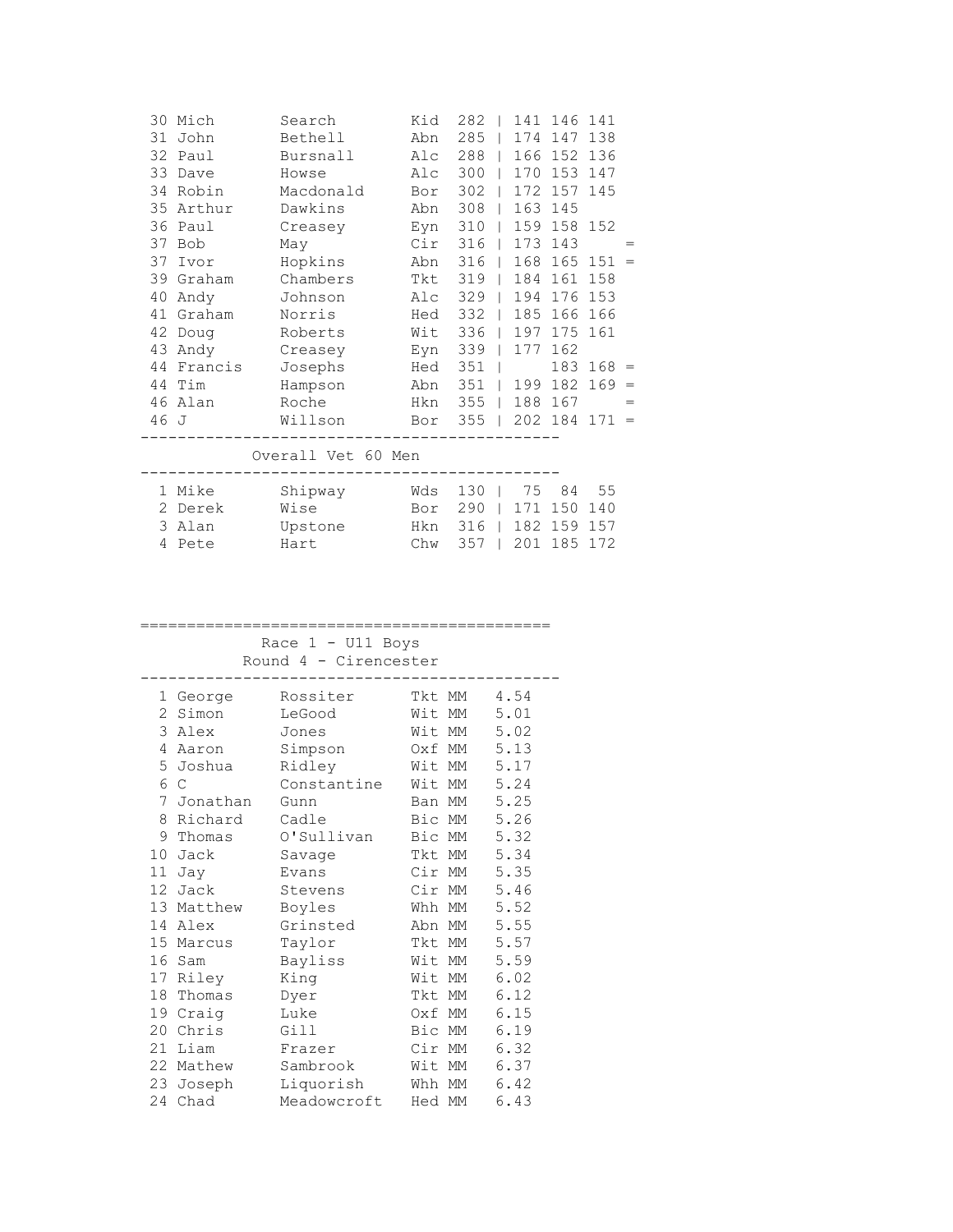| 27 A<br>29 A | 25 Alec<br>26 Dominic<br>28 Sam                                                                                                                                                                                                                         | O'Sullivan<br>Rowland<br>Jones<br>Timms<br>Rich                                                                                                                                                                                      | Bic MM<br>Whh MM<br>Wit MM<br>Wit MM                                                                                                                                                                 | Whh MM                                                                                                                                   | 6.59<br>7.13<br>7.21<br>8.01<br>8.43                                                                                                                                                                                                                                                                                                                                                                                                                                                                                                  |                                                                                                                                                |                                                                                                                                      |                                                                                                                                                                                             |
|--------------|---------------------------------------------------------------------------------------------------------------------------------------------------------------------------------------------------------------------------------------------------------|--------------------------------------------------------------------------------------------------------------------------------------------------------------------------------------------------------------------------------------|------------------------------------------------------------------------------------------------------------------------------------------------------------------------------------------------------|------------------------------------------------------------------------------------------------------------------------------------------|---------------------------------------------------------------------------------------------------------------------------------------------------------------------------------------------------------------------------------------------------------------------------------------------------------------------------------------------------------------------------------------------------------------------------------------------------------------------------------------------------------------------------------------|------------------------------------------------------------------------------------------------------------------------------------------------|--------------------------------------------------------------------------------------------------------------------------------------|---------------------------------------------------------------------------------------------------------------------------------------------------------------------------------------------|
|              |                                                                                                                                                                                                                                                         | Overall U11 Boys<br>----------------                                                                                                                                                                                                 |                                                                                                                                                                                                      |                                                                                                                                          |                                                                                                                                                                                                                                                                                                                                                                                                                                                                                                                                       |                                                                                                                                                |                                                                                                                                      |                                                                                                                                                                                             |
| 21 A<br>22 A | 1 George<br>2 Simon<br>3 Alex<br>4 Jonathan<br>5 <sup>C</sup><br>5 Jay<br>5 Richard<br>8 Alex<br>9 Joshua<br>10 Jack<br>11 Jack<br>11 Thomas<br>13 Craig<br>13 Marcus<br>15 Sam<br>16 Riley<br>17 Sean<br>18 Mathew<br>19 Dominic<br>20 Chris<br>23 Sam | Rossiter<br>LeGood<br>Jones<br>Gunn<br>Constantine<br>Evans<br>Cadle<br>Grinsted<br>Ridley<br>Savage<br>Stevens<br>O'Sullivan<br>Luke<br>Taylor<br>Bayliss<br>King<br>Byrne<br>Sambrook<br>Rowland<br>Gill<br>Jones<br>Rich<br>Timms | Tkt<br>Wit<br>Wit<br>Ban<br>Wit<br>Cir<br>Bic<br>Abn<br>Wit<br>Tkt<br>Cir<br>Bic<br>Oxf<br>Tkt<br>Wit<br>Wit<br>Wit<br>Wit<br>Whh<br>Bic<br>Wit<br>Wit                                               | 3<br>6<br>8<br>17<br>20<br>20<br>20<br>21<br>23<br>29<br>35<br>35<br>41<br>41<br>53<br>56<br>65<br>67<br>71<br>72<br>82<br>Whh 89<br>100 | $\Box$<br>1<br>$\overline{2}$<br>$\mathbb{R}$<br>3<br>$\mathbb{R}$<br>8<br>$\sim$<br>$\mathbf{L}^{\mathrm{max}}$<br>$\mathbb{R}^n$<br>$4\overline{ }$<br>$5 -$<br>$\mathbb{R}$<br>7<br>$\mathbf{L}$<br>11<br>$\mathbf{L}$<br>12 <sup>°</sup><br>$\mathbb{R}^n$<br>17<br>$\mathbb{R}$<br>15<br>$\mathbb{R}$<br>13<br>$\mathbb{R}$<br>$\mathbb{R}$<br>20<br>$\mathbb{R}$<br>24<br>$\sim 10^{-11}$<br>26<br>$\mathbf{L}$<br>28<br>$\mathbf{L}$<br>$\mathbf{I}$<br>$\mathbb{R}^n$<br>$\mathbb{R}$<br>$\mathbf{1}$<br>35<br>$\mathbb{R}^n$ | 1<br>4<br>2<br>6<br>$9$ 11<br>5<br>9<br>8<br>$7\phantom{.0}$<br>10 <sub>1</sub><br>15<br>14<br>13<br>17<br>27<br>23<br>24<br>27 25<br>36<br>37 | 1<br>$2\overline{ }$<br>3 <sup>7</sup><br>$4 -$<br>5<br>7<br>6<br>9<br>8<br>11<br>14<br>13<br>15<br>16<br>17<br>21<br>33 34 22<br>24 | 1<br>$\mathbf{2}$<br>$\mathfrak{Z}$<br>$\boldsymbol{7}$<br>$6 =$<br>$11 =$<br>$8 =$<br>14<br>5<br>10<br>$12 =$<br>$9 =$<br>$19 =$<br>$15 =$<br>16<br>17<br>22<br>26<br>20<br>27<br>29<br>28 |
|              |                                                                                                                                                                                                                                                         | Race $2 - U11$ Girls<br>Round 4 - Cirencester                                                                                                                                                                                        |                                                                                                                                                                                                      |                                                                                                                                          |                                                                                                                                                                                                                                                                                                                                                                                                                                                                                                                                       |                                                                                                                                                |                                                                                                                                      |                                                                                                                                                                                             |
| 12 K         | 1 Melissa<br>2 Danielle<br>3 Bea<br>4 Melissa<br>5 Ellen<br>6 Jo<br>7 Lucy<br>8 A<br>9 Bethan<br>10 Martha<br>11 Katherine<br>13 Kirsty<br>14 Beth<br>15 Becky<br>16 Lucy<br>17 Charlotte<br>18 Sophie<br>19 Evie<br>20 Leah<br>21 Baz                  | Hawtin<br>Anderson<br>Swords<br>Mulvanny<br>Sleight<br>Hart<br>Scott<br>Parsons<br>Swords<br>Morey<br>Estdale<br>Smith<br>Warland<br>Pudifoot<br>Mumford<br>Vass<br>Drummond<br>McKeenan<br>Boyd<br>Gorman<br>Owen                   | Gos MM<br>Oxf MM<br>Oxf MM<br>Chw MM<br>Oxf MM<br>Tkt MM<br>Wit MM<br>Oxf MM<br>Oxf MM<br>Tkt MM<br>Wit MM<br>Oxf MM<br>Cir MM<br>Bor MM<br>Cir MM<br>Ban MM<br>Cir MM<br>Ban MM<br>Wit MM<br>Bic MM | Rad MM                                                                                                                                   | 4.59<br>5.03<br>5.10<br>5.18<br>5.27<br>5.30<br>5.32<br>5.35<br>5.39<br>5.42<br>5.46<br>5.46<br>5.53<br>5.57<br>6.06<br>6.08<br>6.10<br>6.11<br>6.17<br>6.19<br>6.20                                                                                                                                                                                                                                                                                                                                                                  |                                                                                                                                                |                                                                                                                                      |                                                                                                                                                                                             |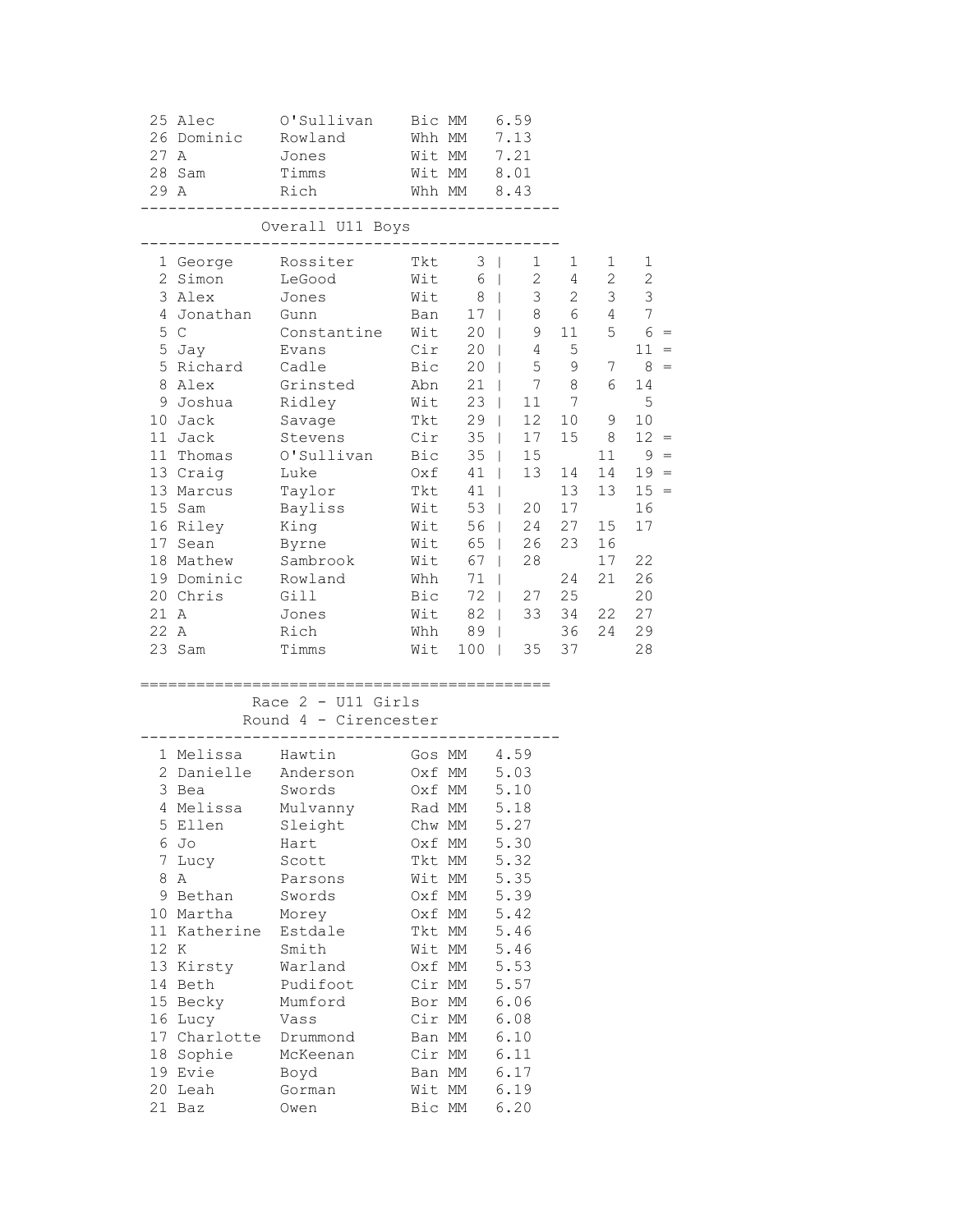|      | 22 Heather<br>23 Jay                 | Boulton<br>Delves |                       |                    | Bor MM<br>Bor MM |                 | 6.41<br>7.02 |                                                    |              |                 |       |
|------|--------------------------------------|-------------------|-----------------------|--------------------|------------------|-----------------|--------------|----------------------------------------------------|--------------|-----------------|-------|
|      | 24 Jessica                           | Evans             |                       | Cir MM             |                  |                 | 7.10         |                                                    |              |                 |       |
|      | 25 Megan Hebbert                     |                   |                       | Oxf MM             |                  |                 | 7.19         |                                                    |              |                 |       |
|      | 26 Sally Wardle                      |                   |                       |                    |                  | Bor MM 7.29     |              |                                                    |              |                 |       |
|      | 27 Catherine Sharp Cir MM 7.36       |                   |                       |                    |                  |                 |              |                                                    |              |                 |       |
|      | 28 Erin Wysocki-Jones Whh MM 7.46    |                   |                       |                    |                  |                 |              |                                                    |              |                 |       |
|      | 29 Evadne King Mit MM 8.24           |                   |                       |                    |                  |                 |              |                                                    |              |                 |       |
|      | 30 Trotta F                          |                   |                       | Cir MM n.t.        |                  |                 |              |                                                    |              |                 |       |
|      |                                      |                   | Overall U11 Girls     |                    |                  |                 |              |                                                    |              |                 |       |
|      | 1 Melissa - Hawtin                   |                   |                       | Gos $3 \mid 3$     |                  |                 |              | $1 \quad \blacksquare$                             | $\mathbf{1}$ | 1               |       |
|      | 2 Danielle Anderson                  |                   |                       |                    |                  |                 |              | 0xf 5   1 2 2                                      |              | 2               |       |
|      | 3 Bea Swords                         |                   |                       | 0xf 9   4 3 3      |                  |                 |              |                                                    |              | $\mathcal{E}$   |       |
|      | 4 Melissa Mulvanny Rad 13            |                   |                       |                    |                  |                 |              |                                                    | $5\qquad 4$  | -4              |       |
|      | 5 Lucy Scott                         |                   |                       |                    |                  |                 |              | Tkt 15   6 4 5                                     |              | $7\phantom{.0}$ |       |
|      | 6 Ellen                              | Sleight           |                       | Chw $23$           |                  |                 |              | 16 6 12                                            |              | $5 =$           |       |
|      | 6 Jo                                 | Hart              |                       | 0xf 23  <br>0xf 26 |                  |                 |              |                                                    | 11 6         | $6 =$           |       |
|      | 8 Bethan Swords                      |                   |                       |                    |                  |                 |              | 15 8                                               | 9            |                 | $9 =$ |
|      | 8 Martha                             | Morey             |                       | $0xf$              |                  | 26   8          |              |                                                    | 10 8         | $10 =$          |       |
|      | 10 Charlotte Drummond                |                   |                       | Ban                |                  | $33 \mid$       |              | 10 12                                              | 11           | $17 =$          |       |
| 10 K | Smith                                |                   |                       | Wit                |                  | $33 \mid$       |              | 14 15 7                                            |              | $12 =$          |       |
|      | 12 Kirsty Warland                    |                   |                       |                    |                  |                 |              | Oxf 36   13                                        | 10           | 13              |       |
|      | 13 Lucy Vass                         |                   |                       | $Cir$ 37           |                  |                 |              | 12 9                                               |              | 16              |       |
|      | 14 Evie                              | Boyd              |                       |                    |                  | Ban 46          |              | 11 16                                              |              | 19              |       |
|      | 15 Baz                               | Owen              |                       |                    |                  |                 |              | Bic 47   17 17<br>Oxf 51   18 18<br>Wit 58   19 19 | 13           | 21              |       |
|      | 16 Hannah                            | Brookes           |                       |                    |                  |                 |              |                                                    | 15           |                 |       |
|      | 17 Leah                              | Gorman            |                       |                    |                  |                 |              |                                                    |              | 20              |       |
|      | 18 Megan                             | Hebbert           |                       |                    |                  |                 |              | Oxf 64   23                                        |              | 16 25           |       |
|      | 19 Evadne King Mit 66   26 23        |                   |                       |                    |                  |                 |              |                                                    | 17           | 29              |       |
|      | 20 Erin Wysocki-Jones Whh 73   24 21 |                   |                       |                    |                  |                 |              |                                                    |              | 28              |       |
|      |                                      |                   |                       |                    |                  |                 |              |                                                    |              |                 |       |
|      |                                      |                   | Race $3 - U13$ Boys   |                    |                  |                 |              |                                                    |              |                 |       |
|      |                                      |                   | Round 4 - Cirencester |                    |                  |                 |              |                                                    |              |                 |       |
|      |                                      | ------------      | Team Results          |                    |                  |                 |              |                                                    |              |                 |       |
|      | 1 Witney                             |                   | 23   2 8 13           |                    |                  |                 |              |                                                    |              |                 |       |
|      | 2 Abingdon 24   6 7 11               |                   |                       |                    |                  |                 |              |                                                    |              |                 |       |
|      | 3 Oxford City                        |                   | $25 \mid$             | $\mathbf{1}$       | 3                | 21              |              |                                                    |              |                 |       |
|      | 4 White Horse                        |                   | $29$                  |                    | 49               | 16              |              |                                                    |              |                 |       |
|      | 5 Team Kennet                        |                   | 43                    | 10                 | 12               | 21              |              |                                                    |              |                 |       |
|      | 6 Cherwell                           |                   | 47                    | 5                  | 21               | 21              |              |                                                    |              |                 |       |
|      | 7 Witney                             | B                 | $53 \mid$             | 14                 | 18               | 21              |              |                                                    |              |                 |       |
|      | 8 Bicester                           |                   | $57 \mid$             | 15                 | 21               | $21 =$          |              |                                                    |              |                 |       |
|      | 8 Cirencester                        |                   | $57 \mid$             | 17                 |                  | $19 \quad 21 =$ |              |                                                    |              |                 |       |
|      | 10 Headington                        |                   | 62                    | 20                 | 21               | 21              |              |                                                    |              |                 |       |
|      |                                      |                   | Overall Standings     |                    |                  |                 |              |                                                    |              |                 |       |
|      |                                      |                   | 90                    | 23                 |                  | 20              |              | $24 =$                                             |              |                 |       |
|      | 1 Abingdon<br>1 Witney               |                   | 90 <sub>1</sub>       | 20                 |                  |                 | 23<br>30     | $23 =$                                             |              |                 |       |
|      | 3 Oxford City                        |                   | $110$                 | 25                 |                  | 17<br>29        | 31           | 25                                                 |              |                 |       |
|      | 4 White Horse                        |                   | $128$                 | 38                 |                  | 23              | 38           | 29                                                 |              |                 |       |
|      | 5 Team Kennet                        |                   | 180                   | 49                 |                  | 52              | 36           | 43                                                 |              |                 |       |
|      | 6 Bicester                           |                   | 193                   | 34                 |                  | 55              | 47           | 57                                                 |              |                 |       |
|      |                                      |                   |                       |                    |                  |                 |              |                                                    |              |                 |       |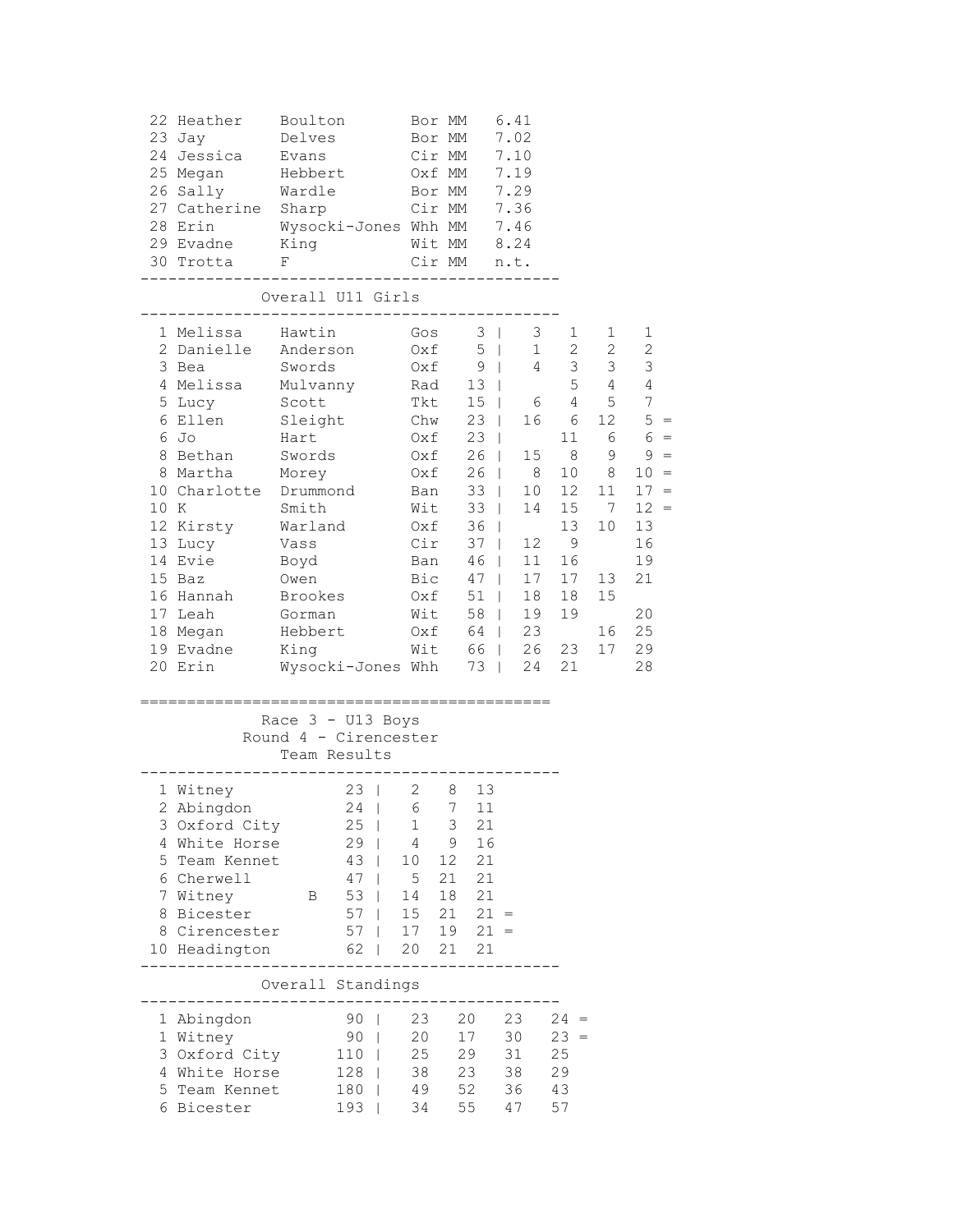| 7 Witney<br>8 Headington 248   53 59 74 62                                                                                                                                                                                                            | B 211   46 49 63                                                                                                                                                          |  |                                                                                                                       |                                                                                                              |                                                                                                                                                                                                                                                      | 53                                                                                                                                                       |                                                                           |                                                                                                                          |
|-------------------------------------------------------------------------------------------------------------------------------------------------------------------------------------------------------------------------------------------------------|---------------------------------------------------------------------------------------------------------------------------------------------------------------------------|--|-----------------------------------------------------------------------------------------------------------------------|--------------------------------------------------------------------------------------------------------------|------------------------------------------------------------------------------------------------------------------------------------------------------------------------------------------------------------------------------------------------------|----------------------------------------------------------------------------------------------------------------------------------------------------------|---------------------------------------------------------------------------|--------------------------------------------------------------------------------------------------------------------------|
| --------------                                                                                                                                                                                                                                        | Race $3 - U13$ Boys<br>Round 4 - Cirencester<br>Individual Results                                                                                                        |  |                                                                                                                       |                                                                                                              | -------------------------                                                                                                                                                                                                                            |                                                                                                                                                          |                                                                           |                                                                                                                          |
| 1 Ian<br>2 Lewis<br>3 James<br>4 Tim<br>5 A<br>6 James<br>7 Rob<br>8 Darren<br>9 Henry<br>10 James Moorcroft<br>11 Brendan Schofield<br>12 Thomas Ridley<br>13 Collis King<br>14 Adam<br>15 Ben<br>16 Josh<br>17 Tom<br>18 Sven<br>19 Tom<br>20 Simon | Castle<br>Warren<br>Smart<br>Trainer<br>Crofts<br>Charleston<br>Hill<br>-----<br>Mason<br>Penfold<br>Sambrook<br>Miles<br>Harding<br>Gardner<br>Bayliss<br>Jess<br>Nickau |  | Whh U13 9.18<br>Chw U13 9.21<br>Abn U13 9.25<br>Wit U13 9.30<br>Wit U13 10.21                                         |                                                                                                              | Oxf U13 8.35<br>Wit U13 8.47<br>Oxf U13 8.51<br>Abn U13 9.27<br>Whh U13 9.36<br>Tkt U13 9.43<br>Abn U13 9.44<br>Tkt U13 10.16<br>Wit U13 10.38<br>Bic U13 10.46<br>Whh U13 10.53<br>Cir U13 10.56<br>Wit U13 11.20<br>Cir U13 11.45<br>Hed U13 11.53 |                                                                                                                                                          |                                                                           |                                                                                                                          |
|                                                                                                                                                                                                                                                       | Overall U13 Boys<br>. _ _ _ _ _ _ _ _ _ _ _ _                                                                                                                             |  |                                                                                                                       |                                                                                                              |                                                                                                                                                                                                                                                      |                                                                                                                                                          |                                                                           |                                                                                                                          |
|                                                                                                                                                                                                                                                       |                                                                                                                                                                           |  |                                                                                                                       |                                                                                                              |                                                                                                                                                                                                                                                      |                                                                                                                                                          |                                                                           |                                                                                                                          |
| 1 Ian<br>2 Lewis<br>3 James<br>4 James<br>5 Henry Penfold<br>6 Darren<br>7 Rob<br>8 A<br>8 Brendan<br>10 Collis<br>10 James<br>12 Thomas<br>13 Josh<br>14 Adam<br>15 Sven<br>16 Ben<br>17 Simon                                                       | Castle<br>Warren<br>Smart<br>Charleston<br>Mason<br>Hill<br>Crofts<br>Schofield<br>King<br>Moorcroft<br>Ridley<br>Harding<br>Sambrook<br>Bayliss<br>Miles<br>Nickau       |  | Oxf<br>Wit 6  <br>Oxf 12  <br>Abn<br>Whh<br>Wit<br>Chw<br>Abn<br>Wit<br>Tkt<br>Tkt<br>Whh<br>Wit<br>Wit<br>Bic<br>Hed | 32<br>$32$  <br>37<br>$\mathbf{I}$<br>37<br>$\mathbf{I}$<br>39<br>44<br>45<br>51<br>52<br>$\mathbf{I}$<br>56 | $4 \mid$<br>$\begin{array}{c c}\n12 & 1 \\ 17 & \n\end{array}$<br>17   6 5 6 6<br>23   5 9 13 9<br>24   8 8 12<br>Abn 25  <br>10<br>12<br>13<br>$\mathbb{R}$<br>$\mathbb{R}$<br>15<br>11<br>$\mathbb{R}$<br>16<br>$\mathbf{1}$<br>17                 | $\begin{matrix} 3 & 2 \\ 1 & 2 \end{matrix}$<br>$\begin{array}{cccc} 1 & 3 & 3 \\ 4 & 7 & 5 \end{array}$<br>10<br>12<br>18<br>14<br>13<br>17<br>15<br>19 | $1 \quad$<br>4 14<br>17<br>11 16<br>18<br>9<br>19<br>21<br>20<br>22<br>24 | 1<br>$\sqrt{2}$<br>$\mathfrak{Z}$<br>$\,8\,$<br>7<br>5<br>$11 =$<br>$13 =$<br>$10 =$<br>12<br>16<br>14<br>18<br>15<br>20 |
|                                                                                                                                                                                                                                                       | Race $4 - U13/U15$ Girls<br>Round 4 - Cirencester                                                                                                                         |  |                                                                                                                       |                                                                                                              |                                                                                                                                                                                                                                                      |                                                                                                                                                          |                                                                           |                                                                                                                          |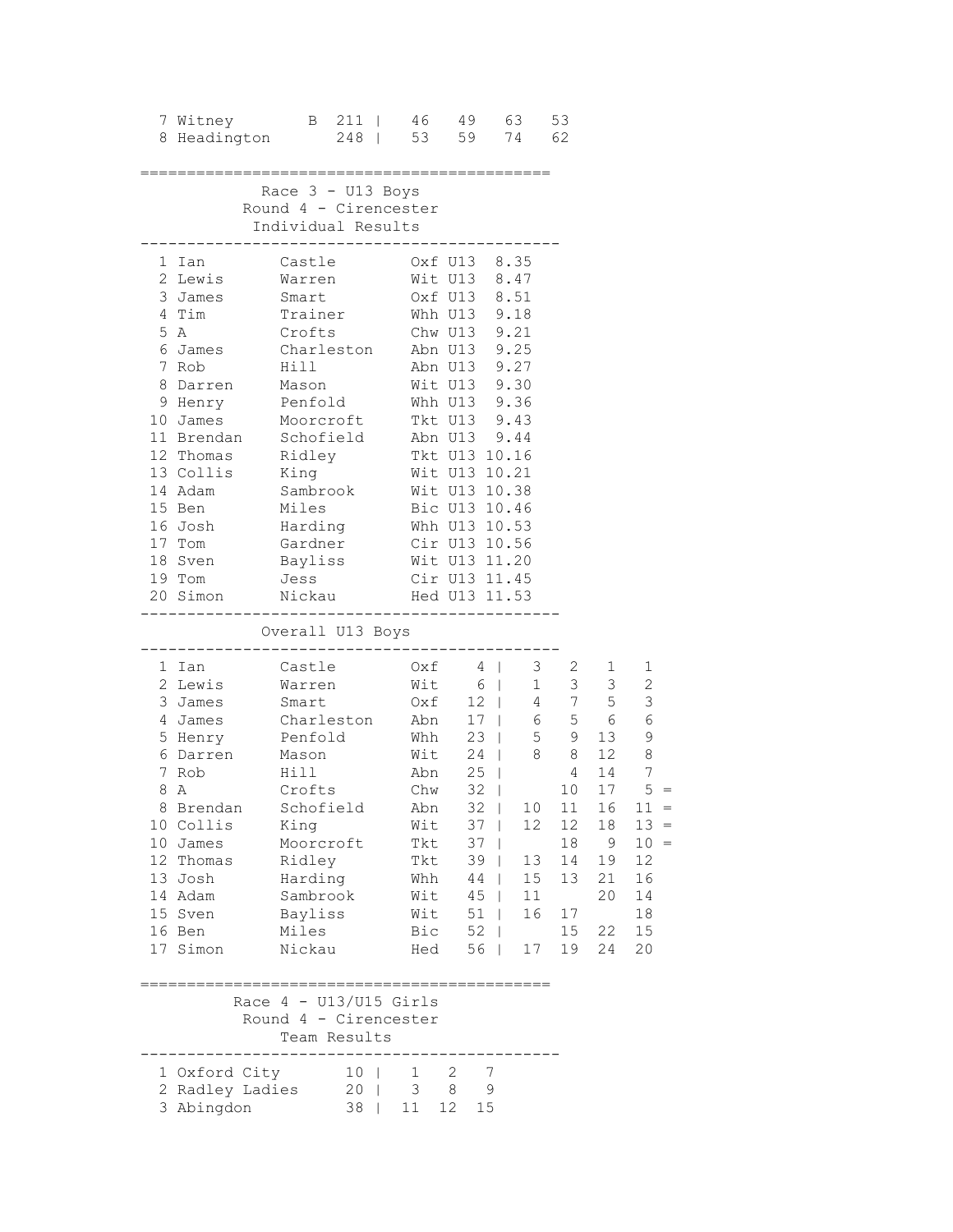| 4<br>7<br>8<br>9<br>10                                                                                                   | Banbury<br>5 Bicester<br>6 Radley Ladies<br>White Horse<br>Radley Ladies C<br>Oxford City<br>Bourton<br>10 Witney<br>12 Exel Gosford<br>13 Team Kennet<br>14 Witney<br>15 Cirencester<br>_________                                                            | В<br>B<br>$\mathbf{B}$                                                                                                                                                                                                                                       | 43<br>T<br>48<br>$\mathbf{I}$<br>$55$  <br>63<br>$\overline{1}$<br>74<br>$83$  <br>$92$  <br>$92$  <br>$93$  <br>$107$  <br>$109$  <br>$119$ | 6<br>4<br>16<br>5<br>21<br>18<br>10<br>28<br>22<br>25 41<br>35<br>37 41 | 14<br>13<br>19<br>17<br>26<br>24<br>41<br>30<br>32<br>36                                        | 23<br>31<br>20<br>41<br>27<br>41<br>$41 =$<br>$34 =$<br>39<br>41<br>38<br>41                                                                                                                                                                                                                                                                                             |                                                           |
|--------------------------------------------------------------------------------------------------------------------------|---------------------------------------------------------------------------------------------------------------------------------------------------------------------------------------------------------------------------------------------------------------|--------------------------------------------------------------------------------------------------------------------------------------------------------------------------------------------------------------------------------------------------------------|----------------------------------------------------------------------------------------------------------------------------------------------|-------------------------------------------------------------------------|-------------------------------------------------------------------------------------------------|--------------------------------------------------------------------------------------------------------------------------------------------------------------------------------------------------------------------------------------------------------------------------------------------------------------------------------------------------------------------------|-----------------------------------------------------------|
|                                                                                                                          |                                                                                                                                                                                                                                                               | Overall Standings                                                                                                                                                                                                                                            |                                                                                                                                              |                                                                         |                                                                                                 |                                                                                                                                                                                                                                                                                                                                                                          |                                                           |
| 1<br>2<br>3<br>4<br>7<br>8                                                                                               | Oxford City<br>Radley Ladies<br>Bicester<br>Banbury<br>5 Radley Ladies B<br>6 Abingdon<br>Oxford City<br>Exel Gosford<br>9 Witney<br>10 Cirencester                                                                                                           |                                                                                                                                                                                                                                                              | 47<br>67<br>161<br>T<br>188<br>T<br>193  <br>$231$  <br>B 259  <br>$336$  <br>$340$  <br>414                                                 | 13<br>22<br>20<br>32<br>57<br>62<br>66<br>83<br>78<br>109               | 13<br>15<br>32<br>57<br>46<br>67<br>68<br>88<br>89<br>97                                        | 11<br>10<br>61<br>56<br>35<br>64<br>42<br>72<br>81<br>89                                                                                                                                                                                                                                                                                                                 | 10<br>20<br>48<br>43<br>55<br>38<br>83<br>93<br>92<br>119 |
|                                                                                                                          |                                                                                                                                                                                                                                                               | Individual Results                                                                                                                                                                                                                                           |                                                                                                                                              | Race $4 - U13/U15$ Girls<br>Round 4 - Cirencester                       |                                                                                                 |                                                                                                                                                                                                                                                                                                                                                                          |                                                           |
| 1<br>2<br>3<br>4<br>5<br>6<br>7<br>8<br>10<br>11<br>12<br>13<br>14<br>15<br>16<br>18<br>20<br>21<br>22<br>23<br>24<br>26 | Martha<br>Gina<br>Jodie<br>Amanda<br>Alice<br>Alice<br>Hayley<br>Hayley<br>9 Sam<br>Stephanie<br>Sammy<br>Amy<br>Melanie<br>Sophie<br>Beth<br>Hannah<br>17 Victoria<br>Jade<br>19 Kelly<br>Natalie<br>Kimberley<br>Hannah<br>Amy<br>Emily<br>25 Vicky<br>Eliz | Lloyd<br>Hood<br>Kafke<br>Carreras<br>Lord<br>Gunn<br>Luke<br>Chaundy<br>Daly<br>Lane<br>Lewis<br>Chisnall<br>Cadle<br>Tyers<br>Hampson<br>Roberts<br>Lord<br>Clarke<br>E.Daly<br>Davies<br>I.Daly<br>Mitchell<br>Peacock<br>Patrick<br>Goodenough<br>Tearle |                                                                                                                                              |                                                                         | Bic U13<br>Rad U15<br>Whh U15<br>Oxf U13<br>Rad U13<br>Rad U15<br>Rad U13<br>Gos U13<br>Rad U15 | Oxf U13 9.16<br>Oxf U15 9.24<br>Rad U13 9.31<br>Bic U13 9.38<br>Whh U13 9.45<br>Ban U15 9.51<br>Oxf U13 10.00<br>Rad U15 10.07<br>Rad U15 10.09<br>Bor U13 10.11<br>Abn U15 10.11<br>Abn U13 10.12<br>10.16<br>Ban U13 10.24<br>Abn U15 10.28<br>10.33<br>10.36<br>10.36<br>10.41<br>10.42<br>10.45<br>10.53<br>Ban U15 10.54<br>Oxf U13 10.57<br>Tkt U13 11.01<br>11.08 |                                                           |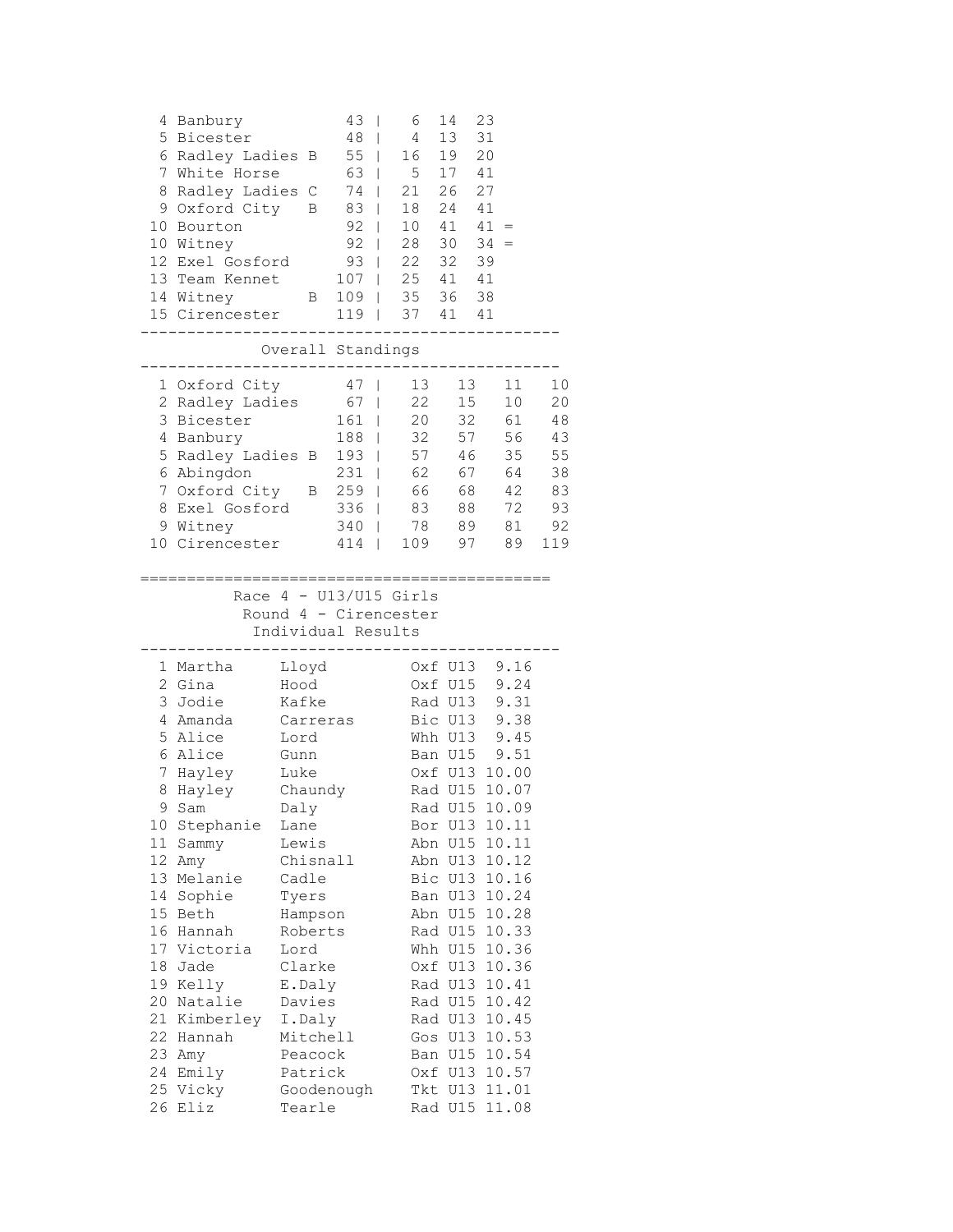| 27 Megan<br>28 Kitty<br>29 Sophie<br>30 Hannah<br>31 Rebbeca<br>32 Emily<br>33 Alice<br>34 Fran<br>35 Ella<br>36 Jade<br>37 Ellie<br>38 R<br>39 Ellie<br>40 Victoria Richards<br>------------                                                                                                            | Roberts<br>Gorman<br>Plateau<br>Nixon<br>Gill<br>McDonnell<br>McGill<br>Snare<br>Gorman<br>Hewlett<br>Pudifoot<br>O'Brien<br>Goodman<br>$- - - - -$                                                                                        |                                                                                                                                                               | Rad U13 11.09<br>Wit U13 11.11<br>Rad U15 11.16<br>Wit U15 11.19<br>Bic U13 11.24<br>Gos U13 11.25<br>Bic U13 11.26<br>Wit U15 11.30<br>Wit U13 11.30<br>Wit U13 11.32<br>Cir U13 11.35<br>Wit U13 12.31<br>Gos U13 13.34<br>Abn U13 14.52 |                                                                                                                                                                                                                                                                                                                                                                                                               |                                                                                                                                            |                                                                                                                                 |                                                                                                                                                     |
|----------------------------------------------------------------------------------------------------------------------------------------------------------------------------------------------------------------------------------------------------------------------------------------------------------|--------------------------------------------------------------------------------------------------------------------------------------------------------------------------------------------------------------------------------------------|---------------------------------------------------------------------------------------------------------------------------------------------------------------|--------------------------------------------------------------------------------------------------------------------------------------------------------------------------------------------------------------------------------------------|---------------------------------------------------------------------------------------------------------------------------------------------------------------------------------------------------------------------------------------------------------------------------------------------------------------------------------------------------------------------------------------------------------------|--------------------------------------------------------------------------------------------------------------------------------------------|---------------------------------------------------------------------------------------------------------------------------------|-----------------------------------------------------------------------------------------------------------------------------------------------------|
|                                                                                                                                                                                                                                                                                                          | Overall U13 Girls                                                                                                                                                                                                                          |                                                                                                                                                               |                                                                                                                                                                                                                                            |                                                                                                                                                                                                                                                                                                                                                                                                               |                                                                                                                                            |                                                                                                                                 |                                                                                                                                                     |
| 1 Martha<br>2 Amanda<br>2 Jodie<br>4 Hayley<br>5 Melanie<br>6 Kelly<br>7 Amy<br>8 Jade<br>9 Sophie<br>10 Kimberley I.Daly<br>11 Emily<br>11 Kerry<br>13 Rebbeca<br>14 Ellie<br>15 Hannah<br>16 Emily<br>17 Alice<br>18 Megan<br>19 Kitty<br>20 Danielle<br>21 Ella<br>22 Jade<br>23 Ellie<br>24 Victoria | Lloyd<br>Carreras<br>Kafke<br>Luke<br>Cadle<br>E.Daly<br>Chisnall<br>Clarke<br>Tyers<br>McDonnell<br>Boyce<br>Gill<br>Pudifoot<br>Mitchell<br>Patrick<br>McGill<br>Roberts<br>Gorman<br>Thomas<br>Gorman<br>Hewlett<br>Goodman<br>Richards | Oxf<br>Bic<br>Rad<br>Oxf<br>Bic<br>Rad<br>Abn<br>Oxf<br>Ban<br>Rad<br>Gos<br>Oxf<br>Bic<br>Cir<br>Gos<br>Oxf<br>Bic<br>Rad<br>Wit<br>Wit<br>Wit<br>Wit<br>Abn | 5<br>$\mathbf{I}$<br>8<br>8<br>19<br>23<br>29<br>$\mathbf{I}$<br>37<br>$\mathbf{I}$<br>41<br>43<br>45<br>$\perp$<br>62<br>62<br>63<br>65<br>66<br>67<br>$\perp$<br>76<br>78<br>87<br>94<br>99<br>101<br>$\mathbf{I}$<br>Gos 108  <br>116   | $\overline{2}$<br>3<br>$\mathbb{R}$<br>$\mathbf 1$<br>$\mathbb{R}$<br>6<br>$\mathbb{R}$<br>7<br>$\mathbb{R}$<br>9<br>14<br>$\mathbf{I}$<br>17<br>$\mathbf{L}$<br>15<br>$\mathbb{R}$<br>24<br>$\mathbb{R}$<br>$\mathbb{R}$<br>10<br>21<br>$\mathbb{R}$<br>29<br>$\mathbb{R}$<br>28<br>22<br>L<br>36<br>$\mathbf{L}$<br>31<br>$\mathbf{L}$<br>30<br>$\mathbb{R}$<br>$\mathbb{L}^+$<br>33<br>35<br>39<br>41<br>L | $\mathbf{2}$<br>$\mathbf{1}$<br>4<br>8<br>9<br>5<br>19<br>13<br>27<br>20<br>22<br>21<br>25<br>29<br>26<br>24<br>28<br>34<br>31<br>35<br>36 | $\overline{2}$<br>4<br>6<br>7<br>5<br>16<br>9<br>12<br>11<br>20<br>18<br>23<br>19<br>15<br>28<br>27<br>30<br>$31\,$<br>33<br>35 | $\mathbf{1}$<br>$4 =$<br>$3 =$<br>7<br>13<br>19<br>12<br>18<br>14<br>21<br>$32 =$<br>31<br>37<br>22<br>24<br>33<br>27<br>28<br>35<br>36<br>39<br>40 |
|                                                                                                                                                                                                                                                                                                          | Overall U15 Girls                                                                                                                                                                                                                          |                                                                                                                                                               |                                                                                                                                                                                                                                            |                                                                                                                                                                                                                                                                                                                                                                                                               |                                                                                                                                            |                                                                                                                                 |                                                                                                                                                     |
| 1 Gina<br>2 Hayley<br>3 Alice<br>4 Amy<br>5 Sam<br>6 Beth<br>7 Hannah<br>8 Natalie<br>9 Eliz<br>10 Sophie<br>11 Hannah<br>12 Fran<br>13 Katie                                                                                                                                                            | Hood<br>Chaundy<br>Gunn<br>Peacock<br>Daly<br>Hampson<br>Roberts<br>Davies<br>Tearle<br>Plateau<br>Nixon<br>Snare<br>Allen                                                                                                                 | Oxf<br>Rad<br>Ban<br>Ban<br>Rad<br>Abn<br>Rad<br>Rad<br>Rad<br>Rad<br>Wit<br>Wit<br>Bic                                                                       | 8<br>T<br>22<br>$\mathbf{I}$<br>25<br>34<br>39<br>$\mathbf{I}$<br>40<br>51<br>55<br>63<br>68<br>79<br>87<br>92                                                                                                                             | $\mathsf S$<br>8<br>11<br>$\mathbf{I}$<br>4<br>$\mathbf{I}$<br>12<br>19<br>18<br>13<br>20<br>27<br>25<br>34                                                                                                                                                                                                                                                                                                   | $\mathfrak{Z}$<br>6<br>12<br>7<br>16<br>15<br>18<br>17<br>23<br>30<br>33<br>32                                                             | 3<br>10<br>$\,8\,$<br>14<br>13<br>17<br>21<br>24<br>25<br>22<br>29<br>26                                                        | 2<br>8<br>6<br>23<br>9<br>15<br>16<br>20<br>26<br>29<br>30<br>34                                                                                    |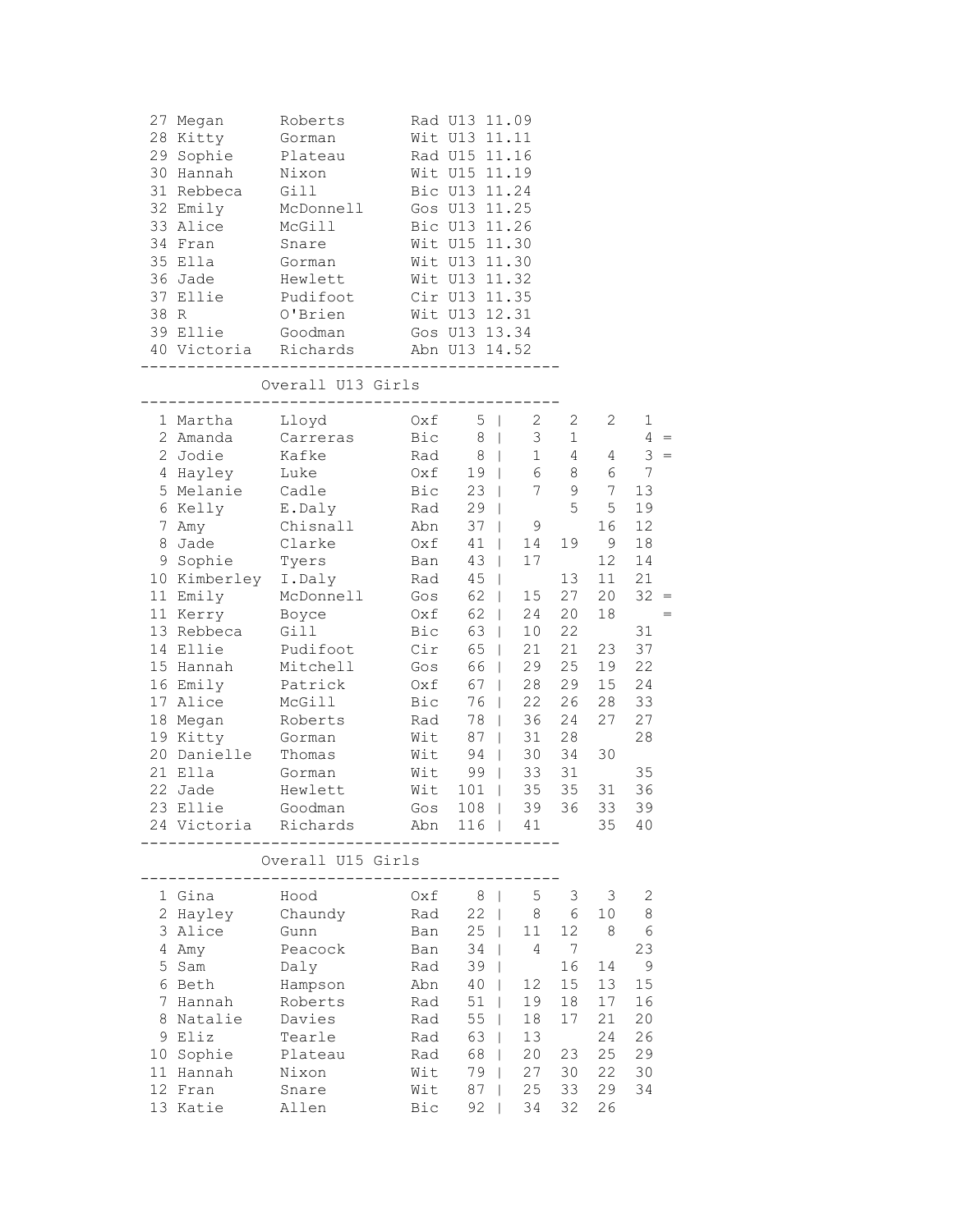| Race $5 - U15/U17$ Boys<br>Round 4 - Cirencester<br>Team Results<br>3 5 16<br>1 Oxford City 24  <br>2 Team Kennet 26   6 9 11<br>27   2 8 17<br>3 Bicester<br>31   7 10 14<br>4 Abingdon<br>$\begin{array}{c cc} 43 &   & 1 \\ 45 &   & 4 \end{array}$<br>$\begin{array}{ccc} 21 & 21 \\ 20 & 21 \end{array}$<br>5 White Horse<br>6 Cherwell<br>$52$   12 19 21<br>7 Witney<br>8 Exel Gosford 55   13 21 21<br>60   18 21 21<br>9 Kidlington<br>Overall Standings<br>29  20  15<br>24<br>1 Oxford City<br>88  <br>99  <br>25  23  25<br>24  41  38<br>26<br>2 Team Kennet<br>134  <br>31<br>3 Abingdon<br>$145$   55 25 22<br>4 White Horse<br>43<br>169   49 46 47<br>5 Bicester<br>27<br>208   52 65 46<br>45<br>6 Cherwell |                         |  |  |  | ================== |  |
|-------------------------------------------------------------------------------------------------------------------------------------------------------------------------------------------------------------------------------------------------------------------------------------------------------------------------------------------------------------------------------------------------------------------------------------------------------------------------------------------------------------------------------------------------------------------------------------------------------------------------------------------------------------------------------------------------------------------------------|-------------------------|--|--|--|--------------------|--|
|                                                                                                                                                                                                                                                                                                                                                                                                                                                                                                                                                                                                                                                                                                                               |                         |  |  |  |                    |  |
|                                                                                                                                                                                                                                                                                                                                                                                                                                                                                                                                                                                                                                                                                                                               |                         |  |  |  |                    |  |
|                                                                                                                                                                                                                                                                                                                                                                                                                                                                                                                                                                                                                                                                                                                               |                         |  |  |  |                    |  |
|                                                                                                                                                                                                                                                                                                                                                                                                                                                                                                                                                                                                                                                                                                                               |                         |  |  |  |                    |  |
|                                                                                                                                                                                                                                                                                                                                                                                                                                                                                                                                                                                                                                                                                                                               |                         |  |  |  |                    |  |
|                                                                                                                                                                                                                                                                                                                                                                                                                                                                                                                                                                                                                                                                                                                               |                         |  |  |  |                    |  |
|                                                                                                                                                                                                                                                                                                                                                                                                                                                                                                                                                                                                                                                                                                                               |                         |  |  |  |                    |  |
|                                                                                                                                                                                                                                                                                                                                                                                                                                                                                                                                                                                                                                                                                                                               |                         |  |  |  |                    |  |
|                                                                                                                                                                                                                                                                                                                                                                                                                                                                                                                                                                                                                                                                                                                               |                         |  |  |  |                    |  |
|                                                                                                                                                                                                                                                                                                                                                                                                                                                                                                                                                                                                                                                                                                                               |                         |  |  |  |                    |  |
|                                                                                                                                                                                                                                                                                                                                                                                                                                                                                                                                                                                                                                                                                                                               |                         |  |  |  |                    |  |
|                                                                                                                                                                                                                                                                                                                                                                                                                                                                                                                                                                                                                                                                                                                               |                         |  |  |  |                    |  |
|                                                                                                                                                                                                                                                                                                                                                                                                                                                                                                                                                                                                                                                                                                                               |                         |  |  |  |                    |  |
|                                                                                                                                                                                                                                                                                                                                                                                                                                                                                                                                                                                                                                                                                                                               |                         |  |  |  |                    |  |
|                                                                                                                                                                                                                                                                                                                                                                                                                                                                                                                                                                                                                                                                                                                               |                         |  |  |  |                    |  |
|                                                                                                                                                                                                                                                                                                                                                                                                                                                                                                                                                                                                                                                                                                                               |                         |  |  |  |                    |  |
|                                                                                                                                                                                                                                                                                                                                                                                                                                                                                                                                                                                                                                                                                                                               |                         |  |  |  |                    |  |
|                                                                                                                                                                                                                                                                                                                                                                                                                                                                                                                                                                                                                                                                                                                               |                         |  |  |  |                    |  |
|                                                                                                                                                                                                                                                                                                                                                                                                                                                                                                                                                                                                                                                                                                                               |                         |  |  |  |                    |  |
|                                                                                                                                                                                                                                                                                                                                                                                                                                                                                                                                                                                                                                                                                                                               |                         |  |  |  |                    |  |
| 222   67 53<br>52<br>7 Witney<br>50                                                                                                                                                                                                                                                                                                                                                                                                                                                                                                                                                                                                                                                                                           |                         |  |  |  |                    |  |
|                                                                                                                                                                                                                                                                                                                                                                                                                                                                                                                                                                                                                                                                                                                               |                         |  |  |  |                    |  |
| Race $5 - U15/U17$ Boys<br>Round 4 - Cirencester<br>Individual Results                                                                                                                                                                                                                                                                                                                                                                                                                                                                                                                                                                                                                                                        |                         |  |  |  |                    |  |
|                                                                                                                                                                                                                                                                                                                                                                                                                                                                                                                                                                                                                                                                                                                               |                         |  |  |  |                    |  |
| 1 Chris<br>Gillespie Whh U17 23.14                                                                                                                                                                                                                                                                                                                                                                                                                                                                                                                                                                                                                                                                                            |                         |  |  |  |                    |  |
| Stachowiak<br>2 Joe                                                                                                                                                                                                                                                                                                                                                                                                                                                                                                                                                                                                                                                                                                           |                         |  |  |  |                    |  |
| 3 Ed                                                                                                                                                                                                                                                                                                                                                                                                                                                                                                                                                                                                                                                                                                                          | Bic U17 24.58           |  |  |  |                    |  |
| 4 Carl<br>Tucker                                                                                                                                                                                                                                                                                                                                                                                                                                                                                                                                                                                                                                                                                                              | Womersley Oxf U15 25.06 |  |  |  |                    |  |
| 5 Philip                                                                                                                                                                                                                                                                                                                                                                                                                                                                                                                                                                                                                                                                                                                      | Chw U15 25.43           |  |  |  |                    |  |
|                                                                                                                                                                                                                                                                                                                                                                                                                                                                                                                                                                                                                                                                                                                               | Castle 0xf U17 25.54    |  |  |  |                    |  |
| 6 Robert<br>Ridley<br>Tkt U15 26.00                                                                                                                                                                                                                                                                                                                                                                                                                                                                                                                                                                                                                                                                                           |                         |  |  |  |                    |  |
| 7 J<br>Lodowski<br>Abn U15 26.21                                                                                                                                                                                                                                                                                                                                                                                                                                                                                                                                                                                                                                                                                              |                         |  |  |  |                    |  |
| 8 Neil<br>Bic U15 26.30<br>Flynn                                                                                                                                                                                                                                                                                                                                                                                                                                                                                                                                                                                                                                                                                              |                         |  |  |  |                    |  |
| Knape<br>9 Richard<br>Tkt U15 26.34                                                                                                                                                                                                                                                                                                                                                                                                                                                                                                                                                                                                                                                                                           |                         |  |  |  |                    |  |
| Abn U15 26.58<br>Wood<br>10 George                                                                                                                                                                                                                                                                                                                                                                                                                                                                                                                                                                                                                                                                                            |                         |  |  |  |                    |  |
| Tkt U15 27.34<br>11 Danny<br>Goodenough                                                                                                                                                                                                                                                                                                                                                                                                                                                                                                                                                                                                                                                                                       |                         |  |  |  |                    |  |
| 12 Gareth Petts<br>Wit U17 27.47                                                                                                                                                                                                                                                                                                                                                                                                                                                                                                                                                                                                                                                                                              |                         |  |  |  |                    |  |
| Gos U15 27.59<br>13 Stephen<br>Mitchell                                                                                                                                                                                                                                                                                                                                                                                                                                                                                                                                                                                                                                                                                       |                         |  |  |  |                    |  |
| 14 Jack<br>Abn U15 28.42<br>Hill                                                                                                                                                                                                                                                                                                                                                                                                                                                                                                                                                                                                                                                                                              |                         |  |  |  |                    |  |
| 15 Mark<br>Vardy<br>Tkt U15 29.00                                                                                                                                                                                                                                                                                                                                                                                                                                                                                                                                                                                                                                                                                             |                         |  |  |  |                    |  |
| 16 James<br>Wilson<br>Oxf U15 30.20                                                                                                                                                                                                                                                                                                                                                                                                                                                                                                                                                                                                                                                                                           |                         |  |  |  |                    |  |
| 17 Chris<br>Bic U17 31.28<br>Wagner                                                                                                                                                                                                                                                                                                                                                                                                                                                                                                                                                                                                                                                                                           |                         |  |  |  |                    |  |
| Kid U17 33.05<br>18 Paul<br>Caine                                                                                                                                                                                                                                                                                                                                                                                                                                                                                                                                                                                                                                                                                             |                         |  |  |  |                    |  |
| Wit U15 37.02<br>Timms<br>19 Tom                                                                                                                                                                                                                                                                                                                                                                                                                                                                                                                                                                                                                                                                                              |                         |  |  |  |                    |  |
| Chw U15 38.53<br>Sleight<br>20 Henry<br>---------                                                                                                                                                                                                                                                                                                                                                                                                                                                                                                                                                                                                                                                                             |                         |  |  |  |                    |  |
| ------------<br>Overall U15 Boys                                                                                                                                                                                                                                                                                                                                                                                                                                                                                                                                                                                                                                                                                              |                         |  |  |  |                    |  |
|                                                                                                                                                                                                                                                                                                                                                                                                                                                                                                                                                                                                                                                                                                                               |                         |  |  |  |                    |  |
| Womersley<br>Oxf<br>9 <sub>1</sub><br>3<br>3<br>1 Ed<br>$\sqrt{6}$<br>2 Robert<br>Ridley<br>6<br>Tkt<br>$18$  <br>10                                                                                                                                                                                                                                                                                                                                                                                                                                                                                                                                                                                                          | 3<br>6                  |  |  |  |                    |  |
|                                                                                                                                                                                                                                                                                                                                                                                                                                                                                                                                                                                                                                                                                                                               |                         |  |  |  |                    |  |
|                                                                                                                                                                                                                                                                                                                                                                                                                                                                                                                                                                                                                                                                                                                               |                         |  |  |  |                    |  |
|                                                                                                                                                                                                                                                                                                                                                                                                                                                                                                                                                                                                                                                                                                                               |                         |  |  |  |                    |  |
|                                                                                                                                                                                                                                                                                                                                                                                                                                                                                                                                                                                                                                                                                                                               |                         |  |  |  |                    |  |
|                                                                                                                                                                                                                                                                                                                                                                                                                                                                                                                                                                                                                                                                                                                               |                         |  |  |  |                    |  |
|                                                                                                                                                                                                                                                                                                                                                                                                                                                                                                                                                                                                                                                                                                                               |                         |  |  |  |                    |  |
|                                                                                                                                                                                                                                                                                                                                                                                                                                                                                                                                                                                                                                                                                                                               |                         |  |  |  |                    |  |
|                                                                                                                                                                                                                                                                                                                                                                                                                                                                                                                                                                                                                                                                                                                               |                         |  |  |  |                    |  |
|                                                                                                                                                                                                                                                                                                                                                                                                                                                                                                                                                                                                                                                                                                                               |                         |  |  |  |                    |  |
|                                                                                                                                                                                                                                                                                                                                                                                                                                                                                                                                                                                                                                                                                                                               |                         |  |  |  |                    |  |
|                                                                                                                                                                                                                                                                                                                                                                                                                                                                                                                                                                                                                                                                                                                               |                         |  |  |  |                    |  |
|                                                                                                                                                                                                                                                                                                                                                                                                                                                                                                                                                                                                                                                                                                                               |                         |  |  |  |                    |  |
|                                                                                                                                                                                                                                                                                                                                                                                                                                                                                                                                                                                                                                                                                                                               |                         |  |  |  |                    |  |
|                                                                                                                                                                                                                                                                                                                                                                                                                                                                                                                                                                                                                                                                                                                               |                         |  |  |  |                    |  |
|                                                                                                                                                                                                                                                                                                                                                                                                                                                                                                                                                                                                                                                                                                                               |                         |  |  |  |                    |  |
|                                                                                                                                                                                                                                                                                                                                                                                                                                                                                                                                                                                                                                                                                                                               |                         |  |  |  |                    |  |
|                                                                                                                                                                                                                                                                                                                                                                                                                                                                                                                                                                                                                                                                                                                               |                         |  |  |  |                    |  |
|                                                                                                                                                                                                                                                                                                                                                                                                                                                                                                                                                                                                                                                                                                                               |                         |  |  |  |                    |  |
|                                                                                                                                                                                                                                                                                                                                                                                                                                                                                                                                                                                                                                                                                                                               |                         |  |  |  |                    |  |
|                                                                                                                                                                                                                                                                                                                                                                                                                                                                                                                                                                                                                                                                                                                               |                         |  |  |  |                    |  |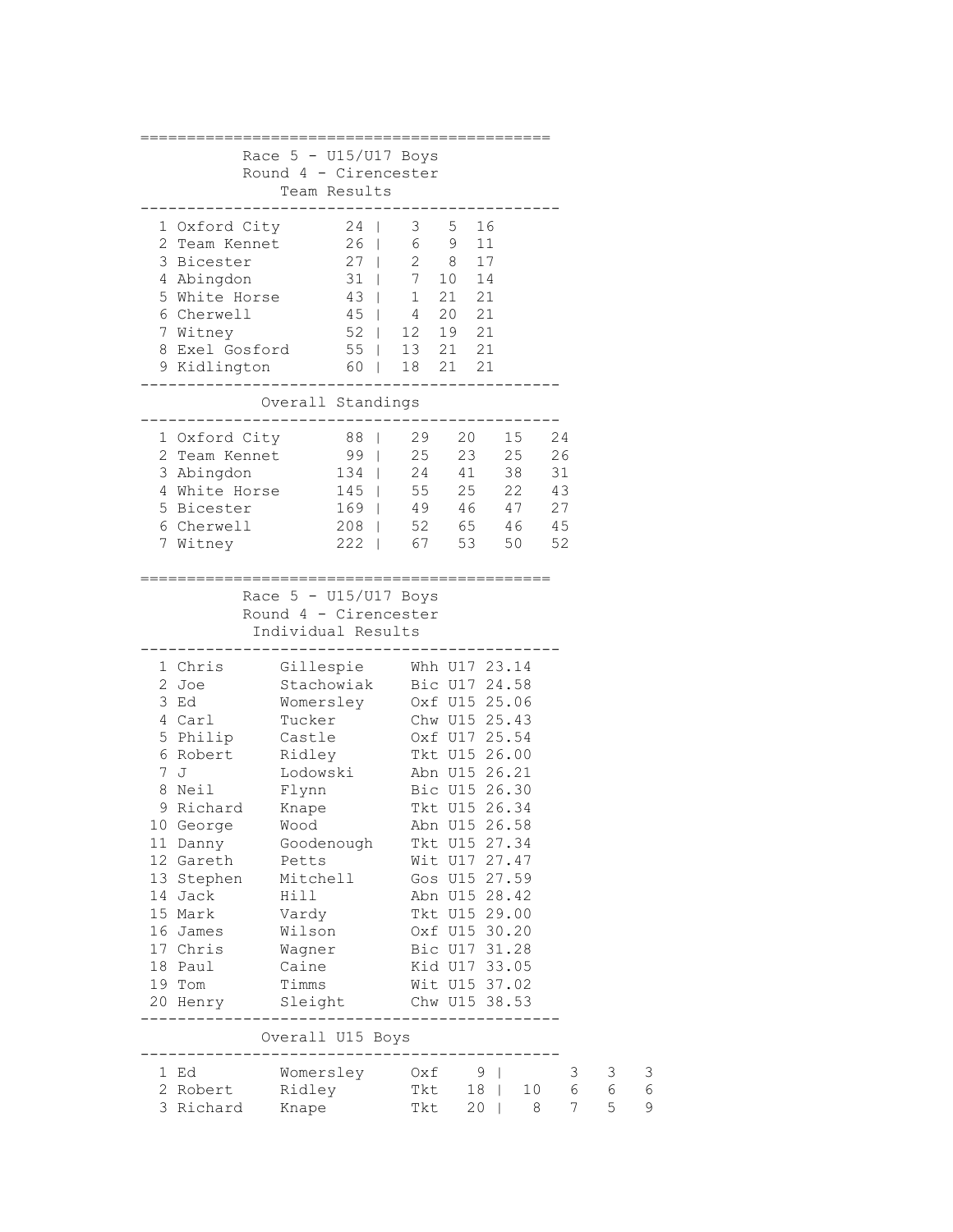| 4 George<br>5 Carl<br>6 Jack<br>$7^{\circ}$<br>James<br>7<br>Stephen<br>9 Mark<br>10 Oliver<br>11 George<br>11 Jack<br>13 Tom<br>14 Henry                                                                                                                                                                                                                                                                                                                                                 | Wood<br>Tucker<br>Hill<br>Wilson<br>Vardy<br>Berger<br>Timms | Mitchell<br>Holding<br>Griffiths<br>Sleight                                                                                                                                                                                                                                                                                |                                                                                                                                                                                                                                           | Abn<br>Chw<br>Abn<br>Oxf<br>Gos<br>Tkt<br>Abn<br>Wds<br>Hed<br>Wit<br>Chw 58<br>. _ _ _ _ _ _ _ _ _ _                                                                       | 22<br>$\blacksquare$<br>23<br>$\mathbf{I}$<br>29<br>$\mathbf{I}$<br>32<br>32<br>$\mathbf{I}$<br>39<br>43<br>47<br>47<br>57                                                           | 5<br>$\mathsf 9$<br>6<br>11<br>$\mathbf{1}$<br>$\mathbf{1}$<br>13<br>$\mathbf{I}$<br>14<br>$\mathcal{L}$<br>16<br>$\mathbb{R}^n$<br>23<br>$\mathcal{L}$<br>26<br>$\mathbb{R}^n$ | 14<br>9<br>13<br>8<br>10<br>18<br>17<br>16<br>20<br>21 | 7<br>10<br>8<br>11<br>14<br>12<br>16<br>15<br>18<br>17 | 10<br>4<br>14<br>$16 =$<br>$13 =$<br>15<br>19<br>20 |
|-------------------------------------------------------------------------------------------------------------------------------------------------------------------------------------------------------------------------------------------------------------------------------------------------------------------------------------------------------------------------------------------------------------------------------------------------------------------------------------------|--------------------------------------------------------------|----------------------------------------------------------------------------------------------------------------------------------------------------------------------------------------------------------------------------------------------------------------------------------------------------------------------------|-------------------------------------------------------------------------------------------------------------------------------------------------------------------------------------------------------------------------------------------|-----------------------------------------------------------------------------------------------------------------------------------------------------------------------------|--------------------------------------------------------------------------------------------------------------------------------------------------------------------------------------|---------------------------------------------------------------------------------------------------------------------------------------------------------------------------------|--------------------------------------------------------|--------------------------------------------------------|-----------------------------------------------------|
|                                                                                                                                                                                                                                                                                                                                                                                                                                                                                           |                                                              | Overall U17 Boys                                                                                                                                                                                                                                                                                                           |                                                                                                                                                                                                                                           |                                                                                                                                                                             |                                                                                                                                                                                      |                                                                                                                                                                                 |                                                        |                                                        |                                                     |
| 1 Chris<br>2 Owain<br>3 Joe<br>4 Philip<br>5 Gareth<br>6 Chris                                                                                                                                                                                                                                                                                                                                                                                                                            | Castle<br>Petts<br>Wagner                                    | Gillespie Whh<br><b>Bristow</b><br>Stachowiak                                                                                                                                                                                                                                                                              |                                                                                                                                                                                                                                           | Whh<br>Bic<br>Oxf<br>Wit<br>Bic                                                                                                                                             | $3 \mid$<br>5<br>9 <sub>1</sub><br>11<br>36<br>56                                                                                                                                    | 1<br>$\mathbf{1}$<br>2<br>3<br>$\mathbb{R}$<br>17<br>$\mathbf{1}$<br>20<br>$\sim 10^{-11}$                                                                                      | 1<br>2<br>$\mathsf S$<br>4<br>11<br>19                 | 1<br>2<br>9<br>4<br>13                                 | 1<br>$\sqrt{2}$<br>5<br>12<br>17                    |
|                                                                                                                                                                                                                                                                                                                                                                                                                                                                                           | Round 4 - Cirencester                                        | Race $6 -$ Women<br>Team Results                                                                                                                                                                                                                                                                                           |                                                                                                                                                                                                                                           |                                                                                                                                                                             |                                                                                                                                                                                      |                                                                                                                                                                                 |                                                        |                                                        |                                                     |
| 1 Cirencester<br>2 Headington<br>3 Witney<br>4 Oxford City<br>5 Cirencester B 45  <br>6 Headington<br>Banbury<br>7<br>8 Oxf Uni Press<br>9 Witney<br>10 Abingdon<br>10 Cirencester<br>10 White Horse<br>13 Cherwell<br>14 Hook Norton<br>15 Oxford City<br>16 Eynsham<br>17 Headington<br>18 Radley Ladies<br>19 Alchester<br>20 Bourton<br>21 Exel Gosford<br>22 Cirencester<br>23 Witney<br>24 Woodstock<br>25 Bicester<br>26 Headington<br>27 Abingdon<br>28 Eynsham<br>29 Hook Norton |                                                              | 10 <sub>1</sub><br>13 <sup>1</sup><br>34<br>43  <br>$\mathbf{B}$<br>$57$  <br>76  <br>79  <br>$105$  <br>B<br>$108$  <br>$108$  <br>$\mathbb{C}$<br>108<br>121<br>$130$  <br>133<br>B<br>137<br>С<br>143<br>170<br>177<br>180<br>182<br>186<br>D<br>C<br>195<br>197<br>204<br>206<br>D<br>208<br>В<br>B<br>209<br>210<br>В | $\mathbf{1}$<br>$\mathbf{2}$<br>$7\overline{ }$<br>11<br>6<br>13<br>9<br>20<br>23<br>26<br>31<br>25<br>$\Box$<br>$\overline{\phantom{0}}$<br>16<br>28<br>40<br>37<br>24<br>53<br>34<br>36<br>56<br>55<br>59<br>58<br>62<br>63<br>66<br>68 | 4<br>3<br>12<br>14<br>10<br>17<br>19<br>21<br>30<br>33<br>35<br>39<br>51<br>41 43<br>32<br>47<br>45<br>73<br>60<br>73<br>73<br>57<br>67<br>65<br>73<br>71<br>72<br>70<br>69 | 5<br>8<br>15<br>18<br>29<br>27<br>48<br>38<br>52<br>$49 =$<br>$42 =$<br>$44 =$<br>54<br>46<br>73<br>50<br>61<br>73<br>64<br>73<br>73<br>73<br>73<br>73<br>73<br>73<br>73<br>73<br>73 |                                                                                                                                                                                 |                                                        |                                                        |                                                     |

Overall Standings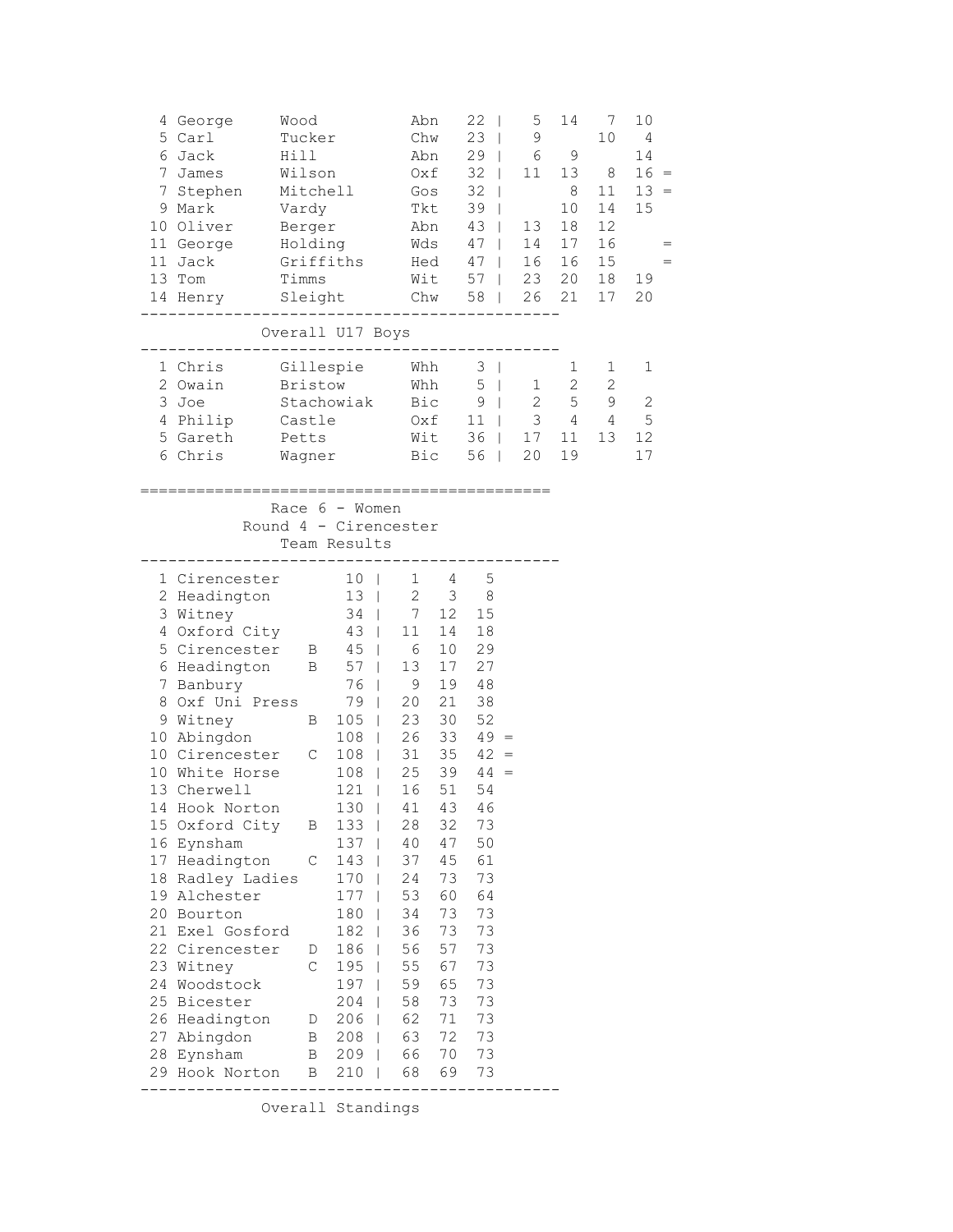| 1              | Headington            |                  | 65<br>$\overline{\phantom{0}}$ | 8                     | 12                | 32             | 13         |
|----------------|-----------------------|------------------|--------------------------------|-----------------------|-------------------|----------------|------------|
| $\overline{c}$ | Cirencester           |                  | 116                            | 19<br>I               | 26                | 61             | 10         |
| 3              | Witney                |                  | 146                            | 53<br>I               | 28                | 31             | 34         |
| 4              | Oxford City           |                  | 149                            | 48<br>I               | 40                | 18             | 43         |
| 5              | Headington            | Β                | 300                            | 22<br>I               | 92                | 129            | 57         |
| 6              | Banbury               |                  | 304                            | 67<br>ı               | 80                | 81             | 76         |
| 7              | Oxf Uni Press         |                  | 357                            | 138<br>I              | 85                | 55             | 79         |
| 8              | Abingdon              |                  | 381                            | 94<br>I               | 89                | 90             | 108        |
| 9              | Cirencester           | В                | 382                            | 106<br>I              | 94                | 137            | 45         |
| 10             | Witney                | Β                | 395                            | 93<br>I               | 67                | 130            | 105        |
| 11             | Oxford City           | В                | 430                            | 149<br>I              | 89                | 59             | 133        |
| 12             | White Horse           |                  | 433                            | 183<br>I              | 47                | 95             | 108        |
| 13             | Radley Ladies         |                  | 506                            | 142<br>ı              | 119               | 75             | 170        |
| 14             | Cherwell              |                  | 552                            | 145<br>ı              | 148               | 138            | 121        |
| 15             | Hook Norton           |                  | 578                            | 156<br>ı              | 188               | 104            | 130        |
| 16             | Headington            | С                | 586                            | 67<br>I               | 187               | 189            | 143        |
| 17             | Eynsham               |                  | 660                            | 162<br>I              | 183               | 178<br>145     | 137        |
| 18<br>19       | Abingdon<br>Alchester | В                | 664<br>712                     | 164<br>I<br>157       | 147<br>202        | 176            | 208<br>177 |
| 20             | Woodstock             |                  | 746                            | I<br>217              | 194               | 138            | 197        |
| 21             | Exel Gosford          |                  | 805                            | I<br>233              | 224               | 166            | 182        |
| 22             | Hook Norton           | Β                | 915                            | I<br>266<br>I         | 249               | 190            | 210        |
|                |                       |                  |                                |                       |                   |                |            |
|                |                       |                  |                                |                       |                   |                |            |
|                |                       |                  | Race $6 -$ Women               |                       |                   |                |            |
|                |                       |                  |                                | Round 4 - Cirencester |                   |                |            |
|                |                       |                  | Individual Results             |                       |                   |                |            |
| 1              | Ellen                 | Leggate          |                                | Cir                   | S                 | 24.51          |            |
| $\mathbf{2}$   | Tracey                |                  | Galbraith                      | Hed V1                |                   | 25.07          |            |
| 3              | Iona                  |                  | Robertson                      | Hed S                 |                   | 25.20          |            |
| 4              | Wendy                 | Jones            |                                | Cir                   | S                 | 26.01          |            |
| 5              | Jane                  | Wassell          |                                | Cir                   | S                 | 26.08          |            |
| 6              | Helen                 | Langsam          |                                | Cir                   | $\rm S$           | 27.26          |            |
| 7              | Elysia                | Ridley           |                                |                       | Wit U17           | 27.52          |            |
| 8              | Helen                 | Peach            |                                | Hed                   | $\rm S$           | 28.03          |            |
| 9              | Michelle              | Buzzard          |                                | Ban                   | S                 | 28.13          |            |
| 10             | Sara                  |                  | Dinwoodie                      | Cir V1                |                   | 28.25          |            |
|                | 11 Charlotte          | Eadle            |                                |                       | Oxf U17           | 28.29          |            |
| 12             | Nicola                | Gomm             |                                | Wit V1                |                   | 28.32          |            |
| 13             | Jo                    |                  | Choulerton                     | Hed S                 |                   | 28.50          |            |
| 14             |                       |                  |                                |                       |                   |                |            |
|                | Gwyneth               | Hueter           |                                | Oxf V2                |                   | 28.55          |            |
| 15             | Sally                 | Pitts            |                                | Wit V1                |                   | 28.59          |            |
| 16             | Kim                   | Shaw             |                                | Chw V2                |                   | 29.07          |            |
|                | 17 Marie              |                  | Cresswell                      | Hed S                 |                   | 29.12          |            |
| 18             | Sarah                 | Davies           |                                | Oxf S                 |                   | 29.16          |            |
|                | 19 Debbie             | Kukainis         |                                | Ban S                 |                   | 29.36          |            |
| 20             | Sue                   |                  | Stockdale                      | Oup V1                |                   | 29.48          |            |
| 21             | Katie                 | Allan            |                                | Oup S                 |                   | 30.01          |            |
| 22             | Sarah                 | Mead             |                                | abn S                 |                   | 30.17          |            |
|                | 23 Jeanette           | Ashton           |                                |                       | Wit V2            | 30.29          |            |
| 24             | Rose                  |                  | Cormack-Loyd                   |                       | Rad U17           | 30.39          |            |
| 25             | Ros                   | Knopp            |                                |                       | Whh V1            | 30.48          |            |
| 26             | Laura-Jane Chisnall   |                  |                                |                       | Abn U17           | 30.54          |            |
| 27<br>28       | Helen<br>Pippa        | Turley<br>Sprinz |                                |                       | Hed V2<br>Oxf U17 | 30.57<br>31.02 |            |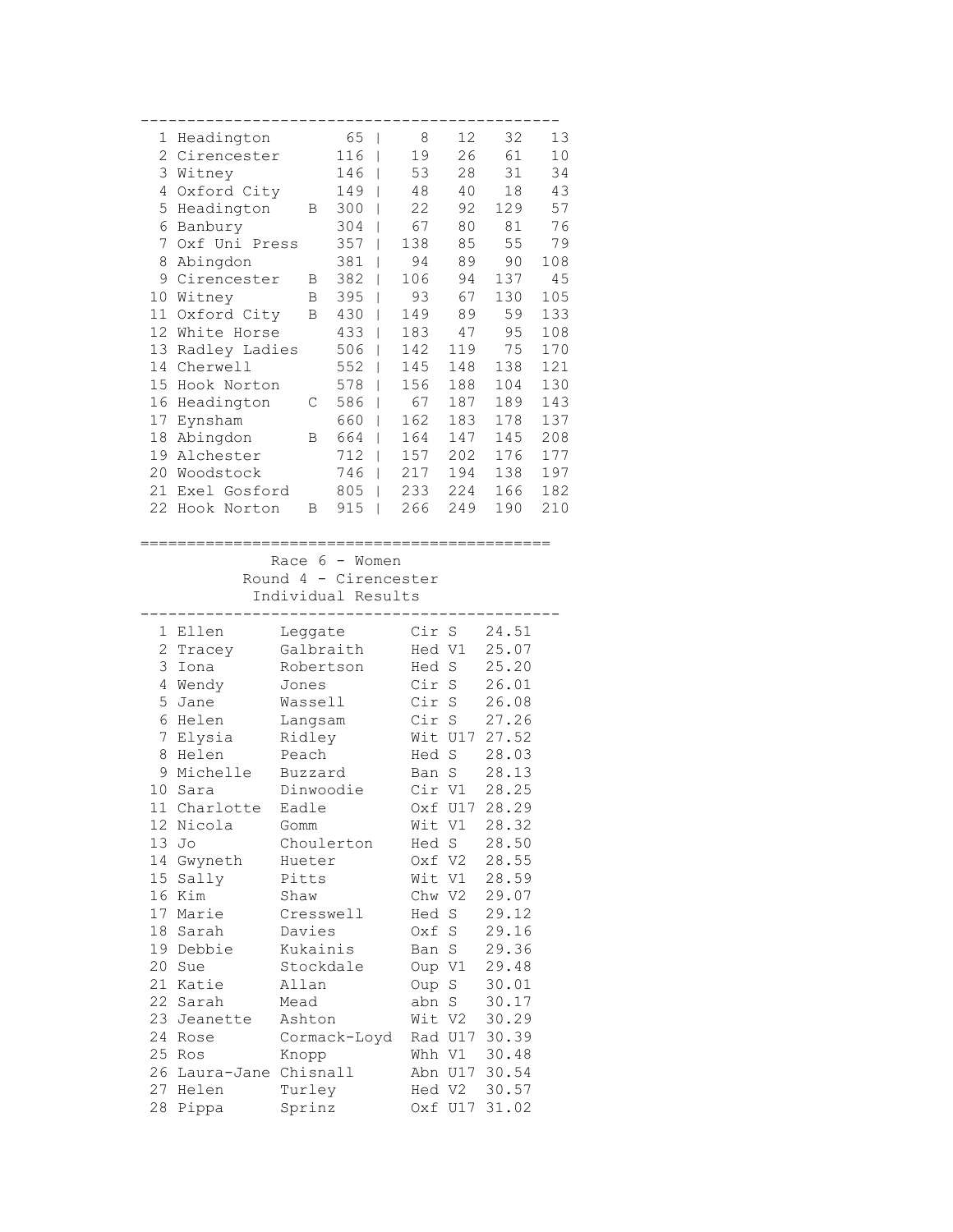| James                                                                                                                                                                                                                                                                                                                                                                                                                                                                                         |                                                                                                                                                                                                                                                                                                                                                                                                                                                                                    |                               | 31.07                                                                                                                                                          |                                                                                                                                                                                                                                                                                                                                                                                                                                                                                                                                                                                                                                                                                                      |                                                                                                                                                                                                                                                                                                                                                                                      |
|-----------------------------------------------------------------------------------------------------------------------------------------------------------------------------------------------------------------------------------------------------------------------------------------------------------------------------------------------------------------------------------------------------------------------------------------------------------------------------------------------|------------------------------------------------------------------------------------------------------------------------------------------------------------------------------------------------------------------------------------------------------------------------------------------------------------------------------------------------------------------------------------------------------------------------------------------------------------------------------------|-------------------------------|----------------------------------------------------------------------------------------------------------------------------------------------------------------|------------------------------------------------------------------------------------------------------------------------------------------------------------------------------------------------------------------------------------------------------------------------------------------------------------------------------------------------------------------------------------------------------------------------------------------------------------------------------------------------------------------------------------------------------------------------------------------------------------------------------------------------------------------------------------------------------|--------------------------------------------------------------------------------------------------------------------------------------------------------------------------------------------------------------------------------------------------------------------------------------------------------------------------------------------------------------------------------------|
| LeGood                                                                                                                                                                                                                                                                                                                                                                                                                                                                                        |                                                                                                                                                                                                                                                                                                                                                                                                                                                                                    |                               |                                                                                                                                                                |                                                                                                                                                                                                                                                                                                                                                                                                                                                                                                                                                                                                                                                                                                      |                                                                                                                                                                                                                                                                                                                                                                                      |
|                                                                                                                                                                                                                                                                                                                                                                                                                                                                                               |                                                                                                                                                                                                                                                                                                                                                                                                                                                                                    |                               |                                                                                                                                                                |                                                                                                                                                                                                                                                                                                                                                                                                                                                                                                                                                                                                                                                                                                      |                                                                                                                                                                                                                                                                                                                                                                                      |
|                                                                                                                                                                                                                                                                                                                                                                                                                                                                                               |                                                                                                                                                                                                                                                                                                                                                                                                                                                                                    |                               |                                                                                                                                                                |                                                                                                                                                                                                                                                                                                                                                                                                                                                                                                                                                                                                                                                                                                      |                                                                                                                                                                                                                                                                                                                                                                                      |
|                                                                                                                                                                                                                                                                                                                                                                                                                                                                                               |                                                                                                                                                                                                                                                                                                                                                                                                                                                                                    |                               |                                                                                                                                                                |                                                                                                                                                                                                                                                                                                                                                                                                                                                                                                                                                                                                                                                                                                      |                                                                                                                                                                                                                                                                                                                                                                                      |
|                                                                                                                                                                                                                                                                                                                                                                                                                                                                                               |                                                                                                                                                                                                                                                                                                                                                                                                                                                                                    |                               |                                                                                                                                                                |                                                                                                                                                                                                                                                                                                                                                                                                                                                                                                                                                                                                                                                                                                      |                                                                                                                                                                                                                                                                                                                                                                                      |
|                                                                                                                                                                                                                                                                                                                                                                                                                                                                                               |                                                                                                                                                                                                                                                                                                                                                                                                                                                                                    |                               |                                                                                                                                                                |                                                                                                                                                                                                                                                                                                                                                                                                                                                                                                                                                                                                                                                                                                      |                                                                                                                                                                                                                                                                                                                                                                                      |
|                                                                                                                                                                                                                                                                                                                                                                                                                                                                                               |                                                                                                                                                                                                                                                                                                                                                                                                                                                                                    |                               |                                                                                                                                                                |                                                                                                                                                                                                                                                                                                                                                                                                                                                                                                                                                                                                                                                                                                      |                                                                                                                                                                                                                                                                                                                                                                                      |
|                                                                                                                                                                                                                                                                                                                                                                                                                                                                                               |                                                                                                                                                                                                                                                                                                                                                                                                                                                                                    |                               |                                                                                                                                                                |                                                                                                                                                                                                                                                                                                                                                                                                                                                                                                                                                                                                                                                                                                      |                                                                                                                                                                                                                                                                                                                                                                                      |
|                                                                                                                                                                                                                                                                                                                                                                                                                                                                                               |                                                                                                                                                                                                                                                                                                                                                                                                                                                                                    |                               |                                                                                                                                                                |                                                                                                                                                                                                                                                                                                                                                                                                                                                                                                                                                                                                                                                                                                      |                                                                                                                                                                                                                                                                                                                                                                                      |
|                                                                                                                                                                                                                                                                                                                                                                                                                                                                                               |                                                                                                                                                                                                                                                                                                                                                                                                                                                                                    |                               |                                                                                                                                                                |                                                                                                                                                                                                                                                                                                                                                                                                                                                                                                                                                                                                                                                                                                      |                                                                                                                                                                                                                                                                                                                                                                                      |
|                                                                                                                                                                                                                                                                                                                                                                                                                                                                                               |                                                                                                                                                                                                                                                                                                                                                                                                                                                                                    |                               |                                                                                                                                                                |                                                                                                                                                                                                                                                                                                                                                                                                                                                                                                                                                                                                                                                                                                      |                                                                                                                                                                                                                                                                                                                                                                                      |
|                                                                                                                                                                                                                                                                                                                                                                                                                                                                                               |                                                                                                                                                                                                                                                                                                                                                                                                                                                                                    |                               |                                                                                                                                                                |                                                                                                                                                                                                                                                                                                                                                                                                                                                                                                                                                                                                                                                                                                      |                                                                                                                                                                                                                                                                                                                                                                                      |
|                                                                                                                                                                                                                                                                                                                                                                                                                                                                                               |                                                                                                                                                                                                                                                                                                                                                                                                                                                                                    |                               |                                                                                                                                                                |                                                                                                                                                                                                                                                                                                                                                                                                                                                                                                                                                                                                                                                                                                      |                                                                                                                                                                                                                                                                                                                                                                                      |
|                                                                                                                                                                                                                                                                                                                                                                                                                                                                                               |                                                                                                                                                                                                                                                                                                                                                                                                                                                                                    |                               |                                                                                                                                                                |                                                                                                                                                                                                                                                                                                                                                                                                                                                                                                                                                                                                                                                                                                      |                                                                                                                                                                                                                                                                                                                                                                                      |
|                                                                                                                                                                                                                                                                                                                                                                                                                                                                                               |                                                                                                                                                                                                                                                                                                                                                                                                                                                                                    |                               |                                                                                                                                                                |                                                                                                                                                                                                                                                                                                                                                                                                                                                                                                                                                                                                                                                                                                      |                                                                                                                                                                                                                                                                                                                                                                                      |
|                                                                                                                                                                                                                                                                                                                                                                                                                                                                                               |                                                                                                                                                                                                                                                                                                                                                                                                                                                                                    |                               |                                                                                                                                                                |                                                                                                                                                                                                                                                                                                                                                                                                                                                                                                                                                                                                                                                                                                      |                                                                                                                                                                                                                                                                                                                                                                                      |
|                                                                                                                                                                                                                                                                                                                                                                                                                                                                                               |                                                                                                                                                                                                                                                                                                                                                                                                                                                                                    |                               |                                                                                                                                                                |                                                                                                                                                                                                                                                                                                                                                                                                                                                                                                                                                                                                                                                                                                      |                                                                                                                                                                                                                                                                                                                                                                                      |
|                                                                                                                                                                                                                                                                                                                                                                                                                                                                                               |                                                                                                                                                                                                                                                                                                                                                                                                                                                                                    |                               |                                                                                                                                                                |                                                                                                                                                                                                                                                                                                                                                                                                                                                                                                                                                                                                                                                                                                      |                                                                                                                                                                                                                                                                                                                                                                                      |
|                                                                                                                                                                                                                                                                                                                                                                                                                                                                                               |                                                                                                                                                                                                                                                                                                                                                                                                                                                                                    |                               |                                                                                                                                                                |                                                                                                                                                                                                                                                                                                                                                                                                                                                                                                                                                                                                                                                                                                      |                                                                                                                                                                                                                                                                                                                                                                                      |
|                                                                                                                                                                                                                                                                                                                                                                                                                                                                                               |                                                                                                                                                                                                                                                                                                                                                                                                                                                                                    |                               |                                                                                                                                                                |                                                                                                                                                                                                                                                                                                                                                                                                                                                                                                                                                                                                                                                                                                      |                                                                                                                                                                                                                                                                                                                                                                                      |
|                                                                                                                                                                                                                                                                                                                                                                                                                                                                                               |                                                                                                                                                                                                                                                                                                                                                                                                                                                                                    |                               |                                                                                                                                                                |                                                                                                                                                                                                                                                                                                                                                                                                                                                                                                                                                                                                                                                                                                      |                                                                                                                                                                                                                                                                                                                                                                                      |
|                                                                                                                                                                                                                                                                                                                                                                                                                                                                                               |                                                                                                                                                                                                                                                                                                                                                                                                                                                                                    |                               |                                                                                                                                                                |                                                                                                                                                                                                                                                                                                                                                                                                                                                                                                                                                                                                                                                                                                      |                                                                                                                                                                                                                                                                                                                                                                                      |
|                                                                                                                                                                                                                                                                                                                                                                                                                                                                                               |                                                                                                                                                                                                                                                                                                                                                                                                                                                                                    |                               |                                                                                                                                                                |                                                                                                                                                                                                                                                                                                                                                                                                                                                                                                                                                                                                                                                                                                      |                                                                                                                                                                                                                                                                                                                                                                                      |
|                                                                                                                                                                                                                                                                                                                                                                                                                                                                                               |                                                                                                                                                                                                                                                                                                                                                                                                                                                                                    |                               |                                                                                                                                                                |                                                                                                                                                                                                                                                                                                                                                                                                                                                                                                                                                                                                                                                                                                      |                                                                                                                                                                                                                                                                                                                                                                                      |
|                                                                                                                                                                                                                                                                                                                                                                                                                                                                                               |                                                                                                                                                                                                                                                                                                                                                                                                                                                                                    |                               |                                                                                                                                                                |                                                                                                                                                                                                                                                                                                                                                                                                                                                                                                                                                                                                                                                                                                      |                                                                                                                                                                                                                                                                                                                                                                                      |
|                                                                                                                                                                                                                                                                                                                                                                                                                                                                                               |                                                                                                                                                                                                                                                                                                                                                                                                                                                                                    |                               |                                                                                                                                                                |                                                                                                                                                                                                                                                                                                                                                                                                                                                                                                                                                                                                                                                                                                      |                                                                                                                                                                                                                                                                                                                                                                                      |
|                                                                                                                                                                                                                                                                                                                                                                                                                                                                                               |                                                                                                                                                                                                                                                                                                                                                                                                                                                                                    |                               |                                                                                                                                                                |                                                                                                                                                                                                                                                                                                                                                                                                                                                                                                                                                                                                                                                                                                      |                                                                                                                                                                                                                                                                                                                                                                                      |
|                                                                                                                                                                                                                                                                                                                                                                                                                                                                                               |                                                                                                                                                                                                                                                                                                                                                                                                                                                                                    |                               |                                                                                                                                                                |                                                                                                                                                                                                                                                                                                                                                                                                                                                                                                                                                                                                                                                                                                      |                                                                                                                                                                                                                                                                                                                                                                                      |
|                                                                                                                                                                                                                                                                                                                                                                                                                                                                                               |                                                                                                                                                                                                                                                                                                                                                                                                                                                                                    |                               |                                                                                                                                                                |                                                                                                                                                                                                                                                                                                                                                                                                                                                                                                                                                                                                                                                                                                      |                                                                                                                                                                                                                                                                                                                                                                                      |
|                                                                                                                                                                                                                                                                                                                                                                                                                                                                                               |                                                                                                                                                                                                                                                                                                                                                                                                                                                                                    |                               |                                                                                                                                                                |                                                                                                                                                                                                                                                                                                                                                                                                                                                                                                                                                                                                                                                                                                      |                                                                                                                                                                                                                                                                                                                                                                                      |
|                                                                                                                                                                                                                                                                                                                                                                                                                                                                                               |                                                                                                                                                                                                                                                                                                                                                                                                                                                                                    |                               |                                                                                                                                                                |                                                                                                                                                                                                                                                                                                                                                                                                                                                                                                                                                                                                                                                                                                      |                                                                                                                                                                                                                                                                                                                                                                                      |
|                                                                                                                                                                                                                                                                                                                                                                                                                                                                                               |                                                                                                                                                                                                                                                                                                                                                                                                                                                                                    |                               |                                                                                                                                                                |                                                                                                                                                                                                                                                                                                                                                                                                                                                                                                                                                                                                                                                                                                      |                                                                                                                                                                                                                                                                                                                                                                                      |
|                                                                                                                                                                                                                                                                                                                                                                                                                                                                                               |                                                                                                                                                                                                                                                                                                                                                                                                                                                                                    |                               |                                                                                                                                                                |                                                                                                                                                                                                                                                                                                                                                                                                                                                                                                                                                                                                                                                                                                      |                                                                                                                                                                                                                                                                                                                                                                                      |
|                                                                                                                                                                                                                                                                                                                                                                                                                                                                                               |                                                                                                                                                                                                                                                                                                                                                                                                                                                                                    |                               |                                                                                                                                                                |                                                                                                                                                                                                                                                                                                                                                                                                                                                                                                                                                                                                                                                                                                      |                                                                                                                                                                                                                                                                                                                                                                                      |
|                                                                                                                                                                                                                                                                                                                                                                                                                                                                                               |                                                                                                                                                                                                                                                                                                                                                                                                                                                                                    |                               |                                                                                                                                                                |                                                                                                                                                                                                                                                                                                                                                                                                                                                                                                                                                                                                                                                                                                      |                                                                                                                                                                                                                                                                                                                                                                                      |
|                                                                                                                                                                                                                                                                                                                                                                                                                                                                                               |                                                                                                                                                                                                                                                                                                                                                                                                                                                                                    |                               |                                                                                                                                                                |                                                                                                                                                                                                                                                                                                                                                                                                                                                                                                                                                                                                                                                                                                      |                                                                                                                                                                                                                                                                                                                                                                                      |
|                                                                                                                                                                                                                                                                                                                                                                                                                                                                                               |                                                                                                                                                                                                                                                                                                                                                                                                                                                                                    |                               |                                                                                                                                                                |                                                                                                                                                                                                                                                                                                                                                                                                                                                                                                                                                                                                                                                                                                      |                                                                                                                                                                                                                                                                                                                                                                                      |
|                                                                                                                                                                                                                                                                                                                                                                                                                                                                                               |                                                                                                                                                                                                                                                                                                                                                                                                                                                                                    |                               |                                                                                                                                                                |                                                                                                                                                                                                                                                                                                                                                                                                                                                                                                                                                                                                                                                                                                      |                                                                                                                                                                                                                                                                                                                                                                                      |
|                                                                                                                                                                                                                                                                                                                                                                                                                                                                                               |                                                                                                                                                                                                                                                                                                                                                                                                                                                                                    |                               |                                                                                                                                                                |                                                                                                                                                                                                                                                                                                                                                                                                                                                                                                                                                                                                                                                                                                      |                                                                                                                                                                                                                                                                                                                                                                                      |
|                                                                                                                                                                                                                                                                                                                                                                                                                                                                                               |                                                                                                                                                                                                                                                                                                                                                                                                                                                                                    |                               |                                                                                                                                                                |                                                                                                                                                                                                                                                                                                                                                                                                                                                                                                                                                                                                                                                                                                      |                                                                                                                                                                                                                                                                                                                                                                                      |
| Sole                                                                                                                                                                                                                                                                                                                                                                                                                                                                                          |                                                                                                                                                                                                                                                                                                                                                                                                                                                                                    |                               |                                                                                                                                                                |                                                                                                                                                                                                                                                                                                                                                                                                                                                                                                                                                                                                                                                                                                      |                                                                                                                                                                                                                                                                                                                                                                                      |
|                                                                                                                                                                                                                                                                                                                                                                                                                                                                                               |                                                                                                                                                                                                                                                                                                                                                                                                                                                                                    |                               |                                                                                                                                                                |                                                                                                                                                                                                                                                                                                                                                                                                                                                                                                                                                                                                                                                                                                      |                                                                                                                                                                                                                                                                                                                                                                                      |
|                                                                                                                                                                                                                                                                                                                                                                                                                                                                                               |                                                                                                                                                                                                                                                                                                                                                                                                                                                                                    |                               |                                                                                                                                                                |                                                                                                                                                                                                                                                                                                                                                                                                                                                                                                                                                                                                                                                                                                      |                                                                                                                                                                                                                                                                                                                                                                                      |
|                                                                                                                                                                                                                                                                                                                                                                                                                                                                                               |                                                                                                                                                                                                                                                                                                                                                                                                                                                                                    |                               |                                                                                                                                                                |                                                                                                                                                                                                                                                                                                                                                                                                                                                                                                                                                                                                                                                                                                      |                                                                                                                                                                                                                                                                                                                                                                                      |
|                                                                                                                                                                                                                                                                                                                                                                                                                                                                                               |                                                                                                                                                                                                                                                                                                                                                                                                                                                                                    |                               |                                                                                                                                                                |                                                                                                                                                                                                                                                                                                                                                                                                                                                                                                                                                                                                                                                                                                      |                                                                                                                                                                                                                                                                                                                                                                                      |
|                                                                                                                                                                                                                                                                                                                                                                                                                                                                                               |                                                                                                                                                                                                                                                                                                                                                                                                                                                                                    |                               |                                                                                                                                                                |                                                                                                                                                                                                                                                                                                                                                                                                                                                                                                                                                                                                                                                                                                      |                                                                                                                                                                                                                                                                                                                                                                                      |
|                                                                                                                                                                                                                                                                                                                                                                                                                                                                                               |                                                                                                                                                                                                                                                                                                                                                                                                                                                                                    |                               |                                                                                                                                                                |                                                                                                                                                                                                                                                                                                                                                                                                                                                                                                                                                                                                                                                                                                      |                                                                                                                                                                                                                                                                                                                                                                                      |
| 29 Clare<br>30 Sarah<br>31 Elaine<br>32 Rebecca<br>33 Hilary<br>34 Lyn<br>35 Carol<br>36 Vareena<br>38 Alison<br>39 Melanie<br>40 Jacky<br>41 Anne<br>42 Paula<br>43 Samantha<br>44 Martha<br>46 Bridget<br>47 Julia<br>48 Hannah<br>49 Rita<br>50 Jane<br>51 Val<br>52 Judith<br>53 Hazel<br>54 Heather<br>55 Kate<br>56 Loraine<br>57 Joan<br>58 Clare<br>60 Anna<br>61 Vincci<br>62 Sarah<br>63 Noel<br>64 Deidra<br>$\mathbf S$<br>66 J<br>67 A<br>68 Sandra<br>69 Kay<br>70 T<br>72 Thea | Wilson<br>Bolton<br>O'Shea<br>Spedding<br>Clarke<br>McDonnell<br>37 Marie-Anne Fischer<br>Harris<br>Roberts<br>Pinnock<br>Foster<br>Vass<br>Rees<br>Golding<br>45 Catherine<br>Shelly<br>Taylor<br>Edwards<br>Hore<br>Hollington<br>Thomas<br>LeGood<br>Howard<br>Aston<br>Worrall<br>Ferris<br>Murlittle<br>Goodwin<br>59 Katherine<br>Morris<br>Widdowson<br>Lau<br>Grylls<br>Blatchford<br>Bursnall<br>Haines<br>Kavanagh<br>Bayliss<br>McCabe<br>Siret<br>--------<br>-------- | ________<br>Overall U17 Women | Cir S<br>Cir V2<br>Oxf J<br>Bor V1<br>Cir V2<br>Gos V1<br>Hed V1<br>Oup S<br>Hed S<br>Hkn S<br>Eyn S<br>Ban S<br>Wds V2<br>Alc S<br>Abn V2<br>Alc V2<br>Wds V2 | Wit U17 31.14<br>31.30<br>31.34<br>Abn V2<br>31.42<br>31.47<br>31.54<br>31.59<br>32.08<br>32.12<br>$Whh$ $V2$<br>32.15<br>Eyn V1<br>32.44<br>Hkn V1<br>33.22<br>Cir V1<br>33.45<br>Hkn S<br>33.55<br>Whh S<br>34.08<br>34.12<br>34.25<br>34.45<br>34.50<br>Abn V3<br>34.57<br>Larbalister Eyn V1<br>35.02<br>Chw V1<br>35.06<br>Wit V2 35.19<br>Alc V1 35.29<br>35.35<br>Chw V1<br>Wit V1<br>35.45<br>Cir V1<br>36.08<br>Cir V1<br>37.03<br>Bic U17 37.25<br>37.34<br>38.23<br>38.29<br>Hed S<br>Hed V2<br>38.48<br>38.50<br>38.56<br>39.09<br>Eyn V2<br>39.48<br>Wit U17 39.51<br>Hkn V2<br>40.04<br>Hkn V3 41.12<br>Eyn V1 42.02<br>71 Maureen O'Sullivan Hed V3 42.39<br>Powell-Jones Abn S 46.34 | $\overline{1}$ $\overline{1}$ $\overline{1}$ $\overline{1}$ $\overline{1}$ $\overline{1}$ $\overline{1}$ $\overline{1}$ $\overline{1}$ $\overline{1}$ $\overline{1}$ $\overline{1}$ $\overline{1}$ $\overline{1}$ $\overline{1}$ $\overline{1}$ $\overline{1}$ $\overline{1}$ $\overline{1}$ $\overline{1}$ $\overline{1}$ $\overline{1}$ $\overline{1}$ $\overline{1}$ $\overline{$ |

|   | 1 Elysia     | Ridley       | Wit | 25  | 12 | 6  |    |    |
|---|--------------|--------------|-----|-----|----|----|----|----|
|   | 2 Charlotte  | Eadle        | Oxf | 39  | 19 | 18 | 10 | 11 |
|   | 3 Rose       | Cormack-Loyd | Rad | 54  | 17 | 32 | 13 | 24 |
|   | 4 Lauren     | Barklie      | Abn | 65  | 26 | 23 | 16 |    |
|   | 5 Pippa      | Sprinz       | Oxf | 69  | 27 | 27 | 15 | 28 |
|   | 6 Sarah      | LeGood       | Wit | 72  | 28 | 24 | 20 | 30 |
|   | Tara         | Martin       | Oxf | 73  | 24 | 26 | 23 |    |
|   | 8 Laura-Jane | Chisnall     | Abn | 84  | 29 | 29 | 35 | 26 |
| 9 | Jenny        | Roberts      | Rad | 129 | 56 | 45 | 28 |    |
|   | Clare        | Goodwin      | Bic | 212 | 84 | 70 |    | 58 |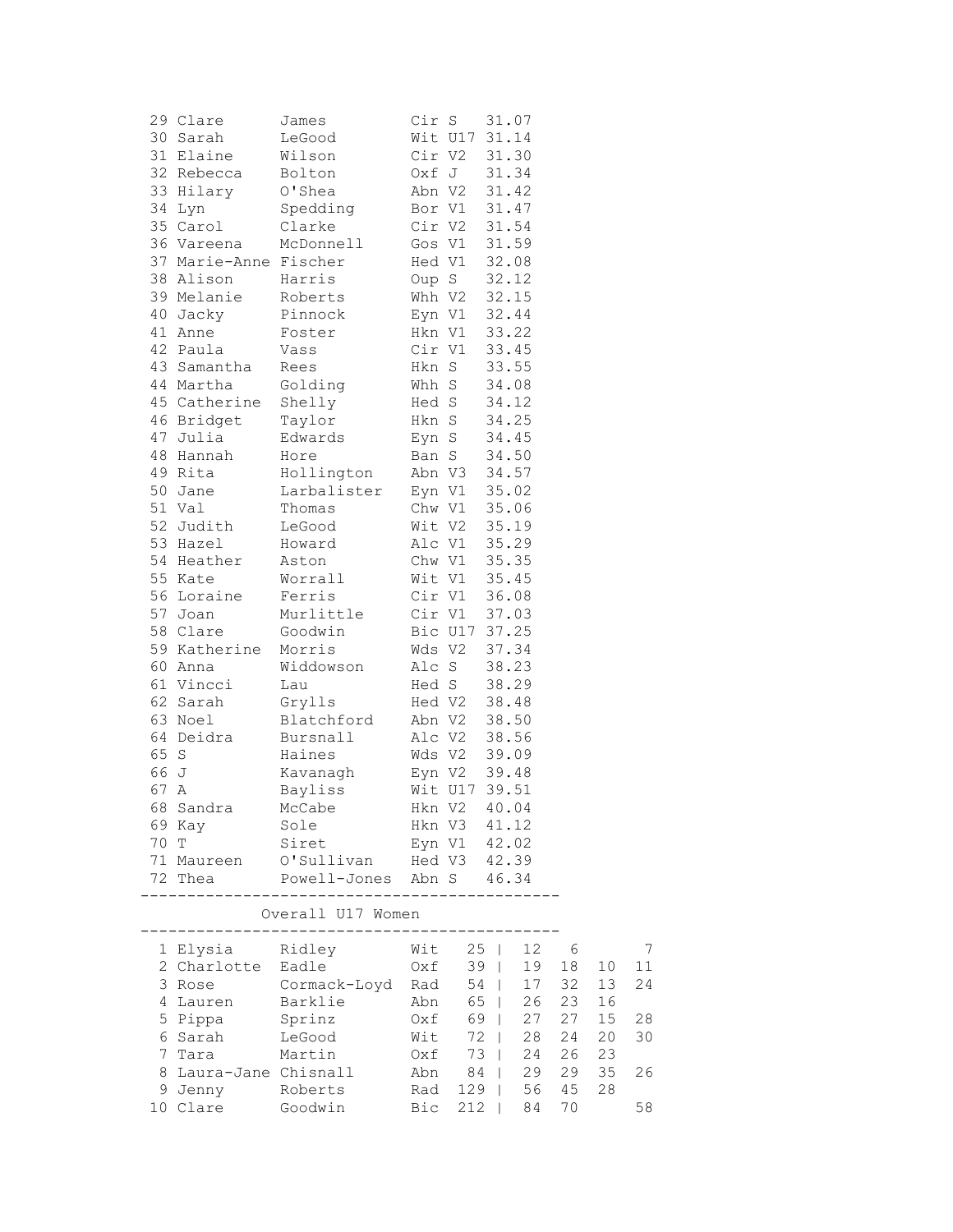|                                                                                                                                                                                                        | Overall Junior Women                                                                                                                                                      |                                                             |                                                                                                                                               |                                                                                                                                                                                                                                                       |                                                                    |                                                                |                                                                                                               |
|--------------------------------------------------------------------------------------------------------------------------------------------------------------------------------------------------------|---------------------------------------------------------------------------------------------------------------------------------------------------------------------------|-------------------------------------------------------------|-----------------------------------------------------------------------------------------------------------------------------------------------|-------------------------------------------------------------------------------------------------------------------------------------------------------------------------------------------------------------------------------------------------------|--------------------------------------------------------------------|----------------------------------------------------------------|---------------------------------------------------------------------------------------------------------------|
| 1 Rebecca Bolton                                                                                                                                                                                       |                                                                                                                                                                           | $Oxf = 89$                                                  |                                                                                                                                               |                                                                                                                                                                                                                                                       | 36                                                                 | 21                                                             | 32                                                                                                            |
|                                                                                                                                                                                                        | Overall Senior Women                                                                                                                                                      |                                                             |                                                                                                                                               |                                                                                                                                                                                                                                                       |                                                                    |                                                                |                                                                                                               |
| 1 Iona<br>2 Helen<br>2 Michelle<br>$4$ Jo<br>5 Marie                                                                                                                                                   | Robertson<br>Peach<br>Buzzard<br>Choulerton<br>Cresswell                                                                                                                  | Hed<br>Hed<br>Ban<br>Hed<br>Hed                             | $11$  <br>21<br>21<br>$27 \mid$<br>41                                                                                                         | 4<br>10<br>$\sim$<br>8 <sup>8</sup><br>7 7<br>13 <sup>°</sup>                                                                                                                                                                                         | 4<br>10<br>11                                                      | 3<br>4<br>11                                                   | 3<br>$\,8\,$<br>9<br>13<br>17                                                                                 |
| 6 Debbie<br>7 Sarah<br>8 Katie<br>9 Clare<br>10 Alison<br>11 Bridget                                                                                                                                   | Kukainis<br>Mead<br>Allan<br>James<br>Harris<br>Taylor                                                                                                                    | Ban<br>abn<br>Oup<br>Cir<br>Oup<br>Hkn                      | 50<br>62<br>68<br>84<br>95<br>141                                                                                                             | 23<br>$\mathbb{R}^n$<br>22<br>$\mathbb{R}^n$<br>38<br>$\mathbb{R}$<br>30<br>$\mathbb{R}$<br>49<br>$\mathbb{R}$<br>55<br>$\mathbb{R}$                                                                                                                  | 19<br>21<br>30<br>25<br>33                                         | 12<br>19<br>17<br>24<br>40                                     | 19<br>22<br>21<br>29<br>38<br>46                                                                              |
| 12 Catherine Shelly<br>13 Martha<br>14 Samantha<br>15 Julia<br>16 Anna<br>17 Vincci                                                                                                                    | Golding<br>Rees<br>Edwards<br>Widdowson<br>Lau                                                                                                                            | Hed                                                         | 146<br>Whh 149<br>Hkn 151  <br>Eyn 166  <br>Alc 178  <br>Hed 218                                                                              | 48<br>$\mathbb{R}$<br>$\mathbf{L}$<br>59<br>58<br>71<br>83 74                                                                                                                                                                                         | 53<br>68<br>49<br>61<br>62                                         | 37<br>56                                                       | 45<br>44<br>43<br>47<br>60<br>61                                                                              |
|                                                                                                                                                                                                        | Overall Vet 35 Women                                                                                                                                                      |                                                             |                                                                                                                                               |                                                                                                                                                                                                                                                       |                                                                    |                                                                |                                                                                                               |
| 2 Sara<br>3 Nicola<br>4 Sally<br>5 Ros<br>6 Marie-Anne Fischer<br>7 Anne<br>7 Vareena<br>9 Lyn<br>10 Paula<br>11 Loraine<br>12 Jacky<br>13 Jane<br>14 Hazel Howard<br>14 Joan<br>16 Heather<br>17 Kate | 1 Tracey Galbraith<br>Dinwoodie<br>Gomm<br>Pitts<br>Knopp<br>Foster<br>McDonnell<br>Spedding<br>Vass<br>Ferris<br>Pinnock<br>Larbalister<br>Murlittle<br>Aston<br>Worrall | Hed<br>Cir<br>Wit<br>Wit<br>Hed<br>Hkn<br>Gos<br>Bor<br>Cir | 6  <br>$23 \mid$<br>32<br>35<br>Whh 81<br>97<br>109<br>109<br>$117$  <br>127  <br>$Cir$ 151<br>Eyn 156  <br>Alc 182  <br>Cir 182  <br>Wit 199 | 3<br>11<br>25<br>$\mathbb{R}$<br>16<br>$\mathbb{R}^n$<br>32<br>$\sim 10^{-11}$<br>33<br>$\mathbb{R}^n$<br>42<br>$\mathbb{R}$<br>37<br>$\mathbf{1}$<br>52<br>50<br>72<br>$\mathbb{R}$<br>61<br>Eyn 163   65 67<br>66<br>79<br>Chw 196   70 72<br>73 71 | $\mathbf{1}$<br>12<br>15<br>31<br>39<br>56<br>35<br>54<br>55<br>63 | 2<br>5<br>14 6<br>25<br>27<br>26<br>36<br>31<br>41<br>48<br>46 | 2<br>10<br>12<br>15<br>25<br>37<br>41<br>$36 =$<br>34<br>42<br>56<br>40<br>50<br>$53 =$<br>$57 =$<br>54<br>55 |
|                                                                                                                                                                                                        | Overall Vet 45 Women<br>--------------------                                                                                                                              |                                                             |                                                                                                                                               |                                                                                                                                                                                                                                                       |                                                                    |                                                                |                                                                                                               |
| 1 Gwyneth Hueter<br>2 Kim<br>3 Jeanette<br>4 Elaine<br>5 Carol<br>6 Hilary<br>7 Melanie<br>8 Suzanne<br>9 Judith<br>10 Katherine Morris                                                                | Shaw<br>Ashton<br>Wilson<br>Clarke<br>O'Shea<br>Roberts<br>Briggs<br>LeGood                                                                                               | Oxf<br>Chw<br>Wit<br>Abn<br>Whh<br>Wds<br>Wit<br>Wds        | 36  <br>$41$  <br>73<br>$Cir$ 94<br>$Cir$ 105  <br>109  <br>$119$  <br>$120$  <br>159  <br>180                                                | 15<br>18<br>31<br>$\mathbb{R}$<br>41<br>$\mathbf{L}$<br>45<br>39<br>53<br>47<br>68<br>81<br>$\sim 10^{-1}$                                                                                                                                            | 20<br>17<br>28<br>34<br>40<br>37<br>47<br>41<br>64<br>69           | 7<br>8<br>22<br>29<br>30<br>33<br>32<br>43<br>52               | 14<br>16<br>23<br>31<br>35<br>33<br>39<br>52<br>59                                                            |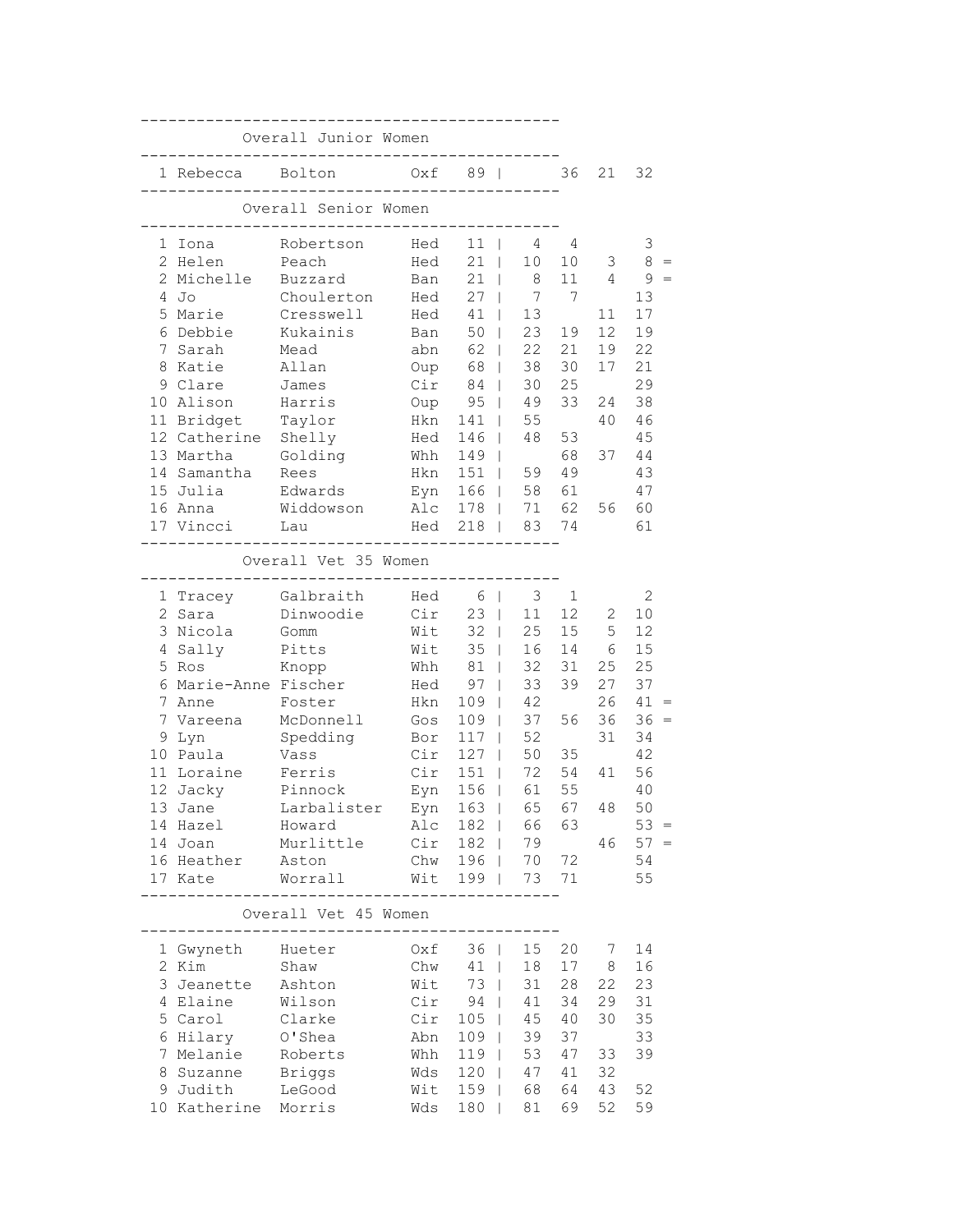|   | 11 Lynn<br>12 Deidra<br>13 Noel<br>14 S<br>15 Sandra McCabe<br>16 Sarah | Ferris<br>Bursnall 196   85 77 55<br>Blatchford Abn 200   90 79 58<br>Haines Mds 208   89 54<br>Grylls Hed 215 |       |              |    |                  | Cir 182                              | 67<br>85<br>90<br>Hkn 211   92 81 62 | 65<br>77 76 | 50                | 64<br>63<br>65<br>68<br>62 |
|---|-------------------------------------------------------------------------|----------------------------------------------------------------------------------------------------------------|-------|--------------|----|------------------|--------------------------------------|--------------------------------------|-------------|-------------------|----------------------------|
|   | ----------------------------------                                      | Overall Vet 55 Women                                                                                           |       |              |    |                  |                                      |                                      |             |                   |                            |
|   |                                                                         |                                                                                                                |       |              |    |                  |                                      |                                      |             | 66 42<br>63<br>64 | -49<br>69<br>71            |
|   |                                                                         | Race 7 - Men<br>Round 4 - Cirencester<br>Team Results<br>First Division                                        |       |              |    |                  |                                      | =============================        |             |                   |                            |
|   | 1 Headington 97   3 4 5 10                                              |                                                                                                                |       |              |    |                  |                                      |                                      |             |                   |                            |
|   | 2 Woodstock                                                             |                                                                                                                | 166   |              |    |                  | 20  24  31<br>8 15 18 23<br>28 29 45 |                                      |             |                   |                            |
|   | 3 Witney                                                                |                                                                                                                | $201$ |              |    |                  | 2 7 21 26                            |                                      |             |                   |                            |
|   | 4 White Horse 235                                                       |                                                                                                                |       |              | 6  |                  | 27 39 79<br>12  19  25               |                                      |             |                   |                            |
|   | 5 Oxford City 272                                                       |                                                                                                                |       |              | 11 |                  | 41 59 73<br>13  22  33               |                                      |             |                   |                            |
|   | 6 Cirencester 379                                                       |                                                                                                                |       |              | 1  |                  | 44 52 97<br>37 55 62<br>64 77 83     |                                      |             |                   |                            |
|   | 7 Headington B 403   36                                                 |                                                                                                                |       |              |    |                  | 40  49  61                           |                                      |             |                   |                            |
|   | 8 Banbury                                                               | 458   9                                                                                                        |       |              |    |                  | 69 72 76<br>43 47 60                 |                                      |             |                   |                            |
|   | 9 Abingdon                                                              | 459   14 38 54 56                                                                                              |       |              |    |                  | 81 96 122<br>95 98 104               |                                      |             |                   |                            |
|   |                                                                         | Second Division                                                                                                |       |              |    |                  |                                      |                                      |             |                   |                            |
|   | 1 Woodstock                                                             | . _ _ _ _ _ _ _ _ _ _ _ _ _ _ _ _ _ _<br>Β                                                                     | $460$ |              | 50 | 53               | -----------<br>63                    | 65                                   |             |                   |                            |
| 2 | Hook Norton                                                             |                                                                                                                | $542$ |              | 16 | 67<br>17         | 75<br>70                             | 87<br>93                             |             |                   |                            |
| 3 | Bourton                                                                 |                                                                                                                | 587   | $\mathbf{I}$ | 34 | 102<br>51        | 106<br>68                            | 138<br>88                            |             |                   |                            |
| 4 | Cherwell                                                                |                                                                                                                | 589   | - 1          | 35 | 91<br>48         | 119<br>58                            | 136<br>86                            |             |                   |                            |
| 5 | Headington                                                              | C                                                                                                              | 620   | $\mathbf{I}$ | 80 | 109<br>82<br>92  | 114<br>84<br>94                      | 139<br>85<br>103                     |             |                   |                            |
| 6 | Team Kennet                                                             |                                                                                                                | 748   | $\mathbf{I}$ | 30 | 32<br>155        | 66<br>170                            | 125<br>170                           |             |                   |                            |
| 7 | Kidlington                                                              |                                                                                                                | 796   | $\Box$       | 78 | 90               | 108                                  | 117                                  |             |                   |                            |
| 8 | Alchester                                                               |                                                                                                                | 799   |              | 46 | 127<br>71<br>141 | 129 147                              | 101 132<br>145 163                   |             |                   |                            |
|   | 9 Headington                                                            | D                                                                                                              | 872   |              |    |                  | 113 118 121                          | 126                                  |             |                   |                            |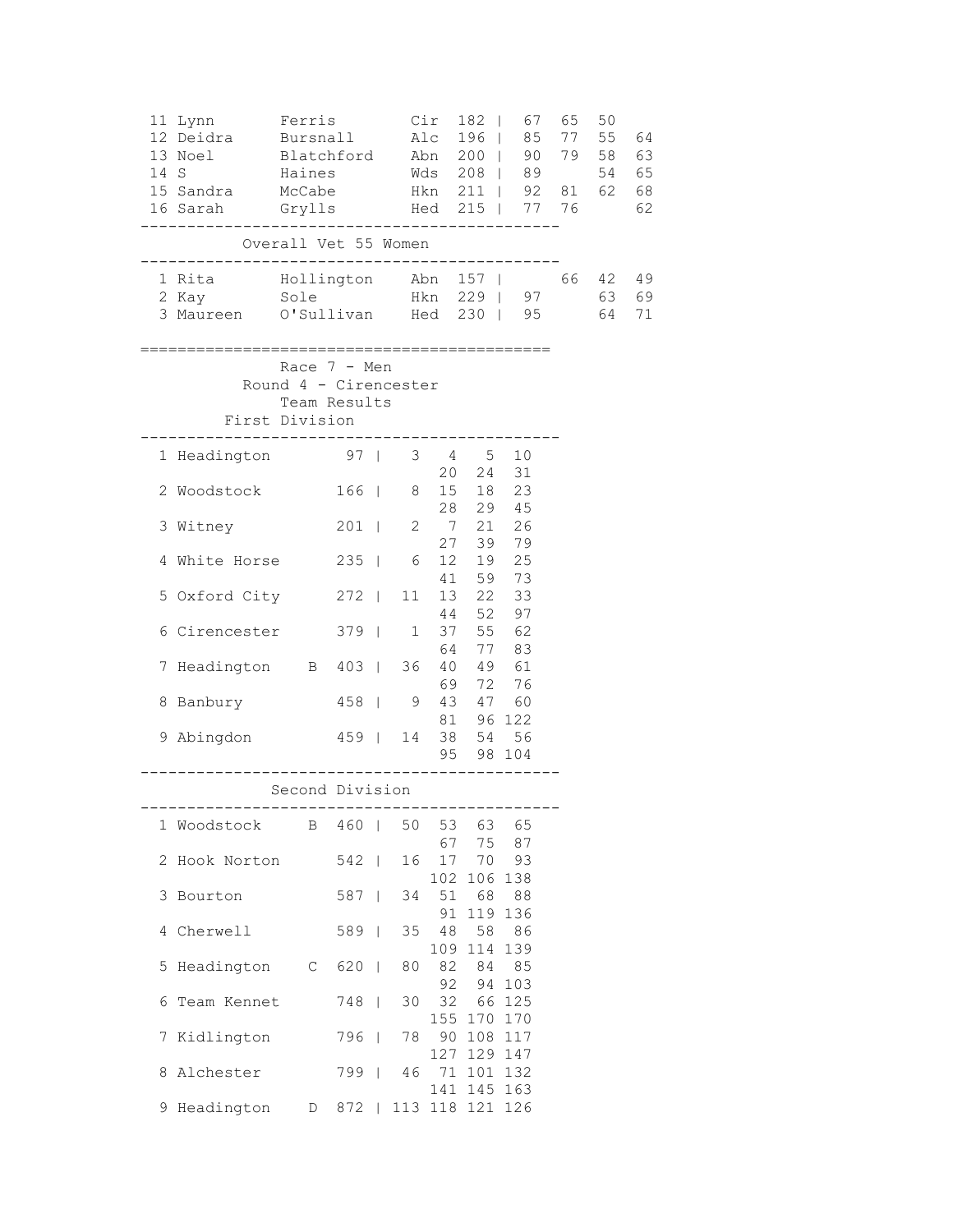|              |                  |         |                       |              |      | 130      | 131<br>133 |      |
|--------------|------------------|---------|-----------------------|--------------|------|----------|------------|------|
| 10           | Eynsham          |         | 891                   | T            | 42   | 110      | 115<br>135 |      |
|              |                  |         |                       |              |      | 149      | 170<br>170 |      |
| 11           | Oxf Uni Press    |         | 1010                  | I            | 57   | 123      | 151<br>169 |      |
|              |                  |         |                       |              |      | 170      | 170<br>170 |      |
| 12           | Headington       | Е       | 1039                  | T            | 134  | 137      | 140<br>143 |      |
|              |                  |         |                       |              |      | 157      | 161<br>167 |      |
| 13           | Abingdon         | Β       | 1046                  | L            | 120  | 124      | 150<br>148 |      |
|              |                  |         |                       |              |      | 164 170  | 170        |      |
|              | 14 Bicester      |         | 1094                  | T            | 74   | 170 170  | 170        |      |
|              |                  |         |                       |              |      | 170 170  | 170        |      |
|              |                  |         |                       |              |      |          |            |      |
|              |                  |         | Overall Standings     |              |      |          |            |      |
|              |                  |         | First Division        |              |      |          |            |      |
|              |                  |         |                       |              |      |          |            |      |
| 1            | Headington       |         | 532                   |              | 144  | 117      | 174        | 97   |
| $\mathbf{2}$ | Woodstock        |         | 587                   | I            | 149  | 168      | 104        | 166  |
| 3            | White Horse      |         | 659                   | I            | 123  | 184      | 117        | 235  |
| 4            | Witney           |         | 823                   | I            | 179  | 146      | 297        | 201  |
| 5            | Oxford City      |         | 1442                  | I            | 405  | 462      | 303        | 272  |
| 6            | Cirencester      |         | 1523                  | I            | 305  | 415      | 424        | 379  |
| 7            | Headington       |         | B 1834                | I            | 471  | 501      | 459        | 403  |
| 8            | Abingdon         |         | 1897                  |              | 521  | 367      | 550        | 459  |
| 9            | Banbury          |         | 2021                  | I            | 653  | 622      | 288        | 458  |
|              |                  |         |                       |              |      |          |            |      |
|              |                  |         | Second Division       |              |      |          |            |      |
|              |                  |         |                       |              |      |          |            |      |
| 1            | Woodstock        |         | B 1754                | I            | 431  | 488      | 375        | 460  |
| $\mathbf{2}$ | Hook Norton      |         | 2192                  | I            | 720  | 402      | 528        | 542  |
| 3            | Cherwell         |         | 2604                  | T            | 464  | 897      | 654        | 589  |
| 4            | Headington       |         | C 2716                |              | 766  | 690      | 640        | 620  |
| 5            | Team Kennet      |         | 2846                  |              | 615  | 674      | 809        | 748  |
| 6            | Bourton          |         | 3069                  |              | 886  | 835      | 761        | 587  |
| 7            | Eynsham          |         | 3091                  | I            | 725  | 651      | 824        | 891  |
| 8            | Kidlington       |         | 3144                  | I            | 856  | 703      | 789        | 796  |
| 9            | Headington       |         | D 3615                | I            | 928  | 900      | 915        | 872  |
| 10           | Alchester        |         | 3920                  | I            | 1020 | 1048     | 1053       | 799  |
| 11           | Abingdon         | B       | 4081                  | T            | 1145 | 880      | 1010       | 1046 |
| 12           | Bicester         |         | 4318                  | T            | 1141 | 1018     | 1065       | 1094 |
|              | 13 Oxf Uni Press |         | 4518                  | $\mathbf{I}$ | 1290 | 1152     | 1066       | 1010 |
|              |                  |         |                       |              |      |          |            |      |
|              |                  |         |                       |              |      |          |            |      |
|              |                  |         | Race $7 - Men$        |              |      |          |            |      |
|              |                  |         | Round 4 - Cirencester |              |      |          |            |      |
|              |                  |         | Individual Results    |              |      |          |            |      |
|              |                  |         |                       |              |      |          |            |      |
| 1            | Dan              | Leggate |                       |              |      | Cir<br>S | 35.46      |      |
| 2            | Matthew          | Ashton  |                       |              |      | Wit<br>J | 36.57      |      |
| 3            | Richard          | Bromley |                       |              |      | S<br>Hed | 37.15      |      |
| 4            | Pete             | Haarer  |                       |              |      | Hed S    | 37.24      |      |
| 5            | Gary             | Harris  |                       |              |      | Hed S    | 37.40      |      |
| 6            | Peter            | Wilson  |                       |              |      | Whh V1   | 37.57      |      |
| 7            | Tony             | Lock    |                       |              |      | S<br>Wit | 38.29      |      |
| 8            | Tony             | Hunn    |                       |              |      | S<br>Wds | 38.32      |      |
| 9            | Simon            |         | Pritchard             |              |      | S<br>Ban | 38.46      |      |
| 10           | Steve            | Kimber  |                       |              |      | S<br>Hed | 39.20      |      |
|              |                  |         |                       |              |      |          |            |      |
|              | 11 Brian         | Green   |                       |              |      | Oxf Vl   | 39.22      |      |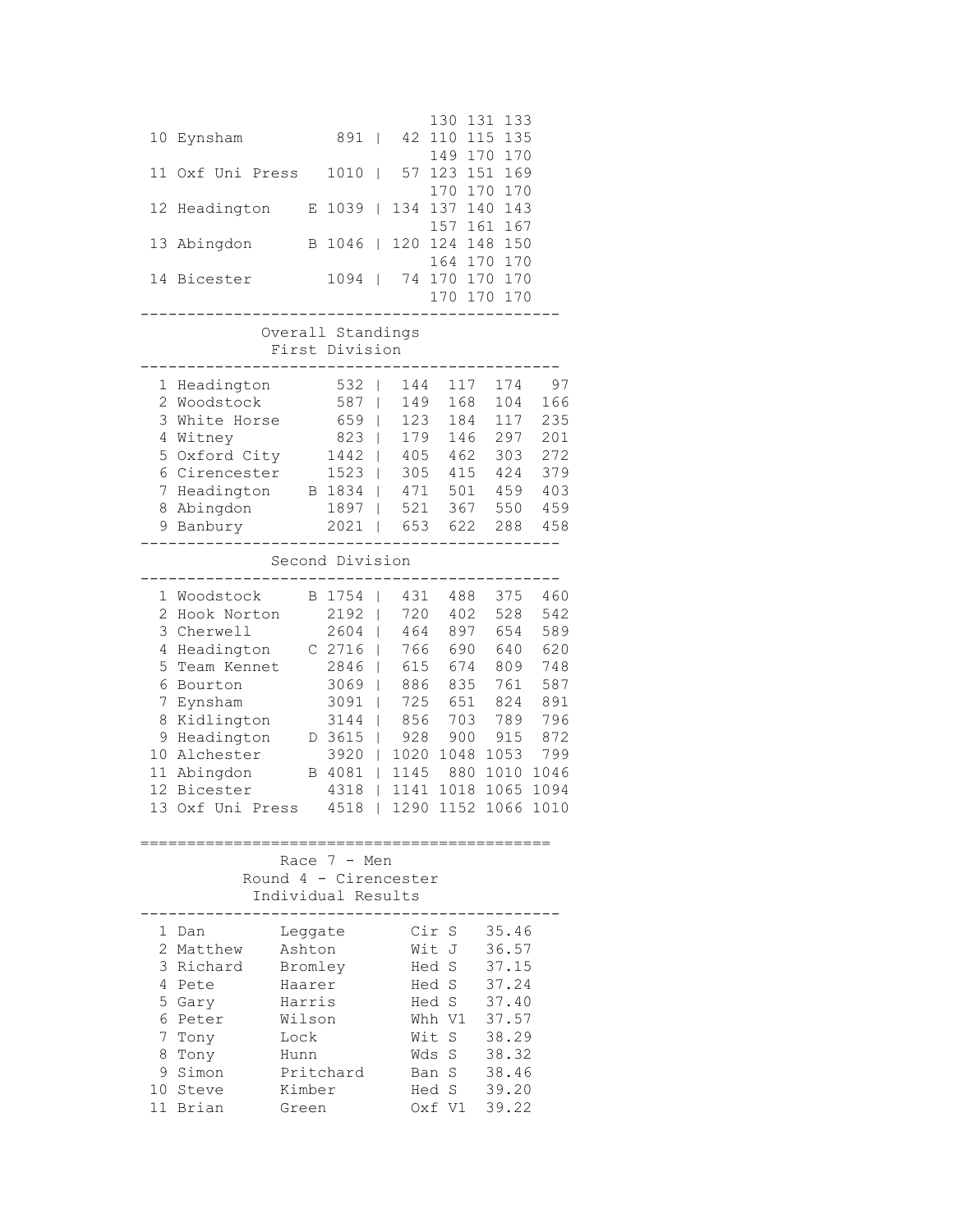| 12              | Jason       | Cooke         | Whh    | S              | 39.35 |
|-----------------|-------------|---------------|--------|----------------|-------|
|                 | 13 Robin    | Schofield     | Oxf    | V1             | 39.37 |
| 14              | Edward      | Williamson    | Abn    | J              | 39.47 |
| 15 <sub>1</sub> | Nicholas    | Baimbridge    | Wds    | S              | 39.51 |
| 16              | Tom         | Bradford      | Hkn    | $\rm S$        | 39.55 |
| 17              | Andrew      | Tilsley       | Hkn    | $\rm S$        | 40.02 |
|                 |             |               |        |                |       |
| 18              | Peter       | George        | Wds    | S              | 40.06 |
| 19              | Paul        | Jegou         | Whh    | $\rm S$        | 40.11 |
| 20              | Julian      | Pears         | Hed    | $\rm S$        | 40.14 |
| 21              | Mike        | Baillie       | Wit    | $\mathbf S$    | 40.20 |
| 22              | Richard     | Grant         | Oxf V1 |                | 40.29 |
| 23              | Roger       | Bradley       | Wds    | $\rm S$        | 40.43 |
| 24              | John        | Griffiths     | Hed V1 |                | 40.51 |
| 25              | Tim         | Hughes        | Whh V2 |                | 41.06 |
| 26              | Kieran      | Roebuck       | Wit    | V1             | 41.17 |
| 27              | Chris       | Miles         | Wit    | J              | 41.18 |
| 28              | Brian       | Vaughan       | Wds V1 |                | 41.18 |
| 29              | Tom         | Glare         | Wds    | V1             | 41.31 |
| 30              | Tom         | Munt          | Tkt V1 |                | 41.33 |
|                 |             |               |        |                |       |
| 31              | Matthew     | <b>Barnes</b> | Hed    | $\mathbf S$    | 41.42 |
| 32              | Dave        | Wright        | Tkt    | S              | 41.48 |
| 33              | John        | Exley         | Oxf    | V <sub>2</sub> | 41.54 |
| 34              | Tony        | Spedding      | Bor    | V1             | 41.59 |
| 35              | Andy        | Shakeshaft    | Chw    | $\rm S$        | 42.07 |
| 36              | Ian         | Meadowcroft   | Hed    | $\rm S$        | 42.21 |
| 37              | Keith       | Firkin        | Cir V1 |                | 42.38 |
| 38              | Gary        | Richards      | Abn    | V1             | 42.40 |
| 39              | Paul        | Clack         | Wit    | $\rm S$        | 42.42 |
| 40              | Jim         | Thorn         | Hed S  |                | 42.46 |
| 41              | Trevor      | Taylor        | Whh V1 |                | 42.48 |
| 42              | Luke        | Creasey       | Eyn    | М              | 42.54 |
| 43              | Ian         | Robinson      | Ban    | $\mathbf S$    | 42.59 |
| 44              | Dave        | Wheeler       | Oxf    | V1             | 43.03 |
| 45              | М           | Beerling      | Wds    | S              | 43.05 |
| 46              | James       | Percival      | Alc V1 |                | 43.06 |
|                 |             |               |        |                | 43.18 |
| 47              | Phil        | Mestecky      | Ban    | S              |       |
| 48              | Guy         | Tucker        | Chw V1 |                | 43.23 |
| 49              | Alan        | Foulkes       | Hed V1 |                | 43.26 |
| 50              | George      | Harvey        | Wds    | $\rm S$        | 43.32 |
|                 | 51 Jim      | Kelly         | Bor V2 |                | 43.43 |
| 52              | Roy         | Tredwell      | Oxf    | V <sub>2</sub> | 43.46 |
| 53              | Martin      | Townsend      | Wds    | V1             | 43.50 |
| 54              | James       | Mackinnon     | Abn    | J              | 43.55 |
| 55              | <b>Bill</b> | Leggate       | Cir    | $\rm S$        | 43.58 |
| 56              | Thornton    | Greenland     | Abn V2 |                | 44.01 |
| 57              | Gary        | Mort          | Oup V1 |                | 44.06 |
| 58              | Phil        | Gilkes        | Chw    | V1             | 44.07 |
| 59              | Nick        | Ponting       | Whh    | V1             | 44.10 |
| 60              | Geoff       | Smith         | Ban    | V2             | 44.12 |
| 61              | Mike        | Dunmore       | Hed V2 |                | 44.14 |
| 62              |             | Wright        | Cir    |                | 44.28 |
|                 | Dave        |               |        | V1             |       |
| 63              | Steve       | Caswell       | Wds    | V1             | 44.31 |
| 64              | George      | Bryant        | Cir    | S              | 44.35 |
| 65              | Mike        | Shipway       | Wds    | V3             | 44.42 |
| 66              | Nick        | Bull          | Tkt    | S              | 44.46 |
| 67              | В           | Silto         | Wds    | V <sub>2</sub> | 44.50 |
| 68              | Ben         | Coles         | Bor S  |                | 44.52 |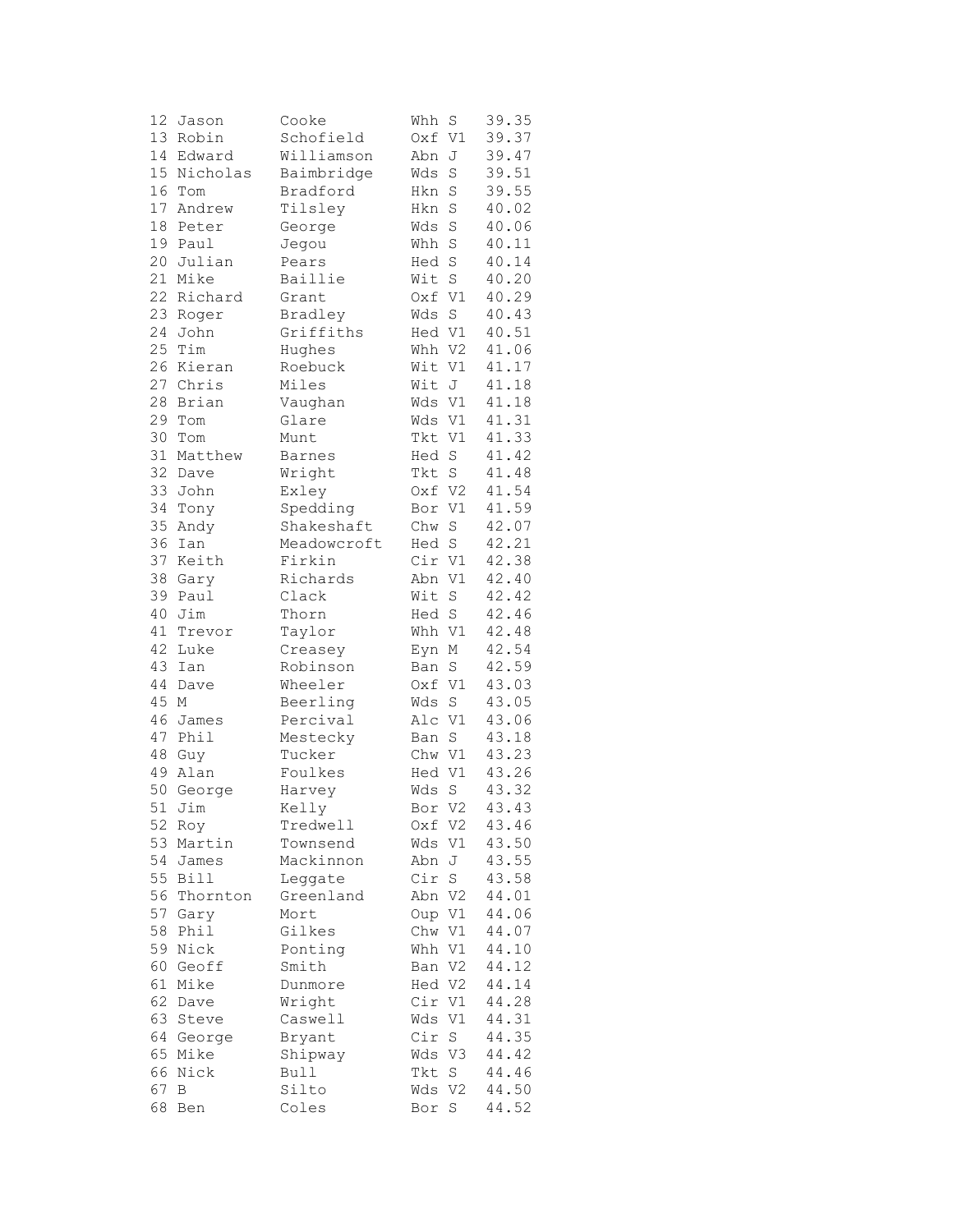| 69     | Laurie  | Hurman      | Hed V1 |                | 44.54 |
|--------|---------|-------------|--------|----------------|-------|
| 70     | John    | Brooks      | Hkn    | $\mathbf S$    | 44.58 |
| $7\,1$ | Gary    | Clench      | Alc V1 |                | 45.08 |
| 72     | Gavin   | Bird        | Hed S  |                | 45.10 |
| 73     | Chris   | James       | Whh S  |                | 45.15 |
| 74     | Robert  | Gill        | Bic V1 |                | 45.21 |
| 75     | Nick    | Crutch      | Wds V1 |                | 45.24 |
| 76     | Martin  | Rasgauski   | Hed V2 |                | 45.42 |
| 77     | Peter   | Langsam     | Cir    | $\mathbf S$    | 45.58 |
| 78     | James   | Moss        | Kid S  |                | 46.01 |
| 79     | Graham  | LeGood      | Wit V2 |                | 46.08 |
| 80     | Hanno   | Nickau      | Hed V1 |                | 46.20 |
| $8\,1$ | Rod     | Haddrell    | Ban V1 |                | 46.25 |
| 82     | Frank   | Bailey      | Hed S  |                | 46.27 |
| 83     | Bob     | Ferris      | Cir V1 |                | 46.29 |
| 84     | Clive   | Slator      | Hed S  |                | 46.34 |
| 85     | Andrea  | Demarchi    | Hed    | $\rm S$        | 46.35 |
| 86     | Nigel   | Walsh       | Chw S  |                | 46.36 |
| 87     | Kirk    | Adams       | Wds    | $\rm S$        | 46.38 |
| 88     | Kevin   | Wise        | Bor    | $\rm S$        | 46.58 |
| 89     |         |             |        |                | 47.12 |
| 90     | Jamie   | O'Shea      | Wds    | $\mathbf S$    |       |
|        | Peter   | Kyberd      | Kid V1 |                | 47.15 |
| 91     | Richard | Bufton      | Bor    | $\mathbf S$    | 47.32 |
| 92     | Pat     | Read        | Hed V1 |                | 47.35 |
| 93     | John    | Brain       | Hkn V1 |                | 47.40 |
| 94     | Yannis  | Fitsakis    | Hed S  |                | 47.45 |
| 95     | Andrew  | Garner      | Abn V1 |                | 47.48 |
| 96     | Dennis  | Kukainis    | Ban V2 |                | 47.54 |
| 97     | Phil    | Kimber      | Oxf V2 |                | 48.13 |
| 98     | Ian     | Richardson  | Abn V1 |                | 48.24 |
| 99     | F       | Tracey      | Wit    | S              | 48.32 |
| 100    | Chris   | Riches      | Cir V2 |                | 48.34 |
| 101    | Steve   | Howard      | Alc V1 |                | 48.36 |
| 102    | John    | Weaver      | Hkn    | $\rm S$        | 48.50 |
| 103    | James   | McLaughlin  | Hed S  |                | 48.54 |
| 104    | Stuart  | Twinn       | Abn V2 |                | 48.59 |
|        | 105 Tim | Willson     | Cir V1 |                | 49.02 |
| 106    | John    | Critchfield | Hkn V1 |                | 49.08 |
| 107    | D       | Swords      | Oxf V1 |                | 49.24 |
| 108    | Wiz     | Bunce       | Kid V2 |                | 49.41 |
| 109    | Larry   | Parkes      | Chw V1 |                | 49.49 |
| 110    | Tony    | Whitlock    | Eyn V1 |                | 49.55 |
| 111    | Paul    | Thomas      | Wit    | V2             | 50.02 |
| 112    | John    | Christopher | Wds V1 |                | 50.13 |
| 113    | Martin  | Curtis      | Hed V2 |                | 50.15 |
| 114    | Β       | Bloomfield  | Chw V2 |                | 50.22 |
| 115    | Simon   | Taylor      | Eyn    | V <sub>2</sub> | 50.39 |
| 116    | Dave    | Hall        | Oxf    | V1             | 50.42 |
| 117    | Graham  | Cripps      | Kid    | $\mathbf S$    | 50.47 |
| 118    | Everard | Robinson    | Hed V3 |                | 50.49 |
| 119    | Jerome  | Wise        | Bor    | S              | 50.58 |
| 120    | Dave    | Roberts     | Abn    | $\mathbf S$    | 51.16 |
| 121    | Eddie   | Shoesmith   | Hed V2 |                | 51.34 |
| 122    | Phil    | Bevis       | Ban V2 |                | 51.45 |
| 123    | Ian     | Heptonstall | Oup    | S              | 52.03 |
| 124    | John    | Bethell     | Abn V2 |                | 52.12 |
| 125    | Dennis  | Hubbard     | Tkt V2 |                | 52.20 |
|        |         |             |        |                |       |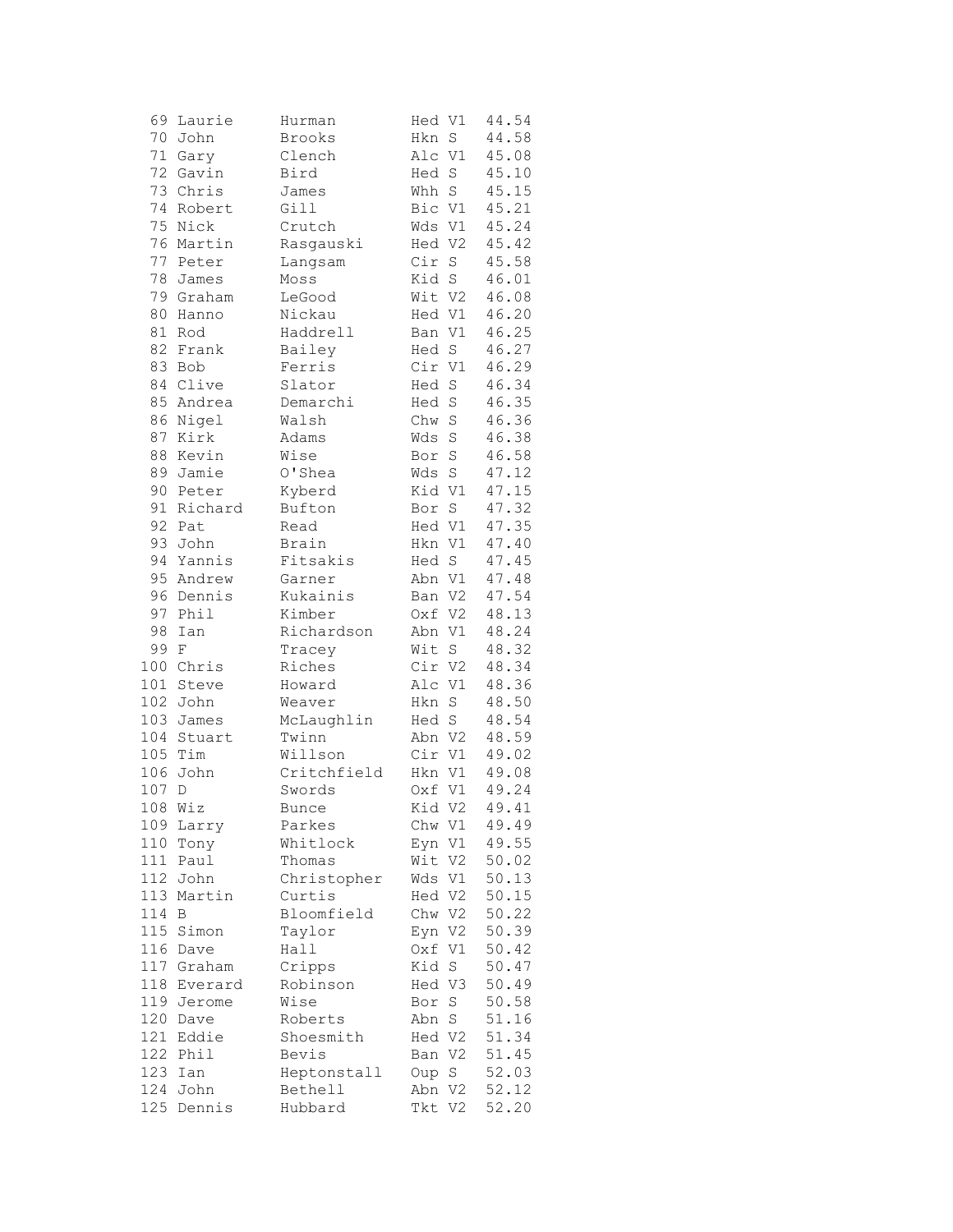|       | 126 Graham            | Chapman                                                             | Hed V1       |              |       | 52.31 |                            |              |    |
|-------|-----------------------|---------------------------------------------------------------------|--------------|--------------|-------|-------|----------------------------|--------------|----|
|       | 127 Mich              | Search                                                              |              | Kid V2       |       | 52.38 |                            |              |    |
|       | 128 Cliff             | Jones                                                               |              | Whh V1       |       | 52.43 |                            |              |    |
|       | 129 John              | Warnock                                                             |              | Kid V1 52.50 |       |       |                            |              |    |
|       | 130 Trevor            | Witts                                                               |              | Hed V1 52.53 |       |       |                            |              |    |
|       | 131 Gerald            | Walker                                                              |              | Hed V2 53.00 |       |       |                            |              |    |
|       | 132 Paul              | Bursnall                                                            |              | Alc V2       |       | 53.04 |                            |              |    |
|       | 133 Robert            | Cox                                                                 |              | Hed V1 53.26 |       |       |                            |              |    |
|       | 134 Anthony           | Moore                                                               |              | Hed V2 53.37 |       |       |                            |              |    |
|       | 135 Paul              | Creasey                                                             |              | Eyn V2 53.44 |       |       |                            |              |    |
|       | 136 Derek             | Wise                                                                |              | Bor V3       |       | 53.51 |                            |              |    |
|       | 137 Kit               | Villiers                                                            |              | Hed V2 53.56 |       |       |                            |              |    |
|       | 138 Alan              | Roche                                                               |              | Hkn V2 54.07 |       |       |                            |              |    |
|       | 139 Alan              | Thomas                                                              |              | Chw V1 54.10 |       |       |                            |              |    |
|       | 140 Graham            | Norris                                                              |              | Hed V2 54.29 |       |       |                            |              |    |
|       | 141 Dave              | Howse                                                               |              | Alc V2       |       | 54.37 |                            |              |    |
|       | 142 Alan              |                                                                     |              | Hkn V3 55.07 |       |       |                            |              |    |
|       |                       | Upstone<br>Raynham                                                  |              |              |       |       |                            |              |    |
|       | 143 Geoff             |                                                                     |              | Hed V2 55.10 |       |       |                            |              |    |
| 144 J |                       | Willson                                                             |              | Bor V2       |       | 55.22 |                            |              |    |
|       | 145 Ken               | Varney                                                              |              | Alc V1       |       | 55.33 |                            |              |    |
|       | 146 Simon             | Wysocki-Jones Whh S                                                 |              |              |       | 55.59 |                            |              |    |
|       | 147 Trevor            | Langrish                                                            |              | Kid V1 56.03 |       |       |                            |              |    |
|       | 148 Richard           | Matthews                                                            |              | Abn V2       |       | 56.10 |                            |              |    |
|       | 149 Pete              | Larbalister                                                         |              | Eyn V2 56.16 |       |       |                            |              |    |
|       | 150 Ivor              | Hopkins                                                             |              | Abn V2       |       | 56.21 |                            |              |    |
|       | 151 Tony              | O'Keefe                                                             |              | Oup V1 56.31 |       |       |                            |              |    |
|       | 152 Cliff             | Jones                                                               |              | Ban V1       |       | 56.35 |                            |              |    |
|       | 153 Doug              | Roberts                                                             |              | Wit V2       |       | 56.49 |                            |              |    |
| 154 X |                       | Χ                                                                   |              | Xxx X        |       | 57.01 |                            |              |    |
|       | 155 Graham            | Chambers                                                            |              | Tkt V2       |       | 57.24 |                            |              |    |
|       | 156 Adrian            | Wise                                                                |              | Bor S        |       | 57.35 |                            |              |    |
|       | 157 Jon               | Moore                                                               |              | Hed S        |       | 57.46 |                            |              |    |
|       | 158 Andy              | Barlett                                                             |              | Ban V1       |       | 58.17 |                            |              |    |
| 159 X |                       | Χ                                                                   | Xxx X        |              |       | 58.40 |                            |              |    |
|       | 160 Jonathan          | Willson                                                             |              | Bor V2       |       | 58.42 |                            |              |    |
|       | 161 Gordon            | Manning                                                             | Hed V1       |              |       | 59.12 |                            |              |    |
| 162 T |                       | Maddison                                                            |              | Wds S        |       | 60.04 |                            |              |    |
|       | 163 Andy              | Johnson                                                             |              | Alc V2       | 60.43 |       |                            |              |    |
|       | 164 Tim               | Hampson                                                             |              | Abn V2       |       | 60.54 |                            |              |    |
|       | 165 Duncan            | Jenkerson                                                           |              | Oxf V2 60.55 |       |       |                            |              |    |
|       | 166 Neil <sub>.</sub> | Thomas                                                              | Chw S 62.58  |              |       |       |                            |              |    |
|       |                       | 167 Francis Josephs Hed V2 64.26                                    |              |              |       |       |                            |              |    |
|       | 168 Pete              | Hart                                                                | Chw V3 68.07 |              |       |       |                            |              |    |
|       | 169 Nick              | Pickington Oup V1 70.32                                             |              |              |       |       |                            |              |    |
|       |                       | -----------------------                                             |              |              |       |       |                            |              |    |
|       |                       | Overall Junior Men                                                  |              |              |       |       |                            |              |    |
|       |                       | ------------------------------                                      |              |              |       |       |                            |              |    |
|       |                       | 1 Matthew Ashton Mit 6   2 2                                        |              |              |       |       |                            |              | 2  |
|       |                       | 2 Chris Miles Mit 77   41 27 23 27                                  |              |              |       |       |                            |              |    |
|       |                       | 3 Edward Williamson Abn 96   30 52                                  |              |              |       |       |                            |              | 14 |
|       |                       | 4 James Mackinnon Abn 176   69 53<br>------------------------------ |              |              |       |       |                            |              | 54 |
|       |                       | Overall Senior Men                                                  |              |              |       |       |                            |              |    |
|       |                       | ____________________________________                                |              |              |       |       |                            |              |    |
|       | 2 Pete                | 1 Richard Bromley Hed 5  <br>Hed 12                                 |              |              |       |       | $\mathbf{1}$<br>$4\quad 4$ | $\mathbf{1}$ | 3  |
|       |                       | Haarer                                                              |              |              |       |       |                            |              | 4  |
|       |                       | 3 Gary Harris Hed 14                                                |              |              |       |       | $3\qquad 6$                |              | 5  |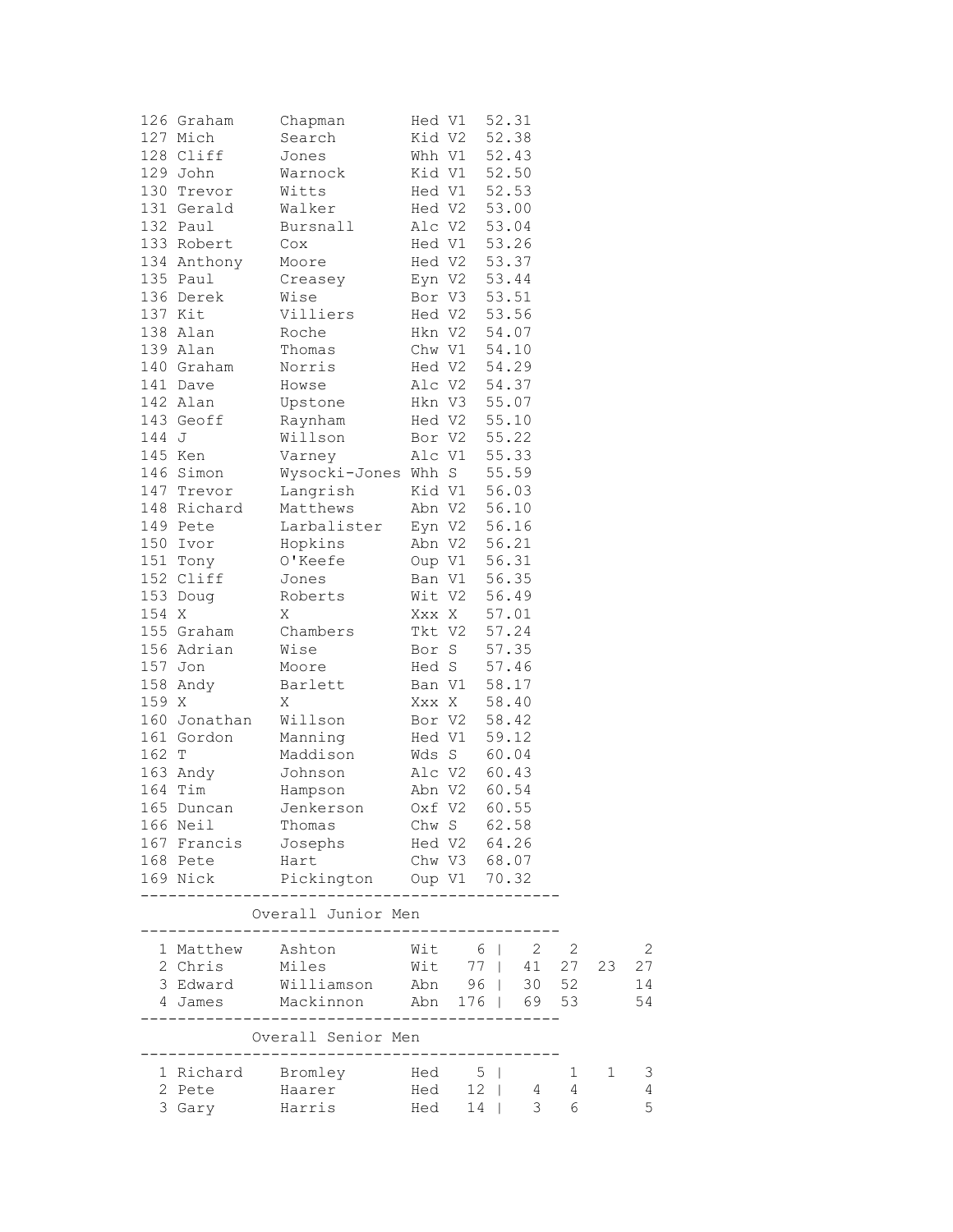| 4  | Tony                      | Hunn                            | Wds        | 25<br>- 1                       | 19            | 10     | 7               | 8          |                                   |
|----|---------------------------|---------------------------------|------------|---------------------------------|---------------|--------|-----------------|------------|-----------------------------------|
| 5  | Peter                     | George                          | Wds        | 26<br>$\overline{\phantom{a}}$  | $\mathcal{G}$ | 5      | 12              | 18         | $\, =$                            |
| 5  | Tony                      | Lock                            | Wit        | 26<br>$\overline{\phantom{a}}$  | 13            | $11\,$ | $\,8\,$         |            | $7 =$                             |
| 7  | Jason                     | Cooke                           | Whh        | 33<br>I                         | 25            | 8      | 13              | 12         |                                   |
| 8  | Paul                      | Jegou                           | Whh        | 39                              | 10            | 21     | 10              | 19         |                                   |
| 9  | Simon                     | Pritchard                       | Ban        | 44                              | 11            | 24     | 24              | 9          |                                   |
| 10 | Andrew                    | Tilsley                         | Hkn        | 55                              | 21            | 17     | 36              | 17         | $\hspace{0.1cm} = \hspace{0.1cm}$ |
| 10 | Tom                       | Bradford                        | Hkn        | 55                              | 24            | 15     |                 | 16         | $\,=\,$                           |
| 12 | Mike                      | Baillie                         | Wit        | 64<br>I                         | 22            | 23     | 21              | 21         | $\hspace{1.6cm} = \hspace{1.6cm}$ |
| 12 | Rob                       | Linnell                         | Wds        | 64<br>$\overline{\phantom{a}}$  | 23            | 26     | 15              |            | $=$                               |
|    | 14 Roger                  | Bradley                         | Wds        | 66<br>$\overline{1}$            | 27            |        | 16              | 23         |                                   |
| 15 | Jim                       | Thorn                           | Hed        | 71<br>I                         | 15            | 16     |                 | 40         |                                   |
|    | 16 Mark                   | Curson                          | Bic        | 85                              | 36            | 22     | 27              |            |                                   |
| 17 | Dave                      | Wright                          | Tkt        | 94                              | 51            | 37     | 25              | 32         | $\hspace{0.1cm} = \hspace{0.1cm}$ |
| 17 | Matthew                   | Barnes                          | Hed        | 94                              | 34            | 29     | 58              | 31         | $=$                               |
| 19 | Steve                     | Winter                          | Oxf        | 101                             | 28            | 31     | 42              |            |                                   |
| 20 | Ian                       | Robinson                        | Ban        | 110                             | 45            | 38     | 29              | 43         |                                   |
| 21 | Paul                      | Clack                           | Wit        | 112<br>I                        | 39            | 34     | 39              | 39         |                                   |
| 22 | Ian                       | Meadowcroft                     | Hed        | 114<br>$\overline{\phantom{a}}$ | 33            | 47     | 45              | 36         |                                   |
| 23 | Andy                      | Shakeshaft                      | Chw        | 120<br>$\overline{\phantom{a}}$ | 55            |        | 30              | 35         |                                   |
| 24 | $\mathop{\rm M}\nolimits$ | Beerling                        | Wds        | 135                             | 99            | 41     | 49              | 45         |                                   |
| 25 | Phil                      | Mestecky                        | Ban        | 144                             |               | 56     | 41              | 47         |                                   |
| 26 | Chris                     | James                           | Whh        | 186                             | 38            |        | 75              | 73         |                                   |
| 27 | <b>Bill</b>               | Leggate                         | Cir        | 205                             | 91            | 83     | 67              | 55         |                                   |
| 28 | Kirk                      | Adams                           | Wds        | 207                             | 47            | 73     | 91              | 87         |                                   |
| 29 | James                     | Moss                            | Kid        | 219                             |               | 62     | 79              | 78         |                                   |
| 30 | Andy                      | Forest                          | Wit        | 227<br>$\overline{1}$           | 101           | 67     | 59              |            |                                   |
| 31 | John                      | Brooks                          | Hkn        | 235<br>$\overline{\phantom{a}}$ | 80            |        | 85              | 70         |                                   |
| 32 | Frank                     | Bailey                          | Hed        | 236<br>$\overline{1}$           | 98            | 74     | 80              | 82         |                                   |
| 33 | Clive                     | Slator                          | Hed        | 243<br>T                        | 82            | 77     |                 | 84         |                                   |
| 34 | Andrea                    | Demarchi                        | Hed        | 259                             | 113           | 90     | 84              | 85         |                                   |
| 35 | Nigel                     | Walsh                           | Chw        | 277                             | 109           |        | 82              | 86         |                                   |
| 36 | Fraser                    | Howard                          | Hed        | 308                             | 107           | 105    | 96              |            | $=$                               |
|    | 36 Kevin                  | Wise                            | Bor        | 308                             | 181           | 119    | 101             | 88         | $\,=\,$                           |
| 36 | Yannis                    | Fitsakis                        | Hed        | 308<br>$\overline{\phantom{a}}$ | 119           | 95     |                 | $94 =$     |                                   |
| 39 | John                      | Weaver                          | Hkn        | 326<br>$\overline{\phantom{a}}$ |               | 120    | 104             | 102        |                                   |
| 40 | James                     | McLaughlin                      | Hed        | 341<br>$\Box$                   | 131           | 170    | 107             | 103        |                                   |
| 41 | Jerome                    | Wise                            | Bor        | 372<br>$\overline{1}$           |               | 142    | 111             | 119        |                                   |
| 42 | Dave                      | Roberts                         | Abn        | 420<br>$\overline{\phantom{a}}$ | 154           | 156    | 146             | 120        |                                   |
| 43 | T                         | Maddison                        | Wds        | 438                             |               |        | 156 149 133 162 |            |                                   |
|    | 44 Simon                  | Wysocki-Jones Whh 486   169 171 |            |                                 |               |        |                 | 146        |                                   |
|    | 45 Steve                  | Finnemore                       |            | Hed 498   179 169 150           |               |        |                 |            |                                   |
|    | 46 Jon                    | Moore                           |            | Hed 536   198 181               |               |        |                 | 157        |                                   |
|    |                           |                                 | ---------- |                                 |               |        |                 |            |                                   |
|    |                           | Overall Vet 40 Men              |            |                                 |               |        |                 |            |                                   |
|    | 1 Peter                   | Wilson                          | Whh        | $13 \mid$                       | - 6           |        | $3 \quad 4$     | 6          |                                   |
|    | 2 Robin                   | Schofield                       | Oxf        | $40$                            | 26            | 13     | 14              | 13         |                                   |
|    | 3 Brian                   | Vaughan                         | Wds        | $54$                            | 17            | 20     | 17              | 28         |                                   |
|    | 4 Tom                     | Munt                            | Tkt        | 60                              | 18            | 12     |                 | 30         |                                   |
|    | 5 Dave                    | Wright                          | Whh        | 65                              | 29            | 14     | 22              |            | $=$                               |
|    | 5 Kieran                  | Roebuck                         | Wit        | 65                              | 20            | 19     |                 | $26 =$     |                                   |
|    | 7 John                    | Griffiths                       | Hed        | $93 \mid$                       | 43            |        | 26              | $24 =$     |                                   |
|    | 7 Stuart                  | Dinwoodie                       | Cir        | 93                              | 37            | 28     | 28              | $\sim$ $=$ |                                   |
|    | 9 Keith                   | Firkin                          | Cir        | 98                              | 31            | 35     | 32              | 37         |                                   |
|    | 10 Dave                   | Wheeler                         | Oxf        | $121$                           | 44            | 33     |                 | 44         |                                   |
|    | 11 Tom                    | Glare                           | Wds        | $123$                           | 40            |        | 54              | $29 =$     |                                   |
|    |                           |                                 |            |                                 |               |        |                 |            |                                   |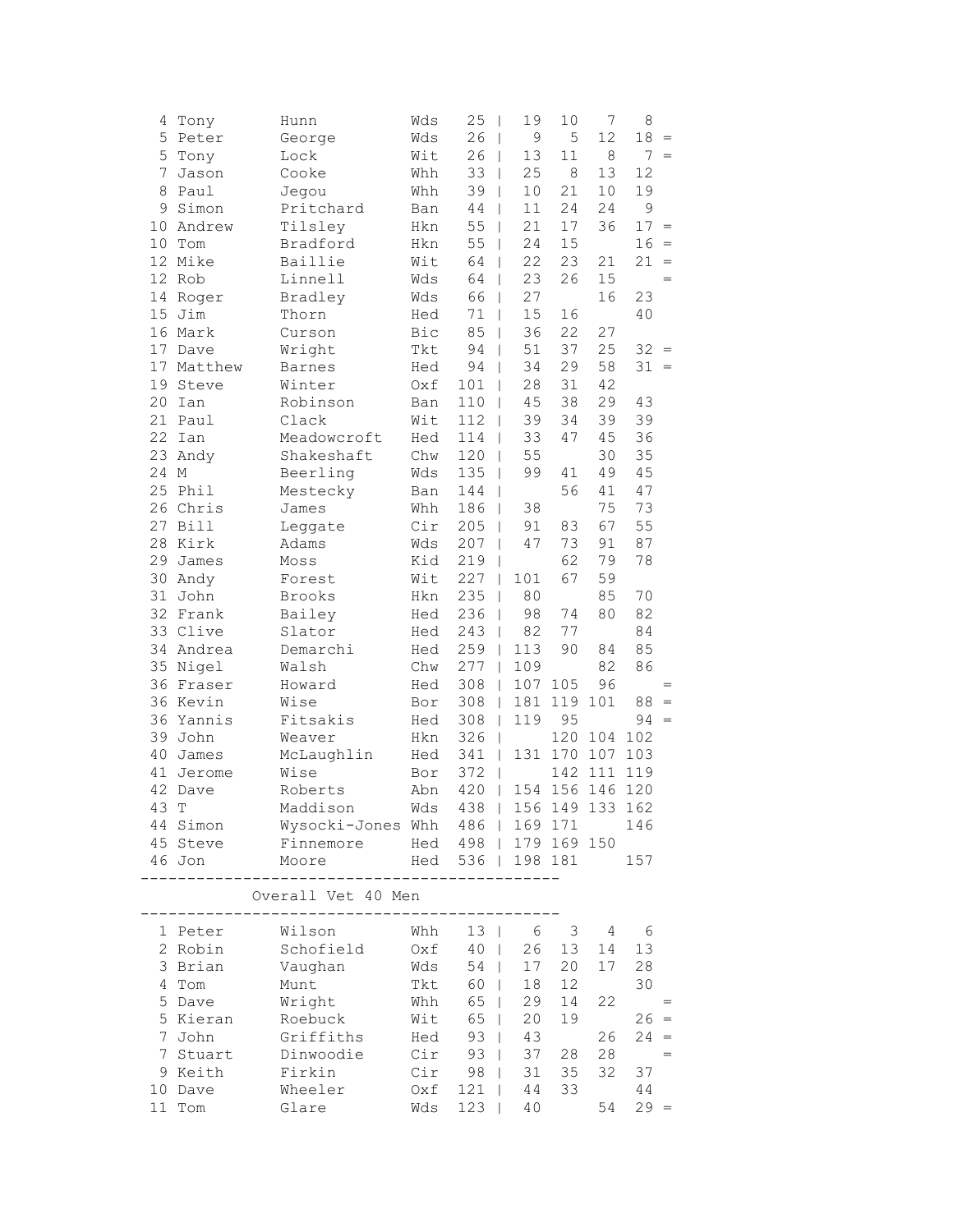| 11 | Tony        | Spedding           | Bor        | 123                             | 46                              |         | 43      | 34     | $=$               |
|----|-------------|--------------------|------------|---------------------------------|---------------------------------|---------|---------|--------|-------------------|
|    | 13 Guy      | Tucker             | Chw        | 125                             | 35<br>$\overline{\phantom{a}}$  | 42      |         | 48     |                   |
| 14 | Gary        | Richards           | Abn        | 127                             | 56<br>T                         | 45      | 44      | 38     |                   |
| 15 | Dave        | Wright             | Cir        | 137                             | 60<br>I                         | 43      | 34      | 62     |                   |
| 16 | Mark        | Creasey            | Eyn        | 149                             | 50                              | 51      | 48      |        |                   |
| 17 | Dick        | Kearn              | <b>Tkt</b> | 158                             | 52                              | 59      | 47      |        |                   |
| 18 | Martin      | Townsend           | Wds        | 162                             | 57                              | 58      | 52      | 53     |                   |
|    | 19 Robert   | <b>Briggs</b>      | Wds        | 163<br>$\overline{\phantom{a}}$ | 65                              | 48      | 50      |        |                   |
| 20 | Gary        | Mort               | Oup        | 174<br>$\overline{\phantom{a}}$ | 81                              | 54      | 63      | 57     |                   |
| 21 | Phil        | Gilkes             | Chw        | 177                             | 53<br>$\overline{\phantom{a}}$  |         | 66      | 58     |                   |
|    | 22 Nick     | Ponting            | Whh        | 181                             | 117<br>$\overline{1}$           | $7\,1$  | 51      | 59     |                   |
| 23 | Steve       | Caswell            | Wds        | 185                             | 59<br>$\overline{1}$            | 63      | 74      | 63     |                   |
| 24 | Nick        | Crutch             | Wds        | 197                             | 79                              | 69      | 53      | 75     |                   |
| 25 | Pete        | Stepney            | Abn        | 212                             | 76                              | 64      | 72      |        |                   |
| 26 | Robert      | Gill               | Bic        | 225                             | 85                              | 66      |         | 74     |                   |
| 27 | Peter       | Kyberd             | Kid        | 230                             | 71                              | 70      | 89      | 90     |                   |
| 28 | Bob         | Ferris             | Cir        | 234                             | 88<br>I                         | 78      | 73      | 83     |                   |
| 29 | Laurie      | Hurman             | Hed        | 235<br>$\overline{\phantom{a}}$ |                                 | 101     | 65      | 69     |                   |
| 30 | Hanno       | Nickau             | Hed        | 236<br>$\overline{\phantom{a}}$ | 164                             | 87      | 69      | 80     |                   |
| 31 | Andrew      | Garner             | Abn        | 261                             | 87<br>$\overline{\phantom{a}}$  | 81      | 93      | 95     |                   |
| 32 | John        | Brain              | Hkn        | 282                             | 100<br>$\mathbf{I}$             | 89      |         | 93     |                   |
| 33 | Ian         | Richardson         | Abn        | 298                             | 106<br>$\overline{\phantom{a}}$ | 107     | 94      | 98     |                   |
| 34 | Pat         | Read               | Hed        | 311                             | 128                             | 113     | 106     | 92     |                   |
| 35 | Steve       | Howard             | Alc        | 312                             | 111                             | 100     |         | 101    | $=$               |
| 35 | Tim         | Willson            | Cir        | 312                             |                                 | 115     | 92      | 105    | $\qquad \qquad =$ |
| 37 | Paul        | Grimsdale          | Oxf        | 320                             | 123<br>$\mathbf{I}$             | 114     | 83      |        |                   |
| 38 | John        | Critchfield        | Hkn        | 332                             | $\overline{\phantom{a}}$        | 125 123 | 103     | 106    |                   |
| 39 | Tony        | Whitlock           | Eyn        | 355<br>$\overline{\phantom{a}}$ |                                 | 139 130 | 115     | 110    |                   |
| 40 | Trevor      | Witts              | Hed        | 356<br>$\mathbf{I}$             | 118                             | 108     |         | 130    |                   |
| 41 | John        | Christopher        | Wds        | 361                             | 130<br>T                        |         | 119     | 112    |                   |
| 42 | John        | Warnock            | Kid        | 385                             | 155<br>T                        | 135     | 121     | 129    |                   |
| 43 | Larry       | Parkes             | Chw        | 409                             | 162                             | 138     |         | 109    |                   |
| 44 | Cliff       | Jones              | Whh        | 419                             | 191                             | 154     | 137     | 128    | $\equiv$          |
| 44 | Kevin       | King               | Wit        | 419<br>$\mathbf{I}$             | 158                             | 139     | 122     |        | $=$               |
| 46 | Ken         | Varney             | Alc        | 471                             | $\mathbf{I}$                    | 192 172 | 154     | 145    |                   |
| 47 | Dave        | Leigh              | Wit        | 473<br>$\overline{\phantom{a}}$ | 165                             | 164     | 144     |        |                   |
| 48 | Tony        | O'Keefe            | Oup        | 481                             | $\overline{\phantom{a}}$        | 189 168 | 162     | 151    |                   |
|    | 49 Gordon   | Manning            | Hed        | 493<br>$\overline{\phantom{a}}$ |                                 | 183 173 | 159     | 161    |                   |
|    |             | Overall Vet 50 Men |            |                                 |                                 |         |         |        |                   |
|    | 1 Jim       | Kelly              | Bor        | 168                             | 86                              | 61      | 56      | 51     |                   |
| 2  | $\mathbf B$ | Silto              | Wds        | 206                             | 74                              | 65      | 76      | 67     |                   |
|    | 3 Mike      | Dunmore            | Hed        | 214                             | 120                             | 82      | 71      | $61 =$ |                   |
|    | 3 Thornton  | Greenland          | Abn        | 214                             | I                               | 72      | 86      | $56 =$ |                   |
|    | 5 Geoff     | Smith              | Ban        | 225<br>-1                       |                                 | 97      | 68      | 60     |                   |
|    | 6 Graham    | LeGood             | Wit        | 231                             | 96<br>T                         | 75      | 77      | 79     |                   |
| 7  | Martin      | Rasgauski          | Hed        | 260                             | 103                             | 96      | 88      | 76     |                   |
| 8  | Richard     | Langton            | Oxf        | 303                             | 104                             | 104     | 95      |        |                   |
| 9  | Phil        | Kimber             | Oxf        | 306                             | 121                             | 110     | 99      | 97     |                   |
| 10 | Dennis      | Kukainis           | Ban        | 314                             | 115                             | 103     |         | 96     |                   |
|    | 11 Chris    | Riches             | Cir        | 320                             | 135                             | 122     | 98      | 100    |                   |
|    | 12 Wiz      | <b>Bunce</b>       | Kid        | 332                             | 129                             | 116     | 108     | 108    |                   |
|    | 13 Stuart   | Twinn              | Abn        | 349                             | 140                             | 128     | 117     | 104    |                   |
|    | 14 Paul     | Thomas             | Wit        | 358                             | 122                             | 125     |         | 111    |                   |
| 15 | Phil        | Bevis              | Ban        | 359                             | 127                             | 124     | 113     | 122    |                   |
|    | 16 Eddie    | Shoesmith          | Hed        | 363                             |                                 | 142 137 | 105 121 |        |                   |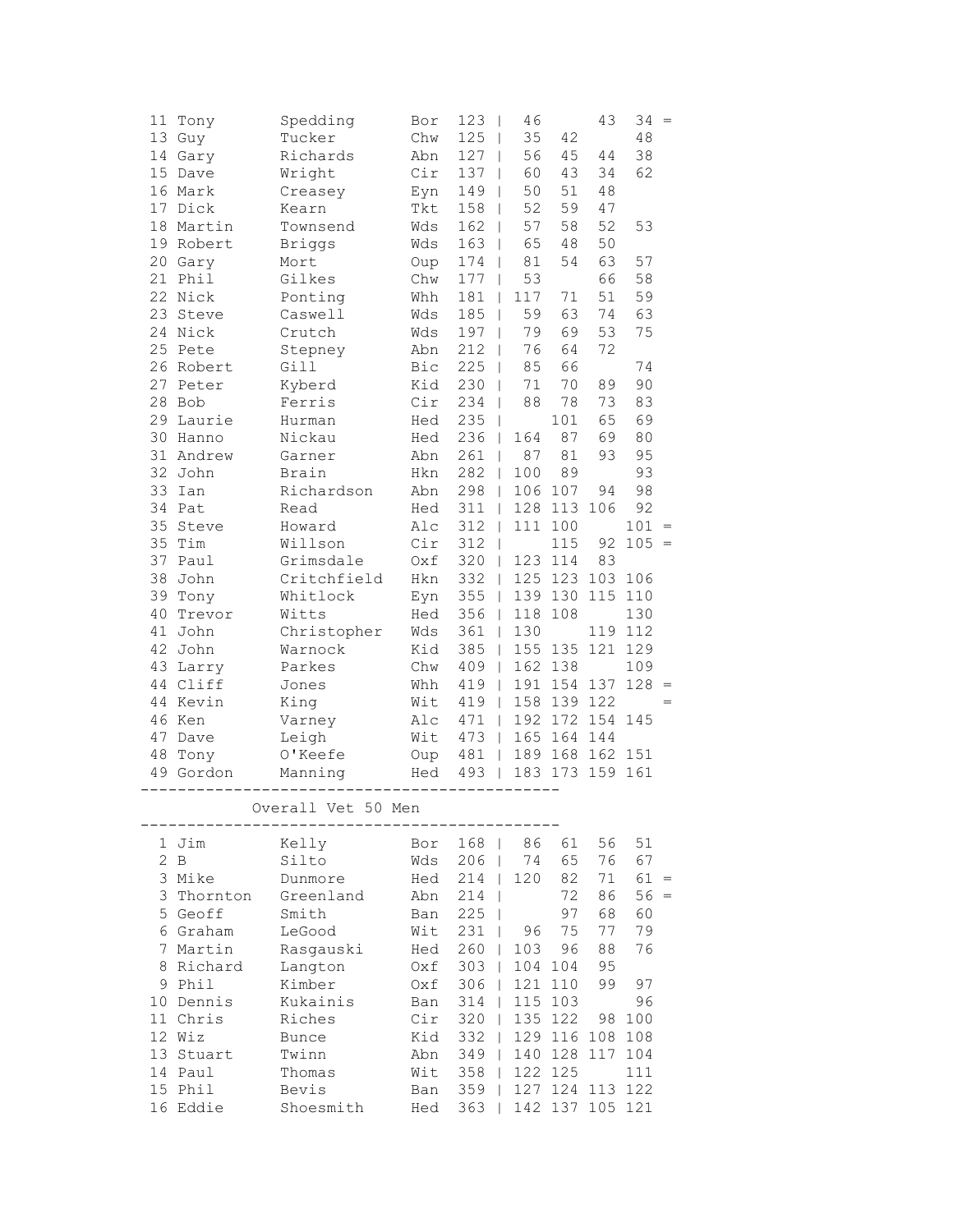| 17 | Simon          | Taylor     | Eyn | 366 |              |     | 121     | 130     | 115 |     |
|----|----------------|------------|-----|-----|--------------|-----|---------|---------|-----|-----|
| 18 | Martin         | Curtis     | Hed | 379 |              | 137 |         | 129     | 113 |     |
| 19 | B              | Bloomfield | Chw | 380 | $\Box$       |     | 143 141 | 125     | 114 |     |
| 20 | Gerald         | Walker     | Hed | 394 |              | 145 |         | 118     | 131 |     |
| 21 | Dennis         | Hubbard    | Tkt | 402 | $\Box$       | 144 | 133     |         | 125 |     |
| 22 | John           | Bethell    | Abn | 409 | $\Box$       | 174 | 147     | 138     | 124 | $=$ |
|    | 22 Mich        | Search     | Kid | 409 | $\Box$       | 141 | 146     | 141     | 127 | $=$ |
| 24 | Anthony        | Moore      | Hed | 412 | $\Box$       | 151 | 127     |         | 134 | $=$ |
| 24 | Ged            | Taylor     | Hed | 412 | $\Box$       | 134 | 136 142 |         |     | $=$ |
| 24 | Keith          | Morgan     | Wit | 412 | $\Box$       | 148 | 140     | 124     |     | $=$ |
|    | 27 Kit         | Villiers   | Hed | 415 | $\Box$       | 149 | 144     | 134 137 |     |     |
| 28 | Paul           | Bursnall   | Alc | 420 | $\mathbb{R}$ | 166 | 152     | 136     | 132 |     |
| 29 | Dave           | Howse      | Alc | 441 | - 1          | 170 | 153     | 147     | 141 |     |
| 30 | Paul           | Creasey    | Eyn | 445 | $\Box$       | 159 | 158     | 152     | 135 |     |
| 31 | Ivor           | Hopkins    | Abn | 466 | $\Box$       | 168 |         | 165 151 | 150 |     |
|    | 32 Graham      | Norris     | Hed | 472 | $\Box$       | 185 | 166     | 166     | 140 |     |
|    | 33 Graham      | Chambers   | Tkt | 474 | - 1          | 184 | 161 158 |         | 155 | $=$ |
| 33 | Robin          | Macdonald  | Bor | 474 | - 1          | 172 | 157     | 145     |     | $=$ |
| 35 | Doug           | Roberts    | Wit | 489 | $\Box$       | 197 | 175     | 161     | 153 |     |
| 36 | Andy           | Johnson    | Alc | 492 | $\Box$       | 194 | 176     | 153     | 163 |     |
| 37 | Alan           | Roche      | Hkn | 493 | $\perp$      | 188 | 167     |         | 138 |     |
| 38 | $\overline{J}$ | Willson    | Bor | 499 |              | 202 | 184     | 171     | 144 |     |
| 39 | Tim            | Hampson    | Abn | 515 | $\Box$       | 199 | 182     | 169     | 164 |     |
| 40 | Francis        | Josephs    | Hed | 518 |              |     | 183     | 168     | 167 |     |
|    |                |            |     |     |              |     |         |         |     |     |

Overall Vet 60 Men

| 1 Mike  | Shipway | Wds 195   75 84 55 65     |  |  |  |
|---------|---------|---------------------------|--|--|--|
| 2 Derek | Wise    | Bor 426   171 150 140 136 |  |  |  |
| 3 Alan  | Upstone | Hkn 458   182 159 157 142 |  |  |  |
| 4 Pete  | Hart    | Chw 525   201 185 172 168 |  |  |  |

## ============================================

## Race 1 - U11 Boys

Round 5 - Horspath - Shotover

| 1. | Alex      | Jones       | Wit MM | 5.01 |
|----|-----------|-------------|--------|------|
| 2  | Simon     | LeGood      | Wit MM | 5.08 |
| 3  | Aaron     | Simpson     | Oxf MM | 5.12 |
| 4  | Philippe  | Manning     | Hed MM | 5.18 |
|    | 5 Richard | Cadle       | Bic MM | 5.20 |
| 6  | Joshua    | Ridley      | Wit MM | 5.25 |
| 7  | Mitchell  | Hill        | Bic MM | 5.27 |
| 8  | C         | Constantine | Wit MM | 5.37 |
| 9  | Thomas    | O'Sullivan  | Bic MM | 5.42 |
| 10 | Alex      | Grinsted    | Abn MM | 5.46 |
| 11 | Craig     | Luke        | Oxf MM | 5.51 |
| 12 | Jack      | Stevens     | Cir MM | 5.54 |
| 13 | Mark      | Warland     | Oxf MM | 5.57 |
| 14 | Kristien  | Ancil       | Bic MM | 6.18 |
| 15 | Sam       | Bayliss     | Wit MM | 6.28 |
| 16 | Sean      | Byrne       | Wit MM | 6.31 |
| 17 | Chad      | Meadowcroft | Hed MM | 6.33 |
| 18 | Alec      | O'Sullivan  | Bic MM | 6.34 |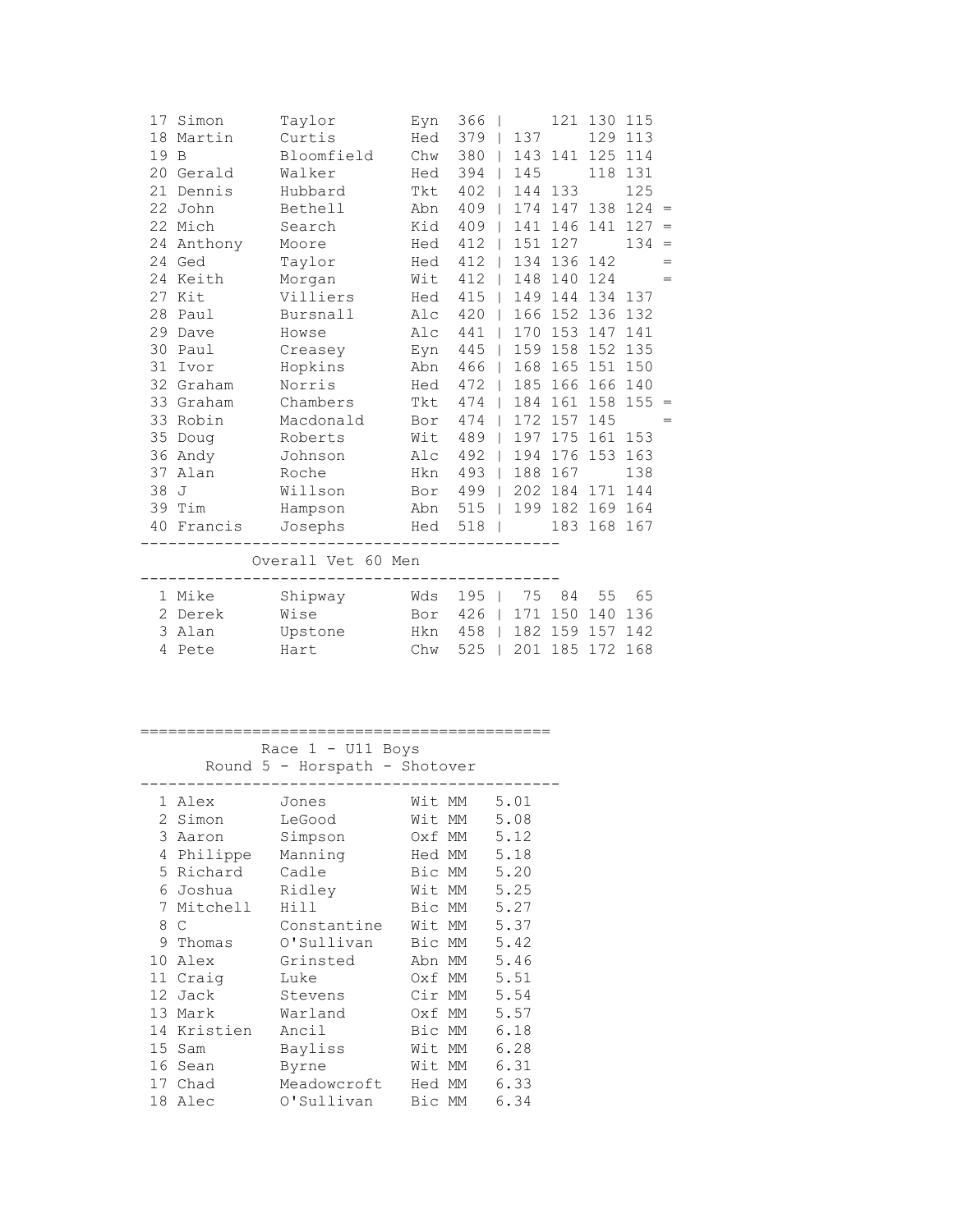|      | 19 Dominic Rowland<br>22 Liam<br>23 Mathew<br>24 Andrew<br>25 Sam                                                                                                                                                                                          | 20 Joseph Liquorish<br>21 Riley King<br>Frazer<br>Sambrook<br>Simpson<br>Timms                                                                                                                                                                                        | Whh MM 6.35<br>Whh MM 6.37<br>Wit MM 6.38<br>Cir MM 6.38<br>Wit MM 6.46<br>Wit MM 7.45<br>Wit MM 8.41                                                                                                                         |                                                                                                                                              |                                                   |                                                                                                                                                     |                                                                                                                                      |                                                                                                                   |
|------|------------------------------------------------------------------------------------------------------------------------------------------------------------------------------------------------------------------------------------------------------------|-----------------------------------------------------------------------------------------------------------------------------------------------------------------------------------------------------------------------------------------------------------------------|-------------------------------------------------------------------------------------------------------------------------------------------------------------------------------------------------------------------------------|----------------------------------------------------------------------------------------------------------------------------------------------|---------------------------------------------------|-----------------------------------------------------------------------------------------------------------------------------------------------------|--------------------------------------------------------------------------------------------------------------------------------------|-------------------------------------------------------------------------------------------------------------------|
|      | ---------                                                                                                                                                                                                                                                  | Overall U11 Boys                                                                                                                                                                                                                                                      |                                                                                                                                                                                                                               |                                                                                                                                              |                                                   |                                                                                                                                                     |                                                                                                                                      |                                                                                                                   |
|      | 2 Simon<br>3 Alex<br>4 Richard Cadle<br>5 Jonathan Gunn<br>6 C<br>7 Joshua<br>8 Alex<br>9 Jack<br>10 Thomas<br>11 Jack<br>12 Craig<br>13 Sam<br>14 Riley<br>15 Sean<br>16 Mathew<br>17 Dominic Rowland<br>18 A<br>19 Sam                                   | 1 George Rossiter<br>LeGood<br>Jones Wit 9   3 2<br>Cadle Bic 25   5 9<br>Gunn Ban 25   8 6<br>Constantine Wit 28   9 11<br>Ridley<br>Grinsted Abn 31  <br>Savage<br>O'Sullivan Bic 44  <br>Stevens<br>Luke<br>Bayliss<br>King<br>Byrne<br>Sambrook<br>Jones<br>Timms | Tkt 4<br>$Wit$ 8  <br>Wit 29   11 7<br>Tkt 41  <br>$Cir$ 47  <br>Oxf 52  <br>Wit 68  <br>Wit 77  <br>Wit 81  <br>Wit 90  <br>Whh 90  <br>Wit 116   33 34<br>Wit 125   35 37                                                   | $1 \quad \blacksquare$<br>12<br>15<br>17<br>13<br>20<br>24<br>26<br>28                                                                       | 1<br>$2 \t 4$<br>15<br>14<br>17<br>27<br>23<br>24 | $1 \quad$<br>$2\overline{ }$<br>$\overline{3}$<br>7<br>$4\overline{ }$<br>7 8 6<br>10 9<br>11<br>8 <sup>8</sup><br>14<br>15<br>16<br>17<br>21<br>22 | 1<br>$\sqrt{2}$<br>$\mathcal{S}$<br>8<br>7<br>5 6<br>5<br>14<br>10<br>9<br>12 <sup>°</sup><br>19<br>16<br>17<br>22<br>26<br>27<br>28 | $\mathbf{2}$<br>$\mathbf 1$<br>5<br>-8<br>- 6<br>10<br>$^{\circ}$<br>12<br>11<br>15<br>21<br>16<br>23<br>19<br>25 |
|      |                                                                                                                                                                                                                                                            | Race $2 - U11$ Girls<br>Round 5 - Horspath - Shotover                                                                                                                                                                                                                 | =======================                                                                                                                                                                                                       |                                                                                                                                              |                                                   |                                                                                                                                                     |                                                                                                                                      |                                                                                                                   |
| 10 K | 1 Melissa Hawtin<br>2 Danielle Anderson<br>3 Bea<br>6 A<br>7 Jo<br>8 Bethan<br>9 Martha<br>11 Kirsty<br>12 Lucy<br>13 Evie<br>14 Charlotte<br>15 Beth<br>16 Olivia<br>17 Baz<br>18 Hannah<br>19 Leah<br>20 Natasha<br>21 Hannah<br>22 Megan<br>23 Patience | Swords<br>4 Melissa Mulvanny Rad MM 5.24<br>5 Ellen Sleight Chw MM 5.35<br>Parsons<br>Hart<br>Swords<br>Morey<br>Smith<br>Warland<br>Vass<br>Boyd<br>Drummond<br>Pudifoot<br>Lord<br>Owen<br><b>Brookes</b><br>Gorman<br>Martin<br>Thetford<br>Hebbert<br>Bennett     | Gos MM 5.12<br>Oxf MM 5.15<br>Oxf MM 5.18<br>Wit MM<br>Oxf MM<br>Oxf MM<br>Oxf MM<br>Wit MM<br>Oxf MM<br>Cir MM<br>Ban MM<br>Ban MM<br>Cir MM<br>Whh MM<br>Bic MM<br>Oxf MM<br>Wit MM<br>Oxf MM<br>Hed MM<br>Oxf MM<br>Hed MM | 5.36<br>5.38<br>5.39<br>5.46<br>5.53<br>6.03<br>6.04<br>6.04<br>6.06<br>6.06<br>6.13<br>6.22<br>6.26<br>6.33<br>6.46<br>6.59<br>7.23<br>7.38 |                                                   |                                                                                                                                                     |                                                                                                                                      |                                                                                                                   |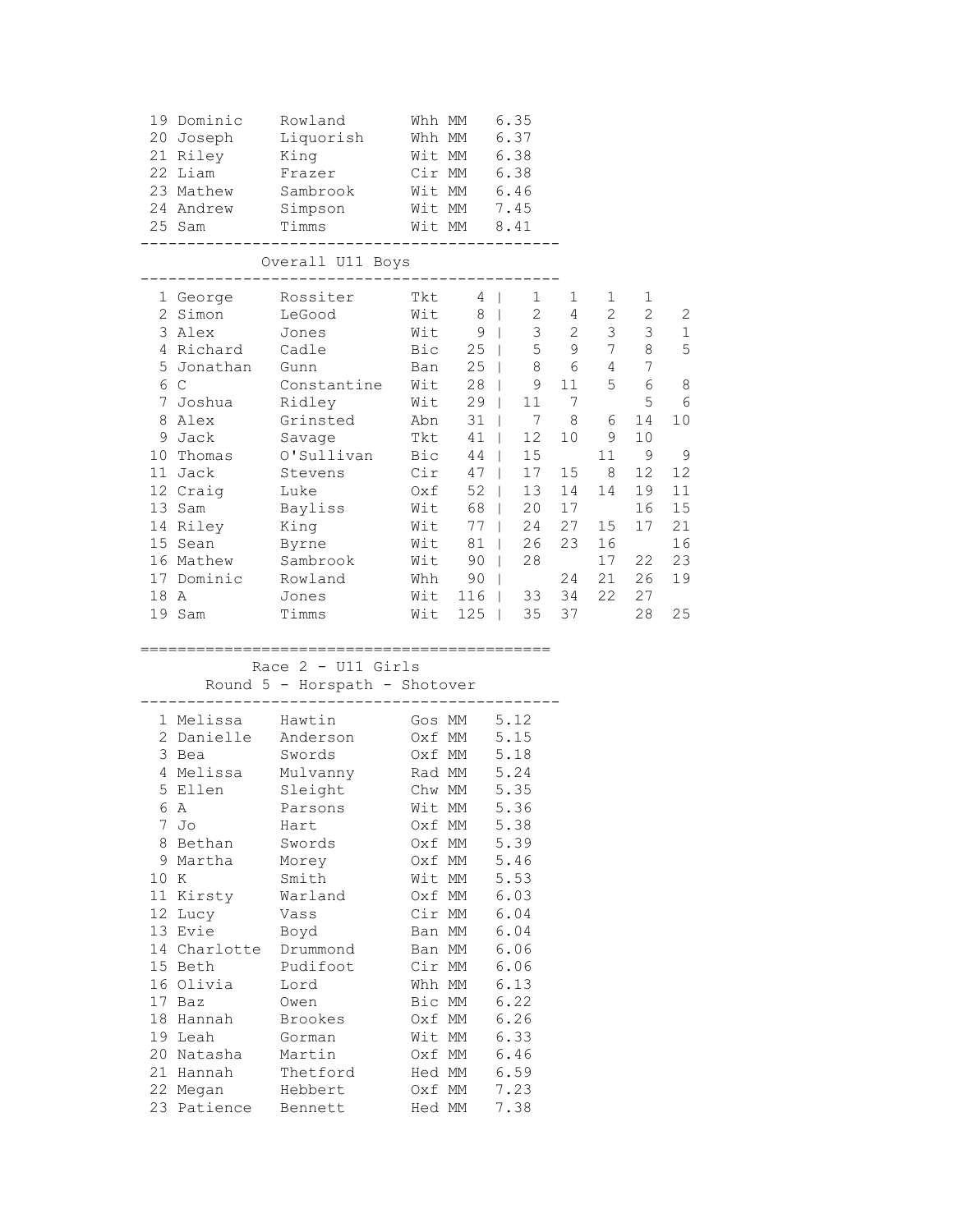|      | 24 Erin<br>25 Evadne King Mit MM 8.25  |              | Wysocki-Jones Whh MM 8.01            |       |    |       |                                                           |                                             |                 |                   |                     |  |
|------|----------------------------------------|--------------|--------------------------------------|-------|----|-------|-----------------------------------------------------------|---------------------------------------------|-----------------|-------------------|---------------------|--|
|      |                                        |              | Overall U11 Girls                    |       |    |       | -------------------                                       |                                             |                 |                   |                     |  |
|      |                                        |              |                                      |       |    |       |                                                           |                                             |                 |                   |                     |  |
|      | 1 Melissa - Hawtin                     |              |                                      |       |    |       | Gos 4   3 1 1                                             |                                             |                 | 1<br>2            | 1<br>$\overline{c}$ |  |
|      | 2 Danielle Anderson 0xf 7              |              |                                      |       |    |       |                                                           | $\begin{array}{cccc} 1 & 2 & 2 \end{array}$ |                 |                   | 3                   |  |
|      | 3 Bea Swords 0xf 12   4 3 3 3          |              |                                      |       |    |       |                                                           | $5\quad 4\quad 4$                           |                 |                   | 4                   |  |
|      | 4 Melissa Mulvanny Rad 17  <br>5 Lucy  |              |                                      |       |    |       |                                                           |                                             |                 |                   |                     |  |
|      | 6 Ellen                                |              |                                      |       |    |       |                                                           |                                             |                 |                   | 5                   |  |
|      | $7$ Jo                                 |              | Scott<br>Sleight<br>Hart             |       |    |       | Tkt 22   6 4 5 7<br>Chw 28   16 6 12 5<br>Oxf 30   11 6 6 |                                             |                 |                   | 7                   |  |
|      | 8 Bethan Swords 0xf 34   15 8 9 9      |              |                                      |       |    |       |                                                           |                                             |                 |                   | -8                  |  |
|      | 9 Martha Morey 0xf                     |              |                                      |       |    |       | 35   8 10 8                                               |                                             |                 | 10 9              |                     |  |
| 10 K |                                        |              | Smith Mit 43   14 15 7               |       |    |       |                                                           |                                             |                 | 12                | 10                  |  |
|      | 11 Charlotte Drummond Ban 47   10 12   |              |                                      |       |    |       |                                                           |                                             | 11              | 17                | 14                  |  |
|      | 12 Kirsty Warland Oxf 47               |              |                                      |       |    |       |                                                           | 13                                          | 10 <sub>1</sub> | 13                | 11                  |  |
|      | 13 Lucy Vass                           |              |                                      |       |    |       | Cir 49   12 9                                             |                                             |                 | 16                | 12                  |  |
|      | 14 Evie                                | Boyd<br>Owen |                                      |       |    |       | Ban 59   11 16<br>Bic 64   17 17 13                       |                                             |                 | 19                | 13                  |  |
|      | 15 Baz<br>16 Hannah Brookes            |              |                                      |       |    |       |                                                           |                                             | 13              | 21                | 17                  |  |
|      | 17 Leah Gorman                         |              |                                      | Wit   |    |       | Oxf 69   18 18                                            |                                             | 15              |                   | 18                  |  |
|      | 18 Megan Hebbert 0xf 86   23           |              |                                      |       |    |       | 77   19 19                                                |                                             |                 | 20 19<br>16 25 22 |                     |  |
|      | 19 Evadne King Mit 91   26 23 17 29 25 |              |                                      |       |    |       |                                                           |                                             |                 |                   |                     |  |
|      | 20 Erin                                |              | Wysocki-Jones Whh    97     24   21  |       |    |       |                                                           |                                             |                 | 28                | 24                  |  |
|      |                                        |              |                                      |       |    |       |                                                           |                                             |                 |                   |                     |  |
|      |                                        |              |                                      |       |    |       | ======================                                    |                                             |                 |                   |                     |  |
|      |                                        |              | Race $3 - U13$ Boys                  |       |    |       |                                                           |                                             |                 |                   |                     |  |
|      | Round 5 - Horspath - Shotover          |              |                                      |       |    |       |                                                           |                                             |                 |                   |                     |  |
|      |                                        |              | Team Results<br>-------------------- |       |    |       |                                                           |                                             |                 |                   |                     |  |
|      | 1 Abingdon 16   4 5 7                  |              |                                      |       |    |       |                                                           |                                             |                 |                   |                     |  |
|      | 2 Witney 28   1 12 15                  |              |                                      |       |    |       |                                                           |                                             |                 |                   |                     |  |
|      | 3 White Horse 29   2 10 17             |              |                                      |       |    |       |                                                           |                                             |                 |                   |                     |  |
|      | 4 Oxford City 30   3 6 21              |              |                                      |       |    |       |                                                           |                                             |                 |                   |                     |  |
|      | 5 Abingdon B 34   9 11 14              |              |                                      |       |    |       |                                                           |                                             |                 |                   |                     |  |
|      | 6 Cherwell                             |              | 50   8 21                            |       |    | 21    |                                                           |                                             |                 |                   |                     |  |
|      | 7 Team Kennet<br>8 Witney<br>B 56      |              |                                      | 13 21 |    | 21    |                                                           |                                             |                 |                   |                     |  |
|      |                                        |              |                                      | 16 19 |    | 21    |                                                           |                                             |                 |                   |                     |  |
|      | 9 Bicester 60   18 21                  |              |                                      |       |    | 21    |                                                           |                                             |                 |                   |                     |  |
|      | 10 Headington                          |              | 62                                   | 20    | 21 | 21    |                                                           |                                             |                 |                   |                     |  |
|      |                                        |              | Overall Standings                    |       |    |       |                                                           |                                             |                 |                   |                     |  |
|      |                                        |              |                                      |       |    |       |                                                           |                                             |                 |                   |                     |  |
|      | 1 Abingdon                             |              | $106$                                | 23    |    | 20    | 23                                                        | 24                                          | 16              |                   |                     |  |
|      | 2 Witney                               |              | 118                                  | 20    |    | 17    | 30                                                        | 23                                          | 28              |                   |                     |  |
|      | 3 Oxford City                          |              | $140$                                | 25    |    | 29    | 31                                                        | 25                                          | 30              |                   |                     |  |
|      | 4 White Horse                          |              | $157$                                | 38    |    | 23    | 38                                                        | 29                                          | 29              |                   |                     |  |
|      | 5 Team Kennet                          |              | $235$                                |       |    | 49 52 | 36                                                        | 43                                          | 55              |                   |                     |  |
|      | 6 Bicester                             |              | 253                                  |       |    | 34 55 | 47                                                        | 57                                          | 60              |                   |                     |  |
|      | 7 Witney                               |              | B 267                                |       |    | 46 49 | 63                                                        | 53                                          | 56              |                   |                     |  |
|      | 8 Headington                           |              | $310$                                | 53    |    | 59    | 74                                                        | 62                                          | 62              |                   |                     |  |
|      |                                        |              |                                      |       |    |       |                                                           |                                             |                 |                   |                     |  |
|      |                                        |              | Race $3 - U13$ Boys                  |       |    |       |                                                           |                                             |                 |                   |                     |  |
|      |                                        |              | Round 5 - Horspath - Shotover        |       |    |       |                                                           |                                             |                 |                   |                     |  |
|      |                                        |              | Individual Results                   |       |    |       |                                                           |                                             |                 |                   |                     |  |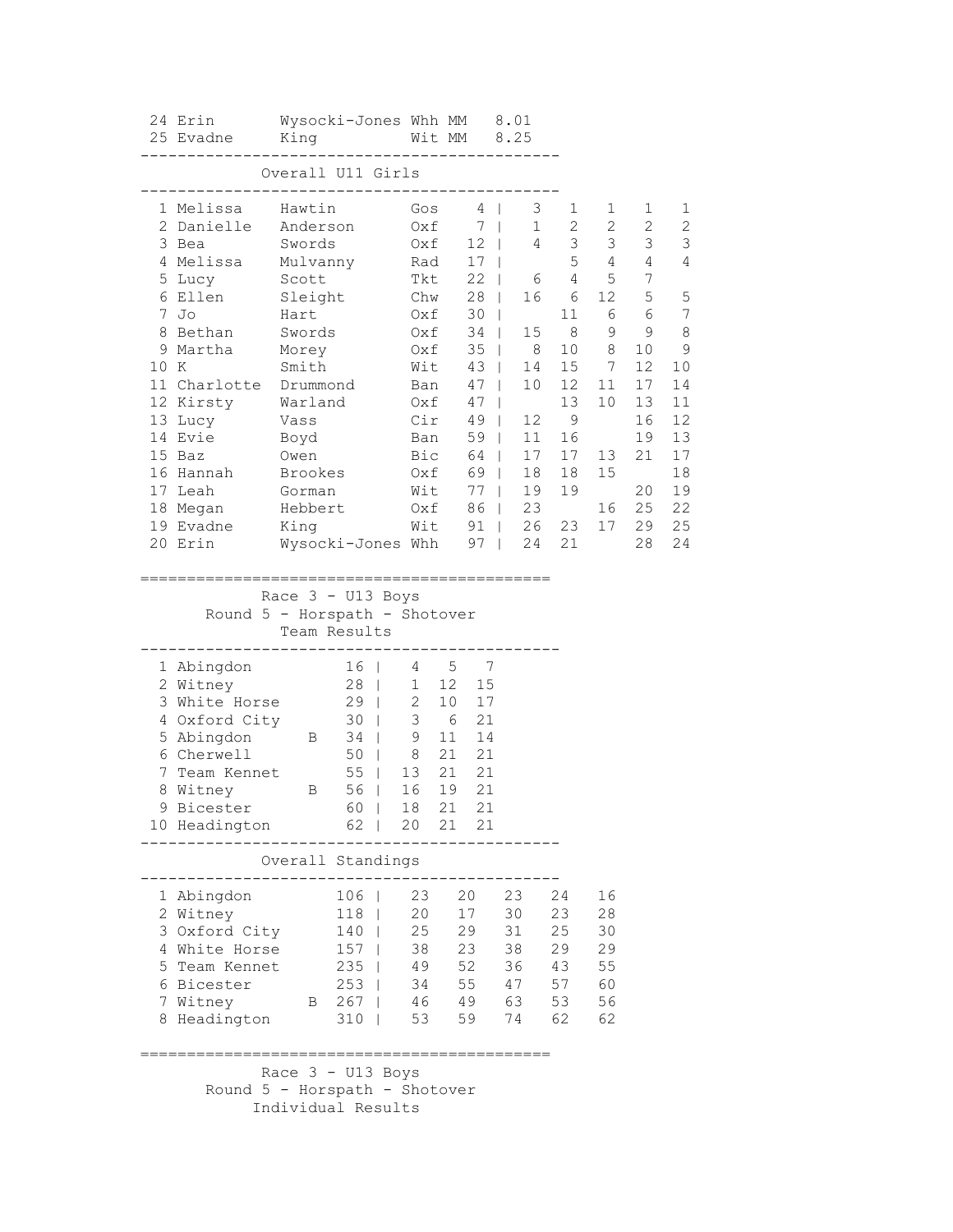| 1 Lewis                           | Warren Wit U13 7.01                                                                               |                        |                       |                                              |                 |    |                 |                   |
|-----------------------------------|---------------------------------------------------------------------------------------------------|------------------------|-----------------------|----------------------------------------------|-----------------|----|-----------------|-------------------|
| 2 Tim                             | Trainer                                                                                           |                        | Whh U13 7.02          |                                              |                 |    |                 |                   |
| 3 James Smart                     |                                                                                                   |                        | Oxf U13 7.03          |                                              |                 |    |                 |                   |
| 4 Sean                            | Harris                                                                                            |                        | Abn U13 7.05          |                                              |                 |    |                 |                   |
| 5 Grant                           | Harris                                                                                            |                        | Abn U13 7.08          |                                              |                 |    |                 |                   |
| 6 Ian                             | Castle                                                                                            |                        | Oxf U13 7.20          |                                              |                 |    |                 |                   |
| 7 Thomas                          | Wilkins                                                                                           |                        |                       | Abn U13 7.21                                 |                 |    |                 |                   |
| 8 Adam                            |                                                                                                   |                        | Chw U13 7.23          |                                              |                 |    |                 |                   |
| 9 Rob                             | Crofts<br>Hill                                                                                    |                        |                       | $\frac{C_{11W}}{D_{12}C_{13}}$ 7.26          |                 |    |                 |                   |
| 10 Henry Penfold Whh U13 7.34     |                                                                                                   |                        |                       |                                              |                 |    |                 |                   |
| 11 James Charleston Abn U13 7.38  |                                                                                                   |                        |                       |                                              |                 |    |                 |                   |
| 12 Darren Mason                   |                                                                                                   |                        | Wit U13 7.49          |                                              |                 |    |                 |                   |
| 13 James Moorcroft Tkt U13 7.51   |                                                                                                   |                        |                       |                                              |                 |    |                 |                   |
| 14 Brendan Schofield Abn U13 8.06 |                                                                                                   |                        |                       |                                              |                 |    |                 |                   |
| 15 Adam                           |                                                                                                   |                        |                       |                                              |                 |    |                 |                   |
| 16 Collis                         | Sambrook Wit U13 8.17                                                                             |                        |                       |                                              |                 |    |                 |                   |
| 17 Josh                           |                                                                                                   |                        |                       |                                              |                 |    |                 |                   |
|                                   | King<br>Harding<br>Miles                                                                          |                        |                       | Wit U13 8.34<br>Whh U13 8.46<br>Bic U13 8.47 |                 |    |                 |                   |
| 18 Ben                            | Bayliss Wit U13 9.54                                                                              |                        |                       |                                              |                 |    |                 |                   |
| 19 Sven                           |                                                                                                   |                        |                       |                                              |                 |    |                 |                   |
| 20 Simon Nickau Hed U13 10.24     | -----------------------------                                                                     |                        |                       |                                              |                 |    |                 |                   |
|                                   | Overall U13 Boys                                                                                  |                        |                       |                                              |                 |    |                 |                   |
|                                   |                                                                                                   |                        |                       |                                              |                 |    |                 |                   |
| 1 Ian                             | Castle 0xf 7   3 2 1<br>Warren Wit 7   1 3 3<br>Smart 0xf 15   4 7 5<br>Charleston Abn 23   6 5 6 |                        |                       |                                              |                 |    |                 | $1 6 =$           |
| 1 Lewis                           |                                                                                                   |                        |                       |                                              |                 |    |                 | $2 \t 1 =$<br>3 3 |
| 3 James                           |                                                                                                   |                        |                       |                                              |                 |    | $\mathcal{S}$   | $\mathfrak{Z}$    |
| 4 James                           |                                                                                                   |                        |                       |                                              |                 |    | 6               | 11                |
| 5 Henry Penfold                   |                                                                                                   |                        |                       | $\frac{1}{2}$ $\frac{1}{33}$   5 9           |                 |    | $13 \qquad 9$   | 10                |
| 6 Rob                             | Hill                                                                                              | Abn 34                 |                       |                                              | $4\overline{ }$ |    | 14 7            | $\overline{9}$    |
| 7 Darren Mason                    |                                                                                                   | Wit                    |                       | 36   8 8                                     |                 |    | 12 8            | 12                |
| 8 Adam Crofts                     |                                                                                                   |                        | Chw $40$              |                                              | 10 <sup>1</sup> | 17 | 5               | 8 <sup>8</sup>    |
| 9 Brendan Schofield Abn 46        |                                                                                                   |                        |                       | 10                                           | 11              | 16 | 11              | 14                |
| 10 James                          | Moorcroft                                                                                         |                        | Tkt 50                |                                              | 18              | 9  | 10 <sub>o</sub> | 13                |
| 11 Collis                         | King                                                                                              |                        |                       | 12                                           | 12              | 18 | 13              | 16                |
| 12 Thomas                         |                                                                                                   |                        |                       | Wit 53   12<br>Tkt 58   13                   | 14              | 19 | 12              |                   |
| 13 Adam                           | Ridley<br>Sambrook                                                                                |                        |                       | $Wit$ 60   11                                |                 | 20 | 14              | 15                |
| 14 Josh                           | Harding                                                                                           |                        | Whh $61$              |                                              | 15 13 21        |    | 16              | 17                |
| 15 Ben                            | Miles                                                                                             |                        | Bic 70                |                                              | 15              | 22 | 15              | 18                |
| 16 Sven                           | Bayliss                                                                                           |                        | Wit 70                |                                              | 16 17           |    | 18              | 19                |
| 17 Simon                          | Nickau                                                                                            | Hed                    |                       | 76                                           | 17 19           | 24 | 20              | 20                |
|                                   |                                                                                                   |                        |                       |                                              |                 |    |                 |                   |
|                                   | Race $4 - U13/U15$ Girls<br>Round 5 - Horspath - Shotover<br>Team Results<br>-------              |                        |                       |                                              |                 |    |                 |                   |
| 1 Oxford City                     | 9 <sub>1</sub>                                                                                    | $1 \quad \blacksquare$ | 2<br>- 6              |                                              |                 |    |                 |                   |
| 2 Radley Ladies 12                |                                                                                                   |                        | $3 \qquad 4 \qquad 5$ |                                              |                 |    |                 |                   |
| 3 Radley Ladies B 26   7 9        |                                                                                                   |                        | 10                    |                                              |                 |    |                 |                   |
| 4 Abingdon                        |                                                                                                   | $34 \mid 8$            | 12<br>14              |                                              |                 |    |                 |                   |
| 5 Radley Ladies C 55   16         |                                                                                                   |                        | 17 22                 |                                              |                 |    |                 |                   |
| 6 Oxford City B 64                |                                                                                                   | 18                     | 20 26                 |                                              |                 |    |                 |                   |
| 7 Banbury                         | $71$                                                                                              | $11$                   | 21 39                 |                                              |                 |    |                 |                   |
| 8 Bicester                        | 81                                                                                                | 13                     | 29 39                 |                                              |                 |    |                 |                   |
| 9 Witney                          | 84                                                                                                | 23                     | 30<br>31              |                                              |                 |    |                 |                   |
| 10 Exel Gosford                   | $90$                                                                                              | 19                     | 32<br>39              |                                              |                 |    |                 |                   |
|                                   |                                                                                                   |                        |                       |                                              |                 |    |                 |                   |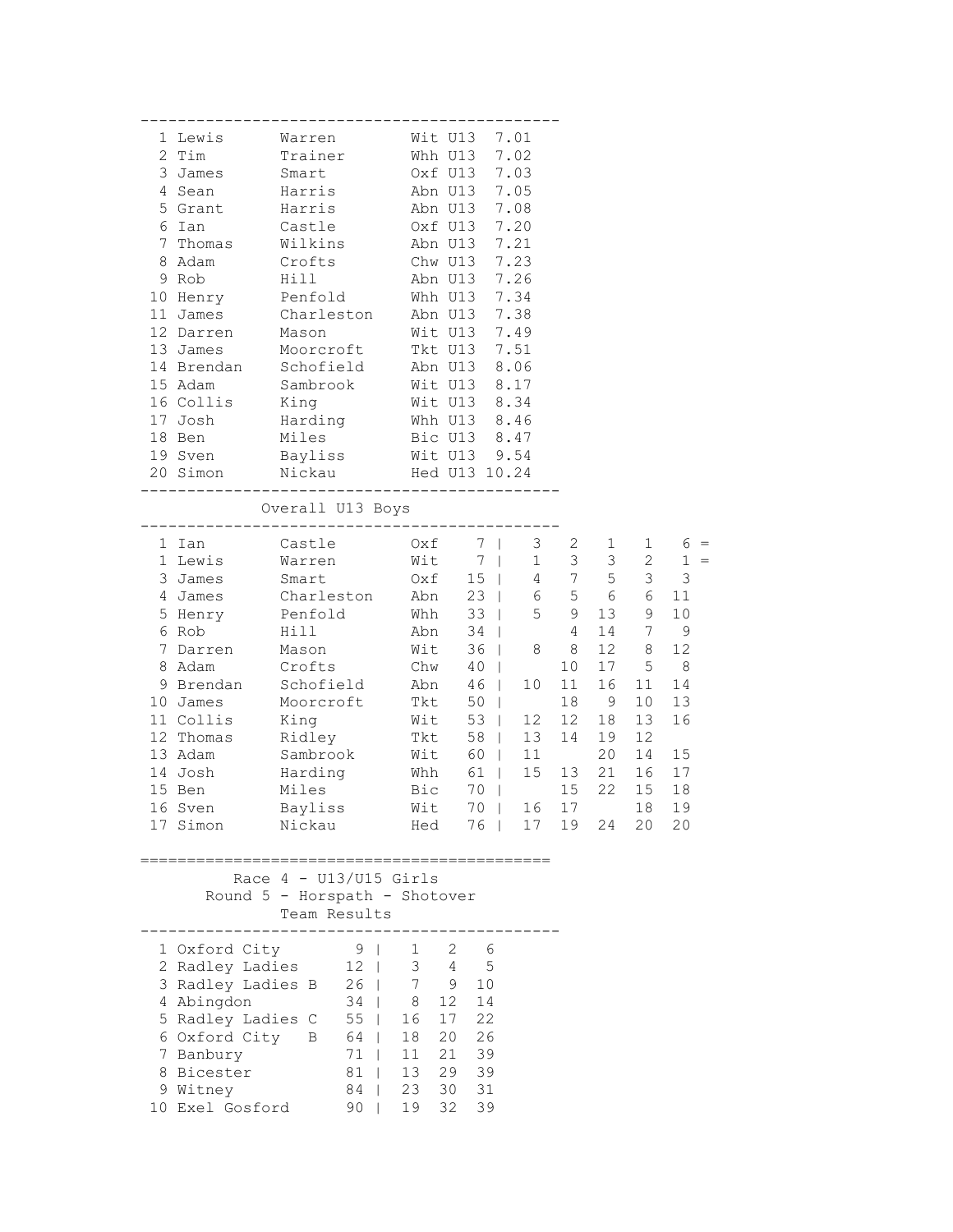| 11 Radley Ladies D 91  <br>12 White Horse<br>13 Cirencester<br>99   25 35 39<br>14 Team Kennet<br>15 Witney<br>16 Eynsham<br>114   37 38 39                                                                                                                                                                                                                                                                                                                                    | $105$   27 39 39<br>-------------------------------                                                                                                                                                                                         | 24 28                           | 39                                                                                                                                                                                                                                                                                                                                                                |                                                                                                                                      |                                                                      |
|--------------------------------------------------------------------------------------------------------------------------------------------------------------------------------------------------------------------------------------------------------------------------------------------------------------------------------------------------------------------------------------------------------------------------------------------------------------------------------|---------------------------------------------------------------------------------------------------------------------------------------------------------------------------------------------------------------------------------------------|---------------------------------|-------------------------------------------------------------------------------------------------------------------------------------------------------------------------------------------------------------------------------------------------------------------------------------------------------------------------------------------------------------------|--------------------------------------------------------------------------------------------------------------------------------------|----------------------------------------------------------------------|
|                                                                                                                                                                                                                                                                                                                                                                                                                                                                                | Overall Standings                                                                                                                                                                                                                           |                                 |                                                                                                                                                                                                                                                                                                                                                                   |                                                                                                                                      |                                                                      |
| 1 Oxford City<br>2 Radley Ladies 79   22 15 10 20<br>3 Radley Ladies B 219   57 46 35 55<br>4 Bicester 242   20 32 61 48<br>5 Banbury 259   32 57 56 43<br>6 Abingdon 265   62 67 64 38<br>7 Oxford City B 323   66 68 42 83<br>8 Witney<br>9 Exel Gosford 426   83 88 72 93<br>10 Cirencester 513   109 97 89 119                                                                                                                                                             | ---------------                                                                                                                                                                                                                             | 56   13 13<br>424   78 89 81 92 |                                                                                                                                                                                                                                                                                                                                                                   | 11 10                                                                                                                                | $\overline{9}$<br>12<br>26<br>81<br>71<br>34<br>64<br>84<br>90<br>99 |
|                                                                                                                                                                                                                                                                                                                                                                                                                                                                                | Race $4 - U13/U15$ Girls<br>Round 5 - Horspath - Shotover<br>Individual Results<br>--------------------------------                                                                                                                         |                                 |                                                                                                                                                                                                                                                                                                                                                                   |                                                                                                                                      |                                                                      |
| 1 Martha Lloyd<br>2 Gina Hood<br>3 Hayley Chaundy Rad U15 7.42<br>4 Jodie<br>5 Kimberley Daly<br>6 Hayley – Luke<br>7 Kelly – Daly<br>8 Amy<br>9 Leanne Aitken Rad U15 8.03<br>10 Sam<br>11 Sophie Tyers<br>12 Amy<br>13 Katie<br>14 Beth<br>15 Alice<br>16 Hannah<br>17 Natalie<br>18 Emily<br>19 Hannah<br>20 Kerry<br>21 Amy<br>22 Eliz<br>23 Kitty<br>24 Jenna<br>25 Ellie<br>26 Jade<br>27 Elizabeth Utley<br>28 Sophie<br>29 Alice<br>30 Ella<br>31 Danielle<br>32 Emily | Chisnall Abn U13<br>Daly<br>Galvin<br>Allen<br>Hampson<br>Lord<br>Roberts<br>Davies<br>Patrick<br>Mitchell<br>Boyce<br>Peacock<br>Tearle<br>Gorman<br>Donnachie<br>Pudifoot<br>Clarke<br>Plateau<br>McGill<br>Gorman<br>Thomas<br>McDonnell | Oxf U13 7.33<br>Rad U13         | Oxf U15 7.38<br>Rad U13 7.47<br>Rad U13 7.54<br>Oxf U13 7.56<br>Rad U15 8.11<br>Ban U13 8.12<br>Abn U15 8.12<br>Bic U15 8.14<br>Abn U15 8.20<br>Whh U13 8.24<br>Rad U15<br>Rad U15<br>Oxf U13<br>Gos U13<br>Oxf U13<br>Ban U15<br>Rad U15<br>Wit U13<br>Rad U15<br>Cir U13<br>Oxf U13<br>Tkt U13<br>Rad U15<br>Bic U13<br>Wit U13 9.08<br>Wit U13 9.11<br>Gos U13 | 7.59<br>8.03<br>8.25<br>8.27<br>8.29<br>8.32<br>8.33<br>8.38<br>8.39<br>8.39<br>8.40<br>8.48<br>8.52<br>8.55<br>9.00<br>9.04<br>9.14 |                                                                      |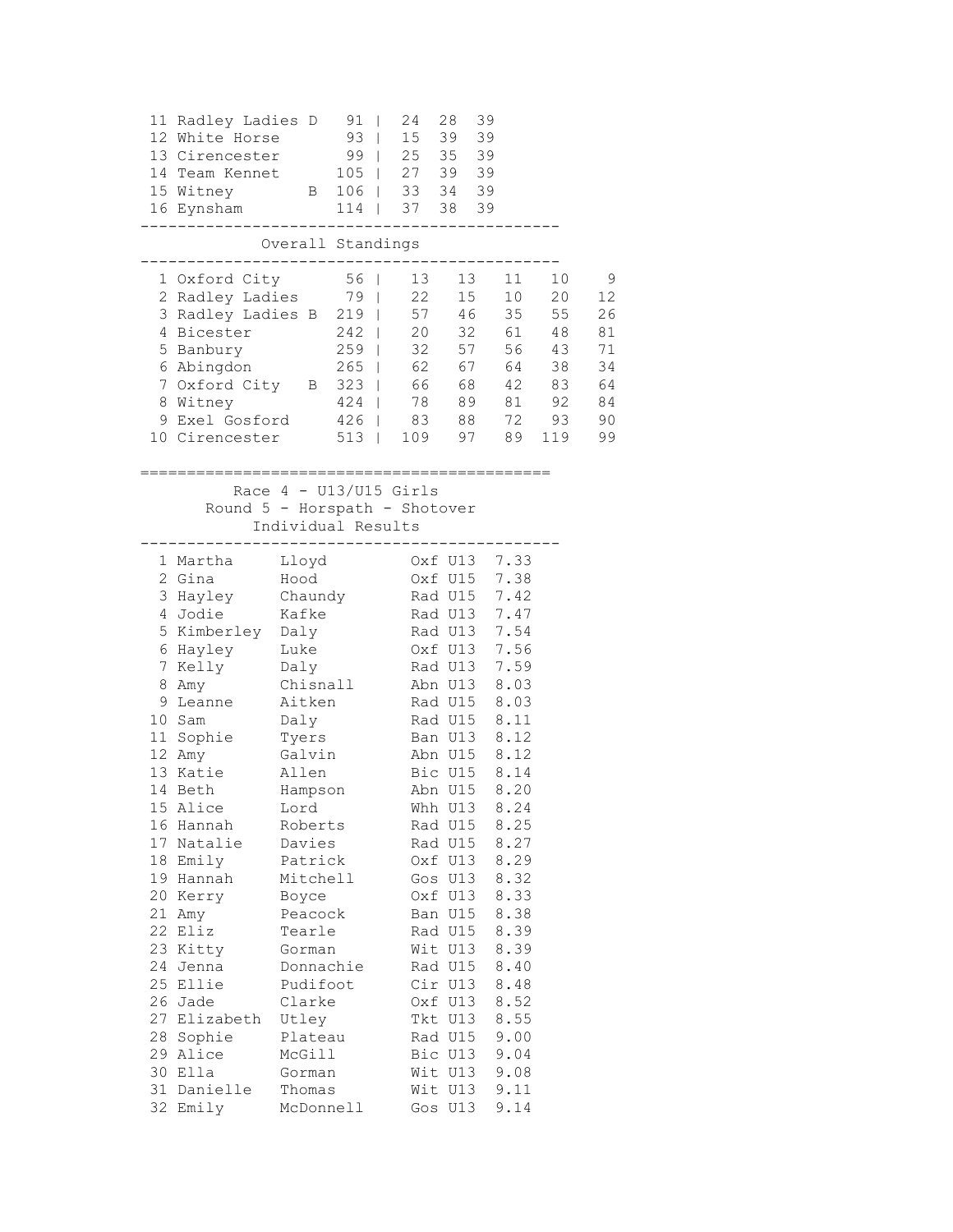| 33 Jade<br>34 Hannah<br>35 Freya<br>36 Victoria<br>37 Alice<br>38 Katie                                                                                                                                                                                      | Hewlett<br>Nixon<br>Trotter<br>Richards<br>Airey<br>Kavanagh<br>__________                                                                                                                               | Eyn U13 11.58                                                                                                                | Wit U13 9.31<br>Wit U15 10.00<br>Cir U13 10.20<br>Abn U13 11.41<br>Eyn U13 11.58                                                                                                                                             |                                                                                                                                                                                                               |                                                                                                           |                                                                                                            |                                                                                                             |                                                                                                                              |  |  |  |  |
|--------------------------------------------------------------------------------------------------------------------------------------------------------------------------------------------------------------------------------------------------------------|----------------------------------------------------------------------------------------------------------------------------------------------------------------------------------------------------------|------------------------------------------------------------------------------------------------------------------------------|------------------------------------------------------------------------------------------------------------------------------------------------------------------------------------------------------------------------------|---------------------------------------------------------------------------------------------------------------------------------------------------------------------------------------------------------------|-----------------------------------------------------------------------------------------------------------|------------------------------------------------------------------------------------------------------------|-------------------------------------------------------------------------------------------------------------|------------------------------------------------------------------------------------------------------------------------------|--|--|--|--|
|                                                                                                                                                                                                                                                              | Overall U13 Girls<br>______________                                                                                                                                                                      |                                                                                                                              |                                                                                                                                                                                                                              |                                                                                                                                                                                                               |                                                                                                           |                                                                                                            |                                                                                                             |                                                                                                                              |  |  |  |  |
| 1 Martha<br>2 Jodie<br>3 Hayley<br>4 Kelly<br>5 Melanie<br>6 Amy<br>7 Kimberley Daly<br>8 Sophie<br>9 Jade<br>10 Kerry<br>11 Emily<br>12 Hannah<br>13 Ellie<br>14 Emily<br>15 Alice<br>16 Kitty<br>17 Megan<br>18 Danielle<br>19 Ella<br>20 Jade<br>21 Ellie | Lloyd<br>Kafke<br>Luke<br>Daly<br>Cadle<br>Chisnall<br>Tyers<br>Clarke<br>Boyce<br>Patrick<br>Mitchell<br>Pudifoot<br>McDonnell<br>McGill<br>Gorman<br>Roberts<br>Thomas<br>Gorman<br>Hewlett<br>Goodman | Oxf<br>Rad<br>$0xf$<br>Rad<br>Bic<br>Abn<br>Rad<br>Ban<br>Oxf<br>Oxf<br>Gos<br>Cir<br>Gos<br>Bic<br>Wit<br>Rad<br>Wit<br>Wit | 6<br>$\blacksquare$<br>12<br>$\Box$<br>$25 \mid$<br>36<br>$36$  <br>$45 \mid$<br>50<br>$\Box$<br>54  <br>Oxf 60<br>82<br>85<br>85<br>90<br>$94$  <br>$105$  <br>$110$  <br>114<br>$125$  <br>$129$  <br>Wit 134  <br>Gos 147 | $\mathbf{2}$<br>$\mathbf{1}$<br>6<br>7<br>$\mathsf 9$<br>17<br>14<br>$\mathbf{1}$<br>24<br>$\Box$<br>28<br>$\Box$<br>29<br>$\mathbb{R}$<br>21<br>$\mathbb{R}$<br>15<br>22<br>31<br>36<br>30<br>33<br>35<br>39 | 2<br>4<br>8<br>5<br>9<br>13<br>19<br>20<br>29<br>25<br>21<br>27<br>26<br>28<br>24<br>34<br>31<br>35<br>36 | 2<br>4<br>6<br>5<br>7<br>16<br>11<br>12<br>- 9<br>18<br>15<br>19<br>23<br>20<br>28<br>27<br>30<br>31<br>33 | 1<br>3<br>7<br>19<br>13<br>12<br>21<br>14<br>18<br>24<br>22<br>37<br>32<br>33<br>28<br>27<br>35<br>36<br>39 | 1<br>$\overline{4}$<br>6<br>$\overline{7}$<br>8<br>5<br>11<br>26<br>20<br>18<br>19<br>25<br>32<br>29<br>23<br>31<br>30<br>33 |  |  |  |  |
| 22 Victoria Richards<br>-------------                                                                                                                                                                                                                        | ___________                                                                                                                                                                                              |                                                                                                                              | Abn 152   41<br>----------------                                                                                                                                                                                             |                                                                                                                                                                                                               |                                                                                                           | 35                                                                                                         | 40                                                                                                          | 36                                                                                                                           |  |  |  |  |
|                                                                                                                                                                                                                                                              | Overall U15 Girls                                                                                                                                                                                        |                                                                                                                              |                                                                                                                                                                                                                              |                                                                                                                                                                                                               |                                                                                                           |                                                                                                            |                                                                                                             |                                                                                                                              |  |  |  |  |
| 1 Gina<br>2 Hayley<br>3 Alice<br>4 Sam<br>5 Beth<br>6 Amy<br>7 Hannah<br>8 Natalie Davies<br>9 Eliz<br>11 Katie Allen<br>12 Hannah Nixon<br>13 Fran                                                                                                          | Hood<br>Chaundy<br>Gunn<br>Daly<br>Hampson<br>Peacock<br>Roberts<br>Tearle<br>10 Sophie Plateau Rad 96  <br>Snare                                                                                        | Oxf<br>Rad 49<br>Abn<br>Rad 85  <br>Bic 105   34 32 26                                                                       | 10 <sub>1</sub><br>Rad 25  <br>Ban 37  <br>$\Box$<br>54<br>Ban 55  <br>Rad 67  <br>Rad 72  <br>Wit 109   27 30<br>Wit 121   25                                                                                               | 5<br>8<br>11<br>12<br>$\mathbb{R}$<br>19<br>18<br>13<br>20                                                                                                                                                    | 3<br>6<br>12<br>16<br>15<br>4 7<br>17<br>33                                                               | 3<br>10<br>8 <sup>8</sup><br>14<br>13<br>18 17<br>21<br>24<br>23 25<br>22<br>29                            | 2<br>8<br>6<br>9<br>15<br>23<br>16<br>20<br>26<br>29<br>30<br>34                                            | 2<br>3<br>10<br>14<br>21<br>16<br>17<br>22<br>28<br>13<br>34                                                                 |  |  |  |  |
|                                                                                                                                                                                                                                                              | Race $5 - U15/U17$ Boys<br>Round 5 - Horspath - Shotover<br>Team Results                                                                                                                                 |                                                                                                                              |                                                                                                                                                                                                                              |                                                                                                                                                                                                               |                                                                                                           |                                                                                                            |                                                                                                             |                                                                                                                              |  |  |  |  |
| 1 Abingdon<br>2 White Horse                                                                                                                                                                                                                                  | 24   5 7<br>$27$   1 2<br>3 Team Kennet 29   8 10 11<br>4 Oxford City 33   3 14                                                                                                                          |                                                                                                                              | 12<br>24<br>16                                                                                                                                                                                                               |                                                                                                                                                                                                               |                                                                                                           |                                                                                                            |                                                                                                             |                                                                                                                              |  |  |  |  |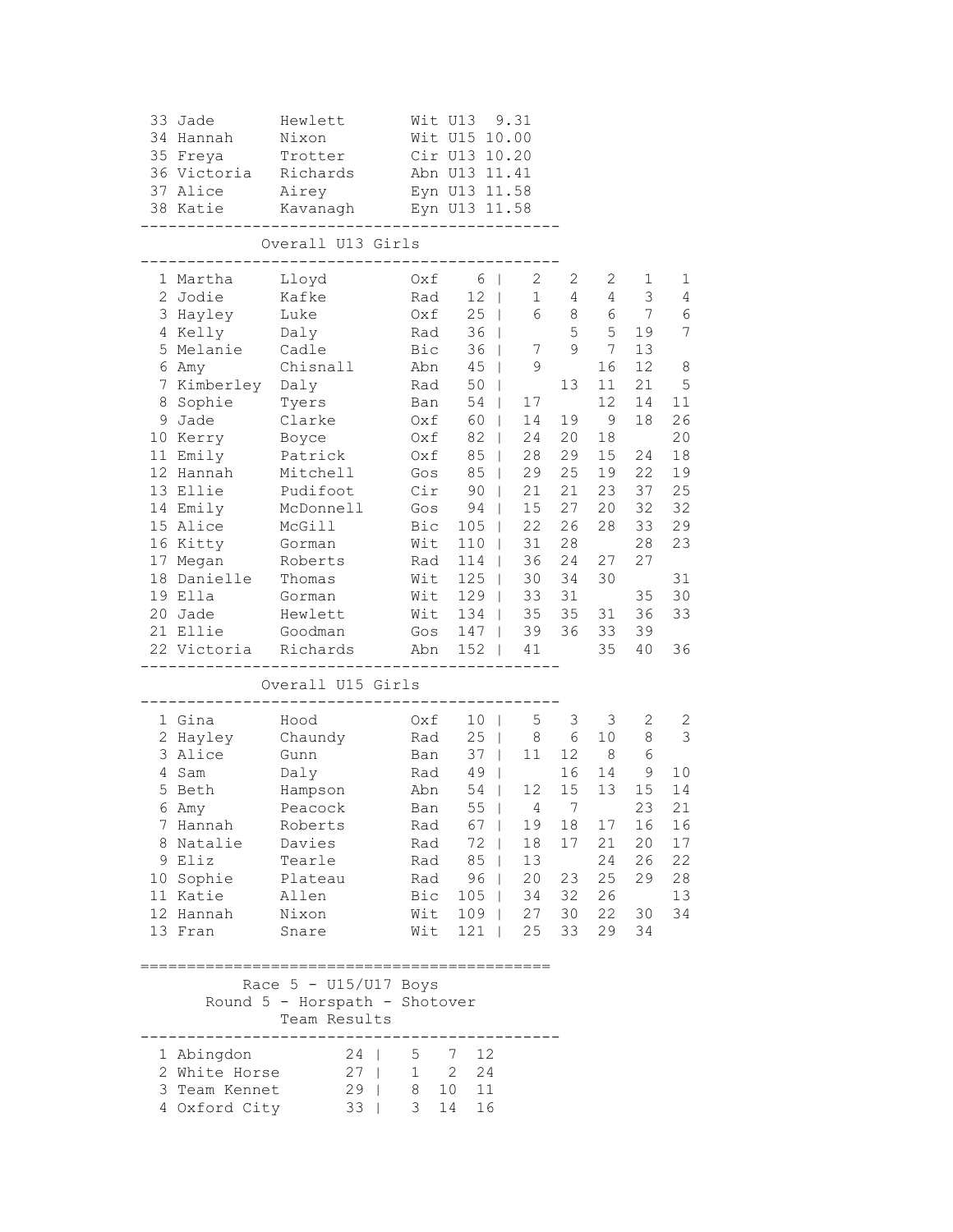| 5 Bicester<br>6 Cherwell<br>7 Exel Gosford 57   9 24 24<br>8 Banbury 60   15 21 24<br>9 Abingdon B 64   17 23 24 =<br>9 Witney<br>11 Kidlington 67   19 24 24 | 54<br>$64$   18 22 24 =                                                                                          | 48               | 4<br>6 24                      | 20 | 24<br>24      |                     |                |                 |                |               |
|---------------------------------------------------------------------------------------------------------------------------------------------------------------|------------------------------------------------------------------------------------------------------------------|------------------|--------------------------------|----|---------------|---------------------|----------------|-----------------|----------------|---------------|
|                                                                                                                                                               | Overall Standings                                                                                                |                  |                                |    |               |                     |                |                 |                |               |
|                                                                                                                                                               |                                                                                                                  |                  |                                |    |               |                     |                |                 |                |               |
| 1 Oxford City 121   29 20 15 24                                                                                                                               |                                                                                                                  |                  |                                |    |               |                     |                | 33              |                |               |
| 2 Team Kennet 128   25 23 25 26 29                                                                                                                            | 158   24 41 38 31 24                                                                                             |                  |                                |    |               |                     |                |                 |                |               |
| 3 Abingdon<br>4 White Horse 172   55 25 22 43 27                                                                                                              |                                                                                                                  |                  |                                |    |               |                     |                |                 |                |               |
| 5 Bicester 217   49 46 47 27 48                                                                                                                               |                                                                                                                  |                  |                                |    |               |                     |                |                 |                |               |
| 6 Cherwell                                                                                                                                                    | 262   52 65 46 45 54                                                                                             |                  |                                |    |               |                     |                |                 |                |               |
| 7 Witney                                                                                                                                                      | 286   67 53 50 52 64                                                                                             |                  |                                |    |               |                     |                |                 |                |               |
|                                                                                                                                                               |                                                                                                                  |                  |                                |    |               |                     |                |                 |                |               |
|                                                                                                                                                               | Race $5 - U15/U17$ Boys<br>Round 5 - Horspath - Shotover<br>Individual Results<br>------------------------------ |                  |                                |    |               | =================== |                |                 |                |               |
| 1 Chris Gillespie Whh U17 20.04                                                                                                                               |                                                                                                                  |                  |                                |    |               |                     |                |                 |                |               |
| 2 Owain                                                                                                                                                       | Bristow Whh U17 20.33                                                                                            |                  |                                |    |               |                     |                |                 |                |               |
| 3 Ed                                                                                                                                                          | Womersley 0xf U15 20.57<br>Stachowiak Bic U17 22.22<br>Kruczka Abn U15 22.26<br>Tucker Chw U15 22.40             |                  |                                |    |               |                     |                |                 |                |               |
| 4 Joe                                                                                                                                                         |                                                                                                                  |                  |                                |    |               |                     |                |                 |                |               |
| 5 Henry Bruchbald<br>5 Henry Kruczka<br>6 Carl Tucker                                                                                                         |                                                                                                                  |                  |                                |    |               |                     |                |                 |                |               |
|                                                                                                                                                               |                                                                                                                  |                  |                                |    |               |                     |                |                 |                |               |
| 7 George Wood                                                                                                                                                 |                                                                                                                  | Abn U15 22.48    |                                |    |               |                     |                |                 |                |               |
| 8 Robert Ridley Tkt U15 23.02                                                                                                                                 |                                                                                                                  |                  |                                |    |               |                     |                |                 |                |               |
| 9 Stephen                                                                                                                                                     | Mitchell Gos U15 23.05                                                                                           |                  |                                |    |               |                     |                |                 |                |               |
| 10 Richard<br>11 David                                                                                                                                        | Knape                                                                                                            | Tkt U15 23.14    |                                |    |               |                     |                |                 |                |               |
| 12 Jack                                                                                                                                                       | Livings<br>Hill                                                                                                  |                  | Tkt U15 23.16<br>Abn U15 23.17 |    |               |                     |                |                 |                |               |
| 13 Mark                                                                                                                                                       | Vardy                                                                                                            |                  |                                |    | Tkt U15 23.17 |                     |                |                 |                |               |
| 14 Brendan Davis                                                                                                                                              |                                                                                                                  |                  |                                |    | Oxf U15 23.29 |                     |                |                 |                |               |
| 15 John                                                                                                                                                       | Burke                                                                                                            |                  |                                |    | Ban ?? 23.45  |                     |                |                 |                |               |
| 16 Darren Luke                                                                                                                                                |                                                                                                                  |                  |                                |    | Oxf U15 24.00 |                     |                |                 |                |               |
| 17 Oliver                                                                                                                                                     | Berger                                                                                                           |                  |                                |    | Abn U15 25.40 |                     |                |                 |                |               |
| 18 Gareth                                                                                                                                                     | Petts                                                                                                            |                  |                                |    | Wit U17 26.17 |                     |                |                 |                |               |
| 19 Paul                                                                                                                                                       | Caine                                                                                                            |                  |                                |    | Kid U17 27.57 |                     |                |                 |                |               |
| 20 Chris                                                                                                                                                      | Wagner                                                                                                           |                  |                                |    | Bic U17 28.52 |                     |                |                 |                |               |
| 21 Chris                                                                                                                                                      | Barry                                                                                                            |                  | Ban U15 29.48                  |    |               |                     |                |                 |                |               |
| 22 Tom                                                                                                                                                        | Timms                                                                                                            |                  | Wit U15 29.50                  |    |               |                     |                |                 |                |               |
| 23 John                                                                                                                                                       | Lodowski                                                                                                         | ________________ | Abn U15 ntt                    |    |               |                     |                |                 |                |               |
|                                                                                                                                                               | Overall U15 Boys<br>----------------                                                                             |                  |                                |    |               |                     |                |                 |                |               |
| 1 Ed                                                                                                                                                          | Womersley                                                                                                        |                  | Oxf                            |    | $12 \mid$     |                     | 3              | 3               | 3              | 3             |
| 2 Robert                                                                                                                                                      | Ridley                                                                                                           |                  | Tkt                            |    | $26$          |                     | 10 6           | 6               | - 6            | 8             |
| 3 Carl                                                                                                                                                        | Tucker                                                                                                           |                  |                                |    | $Chw$ 29      | 9                   |                | 10              | $\overline{4}$ | 6             |
| 4 George                                                                                                                                                      | Wood                                                                                                             |                  | Abn                            |    | $29$          | 5 <sup>5</sup>      | 14             | $7\overline{ }$ | 10             | 7             |
| 5 Richard                                                                                                                                                     | Knape                                                                                                            |                  | Tkt                            |    | $29$          | 8                   | $\overline{7}$ | 5               | 9              | 10            |
| 6 Jack                                                                                                                                                        | Hill                                                                                                             |                  | Abn                            |    | $41$          | 6                   | 9              |                 | 14             | 12            |
| 7 Stephen                                                                                                                                                     | Mitchell                                                                                                         |                  | Gos                            |    | 41            |                     | 8              | 11              | 13             | $\mathcal{G}$ |
| 8 James                                                                                                                                                       | Wilson                                                                                                           |                  | Oxf                            |    | 48            | 11                  | 13             | 8               | 16             |               |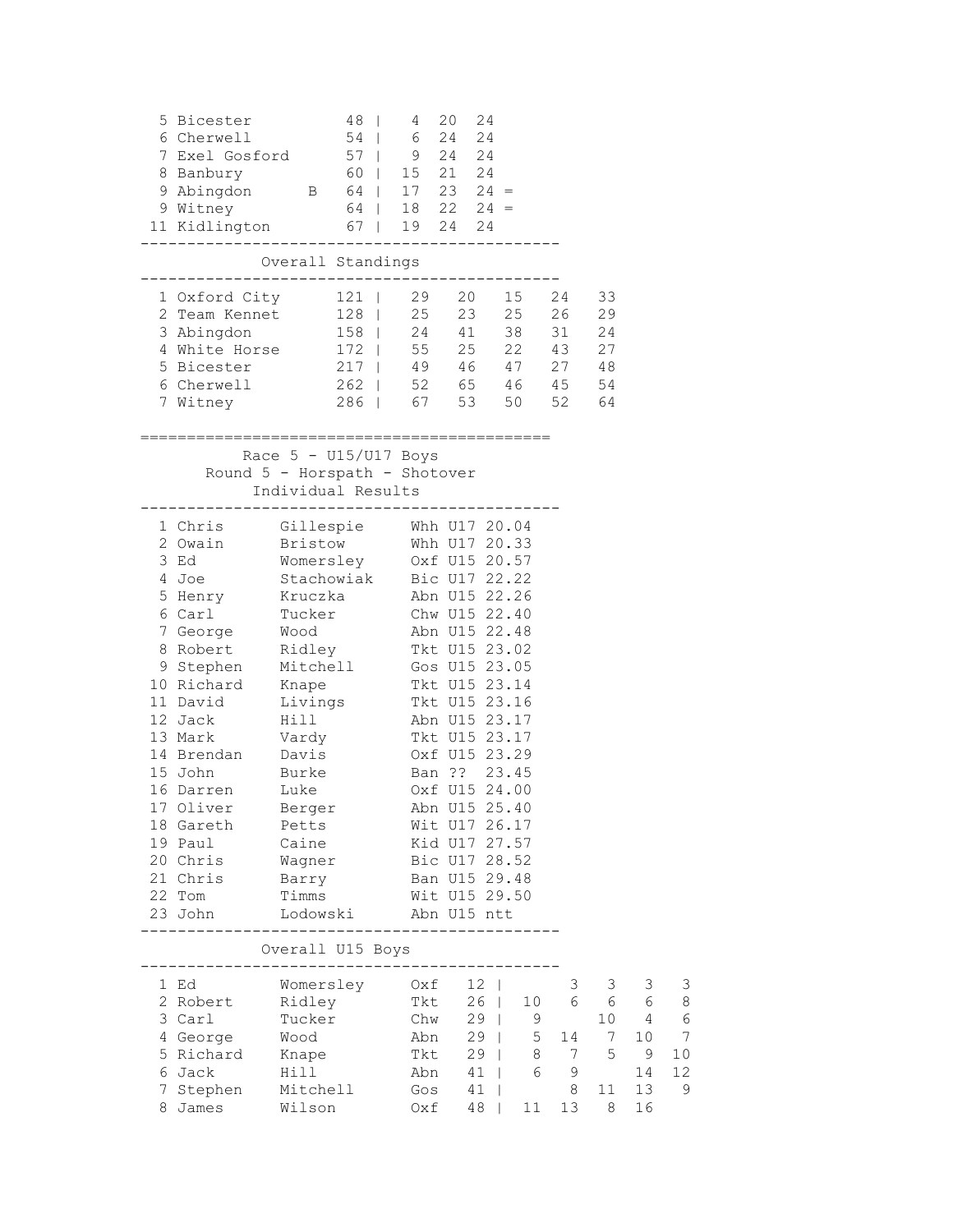| 9 Mark<br>10 Oliver<br>11 Tom<br>12 Henry Sleight Chw 84   26 21                                                                                                                                                                                                                                                                                                                                                                                                                                                                                                 | Vardy<br>Berger<br>Timms       |                                                                                     | Tkt                                                                                                                                                                                                                                                                                                                                            |                                                                                                                                                                 | $52 \mid$                                                                                                                                            | Abn 60   13<br>Wit 79   23 20 18      | 10<br>18                         | 14<br>12<br>17                   | 15<br>19<br>20 | 13<br>17<br>22                                  |
|------------------------------------------------------------------------------------------------------------------------------------------------------------------------------------------------------------------------------------------------------------------------------------------------------------------------------------------------------------------------------------------------------------------------------------------------------------------------------------------------------------------------------------------------------------------|--------------------------------|-------------------------------------------------------------------------------------|------------------------------------------------------------------------------------------------------------------------------------------------------------------------------------------------------------------------------------------------------------------------------------------------------------------------------------------------|-----------------------------------------------------------------------------------------------------------------------------------------------------------------|------------------------------------------------------------------------------------------------------------------------------------------------------|---------------------------------------|----------------------------------|----------------------------------|----------------|-------------------------------------------------|
|                                                                                                                                                                                                                                                                                                                                                                                                                                                                                                                                                                  | Overall U17 Boys               |                                                                                     |                                                                                                                                                                                                                                                                                                                                                |                                                                                                                                                                 |                                                                                                                                                      |                                       |                                  |                                  |                |                                                 |
| 1 Chris<br>2 Owain<br>3 Joe<br>4 Philip<br>5 Gareth<br>6 Chris                                                                                                                                                                                                                                                                                                                                                                                                                                                                                                   | Bristow                        |                                                                                     | Gillespie Whh<br>Bristow Whh 7   1 2 2<br>Stachowiak Bic 13   2 5 9 2<br>Castle 0xf 16   3 4 4 5<br>Petts Wit 53   17 11 13 12<br>Wagner Bic 76   20 19                                                                                                                                                                                        |                                                                                                                                                                 | $4 \mid$                                                                                                                                             |                                       | $\mathbf{1}$                     | 1                                | 1<br>17        | 1<br>$\mathbf{2}$<br>$\overline{4}$<br>18<br>20 |
| ========<br>Round 5 - Horspath - Shotover                                                                                                                                                                                                                                                                                                                                                                                                                                                                                                                        | Race 6 - Women<br>Team Results | ----------                                                                          | ;==================                                                                                                                                                                                                                                                                                                                            |                                                                                                                                                                 |                                                                                                                                                      |                                       |                                  |                                  |                |                                                 |
| 1 Headington<br>2 Cirencester<br>3 Witney<br>4 Oxford City 39   12 13<br>5 White Horse 68<br>6 Headington B 74  <br>7 Cirencester B 76  <br>8 Team Kennet<br>9 Witney B<br>10 Oxf Uni Press 102<br>11 Abingdon<br>12 Cherwell<br>13 Radley Ladies 133  <br>14 Woodstock<br>15 Cirencester C 138  <br>16 Headington C 146<br>16 Hook Norton 146<br>18 Banbury 148  <br>19 White Horse B 149  <br>20 Oxford City B 151<br>21 Eynsham<br>22 Exel Gosford<br>23 Kidlington<br>24 Alchester<br>25 Witney<br>26 Abingdon<br>26 Headington<br>28 Bourton<br>29 Bicester | 92<br>$\mathbb{C}$<br>B<br>D   | 95<br>124<br>131<br>$137$  <br>179<br>181<br>195<br>199<br>200<br>200<br>210<br>214 | 9   1 2 6<br>$14$   3 $4$ 7<br>24   5 8<br>$\mathbb{R}^n$<br>22 26<br>$\begin{array}{ccc} & 9 & 35 \end{array}$<br>$\frac{1}{1}$<br>16 25<br>$\mathbf{L}$<br>$\pm$ 10 $\pm$<br>$1 42 45 59 =$<br>$\mathbf{L}^{\mathbf{r}}$<br>$\mathbf{T}^{\mathrm{eff}}$<br>37 40<br>169   43<br>31<br>$\mathbf{I}$<br>33<br>57<br>60<br>58<br>63<br>62<br>66 | 15 21<br>17 27<br>20 24<br>23 49<br>10 47<br>18 41<br>34 50<br>38 44 56<br>$29 46 71 =$<br>19 55<br>36 39<br>54<br>74<br>74<br>64<br>65<br>68<br>67<br>74<br>74 | 11<br>14<br>32<br>30<br>28<br>48<br>51<br>61<br>52<br>74<br>74<br>53<br>74<br>74<br>74<br>72<br>74<br>74<br>74<br>74<br>$74 =$<br>$70 =$<br>74<br>74 |                                       |                                  |                                  |                |                                                 |
|                                                                                                                                                                                                                                                                                                                                                                                                                                                                                                                                                                  | Overall Standings              | .                                                                                   |                                                                                                                                                                                                                                                                                                                                                |                                                                                                                                                                 |                                                                                                                                                      |                                       |                                  |                                  |                |                                                 |
| 1 Headington<br>2 Cirencester<br>3 Witney<br>4 Oxford City<br>5 Headington<br>6 Banbury                                                                                                                                                                                                                                                                                                                                                                                                                                                                          | B                              | 74<br>130<br>170<br>188<br>374<br>452                                               | 8<br>19<br>53<br>48<br>22<br>67                                                                                                                                                                                                                                                                                                                |                                                                                                                                                                 | 12<br>26<br>28<br>40<br>92<br>80                                                                                                                     | 32<br>61<br>31<br>18<br>129<br>$8\,1$ | 13<br>10<br>34<br>43<br>57<br>76 | 9<br>14<br>24<br>39<br>74<br>148 |                |                                                 |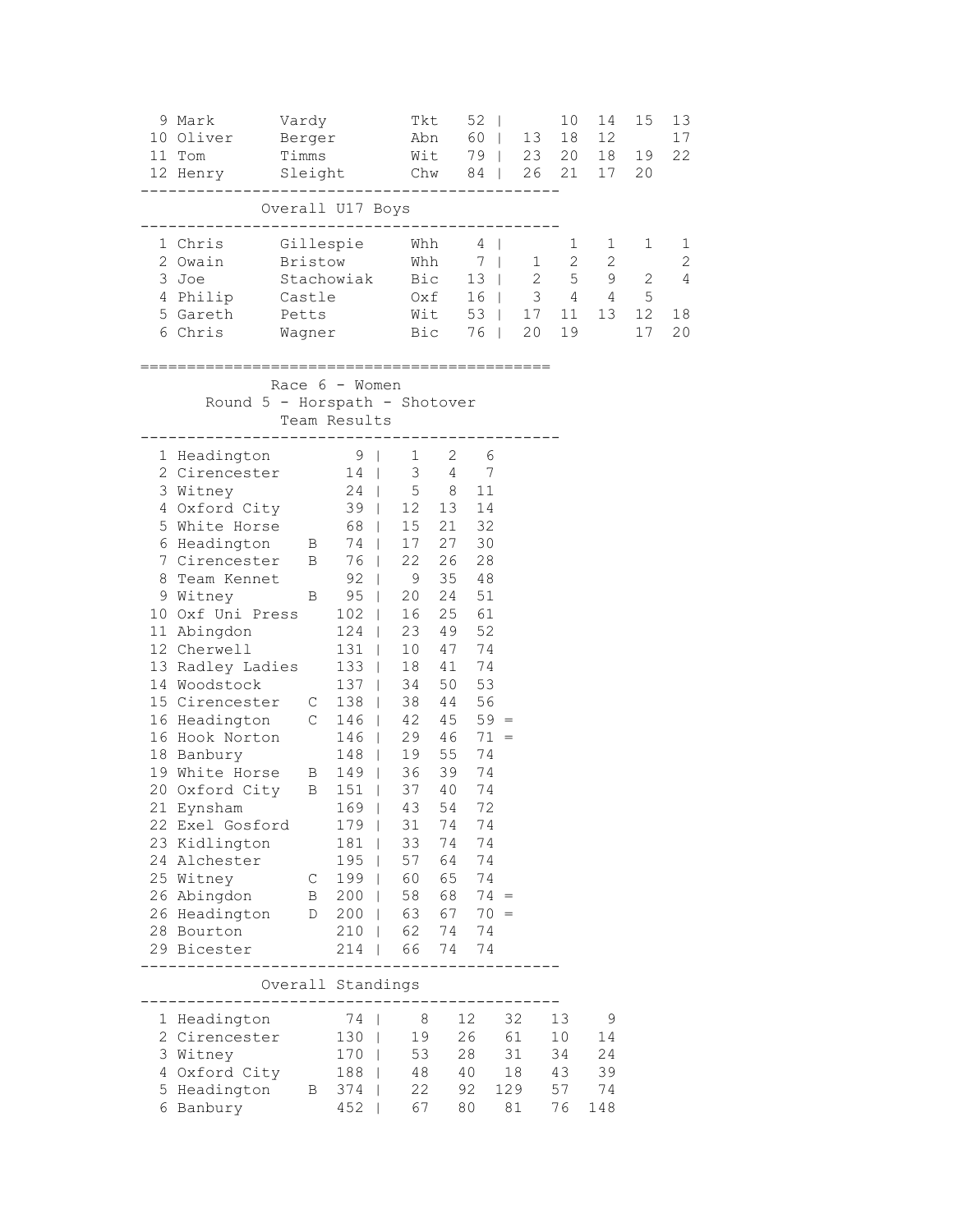|    | 7 Cirencester  | В | 458 | 106 | 94  | 137 | 45  | 76  |
|----|----------------|---|-----|-----|-----|-----|-----|-----|
| 8  | Oxf Uni Press  |   | 459 | 138 | 85  | 55  | 79  | 102 |
| 9  | Witney         | B | 490 | 93  | 67  | 130 | 105 | 95  |
| 10 | White Horse    |   | 501 | 183 | 47  | 95  | 108 | 68  |
| 11 | Abingdon       |   | 505 | 94  | 89  | 90  | 108 | 124 |
|    | 12 Oxford City | В | 581 | 149 | 89  | 59  | 133 | 151 |
| 13 | Radley Ladies  |   | 639 | 142 | 119 | 75  | 170 | 133 |
| 14 | Cherwell       |   | 683 | 145 | 148 | 138 | 121 | 131 |
| 15 | Hook Norton    |   | 724 | 156 | 188 | 104 | 130 | 146 |
|    | 16 Headington  | C | 732 | 67  | 187 | 189 | 143 | 146 |
| 17 | Eynsham        |   | 829 | 162 | 183 | 178 | 137 | 169 |
| 18 | Abingdon       | В | 864 | 164 | 147 | 145 | 208 | 200 |
| 19 | Woodstock      |   | 883 | 217 | 194 | 138 | 197 | 137 |
| 20 | Alchester      |   | 907 | 157 | 202 | 176 | 177 | 195 |
| 21 | Exel Gosford   |   | 984 | 233 | 224 | 166 | 182 | 179 |
|    |                |   |     |     |     |     |     |     |

## ============================================

Race 6 - Women

Round 5 - Horspath - Shotover

Individual Results

| 1            | Tracey                 | Galbraith     |        | Hed V1  | 21.44         |
|--------------|------------------------|---------------|--------|---------|---------------|
| $\mathbf{2}$ | Iona                   | Robertson     | Hed S  |         | 22.05         |
| 3            | Wendy                  | Jones         | Cir S  |         | 22.07         |
| 4            | Jane                   | Wassell       | Cir    | S       | 22.43         |
| 5            | Elysia                 | Ridley        |        | Wit U17 | 23.08         |
| 6            | Helen                  | Peach         | Hed S  |         | 23.48         |
| 7            | Helen                  | Langsam       | Cir S  |         | 23.55         |
| 8            | Nicola                 | Gomm          | Wit V1 |         | 24.08         |
| 9            | Sue                    | Baigent       | Tkt S  |         | 24.12         |
| 10           | Kim                    | Shaw          |        | Chw V2  | 24.55         |
| 11           | Sally                  | Pitts         |        | Wit V1  | 25.04         |
| 12           | Gwyneth                | Hueter        |        | Oxf V2  | 25.18         |
| 13           | Charlotte              | Eadle         |        | Oxf U17 | 26.07         |
| 14           | Rebecca                | Bolton        | Oxf J  |         | 26.08         |
| 15           | Ros                    | Knopp         |        | Whh V1  | 26.11         |
| 16           | Katie                  | Allan         |        | Oup S   | 26.13         |
| 17           | Helen                  | Turley        |        |         | Hed V2 26.20  |
| 18           | Rose                   | Cormack-Loyd  |        |         | Rad U17 26.22 |
| 19           | Hannah                 | Hore          |        | Ban S   | 26.32         |
| 20           | Jeanette               | Ashton        |        | Wit V2  | 26.34         |
|              | 21 Sheila              | Bailey        |        |         | Whh V2 26.37  |
|              | 22 Elaine              | Wilson        |        |         | Cir V2 26.40  |
|              | 23 Laura-Jane Chisnall |               |        |         | Abn U17 26.44 |
|              | 24 Sarah               | LeGood        |        |         | Wit U17 26.47 |
|              | 25 Alison              | Harris        | Oup S  |         | 27.08         |
|              | 26 Clare               | James         | Cir S  |         | 27.13         |
|              | 27 Marie-Anne Fischer  |               |        | Hed V1  | 27.17         |
|              | 28 Carol               | Clarke        |        | Cir V2  | 27.40         |
| 29           | Anne                   | Foster        | Hkn V1 |         | 27.41         |
| 30           | Elaine                 | Welsh         | Hed S  |         | 27.43         |
| 31           | Vareena                | McDonnell     | Gos V1 |         | 27.45         |
|              | 32 Melanie             | Roberts       | Whh V2 |         | 27.46         |
|              | 33 Ruth                | Allen         | Kid S  |         | 27.49         |
| 34           | Suzanne                | <b>Briggs</b> | Wds V2 |         | 27.52         |
| 35           | Icky                   | Jordan        | Tkt    | $\rm S$ | 28.02         |
| 36           | Juliet                 | Bailey        | Whh    | S       | 28.10         |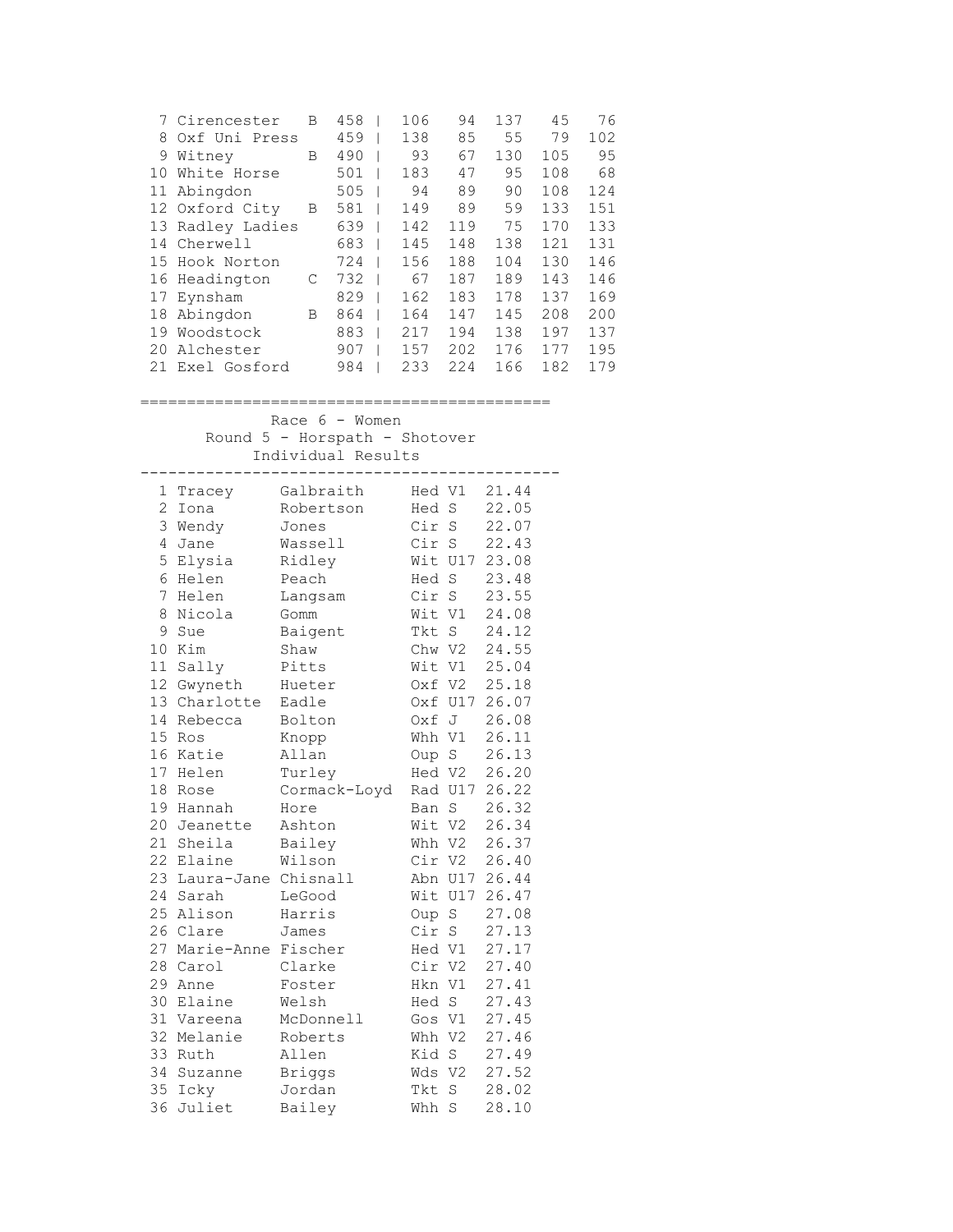|      | 37 Tara                              | Martin                                            |              | Oxf U17 28.13                |    |              |     |       |       |             |
|------|--------------------------------------|---------------------------------------------------|--------------|------------------------------|----|--------------|-----|-------|-------|-------------|
|      | 38 Paula<br>39 Robyn                 | Vass                                              |              | Cir V1<br>Whh S 28.22        |    | 28.19        |     |       |       |             |
|      | 40 Pippa                             | Leving<br>Sprinz                                  |              | Oxf U17 28.30                |    |              |     |       |       |             |
|      | 41 Jenny                             | Roberts                                           |              | Rad U17 28.47                |    |              |     |       |       |             |
|      | 42 Alison                            | Barry                                             |              | Hed S                        |    | 28.55        |     |       |       |             |
|      | 43 Julia                             | Edwards                                           |              |                              |    |              |     |       |       |             |
|      | 44 Loraine                           | Ferris                                            |              | Eyn S 29.00<br>Cir V1 29.19  |    |              |     |       |       |             |
|      | 45 Catherine                         | Shelly                                            |              | Hed S                        |    | 29.24        |     |       |       |             |
|      | 46 Bridget                           | Taylor                                            |              | Hkn S                        |    | 29.27        |     |       |       |             |
|      | 47 Val                               | Thomas                                            |              | Chw V1 29.28                 |    |              |     |       |       |             |
|      | 48 Vicky                             | Hewitt                                            |              | Tkt S 29.38                  |    |              |     |       |       |             |
|      | 49 Louise                            | Clark                                             |              | Abn V1 29.56                 |    |              |     |       |       |             |
|      | 50 Jenni                             | Howard                                            |              | Wds V1 30.12                 |    |              |     |       |       |             |
|      | 51 Judith                            | LeGood                                            |              | Wit V2 30.18                 |    |              |     |       |       |             |
|      | 52 Rita                              | Hollington                                        |              | Abn V3 30.26                 |    |              |     |       |       |             |
|      | 53 Katherine Morris                  |                                                   |              | Wds V2 30.28                 |    |              |     |       |       |             |
|      | 54 Jane                              | Larbalister                                       |              | Eyn V1 30.55                 |    |              |     |       |       |             |
|      | 55 Sandra                            | Smith                                             |              | Ban V2 31.04                 |    |              |     |       |       |             |
|      | 56 Joan                              | Murlittle                                         |              | Cir V1 31.10                 |    |              |     |       |       |             |
|      | 57 Anna                              | Widdowson                                         |              | Alc S 31.20                  |    |              |     |       |       |             |
|      | 58 Noel                              | Blatchford                                        |              | Abn V2 31.27                 |    |              |     |       |       |             |
|      | 59 Vincci                            | Lau                                               |              | Hed S                        |    | 31.31        |     |       |       |             |
|      | 60 Kate                              | Worrall                                           |              | Wit V1                       |    | 31.36        |     |       |       |             |
| 61 C |                                      | Struthers                                         |              | Oup S                        |    | 31.43        |     |       |       |             |
| 62 V |                                      | Wise                                              |              | Bor S                        |    | 31.48        |     |       |       |             |
|      | 63 Linda                             | Maccaskill                                        |              | Hed V1 32.17                 |    |              |     |       |       |             |
|      | 64 Karen                             | Brown                                             |              | Alc S                        |    | 32.18        |     |       |       |             |
| 65 A |                                      | Bayliss                                           |              | Wit U17 32.26                |    |              |     |       |       |             |
|      | 66 Clare                             | Goodwin                                           |              | Bic U17 32.39                |    |              |     |       |       |             |
|      | 67 Moira                             | McIver                                            |              | Hed V2 32.45                 |    |              |     |       |       |             |
|      | 68 Karen                             | Pulford                                           |              | Abn V2 33.03                 |    |              |     |       |       |             |
|      | 69 Susan                             | Haines                                            |              |                              |    |              |     |       |       |             |
|      | 70 Sarah                             | Grylls                                            |              | Wds V2 33.08<br>Hed V2 33.31 |    |              |     |       |       |             |
|      | 71 Sandra                            | McCabe                                            | Hkn V2 34.20 |                              |    |              |     |       |       |             |
|      | 72 J                                 | Kavanagh                                          |              | Eyn V2 34.24                 |    |              |     |       |       |             |
|      | 73 Kay                               | Sole                                              |              | Hkn V3                       |    | 35.18        |     |       |       |             |
|      |                                      | Overall U17 Women                                 |              |                              |    |              |     |       |       |             |
|      |                                      |                                                   | Wit          |                              |    | 30   12 6    |     |       | 7     | $5^{\circ}$ |
|      | 1 Elysia Ridley<br>2 Charlotte Eadle |                                                   | Oxf          |                              | 52 | 19           | 18  | 10    | 11    | 13          |
|      | 3 Rose                               | Cormack-Loyd Rad                                  |              | 72                           |    | 17           | 32  | 13    | 24    | 18          |
| 4    | Sarah                                | LeGood                                            | Wit 96       |                              |    | 28           | 24  | 20    | 30    | 24          |
| 5    | Pippa                                | Sprinz                                            | Oxf 97       |                              |    | 27           | 27  | 15    | 28    | 40          |
| 6    | Laura-Jane Chisnall                  |                                                   | Abn          |                              |    | $107$   29   | 29  | 35    | 26    | 23          |
| 7    | Tara                                 | Martin                                            | Oxf          |                              |    | 110   24     | 26  | 23    |       | 37          |
| 8    | Jenny Roberts                        |                                                   |              |                              |    | Rad 170   56 | 45  | 28    |       | 41          |
|      | 9 Clare Goodwin                      |                                                   | Bic 278      |                              |    | 84           | 70  |       | 58    | 66          |
|      | . _ _ _ _ _ _ _ .                    | Overall Junior Women                              |              |                              |    |              |     |       |       |             |
|      |                                      | 1 Rebecca Bolton 0xf 103                          |              |                              |    |              |     | 36 21 | 32 14 |             |
|      |                                      | _________________________<br>Overall Senior Women |              |                              |    |              |     |       |       |             |
|      |                                      | __________________________                        |              |                              |    |              |     |       |       |             |
|      | 1 Iona                               | Robertson Hed 13                                  |              |                              |    | 4            | - 4 |       | 3     | 2           |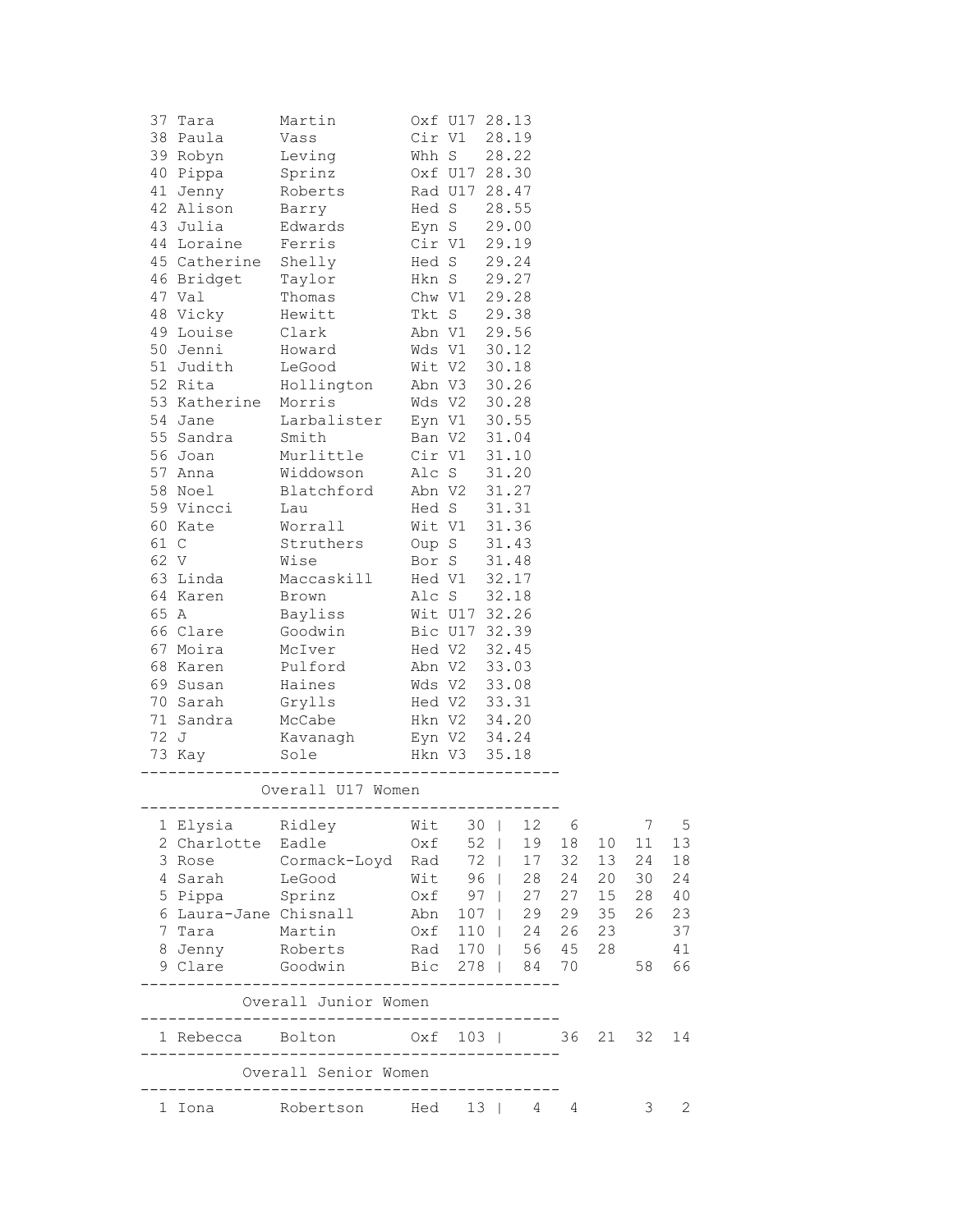|   | 2 Helen<br>3 Michelle<br>4 Debbie<br>5 Katie<br>6 Sarah<br>7 Clare<br>8 Alison<br>9 Bridget<br>10 Catherine<br>11 Julia<br>12 Anna<br>13 Vincci<br>---------- | Peach<br>Buzzard<br>Kukainis<br>Allan<br>Mead<br>James<br>Harris<br>Taylor<br>Shelly<br>Edwards<br>Widdowson<br>Lau                                                                                                           | Hed<br>Ban<br>Ban<br>Oup<br>abn<br>Cir<br>Oup<br>Hkn<br>Hed<br>Eyn<br>Alc<br>Hed        | 27<br>$\Box$<br>32<br>$\Box$<br>73<br>$\overline{\phantom{0}}$<br>84<br>$\overline{\phantom{0}}$<br>84<br>$\overline{\phantom{0}}$<br>110<br>$\mathbf{I}$<br>$120$  <br>187<br>$\Box$<br>191<br>$\Box$<br>$209$  <br>235<br>$\Box$<br>$277$  <br>----- | 10<br>8<br>23<br>38<br>22<br>30<br>49<br>55<br>48<br>58<br>71<br>83       | 10<br>11<br>19<br>30<br>21<br>25<br>33<br>53<br>61<br>62<br>74           | 3<br>$\overline{4}$<br>12<br>17<br>19<br>24<br>40<br>56 | 8<br>$\mathcal{G}$<br>19<br>21<br>22<br>29<br>38<br>46<br>45<br>47<br>60<br>61 | 6<br>16<br>26<br>25<br>46<br>45<br>43<br>57<br>59                  |
|---|---------------------------------------------------------------------------------------------------------------------------------------------------------------|-------------------------------------------------------------------------------------------------------------------------------------------------------------------------------------------------------------------------------|-----------------------------------------------------------------------------------------|--------------------------------------------------------------------------------------------------------------------------------------------------------------------------------------------------------------------------------------------------------|---------------------------------------------------------------------------|--------------------------------------------------------------------------|---------------------------------------------------------|--------------------------------------------------------------------------------|--------------------------------------------------------------------|
|   |                                                                                                                                                               | Overall Vet 35 Women                                                                                                                                                                                                          |                                                                                         |                                                                                                                                                                                                                                                        |                                                                           |                                                                          |                                                         |                                                                                |                                                                    |
| 8 | 1 Tracey<br>2 Sara<br>3 Nicola<br>4 Sally<br>5 Ros<br>6 Marie-Anne Fischer<br>7 Anne<br>Vareena<br>9 Paula<br>10 Loraine<br>11 Jane<br>12 Joan<br>13 Kate     | Galbraith<br>Dinwoodie<br>Gomm<br>Pitts<br>Knopp<br>Foster<br>McDonnell<br>Vass<br>Ferris<br>Larbalister<br>Murlittle<br>Worrall                                                                                              | Hed<br>Cir<br>Wit<br>Wit<br>Whh<br>Hed<br>Hkn<br>Gos<br>Cir<br>Cir<br>Eyn<br>Cir<br>Wit | 7<br>35<br>$\Box$<br>40<br>$\mathbf{I}$<br>46<br>$\mathbf{I}$<br>$96$  <br>124<br>$138$  <br>140<br>$165$  <br>$195$  <br>$217$  <br>$238$  <br>259<br>$\Box$                                                                                          | 3<br>11<br>25<br>16<br>32<br>33<br>42<br>37<br>50<br>72<br>65<br>79<br>73 | $\mathbf{1}$<br>12<br>15<br>14<br>31<br>39<br>56<br>35<br>54<br>67<br>71 | 2<br>5<br>6<br>25<br>27<br>26<br>36<br>41<br>48<br>46   | 2<br>10<br>12<br>15<br>25<br>37<br>41<br>36<br>42<br>56<br>50<br>57<br>55      | 1<br>8<br>11<br>15<br>27<br>29<br>31<br>38<br>44<br>54<br>56<br>60 |
|   |                                                                                                                                                               | Overall Vet 45 Women                                                                                                                                                                                                          |                                                                                         |                                                                                                                                                                                                                                                        |                                                                           |                                                                          |                                                         |                                                                                |                                                                    |
|   | 1 Gwyneth<br>2 Kim<br>3 Jeanette<br>4 Elaine<br>5 Carol<br>6 Melanie<br>7 Suzanne<br>8 Judith<br>9 Katherine Morris                                           | Hueter<br>Shaw<br>Ashton<br>Wilson<br>Clarke<br>Roberts<br>Briggs<br>LeGood                                                                                                                                                   | Oxf<br>Chw<br>Wit<br>Cir<br>Cir<br>Whh<br>Wds<br>Wit                                    | 48<br>$\Box$<br>51<br>$\Box$<br>$93$  <br>$116$  <br>133<br>151<br>$\mathbf{I}$<br>154<br>$\Box$<br>210<br>$\overline{\phantom{a}}$                                                                                                                    | 15<br>18<br>31<br>41<br>45<br>53<br>47<br>68<br>Wds 233   81 69           | 20<br>17<br>28<br>34<br>40<br>47<br>41<br>64                             | 7<br>8<br>22<br>29<br>30<br>33<br>32<br>43<br>52        | 14<br>16<br>23<br>31<br>35<br>39<br>52<br>59<br>79 58 63 58                    | 12<br>10<br>20<br>22<br>28<br>32<br>34<br>51<br>53                 |
|   | 10 Noel<br>11 Susan Haines<br>13 Sandra McCabe                                                                                                                | Blatchford Abn 258   90<br>12 Deidra Bursnall Alc 281   85 77 55 64<br>14 Sarah Grylls Hed 285   77 76<br>$    -$<br>Overall Vet 55 Women<br>-------------------------------------<br>1 Rita Mollington Abn 209   66 42 49 52 |                                                                                         |                                                                                                                                                                                                                                                        | Wds 277   89 54 65 69<br>Hkn 282   92 81 62                               |                                                                          |                                                         | 68 71<br>62                                                                    | 70                                                                 |
|   | 2 Kay Sole                                                                                                                                                    | Hkn 302   97 63                                                                                                                                                                                                               |                                                                                         |                                                                                                                                                                                                                                                        |                                                                           |                                                                          |                                                         | 69 73                                                                          |                                                                    |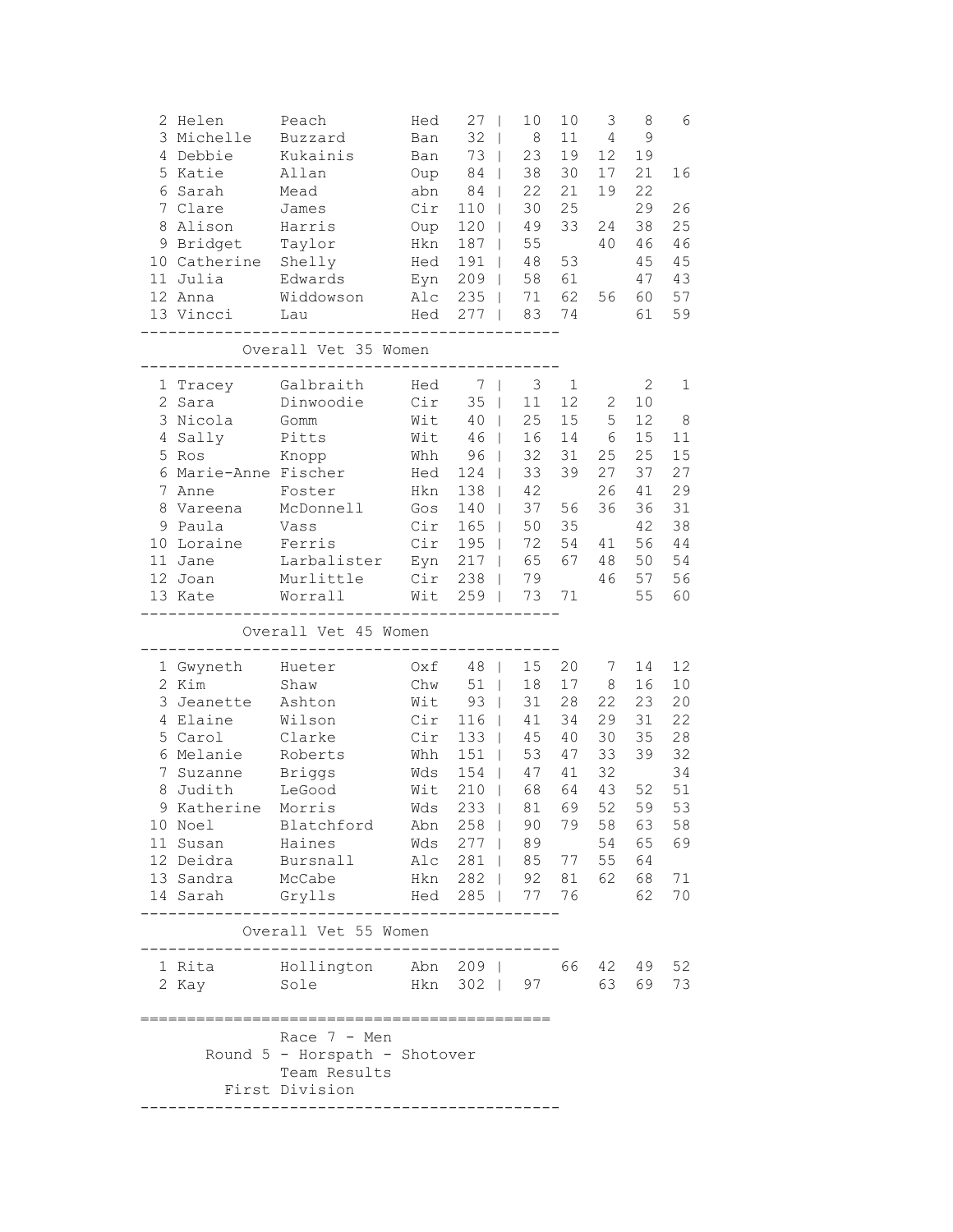| 1 Woodstock 129   6 7                  |                        |    |                    | 14                                | 19             |  |
|----------------------------------------|------------------------|----|--------------------|-----------------------------------|----------------|--|
| 2 Oxford City 138                      |                        |    | 23<br>$1 \quad 11$ | 25                                | 35<br>12 26    |  |
|                                        |                        |    | 28                 |                                   | 29 31          |  |
| 3 Headington 143   3 13                |                        |    | 27                 |                                   | 17 18<br>32 33 |  |
| 4 Witney 256   2 8                     |                        |    |                    |                                   | 16 21          |  |
| 5 Headington B 319                     |                        |    | 43<br>36 37        | 81                                | 85<br>39 40    |  |
|                                        |                        |    | 51                 |                                   | 55 61          |  |
| 6 White Horse 397   4 5                |                        |    |                    | 74 117 139                        | 20 38          |  |
| 7 Abingdon 444                         |                        |    | 30 44              |                                   | 59 60          |  |
|                                        |                        |    |                    | 72 88 91                          |                |  |
| 8 Cirencester 656   62 78 82 87        |                        |    |                    | 100 107 140                       |                |  |
| 9 Banbury 690   15 46                  |                        |    |                    |                                   | 70 79          |  |
|                                        |                        |    |                    | 136 172 172<br>------------------ |                |  |
| Second Division                        |                        |    |                    |                                   |                |  |
| 1 Hook Norton 405   9 22 24 68         |                        |    |                    |                                   |                |  |
|                                        |                        |    |                    | 69 102 111 =                      |                |  |
| 1 Woodstock B 405                      |                        |    |                    | 41 50 52 56<br>$64 66 76 =$       |                |  |
| 3 Team Kennet 446                      |                        |    |                    | 10 42 47 49                       |                |  |
|                                        |                        |    |                    | 54 120 124                        |                |  |
| 4 Cherwell 499                         |                        |    |                    | 34 48 53 63<br>77 110 114         |                |  |
| 5 Headington C 596                     |                        | 65 |                    | 80 84 86                          |                |  |
| 6 Eynsham                              | 764                    |    |                    | 90 94 97<br>45 58 113 132         |                |  |
|                                        |                        |    |                    | 137 138 141                       |                |  |
| 7 Headington D 774                     |                        |    |                    | 98 103 108 112                    |                |  |
| 8 Alchester 897                        |                        |    |                    | 116 118 119<br>71 73 89 157       |                |  |
|                                        |                        |    |                    | 163 172 172                       |                |  |
| 9 Oxford City B 907   93 95 99 104     |                        |    |                    | 172 172 172                       |                |  |
| 10 Kidlington 924                      |                        |    |                    | 75 106 125 145                    |                |  |
|                                        |                        |    |                    | 149 152 172                       |                |  |
| 11 Abingdon B 937                      |                        |    |                    | 96 105 128 131<br>148 162 167     |                |  |
| 12 Headington E 939                    |                        |    |                    | 121 122 129 133                   |                |  |
| 13 Bourton                             | $951$                  |    |                    | 134 146 154<br>57 101 126 151     |                |  |
|                                        |                        |    |                    | 172 172 172                       |                |  |
| 14 Witney                              | B 1012                 |    |                    | 109 123 127 153                   |                |  |
| 15 Cherwell B 1074                     |                        |    |                    | 156 172 172<br>115 130 142 171    |                |  |
|                                        |                        |    |                    | 172 172 172                       |                |  |
| 16 Bicester                            | 1099                   |    |                    | 67 172 172 172<br>172 172 172     |                |  |
| 17 Headington F 1154   159 160 161 164 |                        |    |                    |                                   |                |  |
|                                        |                        |    |                    | 166 172 172                       |                |  |
| 18 Oxf Uni Press                       | 1180   150 170 172 172 |    |                    | 172 172 172                       |                |  |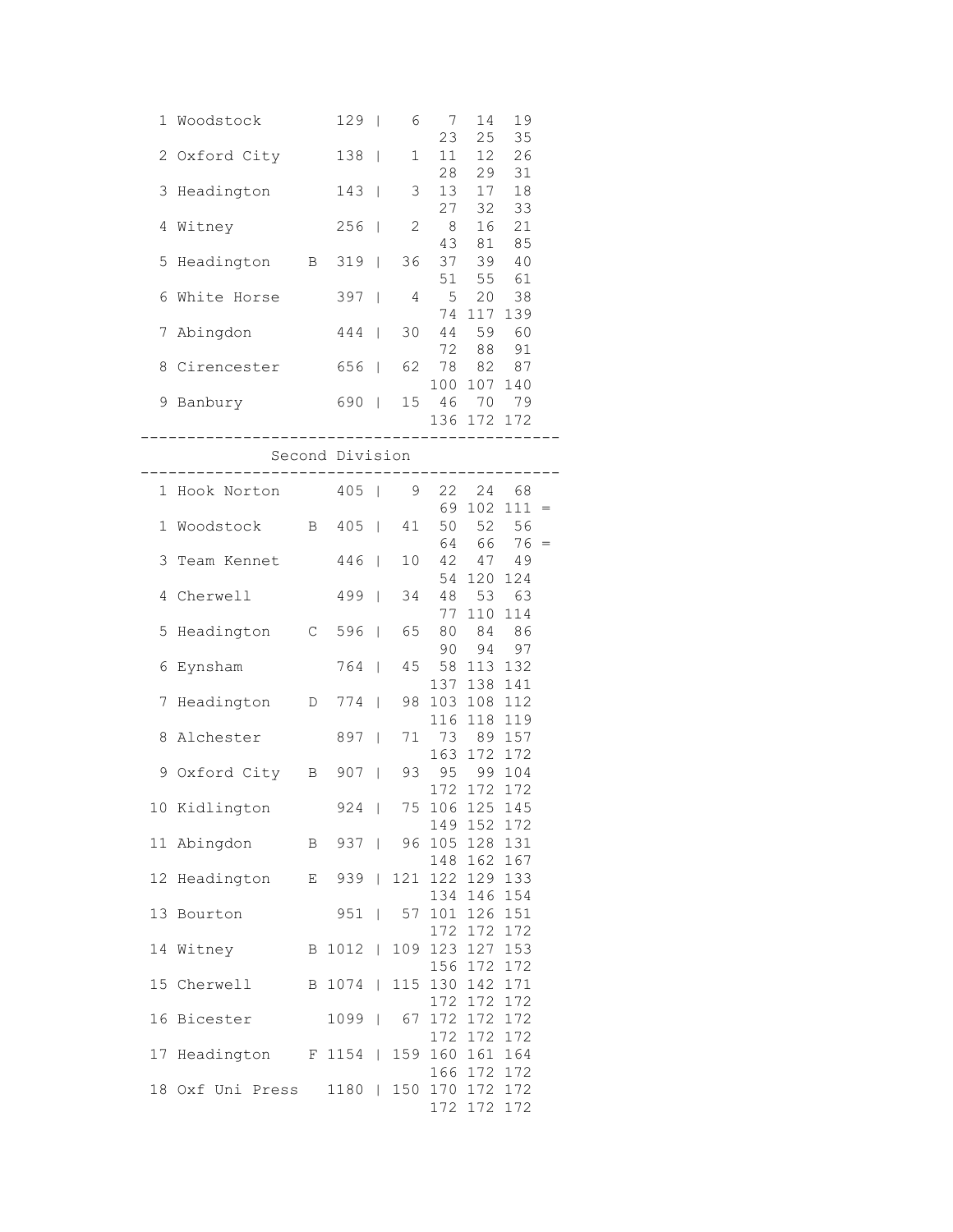|                           | 19 Radley Ladies              |          | 1200                                | $\mathbf{1}$                             | 168        | 172 172          |            | 172                                          |            |            |
|---------------------------|-------------------------------|----------|-------------------------------------|------------------------------------------|------------|------------------|------------|----------------------------------------------|------------|------------|
|                           | 20 Exel Gosford               |          | 1201                                | $\Box$                                   |            | 172              |            | 172<br>172<br>169 172 172 172<br>172 172 172 |            |            |
|                           |                               |          | Overall Standings<br>First Division |                                          |            |                  |            |                                              |            |            |
| $\mathbf{1}$              | Headington                    |          | 675                                 | T                                        | 144        |                  | 117        | 174                                          | 97         | 143        |
| 3                         | 2 Woodstock<br>White Horse    |          | 716                                 | $\mathsf{I}$                             | 149<br>123 |                  | 168        | 104<br>117                                   | 166<br>235 | 129        |
|                           | 4 Witney                      |          | 1056<br>1079                        | $\overline{\phantom{a}}$<br>$\mathsf{I}$ | 179        |                  | 184<br>146 | 297                                          | 201        | 397<br>256 |
| 5                         | Oxford City                   |          | 1580                                |                                          | 405        | 462              |            | 303                                          | 272        | 138        |
| 6                         | Headington                    |          | B 2153                              |                                          |            | 471 501          |            | 459                                          | 403        | 319        |
| 7                         | Cirencester                   |          | $2179$                              |                                          |            | 305 415          |            | 424                                          | 379        | 656        |
|                           | 8 Abingdon                    |          | $2341$                              |                                          |            | 521 367          |            | 550                                          | 459        | 444        |
|                           | 9 Banbury                     |          | 2711                                | $\mathbf{I}$                             |            | 653 622          |            | 288                                          | 458        | 690        |
|                           |                               |          | Second Division                     |                                          |            |                  |            |                                              |            |            |
|                           | 1 Woodstock                   |          | B 2159                              |                                          | 431        |                  | 488        | 375                                          | 460        | 405        |
| $\mathbf{2}^{\mathsf{I}}$ | Hook Norton                   |          | 2597                                | I                                        | 720        |                  | 402        | 528                                          | 542        | 405        |
| 3                         | Cherwell                      |          | 3103                                | $\mathbf{I}$                             | 464        | 897              |            | 654                                          | 589        | 499        |
| 4                         | Team Kennet                   |          | 3292                                | $\mathbf{I}$                             |            | 615 674          |            | 809                                          | 748        | 446        |
| 5                         | Headington                    |          | C 3312                              | $\mathbf{I}$                             |            | 766 690          |            | 640                                          | 620        | 596        |
| 6                         | Eynsham                       |          | 3855                                |                                          | 725        | 651              |            | 824                                          | 891        | 764        |
| 7                         | Bourton                       |          | 4020                                | $\mathbf{I}$                             | 886        | 835              |            | 761                                          | 587        | 951        |
| 8                         | Kidlington                    |          | 4068                                | $\mathbf{I}$                             | 856        |                  | 703        | 789                                          | 796        | 924        |
|                           | 9 Headington                  |          | D 4389                              | $\mathbf{I}$                             | 928        |                  | 900        | 915                                          | 872        | 774        |
|                           | 10 Alchester                  |          | 4817                                | $\mathbf{I}$                             | 1020       | 1048             |            | 1053                                         | 799        | 897        |
|                           | 11 Abingdon                   |          | B 5018                              | $\mathbb{R}$                             | 1145       |                  |            | 880 1010                                     | 1046       | 937        |
|                           | 12 Bicester                   |          | 5417                                |                                          |            |                  |            | 1141 1018 1065                               | 1094       | 1099       |
|                           | 13 Oxf Uni Press              |          | 5698                                | $\mathbf{L}$                             |            |                  |            | 1290 1152 1066                               | 1010       | 1180       |
|                           |                               |          | Race $7 - Men$                      |                                          |            |                  |            |                                              |            |            |
|                           | Round 5 - Horspath - Shotover |          |                                     |                                          |            |                  |            |                                              |            |            |
|                           |                               |          | Individual Results                  |                                          |            |                  |            |                                              |            |            |
|                           | 1 Mark                        |          | Beerling Oxf S                      |                                          |            |                  |            | 35.12                                        |            |            |
|                           | 2 Matthew                     | Ashton   |                                     |                                          |            | Wit J            |            | 35.33                                        |            |            |
| 3                         | Pete                          | Haarer   |                                     |                                          |            | Hed S            |            | 35.57                                        |            |            |
| 4                         | Steve                         | McGuigan |                                     |                                          |            | Whh S            |            | 36.43                                        |            |            |
|                           | 5 Peter                       | Wilson   |                                     |                                          |            | Whh V1           |            | 37.12                                        |            |            |
|                           | 6 Tony                        | Hunn     |                                     |                                          |            | Wds S            |            | 37.33                                        |            |            |
| 7                         | Peter                         | George   |                                     |                                          |            | Wds S            |            | 37.46                                        |            |            |
|                           | 8 Chris                       | Miles    |                                     |                                          |            | Wit J            |            | 38.16                                        |            |            |
| 9.                        | Tom                           | Bradford |                                     |                                          |            | Hkn S            |            | 38.21                                        |            |            |
| 10                        | Tom                           | Munt     |                                     |                                          |            | Tkt V1           |            | 38.26                                        |            |            |
|                           | 11 Brian<br>12 Robin          | Green    | Schofield                           |                                          |            | Oxf V1<br>Oxf V1 |            | 38.30<br>38.36                               |            |            |
|                           | 13 Roger                      | Thetford |                                     |                                          |            | Hed V1           |            | 38.42                                        |            |            |
|                           | 14 Nicholas                   |          | Baimbridge                          |                                          |            | Wds S            |            | 38.46                                        |            |            |
|                           | 15 Simon                      |          | Pritchard                           |                                          |            | Ban S            |            | 38.50                                        |            |            |
|                           | 16 Jerry                      | McCarthy |                                     |                                          |            | Wit S            |            | 38.52                                        |            |            |
|                           | 17 Julian                     | Pears    |                                     |                                          |            | Hed S            |            | 38.53                                        |            |            |
|                           | 18 John                       |          | Griffiths                           |                                          |            | Hed V1           |            | 39.04                                        |            |            |
|                           |                               |          |                                     |                                          |            |                  |            |                                              |            |            |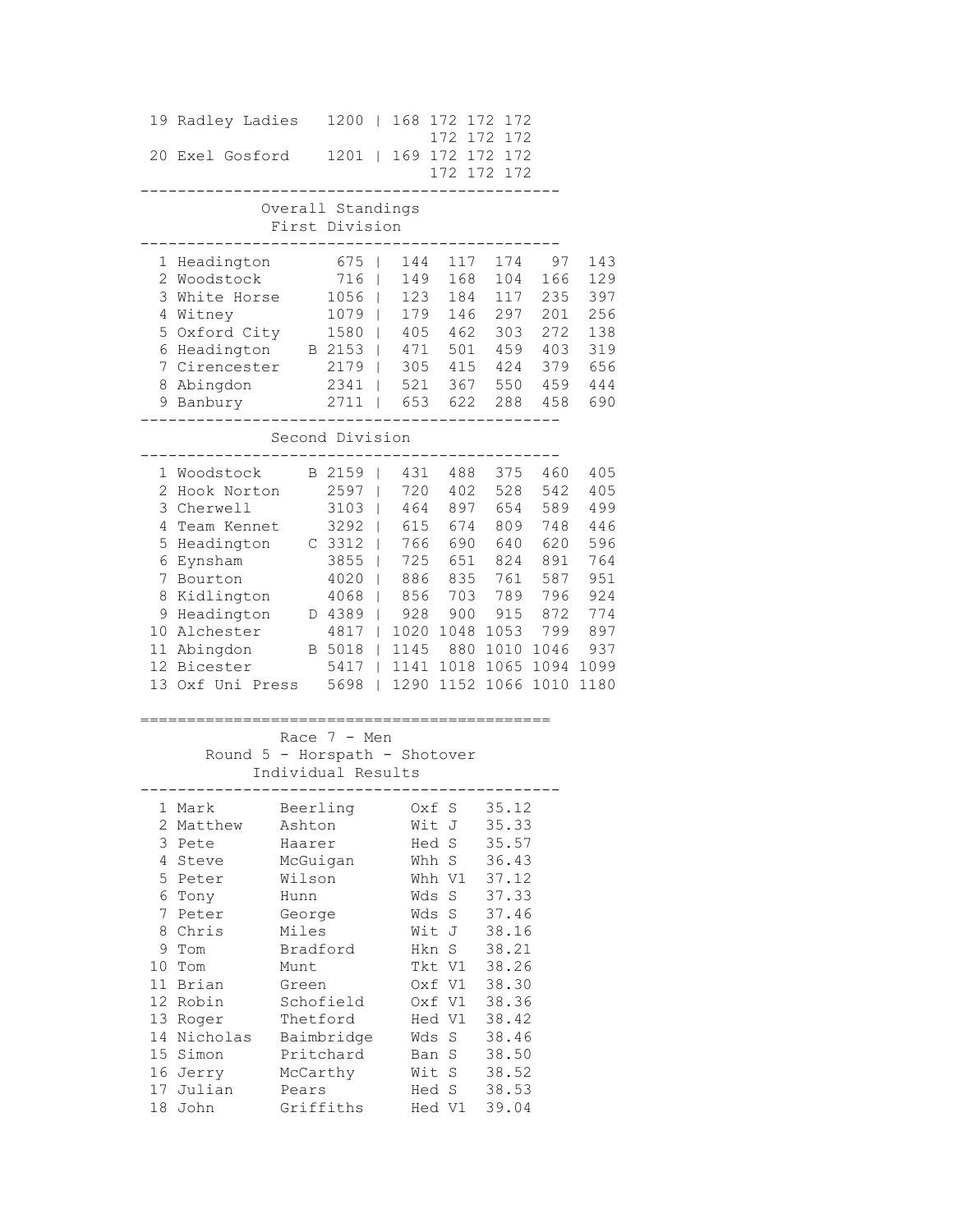| 19 | Rob         | Linnell          | Wds    | S           | 39.10 |
|----|-------------|------------------|--------|-------------|-------|
|    | 20 Jason    | Cooke            | Whh    | $\mathbf S$ | 39.18 |
| 21 | Mike        | Baillie          | Wit    | S           | 39.20 |
| 22 | Richard     | Hailey           | Hkn V1 |             | 39.24 |
| 23 | Brian       | Vaughan          | Wds    | V1          | 39.32 |
| 24 | Andrew      | Tilsley          | Hkn    | $\mathbf S$ | 39.37 |
| 25 | Roger       | Bradley          | Wds    | S           | 39.40 |
| 26 | Richard     | Grant            | Oxf V1 |             | 39.42 |
| 27 | Dave        | Gavaghan         | Hed    | $\rm S$     | 39.46 |
| 28 | $\mathbb T$ | Dixon            | Oxf V1 |             | 39.48 |
| 29 | Steve       | Winter           | Oxf    | $\rm S$     | 40.01 |
| 30 | Les         | Newell           | Abn    | S           | 40.07 |
| 31 | John        | Exley            | Oxf V2 |             | 40.11 |
| 32 | Matthew     | Barnes           | Hed S  |             | 40.24 |
| 33 | James       | Hutchinson       | Hed    | J           | 40.26 |
| 34 | Andy        | Shakeshaft       | Chw    | S           | 40.28 |
| 35 | Tom         | Glare            | Wds V1 |             | 40.37 |
| 36 | Alan        | Chetwynd         | Hed J  |             | 40.50 |
| 37 | Neville     | Baker            | Hed V1 |             | 41.11 |
| 38 | Paul        |                  | Whh    | $\mathbf S$ | 41.14 |
| 39 | Alan        | Jegou<br>Foulkes | Hed V1 |             | 41.22 |
| 40 |             |                  |        |             | 41.23 |
|    | Ian         | Meadowcroft      | Hed    | $\mathbf S$ |       |
| 41 | George      | Harvey           | Wds    | S           | 41.25 |
| 42 | Dick        | Kearn            | Tkt    | V1          | 41.25 |
| 43 | Paul        | Clack            | Wit    | $\mathbf S$ | 41.43 |
| 44 | John        | Harvey           | Abn    | $\rm S$     | 41.47 |
| 45 | Luke        | Creasey          | Eyn M  |             | 41.50 |
| 46 | Phil        | Mestecky         | Ban    | $\mathbf S$ | 41.51 |
| 47 | Martin      | Bray             | Tkt    | $\mathbf S$ | 41.54 |
| 48 | Guy         | Tucker           | Chw V1 |             | 42.04 |
| 49 | Ian         | Adams            | Tkt    | $\mathbf S$ | 42.07 |
| 50 | Mike        | Beerling         | Wds    | $\rm S$     | 42.08 |
| 51 | Mike        | Dunmore          | Hed V2 |             | 42.16 |
| 52 | Martin      | Townsend         | Wds    | V1          | 42.19 |
|    | 53 Phil     | Gilkes           | Chw V1 |             | 42.21 |
|    | 54 Nick     | Bull             | Tkt    | $\rm S$     | 42.24 |
|    | 55 Chris    | Cary             | Hed S  |             | 42.26 |
| 56 | Steve       | Caswell          | Wds V1 |             | 42.30 |
| 57 | Jim         | Kelly            | Bor V2 |             | 42.31 |
|    | 58 Mark     | Creasey          | Eyn V1 |             | 42.33 |
| 59 | Thornton    | Greenland        | Abn V2 |             | 42.37 |
| 60 | Gary        | Richards         | Abn    | V1          | 42.41 |
| 61 | Stephen     | Jones            | Hed    | S           | 42.43 |
| 62 | Keith       | Firkin           | Cir V1 |             | 42.55 |
| 63 | Seb         | Bloementritt     | Chw    | S           | 43.05 |
| 64 | Huw         | Warren           | Wds V1 |             | 43.06 |
| 65 | Laurie      | Hurman           | Hed V1 |             | 43.08 |
| 66 | Mike        | Shipway          | Wds    | V3          | 43.10 |
| 67 | Mark        | Curson           | Bic    | S           | 43.14 |
| 68 | $\mathbb T$ | VanderGucht      | Hkn    | $\mathbf S$ | 43.19 |
| 69 | Michael     | Hailey           | Hkn V2 |             | 43.21 |
| 70 | Geoff       | Smith            | Ban V2 |             | 43.22 |
| 71 | James       | Percival         | Alc V1 |             | 43.36 |
| 72 | James       | Mackinnon        | Abn    | J           | 43.46 |
| 73 | Gary        | Clench           | Alc V1 |             | 43.55 |
| 74 | Nick        | Ponting          | Whh V1 |             | 44.20 |
| 75 | Peter       | Kyberd           | Kid V1 |             | 44.24 |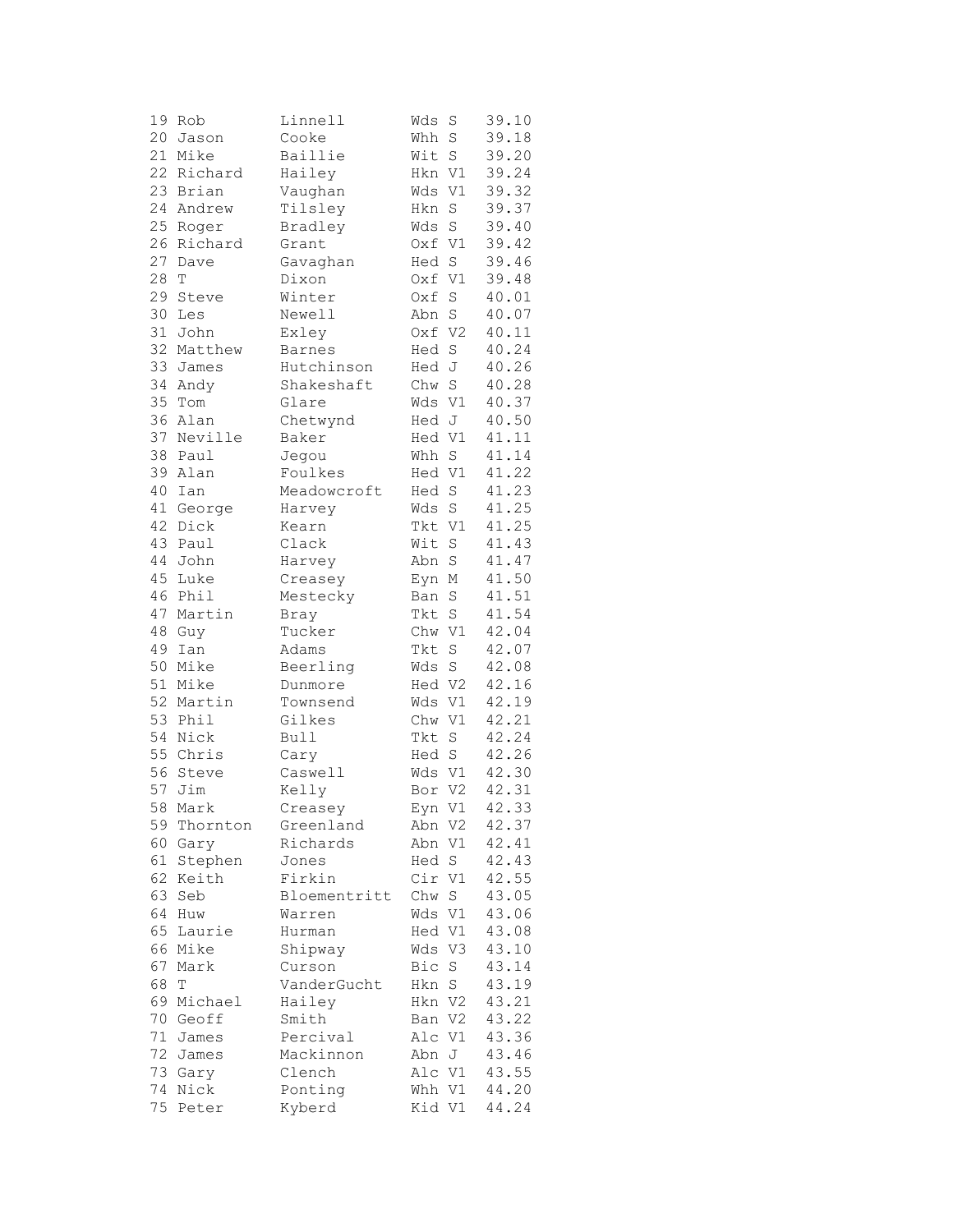| 76  | <b>Bill</b> | Silto        | Wds    | V <sub>2</sub>     | 44.29 |
|-----|-------------|--------------|--------|--------------------|-------|
| 77  | Nigel       | Walsh        | Chw    | $\operatorname{S}$ | 44.29 |
| 78  | Tim         | Collings     | Cir V1 |                    | 44.31 |
| 79  | Phil        | Coy          | Ban V1 |                    | 44.40 |
| 80  | Andrea      | Demarchi     | Hed    | $\mathbf S$        | 44.43 |
| 81  | Andy        | Forest       | Wit    | $\mathbf S$        | 44.44 |
| 82  | Kevin       | Ferris       | Cir V1 |                    | 44.50 |
| 83  | Robert      | Briggs       | Wds V1 |                    | 44.59 |
|     | 84 Clive    | Slator       | Hed S  |                    | 45.04 |
| 85  | Graham      | LeGood       | Wit V2 |                    | 45.06 |
| 86  | Frank       | Bailey       | Hed S  |                    | 45.08 |
| 87  | Bill        | Leggate      | Cir S  |                    | 45.13 |
| 88  | Ian         | Richardson   | Abn V1 |                    | 45.16 |
| 89  | Marcus      | Vallance     | Alc S  |                    | 45.32 |
| 90  |             |              |        |                    | 45.35 |
| 91  | Martin      | Rasgauski    | Hed V2 |                    | 45.49 |
| 92  | Pete        | Stepney      | Abn V1 |                    |       |
|     | Kirk        | Adams        | Wds    | S                  | 45.56 |
| 93  | Paul        | Grimsdale    | Oxf V1 |                    | 46.08 |
| 94  | Pat         | Read         | Hed V1 |                    | 46.13 |
| 95  | Phil        | Kimber       | Oxf V2 |                    | 46.19 |
| 96  | Nick        | Rutter       | Abn V1 |                    | 46.22 |
| 97  | Fraser      | Howard       | Hed    | $\mathbf S$        | 46.29 |
| 98  | Yannis      | Fitsakis     | Hed S  |                    | 46.34 |
| 99  | Dave        | Hall         | Oxf V1 |                    | 46.36 |
| 100 | Chris       | Riches       | Cir V2 |                    | 46.38 |
| 101 | Jerome      | Wise         | Bor    | $\rm S$            | 47.07 |
|     | 102 John    | Weaver       | Hkn S  |                    | 47.11 |
|     | 103 John    | Worth        | Hed S  |                    | 47.16 |
|     | 104 Richard | Langton      | Oxf V2 |                    | 47.25 |
| 105 | Dave        | Roberts      | Abn    | $\rm S$            | 47.28 |
| 106 | Wiz         | <b>Bunce</b> | Kid V2 |                    | 47.32 |
| 107 | Bob         | Ferris       | Cir V1 |                    | 47.33 |
| 108 | Eddie       | Shoesmith    | Hed V2 |                    | 47.34 |
| 109 | Paul        | Thomas       | Wit V2 |                    | 47.38 |
| 110 | John        | Shaw         | Chw V1 |                    | 47.43 |
| 111 | $\mathbb M$ | Brown        | Hkn V1 |                    | 47.48 |
|     | 112 Hanno   | Nickau       | Hed V1 |                    | 47.58 |
|     | 113 Tony    | Whitlock     | Eyn V1 |                    | 48.07 |
| 114 | Barry       | Bloomfield   | Chw V2 |                    | 48.08 |
|     | 115 Larry   | Parkes       |        | Chw V1             | 48.09 |
| 116 | Andy        | Pike         | Hed S  |                    | 48.14 |
| 117 | Gareth      | Smith        | Whh V1 |                    | 48.18 |
| 118 | Robert      | Cox          | Hed V1 |                    | 48.24 |
|     | 119 Trevor  |              | Hed V1 |                    | 48.30 |
|     | Simon       | Witts        |        |                    |       |
| 120 |             | Hewitt       | Tkt V1 |                    | 48.39 |
| 121 | Graham      | Chapman      | Hed V1 |                    | 48.50 |
| 122 | Everard     | Robinson     | Hed V3 |                    | 48.51 |
| 123 | John        | McCormac     | Wit V2 |                    | 49.02 |
| 124 | Dennis      | Hubbard      | Tkt V2 |                    | 49.15 |
| 125 | Mich        | Search       | Kid V2 |                    | 49.25 |
| 126 | Kevin       | Wise         | Bor    | S                  | 49.45 |
|     | 127 Dave    | Nixon        | Wit V1 |                    | 49.49 |
|     | 128 Arthur  | Dawkins      | Abn V2 |                    | 49.57 |
|     | 129 Martin  | Curtis       | Hed V2 |                    | 50.01 |
|     | 130 Dave    | Fortune      | Chw V1 |                    | 50.06 |
| 131 | John        | Bethell      | Abn    | V2                 | 50.14 |
| 132 | Mike        | Glanville    | Eyn V2 |                    | 50.19 |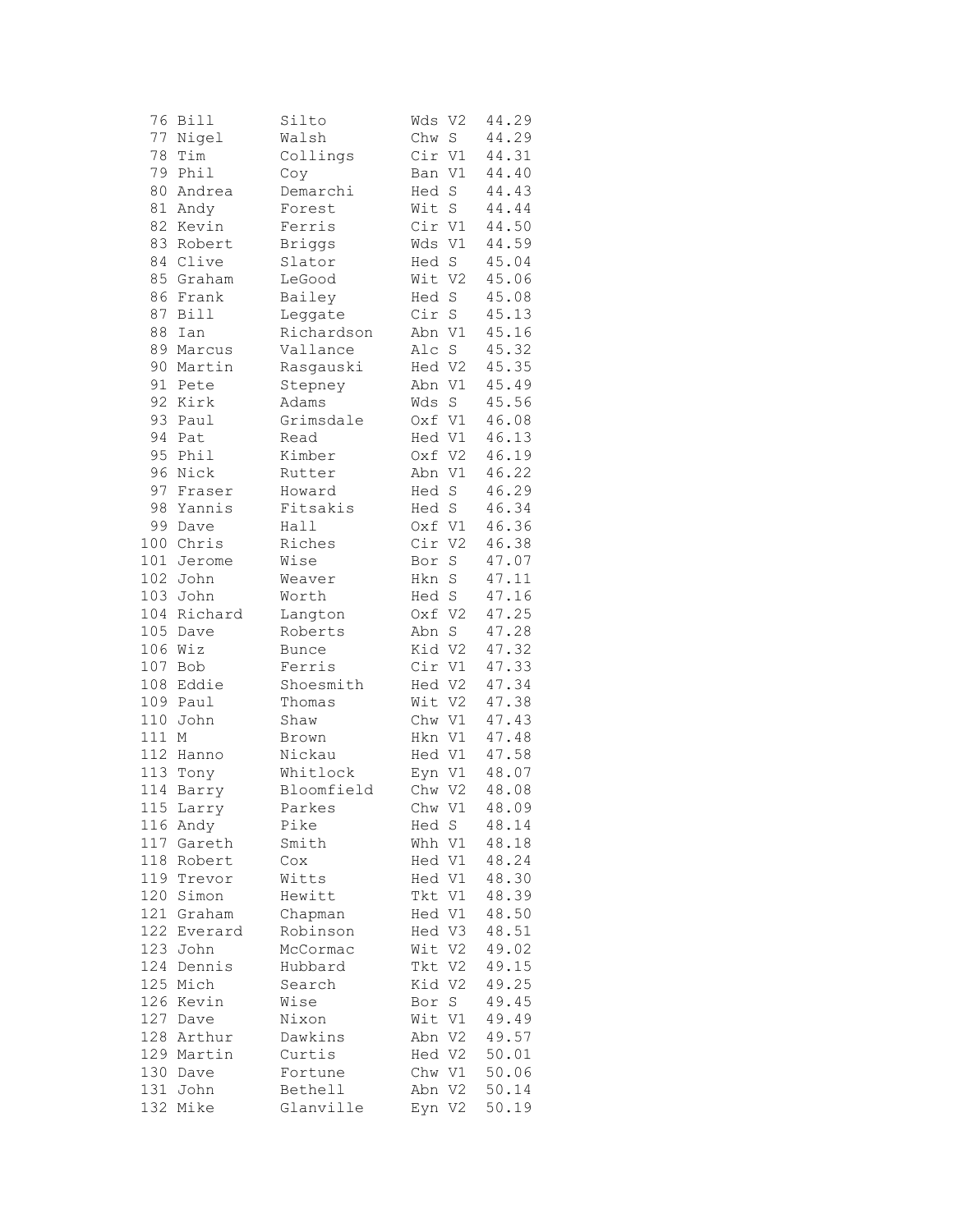|       | 133 Gerald  | Walker                    | Hed V2 |                              |        | 50.25             |                |    |    |    |  |
|-------|-------------|---------------------------|--------|------------------------------|--------|-------------------|----------------|----|----|----|--|
|       | 134 Anthony | Moore                     |        | Hed V2                       |        | 50.34             |                |    |    |    |  |
|       | 135 Alan    | Roche                     |        | Hkn V2 50.36                 |        |                   |                |    |    |    |  |
|       | 136 Phil    | Bevis                     |        | Ban V2 50.41                 |        |                   |                |    |    |    |  |
|       | 137 Simon   | Taylor                    |        | Eyn V2 51.31                 |        |                   |                |    |    |    |  |
|       | 138 Paul    | Creasey                   |        | Eyn V2 51.48                 |        |                   |                |    |    |    |  |
|       | 139 Cliff   | Jones                     |        | Whh V1 51.50                 |        |                   |                |    |    |    |  |
|       | 140 Tom     | Stevens                   |        | Cir V1 51.56                 |        |                   |                |    |    |    |  |
|       | 141 Pete    | Larbalister               |        |                              |        |                   |                |    |    |    |  |
|       | 142 John    | Roulstone                 |        | Eyn V2 52.01<br>Chw V2 52.07 |        |                   |                |    |    |    |  |
|       | 143 John    | Christopher               |        | Wds V1 52.30                 |        |                   |                |    |    |    |  |
|       | 144 Andy    | Creasey                   |        | Eyn V2 52.39                 |        |                   |                |    |    |    |  |
|       | 145 Graham  | Cripps                    |        | Kid S 52.46                  |        |                   |                |    |    |    |  |
|       | 146 Graham  | Norris                    |        | Hed V2 53.08                 |        |                   |                |    |    |    |  |
|       | 147 Simon   | Wysocki-Jones Whh S 53.21 |        |                              |        |                   |                |    |    |    |  |
|       | 148 Ivor    | Hopkins                   | Abn V2 |                              |        | 53.29             |                |    |    |    |  |
|       | 149 Gary    | Lancaster                 |        |                              |        | 53.32             |                |    |    |    |  |
| 150 J |             | Rubery                    |        | Kid S<br>Oup S               |        | 53.34             |                |    |    |    |  |
|       |             | Wise                      |        |                              |        |                   |                |    |    |    |  |
|       | 151 Derek   |                           |        | Bor V3 53.41<br>Kid V1 54.09 |        |                   |                |    |    |    |  |
|       | 152 Trevor  | Langrish                  |        | Wit V2 54.20                 |        |                   |                |    |    |    |  |
|       | 153 Doug    | Roberts                   |        | Hed V2 54.25                 |        |                   |                |    |    |    |  |
|       | 154 Kit     | Villiers                  |        |                              |        |                   |                |    |    |    |  |
|       | 155 Graham  | Chambers                  |        | Tkt V2 54.28                 |        |                   |                |    |    |    |  |
|       | 156 Dave    | Leigh                     |        | Wit V1 54.48                 |        |                   |                |    |    |    |  |
|       | 157 Ken     | Varney                    |        | Alc V1 55.23                 |        |                   |                |    |    |    |  |
|       | 158 Keith   | Baker                     |        | Eyn V2 55.32                 |        |                   |                |    |    |    |  |
|       | 159 Manny   | Stone                     |        | Hed V1 55.38                 |        |                   |                |    |    |    |  |
|       | 160 Alex    | Solaja                    |        | Hed S 55.48                  |        |                   |                |    |    |    |  |
|       | 161 Gordon  | Manning                   |        | Hed V1 56.40                 |        |                   |                |    |    |    |  |
|       | 162 David   | Berger                    |        | Abn V1 57.02                 |        |                   |                |    |    |    |  |
|       | 163 Andy    | Johnson                   |        | Alc V2 57.07                 |        |                   |                |    |    |    |  |
|       | 164 Simon   | Bennett                   |        | Hed S 57.43                  |        |                   |                |    |    |    |  |
|       | 165 Alan    | Upstone                   |        | Hkn V3                       |        | 58.30             |                |    |    |    |  |
|       | 166 Jon     | Moore                     |        | Hed S                        |        | 59.11             |                |    |    |    |  |
|       | 167 Tim     | Hampson                   |        | Abn V2 62.13                 |        |                   |                |    |    |    |  |
|       | 168 Tim     | Cormack-Lloyd Rad V1      |        |                              |        | 63.32             |                |    |    |    |  |
|       | 169 Gary    | Souch                     |        | Gos S 64.55                  |        |                   |                |    |    |    |  |
|       | 170 Nick    | Pickington                |        | Oup V1 65.32                 |        |                   |                |    |    |    |  |
|       | 171 Pete    | Hart                      | Chw V3 |                              |        | 68.40             |                |    |    |    |  |
|       |             | ----------                |        |                              |        | ----------------- |                |    |    |    |  |
|       |             | Overall Junior Men        |        |                              |        |                   |                |    |    |    |  |
|       | 1 Matthew   | Ashton                    | Wit    | 8 <sup>1</sup>               |        | - 2               | $\overline{2}$ |    | 2  | 2  |  |
|       | 2 Chris     | Miles                     | Wit    |                              | 85     | 41                | 27             | 23 | 27 | 8  |  |
|       | 3 James     | Mackinnon                 | Abn    | 248                          |        | 69                | 53             |    | 54 | 72 |  |
|       |             | Overall Senior Men        |        |                              |        |                   |                |    |    |    |  |
|       | 1 Pete      | Haarer                    | Hed    | 15                           |        | 4                 | 4              |    | 4  | З  |  |
|       | 2 Tony      | Hunn                      | Wds    | 31                           |        | 19                | 10             | 7  | 8  | 6  |  |
|       | 3 Peter     | George                    | Wds    | 33                           |        | 9                 | 5              | 12 | 18 | 7  |  |
|       | 4 Tony      | Lock                      | Wit    | 39                           | $\Box$ | 13                | 11             | 8  | 7  |    |  |
|       | 5 Jason     | Cooke                     | Whh    | 53                           | $\Box$ | 25                | 8              | 13 | 12 | 20 |  |
|       | 6 Simon     | Pritchard                 | Ban    | 59                           | $\Box$ | 11                | 24             | 24 | 9  | 15 |  |
|       | 7 Paul      |                           | Whh    | 60                           |        | 10                | 21             | 10 | 19 | 38 |  |
|       | 8 Tom       | Jegou<br>Bradford         | Hkn    | 64                           |        | 24                | 15             |    | 16 | 9  |  |
|       | 9 Andrew    | Tilsley                   | Hkn    | 79                           |        | 21                | 17             | 36 | 17 | 24 |  |
|       |             |                           |        |                              |        |                   |                |    |    |    |  |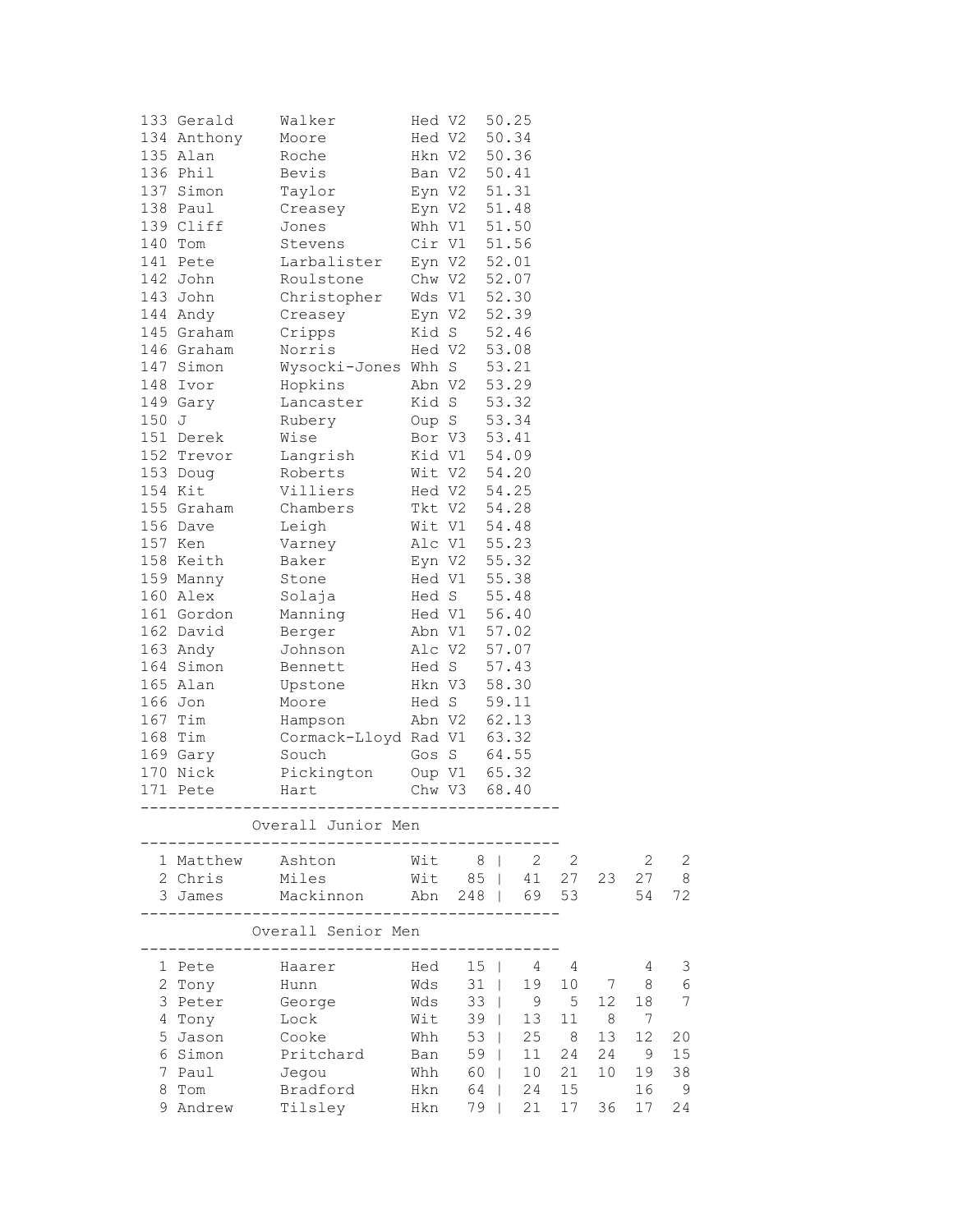|      | 10 Rob             | Linnell            | Wds        | 83                              | 23<br>$\mathbf{I}$             | 26          | 15              |             | 19        |
|------|--------------------|--------------------|------------|---------------------------------|--------------------------------|-------------|-----------------|-------------|-----------|
|      | 11 Mike            | Baillie            | Wit        | 85                              | 22<br>$\perp$                  | 23          | 21              | 21          | 21        |
|      | 12 Roger           | Bradley            | Wds        | 91                              | 27<br>$\overline{\phantom{0}}$ |             | 16              | 23          | 25        |
|      | 13 Matthew         | Barnes             | Hed        | 126                             | 34<br>$\overline{1}$           | 29          | 58              | 31          | 32        |
|      | 14 Steve           | Winter             | Oxf        | 130                             | 28<br>$\mathbf{I}$             | 31          | 42              |             | 29        |
|      | 15 Dave            | Wright             | Tkt        | 145                             | 51<br>$\Box$                   | 37          | 25              | 32          |           |
|      | 16 Paul            | Clack              | Wit        | 151                             | 39<br>$\Box$                   | 34          | 39              | 39          | 43        |
|      | 17 Mark            | Curson             | Bic        | 152                             | 36<br>$\mathbf{I}$             | 22          | 27              |             | 67        |
|      |                    |                    |            | 154                             | 55                             |             | 30              |             | 34        |
|      | 18 Andy            | Shakeshaft         | Chw        |                                 | $\mathbf{I}$                   |             |                 | 35          |           |
|      | 19 Ian             | Meadowcroft        | Hed        | 154                             | 33<br>$\mathbf{I}$             | 47          | 45              | 36          | 40        |
|      | 20 Ian             | Robinson           | Ban        | 155                             | 45<br>$\perp$                  | 38          | 29              | 43          |           |
|      | 21 Mike            | Beerling           | Wds        | 185                             | 99<br>$\mathbf{I}$             | 41          | 49              | 45          | 50        |
|      | 22 Phil            | Mestecky           | Ban        | 190                             | $\Box$                         | 56          | 41              | 47          | 46        |
|      | 23 Bill            | Leggate            | Cir        | 292                             | 91<br>$\Box$                   | 83          | 67              | 55          | 87        |
|      | 24 Kirk            | Adams              | Wds        | 298                             | 47<br>$\mathbf{I}$             | 73          | 91              | 87          | 92        |
|      | 25 Andy            | Forest             | Wit        | 308                             | 101<br>$\perp$                 | 67          | 59              |             | 81        |
|      | 26 Frank           | Bailey             | Hed        | 322                             | 98<br>$\mathbf{I}$             | 74          | 80              | 82          | 86        |
|      | 27 Clive           | Slator             | Hed        | 327                             | 82                             | 77          |                 | 84          | 84        |
|      | 28 Andrea          | Demarchi           | Hed        | 339                             | 113<br>$\mathbf{I}$            | 90          | 84              | 85          | 80        |
|      | 29 Nigel           |                    |            | 354                             | 109<br>$\Box$                  |             | 82              | 86          | 77        |
|      |                    | Walsh              | Chw        |                                 |                                |             |                 |             |           |
|      | 30 Fraser          | Howard             | Hed        | 405                             | 107<br>$\Box$                  | 105         | 96              |             | 97        |
|      | 31 Yannis          | Fitsakis           | Hed        | 406<br>$\overline{\phantom{0}}$ | 119                            | 95          |                 | 94          | 98        |
|      | 32 John            | Weaver             | Hkn        | 428<br>$\Box$                   |                                |             | 120 104 102 102 |             |           |
|      | 33 Kevin           | Wise               | Bor        | 434                             | $\Box$                         | 181 119     | 101             |             | 88 126    |
|      | 34 Jerome          | Wise               | Bor        | 473<br>- 1                      |                                | 142         | 111             | 119         | 101       |
|      | 35 James           | McLaughlin         | Hed        | 511                             | $\Box$                         | 131 170     | 107             | 103         |           |
|      | 36 Dave            | Roberts            | Abn        | 525                             | $\mathbb{R}$                   | 154 156 146 |                 | 120         | 105       |
| 37 T |                    | Maddison           | Wds        | 600                             | $\mathbb{R}$                   | 156 149 133 |                 | 162         |           |
|      | 38 Simon           | Wysocki-Jones Whh  |            | 633                             | $\mathbb{R}$                   | 169 171     |                 |             | 146 147   |
|      | 39 Gary            | Lancaster          | Kid        | 658                             | 187<br>$\mathbb{R}$            |             |                 | 163 159 149 |           |
|      |                    |                    |            |                                 |                                |             |                 |             |           |
|      |                    |                    |            |                                 |                                |             |                 |             |           |
|      | 40 Jon             | Moore              | Hed        |                                 | 702   198 181                  |             |                 |             | 157 166   |
|      |                    |                    |            |                                 |                                |             |                 |             |           |
|      |                    | Overall Vet 40 Men |            |                                 |                                |             |                 |             |           |
|      |                    |                    |            |                                 |                                |             |                 |             |           |
|      | 1 Peter            | Wilson             | Whh        | 18<br>$\overline{\phantom{a}}$  | 6                              | 3           | 4               | 6           | 5         |
|      | 2 Robin            | Schofield          | Oxf        | 52                              | 26<br>$\Box$                   | 13          | 14              | 13          | 12        |
|      | 3 Tom              | Munt               | Tkt        | 70                              | 18<br>$\perp$                  | 12          |                 | 30          | 10        |
|      | 4 Brian            | Vaughan            | Wds        | 77                              | 17<br>$\mathbf{I}$             | 20          | 17              | 28          | 23        |
|      | 5 John             | Griffiths          | Hed        | 111                             | $\overline{\phantom{a}}$<br>43 |             | 26              | 24          | 18        |
|      | 6 Keith            | Firkin             |            | $Cir$ 135                       |                                | 35          | 32              | 37          |           |
| 7    |                    |                    |            |                                 | 31<br>$\mathbf{I}$             |             | 54              |             | 62        |
|      | Tom                | Glare              | Wds        | 158                             | 40                             |             |                 | 29          | 35        |
| 8    | Guy                | Tucker             | Chw        | 173                             | 35                             | 42          |                 | 48          | 48        |
| 9    | Gary               | Richards           | Abn        | 183                             | 56                             | 45          | 44              | 38          | 60        |
| 10   | Dave               | Wright             | Cir        | 199                             | 60                             | 43          | 34              | 62          |           |
|      | 11 Dick            | Kearn              | Tkt        | 200                             | 52                             | 59          | 47              |             | 42        |
|      | 12 Mark            | Creasey            | Eyn        | 207                             | 50                             | 51          | 48              |             | 58        |
|      | 13 Martin          | Townsend           | Wds        | 214                             | 57                             | 58          | 52              | 53          | 52        |
|      | 14 Phil            | Gilkes             | Chw        | 230                             | 53                             |             | 66              | 58          | 53        |
|      | 15 Steve           | Caswell            | Wds        | 241                             | 59                             | 63          | 74              | 63          | 56        |
|      | 16 Robert          | <b>Briggs</b>      | Wds        | 246                             | 65                             | 48          | 50              |             | 83        |
|      | 17 Nick            | Ponting            | Whh        | 255                             | 117                            | 71          | 51              | 59          | 74        |
|      | 18 Gary            | Mort               | Oup        |                                 | 81                             | 54          | 63              | 57          |           |
|      |                    |                    |            | 255                             | 79                             |             |                 |             |           |
|      | 19 Nick            | Crutch             | Wds        | 276                             |                                | 69          | 53              | 75          |           |
|      | 20 Laurie          | Hurman             | Hed        | 300                             |                                | 101         | 65              | 69          | 65        |
|      | 21 Pete            | Stepney            | Abn        | 303                             | 76                             | 64          | 72              |             | 91        |
|      | 22 Peter<br>23 Bob | Kyberd<br>Ferris   | Kid<br>Cir | 305<br>322                      | 71<br>88                       | 70<br>78    | 89<br>73        | 90<br>83    | 75<br>107 |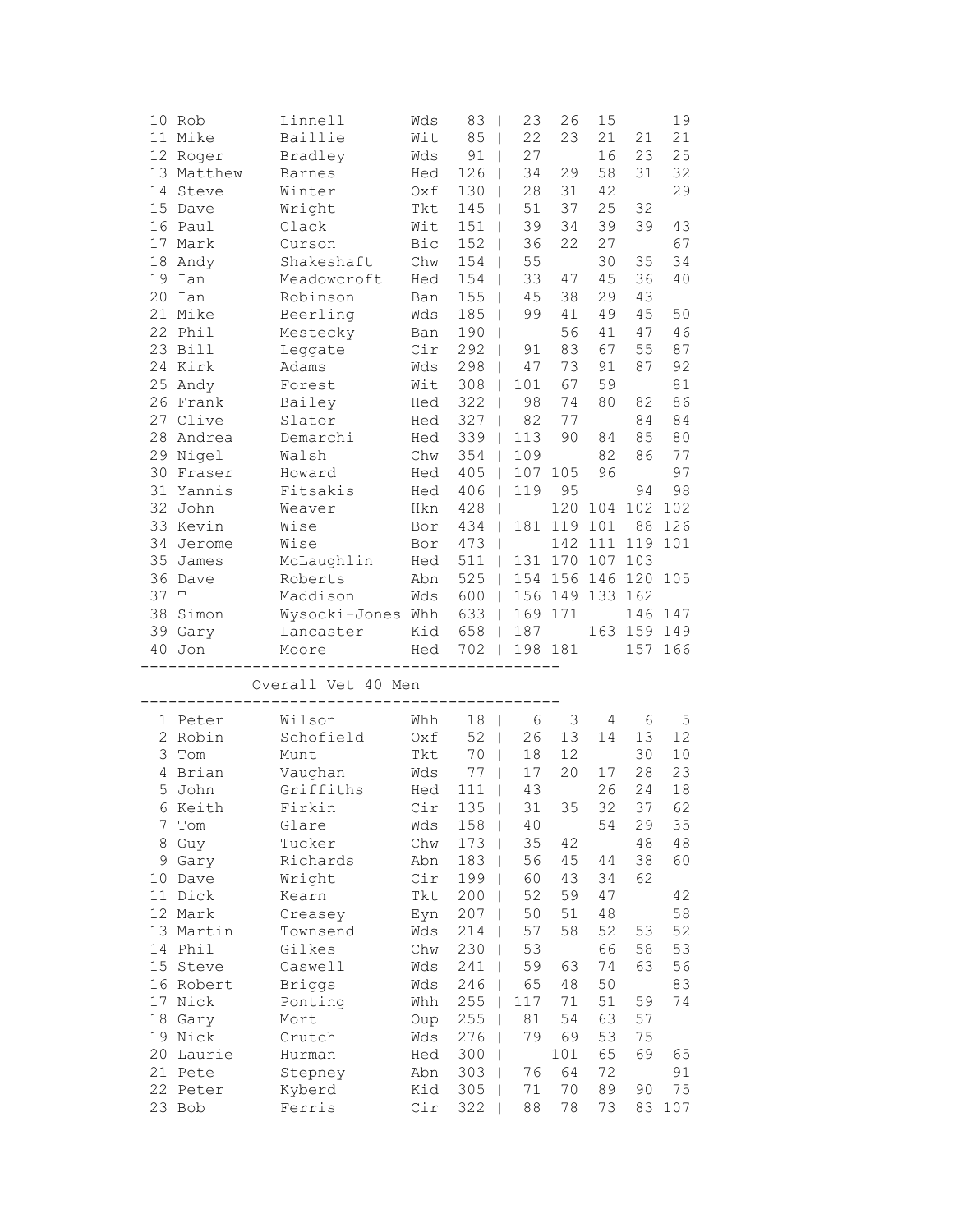| 24 Hanno<br>25<br>Andrew<br>26<br>Ian<br>27<br>Pat<br>28<br>Paul<br>29<br>John<br>30<br>Tony<br>31<br>Trevor<br>32<br>John<br>33<br>Larry<br>34<br>John<br>35 Cliff<br>36 Ken<br>37 Dave<br>38 Gordon<br>39 Tony | Nickau<br>Garner<br>Richardson<br>Read<br>Grimsdale<br>Critchfield<br>Whitlock<br>Witts<br>Christopher<br>Parkes<br>Warnock<br>Jones<br>Varney<br>Leigh<br>Manning<br>O'Keefe | Hed<br>Abn<br>Abn<br>Hed<br>Oxf<br>Hkn<br>Eyn<br>Hed<br>Wds<br>Chw<br>Kid<br>Whh<br>Alc<br>Wit<br>Hed<br>Oup | 348<br>356<br>$\mathbf{I}$<br>386<br>$\mathbf{I}$<br>405<br>$\mathbb{I}$<br>413<br>$\mathbf{I}$<br>457<br>$\mathsf{I}$<br>468<br>$\mathbf{I}$<br>475<br>$\mathbf{I}$<br>504<br>$\mathbf{I}$<br>524<br>540<br>$\mathbf{I}$<br>558<br>$\mathbf{I}$<br>628<br>$\mathbf{I}$<br>629<br>$\mathbb{R}$<br>654<br>670<br>$\Box$ | 164<br>87<br>106<br>128<br>123<br>125<br>139<br>118<br>130<br>162<br>155<br>191<br>192<br>$\mathbf{L}$ | 87<br>81<br>107<br>113<br>114<br>123<br>130<br>108<br>138<br>135 121<br>165 164 144<br>183 173 159 161<br>189 168 162 151 | 69<br>93<br>94<br>106<br>83<br>103<br>115<br>119<br>154 137<br>172 154 | 80<br>95<br>98<br>92<br>106<br>110<br>130<br>112<br>109<br>129<br>128<br>145 | 112<br>88<br>94<br>93<br>113<br>119<br>143<br>115<br>139<br>157<br>156<br>161 |
|------------------------------------------------------------------------------------------------------------------------------------------------------------------------------------------------------------------|-------------------------------------------------------------------------------------------------------------------------------------------------------------------------------|--------------------------------------------------------------------------------------------------------------|------------------------------------------------------------------------------------------------------------------------------------------------------------------------------------------------------------------------------------------------------------------------------------------------------------------------|--------------------------------------------------------------------------------------------------------|---------------------------------------------------------------------------------------------------------------------------|------------------------------------------------------------------------|------------------------------------------------------------------------------|-------------------------------------------------------------------------------|
|                                                                                                                                                                                                                  | Overall Vet 50 Men                                                                                                                                                            |                                                                                                              |                                                                                                                                                                                                                                                                                                                        |                                                                                                        |                                                                                                                           |                                                                        |                                                                              |                                                                               |
| 1 Jim                                                                                                                                                                                                            | Kelly                                                                                                                                                                         | Bor                                                                                                          | 225<br>$\mathbf{I}$                                                                                                                                                                                                                                                                                                    | 86                                                                                                     | 61                                                                                                                        | 56                                                                     | 51                                                                           | 57                                                                            |
| 2 Mike                                                                                                                                                                                                           | Dunmore                                                                                                                                                                       | Hed                                                                                                          | 265<br>$\mathbf{I}$                                                                                                                                                                                                                                                                                                    | 120                                                                                                    | 82                                                                                                                        | 71                                                                     | 61                                                                           | 51                                                                            |
| 3<br>Thornton                                                                                                                                                                                                    | Greenland                                                                                                                                                                     | Abn                                                                                                          | 273<br>$\overline{\phantom{a}}$                                                                                                                                                                                                                                                                                        |                                                                                                        | 72                                                                                                                        | 86                                                                     | 56                                                                           | 59                                                                            |
| 4 Bill<br>5<br>Geoff                                                                                                                                                                                             | Silto<br>Smith                                                                                                                                                                | Wds                                                                                                          | 282<br>$\mathbf{I}$<br>295                                                                                                                                                                                                                                                                                             | 74                                                                                                     | 65<br>97                                                                                                                  | 76<br>68                                                               | 67<br>60                                                                     | 76<br>70                                                                      |
| 6 Graham                                                                                                                                                                                                         | LeGood                                                                                                                                                                        | Ban<br>Wit                                                                                                   | $\overline{\phantom{a}}$<br>316<br>$\mathbf{I}$                                                                                                                                                                                                                                                                        | 96                                                                                                     | 75                                                                                                                        | 77                                                                     | 79                                                                           | 85                                                                            |
| 7<br>Martin                                                                                                                                                                                                      | Rasgauski                                                                                                                                                                     | Hed                                                                                                          | 350<br>T                                                                                                                                                                                                                                                                                                               | 103                                                                                                    | 96                                                                                                                        | 88                                                                     | 76                                                                           | 90                                                                            |
| Phil<br>8                                                                                                                                                                                                        | Kimber                                                                                                                                                                        | Oxf                                                                                                          | 401<br>T                                                                                                                                                                                                                                                                                                               | 121                                                                                                    | 110                                                                                                                       | 99                                                                     | 97                                                                           | 95                                                                            |
| Richard<br>9                                                                                                                                                                                                     | Langton                                                                                                                                                                       | Oxf                                                                                                          | 407                                                                                                                                                                                                                                                                                                                    | 104                                                                                                    | 104                                                                                                                       | 95                                                                     |                                                                              | 104                                                                           |
| 10 Chris                                                                                                                                                                                                         | Riches                                                                                                                                                                        | Cir                                                                                                          | 420                                                                                                                                                                                                                                                                                                                    | 135                                                                                                    | 122                                                                                                                       | 98                                                                     | 100                                                                          | 100                                                                           |
| 11 Wiz                                                                                                                                                                                                           | <b>Bunce</b>                                                                                                                                                                  | Kid                                                                                                          | 438<br>$\mathbf{I}$                                                                                                                                                                                                                                                                                                    | 129                                                                                                    | 116                                                                                                                       | 108                                                                    | 108                                                                          | 106                                                                           |
| 12 Paul                                                                                                                                                                                                          | Thomas                                                                                                                                                                        | Wit                                                                                                          | 467<br>$\mathbf{I}$                                                                                                                                                                                                                                                                                                    | 122                                                                                                    | 125                                                                                                                       |                                                                        | 111                                                                          | 109                                                                           |
| 13 Eddie                                                                                                                                                                                                         | Shoesmith                                                                                                                                                                     | Hed                                                                                                          | 471<br>$\mathsf{I}$                                                                                                                                                                                                                                                                                                    | 142                                                                                                    | 137                                                                                                                       | 105                                                                    | 121                                                                          | 108                                                                           |
| 14<br>Phil                                                                                                                                                                                                       | Bevis                                                                                                                                                                         | Ban                                                                                                          | 486<br>$\mathbf{I}$                                                                                                                                                                                                                                                                                                    | 127                                                                                                    | 124                                                                                                                       | 113                                                                    | 122                                                                          | 136                                                                           |
| 15<br>Stuart                                                                                                                                                                                                     | Twinn                                                                                                                                                                         | Abn                                                                                                          | 489                                                                                                                                                                                                                                                                                                                    | 140<br>$\mathbf{L}$                                                                                    | 128                                                                                                                       | 117                                                                    | 104                                                                          |                                                                               |
| 16 Barry                                                                                                                                                                                                         | Bloomfield                                                                                                                                                                    | Chw                                                                                                          | 494<br>$\mathbf{I}$                                                                                                                                                                                                                                                                                                    | 143                                                                                                    | 141                                                                                                                       | 125                                                                    | 114                                                                          | 114                                                                           |
| 17<br>Simon                                                                                                                                                                                                      | Taylor                                                                                                                                                                        | Eyn                                                                                                          | 503<br>$\mathbf{I}$                                                                                                                                                                                                                                                                                                    |                                                                                                        | 121                                                                                                                       | 130                                                                    | 115                                                                          | 137                                                                           |
| 18<br>Martin                                                                                                                                                                                                     | Curtis                                                                                                                                                                        | Hed                                                                                                          | 508<br>$\mathbf{I}$                                                                                                                                                                                                                                                                                                    | 137                                                                                                    |                                                                                                                           | 129                                                                    | 113                                                                          | 129                                                                           |
| 19<br>Dennis                                                                                                                                                                                                     | Hubbard                                                                                                                                                                       | Tkt                                                                                                          | 526                                                                                                                                                                                                                                                                                                                    | 144                                                                                                    | 133                                                                                                                       |                                                                        | 125                                                                          | 124                                                                           |
| 20 Gerald                                                                                                                                                                                                        | Walker                                                                                                                                                                        | Hed                                                                                                          | 527<br>$\mathbf{I}$                                                                                                                                                                                                                                                                                                    | 145                                                                                                    |                                                                                                                           | 118                                                                    | 131                                                                          | 133                                                                           |
| 21 Mich                                                                                                                                                                                                          | Search                                                                                                                                                                        | Kid                                                                                                          | 534   141 146 141 127 125                                                                                                                                                                                                                                                                                              |                                                                                                        |                                                                                                                           |                                                                        |                                                                              |                                                                               |
| 22 John                                                                                                                                                                                                          | Bethell                                                                                                                                                                       | Abn                                                                                                          | 540                                                                                                                                                                                                                                                                                                                    |                                                                                                        | 174 147 138 124 131                                                                                                       |                                                                        |                                                                              |                                                                               |
| 23 Anthony                                                                                                                                                                                                       | Moore                                                                                                                                                                         | Hed                                                                                                          | 546   151 127                                                                                                                                                                                                                                                                                                          |                                                                                                        |                                                                                                                           |                                                                        |                                                                              | 134 134                                                                       |
| 24 Kit                                                                                                                                                                                                           | Villiers                                                                                                                                                                      |                                                                                                              | Hed 564   149 144 134 137 154                                                                                                                                                                                                                                                                                          |                                                                                                        |                                                                                                                           |                                                                        |                                                                              |                                                                               |
| 25 Paul                                                                                                                                                                                                          | Creasey                                                                                                                                                                       |                                                                                                              | Eyn 583   159 158 152 135 138                                                                                                                                                                                                                                                                                          |                                                                                                        |                                                                                                                           |                                                                        |                                                                              |                                                                               |
| 26 Paul<br>27 Dave                                                                                                                                                                                               | Bursnall<br>Howse                                                                                                                                                             |                                                                                                              | Alc 586   166 152 136 132<br>Alc 611                                                                                                                                                                                                                                                                                   | 170 153 147                                                                                            |                                                                                                                           |                                                                        | 141                                                                          |                                                                               |
| 28 Ivor                                                                                                                                                                                                          | Hopkins                                                                                                                                                                       | Abn                                                                                                          | 614                                                                                                                                                                                                                                                                                                                    |                                                                                                        | 168 165 151 150 148                                                                                                       |                                                                        |                                                                              |                                                                               |
| 29 Graham                                                                                                                                                                                                        | Norris                                                                                                                                                                        | Hed                                                                                                          | 618<br>$\mathbb{R}$                                                                                                                                                                                                                                                                                                    |                                                                                                        | 185 166 166 140 146                                                                                                       |                                                                        |                                                                              |                                                                               |
| 30 Alan                                                                                                                                                                                                          | Roche                                                                                                                                                                         | Hkn                                                                                                          | 628<br>$\mathbb{R}$                                                                                                                                                                                                                                                                                                    |                                                                                                        | 188 167                                                                                                                   |                                                                        |                                                                              | 138 135                                                                       |
| 31 Graham                                                                                                                                                                                                        | Chambers                                                                                                                                                                      | Tkt                                                                                                          |                                                                                                                                                                                                                                                                                                                        | 629   184 161 158 155 155                                                                              |                                                                                                                           |                                                                        |                                                                              |                                                                               |
| 32 Doug                                                                                                                                                                                                          | Roberts                                                                                                                                                                       |                                                                                                              | Wit 642   197 175 161                                                                                                                                                                                                                                                                                                  |                                                                                                        |                                                                                                                           |                                                                        |                                                                              | 153 153                                                                       |
| 33 Andy                                                                                                                                                                                                          | Johnson                                                                                                                                                                       |                                                                                                              | Alc 655   194 176 153 163 163                                                                                                                                                                                                                                                                                          |                                                                                                        |                                                                                                                           |                                                                        |                                                                              |                                                                               |
| 34 Tim                                                                                                                                                                                                           | Hampson                                                                                                                                                                       |                                                                                                              | Abn 682   199 182 169 164 167                                                                                                                                                                                                                                                                                          |                                                                                                        |                                                                                                                           |                                                                        |                                                                              |                                                                               |
| 35 Jonathan Willson                                                                                                                                                                                              |                                                                                                                                                                               |                                                                                                              | Bor 717                                                                                                                                                                                                                                                                                                                |                                                                                                        | 202 184 171 160                                                                                                           |                                                                        |                                                                              |                                                                               |

Overall Vet 60 Men

---------------------------------------------